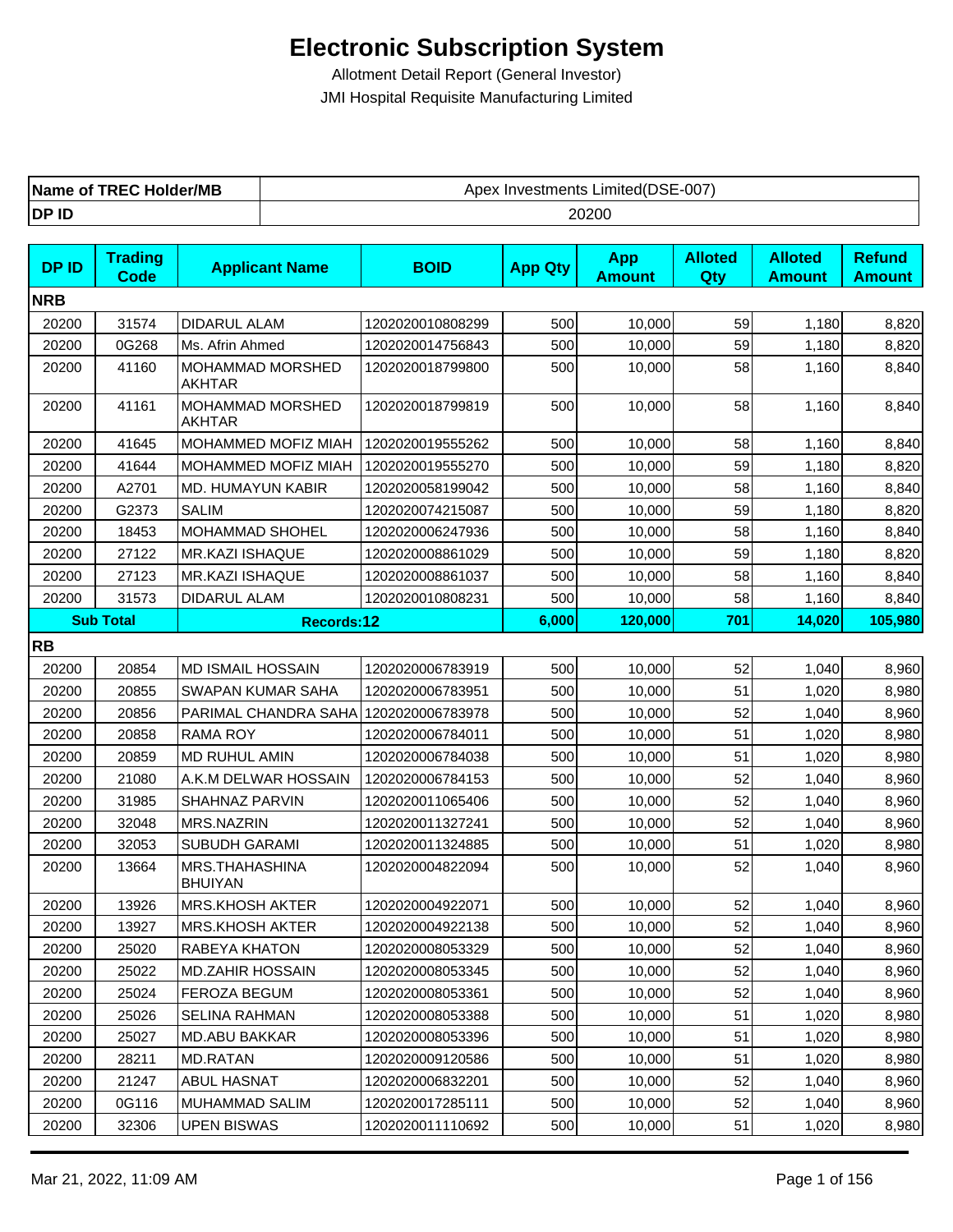| <b>DPID</b> | <b>Trading</b><br><b>Code</b> | <b>Applicant Name</b>                     | <b>BOID</b>      | <b>App Qty</b> | <b>App</b><br><b>Amount</b> | <b>Alloted</b><br>Qty | <b>Alloted</b><br><b>Amount</b> | <b>Refund</b><br><b>Amount</b> |
|-------------|-------------------------------|-------------------------------------------|------------------|----------------|-----------------------------|-----------------------|---------------------------------|--------------------------------|
| <b>RB</b>   |                               |                                           |                  |                |                             |                       |                                 |                                |
| 20200       | 24676                         | MD. NAZRUL PATWARY                        | 1202020007968445 | 500            | 10,000                      | 52                    | 1,040                           | 8,960                          |
| 20200       | 24677                         | MD. NAZRUL PATWARY                        | 1202020007968461 | 500            | 10,000                      | 52                    | 1,040                           | 8,960                          |
| 20200       | 24678                         | MR.MD.MOZAFFAR<br><b>HOSSAIN</b>          | 1202020007968453 | 500            | 10,000                      | 52                    | 1,040                           | 8,960                          |
| 20200       | 24679                         | MR.MD.MOZAFFAR<br><b>HOSSAIN</b>          | 1202020007968471 | 500            | 10,000                      | 51                    | 1,020                           | 8,980                          |
| 20200       | 24847                         | <b>MD.AKTER HOSSAIN</b>                   | 1202020008024637 | 500            | 10.000                      | 52                    | 1,040                           | 8,960                          |
| 20200       | 16777                         | MD.BURHANUL HASSAN                        | 1202020005765756 | 500            | 10,000                      | 51                    | 1,020                           | 8,980                          |
| 20200       | 38496                         | MR.SULTAN MAHAMUD                         | 1202020015494788 | 500            | 10,000                      | 51                    | 1,020                           | 8,980                          |
| 20200       | 23693                         | MIR ABDUL WADUD                           | 1202020007630149 | 500            | 10,000                      | 51                    | 1,020                           | 8,980                          |
| 20200       | 23706                         | MD. JOBEYAR HOSSAIN                       | 1202020007645205 | 500            | 10,000                      | 51                    | 1,020                           | 8,980                          |
| 20200       | 34339                         | <b>MORIUM MARIN</b>                       | 1202020012782696 | 500            | 10,000                      | 51                    | 1,020                           | 8,980                          |
| 20200       | B5482                         | <b>SUMA AKTER</b>                         | 1202020055614095 | 500            | 10,000                      | 52                    | 1,040                           | 8,960                          |
| 20200       | 25900                         | MD.MAZEDUR RAHMAN                         | 1202020008402943 | 500            | 10,000                      | 51                    | 1,020                           | 8,980                          |
| 20200       | 01557                         | MR. SHARIF A. MATIN                       | 1202020000421253 | 500            | 10,000                      | 51                    | 1,020                           | 8,980                          |
| 20200       | 01584                         | MR.S.M RUHUL AMIN                         | 1202020000421146 | 500            | 10,000                      | 52                    | 1,040                           | 8,960                          |
| 20200       | 23199                         | <b>ASHEK MIAH RONY</b>                    | 1202020007463527 | 500            | 10,000                      | 51                    | 1,020                           | 8,980                          |
| 20200       | 23198                         | <b>ASHEK MIAH RONY</b>                    | 1202020007463487 | 500            | 10,000                      | 52                    | 1,040                           | 8,960                          |
| 20200       | 12301                         | KANIJ FATEMA MUNMUN                       | 1202020004296800 | 500            | 10,000                      | 51                    | 1,020                           | 8,980                          |
| 20200       | 21444                         | MD.ENAYET ULLAH                           | 1202020006972443 | 500            | 10,000                      | 52                    | 1,040                           | 8,960                          |
| 20200       | 04893                         | <b>MAHAMUDA KHATUN</b>                    | 1202020001812439 | 500            | 10,000                      | 52                    | 1,040                           | 8,960                          |
| 20200       | 16918                         | SIKDER MOHAMMAD<br><b>NURUL MOMEN</b>     | 1202020005804312 | 500            | 10,000                      | 52                    | 1,040                           | 8,960                          |
| 20200       | 10043                         | MR.ZAINAL ABEDIN                          | 1202020003056572 | 500            | 10,000                      | 51                    | 1,020                           | 8,980                          |
| 20200       | 60256                         | SAJIB CHANDRA DAS                         | 1202020019331211 | 500            | 10,000                      | 52                    | 1,040                           | 8,960                          |
| 20200       | 60257                         | SAJIB CHANDRA DAS                         | 1202020019331099 | 500            | 10,000                      | 52                    | 1,040                           | 8,960                          |
| 20200       | 28152                         | REHANA KHANAM                             | 1202020009113087 | 500            | 10,000                      | 52                    | 1,040                           | 8,960                          |
| 20200       | 28155                         | JASMIN BEGUM                              | 1202020009112992 | 500            | 10,000                      | 52                    | 1,040                           | 8,960                          |
| 20200       | 11206                         | MR.MD.MOSLE UDDIN                         | 1202020003508781 | 500            | 10,000                      | 51                    | 1,020                           | 8,980                          |
| 20200       | 11207                         | MRS.SALINA AKTER                          | 1202020003508798 | 500            | 10,000                      | 52                    | 1,040                           | 8,960                          |
| 20200       | 20280                         | MOHAMMAD<br>QUAMRUZZAMAN                  | 1202020008286795 | 500            | 10,000                      | 51                    | 1,020                           | 8,980                          |
| 20200       | 20325                         | MR.PARTHA ROY                             | 1202020008291326 | 500            | 10,000                      | 51                    | 1,020                           | 8,980                          |
| 20200       | 01240                         | MR.MD. HAROUN-OR<br><b>RASHID SARKER</b>  | 1202020000232274 | 500            | 10,000                      | 52                    | 1,040                           | 8,960                          |
| 20200       | 24215                         | <b>KRISHNA KANTA</b><br><b>HOWLADER</b>   | 1202020007846512 | 500            | 10,000                      | 52                    | 1,040                           | 8,960                          |
| 20200       | 24216                         | <b>MR.KRISNA KANTA</b><br><b>HOWLADER</b> | 1202020007846520 | 500            | 10,000                      | 52                    | 1,040                           | 8,960                          |
| 20200       | 35005                         | <b>MRIDHA SULTAN-A-</b><br><b>TOYMUR</b>  | 1202020013210440 | 500            | 10,000                      | 52                    | 1,040                           | 8,960                          |
| 20200       | 41373                         | MD.ABDUL BAREK<br><b>MOLLAH</b>           | 1202020018999302 | 500            | 10,000                      | 51                    | 1,020                           | 8,980                          |
| 20200       | 41497                         | <b>MD.TIPU SULTAN</b>                     | 1202020019331221 | 500            | 10,000                      | 52                    | 1,040                           | 8,960                          |
| 20200       | 41504                         | PARUL RANI SAHA                           | 1202020019331072 | 500            | 10,000                      | 52                    | 1,040                           | 8,960                          |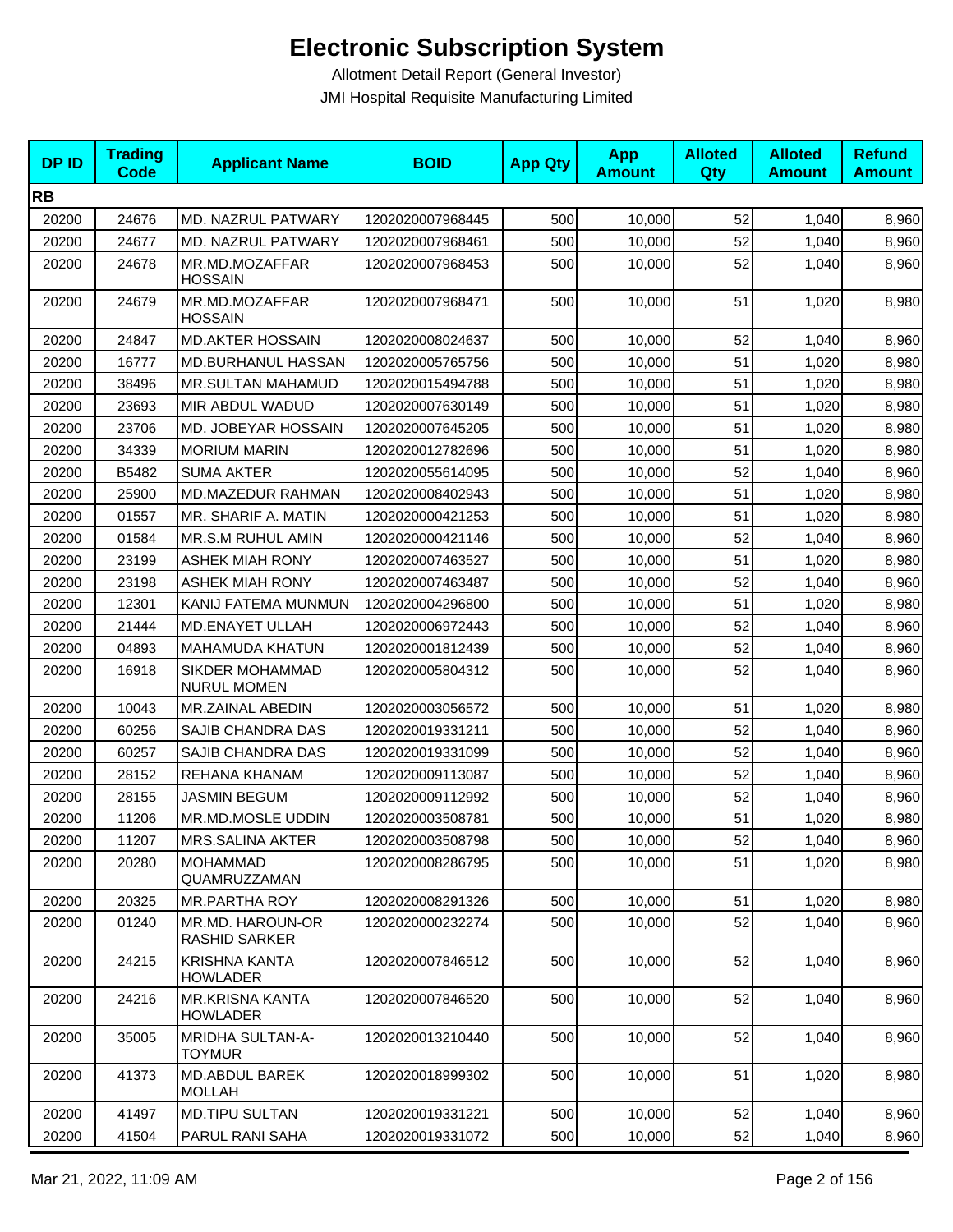| <b>DPID</b> | <b>Trading</b><br><b>Code</b> | <b>Applicant Name</b>                | <b>BOID</b>      | <b>App Qty</b> | <b>App</b><br><b>Amount</b> | <b>Alloted</b><br>Qty | <b>Alloted</b><br><b>Amount</b> | <b>Refund</b><br><b>Amount</b> |
|-------------|-------------------------------|--------------------------------------|------------------|----------------|-----------------------------|-----------------------|---------------------------------|--------------------------------|
| <b>RB</b>   |                               |                                      |                  |                |                             |                       |                                 |                                |
| 20200       | 41505                         | PARUL RANI SAHA                      | 1202020019331112 | 500            | 10,000                      | 52                    | 1,040                           | 8,960                          |
| 20200       | 41506                         | <b>MD.TIPU SULTAN</b>                | 1202020019331147 | 500            | 10,000                      | 52                    | 1,040                           | 8,960                          |
| 20200       | 43808                         | <b>MUNNI DAS</b>                     | 1202020026694266 | 500            | 10,000                      | 51                    | 1,020                           | 8,980                          |
| 20200       | 43809                         | <b>MUNNI DAS</b>                     | 1202020026694231 | 500            | 10,000                      | 52                    | 1,040                           | 8,960                          |
| 20200       | 65224                         | SONDA RANI SAHA                      | 1202020019172351 | 500            | 10,000                      | 52                    | 1,040                           | 8,960                          |
| 20200       | 42897                         | <b>MD.MOSHAROF HOSSEN</b>            | 1202020023377333 | 500            | 10,000                      | 52                    | 1,040                           | 8,960                          |
| 20200       | 29731                         | <b>MANIK PAUL</b>                    | 1202020009468293 | 500            | 10,000                      | 52                    | 1,040                           | 8,960                          |
| 20200       | 35483                         | <b>SHARMIN CHOWDHURY</b>             | 1202020013459919 | 500            | 10,000                      | 51                    | 1,020                           | 8,980                          |
| 20200       | 35484                         | <b>SHARMIN CHOWDHURY</b>             | 1202020013459828 | 500            | 10,000                      | 52                    | 1,040                           | 8,960                          |
| 20200       | 40256                         | <b>BISSHAJIT KUMAR ROY</b>           | 1202020017545379 | 500            | 10,000                      | 51                    | 1,020                           | 8,980                          |
| 20200       | 24181                         | MR.ENDRAJIT CHANDRA<br><b>PAUL</b>   | 1202020007836847 | 500            | 10,000                      | 52                    | 1,040                           | 8,960                          |
| 20200       | B6531                         | SADHON CHANDRA DEY                   | 1202020056693157 | 500            | 10,000                      | 52                    | 1,040                           | 8,960                          |
| 20200       | B6532                         | SADHON CHANDRA DEY                   | 1202020056693842 | 500            | 10,000                      | 52                    | 1,040                           | 8,960                          |
| 20200       | B6535                         | PINKY DEY                            | 1202020056535737 | 500            | 10,000                      | 52                    | 1,040                           | 8,960                          |
| 20200       | B6536                         | <b>UTTOM DEY</b>                     | 1202020056537356 | 500            | 10,000                      | 52                    | 1,040                           | 8,960                          |
| 20200       | B6537                         | RAJU PAUL                            | 1202020056429488 | 500            | 10,000                      | 52                    | 1,040                           | 8,960                          |
| 20200       | B6660                         | <b>BAPAN SAHA</b>                    | 1202020056705055 | 500            | 10,000                      | 51                    | 1,020                           | 8,980                          |
| 20200       | B7794                         | MD. BURHAN                           | 1202020057523020 | 500            | 10,000                      | 52                    | 1,040                           | 8,960                          |
| 20200       | C3391                         | <b>ARIFA BANU</b>                    | 1202020063036581 | 500            | 10,000                      | 52                    | 1,040                           | 8,960                          |
| 20200       | C3399                         | MOHAMMAD NIZAM<br><b>UDDIN</b>       | 1202020015161791 | 500            | 10,000                      | 52                    | 1,040                           | 8,960                          |
| 20200       | C3420                         | S.S. INTERNATIONAL                   | 1202020063412278 | 500            | 10,000                      | 51                    | 1,020                           | 8,980                          |
| 20200       | C3421                         | <b>SURIYA NASRIN</b>                 | 1202020063515109 | 500            | 10,000                      | 52                    | 1,040                           | 8,960                          |
| 20200       | C3425                         | HUSSAIN MD. IMRAN                    | 1202020063445364 | 500            | 10,000                      | 52                    | 1,040                           | 8,960                          |
| 20200       | C3434                         | <b>TANIA SHAHJAHAN</b>               | 1202020063461427 | 500            | 10,000                      | 51                    | 1,020                           | 8,980                          |
| 20200       | C3438                         | RAHAT MAHMOOD KHAN                   | 1202020063699572 | 500            | 10,000                      | 51                    | 1,020                           | 8,980                          |
| 20200       | C3440                         | MOHD. NURUZZAMAN<br><b>SHEIKH</b>    | 1202020063700438 | 500            | 10,000                      | 51                    | 1,020                           | 8,980                          |
| 20200       | 02017                         | KANCHI LAL DEBNATH                   | 1202020000671521 | 500            | 10,000                      | 51                    | 1,020                           | 8,980                          |
| 20200       | 02022                         | MRS.LINA ISLAM                       | 1202020000671554 | 500            | 10,000                      | 52                    | 1,040                           | 8,960                          |
| 20200       | 02049                         | MR.MD.MOTASIM BILLAH                 | 1202020000695613 | 500            | 10,000                      | 52                    | 1,040                           | 8,960                          |
| 20200       | 02057                         | MRS.ROKAYA BEGUM                     | 1202020000699357 | 500            | 10,000                      | 51                    | 1,020                           | 8,980                          |
| 20200       | 02075                         | MRS.BIVA RANI SUTRA<br>DHAR          | 1202020000702840 | 500            | 10,000                      | 51                    | 1,020                           | 8,980                          |
| 20200       | 02076                         | MRS.BIVA RANI SUTRA<br>DHAR          | 1202020000702859 | 500            | 10,000                      | 51                    | 1,020                           | 8,980                          |
| 20200       | 02133                         | <b>MOHAMMAD</b><br>MUSTAFIZUR RAHMAN | 1202020000752001 | 500            | 10,000                      | 52                    | 1,040                           | 8,960                          |
| 20200       | 02142                         | MR DHRUBA KUMAR<br><b>GUHA</b>       | 1202020000757708 | 500            | 10,000                      | 52                    | 1,040                           | 8,960                          |
| 20200       | 06149                         | MD.MOZAMMEL HOSSAIN                  | 1202020002160483 | 500            | 10,000                      | 52                    | 1,040                           | 8,960                          |
| 20200       | 0A680                         | MD. ASHADUZZAMAN<br>ARIF             | 1202020054482930 | 500            | 10,000                      | 52                    | 1,040                           | 8,960                          |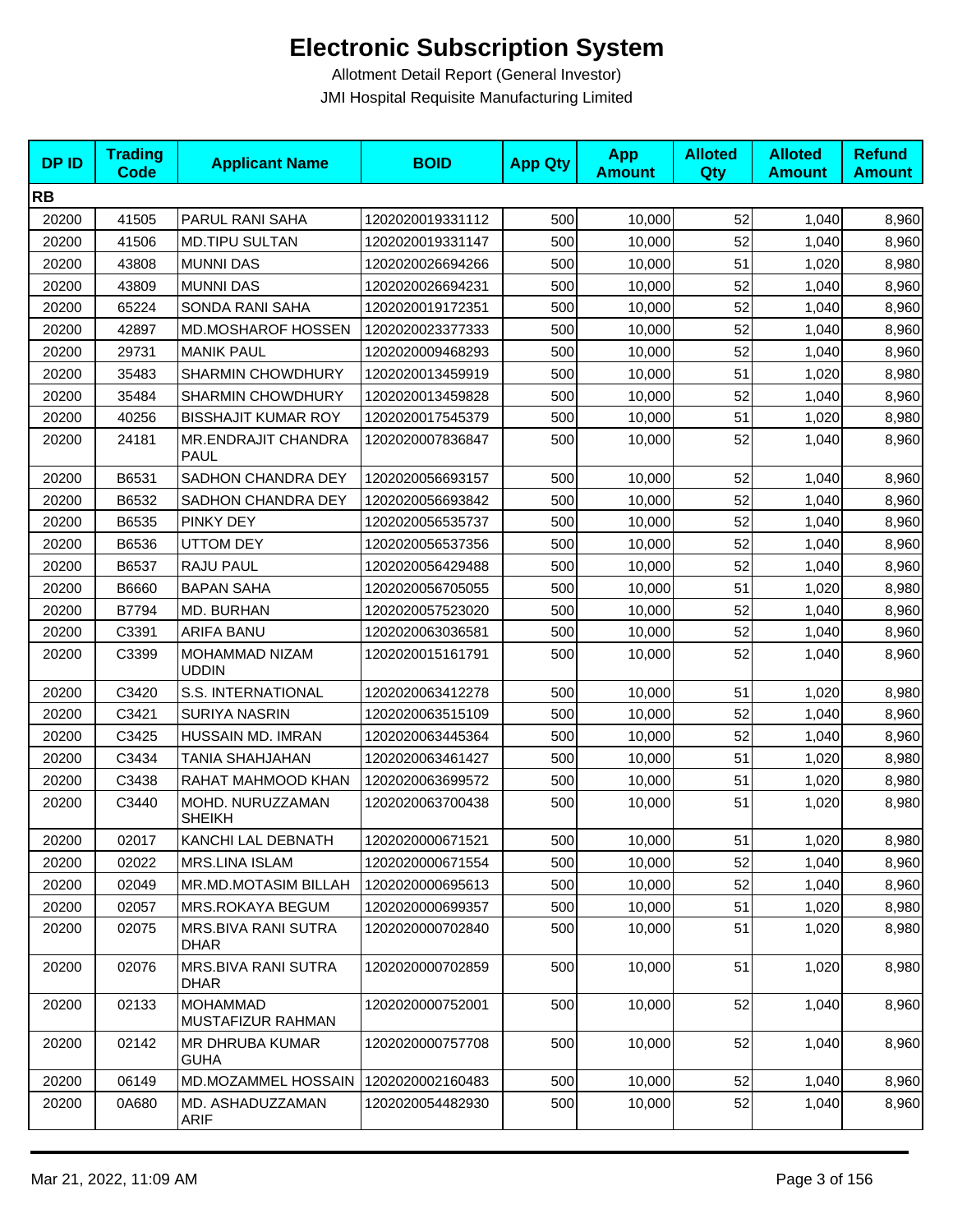| <b>DPID</b> | <b>Trading</b><br><b>Code</b> | <b>Applicant Name</b>                   | <b>BOID</b>      | <b>App Qty</b> | <b>App</b><br><b>Amount</b> | <b>Alloted</b><br>Qty | <b>Alloted</b><br><b>Amount</b> | <b>Refund</b><br><b>Amount</b> |
|-------------|-------------------------------|-----------------------------------------|------------------|----------------|-----------------------------|-----------------------|---------------------------------|--------------------------------|
| <b>RB</b>   |                               |                                         |                  |                |                             |                       |                                 |                                |
| 20200       | 0A685                         | MD. ABUL HASAN<br>SARDER                | 1202020054485291 | 500            | 10,000                      | 51                    | 1,020                           | 8,980                          |
| 20200       | 0A686                         | MD. ASHADUZZAMAN<br><b>ARIF</b>         | 1202020054501500 | 500            | 10,000                      | 52                    | 1,040                           | 8,960                          |
| 20200       | 0A704                         | MD. SALAH UDDIN                         | 1202020054771434 | 500            | 10,000                      | 51                    | 1,020                           | 8,980                          |
| 20200       | 0A705                         | AHAMED ASHRAF SHARIF 1202020054787399   |                  | 500            | 10,000                      | 51                    | 1,020                           | 8,980                          |
| 20200       | 0G176                         | <b>TASHFIN DELWAR</b>                   | 1202020044628783 | 500            | 10.000                      | 52                    | 1,040                           | 8,960                          |
| 20200       | 0G243                         | MD. JAHIRUL ANAWAR                      | 1202020036451473 | 500            | 10,000                      | 52                    | 1,040                           | 8,960                          |
| 20200       | 0G254                         | MD. RAFIQUEL ISLAM                      | 1202020022147332 | 500            | 10,000                      | 52                    | 1,040                           | 8,960                          |
| 20200       | 0G260                         | JEWEL BARUA                             | 1202020045015741 | 500            | 10,000                      | 52                    | 1,040                           | 8,960                          |
| 20200       | 43149                         | RITA RANI PAUL                          | 1202020024109055 | 500            | 10,000                      | 51                    | 1,020                           | 8,980                          |
| 20200       | 43157                         | <b>MUNSUR AHMED</b>                     | 1202020024318716 | 500            | 10,000                      | 52                    | 1,040                           | 8,960                          |
| 20200       | 43158                         | <b>MUNSUR AHMED</b>                     | 1202020024318732 | 500            | 10.000                      | 52                    | 1,040                           | 8,960                          |
| 20200       | 43159                         | MAHAFUZA AHMED                          | 1202020024318724 | 500            | 10,000                      | 52                    | 1,040                           | 8,960                          |
| 20200       | 43199                         | <b>SUPRIYA BANIK</b>                    | 1202020024462280 | 500            | 10,000                      | 51                    | 1,020                           | 8,980                          |
| 20200       | 43237                         | SHEULY AHMED                            | 1202020024462256 | 500            | 10,000                      | 52                    | 1,040                           | 8,960                          |
| 20200       | 43243                         | SYEDA KHAINOOR<br><b>AFROJ SHETHE</b>   | 1202020024462363 | 500            | 10,000                      | 51                    | 1,020                           | 8,980                          |
| 20200       | 43244                         | RAZIA SULTANA LAKE                      | 1202020024462339 | 500            | 10,000                      | 52                    | 1,040                           | 8,960                          |
| 20200       | 43259                         | KAZI MOHAMMAD<br><b>HOSSAIN</b>         | 1202020024462381 | 500            | 10,000                      | 52                    | 1,040                           | 8,960                          |
| 20200       | c3641                         | NAZMUL ALAM RIPON                       | 1202020068580371 | 500            | 10,000                      | 52                    | 1,040                           | 8,960                          |
| 20200       | C3646                         | SHANJIDA KHANOM                         | 1202020068687037 | 500            | 10,000                      | 52                    | 1,040                           | 8,960                          |
| 20200       | C3652                         | SHAILA HOSSAIN                          | 1202020068934509 | 500            | 10,000                      | 51                    | 1,020                           | 8,980                          |
| 20200       | C3658                         | MD. OMAR FARUK                          | 1202020069164602 | 500            | 10,000                      | 52                    | 1,040                           | 8,960                          |
| 20200       | C3660                         | MOHAMMAD ALEK MIAH                      | 1202020068848891 | 500            | 10,000                      | 51                    | 1,020                           | 8,980                          |
| 20200       | C3661                         | <b>MD. SHAKIL HOSSAIN</b>               | 1202020069198969 | 500            | 10,000                      | 51                    | 1,020                           | 8,980                          |
| 20200       | C3662                         | <b>MD. SHAKIL HOSSAIN</b>               | 1202020069198950 | 500            | 10,000                      | 52                    | 1,040                           | 8,960                          |
| 20200       | C3665                         | <b>MOMINUR NAHAR</b>                    | 1202020069238503 | 500            | 10,000                      | 51                    | 1,020                           | 8,980                          |
| 20200       | C3666                         | MOMINUR NAHAR                           | 1202020069238498 | 500            | 10,000                      | 52                    | 1,040                           | 8,960                          |
| 20200       | B1059                         | MD. AKKAS PATWARY                       | 1202020047574427 | 500            | 10,000                      | 51                    | 1,020                           | 8,980                          |
| 20200       | B1076                         | <b>MRS. NAZNIN NAHAR</b>                | 1202020047608618 | 500            | 10,000                      | 51                    | 1,020                           | 8,980                          |
| 20200       | B1078                         | <b>LUTFON BEGUM</b>                     | 1202020047610884 | 500            | 10,000                      | 52                    | 1,040                           | 8,960                          |
| 20200       | B1080                         | <b>RINA AKTER</b>                       | 1202020047612155 | 500            | 10,000                      | 51                    | 1,020                           | 8,980                          |
| 20200       | B1119                         | MD. RABIUL KARIM                        | 1202020048239621 | 500            | 10,000                      | 52                    | 1,040                           | 8,960                          |
| 20200       | B1120                         | MD. RABIUL KARIM                        | 1202020048239282 | 500            | 10,000                      | 51                    | 1,020                           | 8,980                          |
| 20200       | B9543                         | MD. ABU HOSSAIN                         | 1202020059003345 | 500            | 10,000                      | 52                    | 1,040                           | 8,960                          |
| 20200       | B9544                         | MD. ABU HOSSAIN                         | 1202020059122852 | 500            | 10,000                      | 51                    | 1,020                           | 8,980                          |
| 20200       | B9545                         | JAGADISH CHANDRA<br><b>BISWAS</b>       | 1202020059100329 | 500            | 10,000                      | 51                    | 1,020                           | 8,980                          |
| 20200       | B9567                         | MD. ALI AKBAR                           | 1202020059043732 | 500            | 10,000                      | 52                    | 1,040                           | 8,960                          |
| 20200       | B9568                         | MD. ALI AKBAR                           | 1202020059043039 | 500            | 10,000                      | 52                    | 1,040                           | 8,960                          |
| 20200       | B9572                         | MOHAMMAD MOSHLEE<br><b>UDDIN SARKER</b> | 1202020059044520 | 500            | 10,000                      | 52                    | 1,040                           | 8,960                          |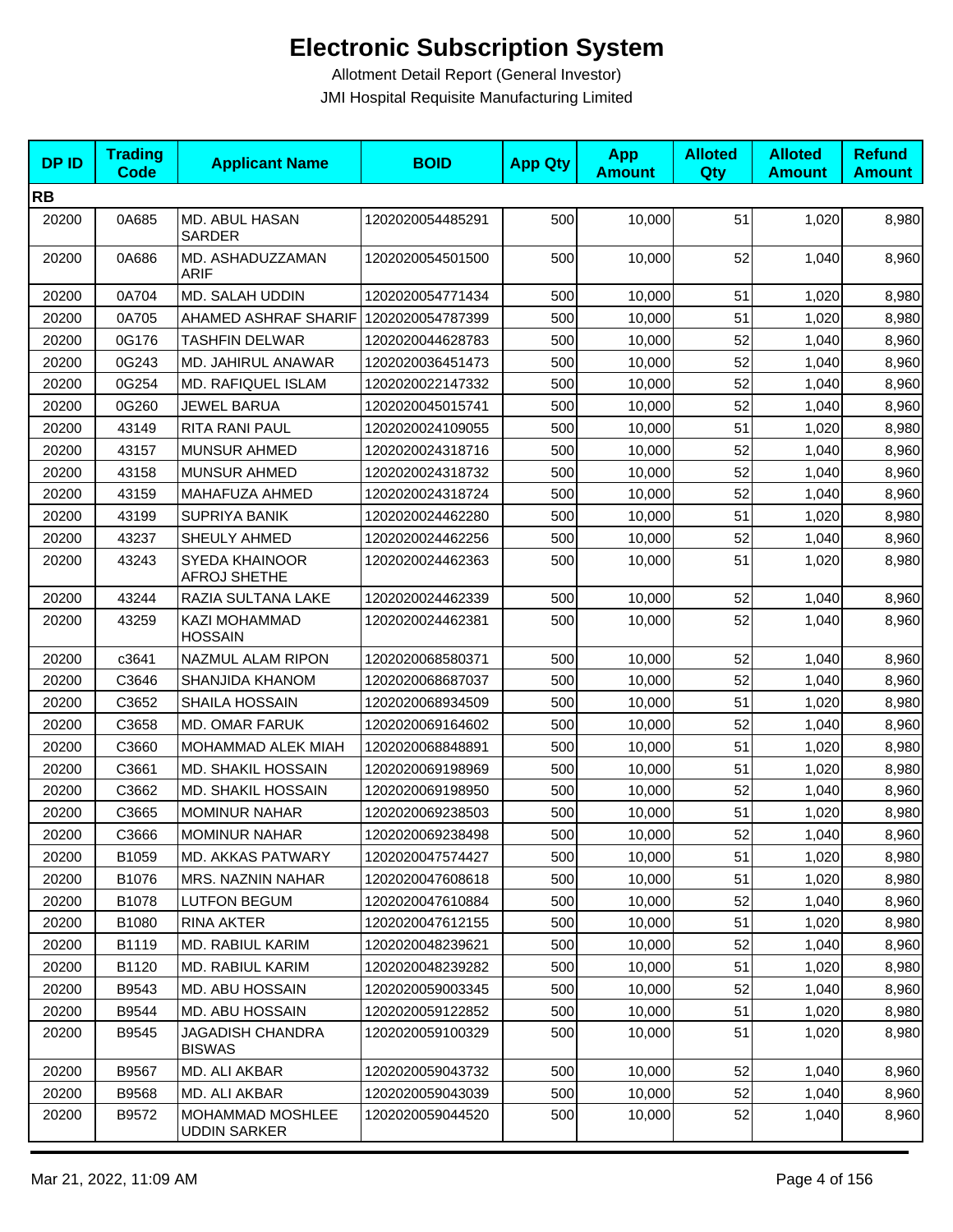| <b>DPID</b> | <b>Trading</b><br><b>Code</b> | <b>Applicant Name</b>                   | <b>BOID</b>      | <b>App Qty</b> | <b>App</b><br><b>Amount</b> | <b>Alloted</b><br>Qty | <b>Alloted</b><br><b>Amount</b> | <b>Refund</b><br><b>Amount</b> |
|-------------|-------------------------------|-----------------------------------------|------------------|----------------|-----------------------------|-----------------------|---------------------------------|--------------------------------|
| <b>RB</b>   |                               |                                         |                  |                |                             |                       |                                 |                                |
| 20200       | B9573                         | MOHAMMED MOSHLEE<br><b>UDDIN SARKER</b> | 1202020059046083 | 500            | 10,000                      | 52                    | 1,040                           | 8,960                          |
| 20200       | B9574                         | MST. LAVLY BEGUM                        | 1202020059037693 | 500            | 10,000                      | 52                    | 1,040                           | 8,960                          |
| 20200       | B9577                         | MD. KHAIRUL ISLAM                       | 1202020059039625 | 500            | 10,000                      | 52                    | 1,040                           | 8,960                          |
| 20200       | 40911                         | <b>BIDYUT KUMAR DAS</b>                 | 1202020018461662 | 500            | 10,000                      | 52                    | 1,040                           | 8,960                          |
| 20200       | 40916                         | MD. ANOWER HOSSAIN                      | 1202020018438132 | 500            | 10,000                      | 52                    | 1,040                           | 8,960                          |
| 20200       | 40917                         | MD. ANOWER HOSSAIN                      | 1202020018438140 | 500            | 10,000                      | 51                    | 1,020                           | 8,980                          |
| 20200       | 40931                         | MD.SHAFIQUEL ISLAM<br>(SHANTO)          | 1202020018482412 | 500            | 10,000                      | 51                    | 1,020                           | 8,980                          |
| 20200       | 40932                         | MD.SHAFIQUEL ISLAM<br>(SHANTO)          | 1202020018482404 | 500            | 10,000                      | 52                    | 1,040                           | 8,960                          |
| 20200       | 40953                         | <b>MST.MONIRA KHATUN</b>                | 1202020018550474 | 500            | 10,000                      | 51                    | 1,020                           | 8,980                          |
| 20200       | 40954                         | MD.NAZRUL ISLAM                         | 1202020018550340 | 500            | 10,000                      | 52                    | 1,040                           | 8,960                          |
| 20200       | 40955                         | <b>MD.NAZRUL ISALM</b>                  | 1202020018550324 | 500            | 10,000                      | 52                    | 1,040                           | 8,960                          |
| 20200       | 40967                         | HOSNE ARA RANU                          | 1202020018550466 | 500            | 10,000                      | 51                    | 1,020                           | 8,980                          |
| 20200       | D5107                         | <b>MD. MOSTAFA KAMAL</b>                | 1202020074185175 | 500            | 10,000                      | 52                    | 1,040                           | 8,960                          |
| 20200       | D5112                         | MAHAMUDA RAHMAN                         | 1202020074419122 | 500            | 10,000                      | 52                    | 1,040                           | 8,960                          |
| 20200       | D5113                         | MD. PALASH MOLLA                        | 1202020074417257 | 500            | 10,000                      | 52                    | 1,040                           | 8,960                          |
| 20200       | D5114                         | FARZANA RAHMAN                          | 1202020074416980 | 500            | 10,000                      | 52                    | 1,040                           | 8,960                          |
| 20200       | D5115                         | <b>MST. RIPA KHATUN</b>                 | 1202020074416873 | 500            | 10,000                      | 51                    | 1,020                           | 8,980                          |
| 20200       | D5116                         | NAZNIN SULTANA                          | 1202020074416814 | 500            | 10,000                      | 52                    | 1,040                           | 8,960                          |
| 20200       | D5122                         | MD. MOSHARAF HOSSAIN                    | 1202020074578531 | 500            | 10,000                      | 52                    | 1,040                           | 8,960                          |
| 20200       | D5123                         | SHEFALI RANI KUNDU                      | 1202020074595838 | 500            | 10,000                      | 52                    | 1,040                           | 8,960                          |
| 20200       | D5124                         | SHEFALI RANI KUNDU                      | 1202020074595846 | 500            | 10,000                      | 52                    | 1,040                           | 8,960                          |
| 20200       | A3734                         | <b>NAZRIN RAHMAN</b>                    | 1202020063193427 | 500            | 10,000                      | 52                    | 1,040                           | 8,960                          |
| 20200       | a3758                         | MOSTAFA JAMAL NASER                     | 1202020062437728 | 500            | 10,000                      | 52                    | 1,040                           | 8,960                          |
| 20200       | A3763                         | <b>MOHAMMAD NAHID</b>                   | 1202020062544155 | 500            | 10,000                      | 51                    | 1,020                           | 8,980                          |
| 20200       | A3768                         | MD. ABUL BASHAR                         | 1202020014976224 | 500            | 10,000                      | 52                    | 1,040                           | 8,960                          |
| 20200       | A3782                         | AMENA AKTER                             | 1202020063170429 | 500            | 10,000                      | 52                    | 1,040                           | 8,960                          |
| 20200       | A3787                         | RANJAN KANTI PANDIT                     | 1202020063825107 | 500            | 10,000                      | 52                    | 1,040                           | 8,960                          |
| 20200       | A3791                         | <b>HASHTAG TRADERS</b>                  | 1202020064711811 | 500            | 10,000                      | 51                    | 1,020                           | 8,980                          |
| 20200       | A3793                         | MD. WARESH ALI                          | 1202020064872666 | 500            | 10,000                      | 51                    | 1,020                           | 8,980                          |
| 20200       | A3798                         | KHURSHID HOSSAIN<br><b>CHOWDHURY</b>    | 1202020064977405 | 500            | 10,000                      | 52                    | 1,040                           | 8,960                          |
| 20200       | F1662                         | <b>KRITTY DAS</b>                       | 1202020050174969 | 500            | 10,000                      | 51                    | 1,020                           | 8,980                          |
| 20200       | F1663                         | <b>KRITTY DAS</b>                       | 1202020050176031 | 500            | 10,000                      | 52                    | 1,040                           | 8,960                          |
| 20200       | F1693                         | MD. SOLAIMAN HOSSAIN                    | 1202020050234334 | 500            | 10,000                      | 52                    | 1,040                           | 8,960                          |
| 20200       | F1729                         | MAHFUZUR RAHMAN                         | 1202020050348459 | 500            | 10,000                      | 52                    | 1,040                           | 8,960                          |
| 20200       | F1740                         | MISS. RUKHSANA BEGUM                    | 1202020050430705 | 500            | 10,000                      | 52                    | 1,040                           | 8,960                          |
| 20200       | F1746                         | <b>MD. NASIR</b>                        | 1202020050444114 | 500            | 10,000                      | 51                    | 1,020                           | 8,980                          |
| 20200       | F1748                         | ABDUL MANNAN                            | 1202020050442950 | 500            | 10,000                      | 51                    | 1,020                           | 8,980                          |
| 20200       | F1782                         | MASUDA ISLAM                            | 1202020050772251 | 500            | 10,000                      | 51                    | 1,020                           | 8,980                          |
| 20200       | F1783                         | <b>MASUDA ISLAM</b>                     | 1202020050841321 | 500            | 10,000                      | 51                    | 1,020                           | 8,980                          |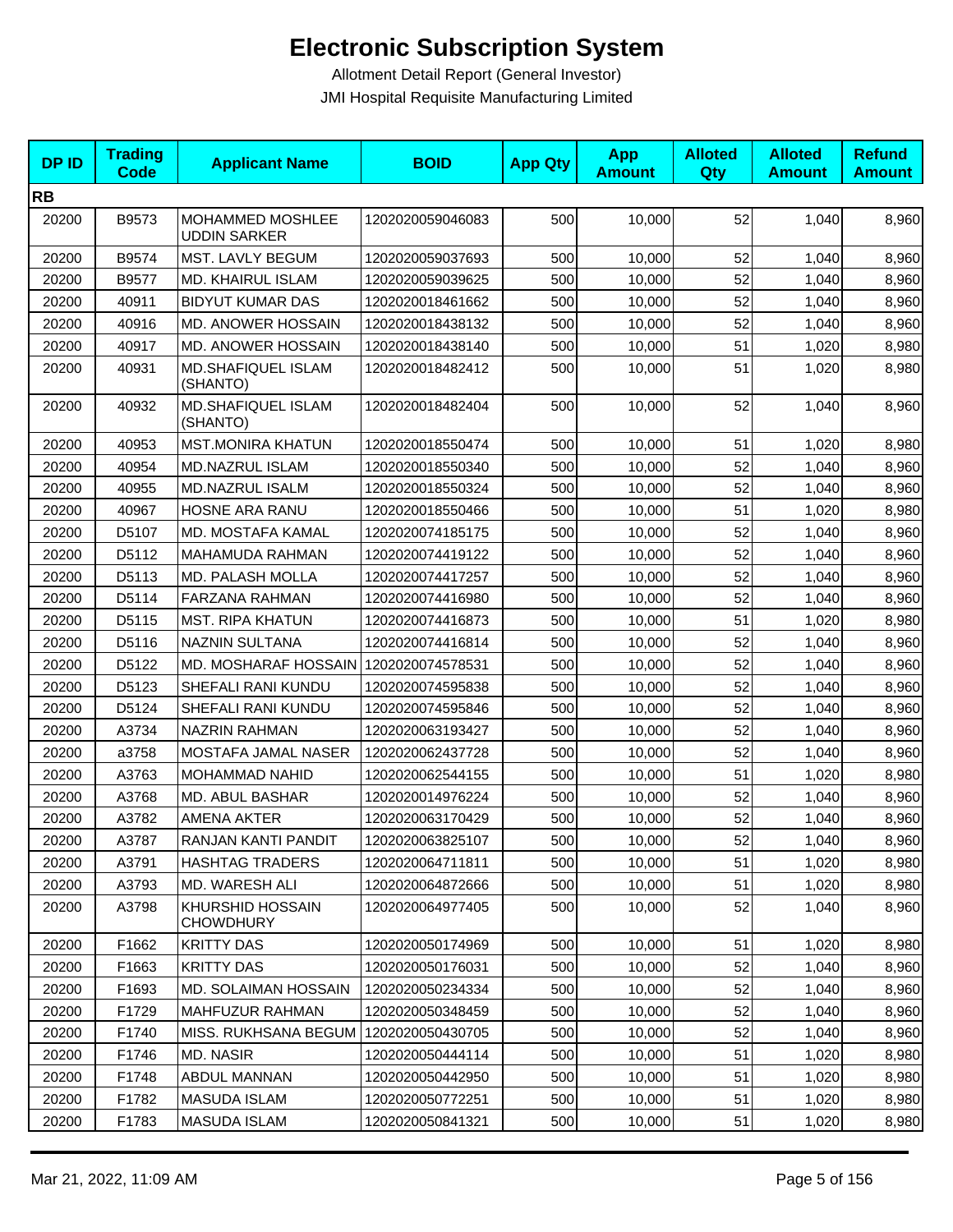| <b>DPID</b> | <b>Trading</b><br>Code | <b>Applicant Name</b>                  | <b>BOID</b>      | <b>App Qty</b> | <b>App</b><br><b>Amount</b> | <b>Alloted</b><br>Qty | <b>Alloted</b><br><b>Amount</b> | <b>Refund</b><br><b>Amount</b> |
|-------------|------------------------|----------------------------------------|------------------|----------------|-----------------------------|-----------------------|---------------------------------|--------------------------------|
| <b>RB</b>   |                        |                                        |                  |                |                             |                       |                                 |                                |
| 20200       | 42547                  | <b>BIBHUTI RANJAN SAHA</b>             | 1202020021939366 | 500            | 10,000                      | 52                    | 1,040                           | 8,960                          |
| 20200       | 42548                  | DR.PRIYANKA SAHA                       | 1202020021939374 | 500            | 10,000                      | 52                    | 1,040                           | 8,960                          |
| 20200       | 42549                  | DR.AMITAV SAHA                         | 1202020021939382 | 500            | 10,000                      | 52                    | 1,040                           | 8,960                          |
| 20200       | 42627                  | <b>BABU LAL AICH</b>                   | 1202020022168521 | 500            | 10,000                      | 51                    | 1,020                           | 8,980                          |
| 20200       | 42628                  | <b>BABU LAL AICH</b>                   | 1202020022168548 | 500            | 10,000                      | 52                    | 1,040                           | 8,960                          |
| 20200       | 42629                  | SHAMIR KUMAR DATTA                     | 1202020022168556 | 500            | 10,000                      | 52                    | 1,040                           | 8,960                          |
| 20200       | 42630                  | SHAMIR KUMAR DATTA                     | 1202020022168564 | 500            | 10,000                      | 51                    | 1,020                           | 8,980                          |
| 20200       | 42641                  | MD.SHOHAG                              | 1202020022258892 | 500            | 10,000                      | 52                    | 1,040                           | 8,960                          |
| 20200       | A3921                  | MD. AL IMRAN HOSSIN                    | 1202020065941001 | 500            | 10,000                      | 51                    | 1,020                           | 8,980                          |
| 20200       | A3924                  | <b>SALAUDDIN RANA</b>                  | 1202020065941590 | 500            | 10,000                      | 51                    | 1,020                           | 8,980                          |
| 20200       | A3926                  | FIROZ MOHAMMED                         | 1202020065976552 | 500            | 10,000                      | 52                    | 1,040                           | 8,960                          |
| 20200       | A3929                  | <b>SHANIAN TANEEM</b><br><b>NAVEEN</b> | 1202020065977276 | 500            | 10,000                      | 52                    | 1,040                           | 8,960                          |
| 20200       | A3932                  | MD. MOZZAM HOSSAIN<br>GAZI             | 1202020065975839 | 500            | 10,000                      | 52                    | 1,040                           | 8,960                          |
| 20200       | A3935                  | <b>SHANIAN TANEEM</b><br><b>NAVEEN</b> | 1202020066013554 | 500            | 10,000                      | 52                    | 1,040                           | 8,960                          |
| 20200       | A3936                  | MD. MOZZAM HOSSAIN<br>GAZI             | 1202020066015363 | 500            | 10,000                      | 52                    | 1,040                           | 8,960                          |
| 20200       | A3937                  | SALAUDDIN RANA                         | 1202020066015925 | 500            | 10,000                      | 51                    | 1,020                           | 8,980                          |
| 20200       | A3938                  | MD. AL IMRAN HOSSIN                    | 1202020066016780 | 500            | 10,000                      | 52                    | 1,040                           | 8,960                          |
| 20200       | B6890                  | MOHAMMAD ANISUR<br>RAHMAN PATOARY      | 1202020059961096 | 500            | 10,000                      | 51                    | 1,020                           | 8,980                          |
| 20200       | B6914                  | <b>TIPU SULTAN</b>                     | 1202020060057055 | 500            | 10,000                      | 51                    | 1,020                           | 8,980                          |
| 20200       | B6918                  | MD. MOHIN ULLA                         | 1202020060061344 | 500            | 10,000                      | 51                    | 1,020                           | 8,980                          |
| 20200       | B6919                  | MD. MOHIN ULLA                         | 1202020060061451 | 500            | 10,000                      | 52                    | 1,040                           | 8,960                          |
| 20200       | B6920                  | <b>HARUN</b>                           | 1202020060061641 | 500            | 10,000                      | 51                    | 1,020                           | 8,980                          |
| 20200       | B6921                  | <b>HARUN</b>                           | 1202020060061882 | 500            | 10,000                      | 52                    | 1,040                           | 8,960                          |
| 20200       | B6934                  | <b>SHAHIN KHAN</b>                     | 1202020060069367 | 500            | 10,000                      | 52                    | 1,040                           | 8,960                          |
| 20200       | B6935                  | <b>SHAHIN KHAN</b>                     | 1202020060069482 | 500            | 10,000                      | 52                    | 1,040                           | 8,960                          |
| 20200       | B6938                  | MD. JUWEL KHAN                         | 1202020060071151 | 500            | 10,000                      | 51                    | 1,020                           | 8,980                          |
| 20200       | F2824                  | MD. HAFIZUL ISLAM                      | 1202020053812643 | 500            | 10,000                      | 51                    | 1,020                           | 8,980                          |
| 20200       | F2825                  | MD. HAFIZUL ISLAM                      | 1202020053812661 | 500            | 10,000                      | 52                    | 1,040                           | 8,960                          |
| 20200       | F2826                  | MD. ABDUL HAQUE                        | 1202020053812908 | 500            | 10,000                      | 51                    | 1,020                           | 8,980                          |
| 20200       | F2827                  | MD. ABDUL HAQUE                        | 1202020053812916 | 500            | 10.000                      | 52                    | 1,040                           | 8,960                          |
| 20200       | F2828                  | MD. ASHRAF ALI                         | 1202020053812851 | 500            | 10,000                      | 52                    | 1,040                           | 8,960                          |
| 20200       | F2829                  | MD. ASHRAF ALI                         | 1202020053812876 | 500            | 10,000                      | 51                    | 1,020                           | 8,980                          |
| 20200       | F2830                  | DILARA AKHTER                          | 1202020053812884 | 500            | 10,000                      | 51                    | 1,020                           | 8,980                          |
| 20200       | F2831                  | <b>DILARA AKHTER</b>                   | 1202020053813284 | 500            | 10,000                      | 51                    | 1,020                           | 8,980                          |
| 20200       | i2654                  | MD. AMIR HOSSAIN                       | 1202020057416818 | 500            | 10,000                      | 51                    | 1,020                           | 8,980                          |
| 20200       | 43626                  | SABBIR RAHMAN SHUVO                    | 1202020025815672 | 500            | 10,000                      | 52                    | 1,040                           | 8,960                          |
| 20200       | 43637                  | <b>SYEAD TAWFIK IMAM</b>               | 1202020025873519 | 500            | 10,000                      | 52                    | 1,040                           | 8,960                          |
| 20200       | 43682                  | A.M MOSTAFA TAREK                      | 1202020025963467 | 500            | 10,000                      | 51                    | 1,020                           | 8,980                          |
| 20200       | 43723                  | MD.JULEL HOWLADER                      | 1202020026267164 | 500            | 10,000                      | 52                    | 1,040                           | 8,960                          |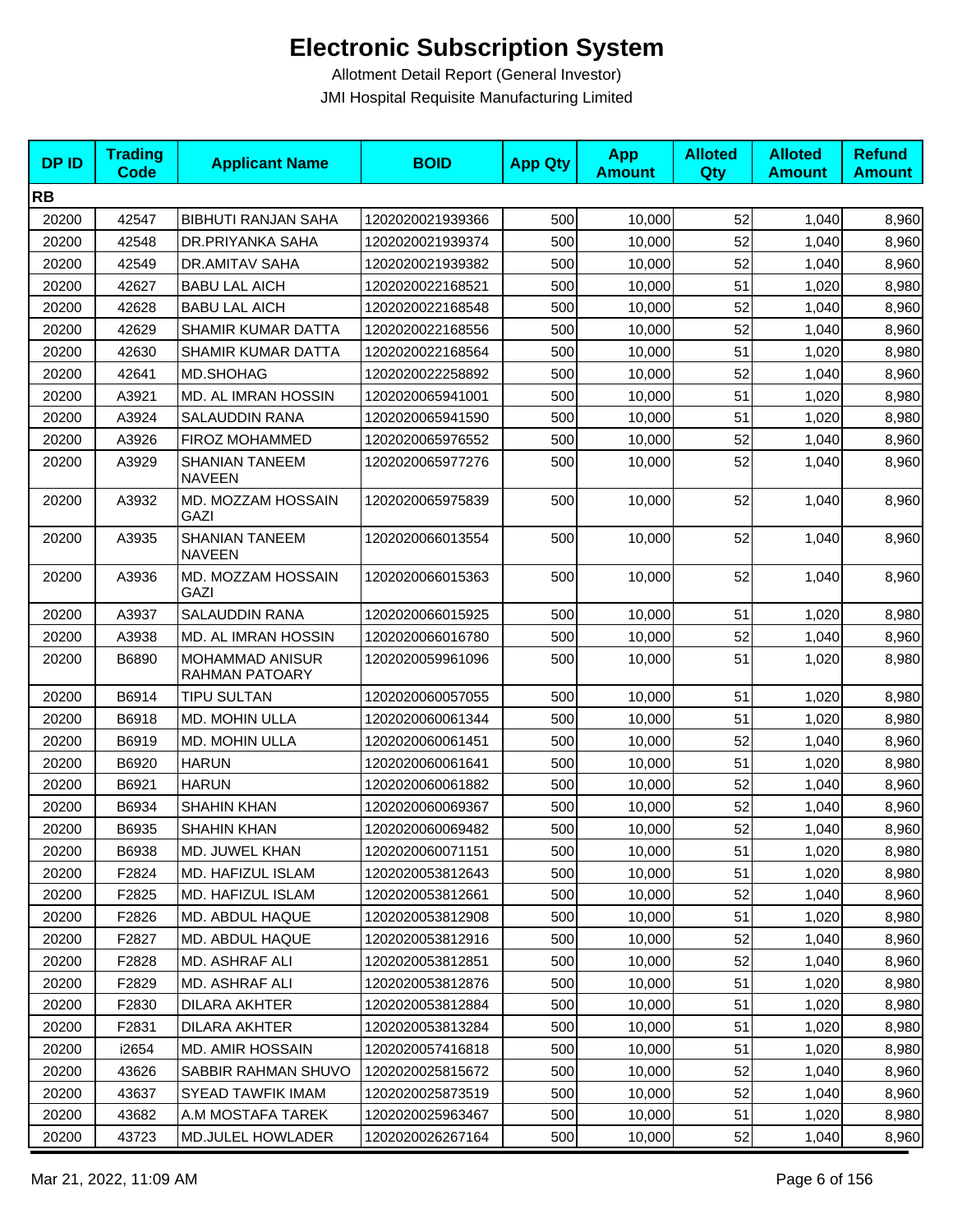| <b>DPID</b> | <b>Trading</b><br>Code | <b>Applicant Name</b>                 | <b>BOID</b>      | <b>App Qty</b> | <b>App</b><br><b>Amount</b> | <b>Alloted</b><br>Qty | <b>Alloted</b><br><b>Amount</b> | <b>Refund</b><br><b>Amount</b> |
|-------------|------------------------|---------------------------------------|------------------|----------------|-----------------------------|-----------------------|---------------------------------|--------------------------------|
| <b>RB</b>   |                        |                                       |                  |                |                             |                       |                                 |                                |
| 20200       | 43724                  | <b>QUAZI SHAFIQUL ISLAM</b>           | 1202020026267180 | 500            | 10,000                      | 51                    | 1,020                           | 8,980                          |
| 20200       | 43725                  | <b>QUAZI SHAFIQUL ISLAM</b>           | 1202020026272383 | 500            | 10,000                      | 52                    | 1,040                           | 8,960                          |
| 20200       | 43727                  | <b>MRS.LAKI</b>                       | 1202020026272407 | 500            | 10,000                      | 52                    | 1,040                           | 8,960                          |
| 20200       | 43728                  | MAKSUDA BEGUM                         | 1202020026272415 | 500            | 10,000                      | 51                    | 1,020                           | 8,980                          |
| 20200       | 43729                  | MAKSUDA BEGUM                         | 1202020026272423 | 500            | 10,000                      | 51                    | 1,020                           | 8,980                          |
| 20200       | 28558                  | MR. ASLAM                             | 1202020009095436 | 500            | 10,000                      | 52                    | 1,040                           | 8,960                          |
| 20200       | 28559                  | MD. ABDUR ROUF                        | 1202020009095974 | 500            | 10,000                      | 52                    | 1,040                           | 8,960                          |
| 20200       | 28560                  | <b>ABDUR ROUF</b>                     | 1202020009096275 | 500            | 10,000                      | 52                    | 1,040                           | 8,960                          |
| 20200       | 33847                  | MD.ATIQUGGAMAN                        | 1202020012724891 | 500            | 10,000                      | 52                    | 1,040                           | 8,960                          |
| 20200       | 33930                  | DINESH CHANDRA ROY                    | 1202020012714311 | 500            | 10,000                      | 52                    | 1,040                           | 8,960                          |
| 20200       | 33931                  | DINESH CHANDRA ROY                    | 1202020012714281 | 500            | 10,000                      | 52                    | 1,040                           | 8,960                          |
| 20200       | 33962                  | MAINUL ISLAM BHUIYA                   | 1202020012647291 | 500            | 10,000                      | 51                    | 1,020                           | 8,980                          |
| 20200       | 33994                  | <b>RATAN SARKER</b>                   | 1202020012714552 | 500            | 10,000                      | 52                    | 1,040                           | 8,960                          |
| 20200       | 15634                  | <b>MD.GOLAM FARUK</b>                 | 1202020005432436 | 500            | 10,000                      | 51                    | 1,020                           | 8,980                          |
| 20200       | 15635                  | <b>MD.GOLAM FARUK</b>                 | 1202020005432495 | 500            | 10,000                      | 52                    | 1,040                           | 8,960                          |
| 20200       | 15638                  | MR.RAJESH PAUL                        | 1202020005432297 | 500            | 10,000                      | 52                    | 1,040                           | 8,960                          |
| 20200       | 15865                  | <b>MD.GOLAM HASAN</b>                 | 1202020005498113 | 500            | 10,000                      | 51                    | 1,020                           | 8,980                          |
| 20200       | 21280                  | <b>MD.ABU TAHER</b>                   | 1202020006921964 | 500            | 10,000                      | 51                    | 1,020                           | 8,980                          |
| 20200       | 21308                  | <b>BISHAWAZIT BHOWMIK</b>             | 1202020006874176 | 500            | 10,000                      | 52                    | 1,040                           | 8,960                          |
| 20200       | 21331                  | AMINUL AZAM                           | 1202020006903993 | 500            | 10,000                      | 52                    | 1,040                           | 8,960                          |
| 20200       | 21333                  | <b>LUTFOR RAHMAN</b>                  | 1202020006903918 | 500            | 10,000                      | 52                    | 1,040                           | 8,960                          |
| 20200       | 21335                  | <b>ASHIQUR RAHMAN</b>                 | 1202020006901159 | 500            | 10,000                      | 52                    | 1,040                           | 8,960                          |
| 20200       | A2982                  | MOHAMMAD SHOHIDUL<br><b>ISLAM</b>     | 1202020062132692 | 500            | 10,000                      | 52                    | 1,040                           | 8,960                          |
| 20200       | A2983                  | <b>SHAHNAJ KHATUN</b>                 | 1202020062132732 | 500            | 10,000                      | 52                    | 1,040                           | 8,960                          |
| 20200       | A2984                  | <b>SHAHNAJ KHATUN</b>                 | 1202020062132716 | 500            | 10,000                      | 51                    | 1,020                           | 8,980                          |
| 20200       | A3023                  | MD. MOTIUR RAHMAN                     | 1202020056617438 | 500            | 10,000                      | 51                    | 1,020                           | 8,980                          |
| 20200       | A3024                  | <b>MD.MOTIUR RAHMAN</b>               | 1202020056617719 | 500            | 10,000                      | 51                    | 1,020                           | 8,980                          |
| 20200       | A3025                  | ALI AHAMMED                           | 1202020056618459 | 500            | 10,000                      | 52                    | 1,040                           | 8,960                          |
| 20200       | A3027                  | LILUFA AKTER                          | 1202020056618911 | 500            | 10,000                      | 51                    | 1,020                           | 8,980                          |
| 20200       | A3028                  | <b>LILUFA AKTER</b>                   | 1202020056619397 | 500            | 10,000                      | 52                    | 1,040                           | 8,960                          |
| 20200       | A3029                  | MST. ASMA AKTER                       | 1202020056625923 | 500            | 10,000                      | 51                    | 1,020                           | 8,980                          |
| 20200       | F2146                  | <b>MD. MASIDUR RAHMAN</b>             | 1202020052819587 | 500            | 10,000                      | 52                    | 1,040                           | 8,960                          |
| 20200       | F2147                  | MD. MASIDUR RAHMAN                    | 1202020052820451 | 500            | 10,000                      | 51                    | 1,020                           | 8,980                          |
| 20200       | F2148                  | KANCHON KUMER<br><b>SARKER</b>        | 1202020052820476 | 500            | 10,000                      | 52                    | 1,040                           | 8,960                          |
| 20200       | F2149                  | <b>KANCHON KUMER</b><br><b>SARKER</b> | 1202020052820492 | 500            | 10,000                      | 52                    | 1,040                           | 8,960                          |
| 20200       | F2157                  | MD. SHAMSUZZOHA                       | 1202020053612702 | 500            | 10,000                      | 51                    | 1,020                           | 8,980                          |
| 20200       | F2158                  | MD. SHAMSUZZOHA                       | 1202020053612927 | 500            | 10,000                      | 52                    | 1,040                           | 8,960                          |
| 20200       | i2124                  | MD KHABIRUL ISLAM                     | 1202020056688002 | 500            | 10,000                      | 52                    | 1,040                           | 8,960                          |
| 20200       | i2125                  | <b>MD KHABIRUL ISLAM</b>              | 1202020056688591 | 500            | 10,000                      | 51                    | 1,020                           | 8,980                          |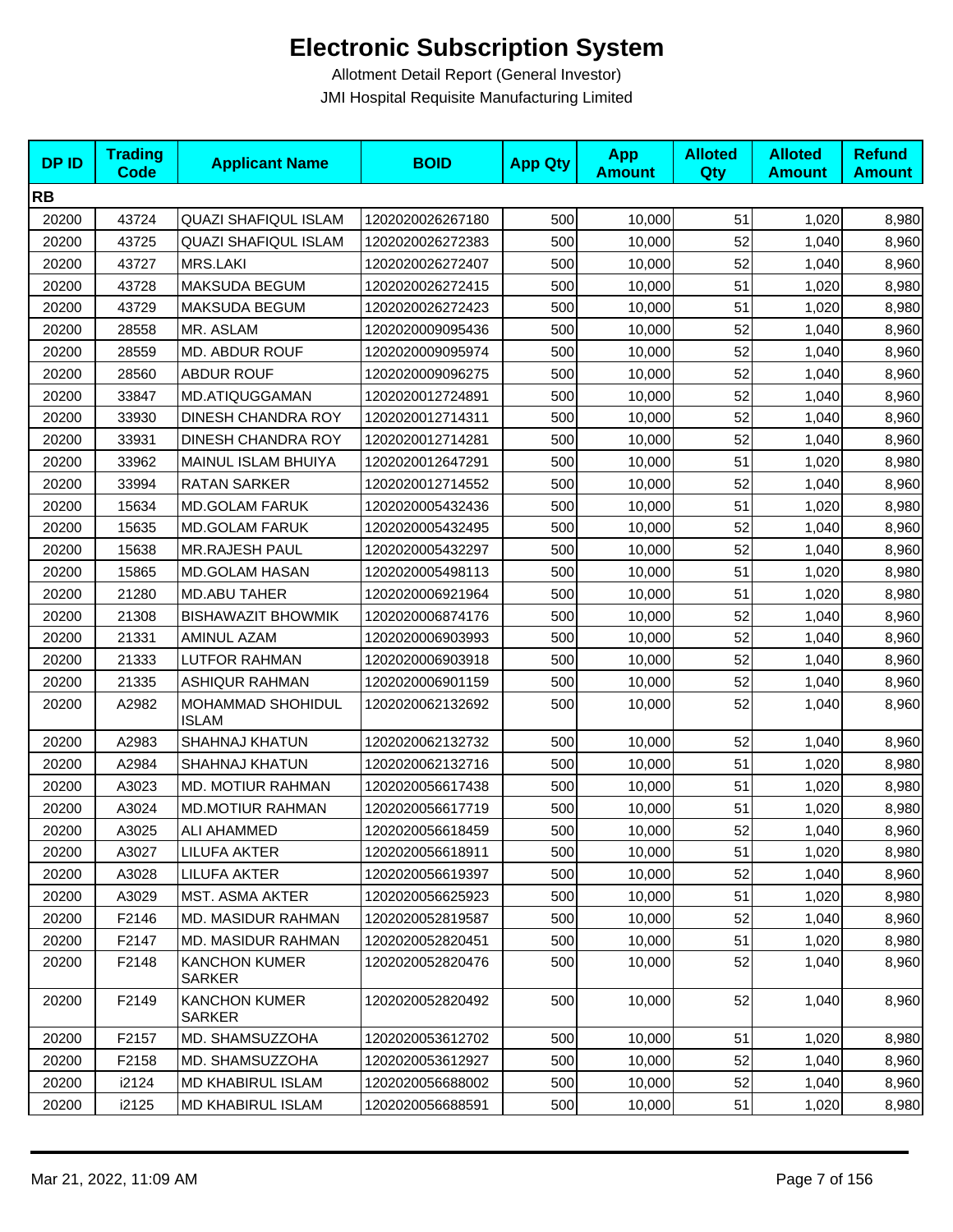| <b>DPID</b> | <b>Trading</b><br><b>Code</b> | <b>Applicant Name</b>                   | <b>BOID</b>      | <b>App Qty</b> | <b>App</b><br><b>Amount</b> | <b>Alloted</b><br><b>Qty</b> | <b>Alloted</b><br><b>Amount</b> | <b>Refund</b><br><b>Amount</b> |
|-------------|-------------------------------|-----------------------------------------|------------------|----------------|-----------------------------|------------------------------|---------------------------------|--------------------------------|
| <b>RB</b>   |                               |                                         |                  |                |                             |                              |                                 |                                |
| 20200       | i2126                         | MD AMANAT ULLAH<br><b>PRODHAN</b>       | 1202020056689529 | 500            | 10,000                      | 52                           | 1,040                           | 8,960                          |
| 20200       | 30501                         | MD.ISLAM                                | 1202020009643178 | 500            | 10,000                      | 51                           | 1,020                           | 8,980                          |
| 20200       | 30502                         | MD.ISLAM                                | 1202020009643186 | 500            | 10,000                      | 51                           | 1,020                           | 8,980                          |
| 20200       | 30513                         | MD.AMDADUL HAQUE                        | 1202020009808920 | 500            | 10,000                      | 52                           | 1,040                           | 8,960                          |
| 20200       | 30514                         | MD.AMDADUL HAQUE                        | 1202020009808939 | 500            | 10,000                      | 51                           | 1,020                           | 8,980                          |
| 20200       | 30551                         | M. A. HASAEM                            | 1202020009679308 | 500            | 10,000                      | 51                           | 1,020                           | 8,980                          |
| 20200       | 30560                         | <b>MR.NITAY CHANDRA</b><br><b>NANDY</b> | 1202020009702392 | 500            | 10,000                      | 52                           | 1,040                           | 8,960                          |
| 20200       | 33995                         | <b>RATAN SARKER</b>                     | 1202020012714635 | 500            | 10,000                      | 51                           | 1,020                           | 8,980                          |
| 20200       | B8255                         | MST. JAMINA BEGUM                       | 1202020057816847 | 500            | 10,000                      | 52                           | 1,040                           | 8,960                          |
| 20200       | B8256                         | MST. JAMINA BEGUM                       | 1202020057816946 | 500            | 10,000                      | 52                           | 1,040                           | 8,960                          |
| 20200       | B8285                         | SAYED NAEEMUL HAQUE                     | 1202020057895941 | 500            | 10,000                      | 52                           | 1,040                           | 8,960                          |
| 20200       | B8289                         | <b>MERAJUL ISLAM</b>                    | 1202020057867160 | 500            | 10,000                      | 52                           | 1,040                           | 8,960                          |
| 20200       | B8368                         | MD. JAHANGIR ALAM                       | 1202020057938480 | 500            | 10,000                      | 51                           | 1,020                           | 8,980                          |
| 20200       | B8369                         | MD. JAHANGIR ALAM                       | 1202020057938349 | 500            | 10,000                      | 52                           | 1,040                           | 8,960                          |
| 20200       | B8370                         | MD. MOTALEB HOSEN                       | 1202020057938124 | 500            | 10.000                      | 51                           | 1,020                           | 8,980                          |
| 20200       | B8372                         | RAZIA SULTANA                           | 1202020057939260 | 500            | 10.000                      | 52                           | 1,040                           | 8,960                          |
| 20200       | B8373                         | RAZIA SULTANA                           | 1202020057939153 | 500            | 10,000                      | 52                           | 1,040                           | 8,960                          |
| 20200       | A4323                         | S M ABDULLA AL<br><b>JOBAYERE</b>       | 1202020074513640 | 500            | 10,000                      | 51                           | 1,020                           | 8,980                          |
| 20200       | A4324                         | MD. EMDADUL HAQUE                       | 1202020074785605 | 500            | 10,000                      | 51                           | 1,020                           | 8,980                          |
| 20200       | A4501                         | <b>DILIP KAJURI</b>                     | 1202020072323366 | 500            | 10,000                      | 52                           | 1,040                           | 8,960                          |
| 20200       | A4502                         | <b>MOUSUMI</b><br>CHATTAPADHAYA         | 1202020072323331 | 500            | 10,000                      | 52                           | 1,040                           | 8,960                          |
| 20200       | A4503                         | <b>IPSHITA KAJURI</b>                   | 1202020072323323 | 500            | 10,000                      | 52                           | 1,040                           | 8,960                          |
| 20200       | A4565                         | MST. LUTFUNNAHER                        | 1202020072455831 | 500            | 10,000                      | 52                           | 1,040                           | 8,960                          |
| 20200       | A4566                         | MD. RAIS UDDIN                          | 1202020069436453 | 500            | 10,000                      | 51                           | 1,020                           | 8,980                          |
| 20200       | A4567                         | MD. AHSAN KABIR                         | 1202020065243361 | 500            | 10,000                      | 52                           | 1,040                           | 8,960                          |
| 20200       | A4568                         | <b>MD. AHSAN KABIR</b>                  | 1202020065324729 | 500            | 10,000                      | 51                           | 1,020                           | 8,980                          |
| 20200       | B1559                         | MD. MOFIZ UDDIN                         | 1202020049263048 | 500            | 10,000                      | 52                           | 1,040                           | 8,960                          |
| 20200       | B1560                         | MD. MOFIZ UDDIN                         | 1202020049244254 | 500            | 10,000                      | 52                           | 1,040                           | 8,960                          |
| 20200       | B1561                         | <b>MST IRONA AKTER</b>                  | 1202020049247116 | 500            | 10,000                      | 51                           | 1,020                           | 8,980                          |
| 20200       | B1562                         | <b>MST IRONA AKTER</b>                  | 1202020049249174 | 500            | 10,000                      | 52                           | 1,040                           | 8,960                          |
| 20200       | B1563                         | MD. SHAFIUL AZAM                        | 1202020049263104 | 500            | 10,000                      | 51                           | 1,020                           | 8,980                          |
| 20200       | B1565                         | MST. SALEMA BEGUM                       | 1202020049273658 | 500            | 10,000                      | 51                           | 1,020                           | 8,980                          |
| 20200       | B1567                         | <b>MST RABEYA BEGUM</b>                 | 1202020049143157 | 500            | 10,000                      | 52                           | 1,040                           | 8,960                          |
| 20200       | B1568                         | <b>MST RABEYA BEGUM</b>                 | 1202020049138706 | 500            | 10,000                      | 51                           | 1,020                           | 8,980                          |
| 20200       | B1569                         | <b>MST RINA BEGUM</b>                   | 1202020049137321 | 500            | 10,000                      | 51                           | 1,020                           | 8,980                          |
| 20200       | C3885                         | <b>SHAMIA AFRIN</b>                     | 1202020072109941 | 500            | 10,000                      | 52                           | 1,040                           | 8,960                          |
| 20200       | C3886                         | MD. RASHEDUZZAMAN                       | 1202020072106161 | 500            | 10,000                      | 52                           | 1,040                           | 8,960                          |
| 20200       | C3887                         | MD. RASHEDUZZAMAN                       | 1202020072107536 | 500            | 10,000                      | 51                           | 1,020                           | 8,980                          |
| 20200       | C3888                         | MD. MURTUZA ZAMAN                       | 1202020072108268 | 500            | 10,000                      | 51                           | 1,020                           | 8,980                          |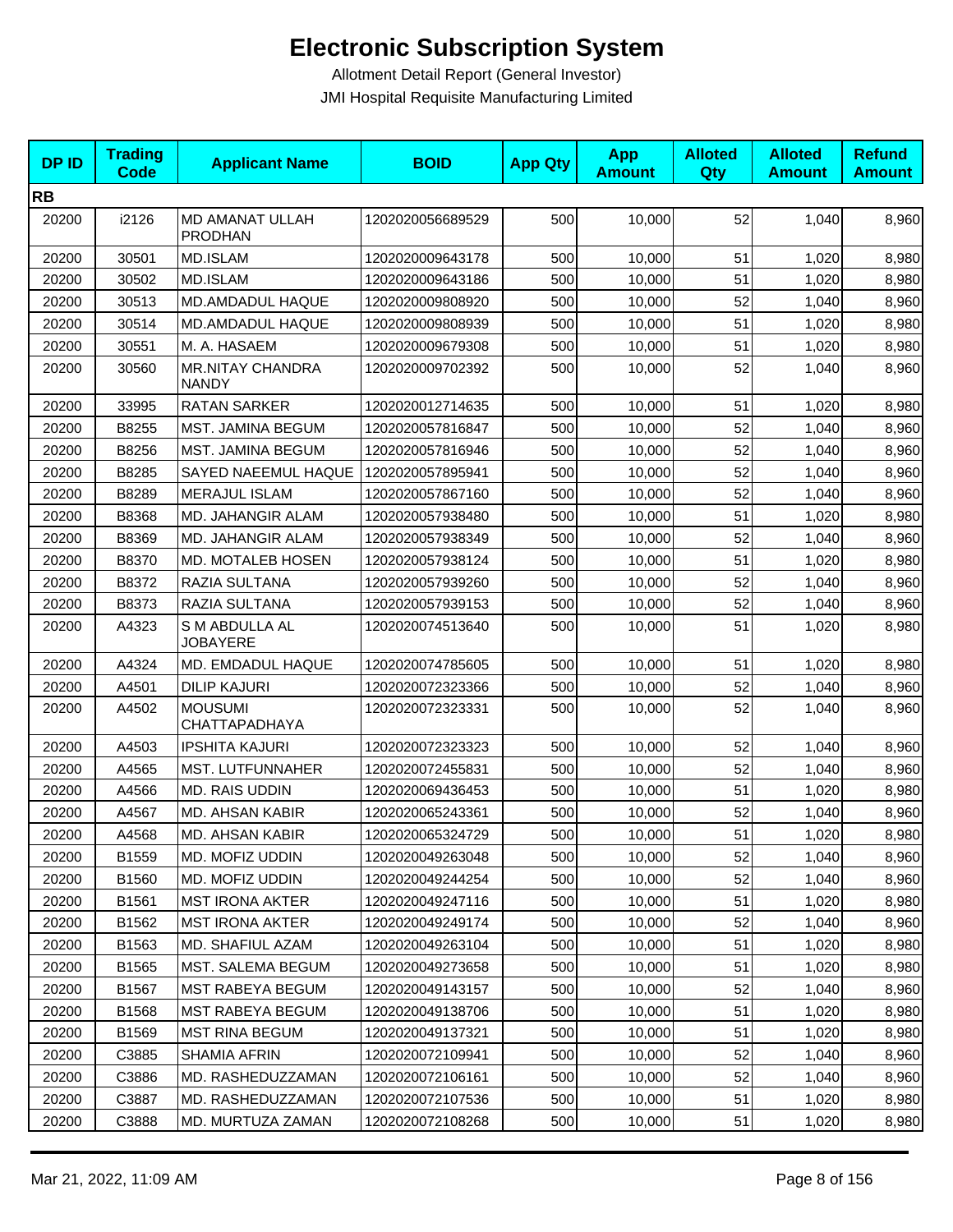| <b>DPID</b> | <b>Trading</b><br><b>Code</b> | <b>Applicant Name</b>             | <b>BOID</b>      | <b>App Qty</b> | <b>App</b><br><b>Amount</b> | <b>Alloted</b><br>Qty | <b>Alloted</b><br><b>Amount</b> | <b>Refund</b><br><b>Amount</b> |
|-------------|-------------------------------|-----------------------------------|------------------|----------------|-----------------------------|-----------------------|---------------------------------|--------------------------------|
| <b>RB</b>   |                               |                                   |                  |                |                             |                       |                                 |                                |
| 20200       | C3889                         | MD. MURTUZA ZAMAN                 | 1202020072109072 | 500            | 10,000                      | 52                    | 1,040                           | 8,960                          |
| 20200       | C3891                         | <b>SHAMIM TALHA</b>               | 1202020074192631 | 500            | 10,000                      | 51                    | 1,020                           | 8,980                          |
| 20200       | F2164                         | MD. ARIFUL ISLAM                  | 1202020055163717 | 500            | 10,000                      | 51                    | 1,020                           | 8,980                          |
| 20200       | F2165                         | MD. ARIFUL ISLAM                  | 1202020055163974 | 500            | 10,000                      | 51                    | 1,020                           | 8,980                          |
| 20200       | F2166                         | MD. ASRAFUL ISLAM<br><b>SOBUZ</b> | 1202020055166504 | 500            | 10,000                      | 52                    | 1,040                           | 8,960                          |
| 20200       | 0D907                         | MD. SHARIF HOSSAIN                | 1202020049984911 | 500            | 10,000                      | 51                    | 1,020                           | 8,980                          |
| 20200       | 0D908                         | NIPA RANI DEY                     | 1202020049861024 | 500            | 10,000                      | 51                    | 1,020                           | 8,980                          |
| 20200       | 0D909                         | MD. EANUS MIA                     | 1202020049862029 | 500            | 10,000                      | 52                    | 1,040                           | 8,960                          |
| 20200       | 0D910                         | <b>DULAL MIAH</b>                 | 1202020049879087 | 500            | 10,000                      | 52                    | 1,040                           | 8,960                          |
| 20200       | 0D911                         | AMJAD HOSSAIN                     | 1202020049882122 | 500            | 10,000                      | 51                    | 1,020                           | 8,980                          |
| 20200       | 0D912                         | <b>BADAL CHANDRA DEY</b>          | 1202020049879630 | 500            | 10,000                      | 51                    | 1,020                           | 8,980                          |
| 20200       | 0D922                         | <b>UMA RANI SAHA</b>              | 1202020049994074 | 500            | 10,000                      | 52                    | 1,040                           | 8,960                          |
| 20200       | 0D923                         | <b>UMA RANI SAHA</b>              | 1202020049994601 | 500            | 10,000                      | 51                    | 1,020                           | 8,980                          |
| 20200       | 0D939                         | AMAL CHANDRA SAHA                 | 1202020050244612 | 500            | 10,000                      | 51                    | 1,020                           | 8,980                          |
| 20200       | B1589                         | MD. BILLAL HOSSAIN                | 1202020049163483 | 500            | 10,000                      | 52                    | 1,040                           | 8,960                          |
| 20200       | B1590                         | MD. BILLAL HOSSAIN                | 1202020049165086 | 500            | 10,000                      | 51                    | 1,020                           | 8,980                          |
| 20200       | B1591                         | MST. JOBEDA KHATUN                | 1202020049348743 | 500            | 10,000                      | 52                    | 1,040                           | 8,960                          |
| 20200       | B1592                         | MST. JOBEDA KHATUN                | 1202020049171382 | 500            | 10,000                      | 52                    | 1,040                           | 8,960                          |
| 20200       | B1593                         | MD. AZIZUL HAQUE                  | 1202020049213132 | 500            | 10,000                      | 51                    | 1,020                           | 8,980                          |
| 20200       | B1594                         | MD. AZIZUL HAQUE                  | 1202020049213349 | 500            | 10,000                      | 51                    | 1,020                           | 8,980                          |
| 20200       | B1595                         | MD. WAZED ALI                     | 1202020049216144 | 500            | 10,000                      | 51                    | 1,020                           | 8,980                          |
| 20200       | B1596                         | MD. WAZED ALI                     | 1202020049217941 | 500            | 10,000                      | 51                    | 1,020                           | 8,980                          |
| 20200       | B1597                         | <b>MILON BARUA</b>                | 1202020049220029 | 500            | 10,000                      | 51                    | 1,020                           | 8,980                          |
| 20200       | F2355                         | MD. ABDUL QUDDUS MIA              | 1202020053320769 | 500            | 10,000                      | 52                    | 1,040                           | 8,960                          |
| 20200       | F2356                         | MD. ABDUL QUDDUS MIA              | 1202020053320777 | 500            | 10,000                      | 51                    | 1,020                           | 8,980                          |
| 20200       | F2357                         | MD. TAIZUDDIN                     | 1202020053322436 | 500            | 10,000                      | 51                    | 1,020                           | 8,980                          |
| 20200       | F2358                         | MD. TAIZUDDIN                     | 1202020053322500 | 500            | 10,000                      | 51                    | 1,020                           | 8,980                          |
| 20200       | F2359                         | <b>RAOSHONARA</b>                 | 1202020053322543 | 500            | 10,000                      | 51                    | 1,020                           | 8,980                          |
| 20200       | F2360                         | RAOSHONARA                        | 1202020053323093 | 500            | 10,000                      | 51                    | 1,020                           | 8,980                          |
| 20200       | B7686                         | SANTA ISLAM                       | 1202020057407210 | 500            | 10,000                      | 51                    | 1,020                           | 8,980                          |
| 20200       | B7688                         | <b>MITU ISLAM</b>                 | 1202020057408879 | 500            | 10,000                      | 52                    | 1,040                           | 8,960                          |
| 20200       | B7689                         | <b>MITU ISLAM</b>                 | 1202020057409153 | 500            | 10,000                      | 52                    | 1,040                           | 8,960                          |
| 20200       | 00D54                         | MD. MASUM                         | 1202020044017407 | 500            | 10,000                      | 51                    | 1,020                           | 8,980                          |
| 20200       | 00D55                         | MD. MASUM                         | 1202020044017027 | 500            | 10,000                      | 51                    | 1,020                           | 8,980                          |
| 20200       | 00D56                         | <b>SALIM SARWAR</b>               | 1202020044016908 | 500            | 10,000                      | 51                    | 1,020                           | 8,980                          |
| 20200       | 00D57                         | MD. EYENUL AZAM SHAH              | 1202020044016338 | 500            | 10,000                      | 52                    | 1,040                           | 8,960                          |
| 20200       | 00D58                         | MD. RAHMAT ULLAH                  | 1202020044016321 | 500            | 10,000                      | 51                    | 1,020                           | 8,980                          |
| 20200       | 00D59                         | MD. OBYDUR RAHMAN                 | 1202020044016303 | 500            | 10,000                      | 51                    | 1,020                           | 8,980                          |
| 20200       | 00D60                         | MD. OBYDUR RAHMAN                 | 1202020044015541 | 500            | 10,000                      | 52                    | 1,040                           | 8,960                          |
| 20200       | 00D61                         | MD. EYENUL AZAM SHAH              | 1202020044015590 | 500            | 10,000                      | 52                    | 1,040                           | 8,960                          |
| 20200       | 00D62                         | MARUF HOSSION OZZUL               | 1202020044015574 | 500            | 10,000                      | 51                    | 1,020                           | 8,980                          |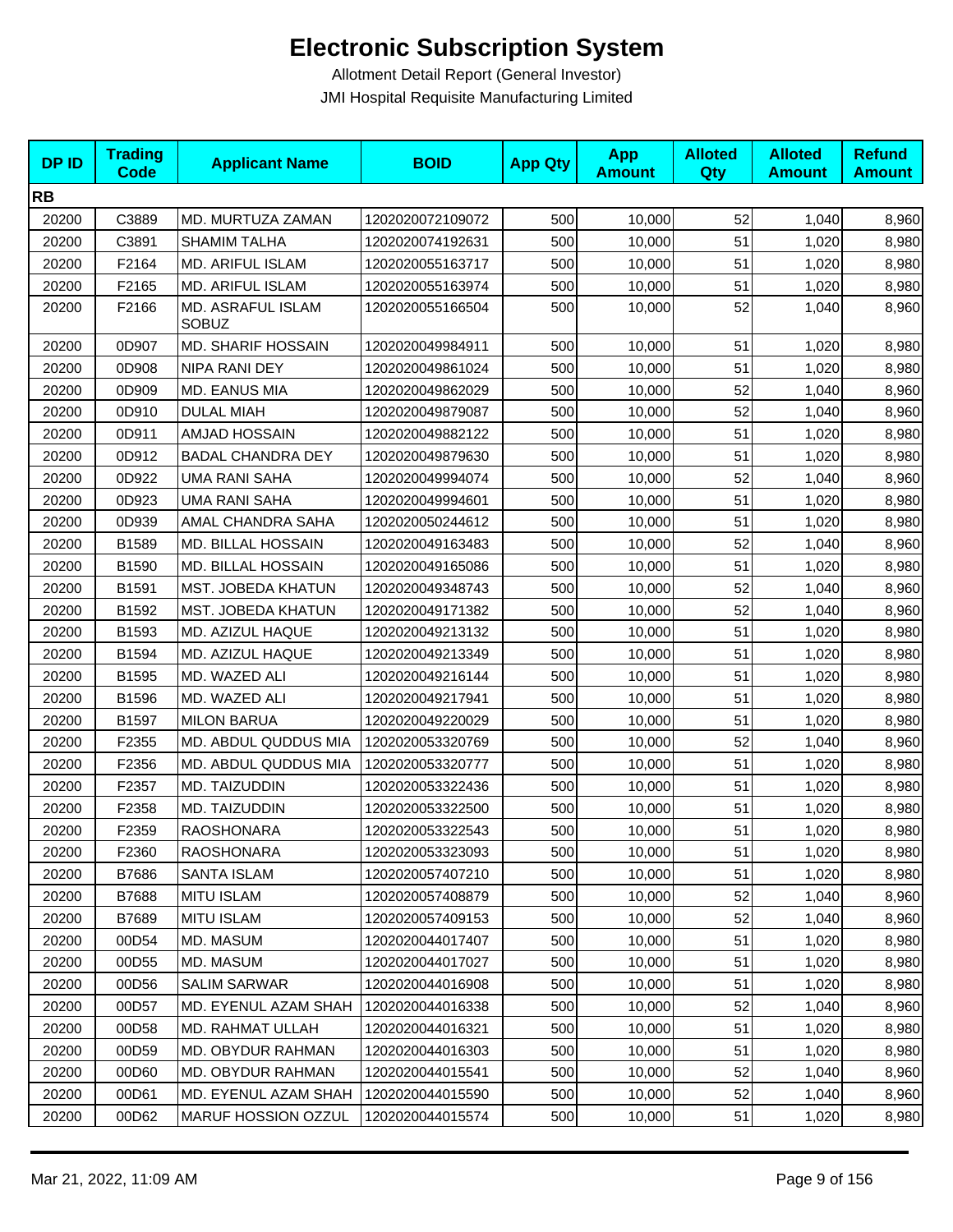| <b>DPID</b> | <b>Trading</b><br><b>Code</b> | <b>Applicant Name</b>                        | <b>BOID</b>      | <b>App Qty</b> | <b>App</b><br><b>Amount</b> | <b>Alloted</b><br>Qty | <b>Alloted</b><br><b>Amount</b> | <b>Refund</b><br><b>Amount</b> |
|-------------|-------------------------------|----------------------------------------------|------------------|----------------|-----------------------------|-----------------------|---------------------------------|--------------------------------|
| <b>RB</b>   |                               |                                              |                  |                |                             |                       |                                 |                                |
| 20200       | 20399                         | <b>MD.ANOWAR HOSSAIN</b><br><b>CHOWDHURY</b> | 1202020008313818 | 500            | 10,000                      | 51                    | 1,020                           | 8,980                          |
| 20200       | 20429                         | <b>MD.LIAQAT HOSSAIN</b>                     | 1202020008304311 | 500            | 10,000                      | 51                    | 1,020                           | 8,980                          |
| 20200       | 20430                         | <b>MD.LIAQAT HOSSAIN</b>                     | 1202020008304336 | 500            | 10,000                      | 52                    | 1,040                           | 8,960                          |
| 20200       | 20443                         | <b>MD.RUSTOM ALI</b><br><b>HOWLADER</b>      | 1202020008368817 | 500            | 10,000                      | 52                    | 1,040                           | 8,960                          |
| 20200       | 20444                         | SHAHNAZ PARVIN                               | 1202020008368868 | 500            | 10,000                      | 51                    | 1,020                           | 8,980                          |
| 20200       | 20453                         | <b>MD.ABUL KALAM</b>                         | 1202020008344948 | 500            | 10,000                      | 51                    | 1,020                           | 8,980                          |
| 20200       | 20454                         | <b>MD.ABUL KALAM</b>                         | 1202020008347149 | 500            | 10,000                      | 51                    | 1,020                           | 8,980                          |
| 20200       | 20455                         | <b>ASHOK BIWSAS</b>                          | 1202020008368678 | 500            | 10,000                      | 52                    | 1,040                           | 8,960                          |
| 20200       | 20456                         | <b>MD.MILON</b>                              | 1202020008368701 | 500            | 10,000                      | 52                    | 1,040                           | 8,960                          |
| 20200       | B6511                         | <b>MST. SELINA AKTER</b><br><b>MIAZI</b>     | 1202020056497886 | 500            | 10,000                      | 51                    | 1,020                           | 8,980                          |
| 20200       | B6512                         | ANIS                                         | 1202020056498179 | 500            | 10,000                      | 52                    | 1,040                           | 8,960                          |
| 20200       | B6530                         | <b>MILON DEY</b>                             | 1202020056502211 | 500            | 10,000                      | 52                    | 1,040                           | 8,960                          |
| 20200       | 40286                         | MOHMMED MUSLEM<br><b>UDDIN CHOWDHURY</b>     | 1202020017525374 | 500            | 10,000                      | 51                    | 1,020                           | 8,980                          |
| 20200       | 40292                         | <b>SWAPAN KUMAR SAHA</b>                     | 1202020017558310 | 500            | 10,000                      | 51                    | 1,020                           | 8,980                          |
| 20200       | 40293                         | SANJITA SAHA                                 | 1202020017558112 | 500            | 10,000                      | 52                    | 1,040                           | 8,960                          |
| 20200       | 40301                         | KANIKA BARAL                                 | 1202020017551054 | 500            | 10,000                      | 52                    | 1,040                           | 8,960                          |
| 20200       | 40302                         | KANIKA BARAL                                 | 1202020017551062 | 500            | 10,000                      | 52                    | 1,040                           | 8,960                          |
| 20200       | 40303                         | <b>MD.MASUD RANA</b>                         | 1202020017577725 | 500            | 10,000                      | 51                    | 1,020                           | 8,980                          |
| 20200       | 40310                         | <b>GOURANGA SIKDER</b>                       | 1202020017577816 | 500            | 10,000                      | 52                    | 1,040                           | 8,960                          |
| 20200       | 40311                         | <b>GOURANGA SIKDER</b>                       | 1202020017577808 | 500            | 10,000                      | 51                    | 1,020                           | 8,980                          |
| 20200       | 40312                         | PINTU SARKER                                 | 1202020017577784 | 500            | 10,000                      | 52                    | 1,040                           | 8,960                          |
| 20200       | F3578                         | <b>MD. NURUL ISLAM</b>                       | 1202020055944443 | 500            | 10,000                      | 51                    | 1,020                           | 8,980                          |
| 20200       | F3659                         | MOHAMMED ROUF                                | 1202020056313040 | 500            | 10,000                      | 52                    | 1,040                           | 8,960                          |
| 20200       | F3665                         | <b>MAJADA BEGUM</b>                          | 1202020056074297 | 500            | 10,000                      | 51                    | 1,020                           | 8,980                          |
| 20200       | F3675                         | MOFIZUL ISLAM SHAPON                         | 1202020056234236 | 500            | 10,000                      | 51                    | 1,020                           | 8,980                          |
| 20200       | F3676                         | <b>MD. SHAFIQUL ISLAM</b>                    | 1202020056236096 | 500            | 10,000                      | 51                    | 1,020                           | 8,980                          |
| 20200       | F3677                         | MD SHAFIQUL ISLAM                            | 1202020056237058 | 500            | 10,000                      | 52                    | 1,040                           | 8,960                          |
| 20200       | F3678                         | SALMA YESMIN                                 | 1202020056664845 | 500            | 10,000                      | 52                    | 1,040                           | 8,960                          |
| 20200       | F3690                         | MOHAMMED ROUF                                | 1202020056289575 | 500            | 10,000                      | 51                    | 1,020                           | 8,980                          |
| 20200       | F3718                         | SHABNAZ AKTER SUMI                           | 1202020056317940 | 500            | 10,000                      | 52                    | 1,040                           | 8,960                          |
| 20200       | B1048                         | <b>MD.MONIR HOSSAIN</b>                      | 1202020047557021 | 500            | 10,000                      | 52                    | 1,040                           | 8,960                          |
| 20200       | B1053                         | MRS.MAHFUZA                                  | 1202020047569721 | 500            | 10,000                      | 52                    | 1,040                           | 8,960                          |
| 20200       | B1054                         | SHUFIA BEGUM                                 | 1202020047570619 | 500            | 10,000                      | 51                    | 1,020                           | 8,980                          |
| 20200       | B9582                         | <b>MD. KHARUL ALAM</b>                       | 1202020059203813 | 500            | 10,000                      | 52                    | 1,040                           | 8,960                          |
| 20200       | B9583                         | MD. KHARUL ALAM                              | 1202020059206967 | 500            | 10,000                      | 52                    | 1,040                           | 8,960                          |
| 20200       | B9584                         | MD. KAMRUL HASAN                             | 1202020059959052 | 500            | 10,000                      | 52                    | 1,040                           | 8,960                          |
| 20200       | B9585                         | MD. KAMRUL HASAN                             | 1202020059959317 | 500            | 10,000                      | 51                    | 1,020                           | 8,980                          |
| 20200       | B9591                         | <b>MD. MONIR HOSSAIN</b><br><b>HOWLADER</b>  | 1202020059100479 | 500            | 10,000                      | 51                    | 1,020                           | 8,980                          |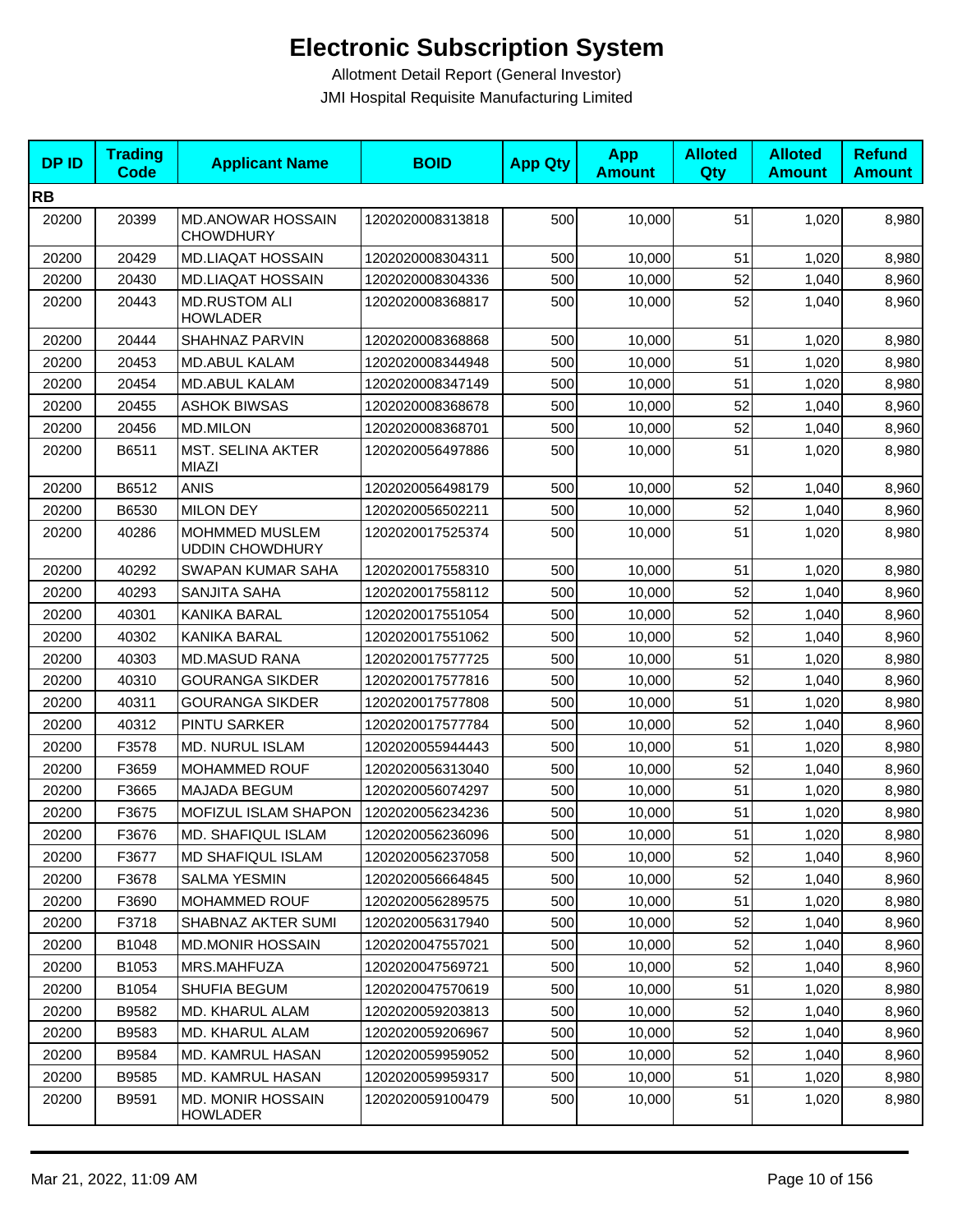| <b>DPID</b> | <b>Trading</b><br><b>Code</b> | <b>Applicant Name</b>                       | <b>BOID</b>      | <b>App Qty</b> | <b>App</b><br><b>Amount</b> | <b>Alloted</b><br>Qty | <b>Alloted</b><br><b>Amount</b> | <b>Refund</b><br><b>Amount</b> |
|-------------|-------------------------------|---------------------------------------------|------------------|----------------|-----------------------------|-----------------------|---------------------------------|--------------------------------|
| <b>RB</b>   |                               |                                             |                  |                |                             |                       |                                 |                                |
| 20200       | B9592                         | <b>MD. MONIR HOSSAIN</b><br><b>HOWLADER</b> | 1202020059100693 | 500            | 10,000                      | 51                    | 1,020                           | 8,980                          |
| 20200       | B9652                         | PETER ADHIKARY                              | 1202020059257023 | 500            | 10,000                      | 52                    | 1,040                           | 8,960                          |
| 20200       | B9663                         | KAMRUZZAMAN                                 | 1202020059024443 | 500            | 10,000                      | 52                    | 1,040                           | 8,960                          |
| 20200       | B9664                         | MD. BADAL                                   | 1202020059027597 | 500            | 10,000                      | 52                    | 1,040                           | 8,960                          |
| 20200       | 37906                         | <b>MD.RAMJAN ALI</b>                        | 1202020015189790 | 500            | 10,000                      | 52                    | 1,040                           | 8,960                          |
| 20200       | 37907                         | <b>MD.RAMJAN ALI</b>                        | 1202020015189806 | 500            | 10,000                      | 51                    | 1,020                           | 8,980                          |
| 20200       | 37917                         | MD.BAHAUDDIN                                | 1202020015107924 | 500            | 10,000                      | 51                    | 1,020                           | 8,980                          |
| 20200       | 65590                         | A.K.M AMIRUL ISLAM                          | 1202020021713407 | 500            | 10,000                      | 52                    | 1,040                           | 8,960                          |
| 20200       | 65599                         | <b>BIPLAB ROY</b>                           | 1202020021774207 | 500            | 10,000                      | 52                    | 1,040                           | 8,960                          |
| 20200       | 65606                         | <b>BIPLOB CHANDRA SAHA</b>                  | 1202020021798178 | 500            | 10,000                      | 52                    | 1,040                           | 8,960                          |
| 20200       | 65612                         | SHIKHA RANI DAS                             | 1202020021834196 | 500            | 10,000                      | 52                    | 1,040                           | 8,960                          |
| 20200       | 65613                         | SHIKHA RANI DAS                             | 1202020021834211 | 500            | 10,000                      | 52                    | 1,040                           | 8,960                          |
| 20200       | 65666                         | MD.JASHIM UDDIN                             | 1202020022427510 | 500            | 10,000                      | 52                    | 1,040                           | 8,960                          |
| 20200       | 42110                         | S.M FARHAD HOSSAIN                          | 1202020020440627 | 500            | 10,000                      | 52                    | 1,040                           | 8,960                          |
| 20200       | 42114                         | <b>SOURAV ROY</b>                           | 1202020020481077 | 500            | 10,000                      | 51                    | 1,020                           | 8,980                          |
| 20200       | B7601                         | KAZI NASIM ARA HAQUE                        | 1202020057351232 | 500            | 10,000                      | 51                    | 1,020                           | 8,980                          |
| 20200       | B7606                         | SHULI BEGUM                                 | 1202020057407328 | 500            | 10,000                      | 52                    | 1,040                           | 8,960                          |
| 20200       | B7607                         | SHULI BEGUM                                 | 1202020057407400 | 500            | 10,000                      | 51                    | 1,020                           | 8,980                          |
| 20200       | B7608                         | KAZI KHURSHIDA HAQUE                        | 1202020057407724 | 500            | 10,000                      | 51                    | 1,020                           | 8,980                          |
| 20200       | B7609                         | KAZI KHURSHIDA HAQUE                        | 1202020057408009 | 500            | 10,000                      | 51                    | 1,020                           | 8,980                          |
| 20200       | B7615                         | ABDULLAH KHAN GALIB                         | 1202020057363488 | 500            | 10,000                      | 52                    | 1,040                           | 8,960                          |
| 20200       | B7616                         | ABDULLAH KHAN GALIB                         | 1202020057363916 | 500            | 10,000                      | 52                    | 1,040                           | 8,960                          |
| 20200       | G2318                         | <b>CHAMPA ROY</b>                           | 1202020073913595 | 500            | 10,000                      | 51                    | 1,020                           | 8,980                          |
| 20200       | G2319                         | SHAMPA DEY                                  | 1202020073913220 | 500            | 10,000                      | 51                    | 1,020                           | 8,980                          |
| 20200       | G2320                         | SHAMPA DEY                                  | 1202020073913255 | 500            | 10,000                      | 52                    | 1,040                           | 8,960                          |
| 20200       | G2321                         | PARIMAL DEY                                 | 1202020073913991 | 500            | 10,000                      | 52                    | 1,040                           | 8,960                          |
| 20200       | G2322                         | PARIMAL DEY                                 | 1202020073913983 | 500            | 10,000                      | 52                    | 1,040                           | 8,960                          |
| 20200       | G2324                         | <b>SUMON CHANDRA DEY</b>                    | 1202020073906227 | 500            | 10,000                      | 52                    | 1,040                           | 8,960                          |
| 20200       | G2331                         | TAMANNA AKHTER                              | 1202020073942881 | 500            | 10,000                      | 52                    | 1,040                           | 8,960                          |
| 20200       | G2337                         | <b>BISHONATH PAL</b>                        | 1202020073953594 | 500            | 10,000                      | 52                    | 1,040                           | 8,960                          |
| 20200       | G2345                         | MOHAMMAD SHAFIQUL<br>ALAM                   | 1202020074015815 | 500            | 10,000                      | 51                    | 1,020                           | 8,980                          |
| 20200       | 65672                         | ABDUL MANNAN                                | 1202020022429967 | 500            | 10,000                      | 51                    | 1,020                           | 8,980                          |
| 20200       | 65685                         | <b>TRINATH CHANDRA SAHA</b>                 | 1202020022555279 | 500            | 10,000                      | 51                    | 1,020                           | 8,980                          |
| 20200       | 65686                         | <b>JOYA RANI SAHA</b>                       | 1202020022555300 | 500            | 10,000                      | 51                    | 1,020                           | 8,980                          |
| 20200       | 01017                         | MR. A.T.M ASHRAF<br><b>UDDIN AHMED</b>      | 1202020000071686 | 500            | 10,000                      | 51                    | 1,020                           | 8,980                          |
| 20200       | 01034                         | MRS.NIOTI RANI SARKER                       | 1202020000094668 | 500            | 10,000                      | 51                    | 1,020                           | 8,980                          |
| 20200       | 01095                         | MRS. UMMAY QULSUM                           | 1202020000116621 | 500            | 10,000                      | 51                    | 1,020                           | 8,980                          |
| 20200       | 01177                         | MR. MD. JAMAL HOSSAIN                       | 1202020000180278 | 500            | 10,000                      | 51                    | 1,020                           | 8,980                          |
| 20200       | 01199                         | MR.MOHAMMAD ILLIAS                          | 1202020000203622 | 500            | 10,000                      | 52                    | 1,040                           | 8,960                          |
| 20200       | A1772                         | <b>MD. MOKLASUR RAHMAN</b>                  | 1202020056995381 | 500            | 10,000                      | 52                    | 1,040                           | 8,960                          |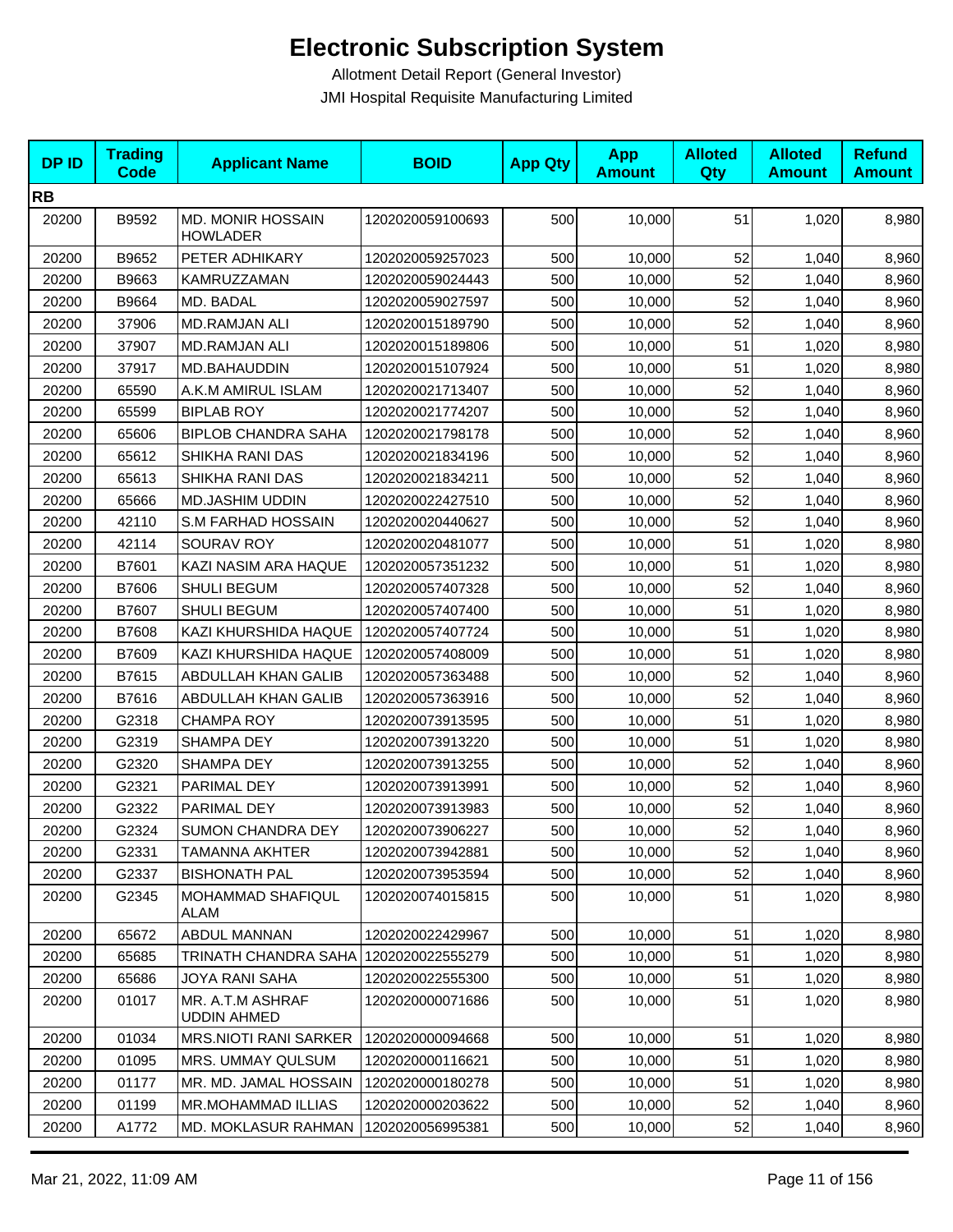| <b>DPID</b> | <b>Trading</b><br><b>Code</b> | <b>Applicant Name</b>                     | <b>BOID</b>      | <b>App Qty</b> | <b>App</b><br><b>Amount</b> | <b>Alloted</b><br>Qty | <b>Alloted</b><br><b>Amount</b> | <b>Refund</b><br><b>Amount</b> |
|-------------|-------------------------------|-------------------------------------------|------------------|----------------|-----------------------------|-----------------------|---------------------------------|--------------------------------|
| <b>RB</b>   |                               |                                           |                  |                |                             |                       |                                 |                                |
| 20200       | 05653                         | ASIT BARAN ADITYA                         | 1202020002323450 | 500            | 10,000                      | 52                    | 1,040                           | 8,960                          |
| 20200       | 05655                         | PRASHANTA KUMAR<br><b>GUHA</b>            | 1202020002329332 | 500            | 10,000                      | 52                    | 1,040                           | 8,960                          |
| 20200       | 05680                         | MR.SHEIKH SAIJUL ISLAM   1202020002132231 |                  | 500            | 10,000                      | 52                    | 1,040                           | 8,960                          |
| 20200       | 05681                         | <b>MRS.MOMENA KHATUN</b>                  | 1202020002132215 | 500            | 10,000                      | 51                    | 1,020                           | 8,980                          |
| 20200       | 05796                         | MR.MD.KAMAL HOSSAIN                       | 1202020002056752 | 500            | 10,000                      | 52                    | 1,040                           | 8,960                          |
| 20200       | 05797                         | MR.MD.KAMAL HOSSAIN                       | 1202020002056281 | 500            | 10,000                      | 51                    | 1,020                           | 8,980                          |
| 20200       | 05811                         | MRS.AYSHA AKTER                           | 1202020002108593 | 500            | 10,000                      | 52                    | 1,040                           | 8,960                          |
| 20200       | 0G656                         | MD. MIRAZ                                 | 1202020061020831 | 500            | 10,000                      | 51                    | 1,020                           | 8,980                          |
| 20200       | 0G657                         | MD. MIRAZ                                 | 1202020061020899 | 500            | 10,000                      | 51                    | 1,020                           | 8,980                          |
| 20200       | 42195                         | <b>JWEL KUMAR SAHA</b>                    | 1202020020754749 | 500            | 10,000                      | 52                    | 1,040                           | 8,960                          |
| 20200       | 42196                         | <b>JWEL KUMAR SAHA</b>                    | 1202020020754757 | 500            | 10,000                      | 52                    | 1,040                           | 8,960                          |
| 20200       | 42215                         | DELOWARA BEGUM                            | 1202020020806373 | 500            | 10,000                      | 52                    | 1,040                           | 8,960                          |
| 20200       | 42217                         | DELOWARA BEGUM                            | 1202020020806349 | 500            | 10,000                      | 52                    | 1,040                           | 8,960                          |
| 20200       | 42227                         | <b>MD.RAFIQUL ISLAM</b>                   | 1202020020848090 | 500            | 10,000                      | 52                    | 1,040                           | 8,960                          |
| 20200       | 42228                         | <b>MD.SHAH ALAM</b>                       | 1202020020848041 | 500            | 10,000                      | 52                    | 1,040                           | 8,960                          |
| 20200       | 42245                         | <b>MD.HASAN MAHMUD</b>                    | 1202020020917419 | 500            | 10,000                      | 51                    | 1,020                           | 8,980                          |
| 20200       | 0H140                         | MD. HELALUR RAHMAN                        | 1202020046024471 | 500            | 10,000                      | 52                    | 1,040                           | 8,960                          |
| 20200       | 0H156                         | MR. MANZUR IQBAL                          | 1202020046432996 | 500            | 10,000                      | 51                    | 1,020                           | 8,980                          |
| 20200       | A1773                         | MD. MIZANUR RAHMAN<br><b>BOKUL</b>        | 1202020057003898 | 500            | 10,000                      | 51                    | 1,020                           | 8,980                          |
| 20200       | A1774                         | MD. RUHUL QUDDUS                          | 1202020056995446 | 500            | 10,000                      | 52                    | 1,040                           | 8,960                          |
| 20200       | A1775                         | MST. GULSHAN ARA                          | 1202020056995660 | 500            | 10,000                      | 52                    | 1,040                           | 8,960                          |
| 20200       | A1785                         | SOIYED TIPU SULTAN                        | 1202020057900251 | 500            | 10,000                      | 51                    | 1,020                           | 8,980                          |
| 20200       | A1795                         | MST. GULSHAN ARA                          | 1202020059752947 | 500            | 10,000                      | 52                    | 1,040                           | 8,960                          |
| 20200       | A1796                         | <b>BADRUL ALAM</b>                        | 1202020059295588 | 500            | 10,000                      | 51                    | 1,020                           | 8,980                          |
| 20200       | B2217                         | MD. AMINUL ISLAM                          | 1202020050806060 | 500            | 10,000                      | 52                    | 1,040                           | 8,960                          |
| 20200       | 65389                         | MD.KHORSHED ALAM                          | 1202020019893496 | 500            | 10,000                      | 52                    | 1,040                           | 8,960                          |
| 20200       | 65402                         | <b>BIPLOB CHANDRA DAS</b>                 | 1202020019979912 | 500            | 10,000                      | 51                    | 1,020                           | 8,980                          |
| 20200       | 15201                         | <b>NIRMAL ROY</b>                         | 1202020073431153 | 500            | 10,000                      | 51                    | 1,020                           | 8,980                          |
| 20200       | 15212                         | SANZIDA SHARMIN                           | 1202020073793794 | 500            | 10,000                      | 51                    | 1,020                           | 8,980                          |
| 20200       | 15336                         | <b>SUPARNA BISWAS</b>                     | 1202020074529795 | 500            | 10,000                      | 51                    | 1,020                           | 8,980                          |
| 20200       | 15339                         | <b>SUPARNA BISWAS</b>                     | 1202020074529787 | 500            | 10,000                      | 51                    | 1,020                           | 8,980                          |
| 20200       | 15348                         | <b>MAHMUDUL HASAN</b>                     | 1202020074554909 | 500            | 10,000                      | 51                    | 1,020                           | 8,980                          |
| 20200       | 15352                         | <b>MAHMUDUL HASAN</b>                     | 1202020074636741 | 500            | 10,000                      | 51                    | 1,020                           | 8,980                          |
| 20200       | 15353                         | S M ABU TAYEB                             | 1202020074637513 | 500            | 10,000                      | 52                    | 1,040                           | 8,960                          |
| 20200       | i5354                         | MD. SHAMIM AHMED                          | 1202020074652459 | 500            | 10,000                      | 51                    | 1,020                           | 8,980                          |
| 20200       | 21000                         | <b>MR.KAZAL SARKAR</b>                    | 1202020008720543 | 500            | 10,000                      | 51                    | 1,020                           | 8,980                          |
| 20200       | 21098                         | <b>MD.MOINUL HOSSAIN</b>                  | 1202020006874224 | 500            | 10,000                      | 52                    | 1,040                           | 8,960                          |
| 20200       | 21099                         | <b>MD.MOINUL HOSSAIN</b>                  | 1202020006874240 | 500            | 10,000                      | 52                    | 1,040                           | 8,960                          |
| 20200       | 21175                         | <b>DEBOBRATO SAHA</b>                     | 1202020006893797 | 500            | 10,000                      | 51                    | 1,020                           | 8,980                          |
| 20200       | 21176                         | <b>DEBOBRATO SAHA</b>                     | 1202020006893770 | 500            | 10,000                      | 51                    | 1,020                           | 8,980                          |
| 20200       | 21177                         | <b>NASIM SNAL</b>                         | 1202020006893754 | 500            | 10,000                      | 52                    | 1,040                           | 8,960                          |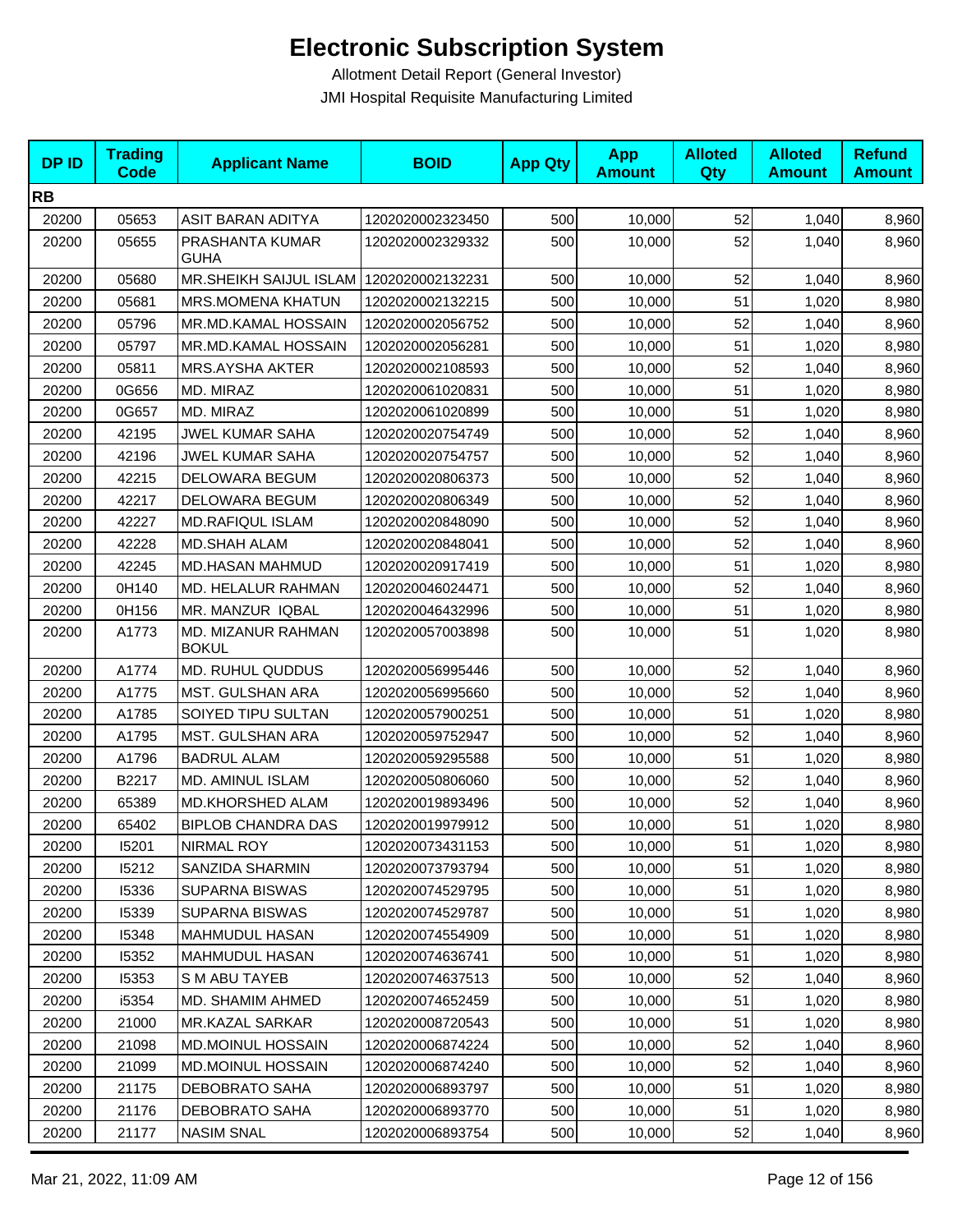| <b>DPID</b> | <b>Trading</b><br><b>Code</b> | <b>Applicant Name</b>                         | <b>BOID</b>      | <b>App Qty</b> | <b>App</b><br><b>Amount</b> | <b>Alloted</b><br><b>Qty</b> | <b>Alloted</b><br><b>Amount</b> | <b>Refund</b><br><b>Amount</b> |
|-------------|-------------------------------|-----------------------------------------------|------------------|----------------|-----------------------------|------------------------------|---------------------------------|--------------------------------|
| <b>RB</b>   |                               |                                               |                  |                |                             |                              |                                 |                                |
| 20200       | 21197                         | <b>ABDUL LATIF</b>                            | 1202020006794043 | 500            | 10,000                      | 52                           | 1,040                           | 8,960                          |
| 20200       | 21248                         | <b>ABUL HASNAT</b>                            | 1202020006834557 | 500            | 10,000                      | 52                           | 1,040                           | 8,960                          |
| 20200       | 21255                         | MD. MAHBUBUL HOQUE                            | 1202020006794094 | 500            | 10,000                      | 52                           | 1,040                           | 8,960                          |
| 20200       | C2297                         | MD. KHOKON MIAH                               | 1202020059216675 | 500            | 10,000                      | 51                           | 1,020                           | 8,980                          |
| 20200       | C2298                         | MD. KHOKON MIAH                               | 1202020059213283 | 500            | 10,000                      | 51                           | 1,020                           | 8,980                          |
| 20200       | C2301                         | MD. FIROZ                                     | 1202020059225239 | 500            | 10,000                      | 51                           | 1,020                           | 8,980                          |
| 20200       | C2302                         | MD. FIROZ                                     | 1202020059225661 | 500            | 10,000                      | 51                           | 1,020                           | 8,980                          |
| 20200       | C2307                         | MST. KADIJA AKTER                             | 1202020059231031 | 500            | 10,000                      | 51                           | 1,020                           | 8,980                          |
| 20200       | C2365                         | <b>NASIMA AKTER</b>                           | 1202020059380441 | 500            | 10,000                      | 51                           | 1,020                           | 8,980                          |
| 20200       | C2366                         | <b>MAMUN HOSSEN</b>                           | 1202020059534936 | 500            | 10,000                      | 51                           | 1,020                           | 8,980                          |
| 20200       | C2367                         | <b>MAMUN HOSSEN</b>                           | 1202020059534888 | 500            | 10,000                      | 51                           | 1,020                           | 8,980                          |
| 20200       | B8628                         | <b>RUMA BEGUM</b>                             | 1202020059827347 | 500            | 10,000                      | 51                           | 1,020                           | 8,980                          |
| 20200       | 26430                         | MD.ABDUL WAHAB                                | 1202020008566253 | 500            | 10,000                      | 52                           | 1,040                           | 8,960                          |
| 20200       | 26431                         | MD.WAHIDUZZAMAN                               | 1202020008566271 | 500            | 10,000                      | 52                           | 1,040                           | 8,960                          |
| 20200       | 26433                         | <b>MD.JAHANGIR ALAM</b>                       | 1202020008568062 | 500            | 10,000                      | 51                           | 1,020                           | 8,980                          |
| 20200       | 26434                         | <b>MD.JAHANGIR ALAM</b>                       | 1202020008568070 | 500            | 10,000                      | 52                           | 1,040                           | 8,960                          |
| 20200       | 26441                         | <b>SALMA IBRAHIM</b>                          | 1202020008568102 | 500            | 10,000                      | 51                           | 1,020                           | 8,980                          |
| 20200       | 43972                         | MUMTAJ BEGUM                                  | 1202020027418640 | 500            | 10,000                      | 52                           | 1,040                           | 8,960                          |
| 20200       | 66050                         | <b>KHADIJA TAHERA</b>                         | 1202020024801244 | 500            | 10,000                      | 52                           | 1,040                           | 8,960                          |
| 20200       | 66051                         | SHANKAR SAHA                                  | 1202020024801171 | 500            | 10,000                      | 52                           | 1,040                           | 8,960                          |
| 20200       | 01256                         | <b>MD. SHAMSUR RAHMAN</b><br><b>CHOWDHURY</b> | 1202020052592052 | 500            | 10,000                      | 51                           | 1,020                           | 8,980                          |
| 20200       | 01258                         | <b>SULTANA PARVIN</b>                         | 1202020052703091 | 500            | 10,000                      | 52                           | 1,040                           | 8,960                          |
| 20200       | 01259                         | MD. ARIFUR RAHMAN                             | 1202020052592060 | 500            | 10,000                      | 51                           | 1,020                           | 8,980                          |
| 20200       | 01330                         | <b>PARVIN</b>                                 | 1202020052782962 | 500            | 10,000                      | 51                           | 1,020                           | 8,980                          |
| 20200       | 01331                         | <b>PARVIN</b>                                 | 1202020052782946 | 500            | 10,000                      | 52                           | 1,040                           | 8,960                          |
| 20200       | 01332                         | <b>MD. ISMAIL HOSSAIN</b>                     | 1202020052778812 | 500            | 10,000                      | 52                           | 1,040                           | 8,960                          |
| 20200       | 01334                         | <b>MD. ISMAIL HOSSAIN</b>                     | 1202020052778820 | 500            | 10,000                      | 51                           | 1,020                           | 8,980                          |
| 20200       | B5268                         | SYEDA ALOM                                    | 1202020055409449 | 500            | 10,000                      | 52                           | 1,040                           | 8,960                          |
| 20200       | B5269                         | SYEDA ALOM                                    | 1202020055409548 | 500            | 10,000                      | 51                           | 1,020                           | 8,980                          |
| 20200       | 66052                         | <b>SHANKAR SAHA</b>                           | 1202020024801188 | 500            | 10,000                      | 51                           | 1,020                           | 8,980                          |
| 20200       | 66068                         | RIPON KUMAR SAHA                              | 1202020025004042 | 500            | 10,000                      | 52                           | 1,040                           | 8,960                          |
| 20200       | 66069                         | RIPON KUMAR SAHA                              | 1202020025004050 | 500            | 10,000                      | 51                           | 1,020                           | 8,980                          |
| 20200       | 66076                         | TAPAN KUMAR SAHA                              | 1202020025027498 | 500            | 10,000                      | 52                           | 1,040                           | 8,960                          |
| 20200       | 66091                         | KAZI ARIFUL ISLAM                             | 1202020025119401 | 500            | 10,000                      | 51                           | 1,020                           | 8,980                          |
| 20200       | 66102                         | <b>ASSIA BEGUM</b>                            | 1202020025218200 | 500            | 10,000                      | 51                           | 1,020                           | 8,980                          |
| 20200       | 66103                         | <b>JOLEKA BEGUM</b>                           | 1202020025218227 | 500            | 10,000                      | 52                           | 1,040                           | 8,960                          |
| 20200       | 41271                         | SANJIB KUMAR SINGHA                           | 1202020018864015 | 500            | 10,000                      | 52                           | 1,040                           | 8,960                          |
| 20200       | 41287                         | <b>SAMPA PUDDER</b>                           | 1202020018949499 | 500            | 10,000                      | 51                           | 1,020                           | 8,980                          |
| 20200       | B5272                         | MD. HASANUZZAMAN                              | 1202020055410255 | 500            | 10,000                      | 52                           | 1,040                           | 8,960                          |
| 20200       | B5273                         | MD. HASANUZZAMAN                              | 1202020055411953 | 500            | 10,000                      | 52                           | 1,040                           | 8,960                          |
| 20200       | B5278                         | MD. MOSTOFA KHAN                              | 1202020055672908 | 500            | 10,000                      | 52                           | 1,040                           | 8,960                          |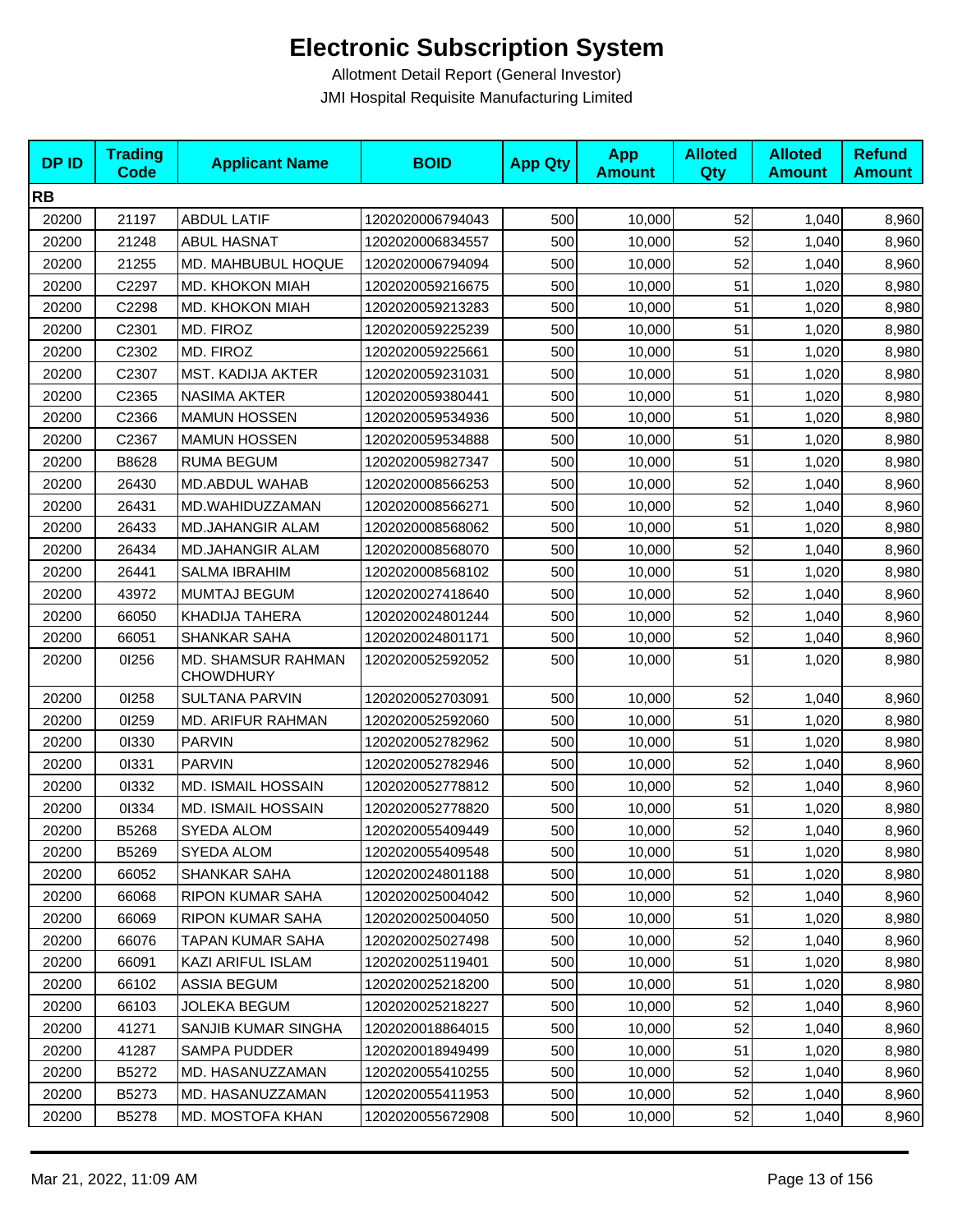| <b>DPID</b> | <b>Trading</b><br><b>Code</b> | <b>Applicant Name</b>             | <b>BOID</b>      | <b>App Qty</b> | <b>App</b><br><b>Amount</b> | <b>Alloted</b><br>Qty | <b>Alloted</b><br><b>Amount</b> | <b>Refund</b><br><b>Amount</b> |
|-------------|-------------------------------|-----------------------------------|------------------|----------------|-----------------------------|-----------------------|---------------------------------|--------------------------------|
| <b>RB</b>   |                               |                                   |                  |                |                             |                       |                                 |                                |
| 20200       | B5279                         | MD. MOSTOFA KHAN                  | 1202020055672793 | 500            | 10,000                      | 51                    | 1,020                           | 8,980                          |
| 20200       | B5282                         | ABDUL HAQUE                       | 1202020055707161 | 500            | 10,000                      | 52                    | 1,040                           | 8,960                          |
| 20200       | B5283                         | <b>ABDUL HAQUE</b>                | 1202020055707475 | 500            | 10,000                      | 52                    | 1,040                           | 8,960                          |
| 20200       | B5301                         | MD. ALI HOSSAIN                   | 1202020055386431 | 500            | 10,000                      | 52                    | 1,040                           | 8,960                          |
| 20200       | D4702                         | MD. NAZMUL HAQUE                  | 1202020066436383 | 500            | 10,000                      | 51                    | 1,020                           | 8,980                          |
| 20200       | D4706                         | JHULAN RANI SAHA                  | 1202020066576715 | 500            | 10,000                      | 52                    | 1,040                           | 8,960                          |
| 20200       | 01200                         | MRS. NILUFA YEASMIN               | 1202020000203630 | 500            | 10,000                      | 51                    | 1,020                           | 8,980                          |
| 20200       | B7624                         | <b>SAKINA AKHTER</b>              | 1202020057376695 | 500            | 10,000                      | 52                    | 1,040                           | 8,960                          |
| 20200       | B7625                         | SAKINA AKHTER                     | 1202020057376968 | 500            | 10,000                      | 51                    | 1,020                           | 8,980                          |
| 20200       | C2141                         | <b>BANNA</b>                      | 1202020059007236 | 500            | 10,000                      | 52                    | 1,040                           | 8,960                          |
| 20200       | C2142                         | MD. SHORIFUL ISLAM                | 1202020059007921 | 500            | 10,000                      | 52                    | 1,040                           | 8,960                          |
| 20200       | C2143                         | <b>MD. SHORIFUL ISLAM</b>         | 1202020059007632 | 500            | 10,000                      | 52                    | 1,040                           | 8,960                          |
| 20200       | C2144                         | S. M. TANVIR                      | 1202020059010421 | 500            | 10,000                      | 52                    | 1,040                           | 8,960                          |
| 20200       | C2145                         | S.M. TANVIR                       | 1202020059010796 | 500            | 10,000                      | 51                    | 1,020                           | 8,980                          |
| 20200       | C2146                         | <b>RINA</b>                       | 1202020059012305 | 500            | 10,000                      | 52                    | 1,040                           | 8,960                          |
| 20200       | C2147                         | <b>RINA</b>                       | 1202020059012364 | 500            | 10,000                      | 52                    | 1,040                           | 8,960                          |
| 20200       | 01209                         | MR. MD. AMINUDDIN                 | 1202020000209571 | 500            | 10,000                      | 52                    | 1,040                           | 8,960                          |
| 20200       | 01211                         | MD. ABDUL LATIF                   | 1202020000211888 | 500            | 10,000                      | 51                    | 1,020                           | 8,980                          |
| 20200       | 03140                         | <b>MRS.ANITA SARKER</b>           | 1202020001185438 | 500            | 10,000                      | 51                    | 1,020                           | 8,980                          |
| 20200       | 0C277                         | <b>ESHITA RASHID</b>              | 1202020045753167 | 500            | 10,000                      | 52                    | 1,040                           | 8,960                          |
| 20200       | 0C278                         | MAHUA RASHID                      | 1202020045753413 | 500            | 10,000                      | 52                    | 1,040                           | 8,960                          |
| 20200       | 0C331                         | SHAHANA AKTER                     | 1202020047507023 | 500            | 10,000                      | 51                    | 1,020                           | 8,980                          |
| 20200       | 0C332                         | <b>SHAHANA AKTER</b>              | 1202020047503745 | 500            | 10,000                      | 52                    | 1,040                           | 8,960                          |
| 20200       | 0C335                         | MOHAMMAD ABDUS<br><b>SOBUR</b>    | 1202020047517301 | 500            | 10,000                      | 51                    | 1,020                           | 8,980                          |
| 20200       | 0C350                         | <b>MD.BELAL UDDIN</b>             | 1202020047613323 | 500            | 10,000                      | 51                    | 1,020                           | 8,980                          |
| 20200       | C2148                         | MD. ANOWAR HOSSEN<br><b>MOLLA</b> | 1202020059022875 | 500            | 10,000                      | 52                    | 1,040                           | 8,960                          |
| 20200       | C2149                         | MD. ANOWAR HOSSEN<br><b>MOLLA</b> | 1202020059024577 | 500            | 10,000                      | 52                    | 1,040                           | 8,960                          |
| 20200       | D3437                         | <b>MST. FORIDA BEGUM</b>          | 1202020058865270 | 500            | 10,000                      | 51                    | 1,020                           | 8,980                          |
| 20200       | D3438                         | <b>MST. FORIDA BEGUM</b>          | 1202020058865401 | 500            | 10,000                      | 51                    | 1,020                           | 8,980                          |
| 20200       | D3439                         | MD. BADSA MIA                     | 1202020058865669 | 500            | 10,000                      | 51                    | 1,020                           | 8,980                          |
| 20200       | D3440                         | MD. BADSA MIA                     | 1202020058865915 | 500            | 10,000                      | 52                    | 1,040                           | 8,960                          |
| 20200       | D3441                         | MST. NILOFA BEGUM                 | 1202020058866141 | 500            | 10,000                      | 52                    | 1,040                           | 8,960                          |
| 20200       | D3442                         | <b>MST. NILOFA BEGUM</b>          | 1202020058866572 | 500            | 10,000                      | 52                    | 1,040                           | 8,960                          |
| 20200       | D3449                         | MD. AZIZ                          | 1202020058870845 | 500            | 10,000                      | 51                    | 1,020                           | 8,980                          |
| 20200       | 15355                         | <b>MST. LUCKI AKTER</b>           | 1202020074667764 | 500            | 10,000                      | 52                    | 1,040                           | 8,960                          |
| 20200       | C1357                         | <b>MD. MONGURUL HAQUE</b>         | 1202020057208001 | 500            | 10,000                      | 51                    | 1,020                           | 8,980                          |
| 20200       | C1358                         | MD. MONGURUL HAQUE                | 1202020057212721 | 500            | 10,000                      | 52                    | 1,040                           | 8,960                          |
| 20200       | 0H164                         | DR. AJIT KUMAR<br>MAJUMDER        | 1202020046607745 | 500            | 10,000                      | 51                    | 1,020                           | 8,980                          |
| 20200       | 0H165                         | <b>EMDADUL HOQUE</b>              | 1202020046607603 | 500            | 10,000                      | 52                    | 1,040                           | 8,960                          |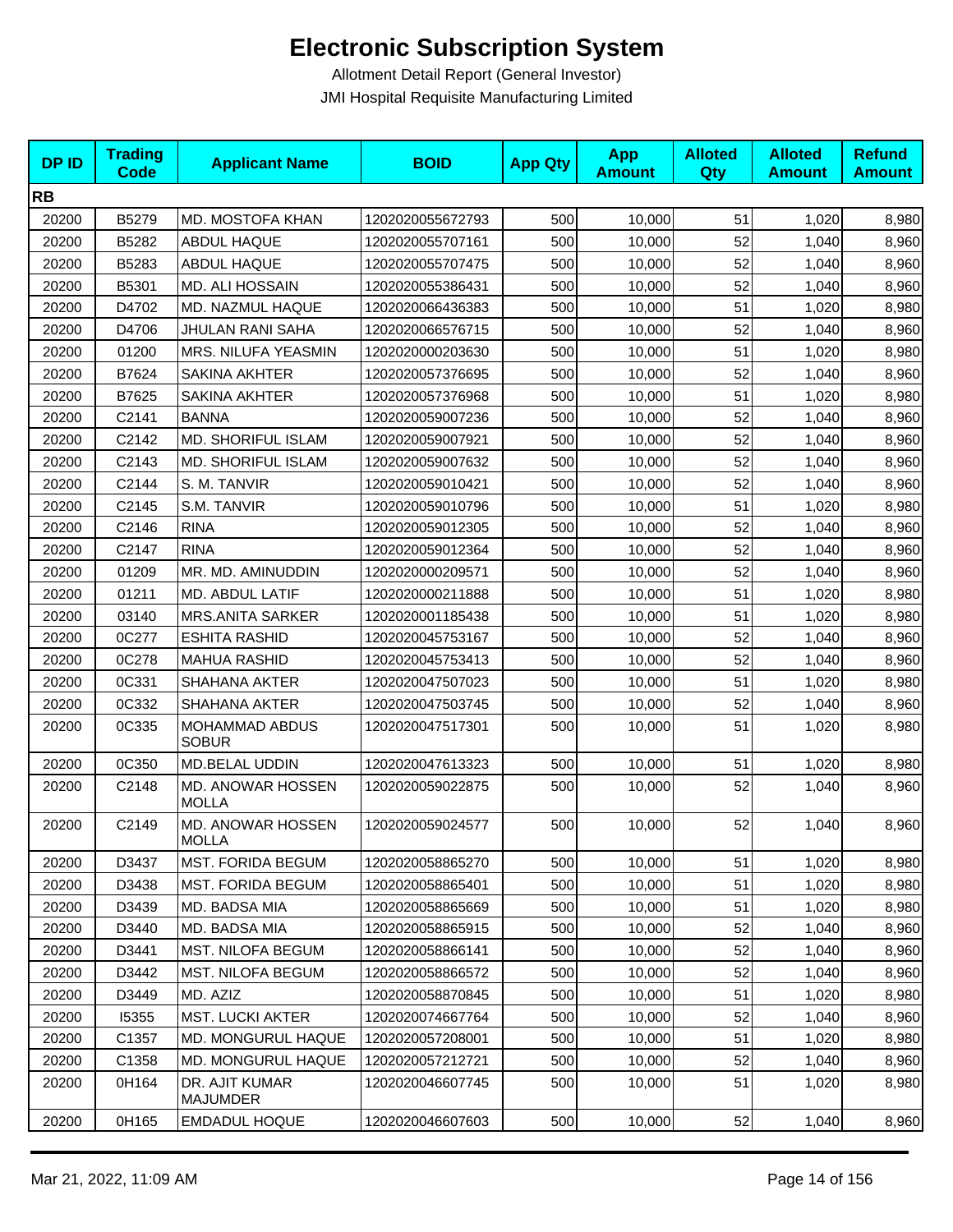| <b>DPID</b> | <b>Trading</b><br><b>Code</b> | <b>Applicant Name</b>                    | <b>BOID</b>      | <b>App Qty</b> | <b>App</b><br><b>Amount</b> | <b>Alloted</b><br>Qty | <b>Alloted</b><br><b>Amount</b> | <b>Refund</b><br><b>Amount</b> |
|-------------|-------------------------------|------------------------------------------|------------------|----------------|-----------------------------|-----------------------|---------------------------------|--------------------------------|
| <b>RB</b>   |                               |                                          |                  |                |                             |                       |                                 |                                |
| 20200       | 0H220                         | NASCENIA LIMITED                         | 1202020048394972 | 500            | 10,000                      | 52                    | 1,040                           | 8,960                          |
| 20200       | 0H256                         | MRS. KULSUM AKHTAR                       | 1202020049760001 | 500            | 10,000                      | 52                    | 1,040                           | 8,960                          |
| 20200       | 0H257                         | MRS. KULSUM AKHTAR                       | 1202020049760077 | 500            | 10,000                      | 52                    | 1,040                           | 8,960                          |
| 20200       | 13252                         | MR.MD.NAZRUL ISLAM                       | 1202020004695503 | 500            | 10,000                      | 51                    | 1,020                           | 8,980                          |
| 20200       | 13254                         | MR.MD.NAZRUL ISLAM                       | 1202020004700509 | 500            | 10,000                      | 52                    | 1,040                           | 8,960                          |
| 20200       | 02691                         | <b>MOHAMMAD YESIN</b><br><b>BHUIYAN</b>  | 1202020001154332 | 500            | 10,000                      | 51                    | 1,020                           | 8,980                          |
| 20200       | 02696                         | <b>MRS.TAPASI ROY</b>                    | 1202020001154704 | 500            | 10,000                      | 51                    | 1,020                           | 8,980                          |
| 20200       | 65403                         | <b>BIPLOB CHANDRA DAS</b>                | 1202020019979920 | 500            | 10,000                      | 51                    | 1,020                           | 8,980                          |
| 20200       | 65412                         | <b>M.A MOMIN</b>                         | 1202020020084828 | 500            | 10,000                      | 52                    | 1,040                           | 8,960                          |
| 20200       | 65440                         | NIRMAL KUMAR SAHA                        | 1202020020429955 | 500            | 10,000                      | 52                    | 1,040                           | 8,960                          |
| 20200       | 65441                         | NIRMAL KUMAR SAHA                        | 1202020020429963 | 500            | 10,000                      | 52                    | 1,040                           | 8,960                          |
| 20200       | 65452                         | JOY KRISHNA ROY                          | 1202020020545765 | 500            | 10,000                      | 51                    | 1,020                           | 8,980                          |
| 20200       | 65461                         | MD. HARUN-UR-RASHID                      | 1202020020641554 | 500            | 10,000                      | 51                    | 1,020                           | 8,980                          |
| 20200       | 65465                         | <b>ARJUN SAHA</b>                        | 1202020020683742 | 500            | 10,000                      | 52                    | 1,040                           | 8,960                          |
| 20200       | B9922                         | <b>SABIKUN NAHAR</b>                     | 1202020059499369 | 500            | 10,000                      | 52                    | 1,040                           | 8,960                          |
| 20200       | B9923                         | <b>SABIKUN NAHAR</b>                     | 1202020059499377 | 500            | 10,000                      | 51                    | 1,020                           | 8,980                          |
| 20200       | 15220                         | <b>TOHFA ISLAM</b>                       | 1202020073689806 | 500            | 10,000                      | 52                    | 1,040                           | 8,960                          |
| 20200       | i5221                         | MD. MEHEDI HASAN                         | 1202020073689830 | 500            | 10,000                      | 52                    | 1,040                           | 8,960                          |
| 20200       | i5224                         | <b>SAROJ KUMAR DAS</b>                   | 1202020073720111 | 500            | 10,000                      | 52                    | 1,040                           | 8,960                          |
| 20200       | 15225                         | <b>SAROJ KUMAR DAS</b>                   | 1202020073720128 | 500            | 10,000                      | 52                    | 1,040                           | 8,960                          |
| 20200       | i5233                         | MD. NAZMUL HOQUE                         | 1202020073767956 | 500            | 10,000                      | 52                    | 1,040                           | 8,960                          |
| 20200       | 15239                         | KAZI AYESHA                              | 1202020073793700 | 500            | 10,000                      | 52                    | 1,040                           | 8,960                          |
| 20200       | i5242                         | <b>SHUKLA SUR</b><br><b>CHOWDHURY</b>    | 1202020074572658 | 500            | 10,000                      | 52                    | 1,040                           | 8,960                          |
| 20200       | i5274                         | SYEDA TANJIDA ALAM                       | 1202020074083932 | 500            | 10,000                      | 52                    | 1,040                           | 8,960                          |
| 20200       | 15275                         | MRS. MORSHEDA BANU                       | 1202020074221094 | 500            | 10,000                      | 52                    | 1,040                           | 8,960                          |
| 20200       | 02697                         | <b>MRS.TAPASI ROY</b>                    | 1202020001154383 | 500            | 10,000                      | 52                    | 1,040                           | 8,960                          |
| 20200       | 02698                         | MR.BALARAM CAHNDRA<br><b>SAHA</b>        | 1202020001154391 | 500            | 10,000                      | 52                    | 1,040                           | 8,960                          |
| 20200       | 02700                         | MRS.HALIMA<br><b>CHOWDHURY</b>           | 1202020001154415 | 500            | 10,000                      | 51                    | 1,020                           | 8,980                          |
| 20200       | 02701                         | MRS.HALIMA<br><b>CHOWDHURY</b>           | 1202020001154431 | 500            | 10,000                      | 52                    | 1,040                           | 8,960                          |
| 20200       | 02702                         | <b>MR.MOSTAFA SHAHRIAR</b>               | 1202020001154441 | 500            | 10,000                      | 51                    | 1,020                           | 8,980                          |
| 20200       | 02703                         | <b>MOSTAFA SHAHRIAR</b>                  | 1202020001154458 | 500            | 10,000                      | 52                    | 1,040                           | 8,960                          |
| 20200       | 02714                         | <b>MR.GOBINDA CHANDRA</b><br><b>SAHA</b> | 1202020001158084 | 500            | 10,000                      | 52                    | 1,040                           | 8,960                          |
| 20200       | 0F209                         | MRS. KHALEDA BEGUM                       | 1202020044314455 | 500            | 10,000                      | 52                    | 1,040                           | 8,960                          |
| 20200       | 0F211                         | MD. MONJU MIAH                           | 1202020044314471 | 500            | 10,000                      | 52                    | 1,040                           | 8,960                          |
| 20200       | B9940                         | MUHAMMAD ZAKIR<br><b>HOSSAIN</b>         | 1202020012214190 | 500            | 10,000                      | 52                    | 1,040                           | 8,960                          |
| 20200       | B9944                         | <b>NILOY BANIK</b>                       | 1202020059626677 | 500            | 10,000                      | 52                    | 1,040                           | 8,960                          |
| 20200       | B9945                         | <b>NILOY BANIK</b>                       | 1202020059626966 | 500            | 10,000                      | 52                    | 1,040                           | 8,960                          |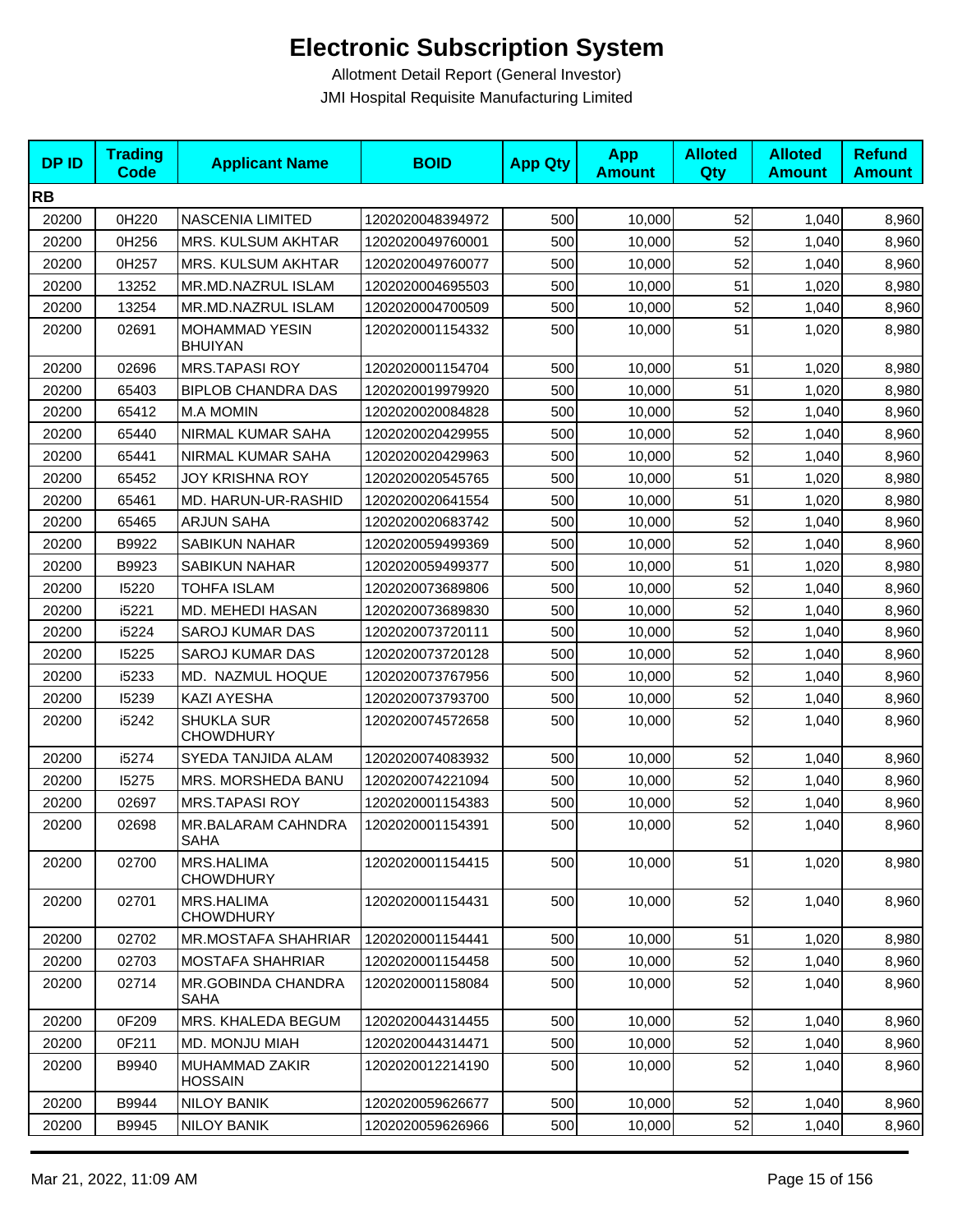| <b>DPID</b> | <b>Trading</b><br><b>Code</b> | <b>Applicant Name</b>     | <b>BOID</b>      | <b>App Qty</b> | <b>App</b><br><b>Amount</b> | <b>Alloted</b><br>Qty | <b>Alloted</b><br><b>Amount</b> | <b>Refund</b><br><b>Amount</b> |
|-------------|-------------------------------|---------------------------|------------------|----------------|-----------------------------|-----------------------|---------------------------------|--------------------------------|
| <b>RB</b>   |                               |                           |                  |                |                             |                       |                                 |                                |
| 20200       | 27523                         | KAZI ABDUR RAZZAQUE       | 1202020008994028 | 500            | 10,000                      | 51                    | 1,020                           | 8,980                          |
| 20200       | 32664                         | RUMANA AFROZ              | 1202020011797204 | 500            | 10,000                      | 52                    | 1,040                           | 8,960                          |
| 20200       | 32665                         | ROKEYA BEGUM              | 1202020011797030 | 500            | 10,000                      | 51                    | 1,020                           | 8,980                          |
| 20200       | 32668                         | MOHAMMAD AMZAD<br>HOSSAIN | 1202020011794377 | 500            | 10,000                      | 52                    | 1,040                           | 8,960                          |
| 20200       | C3914                         | <b>SHILA</b>              | 1202020074269833 | 500            | 10,000                      | 52                    | 1,040                           | 8,960                          |
| 20200       | C3915                         | <b>ZARIN TASNIM</b>       | 1202020074331863 | 500            | 10,000                      | 52                    | 1,040                           | 8,960                          |
| 20200       | C3916                         | DEWAN ASIFUR RAHMAN       | 1202020074331855 | 500            | 10,000                      | 52                    | 1,040                           | 8,960                          |
| 20200       | C3917                         | DEWAN ANISUR RAHMAN       | 1202020074332022 | 500            | 10,000                      | 52                    | 1,040                           | 8,960                          |
| 20200       | C3919                         | <b>MD. AMIRUL ISLAM</b>   | 1202020074346772 | 500            | 10,000                      | 51                    | 1,020                           | 8,980                          |
| 20200       | C3921                         | MD. HELAL UDDIN           | 1202020074402420 | 500            | 10,000                      | 51                    | 1,020                           | 8,980                          |
| 20200       | D4753                         | MD. SHAHIN SIKDER         | 1202020067748639 | 500            | 10,000                      | 52                    | 1,040                           | 8,960                          |
| 20200       | D4754                         | MD. SHAHIN SIKDER         | 1202020067748612 | 500            | 10,000                      | 51                    | 1,020                           | 8,980                          |
| 20200       | D4755                         | <b>AFSANA AKTER</b>       | 1202020067748861 | 500            | 10,000                      | 52                    | 1,040                           | 8,960                          |
| 20200       | 32683                         | NAZIR AHMED BHUIYAN       | 1202020011459005 | 500            | 10,000                      | 51                    | 1,020                           | 8,980                          |
| 20200       | 05077                         | <b>MD.HUMAYUN KABIR</b>   | 1202020001788492 | 500            | 10,000                      | 51                    | 1,020                           | 8,980                          |
| 20200       | 05089                         | MR.M.SHAFIQUL ISLAM       | 1202020001795793 | 500            | 10,000                      | 52                    | 1,040                           | 8,960                          |
| 20200       | 05093                         | MR.MD.AMZAD HOSSAIN       | 1202020001795876 | 500            | 10,000                      | 52                    | 1,040                           | 8,960                          |
| 20200       | 09997                         | MR.SUBHASH CHANDRA<br>DAS | 1202020003031722 | 500            | 10,000                      | 52                    | 1,040                           | 8,960                          |
| 20200       | 10155                         | MRS.ZAKIA MOHSIN          | 1202020003737056 | 500            | 10,000                      | 51                    | 1,020                           | 8,980                          |
| 20200       | 10159                         | MR.BELAL UDDIN AHMED      | 1202020003736838 | 500            | 10,000                      | 51                    | 1,020                           | 8,980                          |
| 20200       | 10171                         | MR.MD.ABDUL LATIF         | 1202020003854928 | 500            | 10,000                      | 52                    | 1,040                           | 8,960                          |
| 20200       | 10192                         | MD. NURUL AMIN            | 1202020003695180 | 500            | 10,000                      | 52                    | 1,040                           | 8,960                          |
| 20200       | D4756                         | AFSANA AKTER              | 1202020067748853 | 500            | 10,000                      | 52                    | 1,040                           | 8,960                          |
| 20200       | D4757                         | <b>GOUTAM MONDOL</b>      | 1202020067752960 | 500            | 10,000                      | 51                    | 1,020                           | 8,980                          |
| 20200       | D4758                         | <b>GOUTAM MONDOL</b>      | 1202020067752936 | 500            | 10,000                      | 51                    | 1,020                           | 8,980                          |
| 20200       | D4759                         | SADIA SULTANA MITUL       | 1202020067753981 | 500            | 10,000                      | 52                    | 1,040                           | 8,960                          |
| 20200       | D4761                         | SADIA SULTANA MITUL       | 1202020067753930 | 500            | 10,000                      | 52                    | 1,040                           | 8,960                          |
| 20200       | D4765                         | PRONOB KUMAR ROY          | 1202020068010671 | 500            | 10,000                      | 51                    | 1,020                           | 8,980                          |
| 20200       | B3346                         | MD. RAJU AHMED            | 1202020052965040 | 500            | 10,000                      | 52                    | 1,040                           | 8,960                          |
| 20200       | B8002                         | HASSAN IQBAL              | 1202020057054393 | 500            | 10,000                      | 51                    | 1,020                           | 8,980                          |
| 20200       | B8003                         | HASSAN IQBAL              | 1202020057054540 | 500            | 10,000                      | 52                    | 1,040                           | 8,960                          |
| 20200       | 41289                         | RAJIB SAHA                | 1202020018948965 | 500            | 10,000                      | 52                    | 1,040                           | 8,960                          |
| 20200       | 41298                         | <b>SHAMOL KUMAR BASAK</b> | 1202020018875986 | 500            | 10.000                      | 52                    | 1,040                           | 8,960                          |
| 20200       | 41299                         | SHAMOL KUMAR BASAK        | 1202020018875994 | 500            | 10,000                      | 52                    | 1,040                           | 8,960                          |
| 20200       | 41300                         | <b>LOKENATH BASAK</b>     | 1202020018876003 | 500            | 10,000                      | 51                    | 1,020                           | 8,980                          |
| 20200       | 41301                         | TARUN KUMAR BASAK         | 1202020018876011 | 500            | 10,000                      | 51                    | 1,020                           | 8,980                          |
| 20200       | 41316                         | <b>NUPUR RANI</b>         | 1202020018928655 | 500            | 10,000                      | 51                    | 1,020                           | 8,980                          |
| 20200       | 41326                         | <b>MRS.RATNA ROY</b>      | 1202020019007871 | 500            | 10,000                      | 52                    | 1,040                           | 8,960                          |
| 20200       | 55204                         | <b>MAHMUDUR RAHMAN</b>    | 1202020034248343 | 500            | 10,000                      | 52                    | 1,040                           | 8,960                          |
| 20200       | 55205                         | NAZMI ARA KHAN            | 1202020034248361 | 500            | 10,000                      | 51                    | 1,020                           | 8,980                          |
| 20200       | D4707                         | JHULAN RANI SAHA          | 1202020066577059 | 500            | 10,000                      | 52                    | 1,040                           | 8,960                          |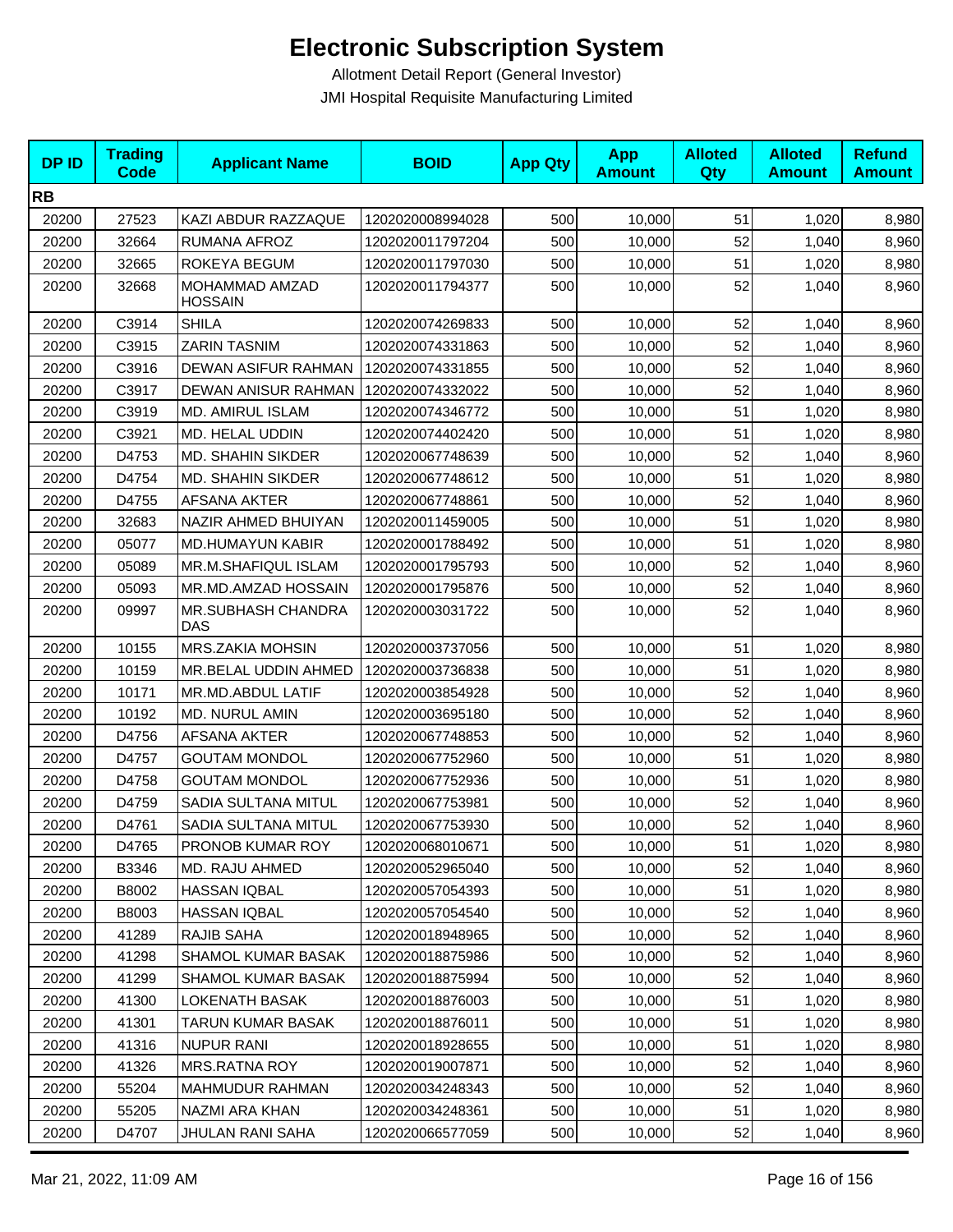| <b>DPID</b> | <b>Trading</b><br><b>Code</b> | <b>Applicant Name</b>    | <b>BOID</b>      | <b>App Qty</b> | <b>App</b><br><b>Amount</b> | <b>Alloted</b><br>Qty | <b>Alloted</b><br><b>Amount</b> | <b>Refund</b><br><b>Amount</b> |
|-------------|-------------------------------|--------------------------|------------------|----------------|-----------------------------|-----------------------|---------------------------------|--------------------------------|
| <b>RB</b>   |                               |                          |                  |                |                             |                       |                                 |                                |
| 20200       | D4708                         | SAMBU CHANDRA SAHA       | 1202020066787200 | 500            | 10,000                      | 51                    | 1,020                           | 8,980                          |
| 20200       | D4709                         | SAMBU CHANDRA SAHA       | 1202020066787730 | 500            | 10,000                      | 52                    | 1,040                           | 8,960                          |
| 20200       | D4710                         | <b>BEAUTY RANI SAHA</b>  | 1202020066797711 | 500            | 10,000                      | 51                    | 1,020                           | 8,980                          |
| 20200       | D4711                         | SHEDIR CHANDRA SHIL      | 1202020066790166 | 500            | 10,000                      | 52                    | 1,040                           | 8,960                          |
| 20200       | G1936                         | MD. ENAMUL HOQUE         | 1202020071966532 | 500            | 10,000                      | 51                    | 1,020                           | 8,980                          |
| 20200       | G1938                         | <b>JANNATUL FERTHOUS</b> | 1202020071970631 | 500            | 10,000                      | 51                    | 1,020                           | 8,980                          |
| 20200       | i1288                         | MD. MIRAJ MRIDHA         | 1202020055227481 | 500            | 10,000                      | 52                    | 1,040                           | 8,960                          |
| 20200       | i1289                         | <b>MAINA BEGUM</b>       | 1202020055230913 | 500            | 10,000                      | 52                    | 1,040                           | 8,960                          |
| 20200       | D1506                         | <b>RANI KUMAR SAHA</b>   | 1202020053608753 | 500            | 10,000                      | 52                    | 1,040                           | 8,960                          |
| 20200       | D1518                         | MD. DIDARUL ALAM         | 1202020053633861 | 500            | 10,000                      | 52                    | 1,040                           | 8,960                          |
| 20200       | D1519                         | MD. DIDARUL ALAM         | 1202020053633886 | 500            | 10,000                      | 51                    | 1,020                           | 8,980                          |
| 20200       | 60015                         | NADIR UDDIN              | 1202020018169526 | 500            | 10,000                      | 52                    | 1,040                           | 8,960                          |
| 20200       | 60026                         | <b>KANON PAUL</b>        | 1202020018244763 | 500            | 10,000                      | 51                    | 1,020                           | 8,980                          |
| 20200       | F1810                         | TAHMINA BEGUM            | 1202020050929551 | 500            | 10,000                      | 52                    | 1,040                           | 8,960                          |
| 20200       | F1811                         | TAHMINA BEGUM            | 1202020050929731 | 500            | 10,000                      | 51                    | 1,020                           | 8,980                          |
| 20200       | F1817                         | MD. RUBEL MIYA           | 1202020050963163 | 500            | 10,000                      | 51                    | 1,020                           | 8,980                          |
| 20200       | F1818                         | MD. RUBEL MIYA           | 1202020051098499 | 500            | 10,000                      | 51                    | 1,020                           | 8,980                          |
| 20200       | i1678                         | MD. ANWAR HOSSAIN        | 1202020055697517 | 500            | 10,000                      | 51                    | 1,020                           | 8,980                          |
| 20200       | i1697                         | SHEREN AKTER SWEETY      | 1202020055809724 | 500            | 10,000                      | 51                    | 1,020                           | 8,980                          |
| 20200       | i1698                         | SHEREN AKTER SWEETY      | 1202020055810870 | 500            | 10,000                      | 52                    | 1,040                           | 8,960                          |
| 20200       | i1711                         | <b>MD.MASUD MATUBBER</b> | 1202020055857242 | 500            | 10,000                      | 51                    | 1,020                           | 8,980                          |
| 20200       | i1712                         | <b>MD.MASUD MATUBBER</b> | 1202020055857764 | 500            | 10,000                      | 52                    | 1,040                           | 8,960                          |
| 20200       | 0C351                         | MD. BELAL UDDIN          | 1202020047613901 | 500            | 10,000                      | 52                    | 1,040                           | 8,960                          |
| 20200       | 0C354                         | <b>MOAREF HOWSEN</b>     | 1202020048171123 | 500            | 10,000                      | 51                    | 1,020                           | 8,980                          |
| 20200       | 0C355                         | <b>MOAREF HOWSEN</b>     | 1202020048171886 | 500            | 10,000                      | 51                    | 1,020                           | 8,980                          |
| 20200       | 12809                         | MR.MD.ZIAUL KARIM        | 1202020004500014 | 500            | 10,000                      | 52                    | 1,040                           | 8,960                          |
| 20200       | 12843                         | ARJUN CHANDRA SAHA       | 1202020004514424 | 500            | 10,000                      | 51                    | 1,020                           | 8,980                          |
| 20200       | 12881                         | MR.ABU SALEH MD<br>YUNUS | 1202020004594085 | 500            | 10,000                      | 52                    | 1,040                           | 8,960                          |
| 20200       | 17627                         | <b>DELIP KUMAR NATTA</b> | 1202020005987765 | 500            | 10,000                      | 52                    | 1,040                           | 8,960                          |
| 20200       | 17635                         | MINA RANI PAUL           | 1202020006024617 | 500            | 10,000                      | 52                    | 1,040                           | 8,960                          |
| 20200       | 17636                         | SUSANTA KUMAR PAUL       | 1202020006024708 | 500            | 10,000                      | 52                    | 1,040                           | 8,960                          |
| 20200       | D3450                         | MD. AZIZ                 | 1202020058871301 | 500            | 10,000                      | 51                    | 1,020                           | 8,980                          |
| 20200       | D3519                         | <b>MUKTA AKTER</b>       | 1202020059078017 | 500            | 10,000                      | 52                    | 1,040                           | 8,960                          |
| 20200       | C3945                         | <b>GOUROV BARMAN</b>     | 1202020074801182 | 500            | 10,000                      | 52                    | 1,040                           | 8,960                          |
| 20200       | C3952                         | TAPAN KANTI SARKER       | 1202020074929508 | 500            | 10,000                      | 52                    | 1,040                           | 8,960                          |
| 20200       | d1011                         | <b>SALAH UDDIN</b>       | 1202020051214240 | 500            | 10,000                      | 51                    | 1,020                           | 8,980                          |
| 20200       | D1167                         | <b>TAPUS SAHA</b>        | 1202020052359826 | 500            | 10,000                      | 51                    | 1,020                           | 8,980                          |
| 20200       | D1184                         | ABUL HASHEM              | 1202020052474301 | 500            | 10,000                      | 51                    | 1,020                           | 8,980                          |
| 20200       | D1185                         | ROHUL AMIN               | 1202020052474318 | 500            | 10,000                      | 51                    | 1,020                           | 8,980                          |
| 20200       | D1186                         | NADIA AKTER POLY         | 1202020052474326 | 500            | 10,000                      | 51                    | 1,020                           | 8,980                          |
| 20200       | 0B590                         | <b>MASUD BOKUAR ALAM</b> | 1202020048514318 | 500            | 10,000                      | 51                    | 1,020                           | 8,980                          |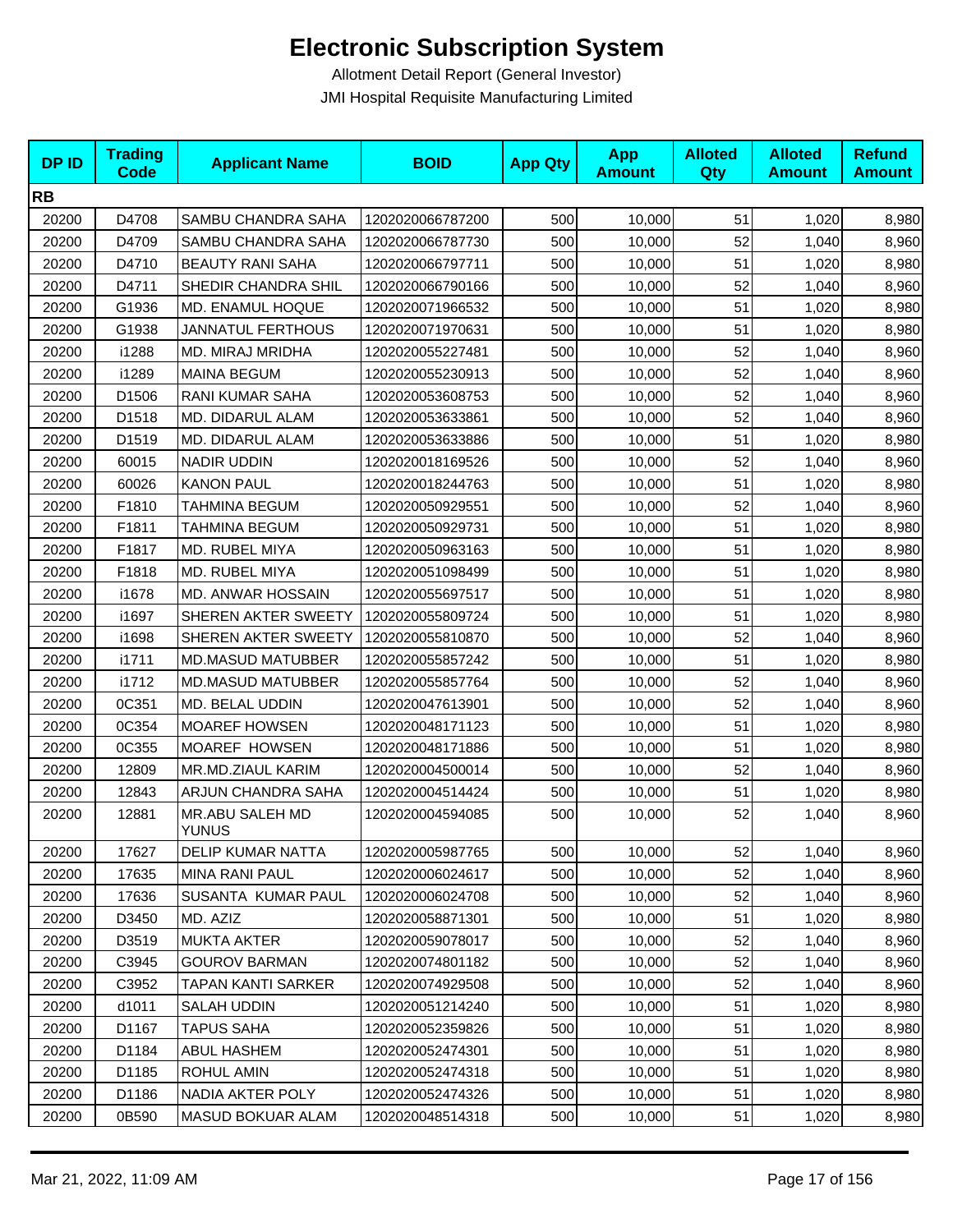| <b>DPID</b> | <b>Trading</b><br><b>Code</b> | <b>Applicant Name</b>                      | <b>BOID</b>      | <b>App Qty</b> | App<br><b>Amount</b> | <b>Alloted</b><br>Qty | <b>Alloted</b><br><b>Amount</b> | <b>Refund</b><br><b>Amount</b> |
|-------------|-------------------------------|--------------------------------------------|------------------|----------------|----------------------|-----------------------|---------------------------------|--------------------------------|
| <b>RB</b>   |                               |                                            |                  |                |                      |                       |                                 |                                |
| 20200       | 0B594                         | MD. AKTERUZZAMAN<br><b>MILON</b>           | 1202020045757751 | 500            | 10,000               | 52                    | 1,040                           | 8,960                          |
| 20200       | 0B595                         | <b>MD. ABDUS SATTAR</b>                    | 1202020050817707 | 500            | 10,000               | 51                    | 1,020                           | 8,980                          |
| 20200       | 0B596                         | MD. ABDUL MALEK                            | 1202020050413798 | 500            | 10,000               | 52                    | 1,040                           | 8,960                          |
| 20200       | 0B612                         | <b>S.M.A ACIQUR RAHMAN</b><br><b>JAFAR</b> | 1202020045563710 | 500            | 10,000               | 52                    | 1,040                           | 8,960                          |
| 20200       | 17637                         | <b>MINA RANI PAUL</b>                      | 1202020006028524 | 500            | 10,000               | 51                    | 1,020                           | 8,980                          |
| 20200       | 17701                         | <b>LAXMAN CHANDRA</b><br><b>MONDOL</b>     | 1202020006016022 | 500            | 10,000               | 51                    | 1,020                           | 8,980                          |
| 20200       | 17720                         | <b>PROSHANTA</b><br><b>CHAKRABORTY</b>     | 1202020006034250 | 500            | 10,000               | 51                    | 1,020                           | 8,980                          |
| 20200       | 00B89                         | PALASH DUTTA                               | 1202020044173109 | 500            | 10,000               | 52                    | 1,040                           | 8,960                          |
| 20200       | 00B90                         | PALASH DUTTA                               | 1202020044178053 | 500            | 10,000               | 52                    | 1,040                           | 8,960                          |
| 20200       | B9949                         | SUBASH KUNDO                               | 1202020059632494 | 500            | 10,000               | 51                    | 1,020                           | 8,980                          |
| 20200       | B9952                         | <b>BADHON CHANDRA</b><br><b>BARIK</b>      | 1202020059632400 | 500            | 10,000               | 52                    | 1,040                           | 8,960                          |
| 20200       | B9953                         | <b>BADHON CHANDRA</b><br><b>BARIK</b>      | 1202020059631936 | 500            | 10,000               | 52                    | 1,040                           | 8,960                          |
| 20200       | B9954                         | <b>DIREN BARIK</b>                         | 1202020059631928 | 500            | 10,000               | 52                    | 1,040                           | 8,960                          |
| 20200       | B1443                         | <b>CHAMPA</b>                              | 1202020048925951 | 500            | 10,000               | 52                    | 1,040                           | 8,960                          |
| 20200       | B1446                         | <b>LOKMAN</b>                              | 1202020048922669 | 500            | 10,000               | 52                    | 1,040                           | 8,960                          |
| 20200       | i5276                         | SHAHRIAR HOQUE                             | 1202020074087906 | 500            | 10,000               | 51                    | 1,020                           | 8,980                          |
| 20200       | i5277                         | SHAHRIAR HOQUE                             | 1202020074088581 | 500            | 10,000               | 51                    | 1,020                           | 8,980                          |
| 20200       | i5281                         | <b>MST. SUFIA BEGUM</b>                    | 1202020074132852 | 500            | 10,000               | 51                    | 1,020                           | 8,980                          |
| 20200       | 15282                         | <b>MST. SUFIA BEGUM</b>                    | 1202020074132836 | 500            | 10,000               | 52                    | 1,040                           | 8,960                          |
| 20200       | i5283                         | MD. JAHANGIR ALAM                          | 1202020074134182 | 500            | 10,000               | 52                    | 1,040                           | 8,960                          |
| 20200       | D5037                         | ROKSANA AKTER                              | 1202020073587605 | 500            | 10,000               | 52                    | 1,040                           | 8,960                          |
| 20200       | D5038                         | <b>DALIA AKTER</b>                         | 1202020073587530 | 500            | 10,000               | 52                    | 1,040                           | 8,960                          |
| 20200       | D5090                         | <b>PUJA DAS</b>                            | 1202020041380578 | 500            | 10,000               | 52                    | 1,040                           | 8,960                          |
| 20200       | D5091                         | MD. MOSTAFA KAMAL                          | 1202020074001373 | 500            | 10,000               | 52                    | 1,040                           | 8,960                          |
| 20200       | G1170                         | MD. MASUDUR RAHMAN                         | 1202020064674783 | 500            | 10,000               | 52                    | 1,040                           | 8,960                          |
| 20200       | G1191                         | MD. HAFIZUR RAHMAN                         | 1202020064974751 | 500            | 10,000               | 51                    | 1,020                           | 8,980                          |
| 20200       | G1216                         | MD. IBNUL HOSSAIN                          | 1202020065061252 | 500            | 10,000               | 52                    | 1,040                           | 8,960                          |
| 20200       | G1222                         | <b>AZIZA FATEMA</b>                        | 1202020065229985 | 500            | 10,000               | 52                    | 1,040                           | 8,960                          |
| 20200       | G1223                         | <b>AZIZA FATEMA</b>                        | 1202020065230740 | 500            | 10,000               | 52                    | 1,040                           | 8,960                          |
| 20200       | G1231                         | RANJIT KUMAR DAS                           | 1202020065268111 | 500            | 10,000               | 52                    | 1,040                           | 8,960                          |
| 20200       | G1282                         | <b>JANNATUL FERDOUS</b>                    | 1202020066053106 | 500            | 10,000               | 52                    | 1,040                           | 8,960                          |
| 20200       | i4744                         | MD. MOBARAK HOSSAIN                        | 1202020066608436 | 500            | 10,000               | 51                    | 1,020                           | 8,980                          |
| 20200       | 14745                         | MD. EBRAHIM<br>KHALILULLAH                 | 1202020066660409 | 500            | 10,000               | 51                    | 1,020                           | 8,980                          |
| 20200       | 0F212                         | MIZANUR RAHAMAN                            | 1202020038408480 | 500            | 10,000               | 51                    | 1,020                           | 8,980                          |
| 20200       | 0F227                         | Md. Habibur Rahman                         | 1202020019632292 | 500            | 10,000               | 52                    | 1,040                           | 8,960                          |
| 20200       | 0F236                         | MASUDA YASMIN                              | 1202020044714243 | 500            | 10,000               | 51                    | 1,020                           | 8,980                          |
| 20200       | 0F247                         | MD. ASHRAFUZZAMAN                          | 1202020044703268 | 500            | 10,000               | 52                    | 1,040                           | 8,960                          |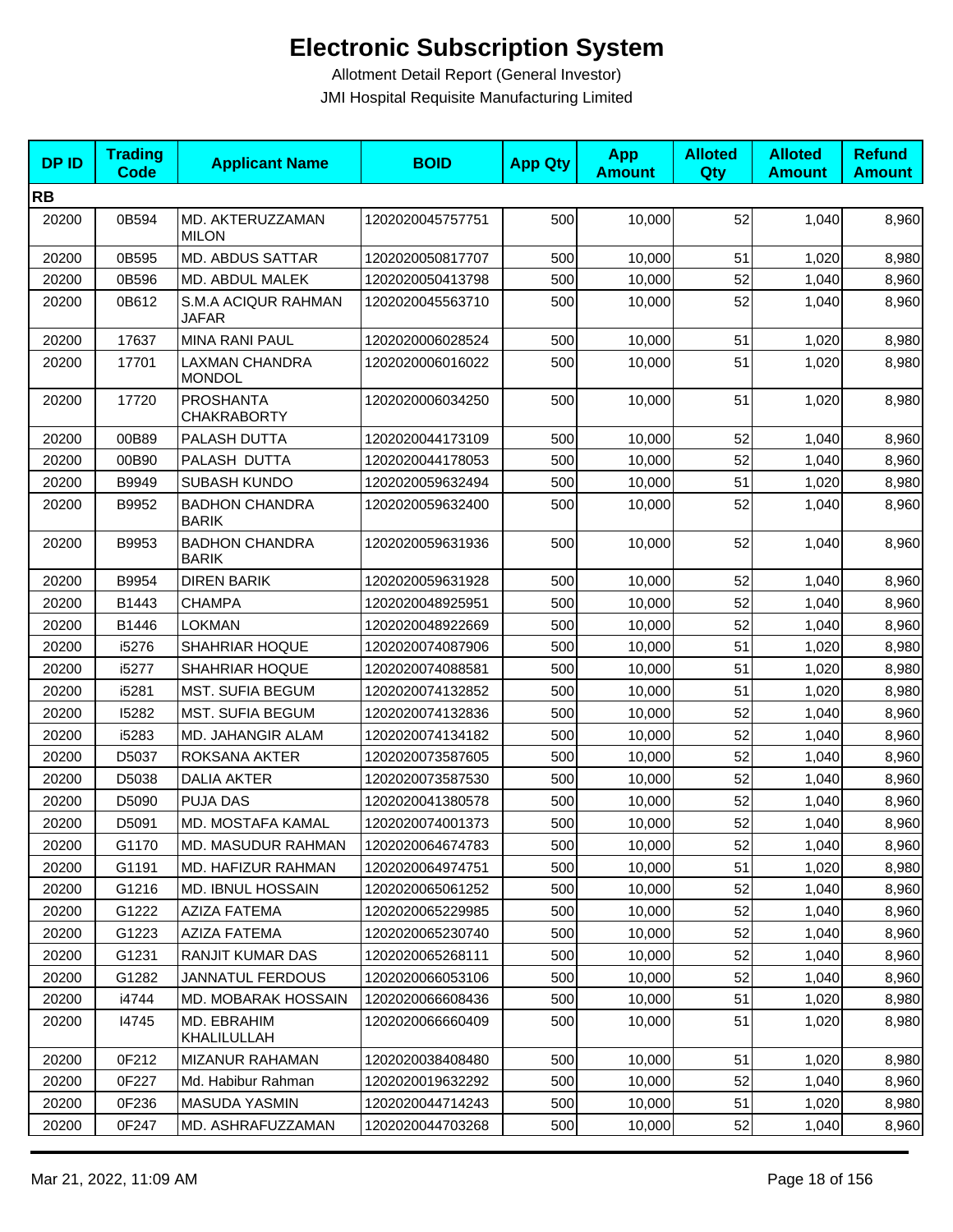| <b>DPID</b> | <b>Trading</b><br><b>Code</b> | <b>Applicant Name</b>                     | <b>BOID</b>      | <b>App Qty</b> | <b>App</b><br><b>Amount</b> | <b>Alloted</b><br>Qty | <b>Alloted</b><br><b>Amount</b> | <b>Refund</b><br><b>Amount</b> |
|-------------|-------------------------------|-------------------------------------------|------------------|----------------|-----------------------------|-----------------------|---------------------------------|--------------------------------|
| <b>RB</b>   |                               |                                           |                  |                |                             |                       |                                 |                                |
| 20200       | 0F282                         | SANDHA RANI DAS                           | 1202020020784534 | 500            | 10,000                      | 52                    | 1,040                           | 8,960                          |
| 20200       | 0F283                         | <b>JESMIN NAHAR</b>                       | 1202020044779413 | 500            | 10,000                      | 52                    | 1,040                           | 8,960                          |
| 20200       | 0F288                         | <b>Mohammed Sadikur</b><br>Rahman         | 1202020007457263 | 500            | 10,000                      | 51                    | 1,020                           | 8,980                          |
| 20200       | 18411                         | MD DIDARUL ALAM                           | 1202020006225006 | 500            | 10,000                      | 52                    | 1,040                           | 8,960                          |
| 20200       | 18420                         | <b>BISHNU PRIYA ROY</b>                   | 1202020006191021 | 500            | 10,000                      | 52                    | 1,040                           | 8,960                          |
| 20200       | B1447                         | <b>LOKMAN</b>                             | 1202020048921798 | 500            | 10,000                      | 52                    | 1,040                           | 8,960                          |
| 20200       | B1448                         | MOHAMMAD AL- AMIN                         | 1202020048650403 | 500            | 10,000                      | 52                    | 1,040                           | 8,960                          |
| 20200       | B1450                         | <b>MST RAJIA KHATUN</b>                   | 1202020049450186 | 500            | 10,000                      | 52                    | 1,040                           | 8,960                          |
| 20200       | B1460                         | <b>MANJU BEGUM</b>                        | 1202020049456761 | 500            | 10,000                      | 52                    | 1,040                           | 8,960                          |
| 20200       | B1468                         | FATEMA AKTER NASRIN                       | 1202020049458653 | 500            | 10,000                      | 51                    | 1,020                           | 8,980                          |
| 20200       | B1469                         | FATEMA AKTER NASRIN                       | 1202020049456879 | 500            | 10,000                      | 52                    | 1,040                           | 8,960                          |
| 20200       | B1489                         | MD. CHAN MIAH                             | 1202020049234671 | 500            | 10,000                      | 52                    | 1,040                           | 8,960                          |
| 20200       | B2609                         | MD. BABU MIA                              | 1202020051542335 | 500            | 10,000                      | 51                    | 1,020                           | 8,980                          |
| 20200       | B2610                         | <b>MST. KULSUMA AKTER</b>                 | 1202020051542343 | 500            | 10,000                      | 52                    | 1,040                           | 8,960                          |
| 20200       | G2096                         | MD. TANVIR AHMED                          | 1202020072857115 | 500            | 10,000                      | 52                    | 1,040                           | 8,960                          |
| 20200       | G2098                         | SNIGHDA RANI BISWAS                       | 1202020072858152 | 500            | 10,000                      | 52                    | 1,040                           | 8,960                          |
| 20200       | G2099                         | SNIGHDA RANI BISWAS                       | 1202020072858179 | 500            | 10,000                      | 52                    | 1,040                           | 8,960                          |
| 20200       | G2112                         | Subra Paul                                | 1202020049691385 | 500            | 10,000                      | 51                    | 1,020                           | 8,980                          |
| 20200       | G2113                         | Subra Paul                                | 1202020049691393 | 500            | 10,000                      | 51                    | 1,020                           | 8,980                          |
| 20200       | G2134                         | PURABI BASAK                              | 1202020073048752 | 500            | 10,000                      | 52                    | 1,040                           | 8,960                          |
| 20200       | G2135                         | LOKENATH BASAK                            | 1202020073048498 | 500            | 10,000                      | 52                    | 1,040                           | 8,960                          |
| 20200       | G2206                         | <b>SURIYA AKTER</b>                       | 1202020073515407 | 500            | 10,000                      | 52                    | 1,040                           | 8,960                          |
| 20200       | G2207                         | <b>GULAM MUSTOFA</b>                      | 1202020073523900 | 500            | 10,000                      | 52                    | 1,040                           | 8,960                          |
| 20200       | C1512                         | KAMRUN NAHAR                              | 1202020057258570 | 500            | 10,000                      | 52                    | 1,040                           | 8,960                          |
| 20200       | 10194                         | <b>MRS.FARIDA YASMIN</b>                  | 1202020003695164 | 500            | 10,000                      | 52                    | 1,040                           | 8,960                          |
| 20200       | 10195                         | MR.MONZURUL WAHAB                         | 1202020003695156 | 500            | 10,000                      | 52                    | 1,040                           | 8,960                          |
| 20200       | 10196                         | <b>MR.MONZURUL WAHAB</b>                  | 1202020003695148 | 500            | 10,000                      | 52                    | 1,040                           | 8,960                          |
| 20200       | 10328                         | MR.MD.OHIDUZZAMAN                         | 1202020003645548 | 500            | 10,000                      | 51                    | 1,020                           | 8,980                          |
| 20200       | 10365                         | MR.MD.HOSSAIN ALI                         | 1202020003645620 | 500            | 10,000                      | 51                    | 1,020                           | 8,980                          |
| 20200       | 24929                         | <b>MR.MANAJ KUMAR</b><br><b>CHOWDHURY</b> | 1202020008027954 | 500            | 10,000                      | 51                    | 1,020                           | 8,980                          |
| 20200       | 24930                         | <b>MR.MANAJ KUMAR</b><br><b>CHOWDHURY</b> | 1202020008027970 | 500            | 10,000                      | 52                    | 1,040                           | 8,960                          |
| 20200       | 24931                         | <b>ALOK KUMAR</b><br><b>CHOWDHURY</b>     | 1202020008027989 | 500            | 10,000                      | 52                    | 1,040                           | 8,960                          |
| 20200       | 30192                         | <b>BIPLOB PODDER</b>                      | 1202020009591840 | 500            | 10,000                      | 52                    | 1,040                           | 8,960                          |
| 20200       | B8004                         | MOHAMMAD MASUD                            | 1202020057054813 | 500            | 10,000                      | 51                    | 1,020                           | 8,980                          |
| 20200       | B8007                         | <b>FERDOUSI KHANAM</b>                    | 1202020057055933 | 500            | 10,000                      | 52                    | 1,040                           | 8,960                          |
| 20200       | B8010                         | <b>HASINA BEGUM</b>                       | 1202020057056839 | 500            | 10,000                      | 52                    | 1,040                           | 8,960                          |
| 20200       | B8013                         | MST. SELINA BEGUM                         | 1202020057021644 | 500            | 10,000                      | 51                    | 1,020                           | 8,980                          |
| 20200       | B8015                         | <b>MST. SEMA AKTER</b>                    | 1202020057020369 | 500            | 10,000                      | 51                    | 1,020                           | 8,980                          |
| 20200       | B8068                         | <b>MST. NADIRA BEGUM</b>                  | 1202020057158949 | 500            | 10,000                      | 52                    | 1,040                           | 8,960                          |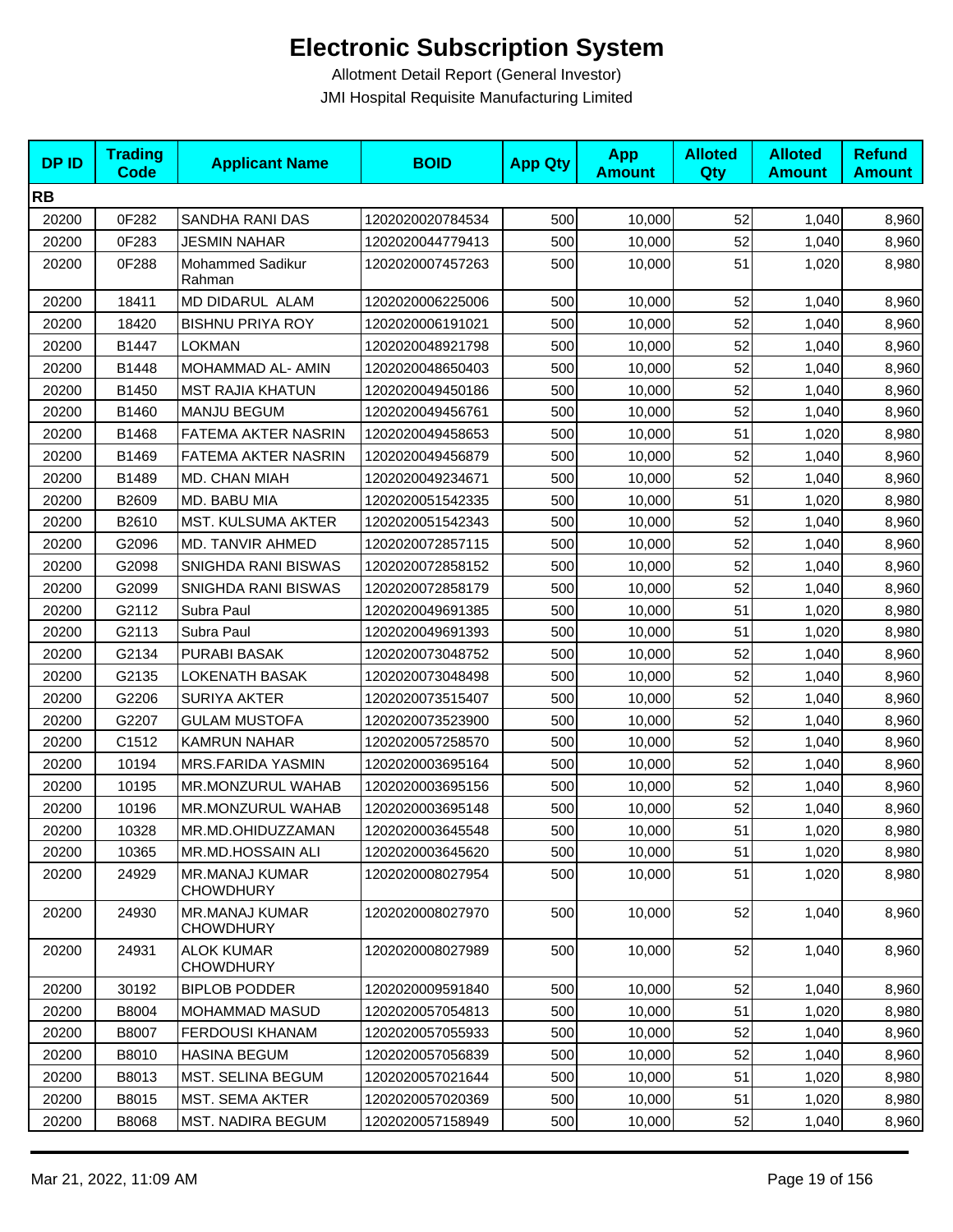| <b>DPID</b> | <b>Trading</b><br><b>Code</b> | <b>Applicant Name</b>                    | <b>BOID</b>      | <b>App Qty</b> | <b>App</b><br><b>Amount</b> | <b>Alloted</b><br>Qty | <b>Alloted</b><br><b>Amount</b> | <b>Refund</b><br><b>Amount</b> |
|-------------|-------------------------------|------------------------------------------|------------------|----------------|-----------------------------|-----------------------|---------------------------------|--------------------------------|
| <b>RB</b>   |                               |                                          |                  |                |                             |                       |                                 |                                |
| 20200       | 34842                         | <b>S.M SAHRIAR ARMAN</b>                 | 1202020013103400 | 500            | 10,000                      | 52                    | 1,040                           | 8,960                          |
| 20200       | 34861                         | <b>LITON PAUL</b>                        | 1202020013164682 | 500            | 10,000                      | 51                    | 1,020                           | 8,980                          |
| 20200       | 34862                         | <b>LITON PAUL</b>                        | 1202020013164690 | 500            | 10,000                      | 52                    | 1,040                           | 8,960                          |
| 20200       | 30194                         | <b>IMTIAZ AHMED</b><br><b>CHOWDHURY</b>  | 1202020009591824 | 500            | 10,000                      | 52                    | 1,040                           | 8,960                          |
| 20200       | 60044                         | MD. SHAHEDUL ALAM                        | 1202020018326322 | 500            | 10,000                      | 52                    | 1,040                           | 8,960                          |
| 20200       | 60046                         | <b>KANON PAUL</b>                        | 1202020018440315 | 500            | 10,000                      | 52                    | 1,040                           | 8,960                          |
| 20200       | 60063                         | SADHAN CHANDRA SAHA                      | 1202020018496327 | 500            | 10,000                      | 51                    | 1,020                           | 8,980                          |
| 20200       | 60064                         | <b>SUMITA SAHA</b>                       | 1202020018496335 | 500            | 10,000                      | 52                    | 1,040                           | 8,960                          |
| 20200       | 60065                         | LIPIKA RANI SAHA                         | 1202020018496351 | 500            | 10,000                      | 52                    | 1,040                           | 8,960                          |
| 20200       | A4091                         | <b>MST SUFIA SAYEEDA</b><br><b>AKTER</b> | 1202020069057407 | 500            | 10,000                      | 51                    | 1,020                           | 8,980                          |
| 20200       | A4092                         | MD. MAHDI HASAN                          | 1202020069057423 | 500            | 10,000                      | 52                    | 1,040                           | 8,960                          |
| 20200       | i1290                         | <b>MAINA BEGUM</b>                       | 1202020055230921 | 500            | 10,000                      | 51                    | 1,020                           | 8,980                          |
| 20200       | i1293                         | <b>SHAPNA KHANOM</b>                     | 1202020055313255 | 500            | 10,000                      | 52                    | 1,040                           | 8,960                          |
| 20200       | i1294                         | SHAPNA KHANOM                            | 1202020055313560 | 500            | 10,000                      | 52                    | 1,040                           | 8,960                          |
| 20200       | D4813                         | <b>NIL RATAN SAHA</b>                    | 1202020069000947 | 500            | 10,000                      | 52                    | 1,040                           | 8,960                          |
| 20200       | D4815                         | <b>TANMAY CHAKI</b>                      | 1202020069009774 | 500            | 10,000                      | 51                    | 1,020                           | 8,980                          |
| 20200       | D4818                         | SATHE RANI SARKAR                        | 1202020069065025 | 500            | 10,000                      | 52                    | 1,040                           | 8,960                          |
| 20200       | D4819                         | <b>REBA SARKER</b>                       | 1202020069076631 | 500            | 10,000                      | 51                    | 1,020                           | 8,980                          |
| 20200       | 36368                         | <b>MD.SHARIFUL ISLAM</b>                 | 1202020014475968 | 500            | 10,000                      | 51                    | 1,020                           | 8,980                          |
| 20200       | 36423                         | MD.HABIBUR RAHMAN                        | 1202020014108258 | 500            | 10,000                      | 51                    | 1,020                           | 8,980                          |
| 20200       | D1520                         | <b>AMENA AKTER</b>                       | 1202020053633800 | 500            | 10,000                      | 52                    | 1,040                           | 8,960                          |
| 20200       | D1521                         | MRS. SALEHA BEGUM                        | 1202020053635679 | 500            | 10,000                      | 52                    | 1,040                           | 8,960                          |
| 20200       | D1522                         | MRS. SALEHA BEGUM                        | 1202020053635695 | 500            | 10,000                      | 52                    | 1,040                           | 8,960                          |
| 20200       | F1249                         | MD. SHAFIQUL ISLAM                       | 1202020048424164 | 500            | 10,000                      | 52                    | 1,040                           | 8,960                          |
| 20200       | F1250                         | MD. SHAFIQUL ISLAM                       | 1202020048424346 | 500            | 10,000                      | 51                    | 1,020                           | 8,980                          |
| 20200       | F1272                         | MD. MORSHED ALI                          | 1202020048504155 | 500            | 10,000                      | 51                    | 1,020                           | 8,980                          |
| 20200       | i1514                         | RUMA AKTER MUNA                          | 1202020055622829 | 500            | 10,000                      | 52                    | 1,040                           | 8,960                          |
| 20200       | i1519                         | MD. MAMNUR RASHID                        | 1202020055488691 | 500            | 10,000                      | 51                    | 1,020                           | 8,980                          |
| 20200       | i1592                         | <b>MD. ABU TAHER ALI</b>                 | 1202020055585675 | 500            | 10,000                      | 51                    | 1,020                           | 8,980                          |
| 20200       | A4093                         | A.K.M. ABDUL HOQUE                       | 1202020069058031 | 500            | 10,000                      | 51                    | 1,020                           | 8,980                          |
| 20200       | A4094                         | A.K.M. ABDUL HOQUE                       | 1202020069058021 | 500            | 10,000                      | 52                    | 1,040                           | 8,960                          |
| 20200       | A4095                         | MD. NAZRUL ISLAM KHAN                    | 1202020069885061 | 500            | 10,000                      | 52                    | 1,040                           | 8,960                          |
| 20200       | A4104                         | MD. ASADUZZAMAN                          | 1202020070216555 | 500            | 10,000                      | 51                    | 1,020                           | 8,980                          |
| 20200       | A4106                         | MD. AL AMIN                              | 1202020070217931 | 500            | 10,000                      | 52                    | 1,040                           | 8,960                          |
| 20200       | A4107                         | MD. AL AMIN                              | 1202020070217972 | 500            | 10,000                      | 52                    | 1,040                           | 8,960                          |
| 20200       | A4111                         | D M ABDUL AHAD LITON                     | 1202020069168156 | 500            | 10,000                      | 52                    | 1,040                           | 8,960                          |
| 20200       | 42247                         | AMINA KHATUN                             | 1202020020917395 | 500            | 10,000                      | 52                    | 1,040                           | 8,960                          |
| 20200       | 42248                         | MD.HASAN MAHMUD                          | 1202020020917387 | 500            | 10,000                      | 51                    | 1,020                           | 8,980                          |
| 20200       | 36525                         | KASHINATH MAJUMDER                       | 1202020014022160 | 500            | 10,000                      | 52                    | 1,040                           | 8,960                          |
| 20200       | 36564                         | ABDULLAH AL RAKIBUR<br>RAHIM             | 1202020014019489 | 500            | 10,000                      | 51                    | 1,020                           | 8,980                          |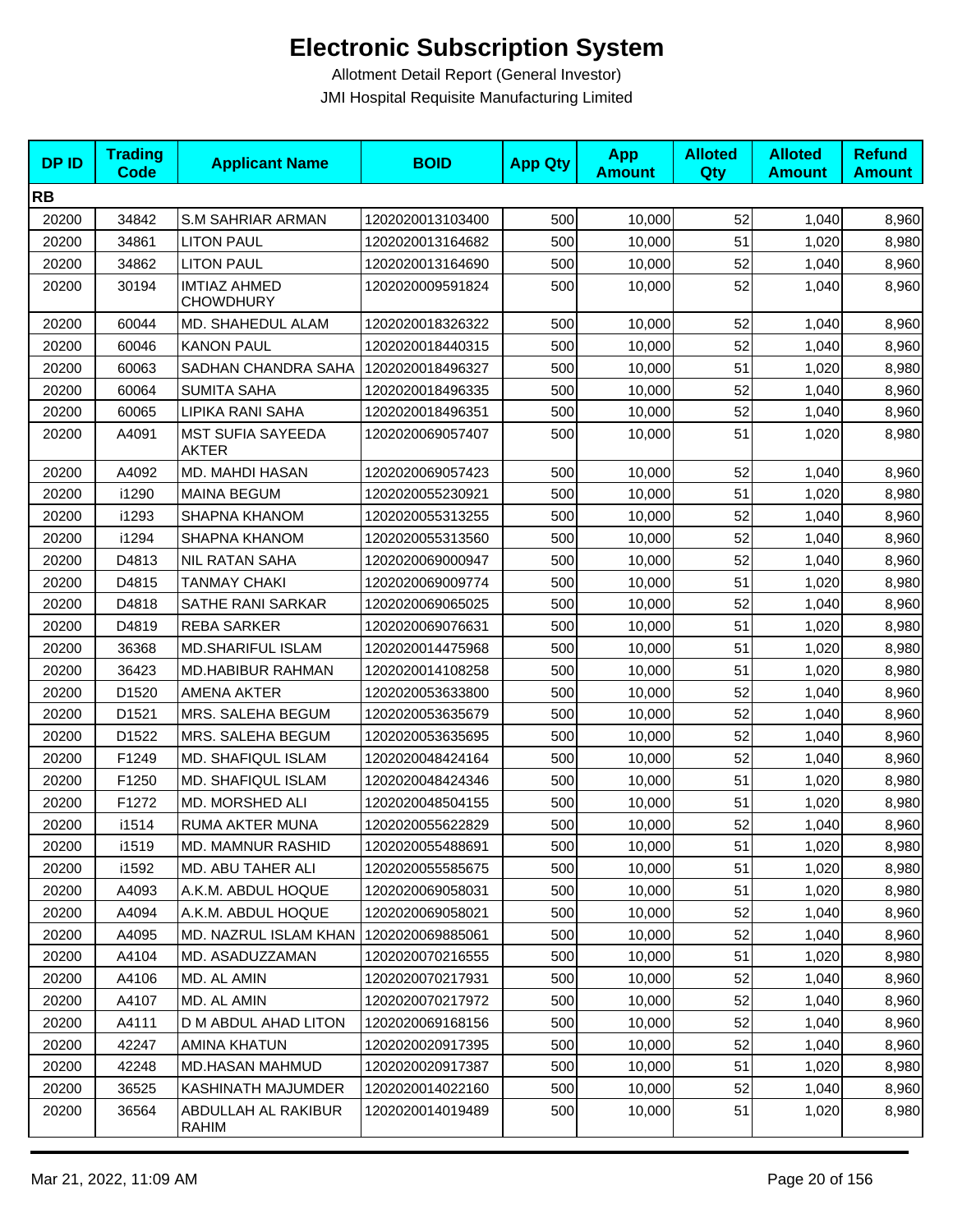| <b>DPID</b> | <b>Trading</b><br><b>Code</b> | <b>Applicant Name</b>                        | <b>BOID</b>      | <b>App Qty</b> | <b>App</b><br><b>Amount</b> | <b>Alloted</b><br>Qty | <b>Alloted</b><br><b>Amount</b> | <b>Refund</b><br><b>Amount</b> |
|-------------|-------------------------------|----------------------------------------------|------------------|----------------|-----------------------------|-----------------------|---------------------------------|--------------------------------|
| <b>RB</b>   |                               |                                              |                  |                |                             |                       |                                 |                                |
| 20200       | 36617                         | SAIF-AL-ARAFIN                               | 1202020014674275 | 500            | 10,000                      | 51                    | 1,020                           | 8,980                          |
| 20200       | 36618                         | SAIF-AL-ARAFIN                               | 1202020014674323 | 500            | 10,000                      | 52                    | 1,040                           | 8,960                          |
| 20200       | 41858                         | ROKSANA KABIR                                | 1202020019948057 | 500            | 10,000                      | 52                    | 1,040                           | 8,960                          |
| 20200       | 41859                         | MD.MONOWARUL HAQUE                           | 1202020019948091 | 500            | 10,000                      | 52                    | 1,040                           | 8,960                          |
| 20200       | 41860                         | MD.MONOWARUL HAQUE                           | 1202020019948105 | 500            | 10,000                      | 51                    | 1,020                           | 8,980                          |
| 20200       | B2235                         | MD. AZAD AHMMED                              | 1202020050904429 | 500            | 10,000                      | 51                    | 1,020                           | 8,980                          |
| 20200       | 00B91                         | <b>BILASH KUMAR DUTTA</b>                    | 1202020044178071 | 500            | 10,000                      | 51                    | 1,020                           | 8,980                          |
| 20200       | 00B92                         | <b>MITU SARKAR</b>                           | 1202020044178045 | 500            | 10,000                      | 51                    | 1,020                           | 8,980                          |
| 20200       | 00B93                         | <b>MINA RANI DUTTA</b>                       | 1202020044178061 | 500            | 10,000                      | 51                    | 1,020                           | 8,980                          |
| 20200       | 00B94                         | MINA RANI DUTTA                              | 1202020044178088 | 500            | 10,000                      | 52                    | 1,040                           | 8,960                          |
| 20200       | 0B489                         | RUMANA AFROZ                                 | 1202020004672192 | 500            | 10,000                      | 51                    | 1,020                           | 8,980                          |
| 20200       | 0B490                         | ROKEYA BEGUM                                 | 1202020008524983 | 500            | 10,000                      | 51                    | 1,020                           | 8,980                          |
| 20200       | 0B497                         | <b>GANGA RANI PAUL</b>                       | 1202020038864068 | 500            | 10,000                      | 52                    | 1,040                           | 8,960                          |
| 20200       | 0B498                         | SHADAN CHANDRA PAUL                          | 1202020014546741 | 500            | 10,000                      | 51                    | 1,020                           | 8,980                          |
| 20200       | 0B499                         | SHADAN CHANDRA PAUL                          | 1202020014546891 | 500            | 10,000                      | 52                    | 1,040                           | 8,960                          |
| 20200       | 0B518                         | SANTUSH CHANDRA<br><b>SAHA</b>               | 1202020045264002 | 500            | 10,000                      | 51                    | 1,020                           | 8,980                          |
| 20200       | 0B529                         | <b>MS. NASIMA AKTER</b>                      | 1202020045383338 | 500            | 10,000                      | 51                    | 1,020                           | 8,980                          |
| 20200       | 05340                         | <b>MR.SUMAN KUMAR SAHA</b>                   | 1202020001707315 | 500            | 10,000                      | 52                    | 1,040                           | 8,960                          |
| 20200       | 05349                         | MR.MD.REAZUL ISLAM                           | 1202020002090259 | 500            | 10,000                      | 52                    | 1,040                           | 8,960                          |
| 20200       | 00A35                         | Ashraf Uddin Ahmed                           | 1202020025573732 | 500            | 10,000                      | 51                    | 1,020                           | 8,980                          |
| 20200       | 00B45                         | <b>ABDUR ROUF</b>                            | 1202020043603495 | 500            | 10,000                      | 52                    | 1,040                           | 8,960                          |
| 20200       | 00B46                         | <b>ABDUR ROUF</b>                            | 1202020043604042 | 500            | 10,000                      | 51                    | 1,020                           | 8,980                          |
| 20200       | 00B58                         | MR. ASHADULLAH                               | 1202020043699141 | 500            | 10,000                      | 52                    | 1,040                           | 8,960                          |
| 20200       | 00B63                         | <b>SIKDER MOHAMMAD</b><br><b>NURUL MOMEN</b> | 1202020027663202 | 500            | 10,000                      | 52                    | 1,040                           | 8,960                          |
| 20200       | 00B66                         | M. TANVIR HOSEN                              | 1202020043803195 | 500            | 10,000                      | 51                    | 1,020                           | 8,980                          |
| 20200       | 12388                         | MRS.HOSNE ARA SHAFIQ                         | 1202020004327958 | 500            | 10,000                      | 52                    | 1,040                           | 8,960                          |
| 20200       | 12391                         | MR.MD.ZILLUR RAHMAN                          | 1202020004327931 | 500            | 10,000                      | 51                    | 1,020                           | 8,980                          |
| 20200       | 12392                         | MR.MD.ZILLUR RAHMAN                          | 1202020004327941 | 500            | 10,000                      | 51                    | 1,020                           | 8,980                          |
| 20200       | C3926                         | <b>JIHADUL ISLAM</b>                         | 1202020074424250 | 500            | 10,000                      | 52                    | 1,040                           | 8,960                          |
| 20200       | C3933                         | SAKINA YESMIN                                | 1202020074550978 | 500            | 10,000                      | 52                    | 1,040                           | 8,960                          |
| 20200       | C3935                         | <b>FHAMIDA PARVIN</b>                        | 1202020074588968 | 500            | 10,000                      | 51                    | 1,020                           | 8,980                          |
| 20200       | C3936                         | FHAMIDA PARVIN                               | 1202020074588992 | 500            | 10,000                      | 52                    | 1,040                           | 8,960                          |
| 20200       | C3937                         | <b>NUSRAT JAHAN RIMA</b>                     | 1202020074685371 | 500            | 10,000                      | 51                    | 1,020                           | 8,980                          |
| 20200       | D4776                         | SUSHIL CHANDRA SAHA                          | 1202020068311062 | 500            | 10,000                      | 51                    | 1,020                           | 8,980                          |
| 20200       | D4777                         | SUSHIL CHANDRA SAHA                          | 1202020068311097 | 500            | 10,000                      | 51                    | 1,020                           | 8,980                          |
| 20200       | D4787                         | MOHAMMAD ASHRAFUL<br><b>HAQ</b>              | 1202020068706822 | 500            | 10,000                      | 51                    | 1,020                           | 8,980                          |
| 20200       | D4797                         | <b>SUMAN SHARKER</b>                         | 1202020068954222 | 500            | 10,000                      | 51                    | 1,020                           | 8,980                          |
| 20200       | 05357                         | <b>MR.DELWAR HOSSAIN</b>                     | 1202020002090457 | 500            | 10,000                      | 52                    | 1,040                           | 8,960                          |
| 20200       | 05407                         | <b>DINESH CHANDRA</b><br>MAJUMDER            | 1202020002079389 | 500            | 10,000                      | 51                    | 1,020                           | 8,980                          |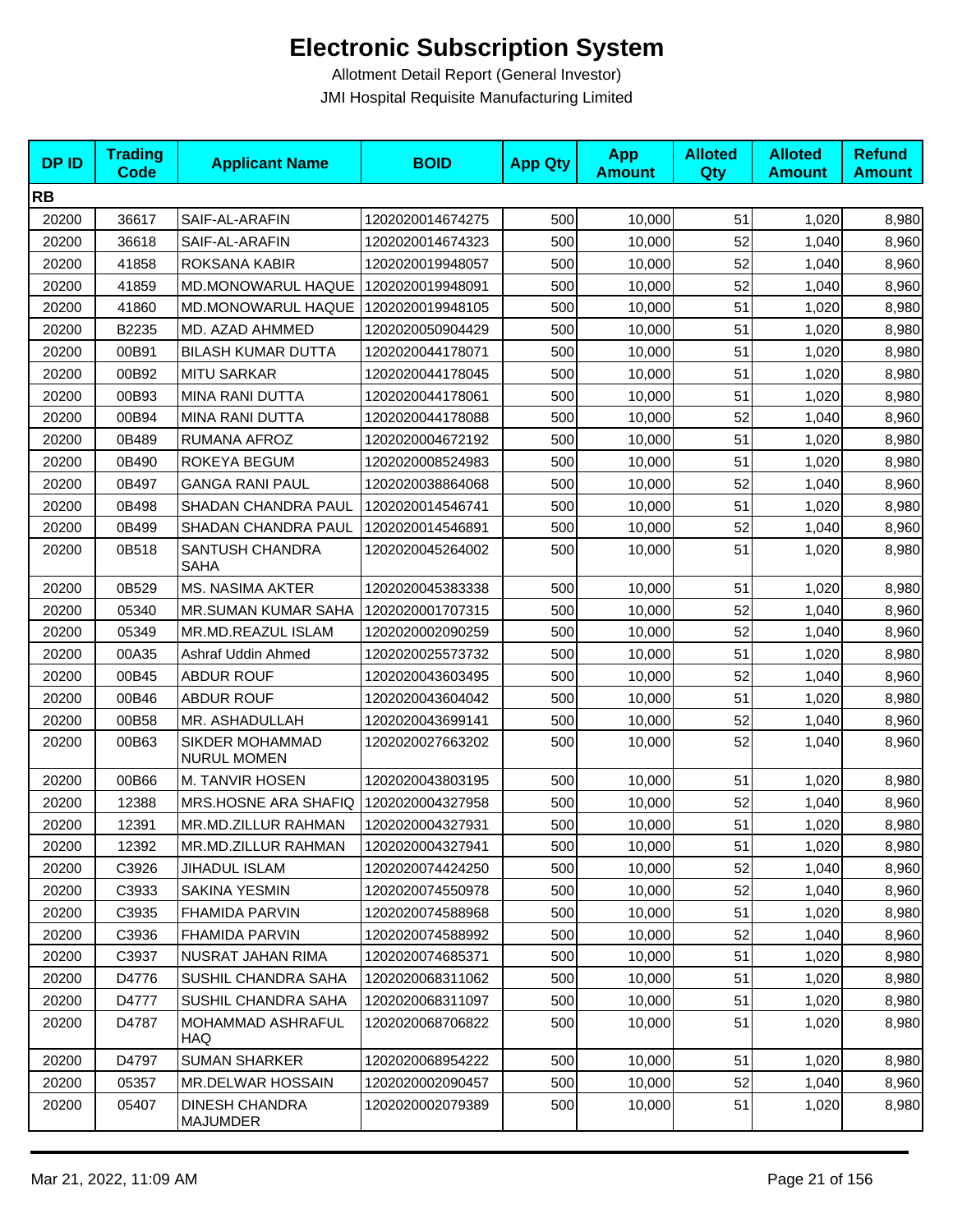| <b>DPID</b> | <b>Trading</b><br><b>Code</b> | <b>Applicant Name</b>                   | <b>BOID</b>      | <b>App Qty</b> | <b>App</b><br><b>Amount</b> | <b>Alloted</b><br><b>Qty</b> | <b>Alloted</b><br><b>Amount</b> | <b>Refund</b><br><b>Amount</b> |
|-------------|-------------------------------|-----------------------------------------|------------------|----------------|-----------------------------|------------------------------|---------------------------------|--------------------------------|
| <b>RB</b>   |                               |                                         |                  |                |                             |                              |                                 |                                |
| 20200       | 05409                         | MR.ASIM KRISHNA NATH                    | 1202020002079793 | 500            | 10,000                      | 51                           | 1,020                           | 8,980                          |
| 20200       | 05410                         | <b>ASHOK KRISHNA NATH</b>               | 1202020002079777 | 500            | 10,000                      | 52                           | 1,040                           | 8,960                          |
| 20200       | C1513                         | <b>KAMRUN NAHAR</b>                     | 1202020057259029 | 500            | 10,000                      | 52                           | 1,040                           | 8,960                          |
| 20200       | D2542                         | NIRPAN CHANDRA DAS                      | 1202020056778697 | 500            | 10,000                      | 51                           | 1,020                           | 8,980                          |
| 20200       | D2543                         | ARUN CHANDRA SAHA                       | 1202020056778961 | 500            | 10,000                      | 52                           | 1,040                           | 8,960                          |
| 20200       | F3157                         | MD. DALOUR HOSSAN                       | 1202020054951916 | 500            | 10,000                      | 51                           | 1,020                           | 8,980                          |
| 20200       | F3158                         | MD. DALOUR HOSSAN                       | 1202020054952251 | 500            | 10,000                      | 51                           | 1,020                           | 8,980                          |
| 20200       | F3159                         | MD. BABUL HOSSEN                        | 1202020054996439 | 500            | 10,000                      | 51                           | 1,020                           | 8,980                          |
| 20200       | F3266                         | MD. MINHAZ                              | 1202020055155529 | 500            | 10,000                      | 51                           | 1,020                           | 8,980                          |
| 20200       | F3325                         | MD. MOSHIN ALI                          | 1202020056114891 | 500            | 10,000                      | 52                           | 1,040                           | 8,960                          |
| 20200       | 18488                         | MD MONIRUZZAMAN                         | 1202020006225081 | 500            | 10,000                      | 52                           | 1,040                           | 8,960                          |
| 20200       | 18600                         | MR.ASHOK DEY                            | 1202020006254110 | 500            | 10,000                      | 51                           | 1,020                           | 8,980                          |
| 20200       | 18601                         | MR.ASHOK DEY                            | 1202020006254137 | 500            | 10,000                      | 51                           | 1,020                           | 8,980                          |
| 20200       | 23952                         | <b>AFSANA CHOWDHURY</b>                 | 1202020007786957 | 500            | 10,000                      | 52                           | 1,040                           | 8,960                          |
| 20200       | 23953                         | AFSANA CHOWDHURY                        | 1202020007786949 | 500            | 10,000                      | 52                           | 1,040                           | 8,960                          |
| 20200       | 24000                         | MR. SAGAR DIP (BARUN)                   | 1202020008765181 | 500            | 10,000                      | 52                           | 1,040                           | 8,960                          |
| 20200       | 24002                         | LILA RANI SAHA                          | 1202020007791009 | 500            | 10,000                      | 52                           | 1,040                           | 8,960                          |
| 20200       | 0B801                         | MD. MIJANUR RAHMAN                      | 1202020046492427 | 500            | 10,000                      | 52                           | 1,040                           | 8,960                          |
| 20200       | 0B804                         | MD. ABDUL MALEK                         | 1202020051627302 | 500            | 10,000                      | 51                           | 1,020                           | 8,980                          |
| 20200       | B2611                         | OHIDUJJAMAN                             | 1202020051542378 | 500            | 10,000                      | 51                           | 1,020                           | 8,980                          |
| 20200       | B2613                         | OHIDUJJAMAN                             | 1202020051543795 | 500            | 10,000                      | 52                           | 1,040                           | 8,960                          |
| 20200       | B2624                         | MD. Zahidul Islam.                      | 1202020020332494 | 500            | 10,000                      | 52                           | 1,040                           | 8,960                          |
| 20200       | B2629                         | MST. NURJAHAN KHATUN   1202020051587792 |                  | 500            | 10,000                      | 52                           | 1,040                           | 8,960                          |
| 20200       | B2630                         | MST. NURJAHAN KHATUN   1202020051587808 |                  | 500            | 10,000                      | 51                           | 1,020                           | 8,980                          |
| 20200       | B2633                         | MD. AMINUL ISLAM                        | 1202020051590101 | 500            | 10,000                      | 51                           | 1,020                           | 8,980                          |
| 20200       | B2643                         | <b>BADRUDDIN AHMED</b>                  | 1202020051584898 | 500            | 10,000                      | 52                           | 1,040                           | 8,960                          |
| 20200       | C1952                         | <b>REAZ UDDIN</b>                       | 1202020058599767 | 500            | 10,000                      | 51                           | 1,020                           | 8,980                          |
| 20200       | C1953                         | MD. ZAKARIA MOHIUDDIN                   | 1202020058595726 | 500            | 10,000                      | 52                           | 1,040                           | 8,960                          |
| 20200       | G2211                         | MOHAMMED SHAIFULLAH 1202020073540960    |                  | 500            | 10,000                      | 51                           | 1,020                           | 8,980                          |
| 20200       | G2212                         | GAUTOM CHANDRA SAHA   1202020073555960  |                  | 500            | 10,000                      | 52                           | 1,040                           | 8,960                          |
| 20200       | G2214                         | NAZMUN NAHAR                            | 1202020073582661 | 500            | 10,000                      | 52                           | 1,040                           | 8,960                          |
| 20200       | G2216                         | <b>NAZMUN NAHAR</b>                     | 1202020073586809 | 500            | 10,000                      | 51                           | 1,020                           | 8,980                          |
| 20200       | G2218                         | <b>SIRIN AKTER</b>                      | 1202020073586742 | 500            | 10,000                      | 52                           | 1,040                           | 8,960                          |
| 20200       | G2219                         | <b>SIRIN AKTER</b>                      | 1202020073586734 | 500            | 10,000                      | 52                           | 1,040                           | 8,960                          |
| 20200       | G2220                         | NAZMA AKTER                             | 1202020073586619 | 500            | 10,000                      | 52                           | 1,040                           | 8,960                          |
| 20200       | G2279                         | <b>MST. MOMENA BEGUM</b>                | 1202020073785365 | 500            | 10,000                      | 52                           | 1,040                           | 8,960                          |
| 20200       | G2280                         | <b>MST. MOMENA BEGUM</b>                | 1202020073785373 | 500            | 10,000                      | 51                           | 1,020                           | 8,980                          |
| 20200       | 0B829                         | AYESA BEGUM                             | 1202020046558841 | 500            | 10,000                      | 51                           | 1,020                           | 8,980                          |
| 20200       | 0B858                         | MD. JAYDUL ISLAM                        | 1202020052288193 | 500            | 10,000                      | 52                           | 1,040                           | 8,960                          |
| 20200       | 0B860                         | MD. JAYDUL ISLAM                        | 1202020052288209 | 500            | 10,000                      | 52                           | 1,040                           | 8,960                          |
| 20200       | 0B894                         | MD. ROBI ULLAH                          | 1202020046678783 | 500            | 10,000                      | 52                           | 1,040                           | 8,960                          |
| 20200       | 0B895                         | MD. FARUQ HOSSAIN                       | 1202020046678882 | 500            | 10,000                      | 52                           | 1,040                           | 8,960                          |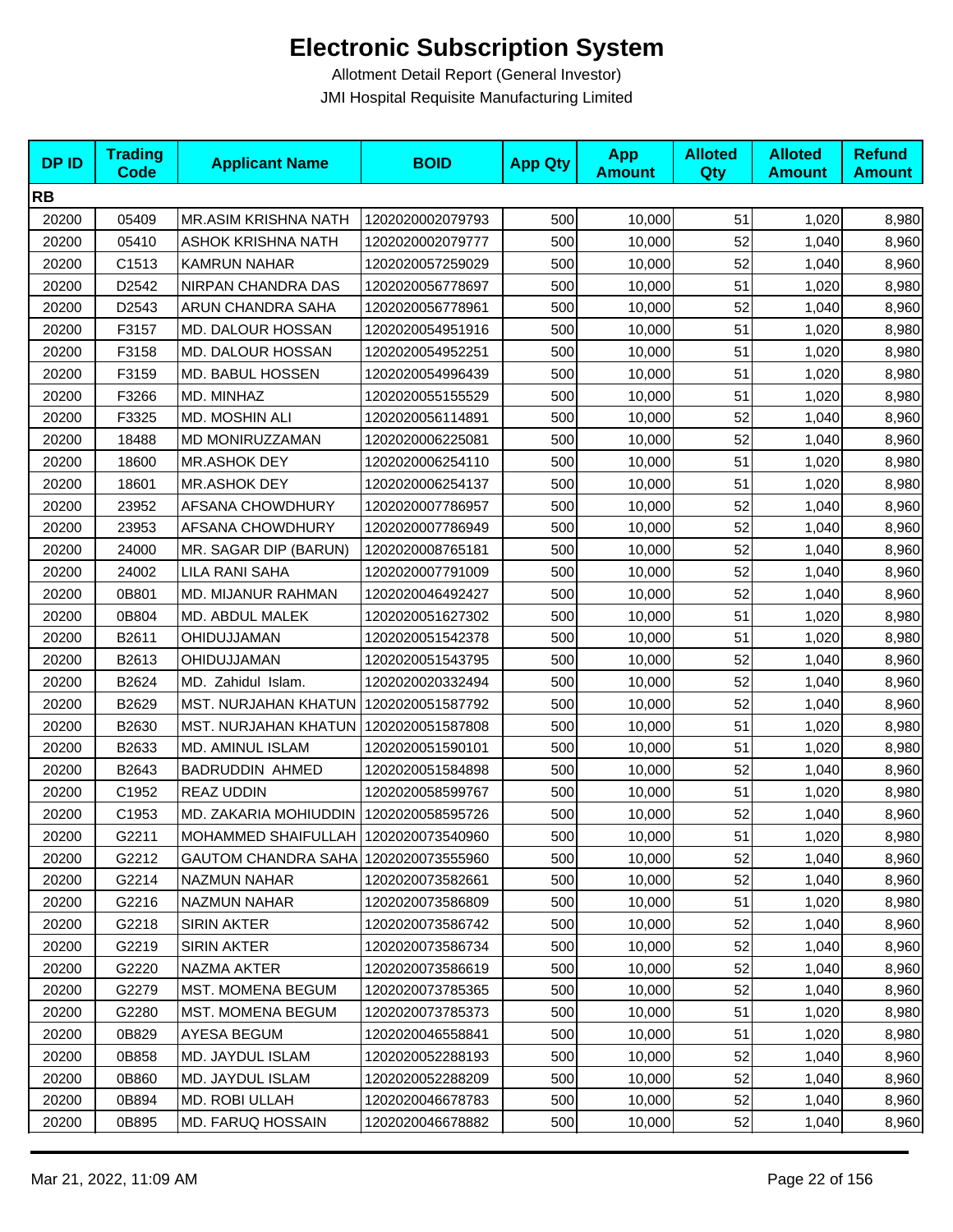| <b>DPID</b> | <b>Trading</b><br><b>Code</b> | <b>Applicant Name</b>                   | <b>BOID</b>      | <b>App Qty</b> | <b>App</b><br><b>Amount</b> | <b>Alloted</b><br>Qty | <b>Alloted</b><br><b>Amount</b> | <b>Refund</b><br><b>Amount</b> |
|-------------|-------------------------------|-----------------------------------------|------------------|----------------|-----------------------------|-----------------------|---------------------------------|--------------------------------|
| <b>RB</b>   |                               |                                         |                  |                |                             |                       |                                 |                                |
| 20200       | 0B901                         | MD. JISHAN ISLAM                        | 1202020046674833 | 500            | 10,000                      | 52                    | 1,040                           | 8,960                          |
| 20200       | 0B910                         | MRS. ALEYA BEGUM                        | 1202020046673582 | 500            | 10,000                      | 52                    | 1,040                           | 8,960                          |
| 20200       | 20835                         | <b>SALIM AHMED</b>                      | 1202020006879714 | 500            | 10,000                      | 52                    | 1,040                           | 8,960                          |
| 20200       | 30195                         | <b>IMTIAZ AHMED</b><br><b>CHOWDHURY</b> | 1202020009591816 | 500            | 10,000                      | 52                    | 1,040                           | 8,960                          |
| 20200       | 30203                         | <b>HALIMA KHATUN</b>                    | 1202020009607193 | 500            | 10,000                      | 52                    | 1,040                           | 8,960                          |
| 20200       | 30213                         | <b>MD.NAHID SARWAR</b>                  | 1202020009591792 | 500            | 10,000                      | 51                    | 1,020                           | 8,980                          |
| 20200       | 30226                         | <b>MD.SHAFIQUR RAHMAN</b>               | 1202020009616948 | 500            | 10,000                      | 51                    | 1,020                           | 8,980                          |
| 20200       | 41646                         | KIRAN CHANDRA SARKER 1202020019563244   |                  | 500            | 10,000                      | 51                    | 1,020                           | 8,980                          |
| 20200       | 41647                         | KIRAN CHANDRA SARKER 1202020019563252   |                  | 500            | 10,000                      | 52                    | 1,040                           | 8,960                          |
| 20200       | 08854                         | MR.MD.SHEOKH SAADI                      | 1202020002936560 | 500            | 10,000                      | 51                    | 1,020                           | 8,980                          |
| 20200       | 08856                         | MRS.GULAI NOOR<br><b>BEGUM</b>          | 1202020002936389 | 500            | 10,000                      | 51                    | 1,020                           | 8,980                          |
| 20200       | 34863                         | <b>MD.ABDUL MATIN</b>                   | 1202020013164136 | 500            | 10,000                      | 51                    | 1,020                           | 8,980                          |
| 20200       | 34881                         | <b>NASIMA BEGUM</b>                     | 1202020013176710 | 500            | 10,000                      | 52                    | 1,040                           | 8,960                          |
| 20200       | 34882                         | <b>MD.ANWAR HOSSAIN</b>                 | 1202020013207991 | 500            | 10,000                      | 52                    | 1,040                           | 8,960                          |
| 20200       | 34883                         | ROKSANA AKHTER IRIN                     | 1202020013176737 | 500            | 10,000                      | 51                    | 1,020                           | 8,980                          |
| 20200       | 34884                         | ROKSANA AKHTER IRIN                     | 1202020013208000 | 500            | 10,000                      | 51                    | 1,020                           | 8,980                          |
| 20200       | 34885                         | <b>MUKTHA AKHTER</b>                    | 1202020013176745 | 500            | 10,000                      | 51                    | 1,020                           | 8,980                          |
| 20200       | 43977                         | <b>MRS.ROHIMA AKHTAR</b>                | 1202020027392251 | 500            | 10,000                      | 51                    | 1,020                           | 8,980                          |
| 20200       | 43981                         | MD.KAMAL TALUKDER                       | 1202020027365385 | 500            | 10,000                      | 51                    | 1,020                           | 8,980                          |
| 20200       | 43983                         | TALUKDER ABDUL HAI                      | 1202020027380387 | 500            | 10,000                      | 51                    | 1,020                           | 8,980                          |
| 20200       | 08895                         | MR.M.A.ROUF                             | 1202020002607629 | 500            | 10,000                      | 51                    | 1,020                           | 8,980                          |
| 20200       | 09036                         | MR.MOHAMMAD FOYEZ<br>AHMAD              | 1202020003113118 | 500            | 10,000                      | 51                    | 1,020                           | 8,980                          |
| 20200       | 0E449                         | MD. NAJRUL ISLAM                        | 1202020046504772 | 500            | 10,000                      | 51                    | 1,020                           | 8,980                          |
| 20200       | 0E450                         | MD. NAJRUL ISLAM                        | 1202020046504764 | 500            | 10,000                      | 51                    | 1,020                           | 8,980                          |
| 20200       | 0E466                         | MOST. NAZMUNNAHAR                       | 1202020046576100 | 500            | 10,000                      | 52                    | 1,040                           | 8,960                          |
| 20200       | 14305                         | MR.MD.FARID UDDIN                       | 1202020005034901 | 500            | 10,000                      | 52                    | 1,040                           | 8,960                          |
| 20200       | 14368                         | MR.DIPAK KUMAR DUTTA   1202020005051019 |                  | 500            | 10,000                      | 51                    | 1,020                           | 8,980                          |
| 20200       | 14370                         | MR.SHAKHOR CHANDRA<br><b>HORE</b>       | 1202020005050560 | 500            | 10,000                      | 51                    | 1,020                           | 8,980                          |
| 20200       | 14392                         | SHYAMAL KUMAR DHAR                      | 1202020005062219 | 500            | 10,000                      | 52                    | 1,040                           | 8,960                          |
| 20200       | B2236                         | MD. AZAD AHMMED                         | 1202020050904437 | 500            | 10,000                      | 52                    | 1,040                           | 8,960                          |
| 20200       | i1593                         | <b>MD. ABU TAHER ALI</b>                | 1202020055586926 | 500            | 10,000                      | 52                    | 1,040                           | 8,960                          |
| 20200       | 15290                         | <b>SHAMIMA AKTER</b>                    | 1202020074230667 | 500            | 10,000                      | 51                    | 1,020                           | 8,980                          |
| 20200       | 15291                         | MD. ABUL HALIM                          | 1202020074230418 | 500            | 10,000                      | 52                    | 1,040                           | 8,960                          |
| 20200       | 15292                         | SHEIKA MD. SHAJAHAN                     | 1202020074231412 | 500            | 10,000                      | 51                    | 1,020                           | 8,980                          |
| 20200       | 15293                         | SHEIKA MD. SHAJAHAN                     | 1202020074231380 | 500            | 10,000                      | 52                    | 1,040                           | 8,960                          |
| 20200       | 15294                         | MD. ABUL HALIM                          | 1202020074230361 | 500            | 10,000                      | 52                    | 1,040                           | 8,960                          |
| 20200       | 15356                         | <b>MST. LUCKI AKTER</b>                 | 1202020074667731 | 500            | 10,000                      | 52                    | 1,040                           | 8,960                          |
| 20200       | i5359                         | ABDUR RAHIM                             | 1202020074668204 | 500            | 10,000                      | 52                    | 1,040                           | 8,960                          |
| 20200       | 15360                         | SAKIB MAHMUD SAWRAV                     | 1202020074731402 | 500            | 10,000                      | 51                    | 1,020                           | 8,980                          |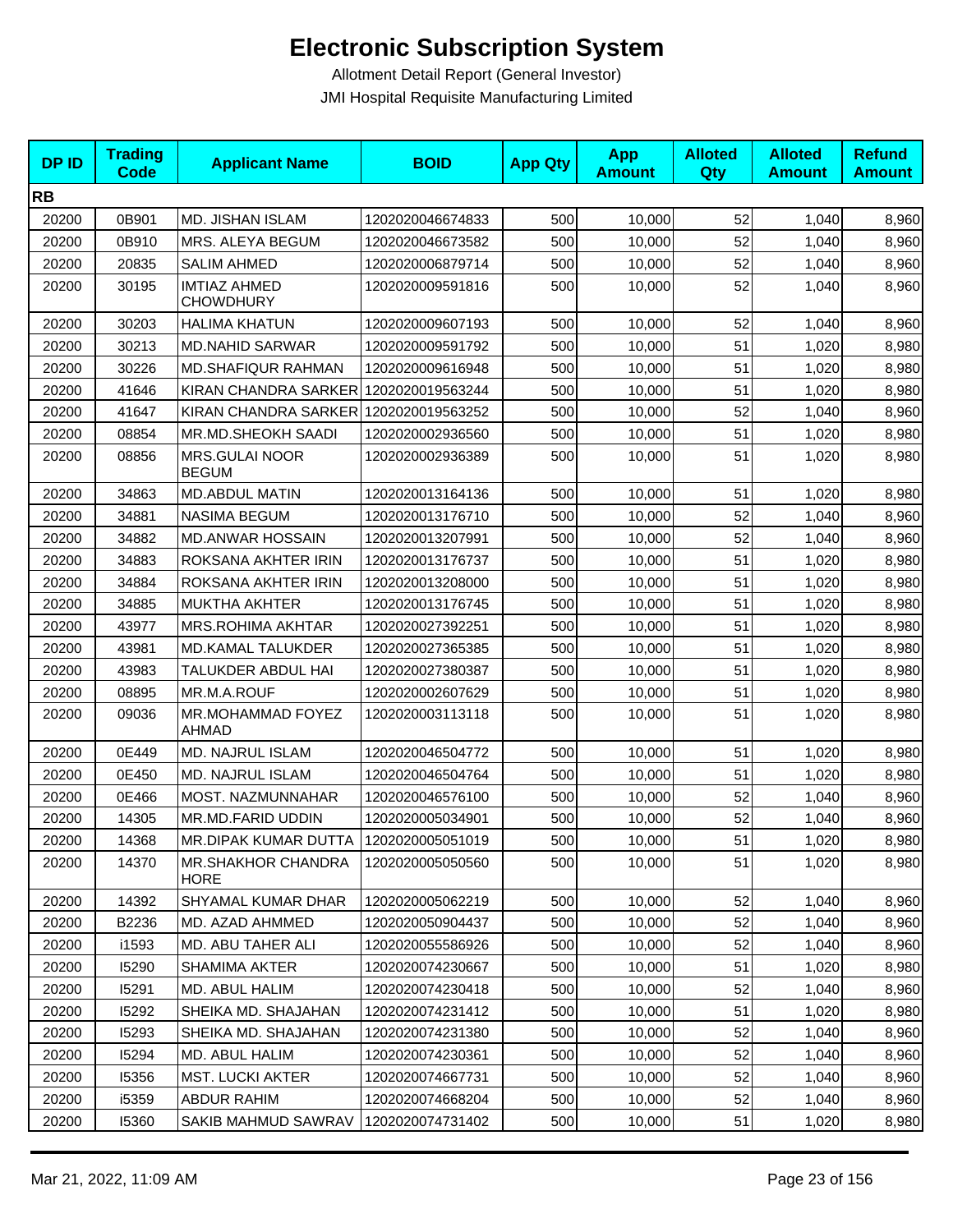| <b>RB</b><br>51<br>20200<br>42250<br><b>AMINA KHATUN</b><br>1202020020917360<br>500<br>10,000<br>1,020<br>500<br>52<br>20200<br>42281<br><b>JHANTU KUMAR PAUL</b><br>1202020021013021<br>10,000<br>1,040 | 8,980                   |
|----------------------------------------------------------------------------------------------------------------------------------------------------------------------------------------------------------|-------------------------|
|                                                                                                                                                                                                          |                         |
|                                                                                                                                                                                                          | 8,960<br>8,980<br>8,960 |
|                                                                                                                                                                                                          |                         |
| 20200<br>42282<br><b>JHANTU KUMAR PAUL</b><br>1202020021013013<br>500<br>51<br>1,020<br>10,000                                                                                                           |                         |
| <b>SUMON CHANDRA</b><br>52<br>20200<br>42291<br>1202020021051479<br>500<br>10,000<br>1,040<br><b>MAJUMDER</b>                                                                                            |                         |
| <b>SUMON CHANDRA</b><br>42292<br>1202020021051452<br>500<br>51<br>1,020<br>20200<br>10,000<br>MAJUMDER                                                                                                   | 8,980                   |
| 42294<br>MD.SHAHABUDDIN<br>1202020021097574<br>500<br>51<br>20200<br>10,000<br>1,020                                                                                                                     | 8,980                   |
| 51<br>20200<br>42318<br><b>MD.MAHEDI HASAN</b><br>1202020021200250<br>500<br>1,020<br>10,000                                                                                                             | 8,980                   |
| 51<br>20200<br>13296<br><b>MR.SUSANTA KUMAR</b><br>500<br>1,020<br>1202020004712481<br>10,000<br><b>PAUL</b>                                                                                             | 8,980                   |
| 51<br><b>MD.MONJUR KADER</b><br>500<br>20200<br>13331<br>1202020004732534<br>10,000<br>1,020<br><b>HOSSAIN</b>                                                                                           | 8,980                   |
| 20200<br>B2256<br>MD. SOFIKUL ISLAM<br>1202020053614779<br>500<br>51<br>10,000<br>1,020                                                                                                                  | 8,980                   |
| <b>SALIM</b><br>51<br>20200<br>B2258<br>1202020053614795<br>500<br>1,020<br>10,000                                                                                                                       | 8,980                   |
| 52<br>20200<br>B2261<br><b>SALIM</b><br>500<br>1,040<br>1202020053614800<br>10,000                                                                                                                       | 8,960                   |
| 20200<br>B2293<br><b>JALAL MIA</b><br>1202020050905763<br>500<br>51<br>10,000<br>1,020                                                                                                                   | 8,980                   |
| 52<br>20200<br>B2298<br>SADESH KUMAR GHOSH<br>1202020050926208<br>500<br>10,000<br>1,040                                                                                                                 | 8,960                   |
| 52<br>20200<br>B2323<br>THAMINA FARHAD<br>1202020050983901<br>500<br>10,000<br>1,040                                                                                                                     | 8,960                   |
| 52<br>20200<br>B2324<br>MD. RAJJAB SHAKH<br>1202020050983896<br>500<br>10,000<br>1,040                                                                                                                   | 8,960                   |
| 20200<br>D2096<br>SHIPRA RANI ROY<br>500<br>51<br>1,020<br>1202020055964448<br>10,000                                                                                                                    | 8,980                   |
| 52<br>20200<br>D2097<br>SHIPRA RANI ROY<br>500<br>1202020055964994<br>10,000<br>1,040                                                                                                                    | 8,960                   |
| <b>MST. SLINA KHATUN</b><br>51<br>20200<br>i5366<br>1202020074717771<br>500<br>10,000<br>1,020                                                                                                           | 8,980                   |
| 20200<br>15367<br><b>MST. SLINA KHATUN</b><br>500<br>51<br>1,020<br>1202020074717796<br>10,000                                                                                                           | 8,980                   |
| 52<br>20200<br>15368<br>500<br><b>MOHAMMAD KURBAN ALI</b><br>1202020074718386<br>10,000<br>1,040                                                                                                         | 8,960                   |
| 52<br>20200<br>15370<br>MD.OBAIDUR RAHMAN<br>1202020021878383<br>500<br>1,040<br>10,000                                                                                                                  | 8,960                   |
| 52<br>20200<br>i5373<br><b>NARGIS HOSSAIN</b><br>1202020074810514<br>500<br>10,000<br>1,040                                                                                                              | 8,960                   |
| 52<br>20200<br>i5379<br>WARDATUL AKMUM<br>1202020074853576<br>500<br>1,040<br>10,000                                                                                                                     | 8,960                   |
| MD. BABUL HOSSEN<br>51<br>20200<br>F3160<br>1202020054956761<br>500<br>1,020<br>10,000                                                                                                                   | 8,980                   |
| 52<br>500<br>20200<br>F3161<br>SOHAILE SULTANA<br>10,000<br>1,040<br>1202020054955379                                                                                                                    | 8,960                   |
| 51<br>20200<br>F3162<br>SOHAILE SULTANA<br>500<br>10,000<br>1,020<br>1202020054955641                                                                                                                    | 8,980                   |
| 52<br>20200<br>16131<br><b>MD ZAHIRUL ISLAM</b><br>500<br>10,000<br>1,040<br>1202020005562251                                                                                                            | 8,960                   |
| <b>MD.ZAHIRUL ISLAM</b><br>500<br>52<br>20200<br>16132<br>1202020005562316<br>10,000<br>1,040                                                                                                            | 8,960                   |
| 500<br>52<br>20200<br>16133<br>FARIDUDDIN AHMED<br>1202020005562937<br>10,000<br>1,040                                                                                                                   | 8,960                   |
| 20200<br>500<br>10,000<br>51<br>1,020<br>16135<br><b>ASMA AHMED</b><br>1202020005562971                                                                                                                  | 8,980                   |
| 16136<br><b>ASMA AHMED</b><br>500<br>51<br>20200<br>1202020005576057<br>10,000<br>1,020                                                                                                                  | 8,980                   |
| 500<br>52<br>20200<br>16137<br>MOLINA BEGUM<br>1202020005576065<br>10,000<br>1,040                                                                                                                       | 8,960                   |
| 20200<br><b>SHAFIQUR RAHMAN</b><br>500<br>51<br>30227<br>1202020009617075<br>10,000<br>1,020                                                                                                             | 8,980                   |
| <b>MD.SHAIFUR RAHMAN</b><br>500<br>52<br>20200<br>30228<br>1202020009617083<br>10,000<br>1,040<br><b>CHOWDHURY</b>                                                                                       | 8,960                   |
| <b>MD.SHAIFUR RAHMAN</b><br>500<br>52<br>20200<br>30229<br>1202020009618615<br>10,000<br>1,040<br><b>CHOWDHURY</b>                                                                                       | 8,960                   |
| 52<br>20200<br>34886<br>1202020013176761<br>500<br><b>MD.EMRAN HOSSAIN</b><br>10,000<br>1,040                                                                                                            | 8,960                   |
| 20200<br>39811<br><b>TANBIR LAILA</b><br>1202020016970402<br>500<br>52<br>10,000<br>1,040                                                                                                                | 8,960                   |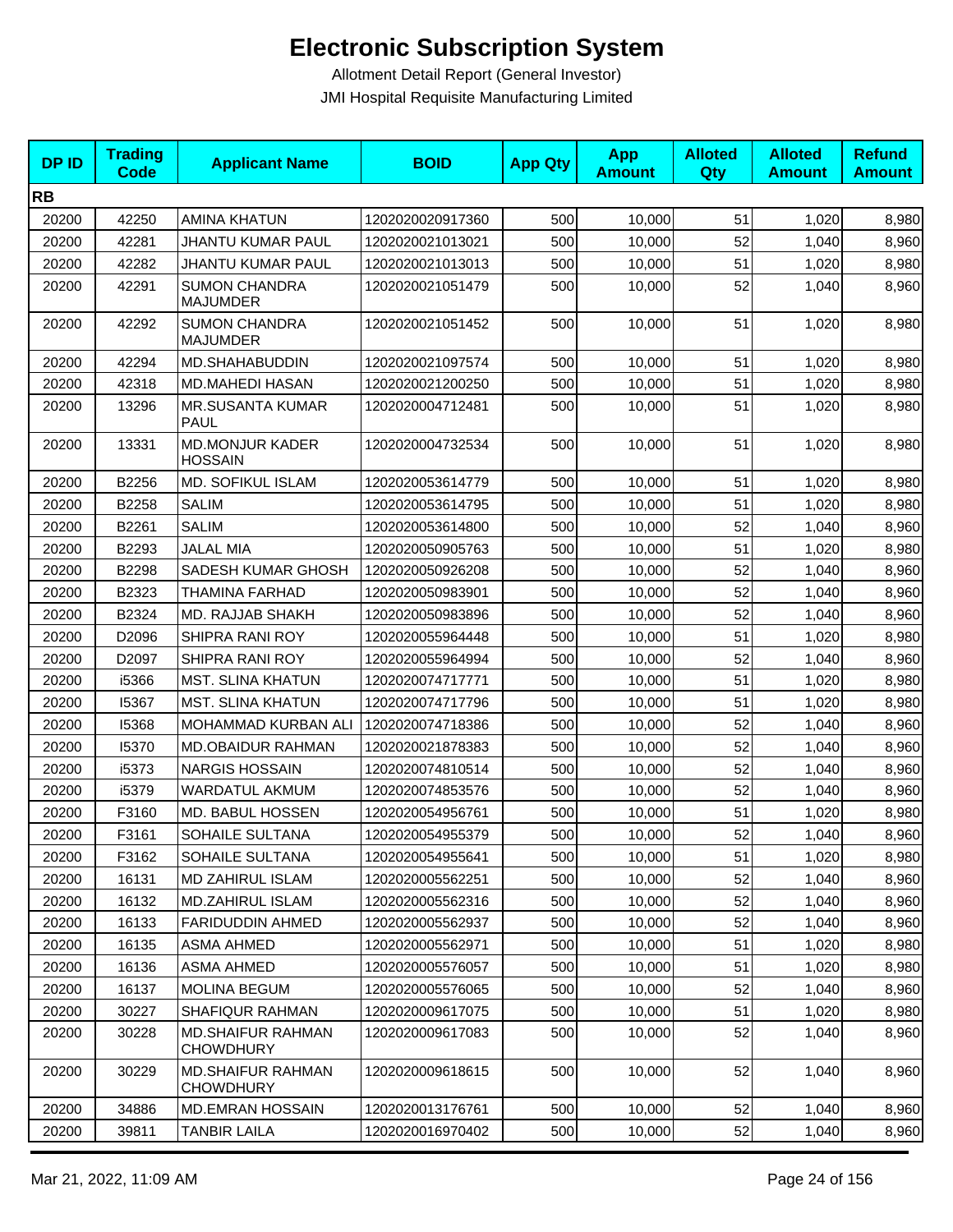| <b>DPID</b> | <b>Trading</b><br><b>Code</b> | <b>Applicant Name</b>                    | <b>BOID</b>      | <b>App Qty</b> | <b>App</b><br><b>Amount</b> | <b>Alloted</b><br>Qty | <b>Alloted</b><br><b>Amount</b> | <b>Refund</b><br><b>Amount</b> |
|-------------|-------------------------------|------------------------------------------|------------------|----------------|-----------------------------|-----------------------|---------------------------------|--------------------------------|
| <b>RB</b>   |                               |                                          |                  |                |                             |                       |                                 |                                |
| 20200       | 39838                         | <b>SUJITA RANI SAHA</b>                  | 1202020017002295 | 500            | 10,000                      | 52                    | 1,040                           | 8,960                          |
| 20200       | 30230                         | MD.MILLAT                                | 1202020009618623 | 500            | 10,000                      | 52                    | 1,040                           | 8,960                          |
| 20200       | 30231                         | <b>MD.MILLAT</b>                         | 1202020009618631 | 500            | 10,000                      | 51                    | 1,020                           | 8,980                          |
| 20200       | 30232                         | <b>AMINUL ISLAM</b>                      | 1202020009618641 | 500            | 10,000                      | 52                    | 1,040                           | 8,960                          |
| 20200       | 30233                         | SAZEDA AKTER                             | 1202020009618658 | 500            | 10,000                      | 52                    | 1,040                           | 8,960                          |
| 20200       | 30358                         | HACHINA AKTER JAHAN                      | 1202020009738573 | 500            | 10,000                      | 52                    | 1,040                           | 8,960                          |
| 20200       | 30359                         | HACHINA AKTER JAHAN                      | 1202020009738581 | 500            | 10,000                      | 52                    | 1,040                           | 8,960                          |
| 20200       | 0E467                         | MOST. NAZMUNNAHAR                        | 1202020046658414 | 500            | 10,000                      | 51                    | 1,020                           | 8,980                          |
| 20200       | 0E468                         | MR. RAMJAN ALI                           | 1202020046614831 | 500            | 10,000                      | 52                    | 1,040                           | 8,960                          |
| 20200       | 0E476                         | MR. RAMJAN ALI                           | 1202020046638535 | 500            | 10,000                      | 52                    | 1,040                           | 8,960                          |
| 20200       | 20837                         | MD.SHAHJAHAN<br><b>TALUKDER</b>          | 1202020006771037 | 500            | 10,000                      | 52                    | 1,040                           | 8,960                          |
| 20200       | C1954                         | MD. ZAKARIA MOHIUDDIN   1202020058595908 |                  | 500            | 10,000                      | 51                    | 1,020                           | 8,980                          |
| 20200       | C1955                         | MD. SHAFIQUL ISLAM                       | 1202020058600178 | 500            | 10,000                      | 51                    | 1,020                           | 8,980                          |
| 20200       | C1956                         | MD. SHAFIQUL ISLAM                       | 1202020058598829 | 500            | 10,000                      | 51                    | 1,020                           | 8,980                          |
| 20200       | C1959                         | MD. SIRAJUL ISLAM<br>SOJOL               | 1202020058599004 | 500            | 10,000                      | 51                    | 1,020                           | 8,980                          |
| 20200       | C1960                         | MD. SIRAJUL ISLAM<br>SOJOL               | 1202020058598612 | 500            | 10,000                      | 51                    | 1,020                           | 8,980                          |
| 20200       | C1961                         | RUMAIYA BINTE LATIF                      | 1202020058598283 | 500            | 10,000                      | 51                    | 1,020                           | 8,980                          |
| 20200       | C1962                         | RUMAIYA BINTE LATIF                      | 1202020058604315 | 500            | 10,000                      | 51                    | 1,020                           | 8,980                          |
| 20200       | C2371                         | MST. KADIJA AKTAR                        | 1202020059501708 | 500            | 10,000                      | 52                    | 1,040                           | 8,960                          |
| 20200       | D3320                         | RAHIMA BEGUM                             | 1202020058593588 | 500            | 10,000                      | 51                    | 1,020                           | 8,980                          |
| 20200       | G2281                         | <b>AMITAVA ROY</b><br><b>CHOWDHURY</b>   | 1202020073784146 | 500            | 10,000                      | 52                    | 1,040                           | 8,960                          |
| 20200       | G2282                         | <b>AMITAVA ROY</b><br><b>CHOWDHURY</b>   | 1202020073784138 | 500            | 10,000                      | 51                    | 1,020                           | 8,980                          |
| 20200       | G2283                         | <b>SUNONDA DATTA</b>                     | 1202020073784419 | 500            | 10,000                      | 52                    | 1,040                           | 8,960                          |
| 20200       | G2284                         | TAHERA KHATUN                            | 1202020073785504 | 500            | 10,000                      | 51                    | 1,020                           | 8,980                          |
| 20200       | G2285                         | KAZI SHAMSUL HAQUE                       | 1202020073785520 | 500            | 10,000                      | 51                    | 1,020                           | 8,980                          |
| 20200       | G2286                         | KAZI HUMAYRA SHAMS                       | 1202020073792227 | 500            | 10,000                      | 51                    | 1,020                           | 8,980                          |
| 20200       | G2287                         | KAZI HUMAYRA SHAMS                       | 1202020073792195 | 500            | 10,000                      | 51                    | 1,020                           | 8,980                          |
| 20200       | i2655                         | MD. AMIR HOSSAIN                         | 1202020057417657 | 500            | 10,000                      | 52                    | 1,040                           | 8,960                          |
| 20200       | D3946                         | MD. SHAHADAT HOSSAIN                     | 1202020060299224 | 500            | 10,000                      | 51                    | 1,020                           | 8,980                          |
| 20200       | 14756                         | KHAN ABEDUZZAMAN                         | 1202020067193799 | 500            | 10,000                      | 51                    | 1,020                           | 8,980                          |
| 20200       | 14757                         | KHAN ABEDUZZAMAN                         | 1202020067194311 | 500            | 10,000                      | 52                    | 1,040                           | 8,960                          |
| 20200       | 14770                         | ROKSANA AKTER                            | 1202020067425094 | 500            | 10,000                      | 51                    | 1,020                           | 8,980                          |
| 20200       | 14777                         | <b>ABDUL AWAL</b>                        | 1202020067517172 | 500            | 10,000                      | 51                    | 1,020                           | 8,980                          |
| 20200       | 14778                         | ABDUL AWAL                               | 1202020067517199 | 500            | 10,000                      | 52                    | 1,040                           | 8,960                          |
| 20200       | 14794                         | MD. MAHABUB ALAM                         | 1202020067841574 | 500            | 10,000                      | 52                    | 1,040                           | 8,960                          |
| 20200       | 14815                         | <b>MST. MONIRA AKTHER</b>                | 1202020068032812 | 500            | 10,000                      | 52                    | 1,040                           | 8,960                          |
| 20200       | 20922                         | <b>GUTAM KUMAR SAHA</b>                  | 1202020006751281 | 500            | 10,000                      | 52                    | 1,040                           | 8,960                          |
| 20200       | 20923                         | <b>GUTAM KUMAR SAHA</b>                  | 1202020006751331 | 500            | 10,000                      | 51                    | 1,020                           | 8,980                          |
| 20200       | 26317                         | AZIT KUMAR KUNDU                         | 1202020008518933 | 500            | 10,000                      | 51                    | 1,020                           | 8,980                          |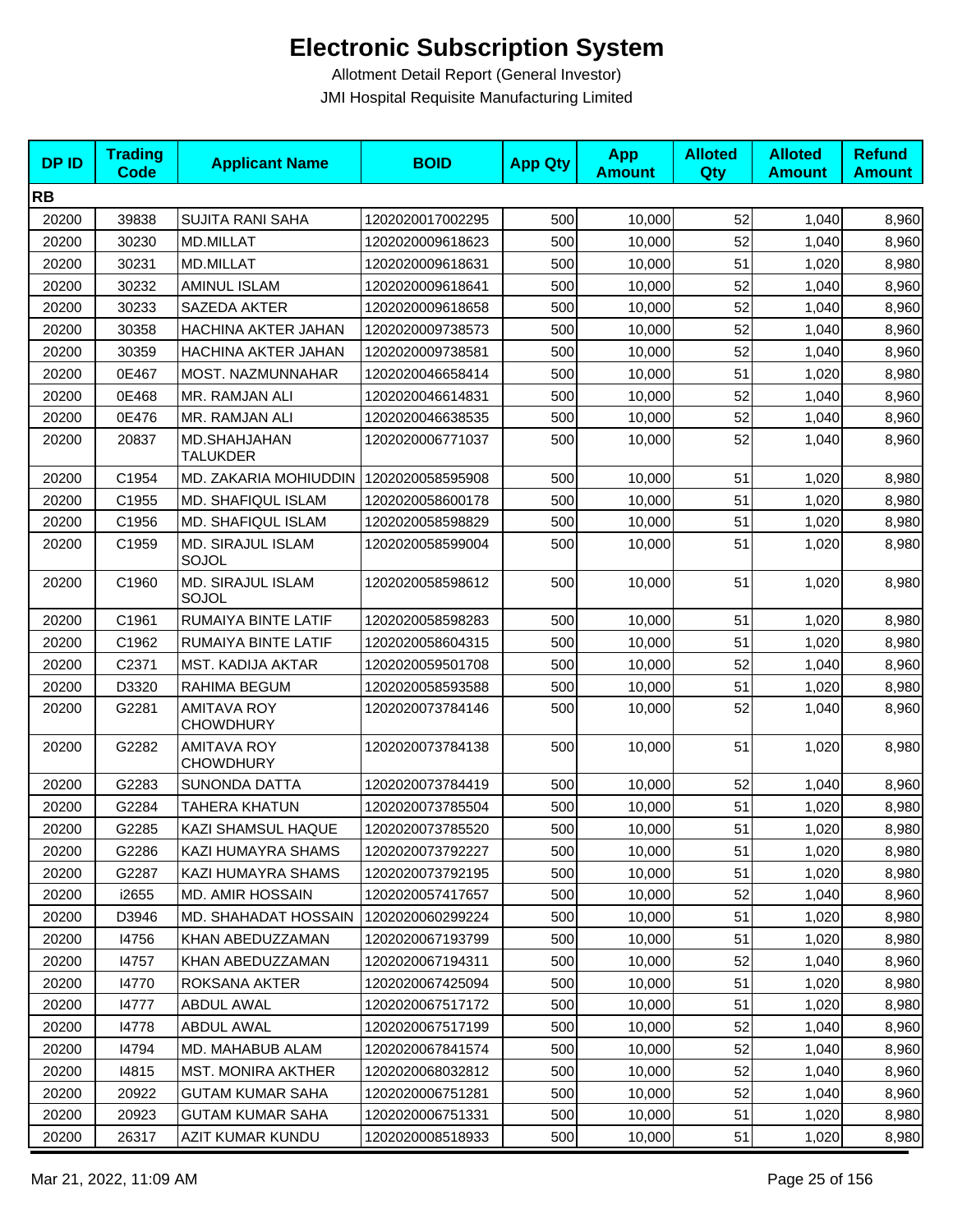| <b>DPID</b> | <b>Trading</b><br>Code | <b>Applicant Name</b>                   | <b>BOID</b>      | <b>App Qty</b> | <b>App</b><br><b>Amount</b> | <b>Alloted</b><br>Qty | <b>Alloted</b><br><b>Amount</b> | <b>Refund</b><br><b>Amount</b> |
|-------------|------------------------|-----------------------------------------|------------------|----------------|-----------------------------|-----------------------|---------------------------------|--------------------------------|
| <b>RB</b>   |                        |                                         |                  |                |                             |                       |                                 |                                |
| 20200       | 26318                  | AZIT KUMAR KUNDU                        | 1202020008519001 | 500            | 10,000                      | 52                    | 1,040                           | 8,960                          |
| 20200       | 26330                  | HARI PADA MONDAL                        | 1202020008519036 | 500            | 10,000                      | 52                    | 1,040                           | 8,960                          |
| 20200       | 26331                  | PROTIVA MONDAL                          | 1202020008519127 | 500            | 10,000                      | 52                    | 1,040                           | 8,960                          |
| 20200       | 26332                  | PROTIVA MONDAL                          | 1202020008518090 | 500            | 10,000                      | 51                    | 1,020                           | 8,980                          |
| 20200       | 21256                  | MD. MAHBUBUL HOQUE                      | 1202020006794870 | 500            | 10,000                      | 51                    | 1,020                           | 8,980                          |
| 20200       | 27187                  | MD.ZAHIDUL ALAM                         | 1202020008902826 | 500            | 10,000                      | 52                    | 1,040                           | 8,960                          |
| 20200       | D3321                  | RAHIMA BEGUM                            | 1202020058593778 | 500            | 10,000                      | 52                    | 1,040                           | 8,960                          |
| 20200       | D3322                  | MD. HABIJ UDDIN                         | 1202020058593893 | 500            | 10,000                      | 52                    | 1,040                           | 8,960                          |
| 20200       | D3323                  | MD. HABIJ UDDIN                         | 1202020058593976 | 500            | 10,000                      | 52                    | 1,040                           | 8,960                          |
| 20200       | D3324                  | MD. MESBHAH UDDIN                       | 1202020058594649 | 500            | 10,000                      | 52                    | 1,040                           | 8,960                          |
| 20200       | D3325                  | MD. MESBHAH UDDIN                       | 1202020058594731 | 500            | 10,000                      | 51                    | 1,020                           | 8,980                          |
| 20200       | D3326                  | <b>MOHAMMAD FARUK</b><br><b>HOSSAIN</b> | 1202020058594416 | 500            | 10,000                      | 51                    | 1,020                           | 8,980                          |
| 20200       | D3327                  | <b>MOHAMMAD FARUK</b><br><b>HOSSAIN</b> | 1202020058637535 | 500            | 10,000                      | 52                    | 1,040                           | 8,960                          |
| 20200       | B8638                  | <b>LAILY BEGUM</b>                      | 1202020059897637 | 500            | 10,000                      | 51                    | 1,020                           | 8,980                          |
| 20200       | B8639                  | MD. MAHABUR MRIDHA                      | 1202020059828309 | 500            | 10,000                      | 52                    | 1,040                           | 8,960                          |
| 20200       | D3947                  | MD. JONY                                | 1202020060299307 | 500            | 10,000                      | 51                    | 1,020                           | 8,980                          |
| 20200       | D3948                  | MD. JONY                                | 1202020060299184 | 500            | 10,000                      | 52                    | 1,040                           | 8,960                          |
| 20200       | D3949                  | SHANAZ                                  | 1202020060299168 | 500            | 10,000                      | 51                    | 1,020                           | 8,980                          |
| 20200       | D3950                  | SHANAZ                                  | 1202020060306732 | 500            | 10,000                      | 52                    | 1,040                           | 8,960                          |
| 20200       | D3951                  | <b>SULTANA</b>                          | 1202020060305556 | 500            | 10,000                      | 52                    | 1,040                           | 8,960                          |
| 20200       | 43984                  | TALUKDER ABDUL HAI                      | 1202020027380395 | 500            | 10,000                      | 51                    | 1,020                           | 8,980                          |
| 20200       | 44007                  | SHUDARAM GHOSH                          | 1202020027477641 | 500            | 10,000                      | 52                    | 1,040                           | 8,960                          |
| 20200       | 44032                  | <b>MRS.SABINA YESMIN</b>                | 1202020027742421 | 500            | 10,000                      | 52                    | 1,040                           | 8,960                          |
| 20200       | 44038                  | <b>HOSNRARA BEGUM</b>                   | 1202020027742274 | 500            | 10,000                      | 52                    | 1,040                           | 8,960                          |
| 20200       | 44039                  | HOSNEARA BEGUM                          | 1202020027742282 | 500            | 10,000                      | 51                    | 1,020                           | 8,980                          |
| 20200       | 65160                  | <b>SHAMIM AHMED</b>                     | 1202020018833581 | 500            | 10,000                      | 51                    | 1,020                           | 8,980                          |
| 20200       | 19219                  | RAM PROSHAD SARKER                      | 1202020006431468 | 500            | 10,000                      | 52                    | 1,040                           | 8,960                          |
| 20200       | 19241                  | <b>JAMUNA DEV</b>                       | 1202020006443662 | 500            | 10,000                      | 52                    | 1,040                           | 8,960                          |
| 20200       | 19243                  | MD ABDUL JALIL                          | 1202020006443689 | 500            | 10,000                      | 52                    | 1,040                           | 8,960                          |
| 20200       | 14393                  | MRS.SUPRIYA DHAR                        | 1202020005062227 | 500            | 10,000                      | 52                    | 1,040                           | 8,960                          |
| 20200       | 14424                  | DIL AFROZ                               | 1202020005075541 | 500            | 10,000                      | 52                    | 1,040                           | 8,960                          |
| 20200       | 14463                  | HARIPADA SAHA                           | 1202020005090080 | 500            | 10,000                      | 52                    | 1,040                           | 8,960                          |
| 20200       | 14506                  | <b>BIJAY KRISHNA SARKAR</b>             | 1202020005118735 | 500            | 10,000                      | 52                    | 1,040                           | 8,960                          |
| 20200       | 14507                  | <b>BIJAY KRISHNA SARKAR</b>             | 1202020005118727 | 500            | 10,000                      | 51                    | 1,020                           | 8,980                          |
| 20200       | B5340                  | KOHINUR BEGUM                           | 1202020055522073 | 500            | 10,000                      | 52                    | 1,040                           | 8,960                          |
| 20200       | B5341                  | KOHINUR BEGUM                           | 1202020055522892 | 500            | 10,000                      | 51                    | 1,020                           | 8,980                          |
| 20200       | B5344                  | MD. MUSTAFA HAIDER<br>MASUM             | 1202020055556511 | 500            | 10,000                      | 51                    | 1,020                           | 8,980                          |
| 20200       | B5351                  | <b>NUR NAHAR AKTER</b>                  | 1202020055567942 | 500            | 10,000                      | 52                    | 1,040                           | 8,960                          |
| 20200       | 19244                  | MD ABDUL JALIL                          | 1202020006443697 | 500            | 10,000                      | 51                    | 1,020                           | 8,980                          |
| 20200       | 19247                  | PRADEP GHOSH                            | 1202020006444616 | 500            | 10,000                      | 52                    | 1,040                           | 8,960                          |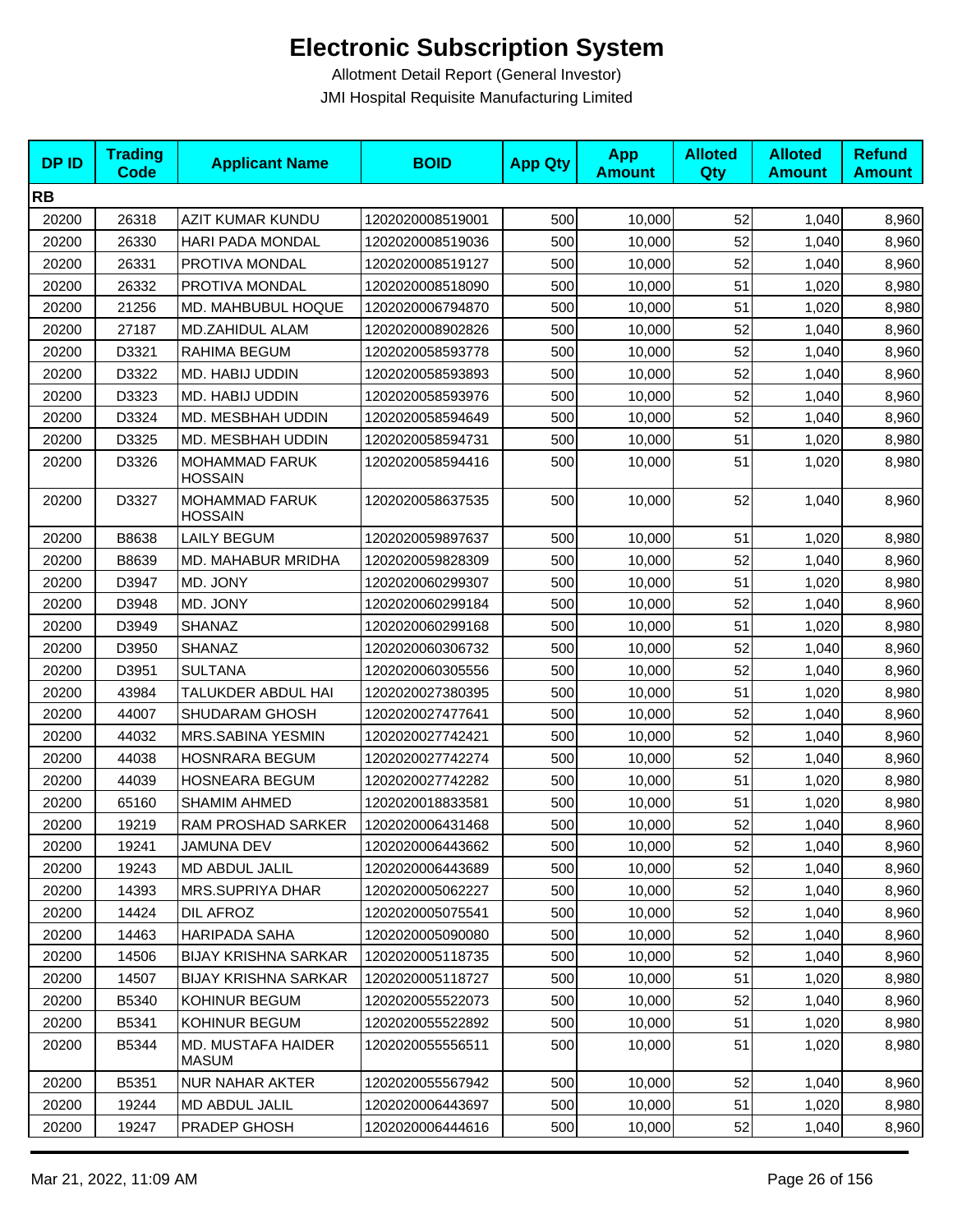| <b>DPID</b> | <b>Trading</b><br><b>Code</b> | <b>Applicant Name</b>                       | <b>BOID</b>      | <b>App Qty</b> | <b>App</b><br><b>Amount</b> | <b>Alloted</b><br>Qty | <b>Alloted</b><br><b>Amount</b> | <b>Refund</b><br><b>Amount</b> |
|-------------|-------------------------------|---------------------------------------------|------------------|----------------|-----------------------------|-----------------------|---------------------------------|--------------------------------|
| <b>RB</b>   |                               |                                             |                  |                |                             |                       |                                 |                                |
| 20200       | 19248                         | PRADEP GHOSH                                | 1202020006444624 | 500            | 10,000                      | 51                    | 1,020                           | 8,980                          |
| 20200       | 19251                         | <b>ASHIM GOSH</b>                           | 1202020006444659 | 500            | 10,000                      | 51                    | 1,020                           | 8,980                          |
| 20200       | 19256                         | MD JALAL MIA                                | 1202020006448186 | 500            | 10,000                      | 52                    | 1,040                           | 8,960                          |
| 20200       | 19257                         | MD JALAL MIA                                | 1202020006448194 | 500            | 10,000                      | 52                    | 1,040                           | 8,960                          |
| 20200       | 41327                         | <b>MRS.RATNA ROY</b>                        | 1202020019007861 | 500            | 10,000                      | 52                    | 1,040                           | 8,960                          |
| 20200       | 13332                         | <b>AMINA KATER</b>                          | 1202020004732542 | 500            | 10,000                      | 51                    | 1,020                           | 8,980                          |
| 20200       | 13383                         | <b>MS.MALLIKA KARMAKER</b>                  | 1202020004743199 | 500            | 10,000                      | 52                    | 1,040                           | 8,960                          |
| 20200       | 13384                         | <b>MRS.SABITA KARMAKER</b>                  | 1202020004743777 | 500            | 10,000                      | 52                    | 1,040                           | 8,960                          |
| 20200       | 13415                         | MR.MD.ABUL KALAM<br>AZAD                    | 1202020004756786 | 500            | 10,000                      | 52                    | 1,040                           | 8,960                          |
| 20200       | 13425                         | MR.MD.MOKBUL HOSSAIN 1202020004756801       |                  | 500            | 10,000                      | 52                    | 1,040                           | 8,960                          |
| 20200       | 13432                         | <b>MR.NILIMA SARKER</b>                     | 1202020004764931 | 500            | 10,000                      | 52                    | 1,040                           | 8,960                          |
| 20200       | 13437                         | <b>MR.TOWHIDUL ALAM</b><br><b>CHOWDHURY</b> | 1202020004764768 | 500            | 10,000                      | 52                    | 1,040                           | 8,960                          |
| 20200       | 02715                         | <b>GOBINDA CHANDRA</b><br>SAHA              | 1202020001159980 | 500            | 10,000                      | 51                    | 1,020                           | 8,980                          |
| 20200       | 02719                         | MR.NARAYAN CHANDRA<br><b>BARDHAN</b>        | 1202020001158258 | 500            | 10,000                      | 52                    | 1,040                           | 8,960                          |
| 20200       | D2104                         | MD. EAKUB HOSSAIN                           | 1202020055997197 | 500            | 10,000                      | 51                    | 1,020                           | 8,980                          |
| 20200       | D2105                         | MD. KHABIR UDDIN                            | 1202020055996952 | 500            | 10,000                      | 52                    | 1,040                           | 8,960                          |
| 20200       | D2106                         | MD. ALAMGIR HOSSAIN                         | 1202020055997569 | 500            | 10,000                      | 51                    | 1,020                           | 8,980                          |
| 20200       | D2107                         | MR. BAKIBILLA KHAN                          | 1202020056228210 | 500            | 10,000                      | 52                    | 1,040                           | 8,960                          |
| 20200       | D2108                         | MD. MOAZZEN HOSSAIN                         | 1202020055996762 | 500            | 10,000                      | 51                    | 1,020                           | 8,980                          |
| 20200       | D2109                         | MRS. MASUDA BEGUM                           | 1202020056000121 | 500            | 10,000                      | 51                    | 1,020                           | 8,980                          |
| 20200       | D2110                         | AMJAD HOSSAIN                               | 1202020056000402 | 500            | 10,000                      | 52                    | 1,040                           | 8,960                          |
| 20200       | B1490                         | MD. CHAN MIA                                | 1202020049245283 | 500            | 10,000                      | 51                    | 1,020                           | 8,980                          |
| 20200       | B1491                         | MD. ABUL KALAM AZAD                         | 1202020049251828 | 500            | 10,000                      | 51                    | 1,020                           | 8,980                          |
| 20200       | F3163                         | ZANAT JAHAN BITHI                           | 1202020054957153 | 500            | 10,000                      | 52                    | 1,040                           | 8,960                          |
| 20200       | F3164                         | ZANAT JAHAN BITHI                           | 1202020054963433 | 500            | 10,000                      | 52                    | 1,040                           | 8,960                          |
| 20200       | F3167                         | <b>MST. MIRANA BEGUM</b>                    | 1202020054964751 | 500            | 10,000                      | 52                    | 1,040                           | 8,960                          |
| 20200       | F3168                         | MST. MIRANA BEGUM                           | 1202020054964933 | 500            | 10,000                      | 51                    | 1,020                           | 8,980                          |
| 20200       | F3169                         | ILIN JOBAYDA JHILIK                         | 1202020054965341 | 500            | 10,000                      | 51                    | 1,020                           | 8,980                          |
| 20200       | F3170                         | <b>ILIN JOBAYDA JHILIK</b>                  | 1202020054966833 | 500            | 10,000                      | 52                    | 1,040                           | 8,960                          |
| 20200       | i3377                         | ANAYET                                      | 1202020058601199 | 500            | 10,000                      | 52                    | 1,040                           | 8,960                          |
| 20200       | i3380                         | MD. TULU MATUBBAR                           | 1202020058601825 | 500            | 10,000                      | 52                    | 1,040                           | 8,960                          |
| 20200       | i3381                         | <b>MD. TULU MATUBBAR</b>                    | 1202020058602126 | 500            | 10,000                      | 51                    | 1,020                           | 8,980                          |
| 20200       | 02721                         | <b>MRS.SHRABANI</b><br><b>BARDHAN</b>       | 1202020001160026 | 500            | 10,000                      | 51                    | 1,020                           | 8,980                          |
| 20200       | 02722                         | MRS.HENA BARDHAN                            | 1202020001158413 | 500            | 10,000                      | 51                    | 1,020                           | 8,980                          |
| 20200       | 02727                         | <b>MR.SHIMUL BARUA</b>                      | 1202020001159948 | 500            | 10,000                      | 52                    | 1,040                           | 8,960                          |
| 20200       | 02728                         | MR.BALARAM CHANDRA<br>SAHA                  | 1202020001158520 | 500            | 10,000                      | 52                    | 1,040                           | 8,960                          |
| 20200       | 02729                         | MR.BALARAM CAHNDRA<br>SAHA                  | 1202020001158555 | 500            | 10,000                      | 52                    | 1,040                           | 8,960                          |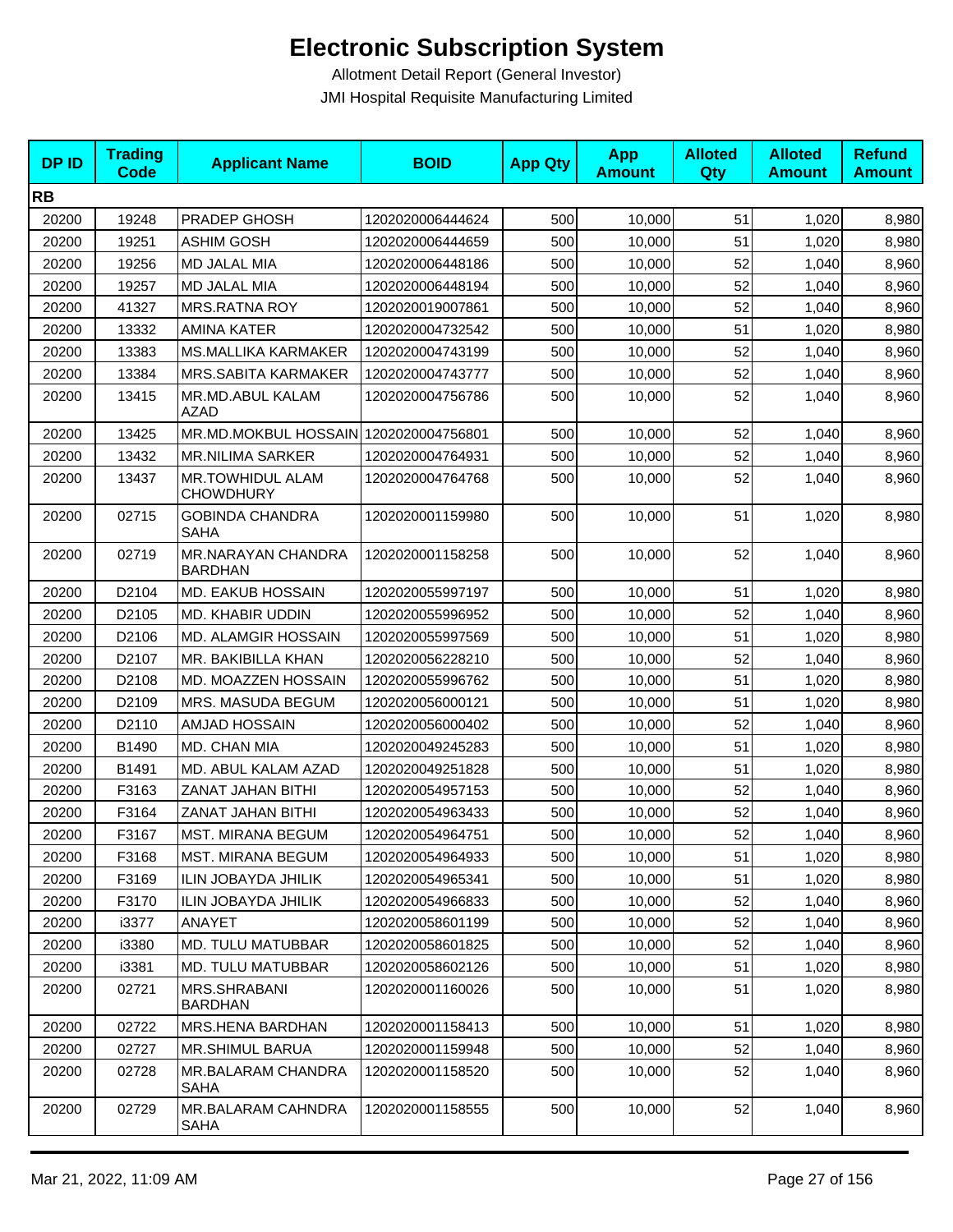| <b>DPID</b> | <b>Trading</b><br><b>Code</b> | <b>Applicant Name</b>                       | <b>BOID</b>      | <b>App Qty</b> | <b>App</b><br><b>Amount</b> | <b>Alloted</b><br>Qty | <b>Alloted</b><br><b>Amount</b> | <b>Refund</b><br><b>Amount</b> |
|-------------|-------------------------------|---------------------------------------------|------------------|----------------|-----------------------------|-----------------------|---------------------------------|--------------------------------|
| <b>RB</b>   |                               |                                             |                  |                |                             |                       |                                 |                                |
| 20200       | 02730                         | MR.MOHAMMED KAMAL                           | 1202020001159806 | 500            | 10,000                      | 51                    | 1,020                           | 8,980                          |
| 20200       | 0F291                         | DR. MD. SHAHIN REZA                         | 1202020041085992 | 500            | 10,000                      | 52                    | 1,040                           | 8,960                          |
| 20200       | 0F292                         | <b>MONOTOSH SIKDER</b>                      | 1202020018678725 | 500            | 10,000                      | 51                    | 1,020                           | 8,980                          |
| 20200       | B1492                         | MD. ABUL KALAM AZAD                         | 1202020049334705 | 500            | 10,000                      | 52                    | 1,040                           | 8,960                          |
| 20200       | B1498                         | MD. RAFIQUL ISLAM                           | 1202020049345386 | 500            | 10,000                      | 51                    | 1,020                           | 8,980                          |
| 20200       | 12596                         | <b>GOPAL KRISHNA SAHA</b>                   | 1202020004411461 | 500            | 10,000                      | 52                    | 1,040                           | 8,960                          |
| 20200       | 12597                         | <b>GOPAL KRISHNA SAHA</b>                   | 1202020004411478 | 500            | 10,000                      | 51                    | 1,020                           | 8,980                          |
| 20200       | C2136                         | <b>NASRIN BEGUM</b>                         | 1202020058990115 | 500            | 10,000                      | 52                    | 1,040                           | 8,960                          |
| 20200       | C2137                         | <b>NASRIN BEGUM</b>                         | 1202020059002284 | 500            | 10,000                      | 52                    | 1,040                           | 8,960                          |
| 20200       | C2138                         | MST. LAL BANU                               | 1202020059003401 | 500            | 10,000                      | 52                    | 1,040                           | 8,960                          |
| 20200       | C2139                         | <b>MST. LAL BANU</b>                        | 1202020059003891 | 500            | 10,000                      | 52                    | 1,040                           | 8,960                          |
| 20200       | C2140                         | <b>BANNA</b>                                | 1202020059006887 | 500            | 10,000                      | 51                    | 1,020                           | 8,980                          |
| 20200       | D3425                         | ROKSANA BEGUM                               | 1202020058862731 | 500            | 10,000                      | 52                    | 1,040                           | 8,960                          |
| 20200       | D3426                         | <b>ABDUR RAHMAN</b>                         | 1202020058863199 | 500            | 10,000                      | 52                    | 1,040                           | 8,960                          |
| 20200       | D3427                         | <b>ABDUR RAHMAN</b>                         | 1202020058863073 | 500            | 10,000                      | 51                    | 1,020                           | 8,980                          |
| 20200       | D3428                         | RAJIA BEGUM                                 | 1202020058862277 | 500            | 10,000                      | 52                    | 1,040                           | 8,960                          |
| 20200       | 0B482                         | TAPAN CHANDRA DEB                           | 1202020011043220 | 500            | 10,000                      | 52                    | 1,040                           | 8,960                          |
| 20200       | 0B483                         | TAPAN CHANDRA DEB                           | 1202020011043833 | 500            | 10,000                      | 52                    | 1,040                           | 8,960                          |
| 20200       | 12636                         | MR.S.M.FARAHADUL<br><b>ALAM</b>             | 1202020004436392 | 500            | 10,000                      | 52                    | 1,040                           | 8,960                          |
| 20200       | 12705                         | MR.MD.ABDUL AWAL<br><b>BABLU</b>            | 1202020004451576 | 500            | 10,000                      | 51                    | 1,020                           | 8,980                          |
| 20200       | 12706                         | <b>NASIMA KHATUN</b>                        | 1202020004451551 | 500            | 10,000                      | 52                    | 1,040                           | 8,960                          |
| 20200       | 12754                         | MR.NARAYAN CHANDRA<br>BANIK                 | 1202020004473695 | 500            | 10,000                      | 52                    | 1,040                           | 8,960                          |
| 20200       | 12756                         | <b>MRS.ARCHANA RANI</b><br><b>BANIK</b>     | 1202020004472722 | 500            | 10,000                      | 52                    | 1,040                           | 8,960                          |
| 20200       | 12798                         | MRS.SABIHA SULTANA                          | 1202020004498288 | 500            | 10,000                      | 52                    | 1,040                           | 8,960                          |
| 20200       | 00A15                         | SHARIFA HAQUE                               | 1202020043469306 | 500            | 10,000                      | 52                    | 1,040                           | 8,960                          |
| 20200       | 00A17                         | <b>RSA CAPITAL</b>                          | 1202020043501200 | 500            | 10,000                      | 51                    | 1,020                           | 8,980                          |
| 20200       | 00A33                         | KHITISH CHANDRA<br><b>BACHER</b>            | 1202020033311541 | 500            | 10,000                      | 51                    | 1,020                           | 8,980                          |
| 20200       | D3429                         | RAJIA BEGUM                                 | 1202020058861968 | 500            | 10,000                      | 52                    | 1,040                           | 8,960                          |
| 20200       | D3430                         | <b>MST. ROKEYA BEGUM</b>                    | 1202020058859014 | 500            | 10,000                      | 52                    | 1,040                           | 8,960                          |
| 20200       | D3431                         | <b>MST. ROKEYA BEGUM</b>                    | 1202020058861371 | 500            | 10,000                      | 51                    | 1,020                           | 8,980                          |
| 20200       | D3432                         | <b>JESMIN AKTER SHATHI</b>                  | 1202020058860508 | 500            | 10,000                      | 51                    | 1,020                           | 8,980                          |
| 20200       | D3433                         | JESMIN AKTER SHATHI                         | 1202020058859841 | 500            | 10,000                      | 52                    | 1,040                           | 8,960                          |
| 20200       | C3922                         | <b>DATA SYSTEMS</b><br><b>INTERNATIONAL</b> | 1202020074401616 | 500            | 10,000                      | 52                    | 1,040                           | 8,960                          |
| 20200       | C3923                         | <b>BIJON KUMAR SAHA</b>                     | 1202020004440938 | 500            | 10,000                      | 52                    | 1,040                           | 8,960                          |
| 20200       | C3924                         | MD. MEHEDI HASAN                            | 1202020074422607 | 500            | 10,000                      | 52                    | 1,040                           | 8,960                          |
| 20200       | C3925                         | JIHADUL ISLAM                               | 1202020074424269 | 500            | 10,000                      | 52                    | 1,040                           | 8,960                          |
| 20200       | D3952                         | <b>SULTANA</b>                              | 1202020060304816 | 500            | 10,000                      | 51                    | 1,020                           | 8,980                          |
| 20200       | D3953                         | KAZI SHERAJUL HAQUE                         | 1202020060306229 | 500            | 10,000                      | 52                    | 1,040                           | 8,960                          |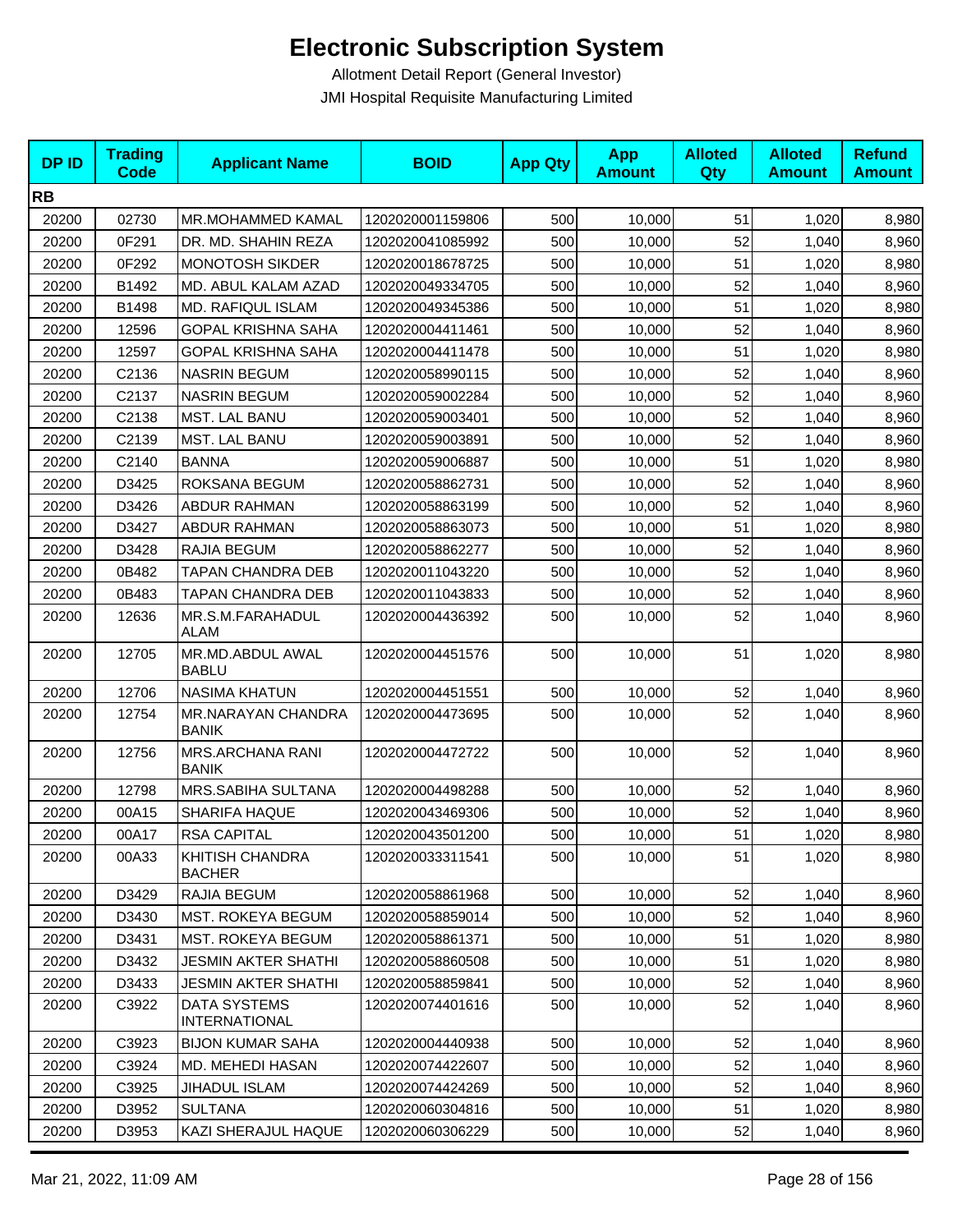| <b>DPID</b> | <b>Trading</b><br><b>Code</b> | <b>Applicant Name</b>                     | <b>BOID</b>      | <b>App Qty</b> | <b>App</b><br><b>Amount</b> | <b>Alloted</b><br>Qty | <b>Alloted</b><br><b>Amount</b> | <b>Refund</b><br><b>Amount</b> |
|-------------|-------------------------------|-------------------------------------------|------------------|----------------|-----------------------------|-----------------------|---------------------------------|--------------------------------|
| <b>RB</b>   |                               |                                           |                  |                |                             |                       |                                 |                                |
| 20200       | F3832                         | MD. AZAHAR UDDIN                          | 1202020056784736 | 500            | 10,000                      | 51                    | 1,020                           | 8,980                          |
| 20200       | F3859                         | <b>TARIK ULLAH</b>                        | 1202020056617652 | 500            | 10,000                      | 52                    | 1,040                           | 8,960                          |
| 20200       | 27192                         | <b>FARIDA YASMIN</b>                      | 1202020008906875 | 500            | 10,000                      | 51                    | 1,020                           | 8,980                          |
| 20200       | 27193                         | <b>FARIDA YASMIN</b>                      | 1202020008906907 | 500            | 10,000                      | 51                    | 1,020                           | 8,980                          |
| 20200       | 27205                         | <b>MD.HOSSAIN</b>                         | 1202020008916981 | 500            | 10,000                      | 52                    | 1,040                           | 8,960                          |
| 20200       | 27257                         | <b>MD.MASUD</b>                           | 1202020008916963 | 500            | 10,000                      | 52                    | 1,040                           | 8,960                          |
| 20200       | 27258                         | MD.MASUD                                  | 1202020008916998 | 500            | 10,000                      | 52                    | 1,040                           | 8,960                          |
| 20200       | 27276                         | MRS.SHIKHA RANI SAHA                      | 1202020008878242 | 500            | 10,000                      | 51                    | 1,020                           | 8,980                          |
| 20200       | 27364                         | <b>MD.ABDUR RAZZAK</b>                    | 1202020008991779 | 500            | 10,000                      | 52                    | 1,040                           | 8,960                          |
| 20200       | 07666                         | MD.KHAIRUZZAMAN                           | 1202020002982858 | 500            | 10,000                      | 52                    | 1,040                           | 8,960                          |
| 20200       | 0D467                         | <b>MD. SHARIF HOSSAIN</b>                 | 1202020046613455 | 500            | 10,000                      | 52                    | 1,040                           | 8,960                          |
| 20200       | 07435                         | MR.MOHAMMAD HOSSAIN 1202020005668234      |                  | 500            | 10,000                      | 51                    | 1,020                           | 8,980                          |
| 20200       | 07437                         | HASHIB AHSAN                              | 1202020005766148 | 500            | 10,000                      | 52                    | 1,040                           | 8,960                          |
| 20200       | 07479                         | SHAMSA ARA SHILPI                         | 1202020005908456 | 500            | 10,000                      | 51                    | 1,020                           | 8,980                          |
| 20200       | 07480                         | SHAMSA ARA SHILPI                         | 1202020005908464 | 500            | 10,000                      | 52                    | 1,040                           | 8,960                          |
| 20200       | 07496                         | <b>MD.JASHIM UDDIN</b>                    | 1202020006172013 | 500            | 10,000                      | 52                    | 1,040                           | 8,960                          |
| 20200       | 07497                         | AYESHA AKTER                              | 1202020006172080 | 500            | 10,000                      | 52                    | 1,040                           | 8,960                          |
| 20200       | 07546                         | MR.MD.BABAR ALI                           | 1202020003680619 | 500            | 10,000                      | 51                    | 1,020                           | 8,980                          |
| 20200       | 07551                         | MRS.SHAMIMA AKTER<br><b>REKHA</b>         | 1202020003680734 | 500            | 10,000                      | 52                    | 1,040                           | 8,960                          |
| 20200       | 07597                         | MR.SHAKHAOUT<br><b>HOSSAIN SIKDER</b>     | 1202020002913158 | 500            | 10,000                      | 51                    | 1,020                           | 8,980                          |
| 20200       | B8629                         | <b>JILANI SHIKDER</b>                     | 1202020059827074 | 500            | 10,000                      | 51                    | 1,020                           | 8,980                          |
| 20200       | B8630                         | <b>JILANI SHIKDER</b>                     | 1202020059830623 | 500            | 10,000                      | 52                    | 1,040                           | 8,960                          |
| 20200       | B8631                         | SOFELA BEGUM                              | 1202020059830682 | 500            | 10,000                      | 52                    | 1,040                           | 8,960                          |
| 20200       | 41345                         | <b>MD.KHOKAN MIAH</b>                     | 1202020018954137 | 500            | 10,000                      | 51                    | 1,020                           | 8,980                          |
| 20200       | 41348                         | <b>MD.KHOKAN MIAH</b>                     | 1202020018954228 | 500            | 10,000                      | 51                    | 1,020                           | 8,980                          |
| 20200       | B5352                         | <b>ASHRAFUN NASSA</b>                     | 1202020055567985 | 500            | 10,000                      | 51                    | 1,020                           | 8,980                          |
| 20200       | B5353                         | <b>ASHRAFUN NASSA</b>                     | 1202020055568658 | 500            | 10,000                      | 52                    | 1,040                           | 8,960                          |
| 20200       | B5359                         | <b>MOHAMMAD KAMAL</b><br><b>UDDIN</b>     | 1202020055808979 | 500            | 10,000                      | 51                    | 1,020                           | 8,980                          |
| 20200       | B5360                         | MOHAMMAD KAMAL<br><b>UDDIN</b>            | 1202020055809866 | 500            | 10,000                      | 51                    | 1,020                           | 8,980                          |
| 20200       | B5376                         | <b>MD. ISMAIL HOSSAIN</b><br><b>MOLLA</b> | 1202020055579716 | 500            | 10,000                      | 52                    | 1,040                           | 8,960                          |
| 20200       | B5413                         | MRS. HASINA AKTER                         | 1202020055552602 | 500            | 10,000                      | 51                    | 1,020                           | 8,980                          |
| 20200       | G1939                         | <b>JANNATUL FERTHOUS</b>                  | 1202020071970690 | 500            | 10,000                      | 51                    | 1,020                           | 8,980                          |
| 20200       | G1954                         | MINU PODDER                               | 1202020072039386 | 500            | 10,000                      | 52                    | 1,040                           | 8,960                          |
| 20200       | G1962                         | SOURAV PODDER                             | 1202020072041858 | 500            | 10,000                      | 51                    | 1,020                           | 8,980                          |
| 20200       | i4605                         | M/S SAJEDUL<br><b>ENTERPRISE</b>          | 1202020062879134 | 500            | 10,000                      | 52                    | 1,040                           | 8,960                          |
| 20200       | 14619                         | MD. SHAMSUDDIN                            | 1202020063199622 | 500            | 10,000                      | 51                    | 1,020                           | 8,980                          |
| 20200       | 14620                         | MD. SHAMSUDDIN                            | 1202020063200132 | 500            | 10,000                      | 52                    | 1,040                           | 8,960                          |
| 20200       | 41354                         | PRAYSH BASAK                              | 1202020018966414 | 500            | 10,000                      | 52                    | 1,040                           | 8,960                          |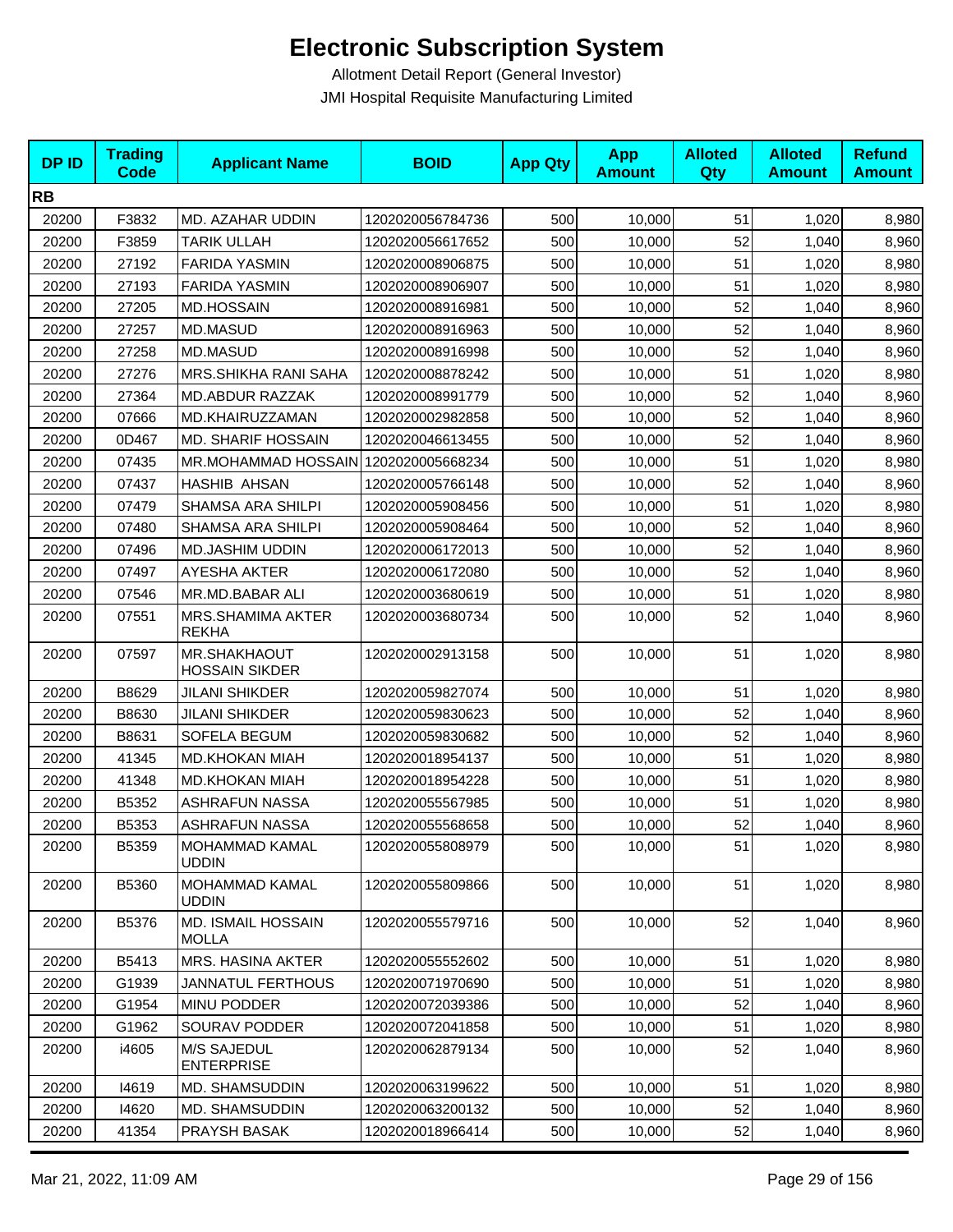| <b>DPID</b> | <b>Trading</b><br><b>Code</b> | <b>Applicant Name</b>                 | <b>BOID</b>      | <b>App Qty</b> | <b>App</b><br><b>Amount</b> | <b>Alloted</b><br><b>Qty</b> | <b>Alloted</b><br><b>Amount</b> | <b>Refund</b><br><b>Amount</b> |
|-------------|-------------------------------|---------------------------------------|------------------|----------------|-----------------------------|------------------------------|---------------------------------|--------------------------------|
| <b>RB</b>   |                               |                                       |                  |                |                             |                              |                                 |                                |
| 20200       | 41364                         | <b>MANASH KUMAR DAS</b>               | 1202020018961066 | 500            | 10,000                      | 51                           | 1,020                           | 8,980                          |
| 20200       | 41388                         | AJIT KUMAR BASAK                      | 1202020019048089 | 500            | 10,000                      | 51                           | 1,020                           | 8,980                          |
| 20200       | 41389                         | AJIT KUMAR BASAK                      | 1202020019048097 | 500            | 10,000                      | 52                           | 1,040                           | 8,960                          |
| 20200       | 41400                         | <b>MIRA SINGH</b>                     | 1202020018928505 | 500            | 10,000                      | 51                           | 1,020                           | 8,980                          |
| 20200       | 41401                         | <b>MIRA SINGH</b>                     | 1202020018928620 | 500            | 10,000                      | 51                           | 1,020                           | 8,980                          |
| 20200       | 60076                         | SAIFUL ISLAM                          | 1202020018550375 | 500            | 10,000                      | 52                           | 1,040                           | 8,960                          |
| 20200       | 60089                         | <b>SUPARTHO HALDER</b>                | 1202020018584241 | 500            | 10,000                      | 52                           | 1,040                           | 8,960                          |
| 20200       | 60102                         | KRISHNO KANTO SARKER 1202020018629102 |                  | 500            | 10,000                      | 52                           | 1,040                           | 8,960                          |
| 20200       | G1968                         | NOOR JAHAN BEGUM                      | 1202020072126734 | 500            | 10,000                      | 52                           | 1,040                           | 8,960                          |
| 20200       | G1972                         | <b>GAUTAM CHANDRA SEN</b>             | 1202020072188207 | 500            | 10,000                      | 52                           | 1,040                           | 8,960                          |
| 20200       | G1983                         | SWAPNA RANI BISWAS                    | 1202020072206181 | 500            | 10,000                      | 52                           | 1,040                           | 8,960                          |
| 20200       | G1984                         | <b>MD. NASIR AHMED</b>                | 1202020072206329 | 500            | 10,000                      | 52                           | 1,040                           | 8,960                          |
| 20200       | G2003                         | SYEDA SHARMIN JAHAN                   | 1202020072251322 | 500            | 10,000                      | 51                           | 1,020                           | 8,980                          |
| 20200       | G2011                         | <b>MST. MOMOTAJ PARVIN</b>            | 1202020072353269 | 500            | 10,000                      | 52                           | 1,040                           | 8,960                          |
| 20200       | D4826                         | <b>NILOY SARMA</b>                    | 1202020033055760 | 500            | 10,000                      | 52                           | 1,040                           | 8,960                          |
| 20200       | D4827                         | PRANATI SARMA                         | 1202020017365392 | 500            | 10,000                      | 51                           | 1,020                           | 8,980                          |
| 20200       | D4833                         | PINKI SAHA                            | 1202020069552057 | 500            | 10,000                      | 52                           | 1,040                           | 8,960                          |
| 20200       | 14621                         | DEWAN MAHMUDUL<br><b>HAQUE</b>        | 1202020063200961 | 500            | 10,000                      | 52                           | 1,040                           | 8,960                          |
| 20200       | 14622                         | DEWAN MAHMUDUL<br><b>HAQUE</b>        | 1202020063228698 | 500            | 10,000                      | 52                           | 1,040                           | 8,960                          |
| 20200       | 14623                         | MD. ABU SAYED                         | 1202020063260872 | 500            | 10,000                      | 51                           | 1,020                           | 8,980                          |
| 20200       | 14624                         | MD. ABU SAYED                         | 1202020063261320 | 500            | 10,000                      | 51                           | 1,020                           | 8,980                          |
| 20200       | 14625                         | MD. MIZANUR RAHMAN                    | 1202020063423534 | 500            | 10,000                      | 51                           | 1,020                           | 8,980                          |
| 20200       | B6277                         | MD. REFAT HOSSAN<br><b>MRIDA</b>      | 1202020056297490 | 500            | 10,000                      | 52                           | 1,040                           | 8,960                          |
| 20200       | B6282                         | JOLEKHA AKTER JULLY                   | 1202020057282002 | 500            | 10,000                      | 51                           | 1,020                           | 8,980                          |
| 20200       | B6304                         | <b>AMIR HOSSAIN</b>                   | 1202020056254787 | 500            | 10,000                      | 51                           | 1,020                           | 8,980                          |
| 20200       | B6305                         | ASMA BEGUM                            | 1202020056256735 | 500            | 10,000                      | 52                           | 1,040                           | 8,960                          |
| 20200       | B6306                         | ASMA BEGUM                            | 1202020056257392 | 500            | 10,000                      | 52                           | 1,040                           | 8,960                          |
| 20200       | B2666                         | JAFAR MOLLA                           | 1202020053589800 | 500            | 10,000                      | 51                           | 1,020                           | 8,980                          |
| 20200       | B2692                         | <b>JASHIM UDDIN</b>                   | 1202020053689756 | 500            | 10,000                      | 52                           | 1,040                           | 8,960                          |
| 20200       | i3382                         | <b>MST. HOSNEARA</b>                  | 1202020058607046 | 500            | 10,000                      | 52                           | 1,040                           | 8,960                          |
| 20200       | i3383                         | MST. HOSNEARA                         | 1202020058607477 | 500            | 10,000                      | 51                           | 1,020                           | 8,980                          |
| 20200       | i3384                         | NAZRUL ISLAM                          | 1202020058607814 | 500            | 10,000                      | 51                           | 1,020                           | 8,980                          |
| 20200       | i3385                         | NAZRUL ISLAM                          | 1202020058619240 | 500            | 10,000                      | 52                           | 1,040                           | 8,960                          |
| 20200       | i3386                         | TASLIMA BEGUM                         | 1202020058667510 | 500            | 10.000                      | 51                           | 1,020                           | 8,980                          |
| 20200       | i3387                         | <b>TASLIMA BEGUM</b>                  | 1202020058667687 | 500            | 10,000                      | 51                           | 1,020                           | 8,980                          |
| 20200       | G1297                         | ZAHRAH TASNIA AHMED                   | 1202020066364331 | 500            | 10,000                      | 52                           | 1,040                           | 8,960                          |
| 20200       | G1298                         | MD. AMZAD HOSSAIN                     | 1202020066433173 | 500            | 10,000                      | 51                           | 1,020                           | 8,980                          |
| 20200       | G1299                         | NILUFA YEASMIN                        | 1202020066433933 | 500            | 10,000                      | 52                           | 1,040                           | 8,960                          |
| 20200       | 0F294                         | MD. ASHRAFUZZAMAN                     | 1202020037260173 | 500            | 10,000                      | 51                           | 1,020                           | 8,980                          |
| 20200       | 0F423                         | MD. RUME                              | 1202020044787510 | 500            | 10,000                      | 52                           | 1,040                           | 8,960                          |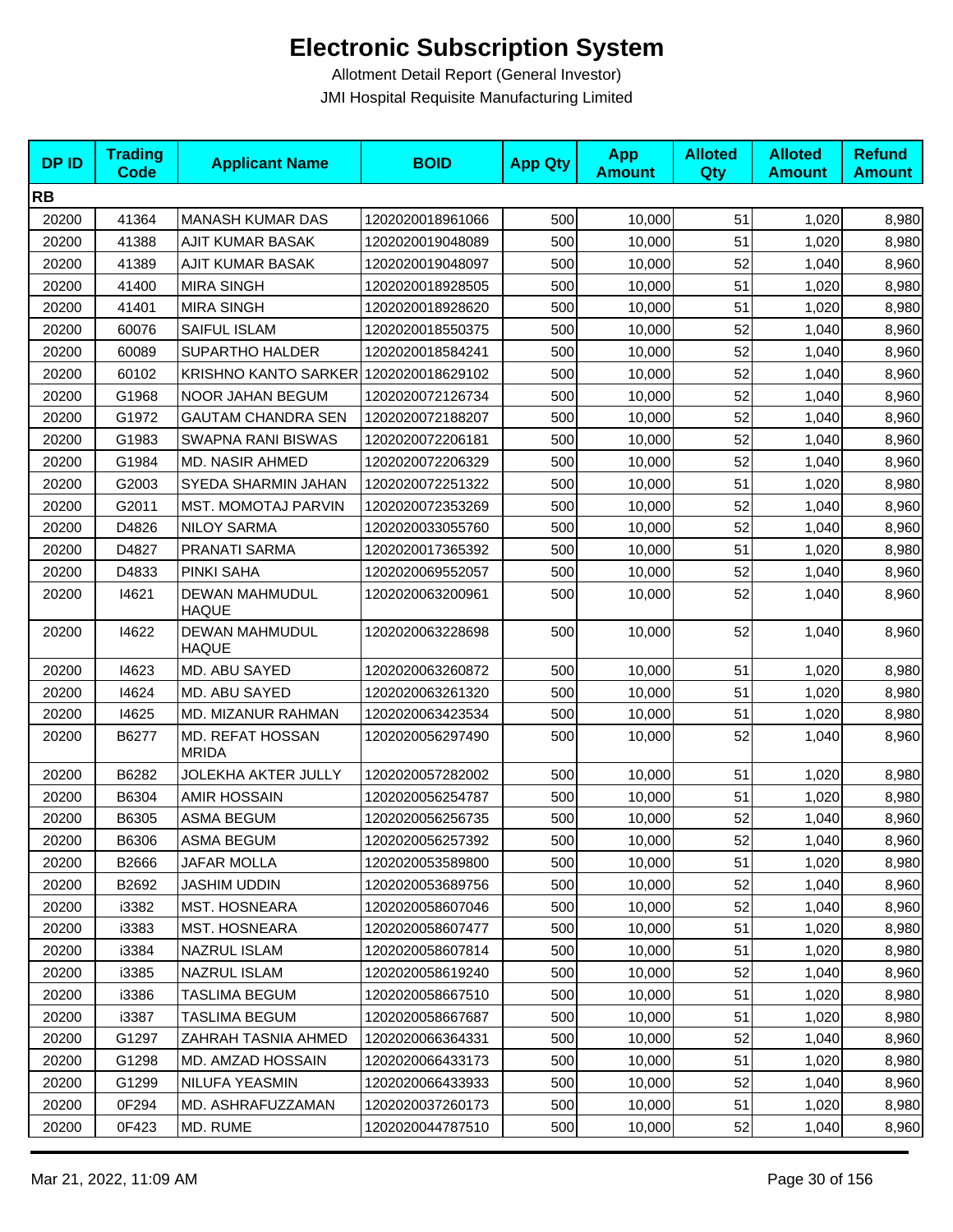| <b>DPID</b> | <b>Trading</b><br><b>Code</b> | <b>Applicant Name</b>         | <b>BOID</b>      | <b>App Qty</b> | <b>App</b><br><b>Amount</b> | <b>Alloted</b><br>Qty | <b>Alloted</b><br><b>Amount</b> | <b>Refund</b><br><b>Amount</b> |
|-------------|-------------------------------|-------------------------------|------------------|----------------|-----------------------------|-----------------------|---------------------------------|--------------------------------|
| <b>RB</b>   |                               |                               |                  |                |                             |                       |                                 |                                |
| 20200       | 0F424                         | <b>MD. MUNSUR AKON</b>        | 1202020044787502 | 500            | 10,000                      | 52                    | 1,040                           | 8,960                          |
| 20200       | 0F425                         | <b>MD. LITON HOSSAIN</b>      | 1202020044848488 | 500            | 10,000                      | 51                    | 1,020                           | 8,980                          |
| 20200       | 0F428                         | <b>MD. SUZAN HOSSAIN</b>      | 1202020044848437 | 500            | 10,000                      | 52                    | 1,040                           | 8,960                          |
| 20200       | 0F429                         | <b>MST. RAHIMAN BEGUM</b>     | 1202020044848496 | 500            | 10,000                      | 52                    | 1,040                           | 8,960                          |
| 20200       | 0F431                         | MD. HASAN HOWLADAR            | 1202020044823231 | 500            | 10,000                      | 51                    | 1,020                           | 8,980                          |
| 20200       | 24004                         | PRAN KRISHNA SAHA             | 1202020007790981 | 500            | 10,000                      | 52                    | 1,040                           | 8,960                          |
| 20200       | 24012                         | <b>KAMALESH ROY</b>           | 1202020003997579 | 500            | 10,000                      | 52                    | 1,040                           | 8,960                          |
| 20200       | B2693                         | <b>JASHIM UDDIN</b>           | 1202020053689764 | 500            | 10,000                      | 52                    | 1,040                           | 8,960                          |
| 20200       | B2694                         | KAMRUN NAHAR HOQ              | 1202020055533901 | 500            | 10,000                      | 51                    | 1,020                           | 8,980                          |
| 20200       | B2706                         | MD. NAZMUL HASAN              | 1202020052895298 | 500            | 10,000                      | 52                    | 1,040                           | 8,960                          |
| 20200       | B7164                         | CHAINA RANI PAUL              | 1202020057206417 | 500            | 10,000                      | 52                    | 1,040                           | 8,960                          |
| 20200       | B7165                         | <b>CHAINA RANI PAUL</b>       | 1202020057226941 | 500            | 10,000                      | 52                    | 1,040                           | 8,960                          |
| 20200       | B7166                         | NIRMAL CHANDRA PAL            | 1202020057206880 | 500            | 10,000                      | 51                    | 1,020                           | 8,980                          |
| 20200       | B7167                         | <b>NEPAL PAUL</b>             | 1202020057207761 | 500            | 10,000                      | 52                    | 1,040                           | 8,960                          |
| 20200       | C1963                         | <b>MST. SHANAZ PARVIN</b>     | 1202020058603717 | 500            | 10,000                      | 52                    | 1,040                           | 8,960                          |
| 20200       | C1964                         | MST. SHANAZ PARVIN            | 1202020058604465 | 500            | 10,000                      | 51                    | 1,020                           | 8,980                          |
| 20200       | G1301                         | <b>MD. BASHIR UDDIN</b>       | 1202020066404168 | 500            | 10,000                      | 52                    | 1,040                           | 8,960                          |
| 20200       | G1302                         | <b>MD. FARID UDDIN</b>        | 1202020066404291 | 500            | 10,000                      | 52                    | 1,040                           | 8,960                          |
| 20200       | G1303                         | MD. SALIM AHMED               | 1202020066404521 | 500            | 10,000                      | 52                    | 1,040                           | 8,960                          |
| 20200       | G1304                         | <b>MOHAMMAD ILLIAS</b>        | 1202020066406009 | 500            | 10,000                      | 52                    | 1,040                           | 8,960                          |
| 20200       | G1305                         | MD. JASHIM UDDIN              | 1202020066448537 | 500            | 10,000                      | 51                    | 1,020                           | 8,980                          |
| 20200       | G1311                         | SARMIN AKTER                  | 1202020066525393 | 500            | 10,000                      | 51                    | 1,020                           | 8,980                          |
| 20200       | 14824                         | <b>HAPPY</b>                  | 1202020068122032 | 500            | 10,000                      | 51                    | 1,020                           | 8,980                          |
| 20200       | 14825                         | <b>HAPPY</b>                  | 1202020068122016 | 500            | 10,000                      | 52                    | 1,040                           | 8,960                          |
| 20200       | 14826                         | SANKAR KUMAR MONDOL           | 1202020068121541 | 500            | 10,000                      | 52                    | 1,040                           | 8,960                          |
| 20200       | G2030                         | <b>MD. YOUSUF RANA</b>        | 1202020072385591 | 500            | 10,000                      | 51                    | 1,020                           | 8,980                          |
| 20200       | 41459                         | ANIL CHANDRA BANIK            | 1202020019211090 | 500            | 10,000                      | 51                    | 1,020                           | 8,980                          |
| 20200       | 41561                         | ANJANA RANI BASAK             | 1202020019382303 | 500            | 10,000                      | 51                    | 1,020                           | 8,980                          |
| 20200       | 41562                         | ANJANA RANI BASAK             | 1202020019382298 | 500            | 10,000                      | 51                    | 1,020                           | 8,980                          |
| 20200       | 41563                         | SAMVU NATH PAUL               | 1202020019418180 | 500            | 10,000                      | 52                    | 1,040                           | 8,960                          |
| 20200       | 41564                         | SAMVUNATH PAUL                | 1202020019418199 | 500            | 10,000                      | 52                    | 1,040                           | 8,960                          |
| 20200       | 41565                         | <b>MST.BEAUTI KHATUN</b>      | 1202020019418204 | 500            | 10,000                      | 52                    | 1,040                           | 8,960                          |
| 20200       | 60193                         | <b>MD. MONIR HOSSAIN</b>      | 1202020018966141 | 500            | 10,000                      | 52                    | 1,040                           | 8,960                          |
| 20200       | A3494                         | ABU SAYED MD. TAZMUL<br>HAQUE | 1202020059753411 | 500            | 10,000                      | 52                    | 1,040                           | 8,960                          |
| 20200       | A3518                         | MD ANWAR HOSSAIN              | 1202020060072199 | 500            | 10,000                      | 51                    | 1,020                           | 8,980                          |
| 20200       | G2039                         | MD. ABDUR RAZZAK              | 1202020072500431 | 500            | 10,000                      | 52                    | 1,040                           | 8,960                          |
| 20200       | G2040                         | MD. ABDUR RAZZAK              | 1202020072500456 | 500            | 10,000                      | 52                    | 1,040                           | 8,960                          |
| 20200       | G2045                         | <b>ASSIM KUMAR RAY</b>        | 1202020072509208 | 500            | 10,000                      | 52                    | 1,040                           | 8,960                          |
| 20200       | G2046                         | <b>ASSIM KUMAR RAY</b>        | 1202020072509216 | 500            | 10,000                      | 51                    | 1,020                           | 8,980                          |
| 20200       | G2049                         | MD. MAMUN HOSAN               | 1202020072518484 | 500            | 10,000                      | 52                    | 1,040                           | 8,960                          |
| 20200       | 40630                         | S.M REZA HOSSAIN              | 1202020018034734 | 500            | 10,000                      | 52                    | 1,040                           | 8,960                          |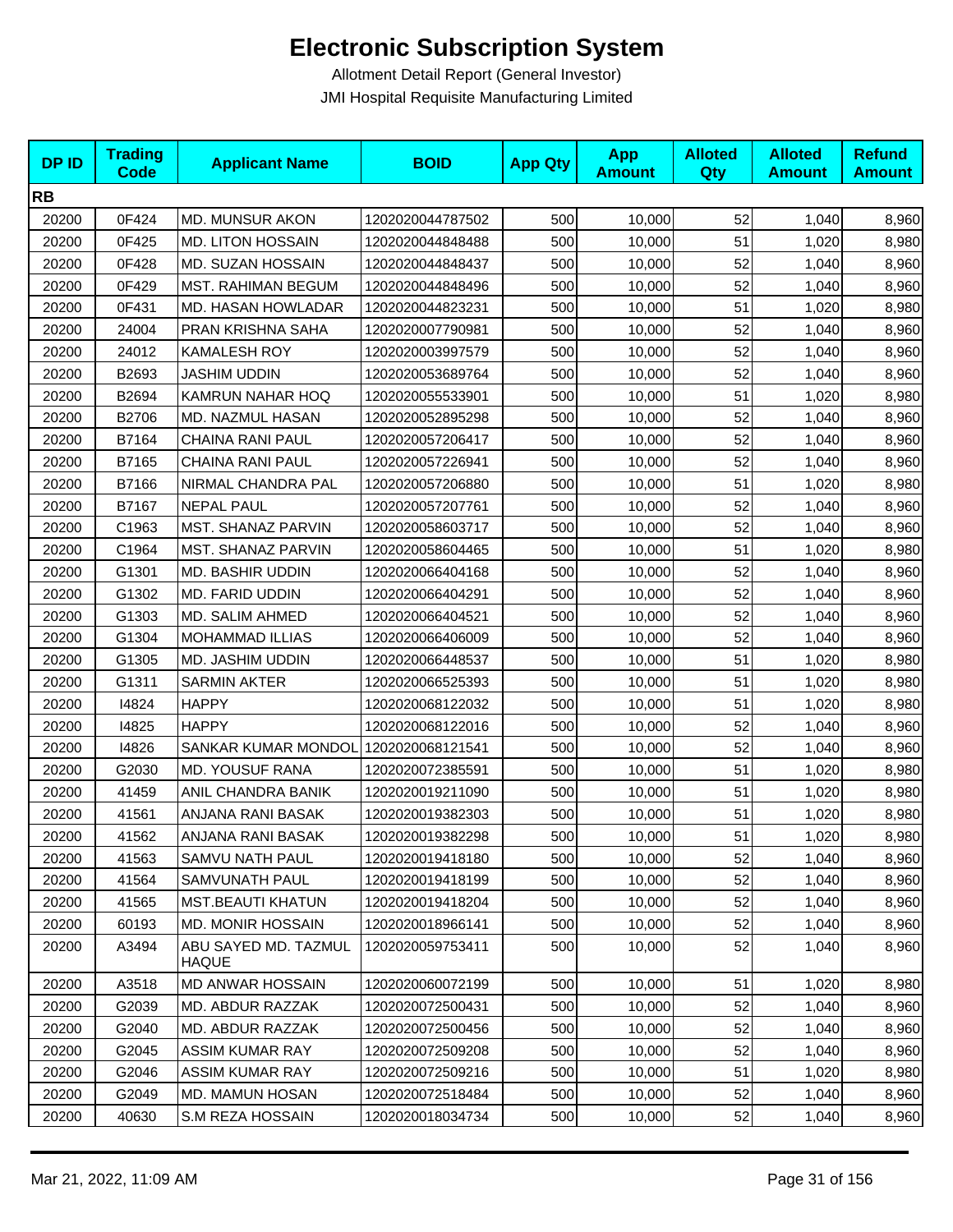| <b>DPID</b> | <b>Trading</b><br><b>Code</b> | <b>Applicant Name</b>                       | <b>BOID</b>      | <b>App Qty</b> | <b>App</b><br><b>Amount</b> | <b>Alloted</b><br>Qty | <b>Alloted</b><br><b>Amount</b> | <b>Refund</b><br><b>Amount</b> |
|-------------|-------------------------------|---------------------------------------------|------------------|----------------|-----------------------------|-----------------------|---------------------------------|--------------------------------|
| <b>RB</b>   |                               |                                             |                  |                |                             |                       |                                 |                                |
| 20200       | 40631                         | <b>HELAL SIKDER</b>                         | 1202020018034742 | 500            | 10,000                      | 52                    | 1,040                           | 8,960                          |
| 20200       | 40632                         | <b>HELAL SIKDER</b>                         | 1202020018034750 | 500            | 10,000                      | 52                    | 1,040                           | 8,960                          |
| 20200       | 40639                         | <b>ZINIA AKTHER</b>                         | 1202020018049651 | 500            | 10,000                      | 52                    | 1,040                           | 8,960                          |
| 20200       | G2304                         | DEWAN MONIRUZZAMAN                          | 1202020073846886 | 500            | 10,000                      | 52                    | 1,040                           | 8,960                          |
| 20200       | B8632                         | SOFELA BEGUM                                | 1202020059830516 | 500            | 10,000                      | 52                    | 1,040                           | 8,960                          |
| 20200       | B8633                         | SHIMA AKTERY                                | 1202020059829777 | 500            | 10,000                      | 51                    | 1,020                           | 8,980                          |
| 20200       | B8634                         | <b>SHIMA AKTERY</b>                         | 1202020059898451 | 500            | 10,000                      | 52                    | 1,040                           | 8,960                          |
| 20200       | B8635                         | <b>LABONI AKTER</b>                         | 1202020059827660 | 500            | 10,000                      | 51                    | 1,020                           | 8,980                          |
| 20200       | B8637                         | <b>LAILY BEGUM</b>                          | 1202020059897901 | 500            | 10,000                      | 52                    | 1,040                           | 8,960                          |
| 20200       | C3189                         | MD. EBRAHIM SARDER                          | 1202020061500975 | 500            | 10,000                      | 52                    | 1,040                           | 8,960                          |
| 20200       | 18878                         | MD SOMAN SHEKHE                             | 1202020006341247 | 500            | 10,000                      | 51                    | 1,020                           | 8,980                          |
| 20200       | 18908                         | AL-HAJ HAZERA KHATUN                        | 1202020006348787 | 500            | 10,000                      | 52                    | 1,040                           | 8,960                          |
| 20200       | 18925                         | SHAILA RAHMAN                               | 1202020006350456 | 500            | 10,000                      | 52                    | 1,040                           | 8,960                          |
| 20200       | 18926                         | <b>SADIA RAHMAN</b>                         | 1202020006350464 | 500            | 10.000                      | 51                    | 1,020                           | 8,980                          |
| 20200       | 18927                         | SHAILA RAHMAN                               | 1202020006350472 | 500            | 10,000                      | 52                    | 1,040                           | 8,960                          |
| 20200       | 18956                         | MD.NASHIRUL ALAM                            | 1202020006359521 | 500            | 10,000                      | 52                    | 1,040                           | 8,960                          |
| 20200       | 18957                         | <b>MD.NASHIRUL ALAM</b>                     | 1202020006359531 | 500            | 10,000                      | 51                    | 1,020                           | 8,980                          |
| 20200       | 18958                         | <b>JUBAIDA AKTER MITA</b>                   | 1202020006359548 | 500            | 10,000                      | 51                    | 1,020                           | 8,980                          |
| 20200       | 18961                         | MD.RAFI UDDIN BHUIYAN                       | 1202020006359572 | 500            | 10,000                      | 52                    | 1,040                           | 8,960                          |
| 20200       | C3190                         | MD. EBRAHIM SARDER                          | 1202020061501027 | 500            | 10,000                      | 52                    | 1,040                           | 8,960                          |
| 20200       | C3191                         | HUMAYUN KABIR KHAN                          | 1202020061540238 | 500            | 10,000                      | 51                    | 1,020                           | 8,980                          |
| 20200       | C3192                         | HUMAYUN KABIR KHAN                          | 1202020061540594 | 500            | 10,000                      | 51                    | 1,020                           | 8,980                          |
| 20200       | C3193                         | MAJOR MD. HASMAT<br>ULLAH KHAN              | 1202020061496990 | 500            | 10,000                      | 51                    | 1,020                           | 8,980                          |
| 20200       | C3194                         | MD. ROMJAN ALI                              | 1202020061497026 | 500            | 10,000                      | 51                    | 1,020                           | 8,980                          |
| 20200       | C3196                         | <b>HASAN MOLLA</b>                          | 1202020061496982 | 500            | 10,000                      | 52                    | 1,040                           | 8,960                          |
| 20200       | C3238                         | <b>ABDUL MALAK</b><br><b>HOWLADER</b>       | 1202020019314229 | 500            | 10,000                      | 52                    | 1,040                           | 8,960                          |
| 20200       | C3240                         | MD. MOHIN UDDIN                             | 1202020018888069 | 500            | 10,000                      | 52                    | 1,040                           | 8,960                          |
| 20200       | D4999                         | MD. SAHIDUL ISLAM                           | 1202020068926479 | 500            | 10,000                      | 52                    | 1,040                           | 8,960                          |
| 20200       | 14640                         | <b>JARIATUL ACHPIA</b>                      | 1202020020551052 | 500            | 10,000                      | 52                    | 1,040                           | 8,960                          |
| 20200       | G1673                         | MRS.JOBAIDA AKTER                           | 1202020069002721 | 500            | 10,000                      | 52                    | 1,040                           | 8,960                          |
| 20200       | i4265                         | MD. ZAHANGIR HOSSAIN                        | 1202020060976023 | 500            | 10,000                      | 51                    | 1,020                           | 8,980                          |
| 20200       | i4291                         | <b>MD SALIM UDDIN</b>                       | 1202020061155631 | 500            | 10,000                      | 52                    | 1,040                           | 8,960                          |
| 20200       | 60103                         | KRISHNO KANTO SARKER 1202020018629110       |                  | 500            | 10,000                      | 52                    | 1,040                           | 8,960                          |
| 20200       | 60109                         | SADHAN CHANDRA SAHA                         | 1202020018629171 | 500            | 10,000                      | 51                    | 1,020                           | 8,980                          |
| 20200       | 60114                         | <b>KAMALESH PAUL</b>                        | 1202020018673261 | 500            | 10,000                      | 52                    | 1,040                           | 8,960                          |
| 20200       | 60115                         | KAMALESH PAUL                               | 1202020018673286 | 500            | 10,000                      | 52                    | 1,040                           | 8,960                          |
| 20200       | 60128                         | SM.MAHMUDUL HASAN                           | 1202020018743138 | 500            | 10,000                      | 52                    | 1,040                           | 8,960                          |
| 20200       | 60129                         | SM.MAHMUDUL HASAN                           | 1202020018743146 | 500            | 10,000                      | 51                    | 1,020                           | 8,980                          |
| 20200       | A4117                         | <b>ABAID MONSUR</b><br><b>CONSTRUCTIONS</b> | 1202020069547799 | 500            | 10,000                      | 51                    | 1,020                           | 8,980                          |
| 20200       | A4119                         | RAJIB DAKUA                                 | 1202020070150735 | 500            | 10,000                      | 51                    | 1,020                           | 8,980                          |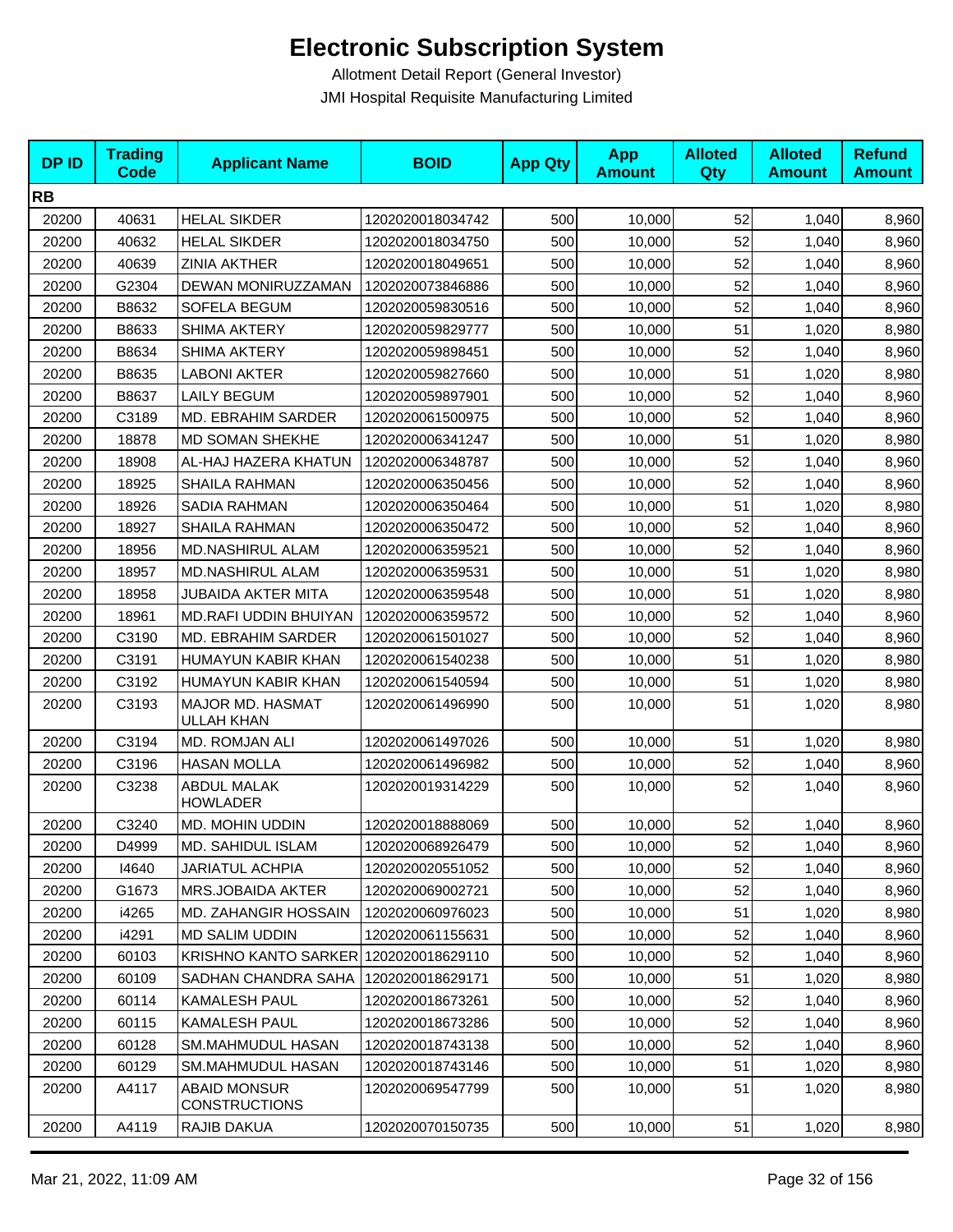| <b>DPID</b> | <b>Trading</b><br>Code | <b>Applicant Name</b>                        | <b>BOID</b>      | <b>App Qty</b> | <b>App</b><br><b>Amount</b> | <b>Alloted</b><br>Qty | <b>Alloted</b><br><b>Amount</b> | <b>Refund</b><br><b>Amount</b> |
|-------------|------------------------|----------------------------------------------|------------------|----------------|-----------------------------|-----------------------|---------------------------------|--------------------------------|
| <b>RB</b>   |                        |                                              |                  |                |                             |                       |                                 |                                |
| 20200       | A4126                  | MD. FAZLUR RAHMAN                            | 1202020071185450 | 500            | 10,000                      | 51                    | 1,020                           | 8,980                          |
| 20200       | 36154                  | <b>BIKASH BANIK</b>                          | 1202020014139601 | 500            | 10.000                      | 52                    | 1,040                           | 8,960                          |
| 20200       | 36170                  | <b>MD.JAHANGIR ALAM</b>                      | 1202020013887635 | 500            | 10,000                      | 52                    | 1,040                           | 8,960                          |
| 20200       | 36222                  | <b>MD.NAJMUL ISLAM</b>                       | 1202020013886970 | 500            | 10,000                      | 51                    | 1,020                           | 8,980                          |
| 20200       | 40537                  | JOY SHANKAR PAUL                             | 1202020017890215 | 500            | 10,000                      | 52                    | 1,040                           | 8,960                          |
| 20200       | 40598                  | <b>ROFIK MRIDHA</b>                          | 1202020017964978 | 500            | 10,000                      | 52                    | 1,040                           | 8,960                          |
| 20200       | 40629                  | S.M REAZ HOSSAIN                             | 1202020018034726 | 500            | 10,000                      | 52                    | 1,040                           | 8,960                          |
| 20200       | 41861                  | ROKSANA KABIR                                | 1202020019948113 | 500            | 10,000                      | 52                    | 1,040                           | 8,960                          |
| 20200       | 41875                  | MD.SHAJAHAN MAL                              | 1202020019981434 | 500            | 10,000                      | 52                    | 1,040                           | 8,960                          |
| 20200       | 41904                  | <b>MD.ZIAUR RAHMAN</b>                       | 1202020020039147 | 500            | 10,000                      | 52                    | 1,040                           | 8,960                          |
| 20200       | i4292                  | MD ZAHIDUL ISLAM                             | 1202020061155514 | 500            | 10,000                      | 52                    | 1,040                           | 8,960                          |
| 20200       | i4310                  | MD. ABDUL JALIL<br><b>BHUIYAN</b>            | 1202020061417044 | 500            | 10,000                      | 52                    | 1,040                           | 8,960                          |
| 20200       | i4320                  | MD. SIDDIQUL KABIR                           | 1202020061464501 | 500            | 10,000                      | 52                    | 1,040                           | 8,960                          |
| 20200       | 14344                  | RABIA BEGUM                                  | 1202020061566695 | 500            | 10,000                      | 51                    | 1,020                           | 8,980                          |
| 20200       | i4364                  | <b>RIPAN MATUBBER</b>                        | 1202020061702666 | 500            | 10,000                      | 52                    | 1,040                           | 8,960                          |
| 20200       | i4396                  | MOHD. MAINUL HAQUE<br>GHAZI                  | 1202020062041236 | 500            | 10,000                      | 51                    | 1,020                           | 8,980                          |
| 20200       | A4131                  | <b>HOSSEN EMAM</b>                           | 1202020071324037 | 500            | 10,000                      | 52                    | 1,040                           | 8,960                          |
| 20200       | A4134                  | FARZANA SULTANA                              | 1202020071738045 | 500            | 10,000                      | 51                    | 1,020                           | 8,980                          |
| 20200       | A4136                  | KAZI MAFUZA BEGUM                            | 1202020071940664 | 500            | 10,000                      | 52                    | 1,040                           | 8,960                          |
| 20200       | 05815                  | MRS.AYSHA AKTHER                             | 1202020002108823 | 500            | 10,000                      | 52                    | 1,040                           | 8,960                          |
| 20200       | 05941                  | <b>MD.FARUQ AHMED</b>                        | 1202020002167659 | 500            | 10,000                      | 52                    | 1,040                           | 8,960                          |
| 20200       | 05942                  | MR.MD.FARUQ AHMED                            | 1202020002167683 | 500            | 10,000                      | 51                    | 1,020                           | 8,980                          |
| 20200       | 24020                  | <b>MD.ANOWAR HOSSAIN</b><br><b>CHOWDHURY</b> | 1202020007796989 | 500            | 10,000                      | 52                    | 1,040                           | 8,960                          |
| 20200       | 24021                  | <b>NAZMA KHATUN</b>                          | 1202020007796997 | 500            | 10,000                      | 52                    | 1,040                           | 8,960                          |
| 20200       | 24091                  | MR.MD.REZAUL KARIM                           | 1202020007821242 | 500            | 10,000                      | 51                    | 1,020                           | 8,980                          |
| 20200       | 24092                  | MR.MD.MASEKUR<br>RAHMAN                      | 1202020007822065 | 500            | 10,000                      | 51                    | 1,020                           | 8,980                          |
| 20200       | 24093                  | MR.MD.MOTALEB ALI                            | 1202020007822073 | 500            | 10,000                      | 52                    | 1,040                           | 8,960                          |
| 20200       | 24094                  | MR.MD.MOTALEB ALI                            | 1202020007822081 | 500            | 10,000                      | 52                    | 1,040                           | 8,960                          |
| 20200       | 24095                  | MR.MD.ABDUL MALEK                            | 1202020007822091 | 500            | 10,000                      | 51                    | 1,020                           | 8,980                          |
| 20200       | 0B911                  | MRS. ALEYA BEGUM                             | 1202020046673649 | 500            | 10,000                      | 52                    | 1,040                           | 8,960                          |
| 20200       | 0B944                  | MD. YEAHIA JONY                              | 1202020032641278 | 500            | 10,000                      | 52                    | 1,040                           | 8,960                          |
| 20200       | C1965                  | MD. SALIM MIA                                | 1202020058602458 | 500            | 10,000                      | 51                    | 1,020                           | 8,980                          |
| 20200       | C1966                  | MD. SALIM MIA                                | 1202020058602591 | 500            | 10,000                      | 52                    | 1,040                           | 8,960                          |
| 20200       | C1983                  | MD. ABUL KALAM AZAD                          | 1202020058632706 | 500            | 10,000                      | 52                    | 1,040                           | 8,960                          |
| 20200       | C1984                  | <b>MD. ROBIUL HOSSAIN</b>                    | 1202020058632773 | 500            | 10,000                      | 52                    | 1,040                           | 8,960                          |
| 20200       | C2029                  | NUSRAT JAHAN                                 | 1202020033894119 | 500            | 10,000                      | 52                    | 1,040                           | 8,960                          |
| 20200       | C <sub>2030</sub>      | NUSRAT JAHNA                                 | 1202020034384985 | 500            | 10,000                      | 52                    | 1,040                           | 8,960                          |
| 20200       | C2041                  | SHANTONU SHEEL                               | 1202020058858408 | 500            | 10,000                      | 51                    | 1,020                           | 8,980                          |
| 20200       | D3328                  | MD. ABUL HASAN                               | 1202020058595354 | 500            | 10,000                      | 52                    | 1,040                           | 8,960                          |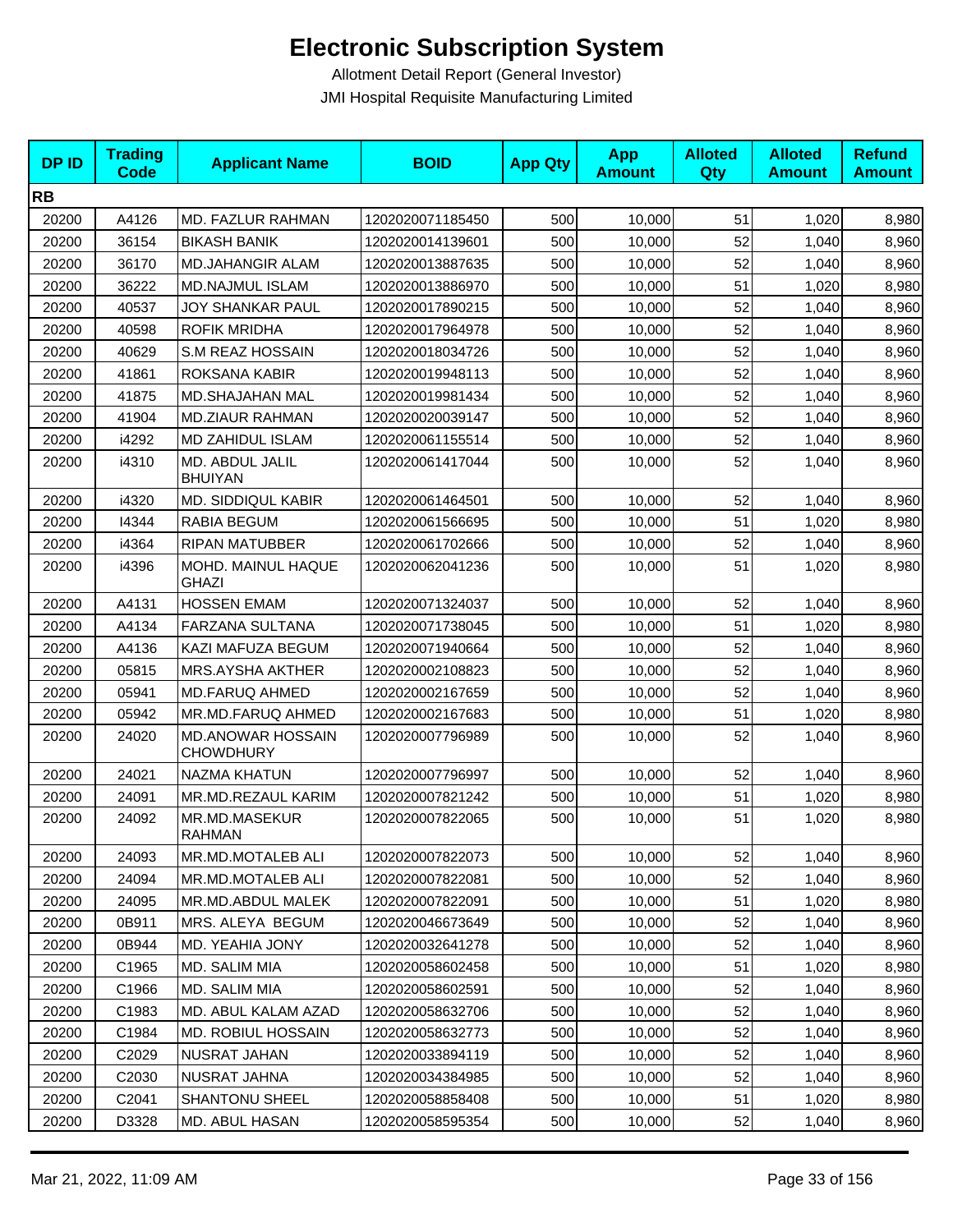| <b>DPID</b> | <b>Trading</b><br><b>Code</b> | <b>Applicant Name</b>                     | <b>BOID</b>      | <b>App Qty</b> | <b>App</b><br><b>Amount</b> | <b>Alloted</b><br><b>Qty</b> | <b>Alloted</b><br><b>Amount</b> | <b>Refund</b><br><b>Amount</b> |
|-------------|-------------------------------|-------------------------------------------|------------------|----------------|-----------------------------|------------------------------|---------------------------------|--------------------------------|
| <b>RB</b>   |                               |                                           |                  |                |                             |                              |                                 |                                |
| 20200       | D3329                         | MD. ABUL HASAN                            | 1202020058595370 | 500            | 10,000                      | 52                           | 1,040                           | 8,960                          |
| 20200       | 14827                         | SANKAR KUMAR MONDOL                       | 1202020068121517 | 500            | 10,000                      | 51                           | 1,020                           | 8,980                          |
| 20200       | 14869                         | <b>MORIOM RAHMAN</b><br>LOVELY            | 1202020068901075 | 500            | 10,000                      | 52                           | 1,040                           | 8,960                          |
| 20200       | 14873                         | MD. NAZMUL HOQUE                          | 1202020068938989 | 500            | 10,000                      | 52                           | 1,040                           | 8,960                          |
| 20200       | 14877                         | <b>B. M. RAFIQUL ISLAM</b>                | 1202020069117634 | 500            | 10,000                      | 51                           | 1,020                           | 8,980                          |
| 20200       | i4878                         | MD. ABDUL MANNAN                          | 1202020069220684 | 500            | 10,000                      | 52                           | 1,040                           | 8,960                          |
| 20200       | 14879                         | MST. UMMEHANI AKTER                       | 1202020069248709 | 500            | 10,000                      | 52                           | 1,040                           | 8,960                          |
| 20200       | G1766                         | <b>MST. HASINA AKTER</b>                  | 1202020069437889 | 500            | 10,000                      | 52                           | 1,040                           | 8,960                          |
| 20200       | G1767                         | MD. HASAN                                 | 1202020069438883 | 500            | 10,000                      | 52                           | 1,040                           | 8,960                          |
| 20200       | G1768                         | MD. HASAN                                 | 1202020069438923 | 500            | 10,000                      | 52                           | 1,040                           | 8,960                          |
| 20200       | 0G658                         | MISS. NURANY AKTER                        | 1202020061020301 | 500            | 10,000                      | 52                           | 1,040                           | 8,960                          |
| 20200       | 0G659                         | MISS. NURANY AKTER                        | 1202020061020350 | 500            | 10,000                      | 52                           | 1,040                           | 8,960                          |
| 20200       | 0G660                         | MD. JANE ALAM                             | 1202020061021842 | 500            | 10,000                      | 51                           | 1,020                           | 8,980                          |
| 20200       | 0G661                         | MD. SOMUN BHUIYAN                         | 1202020061063396 | 500            | 10,000                      | 52                           | 1,040                           | 8,960                          |
| 20200       | 0G662                         | MD. SOMUN BHUIYAN                         | 1202020061063411 | 500            | 10,000                      | 52                           | 1,040                           | 8,960                          |
| 20200       | 0G663                         | KAZI SHAMIMA NASRIN                       | 1202020061063345 | 500            | 10,000                      | 52                           | 1,040                           | 8,960                          |
| 20200       | 0G664                         | KAZI SHAMIMA NASRIN                       | 1202020061063361 | 500            | 10,000                      | 52                           | 1,040                           | 8,960                          |
| 20200       | 0B949                         | MD. AMINUL ISLAM                          | 1202020046782779 | 500            | 10,000                      | 52                           | 1,040                           | 8,960                          |
| 20200       | 0C126                         | MD. MASUDUR RAHMAN                        | 1202020044971168 | 500            | 10,000                      | 52                           | 1,040                           | 8,960                          |
| 20200       | 0H302                         | <b>ASHKER IBNA SHAHID</b>                 | 1202020033792581 | 500            | 10,000                      | 52                           | 1,040                           | 8,960                          |
| 20200       | 0H308                         | ABU MD. JAKIR HOSSAIN                     | 1202020027506142 | 500            | 10,000                      | 52                           | 1,040                           | 8,960                          |
| 20200       | 0H309                         | <b>MD. TAHIR HOSSAIN</b>                  | 1202020028310733 | 500            | 10,000                      | 51                           | 1,020                           | 8,980                          |
| 20200       | 0H329                         | SHAHADAT HOSSAIN                          | 1202020030670057 | 500            | 10,000                      | 52                           | 1,040                           | 8,960                          |
| 20200       | G2306                         | TANJINA AKTER RIPA                        | 1202020073852213 | 500            | 10,000                      | 52                           | 1,040                           | 8,960                          |
| 20200       | G2308                         | <b>MOUSHUMI AKTAR</b>                     | 1202020073869868 | 500            | 10,000                      | 52                           | 1,040                           | 8,960                          |
| 20200       | G2309                         | <b>MOUSHUMI AKTAR</b>                     | 1202020073869876 | 500            | 10,000                      | 51                           | 1,020                           | 8,980                          |
| 20200       | G2310                         | DEWAN MONIRUZZAMAN                        | 1202020073889407 | 500            | 10,000                      | 51                           | 1,020                           | 8,980                          |
| 20200       | A3519                         | <b>MD ANWAR HOSSAIN</b>                   | 1202020060072817 | 500            | 10,000                      | 52                           | 1,040                           | 8,960                          |
| 20200       | A3531                         | MD. JASHIM UDDIN                          | 1202020060434490 | 500            | 10,000                      | 51                           | 1,020                           | 8,980                          |
| 20200       | A3532                         | MD. JASHIM UDDIN                          | 1202020060434324 | 500            | 10,000                      | 52                           | 1,040                           | 8,960                          |
| 20200       | A3533                         | MD. MORE ALAM                             | 1202020060299042 | 500            | 10,000                      | 52                           | 1,040                           | 8,960                          |
| 20200       | A3534                         | MD. MORE ALAM                             | 1202020060299117 | 500            | 10,000                      | 51                           | 1,020                           | 8,980                          |
| 20200       | A3536                         | <b>MOMTAJ BEGUM</b>                       | 1202020060299655 | 500            | 10,000                      | 51                           | 1,020                           | 8,980                          |
| 20200       | 28148                         | <b>MD.MINHAJUL ISLAM</b>                  | 1202020009120031 | 500            | 10,000                      | 51                           | 1,020                           | 8,980                          |
| 20200       | 28150                         | <b>MD.ABUL KALAM</b>                      | 1202020009113226 | 500            | 10,000                      | 52                           | 1,040                           | 8,960                          |
| 20200       | 28153                         | MORSHDA BEGUM                             | 1202020009112381 | 500            | 10,000                      | 52                           | 1,040                           | 8,960                          |
| 20200       | 40676                         | <b>MEHERUN NESSA</b>                      | 1202020018147086 | 500            | 10,000                      | 52                           | 1,040                           | 8,960                          |
| 20200       | 40691                         | <b>IFTEKHAR TANVEER</b><br>AHMED KHAN     | 1202020018160972 | 500            | 10,000                      | 52                           | 1,040                           | 8,960                          |
| 20200       | 40706                         | <b>MUSHFIQUR RAHMAN</b><br><b>BHUIYAN</b> | 1202020018191936 | 500            | 10,000                      | 52                           | 1,040                           | 8,960                          |
| 20200       | 40709                         | MRS.LABONY YEASMIN                        | 1202020018190776 | 500            | 10,000                      | 52                           | 1,040                           | 8,960                          |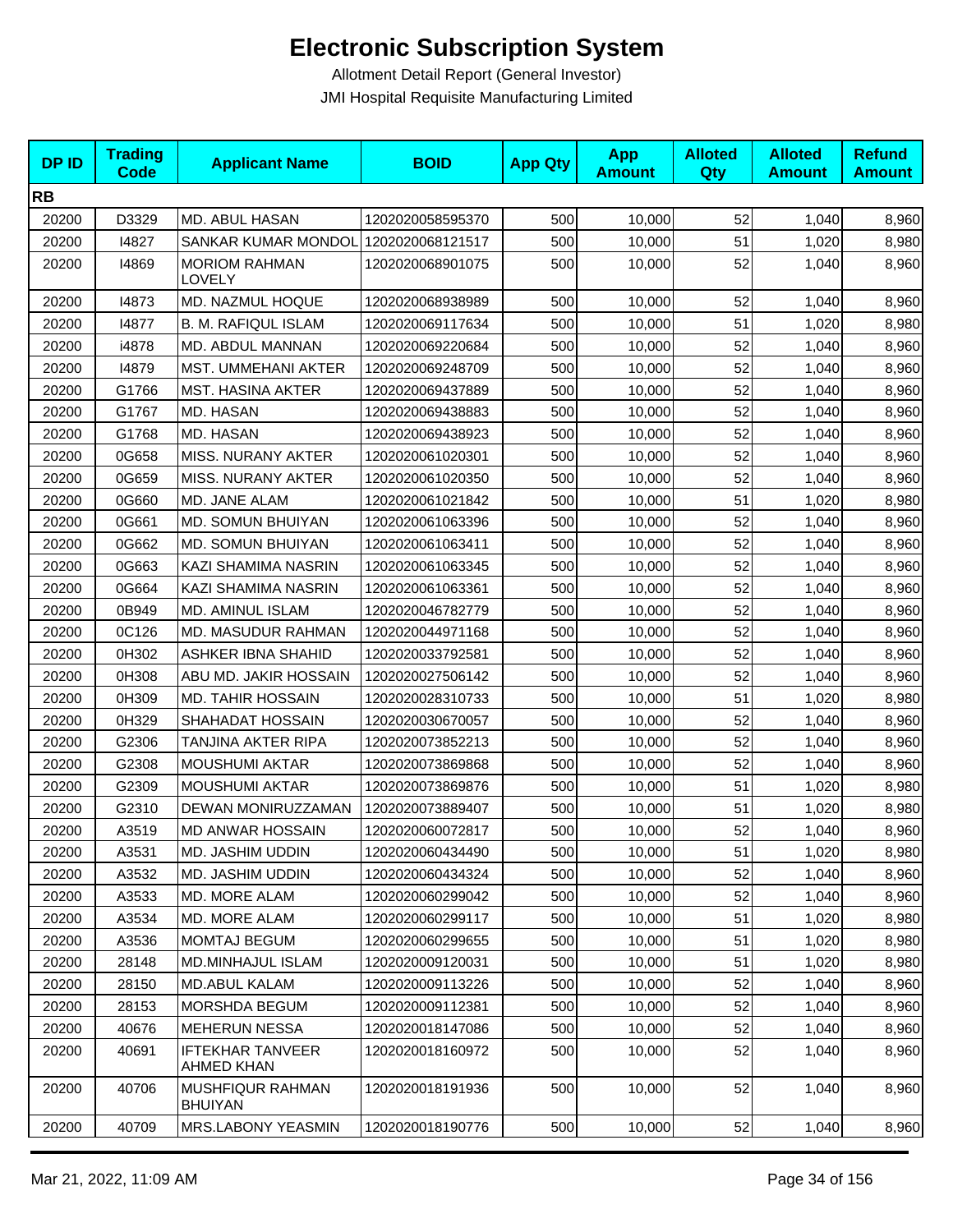| <b>DPID</b> | <b>Trading</b><br><b>Code</b> | <b>Applicant Name</b>                   | <b>BOID</b>      | <b>App Qty</b> | <b>App</b><br><b>Amount</b> | <b>Alloted</b><br>Qty | <b>Alloted</b><br><b>Amount</b> | <b>Refund</b><br><b>Amount</b> |
|-------------|-------------------------------|-----------------------------------------|------------------|----------------|-----------------------------|-----------------------|---------------------------------|--------------------------------|
| <b>RB</b>   |                               |                                         |                  |                |                             |                       |                                 |                                |
| 20200       | 40735                         | <b>BISHOWJIT KUMAR PAUL</b>             | 1202020018213791 | 500            | 10,000                      | 52                    | 1,040                           | 8,960                          |
| 20200       | 41940                         | <b>BABUL KHAN</b>                       | 1202020020139961 | 500            | 10,000                      | 52                    | 1,040                           | 8,960                          |
| 20200       | 41941                         | <b>MD.RAMZAN</b>                        | 1202020020137995 | 500            | 10,000                      | 52                    | 1,040                           | 8,960                          |
| 20200       | 41944                         | <b>MOSSAMAT SHAHINA</b><br><b>BEGUM</b> | 1202020020137960 | 500            | 10,000                      | 51                    | 1,020                           | 8,980                          |
| 20200       | 41947                         | <b>MONIR HOSSAIN BHUIYA</b>             | 1202020020137944 | 500            | 10,000                      | 52                    | 1,040                           | 8,960                          |
| 20200       | G2313                         | <b>GOPINATH DEY</b>                     | 1202020073907339 | 500            | 10,000                      | 52                    | 1,040                           | 8,960                          |
| 20200       | G2314                         | <b>GOPINATH DEY</b>                     | 1202020073907312 | 500            | 10,000                      | 51                    | 1,020                           | 8,980                          |
| 20200       | G2315                         | KALPANA DEY                             | 1202020073907561 | 500            | 10,000                      | 51                    | 1,020                           | 8,980                          |
| 20200       | G2316                         | KALPANA DEY                             | 1202020073907571 | 500            | 10,000                      | 51                    | 1,020                           | 8,980                          |
| 20200       | 28154                         | MORSHEDA BEGUM                          | 1202020009112165 | 500            | 10,000                      | 51                    | 1,020                           | 8,980                          |
| 20200       | 33228                         | <b>MAMUNA AKTAR</b>                     | 1202020012147599 | 500            | 10,000                      | 51                    | 1,020                           | 8,980                          |
| 20200       | 33229                         | <b>MAMUNA AKTER</b>                     | 1202020012148296 | 500            | 10,000                      | 52                    | 1,040                           | 8,960                          |
| 20200       | 33252                         | ANAMIKA DEY                             | 1202020012145522 | 500            | 10,000                      | 51                    | 1,020                           | 8,980                          |
| 20200       | 33253                         | <b>ANAMIKA DEY</b>                      | 1202020012145431 | 500            | 10,000                      | 52                    | 1,040                           | 8,960                          |
| 20200       | 33257                         | RATNA DAS                               | 1202020012143269 | 500            | 10,000                      | 52                    | 1,040                           | 8,960                          |
| 20200       | 42403                         | VAJANA RANI SAHA                        | 1202020021545111 | 500            | 10,000                      | 52                    | 1,040                           | 8,960                          |
| 20200       | 42404                         | <b>SUMAN SAHA</b>                       | 1202020021545138 | 500            | 10,000                      | 52                    | 1,040                           | 8,960                          |
| 20200       | 42448                         | NITYANANDA KUNDU                        | 1202020021555649 | 500            | 10,000                      | 52                    | 1,040                           | 8,960                          |
| 20200       | 41985                         | RAHIMA KHATUN                           | 1202020020172651 | 500            | 10,000                      | 51                    | 1,020                           | 8,980                          |
| 20200       | 41989                         | BIREN CHANDRA HALDER 1202020020183399   |                  | 500            | 10,000                      | 52                    | 1,040                           | 8,960                          |
| 20200       | 41990                         | BIREN CHANDRA HALDER 1202020020183380   |                  | 500            | 10,000                      | 51                    | 1,020                           | 8,980                          |
| 20200       | 25283                         | MR.MD.ROBIUL                            | 1202020008149737 | 500            | 10,000                      | 52                    | 1,040                           | 8,960                          |
| 20200       | 25284                         | MR.MD.ROBIUL                            | 1202020008149539 | 500            | 10,000                      | 52                    | 1,040                           | 8,960                          |
| 20200       | 25285                         | <b>JORNA AKTER</b>                      | 1202020008149571 | 500            | 10,000                      | 51                    | 1,020                           | 8,980                          |
| 20200       | 25288                         | <b>MD.BABUL HOSSAIN</b>                 | 1202020008149611 | 500            | 10,000                      | 52                    | 1,040                           | 8,960                          |
| 20200       | 25289                         | <b>MD.ABUL KALAM</b>                    | 1202020008149662 | 500            | 10,000                      | 52                    | 1,040                           | 8,960                          |
| 20200       | 25290                         | MD.ABUL KALAM                           | 1202020008149670 | 500            | 10,000                      | 52                    | 1,040                           | 8,960                          |
| 20200       | 31300                         | <b>AKTAR HOSSAIN</b>                    | 1202020010295660 | 500            | 10,000                      | 52                    | 1,040                           | 8,960                          |
| 20200       | 31302                         | ABUL HOSSAIN                            | 1202020010295727 | 500            | 10,000                      | 51                    | 1,020                           | 8,980                          |
| 20200       | 31327                         | <b>BELA ROY</b>                         | 1202020010222805 | 500            | 10,000                      | 52                    | 1,040                           | 8,960                          |
| 20200       | D5000                         | MOHAMMAD SHAMIM<br>SARWAR               | 1202020065433021 | 500            | 10,000                      | 51                    | 1,020                           | 8,980                          |
| 20200       | D5005                         | MOHAMMED KHAIRUL<br><b>BASHAR</b>       | 1202020073435309 | 500            | 10,000                      | 52                    | 1,040                           | 8,960                          |
| 20200       | D5006                         | JOYSREE SAHA LUCKY                      | 1202020073447993 | 500            | 10,000                      | 51                    | 1,020                           | 8,980                          |
| 20200       | D5017                         | MD. SABUJ AHAMED                        | 1202020073544273 | 500            | 10,000                      | 52                    | 1,040                           | 8,960                          |
| 20200       | D5018                         | MD. SABUJ AHAMED                        | 1202020073544281 | 500            | 10,000                      | 52                    | 1,040                           | 8,960                          |
| 20200       | D5019                         | <b>SHARMIN ISLAM</b>                    | 1202020073544629 | 500            | 10,000                      | 51                    | 1,020                           | 8,980                          |
| 20200       | D5020                         | <b>SHARMIN ISLAM</b>                    | 1202020073544637 | 500            | 10,000                      | 52                    | 1,040                           | 8,960                          |
| 20200       | D5021                         | <b>ARMIN ISLAM</b>                      | 1202020073544602 | 500            | 10,000                      | 52                    | 1,040                           | 8,960                          |
| 20200       | F2368                         | RUZINA AKTER MOINA                      | 1202020053333727 | 500            | 10,000                      | 51                    | 1,020                           | 8,980                          |
| 20200       | 38812                         | MAHMUDA KHANAM                          | 1202020015920942 | 500            | 10,000                      | 51                    | 1,020                           | 8,980                          |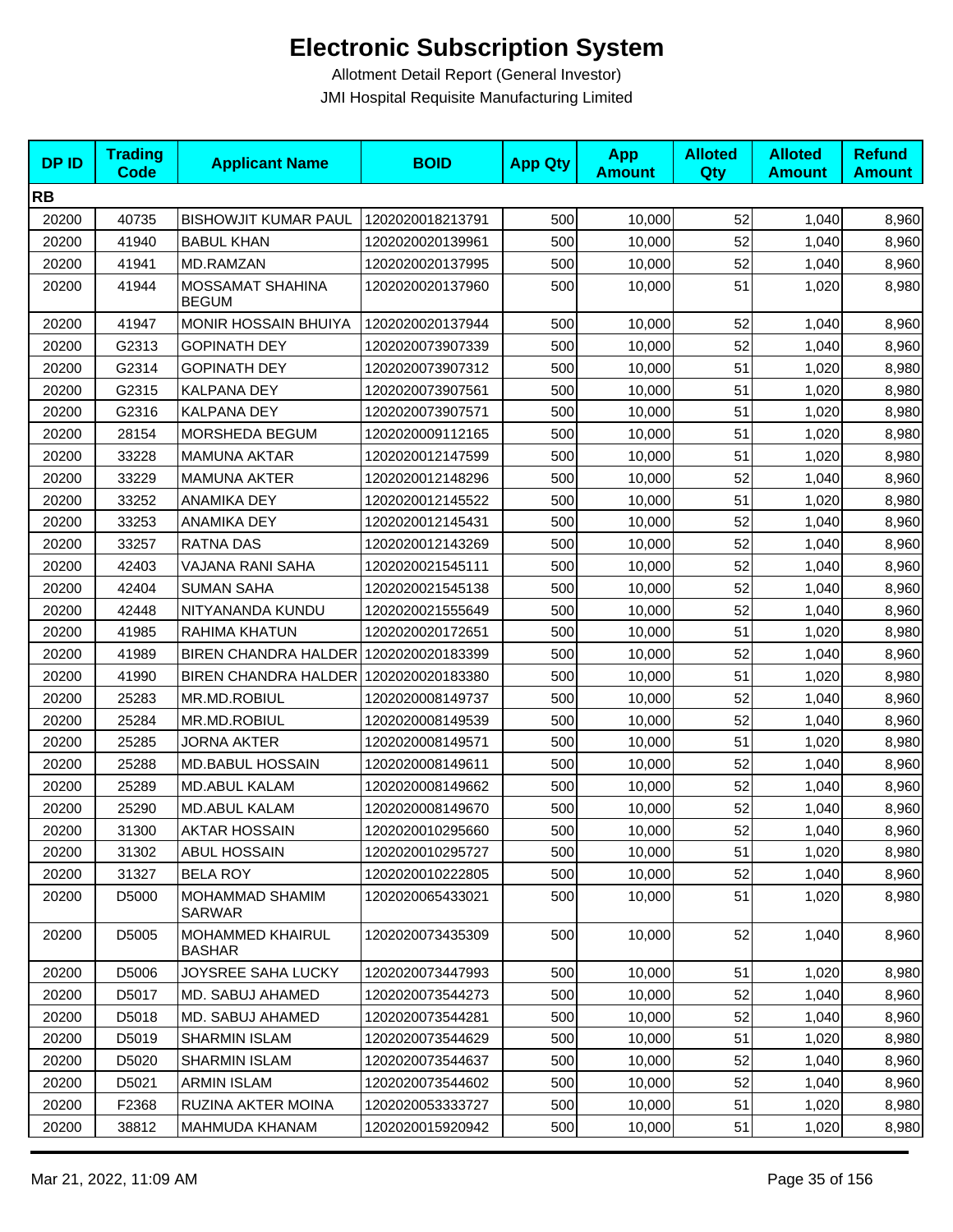| <b>DPID</b> | <b>Trading</b><br>Code | <b>Applicant Name</b>                         | <b>BOID</b>      | <b>App Qty</b> | <b>App</b><br><b>Amount</b> | <b>Alloted</b><br>Qty | <b>Alloted</b><br><b>Amount</b> | <b>Refund</b><br><b>Amount</b> |
|-------------|------------------------|-----------------------------------------------|------------------|----------------|-----------------------------|-----------------------|---------------------------------|--------------------------------|
| <b>RB</b>   |                        |                                               |                  |                |                             |                       |                                 |                                |
| 20200       | 38813                  | <b>MAHMUDA KHANAM</b>                         | 1202020015920926 | 500            | 10,000                      | 52                    | 1,040                           | 8,960                          |
| 20200       | 43798                  | RUMKI SUTRADHAR                               | 1202020026613579 | 500            | 10,000                      | 52                    | 1,040                           | 8,960                          |
| 20200       | 43799                  | RUMKI SUTRADHAR                               | 1202020026613587 | 500            | 10,000                      | 52                    | 1,040                           | 8,960                          |
| 20200       | 43812                  | <b>MD.RAFIQUL ISLAM</b>                       | 1202020026613511 | 500            | 10,000                      | 51                    | 1,020                           | 8,980                          |
| 20200       | 43838                  | SUNIL CHANDRA SAHA                            | 1202020026811344 | 500            | 10,000                      | 51                    | 1,020                           | 8,980                          |
| 20200       | 43839                  | SUNIL CHANDRA SAHA                            | 1202020026811352 | 500            | 10,000                      | 52                    | 1,040                           | 8,960                          |
| 20200       | 43873                  | <b>MD.MILAN MAHMUD</b>                        | 1202020027067324 | 500            | 10,000                      | 52                    | 1,040                           | 8,960                          |
| 20200       | 08332                  | MR.SANTOSH CHANDRA<br><b>SARKER</b>           | 1202020003174710 | 500            | 10,000                      | 52                    | 1,040                           | 8,960                          |
| 20200       | 08334                  | <b>MR.SUDIP KUMAR ROY</b><br><b>CHOWDHURY</b> | 1202020003174771 | 500            | 10,000                      | 52                    | 1,040                           | 8,960                          |
| 20200       | 0c484                  | MD. NAZRUL ISLAM                              | 1202020050958565 | 500            | 10,000                      | 51                    | 1,020                           | 8,980                          |
| 20200       | 0C485                  | MD. NAZRUL ISLAM                              | 1202020050958591 | 500            | 10,000                      | 51                    | 1,020                           | 8,980                          |
| 20200       | 0C577                  | RUMANA KHANDAKER                              | 1202020052901619 | 500            | 10,000                      | 52                    | 1,040                           | 8,960                          |
| 20200       | 0C724                  | SHIBANI RANI SAHA                             | 1202020053546495 | 500            | 10,000                      | 52                    | 1,040                           | 8,960                          |
| 20200       | A4137                  | <b>MD. SHAMIM SORKAR</b>                      | 1202020072041461 | 500            | 10,000                      | 52                    | 1,040                           | 8,960                          |
| 20200       | 28141                  | KHANDAKER RAKIB<br><b>AHMED</b>               | 1202020009111856 | 500            | 10,000                      | 51                    | 1,020                           | 8,980                          |
| 20200       | 28142                  | MD.ASADUZZAMAN                                | 1202020009111706 | 500            | 10,000                      | 51                    | 1,020                           | 8,980                          |
| 20200       | 42321                  | <b>MD.MAHEDI HASAN</b>                        | 1202020021200226 | 500            | 10,000                      | 52                    | 1,040                           | 8,960                          |
| 20200       | 42323                  | ZAKIR MAHMUD                                  | 1202020021200325 | 500            | 10,000                      | 52                    | 1,040                           | 8,960                          |
| 20200       | 42324                  | ZAKIR MAHMUD                                  | 1202020021200333 | 500            | 10,000                      | 52                    | 1,040                           | 8,960                          |
| 20200       | 41905                  | <b>MD.ZIAUR RAHMAN</b>                        | 1202020020039139 | 500            | 10,000                      | 52                    | 1,040                           | 8,960                          |
| 20200       | 41910                  | <b>MOUSUMI</b><br>CHATTAPADHAYA               | 1202020013520647 | 500            | 10,000                      | 51                    | 1,020                           | 8,980                          |
| 20200       | 41916                  | <b>BABUL CHANDRA DAS</b>                      | 1202020020060281 | 500            | 10,000                      | 52                    | 1,040                           | 8,960                          |
| 20200       | 41917                  | <b>BABUL CHANDRA DAS</b>                      | 1202020020060271 | 500            | 10,000                      | 52                    | 1,040                           | 8,960                          |
| 20200       | 41938                  | <b>MD.ABDUR RAHMAN</b>                        | 1202020020139986 | 500            | 10,000                      | 52                    | 1,040                           | 8,960                          |
| 20200       | 41939                  | MD.KAMAL                                      | 1202020020139978 | 500            | 10,000                      | 52                    | 1,040                           | 8,960                          |
| 20200       | B2338                  | RUMANA ISLAM                                  | 1202020050952849 | 500            | 10,000                      | 51                    | 1,020                           | 8,980                          |
| 20200       | B2339                  | UZZALA RANI SARKER                            | 1202020050952865 | 500            | 10,000                      | 52                    | 1,040                           | 8,960                          |
| 20200       | B2342                  | MD. SHAHJAHAN                                 | 1202020050952873 | 500            | 10,000                      | 51                    | 1,020                           | 8,980                          |
| 20200       | 42391                  | AMRITA LAL DAS                                | 1202020021491710 | 500            | 10,000                      | 52                    | 1,040                           | 8,960                          |
| 20200       | 42394                  | <b>MD.ENAYET KARIM</b>                        | 1202020021523324 | 500            | 10,000                      | 51                    | 1,020                           | 8,980                          |
| 20200       | 42395                  | MD.ENAYET KARIM                               | 1202020021523332 | 500            | 10,000                      | 52                    | 1,040                           | 8,960                          |
| 20200       | 42400                  | PORITUSH SAHA                                 | 1202020021544465 | 500            | 10,000                      | 51                    | 1,020                           | 8,980                          |
| 20200       | 42401                  | PORITUSH SAHA                                 | 1202020021544473 | 500            | 10,000                      | 52                    | 1,040                           | 8,960                          |
| 20200       | 42402                  | VAJANA RANI SAHA                              | 1202020021551201 | 500            | 10,000                      | 51                    | 1,020                           | 8,980                          |
| 20200       | 13439                  | MR.MD.MONIR HOSSAIN                           | 1202020004764883 | 500            | 10,000                      | 52                    | 1,040                           | 8,960                          |
| 20200       | 13470                  | MR.A.K.M.ATIQUZZAMAN<br><b>BADAL</b>          | 1202020004774658 | 500            | 10,000                      | 52                    | 1,040                           | 8,960                          |
| 20200       | 13471                  | MR.A.K.M.ATIQUZZAMAN<br><b>BADAL</b>          | 1202020004774623 | 500            | 10,000                      | 52                    | 1,040                           | 8,960                          |
| 20200       | B2346                  | MRS. LUCKY BEGUM                              | 1202020051016938 | 500            | 10,000                      | 51                    | 1,020                           | 8,980                          |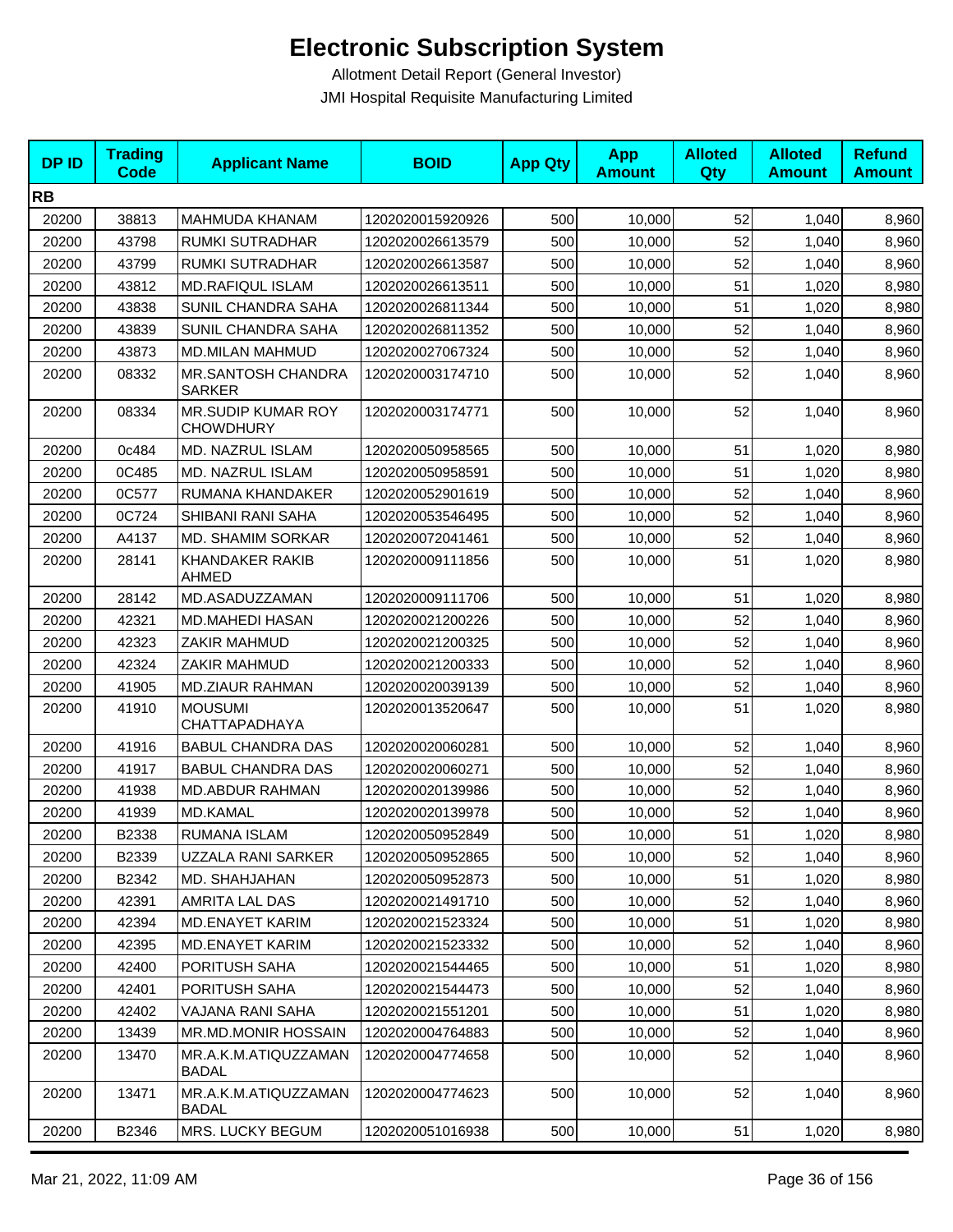| <b>DPID</b> | <b>Trading</b><br><b>Code</b> | <b>Applicant Name</b>           | <b>BOID</b>      | <b>App Qty</b> | <b>App</b><br><b>Amount</b> | <b>Alloted</b><br>Qty | <b>Alloted</b><br><b>Amount</b> | <b>Refund</b><br><b>Amount</b> |
|-------------|-------------------------------|---------------------------------|------------------|----------------|-----------------------------|-----------------------|---------------------------------|--------------------------------|
| <b>RB</b>   |                               |                                 |                  |                |                             |                       |                                 |                                |
| 20200       | B2353                         | MD. SAIFUDDIN                   | 1202020051110075 | 500            | 10,000                      | 52                    | 1,040                           | 8,960                          |
| 20200       | B2354                         | MD. SAIFUDDIN                   | 1202020051109731 | 500            | 10,000                      | 52                    | 1,040                           | 8,960                          |
| 20200       | B2355                         | A.K.S. KADER                    | 1202020051020812 | 500            | 10,000                      | 51                    | 1,020                           | 8,980                          |
| 20200       | B2356                         | MR. A.K.S KADER                 | 1202020051449962 | 500            | 10,000                      | 51                    | 1,020                           | 8,980                          |
| 20200       | B2357                         | THAMINA FARHAD                  | 1202020050979449 | 500            | 10,000                      | 52                    | 1,040                           | 8,960                          |
| 20200       | B6371                         | <b>MST. SHAMIMA AKTER</b>       | 1202020056322739 | 500            | 10,000                      | 52                    | 1,040                           | 8,960                          |
| 20200       | B6372                         | <b>MST. HASINA AKTER</b>        | 1202020056323099 | 500            | 10,000                      | 52                    | 1,040                           | 8,960                          |
| 20200       | B6468                         | MST. DELWARA BEGUM              | 1202020056369946 | 500            | 10,000                      | 51                    | 1,020                           | 8,980                          |
| 20200       | 0H391                         | MIR AMIN UDDIN                  | 1202020030816066 | 500            | 10,000                      | 51                    | 1,020                           | 8,980                          |
| 20200       | 26333                         | <b>URMILA MONDAL</b>            | 1202020008518299 | 500            | 10,000                      | 52                    | 1,040                           | 8,960                          |
| 20200       | 26334                         | LITON KUMAR MONDAL              | 1202020008518403 | 500            | 10,000                      | 52                    | 1,040                           | 8,960                          |
| 20200       | D3330                         | RASHIDA BEGUM                   | 1202020058595311 | 500            | 10,000                      | 51                    | 1,020                           | 8,980                          |
| 20200       | D3331                         | MALAKA BEGUM                    | 1202020058595785 | 500            | 10,000                      | 52                    | 1,040                           | 8,960                          |
| 20200       | D3332                         | <b>RASHIDA BEGUM</b>            | 1202020058603452 | 500            | 10,000                      | 52                    | 1,040                           | 8,960                          |
| 20200       | D3333                         | <b>RUMA AKTER</b>               | 1202020058604406 | 500            | 10,000                      | 51                    | 1,020                           | 8,980                          |
| 20200       | D3334                         | <b>RUMA AKTER</b>               | 1202020058604224 | 500            | 10,000                      | 51                    | 1,020                           | 8,980                          |
| 20200       | D3335                         | <b>OMAR FARUQ</b>               | 1202020058604762 | 500            | 10,000                      | 52                    | 1,040                           | 8,960                          |
| 20200       | D3336                         | <b>OMAR FARUQ</b>               | 1202020058604531 | 500            | 10,000                      | 51                    | 1,020                           | 8,980                          |
| 20200       | B8649                         | <b>SUFIA BEGUM</b>              | 1202020059830301 | 500            | 10,000                      | 51                    | 1,020                           | 8,980                          |
| 20200       | B8650                         | <b>SUFIA BEGUM</b>              | 1202020059830524 | 500            | 10,000                      | 52                    | 1,040                           | 8,960                          |
| 20200       | G1769                         | MD. SARIFUL ISLAM               | 1202020069446675 | 500            | 10,000                      | 51                    | 1,020                           | 8,980                          |
| 20200       | G1770                         | MD. SARIFUL ISLAM               | 1202020069446640 | 500            | 10,000                      | 52                    | 1,040                           | 8,960                          |
| 20200       | G1771                         | MD. MAHSIN BWAIN                | 1202020069447851 | 500            | 10,000                      | 52                    | 1,040                           | 8,960                          |
| 20200       | G1772                         | MST. ROUSHANARA<br><b>BEGUM</b> | 1202020069448607 | 500            | 10,000                      | 51                    | 1,020                           | 8,980                          |
| 20200       | G1773                         | MD. LATIF                       | 1202020069450865 | 500            | 10,000                      | 52                    | 1,040                           | 8,960                          |
| 20200       | G1774                         | MD. SAIDUL HAQUE                | 1202020069453909 | 500            | 10,000                      | 52                    | 1,040                           | 8,960                          |
| 20200       | G1902                         | HOSNEARA BEGUM                  | 1202020018535175 | 500            | 10,000                      | 52                    | 1,040                           | 8,960                          |
| 20200       | G1910                         | SOUMITRO KUMAR RAHA             | 1202020071765086 | 500            | 10,000                      | 52                    | 1,040                           | 8,960                          |
| 20200       | G1911                         | SHULI RANI BISWAS               | 1202020071762470 | 500            | 10,000                      | 52                    | 1,040                           | 8,960                          |
| 20200       | 0B646                         | ABU SAYED SOHAG                 | 1202020045648811 | 500            | 10,000                      | 52                    | 1,040                           | 8,960                          |
| 20200       | 0B653                         | <b>HAREZ MOLLA</b>              | 1202020046181467 | 500            | 10,000                      | 52                    | 1,040                           | 8,960                          |
| 20200       | 0B655                         | <b>HAREZ MOLLA</b>              | 1202020046181483 | 500            | 10,000                      | 52                    | 1,040                           | 8,960                          |
| 20200       | 0B666                         | MAHMUD BIN ALAM                 | 1202020045551136 | 500            | 10,000                      | 51                    | 1,020                           | 8,980                          |
| 20200       | 05507                         | <b>MR.ANHAR MAHMUD</b>          | 1202020001840557 | 500            | 10,000                      | 52                    | 1,040                           | 8,960                          |
| 20200       | 05569                         | MR.ABUL KALAM AZAD              | 1202020001840549 | 500            | 10,000                      | 52                    | 1,040                           | 8,960                          |
| 20200       | 0B143                         | AFROZA AMIN                     | 1202020044714963 | 500            | 10,000                      | 51                    | 1,020                           | 8,980                          |
| 20200       | 0B154                         | SAJJADUR RAHMAN                 | 1202020044681959 | 500            | 10,000                      | 52                    | 1,040                           | 8,960                          |
| 20200       | 0B158                         | MD. MAMUNUL HAQUE               | 1202020012066718 | 500            | 10,000                      | 52                    | 1,040                           | 8,960                          |
| 20200       | 00C36                         | MD. OBAIDUL HAQUE               | 1202020008580507 | 500            | 10,000                      | 52                    | 1,040                           | 8,960                          |
| 20200       | 00C55                         | SAKIA SULTANA                   | 1202020043818880 | 500            | 10,000                      | 52                    | 1,040                           | 8,960                          |
| 20200       | 00C64                         | <b>ZARIN TASNEEM</b>            | 1202020044663712 | 500            | 10,000                      | 52                    | 1,040                           | 8,960                          |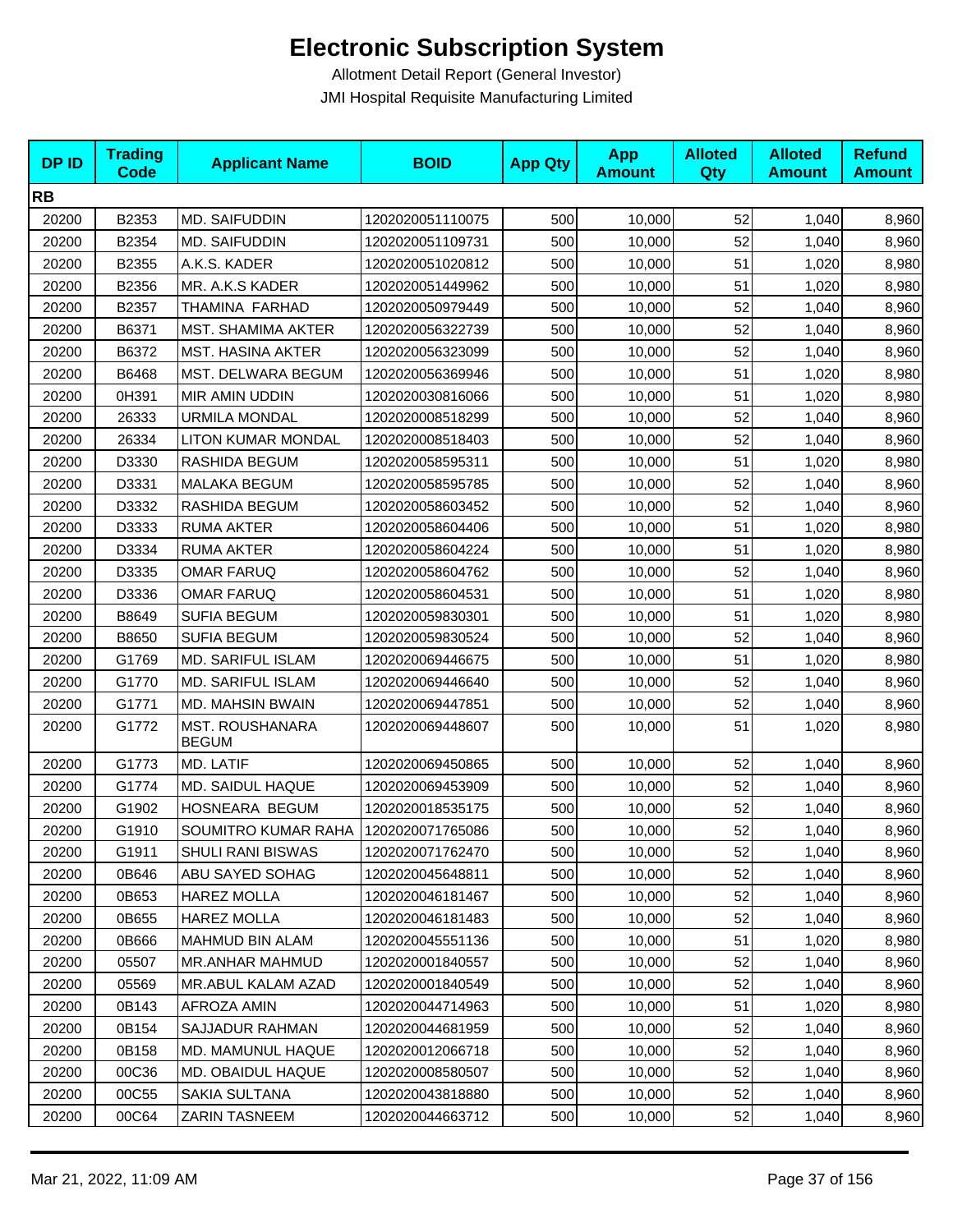| <b>DPID</b> | <b>Trading</b><br><b>Code</b> | <b>Applicant Name</b>                     | <b>BOID</b>      | <b>App Qty</b> | <b>App</b><br><b>Amount</b> | <b>Alloted</b><br>Qty | <b>Alloted</b><br><b>Amount</b> | <b>Refund</b><br><b>Amount</b> |
|-------------|-------------------------------|-------------------------------------------|------------------|----------------|-----------------------------|-----------------------|---------------------------------|--------------------------------|
| <b>RB</b>   |                               |                                           |                  |                |                             |                       |                                 |                                |
| 20200       | 12535                         | MR.NEPAL CHANDRA<br><b>ROY</b>            | 1202020004400757 | 500            | 10,000                      | 51                    | 1,020                           | 8,980                          |
| 20200       | 12554                         | MR.MD.FAZLUL HAQUE                        | 1202020004403311 | 500            | 10,000                      | 52                    | 1,040                           | 8,960                          |
| 20200       | 16907                         | <b>PRASHANTA</b><br><b>CHOWDHURY</b>      | 1202020005793550 | 500            | 10,000                      | 52                    | 1,040                           | 8,960                          |
| 20200       | 16933                         | <b>MRS.SULATA SARKER</b>                  | 1202020005809770 | 500            | 10,000                      | 52                    | 1,040                           | 8,960                          |
| 20200       | 16934                         | <b>MR.RANJIT CHANDRA</b><br><b>SARKER</b> | 1202020005809861 | 500            | 10,000                      | 52                    | 1,040                           | 8,960                          |
| 20200       | 16935                         | <b>MR.RANJIT CHANDRA</b><br><b>SARKER</b> | 1202020005809928 | 500            | 10,000                      | 52                    | 1,040                           | 8,960                          |
| 20200       | D1189                         | <b>MD. RAFIQUL ISLAM</b>                  | 1202020052474334 | 500            | 10,000                      | 52                    | 1,040                           | 8,960                          |
| 20200       | D1190                         | <b>ABUL HASHEM</b>                        | 1202020052482549 | 500            | 10,000                      | 51                    | 1,020                           | 8,980                          |
| 20200       | A4165                         | MOSHARRAF HOSSAIN                         | 1202020072626518 | 500            | 10,000                      | 52                    | 1,040                           | 8,960                          |
| 20200       | A4166                         | MOSHARRAF HOSSAIN                         | 1202020072626494 | 500            | 10,000                      | 51                    | 1,020                           | 8,980                          |
| 20200       | A4167                         | <b>MD. YOUNUS ALI</b>                     | 1202020072665084 | 500            | 10,000                      | 51                    | 1,020                           | 8,980                          |
| 20200       | G1059                         | <b>AKRAMUL HAQUE</b>                      | 1202020063491908 | 500            | 10,000                      | 52                    | 1,040                           | 8,960                          |
| 20200       | G1071                         | <b>KHANDOKER SALMA</b><br>JAHAN           | 1202020063621575 | 500            | 10,000                      | 52                    | 1,040                           | 8,960                          |
| 20200       | G1074                         | ABDUL HAQUE SIKDER                        | 1202020063735293 | 500            | 10,000                      | 51                    | 1,020                           | 8,980                          |
| 20200       | G1079                         | <b>NUPUR RANI BHADRA</b>                  | 1202020063794720 | 500            | 10,000                      | 51                    | 1,020                           | 8,980                          |
| 20200       | G1080                         | <b>JANNATUL FARDOUS</b>                   | 1202020063799038 | 500            | 10,000                      | 51                    | 1,020                           | 8,980                          |
| 20200       | F1344                         | EITIKA RANI PAUL                          | 1202020048747561 | 500            | 10,000                      | 52                    | 1,040                           | 8,960                          |
| 20200       | F1345                         | PAROMITA DAS                              | 1202020048750101 | 500            | 10,000                      | 51                    | 1,020                           | 8,980                          |
| 20200       | F1346                         | SHOVON KUMAR PAUL                         | 1202020048750897 | 500            | 10,000                      | 52                    | 1,040                           | 8,960                          |
| 20200       | F1350                         | <b>FARIDA RAHMAN</b>                      | 1202020048739842 | 500            | 10,000                      | 52                    | 1,040                           | 8,960                          |
| 20200       | 0B691                         | MD. MASUDUR RAHMAN                        | 1202020045993048 | 500            | 10,000                      | 51                    | 1,020                           | 8,980                          |
| 20200       | 0B717                         | MD. YEAHIA MOLLA                          | 1202020046181491 | 500            | 10,000                      | 51                    | 1,020                           | 8,980                          |
| 20200       | 23400                         | <b>SAMORESH SARKAR</b>                    | 1202020007496193 | 500            | 10,000                      | 52                    | 1,040                           | 8,960                          |
| 20200       | 23401                         | <b>SAMORESH SARKAR</b>                    | 1202020007496292 | 500            | 10,000                      | 52                    | 1,040                           | 8,960                          |
| 20200       | 23402                         | <b>KAMRUL SIKDER</b>                      | 1202020007496407 | 500            | 10,000                      | 51                    | 1,020                           | 8,980                          |
| 20200       | 23403                         | <b>KAMRUL SIKDER</b>                      | 1202020007496474 | 500            | 10,000                      | 51                    | 1,020                           | 8,980                          |
| 20200       | 23404                         | SANJIB KUMAR SARKAR                       | 1202020007496961 | 500            | 10,000                      | 52                    | 1,040                           | 8,960                          |
| 20200       | 23405                         | SANJIB KUMAR SARKAR                       | 1202020007497238 | 500            | 10,000                      | 52                    | 1,040                           | 8,960                          |
| 20200       | 23406                         | <b>MD.SHAHIDUL ISLAM</b>                  | 1202020007497401 | 500            | 10,000                      | 52                    | 1,040                           | 8,960                          |
| 20200       | 02959                         | MR.NABI-US-SALEEM                         | 1202020001154530 | 500            | 10.000                      | 52                    | 1,040                           | 8,960                          |
| 20200       | 02962                         | MR.A.K.M.FIROZ KHAN                       | 1202020001154126 | 500            | 10,000                      | 51                    | 1,020                           | 8,980                          |
| 20200       | B4470                         | <b>BAKUL MIA</b>                          | 1202020054645105 | 500            | 10,000                      | 52                    | 1,040                           | 8,960                          |
| 20200       | B8102                         | MOHAMMAD AYOUB                            | 1202020057757269 | 500            | 10,000                      | 52                    | 1,040                           | 8,960                          |
| 20200       | B8105                         | MD. KAWSAR ALI                            | 1202020057760571 | 500            | 10,000                      | 51                    | 1,020                           | 8,980                          |
| 20200       | B8107                         | <b>MINTU SHIL</b>                         | 1202020057762661 | 500            | 10,000                      | 52                    | 1,040                           | 8,960                          |
| 20200       | B8110                         | <b>ASHIK IKBAL</b>                        | 1202020057763656 | 500            | 10,000                      | 52                    | 1,040                           | 8,960                          |
| 20200       | B8111                         | SREEBASH SHIL SUMON                       | 1202020057764120 | 500            | 10,000                      | 51                    | 1,020                           | 8,980                          |
| 20200       | B8113                         | SHEIKH SHAHID MIAH                        | 1202020057764725 | 500            | 10,000                      | 52                    | 1,040                           | 8,960                          |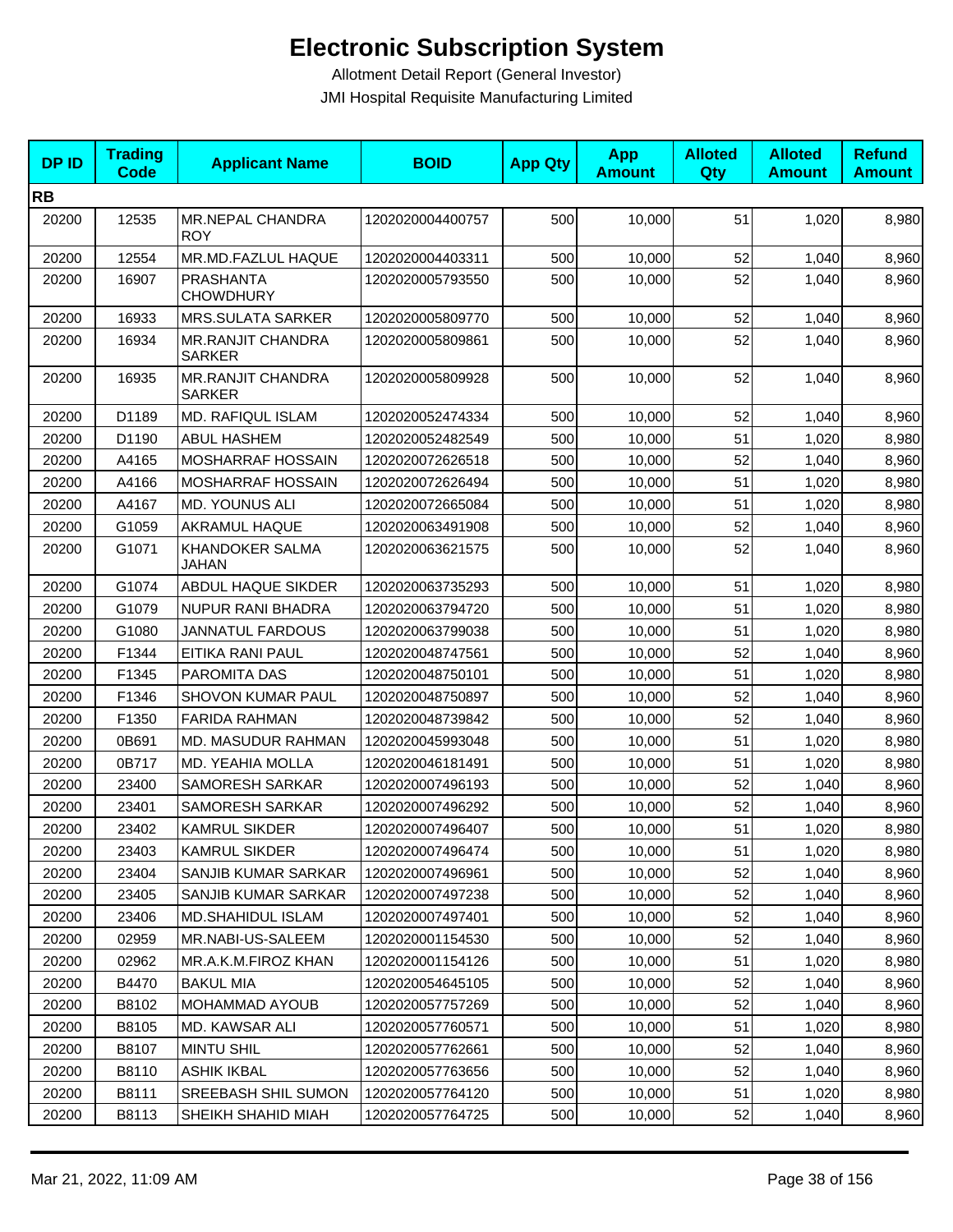| <b>DPID</b> | <b>Trading</b><br><b>Code</b> | <b>Applicant Name</b>                   | <b>BOID</b>      | <b>App Qty</b> | <b>App</b><br><b>Amount</b> | <b>Alloted</b><br>Qty | <b>Alloted</b><br><b>Amount</b> | <b>Refund</b><br><b>Amount</b> |
|-------------|-------------------------------|-----------------------------------------|------------------|----------------|-----------------------------|-----------------------|---------------------------------|--------------------------------|
| <b>RB</b>   |                               |                                         |                  |                |                             |                       |                                 |                                |
| 20200       | C3775                         | AHASAN UDDIN<br>AHAMMED                 | 1202020072250526 | 500            | 10,000                      | 52                    | 1,040                           | 8,960                          |
| 20200       | C3780                         | SYEDA SHAHANA<br>AFREEN JAHAN           | 1202020072312835 | 500            | 10,000                      | 51                    | 1,020                           | 8,980                          |
| 20200       | F1426                         | KHADIJA BEGUM                           | 1202020049468642 | 500            | 10,000                      | 52                    | 1,040                           | 8,960                          |
| 20200       | F1427                         | KHADIJA BEGUM                           | 1202020049471118 | 500            | 10,000                      | 51                    | 1,020                           | 8,980                          |
| 20200       | F1428                         | <b>JUNIA SHAHED</b>                     | 1202020049471755 | 500            | 10,000                      | 51                    | 1,020                           | 8,980                          |
| 20200       | F1429                         | <b>JUNIA SHAHED</b>                     | 1202020049472203 | 500            | 10,000                      | 51                    | 1,020                           | 8,980                          |
| 20200       | F1430                         | MD. ISMAIL HOSSAIN                      | 1202020049473307 | 500            | 10,000                      | 52                    | 1,040                           | 8,960                          |
| 20200       | i5307                         | MD. SHAFIQUL ISLAM                      | 1202020074254437 | 500            | 10,000                      | 52                    | 1,040                           | 8,960                          |
| 20200       | 15309                         | ZAKIYA HAFEEZ                           | 1202020074339404 | 500            | 10,000                      | 51                    | 1,020                           | 8,980                          |
| 20200       | 15310                         | ZAKIYA HAFEEZ                           | 1202020074339399 | 500            | 10,000                      | 52                    | 1,040                           | 8,960                          |
| 20200       | i5313                         | MD. MOSHARRAF<br><b>HOSSAIN SHAHEEN</b> | 1202020074318290 | 500            | 10,000                      | 52                    | 1,040                           | 8,960                          |
| 20200       | 0B719                         | MD. YEAHIA MOLLA                        | 1202020046186098 | 500            | 10,000                      | 51                    | 1,020                           | 8,980                          |
| 20200       | 0B728                         | MD. MAHABUB ALAM                        | 1202020046233083 | 500            | 10,000                      | 52                    | 1,040                           | 8,960                          |
| 20200       | 00007                         | <b>TAPAN KUMAR DEBNATH</b>              | 1202020014917359 | 500            | 10,000                      | 52                    | 1,040                           | 8,960                          |
| 20200       | 0C754                         | <b>SHARIF AHMED</b>                     | 1202020053841188 | 500            | 10,000                      | 51                    | 1,020                           | 8,980                          |
| 20200       | 0C772                         | <b>MAHMUDA AKTER</b>                    | 1202020053895404 | 500            | 10,000                      | 52                    | 1,040                           | 8,960                          |
| 20200       | 0C773                         | MAHBUBA SULTANA                         | 1202020053897438 | 500            | 10,000                      | 52                    | 1,040                           | 8,960                          |
| 20200       | F2369                         | <b>MAYA</b>                             | 1202020053333801 | 500            | 10,000                      | 51                    | 1,020                           | 8,980                          |
| 20200       | F2370                         | <b>MAYA</b>                             | 1202020053333818 | 500            | 10,000                      | 51                    | 1,020                           | 8,980                          |
| 20200       | F2371                         | REZWANUL HAQUE                          | 1202020053338390 | 500            | 10,000                      | 51                    | 1,020                           | 8,980                          |
| 20200       | F2372                         | REZWANUL HAQUE                          | 1202020053338698 | 500            | 10,000                      | 51                    | 1,020                           | 8,980                          |
| 20200       | F2373                         | RAHIMA BEGUM                            | 1202020053338681 | 500            | 10,000                      | 52                    | 1,040                           | 8,960                          |
| 20200       | F2374                         | RAHIMA BEGUM                            | 1202020053338711 | 500            | 10,000                      | 52                    | 1,040                           | 8,960                          |
| 20200       | F2375                         | <b>NAZIFA AKTER</b>                     | 1202020053338671 | 500            | 10,000                      | 51                    | 1,020                           | 8,980                          |
| 20200       | F2376                         | <b>NAZIFA AKTER</b>                     | 1202020053338291 | 500            | 10,000                      | 51                    | 1,020                           | 8,980                          |
| 20200       | F2395                         | <b>ABU TAHER</b>                        | 1202020053357224 | 500            | 10,000                      | 51                    | 1,020                           | 8,980                          |
| 20200       | 43875                         | MD.SAFIKUL ALAM                         | 1202020027044813 | 500            | 10,000                      | 52                    | 1,040                           | 8,960                          |
| 20200       | 65871                         | SAIBAL SAHA SUNNY                       | 1202020023791450 | 500            | 10,000                      | 51                    | 1,020                           | 8,980                          |
| 20200       | 65882                         | <b>MONI LAL SAHA</b>                    | 1202020023870059 | 500            | 10,000                      | 51                    | 1,020                           | 8,980                          |
| 20200       | 65883                         | POLI RANI PODDER                        | 1202020023870107 | 500            | 10,000                      | 51                    | 1,020                           | 8,980                          |
| 20200       | 65890                         | MD.MAHABUB ALAM                         | 1202020023947161 | 500            | 10,000                      | 52                    | 1,040                           | 8,960                          |
| 20200       | 65895                         | POLI RANI PODDER                        | 1202020024101091 | 500            | 10,000                      | 52                    | 1,040                           | 8,960                          |
| 20200       | 65910                         | MD. MOSHIUR RAHAMAN                     | 1202020024343533 | 500            | 10,000                      | 52                    | 1,040                           | 8,960                          |
| 20200       | 65911                         | <b>MD. MOSHIUR RAHMAN</b>               | 1202020024343541 | 500            | 10,000                      | 52                    | 1,040                           | 8,960                          |
| 20200       | 65931                         | <b>SHOVA RANI SAHA</b>                  | 1202020024462561 | 500            | 10,000                      | 51                    | 1,020                           | 8,980                          |
| 20200       | F3072                         | MD. SHOHAG                              | 1202020054735227 | 500            | 10,000                      | 52                    | 1,040                           | 8,960                          |
| 20200       | F3073                         | MD. SHOHAG                              | 1202020054735342 | 500            | 10,000                      | 52                    | 1,040                           | 8,960                          |
| 20200       | F3076                         | MST. LIZOO BEGUM                        | 1202020054688745 | 500            | 10,000                      | 52                    | 1,040                           | 8,960                          |
| 20200       | F3077                         | MST. LIZOO BEGUM                        | 1202020054688801 | 500            | 10,000                      | 52                    | 1,040                           | 8,960                          |
| 20200       | F3086                         | MD. NURA ALAM                           | 1202020054692076 | 500            | 10,000                      | 52                    | 1,040                           | 8,960                          |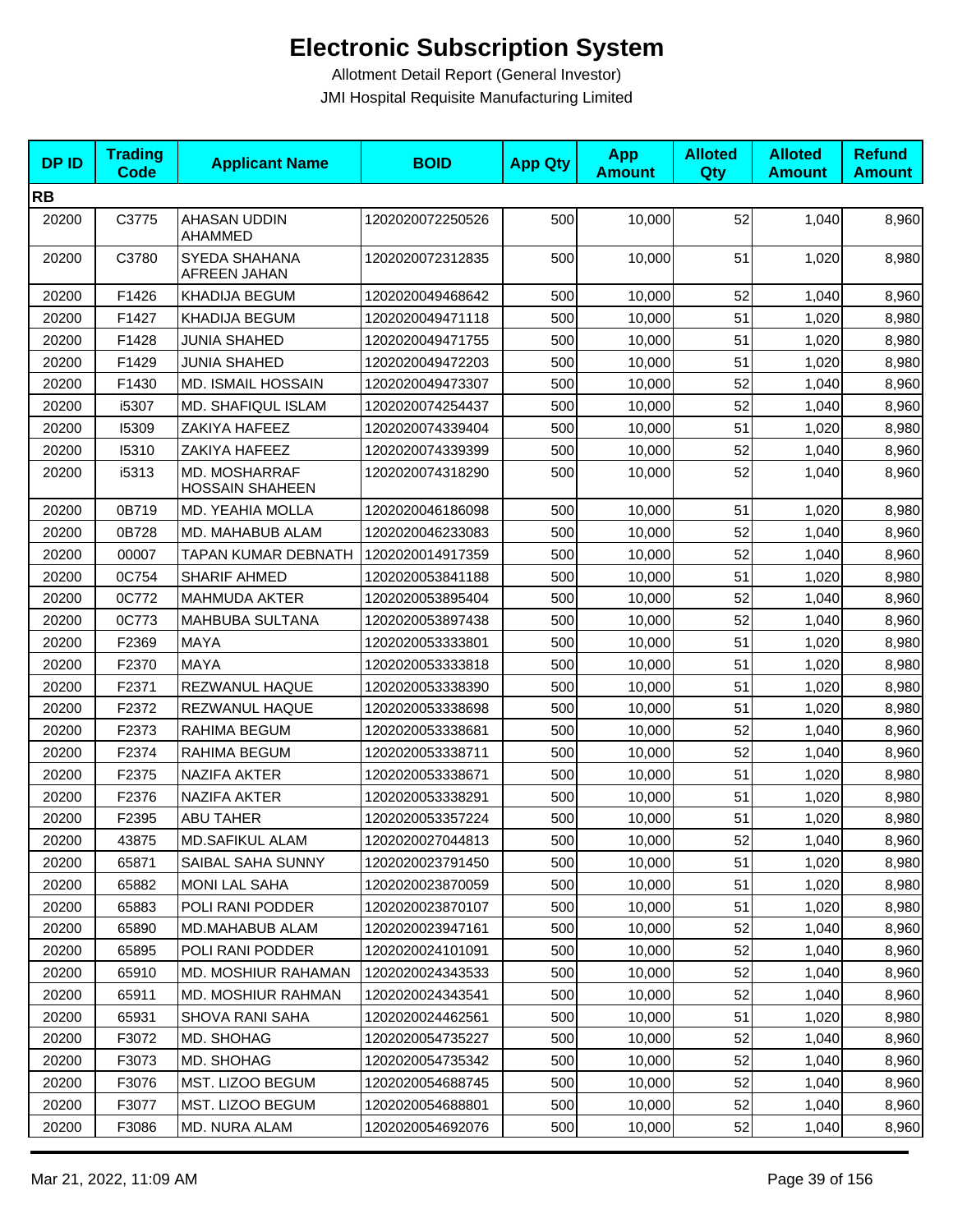| <b>DPID</b> | <b>Trading</b><br><b>Code</b> | <b>Applicant Name</b>             | <b>BOID</b>      | <b>App Qty</b> | <b>App</b><br><b>Amount</b> | <b>Alloted</b><br><b>Qty</b> | <b>Alloted</b><br><b>Amount</b> | <b>Refund</b><br><b>Amount</b> |
|-------------|-------------------------------|-----------------------------------|------------------|----------------|-----------------------------|------------------------------|---------------------------------|--------------------------------|
| <b>RB</b>   |                               |                                   |                  |                |                             |                              |                                 |                                |
| 20200       | F3087                         | MD. NURA ALAM                     | 1202020054693003 | 500            | 10,000                      | 51                           | 1,020                           | 8,980                          |
| 20200       | F3090                         | <b>DIPTI RANI</b>                 | 1202020054695334 | 500            | 10,000                      | 52                           | 1,040                           | 8,960                          |
| 20200       | F3091                         | <b>DIPTI RANI</b>                 | 1202020054703440 | 500            | 10,000                      | 52                           | 1,040                           | 8,960                          |
| 20200       | F3141                         | <b>MST. ROZINA KHATUN</b>         | 1202020054965997 | 500            | 10,000                      | 52                           | 1,040                           | 8,960                          |
| 20200       | F2396                         | <b>DURJOY NANDI</b>               | 1202020053357232 | 500            | 10,000                      | 51                           | 1,020                           | 8,980                          |
| 20200       | F2414                         | <b>ABU TAHER</b>                  | 1202020053406377 | 500            | 10,000                      | 52                           | 1,040                           | 8,960                          |
| 20200       | F2415                         | MD. ALI AKBAR                     | 1202020053408799 | 500            | 10,000                      | 52                           | 1,040                           | 8,960                          |
| 20200       | F2416                         | <b>SHOMPA KARMAKER</b>            | 1202020053408847 | 500            | 10,000                      | 51                           | 1,020                           | 8,980                          |
| 20200       | 18967                         | <b>MD.RABIUL ISLAM</b>            | 1202020006360030 | 500            | 10,000                      | 52                           | 1,040                           | 8,960                          |
| 20200       | 18983                         | HOSNA YESMIN SHEMU                | 1202020006366196 | 500            | 10,000                      | 52                           | 1,040                           | 8,960                          |
| 20200       | 18984                         | <b>SHAMSUN NAHAR</b>              | 1202020006366201 | 500            | 10,000                      | 52                           | 1,040                           | 8,960                          |
| 20200       | 18985                         | <b>MAHBUBUR RAHMAN</b>            | 1202020006366211 | 500            | 10,000                      | 52                           | 1,040                           | 8,960                          |
| 20200       | 18999                         | MUHAMMAD MAHIUDDIN                | 1202020006373941 | 500            | 10,000                      | 52                           | 1,040                           | 8,960                          |
| 20200       | 19105                         | <b>MR.SUSIL KRISNA DAS</b>        | 1202020006408714 | 500            | 10,000                      | 52                           | 1,040                           | 8,960                          |
| 20200       | 02746                         | <b>INDRAJIT KUMAR DAS</b>         | 1202020001158571 | 500            | 10,000                      | 51                           | 1,020                           | 8,980                          |
| 20200       | 02784                         | MR.JAGANMOY<br><b>KARMAKER</b>    | 1202020001158108 | 500            | 10,000                      | 51                           | 1,020                           | 8,980                          |
| 20200       | 02785                         | MR.HIRONMOY<br>KARMAKER           | 1202020001158241 | 500            | 10,000                      | 52                           | 1,040                           | 8,960                          |
| 20200       | B6469                         | RASEDA BEGUM                      | 1202020056370364 | 500            | 10,000                      | 52                           | 1,040                           | 8,960                          |
| 20200       | B6494                         | RAJU PAUL                         | 1202020056424632 | 500            | 10,000                      | 52                           | 1,040                           | 8,960                          |
| 20200       | B6497                         | MOHAMMAD MAHMUD<br><b>HUSSAIN</b> | 1202020056476900 | 500            | 10,000                      | 52                           | 1,040                           | 8,960                          |
| 20200       | C1653                         | MD. HABIB                         | 1202020057644968 | 500            | 10,000                      | 51                           | 1,020                           | 8,980                          |
| 20200       | C1726                         | <b>NASIMA AKTAR</b>               | 1202020057907963 | 500            | 10,000                      | 51                           | 1,020                           | 8,980                          |
| 20200       | C1727                         | <b>NASIMA AKTER</b>               | 1202020057908090 | 500            | 10,000                      | 52                           | 1,040                           | 8,960                          |
| 20200       | B7284                         | MD. BILLAL HOSSAIN                | 1202020060446984 | 500            | 10,000                      | 52                           | 1,040                           | 8,960                          |
| 20200       | B7285                         | MD. BILLAL HOSSAIN                | 1202020060447351 | 500            | 10,000                      | 51                           | 1,020                           | 8,980                          |
| 20200       | B7362                         | OMA RANI PAUL                     | 1202020060487268 | 500            | 10,000                      | 51                           | 1,020                           | 8,980                          |
| 20200       | 02786                         | MR.HIRONMOY<br>KARMAKER           | 1202020001159766 | 500            | 10,000                      | 51                           | 1,020                           | 8,980                          |
| 20200       | A4182                         | NUZHAT BINTE HOSSAIN              | 1202020073391766 | 500            | 10,000                      | 52                           | 1,040                           | 8,960                          |
| 20200       | B4344                         | MD. GOLAM AZAM                    | 1202020054503098 | 500            | 10,000                      | 52                           | 1,040                           | 8,960                          |
| 20200       | B4345                         | MD. GOLAM AZAM                    | 1202020054503831 | 500            | 10,000                      | 52                           | 1,040                           | 8,960                          |
| 20200       | B4346                         | <b>MAMUN MOJUMDER</b>             | 1202020054502341 | 500            | 10,000                      | 51                           | 1,020                           | 8,980                          |
| 20200       | 0B176                         | <b>BIPUL SAHA</b>                 | 1202020030077496 | 500            | 10,000                      | 51                           | 1,020                           | 8,980                          |
| 20200       | 0B179                         | MD. BACHU MIAH                    | 1202020044946134 | 500            | 10,000                      | 51                           | 1,020                           | 8,980                          |
| 20200       | 0B181                         | MD. BACHU MIAH                    | 1202020044790998 | 500            | 10,000                      | 52                           | 1,040                           | 8,960                          |
| 20200       | 0B184                         | <b>TOSIRON NESA</b>               | 1202020044794953 | 500            | 10,000                      | 51                           | 1,020                           | 8,980                          |
| 20200       | 16976                         | MD.WALIUL ISLAM                   | 1202020005810726 | 500            | 10,000                      | 52                           | 1,040                           | 8,960                          |
| 20200       | 17001                         | MD.MOSTAFIZUR<br>RAHMAN           | 1202020005812388 | 500            | 10,000                      | 52                           | 1,040                           | 8,960                          |
| 20200       | 32036                         | <b>NUPUR RANI</b>                 | 1202020010979726 | 500            | 10,000                      | 52                           | 1,040                           | 8,960                          |
| 20200       | 32040                         | <b>MD.PONIR</b>                   | 1202020011331821 | 500            | 10,000                      | 51                           | 1,020                           | 8,980                          |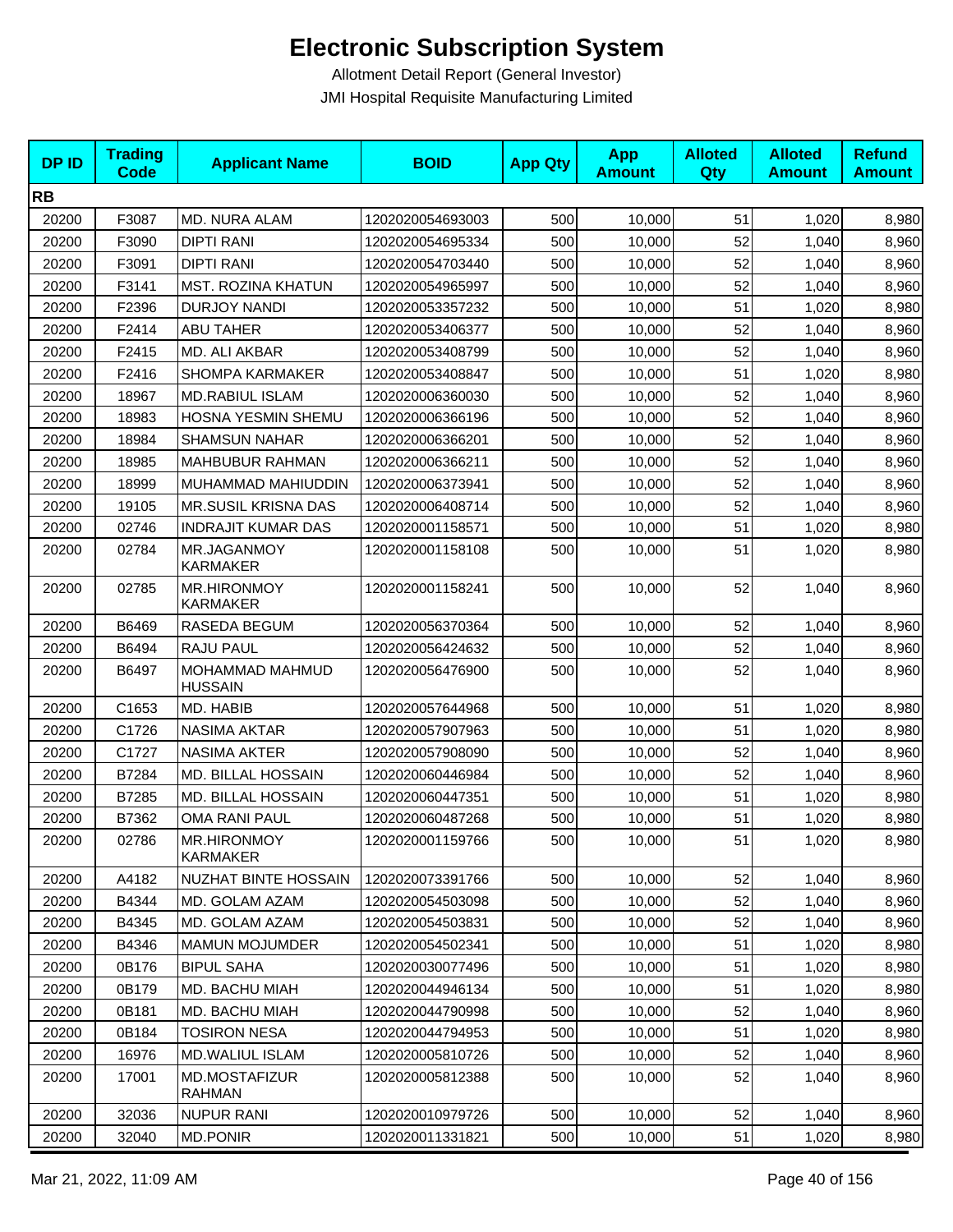| <b>DPID</b> | <b>Trading</b><br><b>Code</b> | <b>Applicant Name</b>                         | <b>BOID</b>      | <b>App Qty</b> | <b>App</b><br><b>Amount</b> | <b>Alloted</b><br>Qty | <b>Alloted</b><br><b>Amount</b> | <b>Refund</b><br><b>Amount</b> |
|-------------|-------------------------------|-----------------------------------------------|------------------|----------------|-----------------------------|-----------------------|---------------------------------|--------------------------------|
| <b>RB</b>   |                               |                                               |                  |                |                             |                       |                                 |                                |
| 20200       | 32041                         | <b>MD.PONIR</b>                               | 1202020011331375 | 500            | 10,000                      | 52                    | 1,040                           | 8,960                          |
| 20200       | 32044                         | ADHORA ZAMAN                                  | 1202020011329580 | 500            | 10,000                      | 52                    | 1,040                           | 8,960                          |
| 20200       | 32049                         | <b>MRS.NASRIN</b>                             | 1202020011326678 | 500            | 10,000                      | 51                    | 1,020                           | 8,980                          |
| 20200       | 32052                         | <b>SUBUDH GARAMI</b>                          | 1202020011325309 | 500            | 10,000                      | 52                    | 1,040                           | 8,960                          |
| 20200       | 32062                         | <b>MONIRA BEGUM</b>                           | 1202020010918107 | 500            | 10,000                      | 52                    | 1,040                           | 8,960                          |
| 20200       | B4347                         | <b>MAMUN MOJUMDER</b>                         | 1202020054502721 | 500            | 10,000                      | 52                    | 1,040                           | 8,960                          |
| 20200       | B4348                         | MASHI AHAMED BABAR                            | 1202020054503542 | 500            | 10,000                      | 52                    | 1,040                           | 8,960                          |
| 20200       | C3690                         | <b>MASUDUL HAQUE</b>                          | 1202020013871855 | 500            | 10,000                      | 51                    | 1,020                           | 8,980                          |
| 20200       | C3691                         | TAHMINA RAHMAN LOTA                           | 1202020011244404 | 500            | 10,000                      | 52                    | 1,040                           | 8,960                          |
| 20200       | C3692                         | TAHMINA RAHMAN LOTA                           | 1202020011244222 | 500            | 10,000                      | 52                    | 1,040                           | 8,960                          |
| 20200       | C3693                         | MOHAMMAD ZOBAER                               | 1202020011244313 | 500            | 10,000                      | 52                    | 1,040                           | 8,960                          |
| 20200       | C3694                         | <b>MASUDAL HAQUE</b>                          | 1202020013871681 | 500            | 10,000                      | 51                    | 1,020                           | 8,980                          |
| 20200       | C3695                         | <b>JOBEYAR HOSSAIN</b>                        | 1202020012112163 | 500            | 10,000                      | 51                    | 1,020                           | 8,980                          |
| 20200       | C3696                         | MD KAHIMUDDIN MOLLAH 1202020011972410         |                  | 500            | 10,000                      | 51                    | 1,020                           | 8,980                          |
| 20200       | 05412                         | ROBINDRA NATH                                 | 1202020002079742 | 500            | 10,000                      | 51                    | 1,020                           | 8,980                          |
| 20200       | 05503                         | MR.MD.AFJAL HOSSAIN                           | 1202020001764001 | 500            | 10,000                      | 51                    | 1,020                           | 8,980                          |
| 20200       | 05504                         | MR.MD.AFJAL HOSSAIN                           | 1202020001762988 | 500            | 10,000                      | 52                    | 1,040                           | 8,960                          |
| 20200       | 12395                         | MR.MD.DULAL<br><b>HOWLADER</b>                | 1202020004328176 | 500            | 10,000                      | 52                    | 1,040                           | 8,960                          |
| 20200       | 12428                         | <b>MR.SUDIP KUMAR</b><br><b>BHATTACHARJEE</b> | 1202020004338205 | 500            | 10,000                      | 51                    | 1,020                           | 8,980                          |
| 20200       | 12430                         | MR.MOHD.IBRAHIM KABIR   1202020004345000      |                  | 500            | 10,000                      | 51                    | 1,020                           | 8,980                          |
| 20200       | 12431                         | MOHD. IBRAHIM KABIR                           | 1202020004342130 | 500            | 10,000                      | 52                    | 1,040                           | 8,960                          |
| 20200       | 12477                         | MR.ALA UDDIN BHUIYA                           | 1202020004366599 | 500            | 10,000                      | 52                    | 1,040                           | 8,960                          |
| 20200       | 12514                         | MD.JAHANGIR HOSSAIN                           | 1202020004388683 | 500            | 10,000                      | 52                    | 1,040                           | 8,960                          |
| 20200       | 26492                         | <b>MR.ABDUS SATTER</b>                        | 1202020008589261 | 500            | 10,000                      | 52                    | 1,040                           | 8,960                          |
| 20200       | 26509                         | <b>LUTFOR RAHMAN RIPON</b>                    | 1202020008600339 | 500            | 10,000                      | 52                    | 1,040                           | 8,960                          |
| 20200       | 26510                         | <b>LUTFOR RAHMAN RIPON</b>                    | 1202020008600347 | 500            | 10,000                      | 51                    | 1,020                           | 8,980                          |
| 20200       | D4799                         | RATAN KUMAR SAHA                              | 1202020038841209 | 500            | 10,000                      | 51                    | 1,020                           | 8,980                          |
| 20200       | D4801                         | <b>SUMAN ROY</b>                              | 1202020033756993 | 500            | 10,000                      | 52                    | 1,040                           | 8,960                          |
| 20200       | D4805                         | MADHAB CHANDRA SAHA                           | 1202020039681443 | 500            | 10,000                      | 51                    | 1,020                           | 8,980                          |
| 20200       | A4144                         | JULHAS HOSSAN SOHAN                           | 1202020072223579 | 500            | 10,000                      | 52                    | 1,040                           | 8,960                          |
| 20200       | A4147                         | TAHANI TASNEEM                                | 1202020072259784 | 500            | 10,000                      | 51                    | 1,020                           | 8,980                          |
| 20200       | B8069                         | MST. SALEHA BEGUM                             | 1202020057159108 | 500            | 10,000                      | 52                    | 1,040                           | 8,960                          |
| 20200       | B8070                         | MD. BABUL MIA SARKER                          | 1202020057158807 | 500            | 10,000                      | 51                    | 1,020                           | 8,980                          |
| 20200       | B8071                         | <b>MST. NADIRA BEGUM</b>                      | 1202020057158866 | 500            | 10,000                      | 52                    | 1,040                           | 8,960                          |
| 20200       | B8072                         | MD. JAMAL MIA                                 | 1202020057158882 | 500            | 10,000                      | 52                    | 1,040                           | 8,960                          |
| 20200       | 26550                         | <b>OMAR SHARIF</b>                            | 1202020008605125 | 500            | 10,000                      | 52                    | 1,040                           | 8,960                          |
| 20200       | 26556                         | MOHAMMAD SHAMIM<br>SARWAR                     | 1202020008613538 | 500            | 10,000                      | 52                    | 1,040                           | 8,960                          |
| 20200       | 26564                         | <b>ISMOT ZERIN NILA</b>                       | 1202020008613610 | 500            | 10,000                      | 52                    | 1,040                           | 8,960                          |
| 20200       | 31990                         | MRS.ZAKIA MOHSIN                              | 1202020011084620 | 500            | 10,000                      | 51                    | 1,020                           | 8,980                          |
| 20200       | 32026                         | SIMA DAS                                      | 1202020010950101 | 500            | 10,000                      | 52                    | 1,040                           | 8,960                          |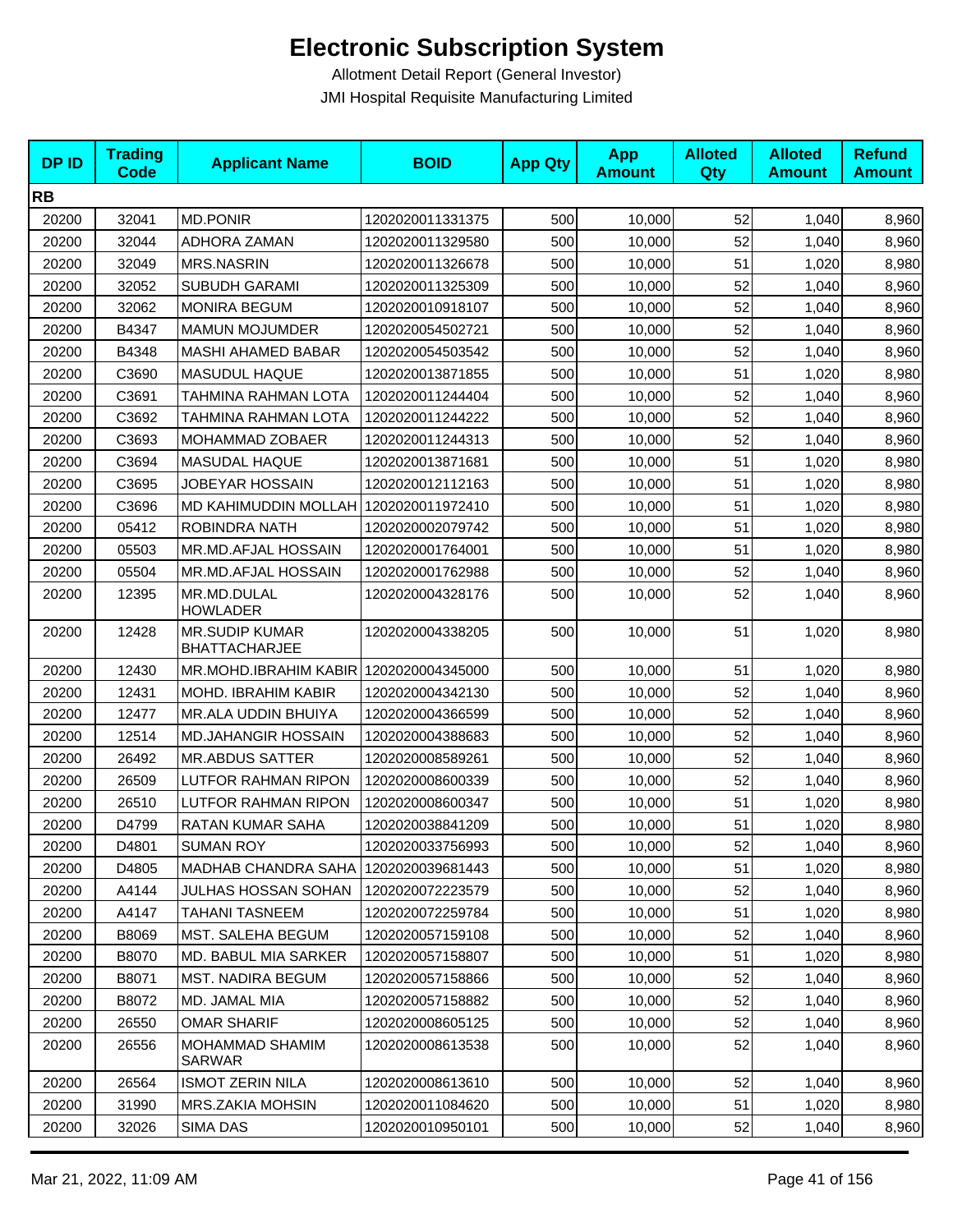| <b>DPID</b> | <b>Trading</b><br>Code | <b>Applicant Name</b>                    | <b>BOID</b>      | <b>App Qty</b> | <b>App</b><br><b>Amount</b> | <b>Alloted</b><br>Qty | <b>Alloted</b><br><b>Amount</b> | <b>Refund</b><br><b>Amount</b> |
|-------------|------------------------|------------------------------------------|------------------|----------------|-----------------------------|-----------------------|---------------------------------|--------------------------------|
| <b>RB</b>   |                        |                                          |                  |                |                             |                       |                                 |                                |
| 20200       | 32027                  | <b>SIMA DAS</b>                          | 1202020010966353 | 500            | 10,000                      | 52                    | 1,040                           | 8,960                          |
| 20200       | 0A129                  | MR.MD.MONIR HOSSAIN                      | 1202020031822123 | 500            | 10,000                      | 52                    | 1,040                           | 8,960                          |
| 20200       | 0A133                  | PROSHANTA KUMAR<br><b>SAHA</b>           | 1202020006817505 | 500            | 10,000                      | 51                    | 1,020                           | 8,980                          |
| 20200       | 0A138                  | MD. MAMUNUL ISLAM                        | 1202020027740085 | 500            | 10,000                      | 52                    | 1,040                           | 8,960                          |
| 20200       | C3685                  | MD. SHADMAN SAKIB                        | 1202020070168680 | 500            | 10,000                      | 51                    | 1,020                           | 8,980                          |
| 20200       | F2417                  | MD. HARUN OR RASHID                      | 1202020053409298 | 500            | 10,000                      | 51                    | 1,020                           | 8,980                          |
| 20200       | F2419                  | <b>MST.ASMA AKTER</b>                    | 1202020053378290 | 500            | 10,000                      | 52                    | 1,040                           | 8,960                          |
| 20200       | F2420                  | <b>BILKIS</b>                            | 1202020053408691 | 500            | 10,000                      | 52                    | 1,040                           | 8,960                          |
| 20200       | F2465                  | <b>MST. NARGIS</b>                       | 1202020053441771 | 500            | 10,000                      | 51                    | 1,020                           | 8,980                          |
| 20200       | 15119                  | <b>MST. KOHINOOR AKTER</b>               | 1202020072375238 | 500            | 10,000                      | 52                    | 1,040                           | 8,960                          |
| 20200       | 29918                  | MD.ZIAUL AHSAN                           | 1202020009576137 | 500            | 10,000                      | 52                    | 1,040                           | 8,960                          |
| 20200       | 29919                  | <b>MD.ZIAUL AHSAN</b>                    | 1202020009576201 | 500            | 10,000                      | 52                    | 1,040                           | 8,960                          |
| 20200       | 29921                  | <b>SANJIT PAUL</b>                       | 1202020009576335 | 500            | 10,000                      | 51                    | 1,020                           | 8,980                          |
| 20200       | 29952                  | ZABA SULTANA                             | 1202020009466722 | 500            | 10,000                      | 51                    | 1,020                           | 8,980                          |
| 20200       | 30055                  | <b>MD.SABDER RAHMAN</b>                  | 1202020009564636 | 500            | 10,000                      | 52                    | 1,040                           | 8,960                          |
| 20200       | 30056                  | <b>MD.SABDER RAHMAN</b>                  | 1202020009564735 | 500            | 10,000                      | 52                    | 1,040                           | 8,960                          |
| 20200       | 34923                  | MD.MONIRUL ISLAM<br><b>MIZAN</b>         | 1202020013270211 | 500            | 10,000                      | 52                    | 1,040                           | 8,960                          |
| 20200       | 35035                  | <b>MD.JAKIR HOSSAIN</b>                  | 1202020013346435 | 500            | 10,000                      | 52                    | 1,040                           | 8,960                          |
| 20200       | 35036                  | <b>MD.JAKIR HOSSAIN</b>                  | 1202020013346617 | 500            | 10,000                      | 51                    | 1,020                           | 8,980                          |
| 20200       | C2877                  | NAZMUL ALAM RIPON                        | 1202020060632092 | 500            | 10,000                      | 51                    | 1,020                           | 8,980                          |
| 20200       | C3025                  | SUSHIL KUMAR CHAKI                       | 1202020060979712 | 500            | 10,000                      | 51                    | 1,020                           | 8,980                          |
| 20200       | D4443                  | MOKSHED HOSSAIN                          | 1202020064052520 | 500            | 10,000                      | 51                    | 1,020                           | 8,980                          |
| 20200       | D4484                  | SHAHIDA KHATUN                           | 1202020064186516 | 500            | 10,000                      | 52                    | 1,040                           | 8,960                          |
| 20200       | D4521                  | MD. HOSSAINU ZAMAN<br><b>BHUYAN MAMU</b> | 1202020064425337 | 500            | 10,000                      | 51                    | 1,020                           | 8,980                          |
| 20200       | D4554                  | <b>KHOKAN KUNDU</b>                      | 1202020064539882 | 500            | 10,000                      | 52                    | 1,040                           | 8,960                          |
| 20200       | D4555                  | <b>KHOKAN KUNDU</b>                      | 1202020064540019 | 500            | 10,000                      | 51                    | 1,020                           | 8,980                          |
| 20200       | D4560                  | PARNA PAUL                               | 1202020065370347 | 500            | 10,000                      | 52                    | 1,040                           | 8,960                          |
| 20200       | D4561                  | MD. ASADUZZAMAN                          | 1202020065179241 | 500            | 10,000                      | 52                    | 1,040                           | 8,960                          |
| 20200       | i5122                  | A.T.M. SHAMIM KABIR                      | 1202020072420845 | 500            | 10,000                      | 52                    | 1,040                           | 8,960                          |
| 20200       | i5123                  | MD. GOLAM KABIR                          | 1202020072451338 | 500            | 10,000                      | 51                    | 1,020                           | 8,980                          |
| 20200       | 15128                  | MD. MOSHARAF HOSSEN<br>TOTA MAZI         | 1202020072515391 | 500            | 10,000                      | 52                    | 1,040                           | 8,960                          |
| 20200       | i5133                  | LAILA NASIMA ISLAM                       | 1202020072573211 | 500            | 10,000                      | 52                    | 1,040                           | 8,960                          |
| 20200       | 15134                  | <b>ISLAM MD. FAIZUR</b><br><b>RASHID</b> | 1202020072573171 | 500            | 10,000                      | 52                    | 1,040                           | 8,960                          |
| 20200       | 15135                  | MOWAZZAM HOSSAIN                         | 1202020072564490 | 500            | 10,000                      | 51                    | 1,020                           | 8,980                          |
| 20200       | i5139                  | NURJAHAN BEGUM                           | 1202020072617574 | 500            | 10,000                      | 52                    | 1,040                           | 8,960                          |
| 20200       | 15140                  | NURJAHAN BEGUM                           | 1202020072617863 | 500            | 10,000                      | 51                    | 1,020                           | 8,980                          |
| 20200       | i5181                  | SELINA NAZRUL MUKTA                      | 1202020073972859 | 500            | 10,000                      | 52                    | 1,040                           | 8,960                          |
| 20200       | 41165                  | <b>MD.ZAHIR UDDIN</b>                    | 1202020018833522 | 500            | 10,000                      | 52                    | 1,040                           | 8,960                          |
| 20200       | 41166                  | MD.ZAHIR UDDIN                           | 1202020018833530 | 500            | 10,000                      | 51                    | 1,020                           | 8,980                          |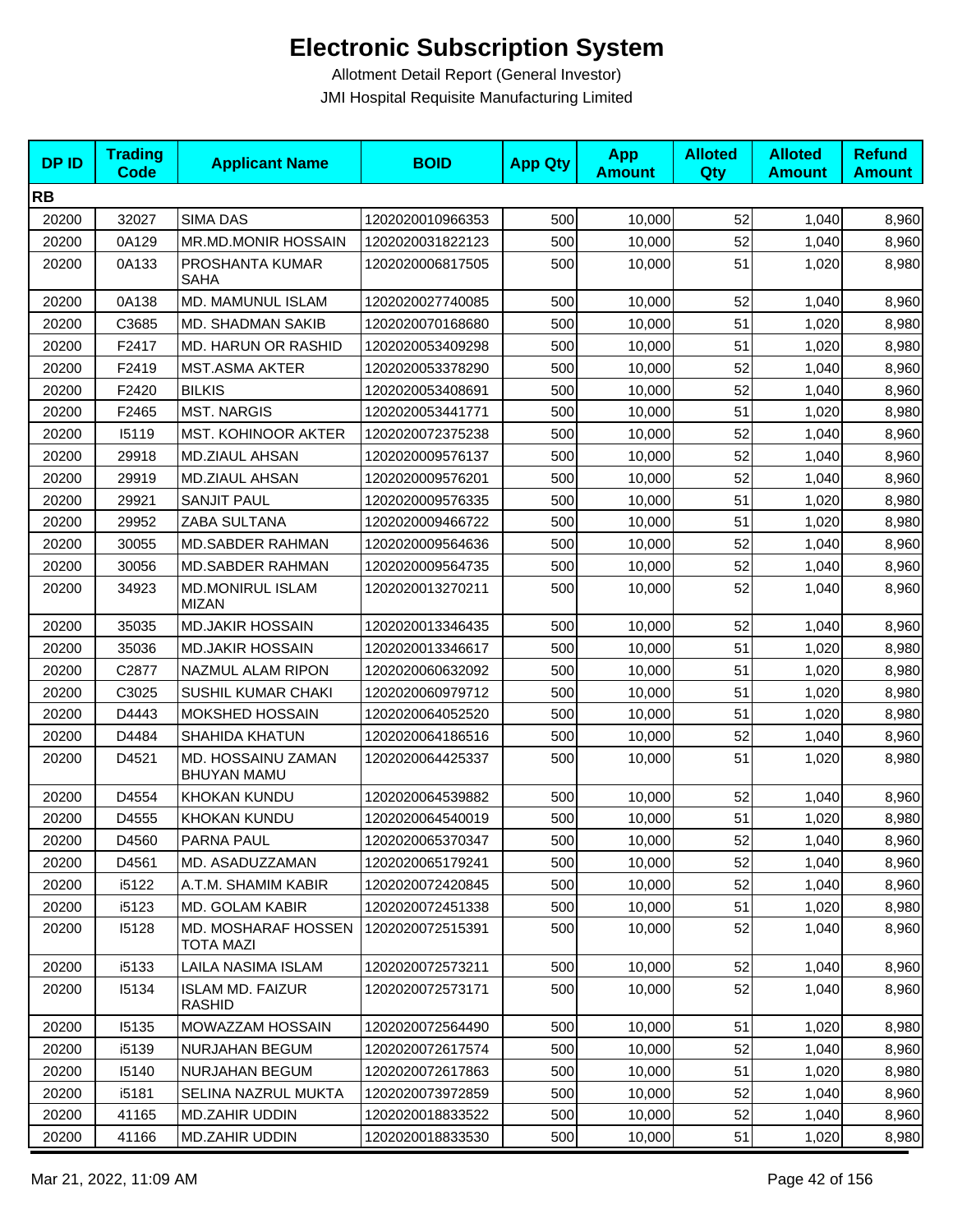| <b>DPID</b> | <b>Trading</b><br><b>Code</b> | <b>Applicant Name</b>                | <b>BOID</b>      | <b>App Qty</b> | <b>App</b><br><b>Amount</b> | <b>Alloted</b><br>Qty | <b>Alloted</b><br><b>Amount</b> | <b>Refund</b><br><b>Amount</b> |
|-------------|-------------------------------|--------------------------------------|------------------|----------------|-----------------------------|-----------------------|---------------------------------|--------------------------------|
| <b>RB</b>   |                               |                                      |                  |                |                             |                       |                                 |                                |
| 20200       | 41175                         | <b>MD.HANIF</b>                      | 1202020018849751 | 500            | 10,000                      | 52                    | 1,040                           | 8,960                          |
| 20200       | 41176                         | <b>MD.HANIF</b>                      | 1202020018850060 | 500            | 10,000                      | 52                    | 1,040                           | 8,960                          |
| 20200       | 41177                         | MD.SELIM                             | 1202020018850036 | 500            | 10,000                      | 51                    | 1,020                           | 8,980                          |
| 20200       | 41178                         | MD.SELIM                             | 1202020018849784 | 500            | 10,000                      | 51                    | 1,020                           | 8,980                          |
| 20200       | 41212                         | <b>MONI RANI KARMAKER</b>            | 1202020018843629 | 500            | 10,000                      | 52                    | 1,040                           | 8,960                          |
| 20200       | 41213                         | <b>MONI RANI KARMAKER</b>            | 1202020018843645 | 500            | 10,000                      | 51                    | 1,020                           | 8,980                          |
| 20200       | 55141                         | <b>MD.SHAJIBUL HOSSAIN</b>           | 1202020027045231 | 500            | 10,000                      | 52                    | 1,040                           | 8,960                          |
| 20200       | i1208                         | <b>SWAMPA</b>                        | 1202020055077644 | 500            | 10,000                      | 52                    | 1,040                           | 8,960                          |
| 20200       | i1223                         | MOHAMMAD OSMAN<br><b>GANI</b>        | 1202020055130655 | 500            | 10,000                      | 52                    | 1,040                           | 8,960                          |
| 20200       | 02787                         | MR.CHINMOY KARMAKER                  | 1202020001158124 | 500            | 10,000                      | 51                    | 1,020                           | 8,980                          |
| 20200       | 07039                         | KHAN MD.TAUFIQUE<br><b>KASHEM</b>    | 1202020002295655 | 500            | 10,000                      | 52                    | 1,040                           | 8,960                          |
| 20200       | 07177                         | MR.MD.NAZRUL ISLAM                   | 1202020003788868 | 500            | 10,000                      | 52                    | 1,040                           | 8,960                          |
| 20200       | 07197                         | MR.MD, TASLIM<br><b>CHOWDHURY</b>    | 1202020003795599 | 500            | 10,000                      | 51                    | 1,020                           | 8,980                          |
| 20200       | 07224                         | MR.DELIP KUMAR NANDI                 | 1202020003845082 | 500            | 10,000                      | 52                    | 1,040                           | 8,960                          |
| 20200       | 0F434                         | MD. RAZU                             | 1202020044848471 | 500            | 10,000                      | 52                    | 1,040                           | 8,960                          |
| 20200       | 0F437                         | MD. KHALILUR RAHMAN<br><b>MALLIK</b> | 1202020044848726 | 500            | 10,000                      | 51                    | 1,020                           | 8,980                          |
| 20200       | 0F438                         | MD. SUZAN HOSSAIN                    | 1202020044848734 | 500            | 10,000                      | 51                    | 1,020                           | 8,980                          |
| 20200       | B7363                         | <b>OMA RANI PAUL</b>                 | 1202020060487522 | 500            | 10,000                      | 51                    | 1,020                           | 8,980                          |
| 20200       | B7366                         | MOHAMMAD ASHRAFUR<br>RAHMAN          | 1202020060488401 | 500            | 10,000                      | 52                    | 1,040                           | 8,960                          |
| 20200       | B7513                         | MD. KHAIRUL ISLAM                    | 1202020057263029 | 500            | 10,000                      | 52                    | 1,040                           | 8,960                          |
| 20200       | B7515                         | SYEDA BOSRA                          | 1202020057262447 | 500            | 10,000                      | 51                    | 1,020                           | 8,980                          |
| 20200       | C2575                         | <b>MAJEDA AKTER</b>                  | 1202020060023154 | 500            | 10,000                      | 52                    | 1,040                           | 8,960                          |
| 20200       | C2576                         | <b>MAJEDA AKTER</b>                  | 1202020060023400 | 500            | 10,000                      | 52                    | 1,040                           | 8,960                          |
| 20200       | C2042                         | SANKAR KUMAR BHAKTA                  | 1202020058858630 | 500            | 10,000                      | 51                    | 1,020                           | 8,980                          |
| 20200       | C2043                         | SANKAR KUMAR BHAKTA                  | 1202020058858713 | 500            | 10,000                      | 51                    | 1,020                           | 8,980                          |
| 20200       | C2111                         | <b>MST. SONIA SIDDIKA</b>            | 1202020059149064 | 500            | 10,000                      | 51                    | 1,020                           | 8,980                          |
| 20200       | 0F439                         | <b>MD. LITON HOSSAIN</b>             | 1202020044847820 | 500            | 10,000                      | 52                    | 1,040                           | 8,960                          |
| 20200       | 0F440                         | <b>MD. TAKIB HOSSAIN</b>             | 1202020044847839 | 500            | 10,000                      | 52                    | 1,040                           | 8,960                          |
| 20200       | 0F441                         | MD. HASAN HOWLADAR                   | 1202020044847847 | 500            | 10,000                      | 52                    | 1,040                           | 8,960                          |
| 20200       | 0F442                         | <b>MD. MUNSUR AKON</b>               | 1202020044847855 | 500            | 10,000                      | 52                    | 1,040                           | 8,960                          |
| 20200       | 0F453                         | SAMIMA SULTANA<br><b>LABONI</b>      | 1202020044792911 | 500            | 10,000                      | 51                    | 1,020                           | 8,980                          |
| 20200       | 0F457                         | <b>MD. MASUDUR RAHMAN</b>            | 1202020044797146 | 500            | 10,000                      | 52                    | 1,040                           | 8,960                          |
| 20200       | 24096                         | MR.MD.ABDUL MALEK                    | 1202020007822105 | 500            | 10,000                      | 51                    | 1,020                           | 8,980                          |
| 20200       | 24116                         | DR.MD.ZILLUR RAHMAN                  | 1202020007825141 | 500            | 10,000                      | 51                    | 1,020                           | 8,980                          |
| 20200       | 24117                         | MR.DR.MD.ZILLUR<br>RAHMAN            | 1202020007825168 | 500            | 10,000                      | 51                    | 1,020                           | 8,980                          |
| 20200       | C2112                         | MST. SONIA SIDDIKA                   | 1202020059149072 | 500            | 10,000                      | 52                    | 1,040                           | 8,960                          |
| 20200       | C2113                         | <b>HASIBUL HASAN DIPU</b>            | 1202020059149479 | 500            | 10,000                      | 52                    | 1,040                           | 8,960                          |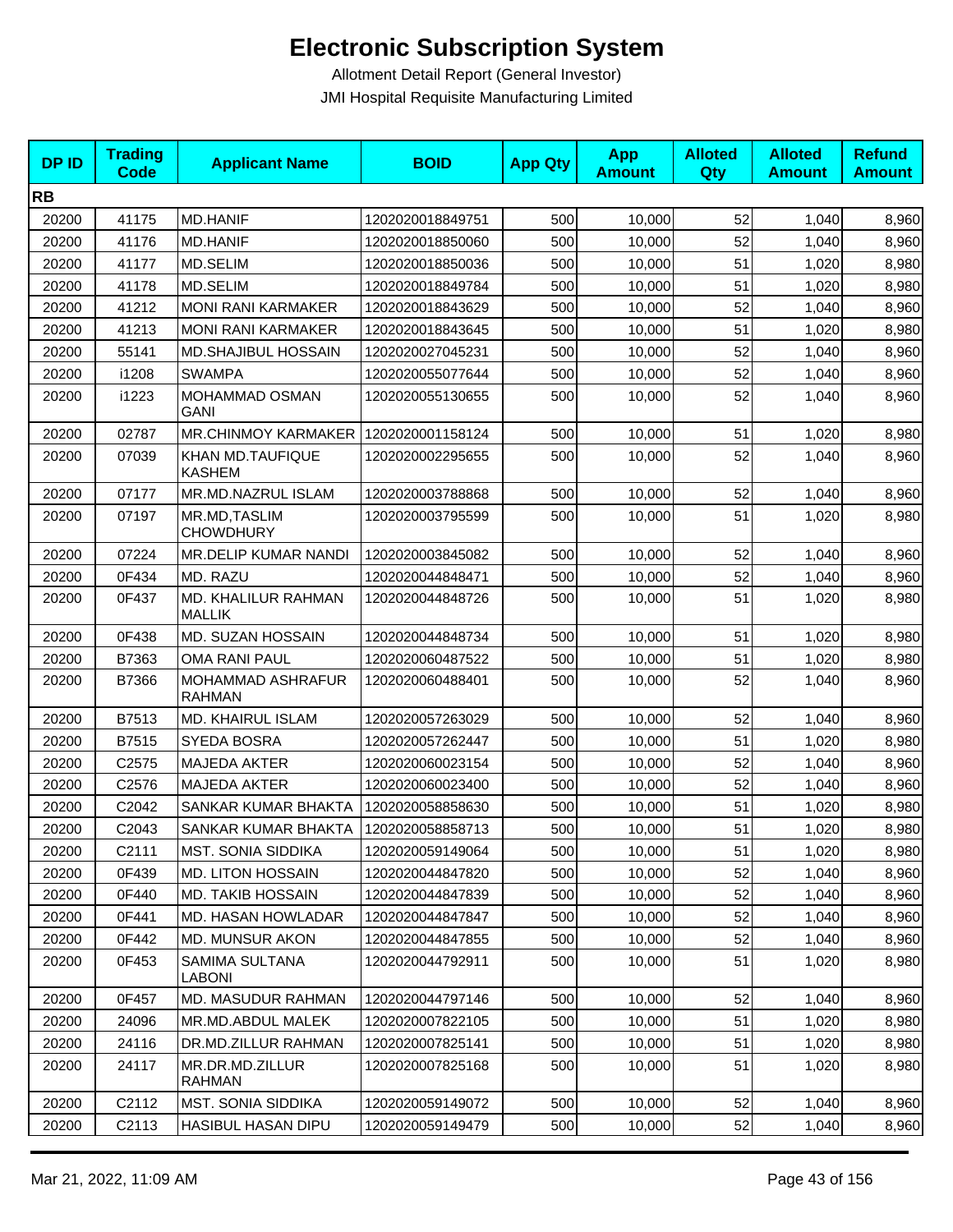| <b>DPID</b> | <b>Trading</b><br><b>Code</b> | <b>Applicant Name</b>                  | <b>BOID</b>      | <b>App Qty</b> | <b>App</b><br><b>Amount</b> | <b>Alloted</b><br>Qty | <b>Alloted</b><br><b>Amount</b> | <b>Refund</b><br><b>Amount</b> |
|-------------|-------------------------------|----------------------------------------|------------------|----------------|-----------------------------|-----------------------|---------------------------------|--------------------------------|
| <b>RB</b>   |                               |                                        |                  |                |                             |                       |                                 |                                |
| 20200       | C2114                         | HASIBUL HASAN DIPU                     | 1202020059149859 | 500            | 10,000                      | 51                    | 1,020                           | 8,980                          |
| 20200       | C2119                         | <b>MST. SHARMIN AKTER</b>              | 1202020058932707 | 500            | 10.000                      | 51                    | 1,020                           | 8,980                          |
| 20200       | C2120                         | <b>MST. SHARMIN AKTER</b>              | 1202020058933744 | 500            | 10,000                      | 52                    | 1,040                           | 8,960                          |
| 20200       | C2121                         | MD. ARSHAD MIAH                        | 1202020058939444 | 500            | 10,000                      | 52                    | 1,040                           | 8,960                          |
| 20200       | D3337                         | <b>MD. NURUL ISLAM</b>                 | 1202020058605841 | 500            | 10,000                      | 51                    | 1,020                           | 8,980                          |
| 20200       | 32063                         | <b>MONIRA BEGUM</b>                    | 1202020010918190 | 500            | 10,000                      | 52                    | 1,040                           | 8,960                          |
| 20200       | 32064                         | PURNIMA AICH                           | 1202020010940003 | 500            | 10,000                      | 52                    | 1,040                           | 8,960                          |
| 20200       | 0F759                         | <b>RASHIDUL HASAN</b>                  | 1202020045944948 | 500            | 10,000                      | 52                    | 1,040                           | 8,960                          |
| 20200       | 0F761                         | MD. SHOWKET HOSSAIN                    | 1202020045926348 | 500            | 10,000                      | 51                    | 1,020                           | 8,980                          |
| 20200       | 0F763                         | <b>ABIDA AKTER</b>                     | 1202020045989974 | 500            | 10,000                      | 51                    | 1,020                           | 8,980                          |
| 20200       | 0F820                         | MD. SHOWKET HOSSAIN                    | 1202020046095568 | 500            | 10,000                      | 52                    | 1,040                           | 8,960                          |
| 20200       | 0F823                         | RASHIDUL HASAN                         | 1202020046052591 | 500            | 10,000                      | 52                    | 1,040                           | 8,960                          |
| 20200       | 0F824                         | <b>ABIDA AKTER</b>                     | 1202020046052557 | 500            | 10,000                      | 52                    | 1,040                           | 8,960                          |
| 20200       | 0F877                         | MUHAMMAD ASHRAF<br>UZZAMAN KHAN        | 1202020046357914 | 500            | 10,000                      | 52                    | 1,040                           | 8,960                          |
| 20200       | C3697                         | MD. KAHIMUDDIN<br><b>MOLLAH</b>        | 1202020011878001 | 500            | 10,000                      | 52                    | 1,040                           | 8,960                          |
| 20200       | C3698                         | MD. MARAJUL ISLAM                      | 1202020070081085 | 500            | 10,000                      | 51                    | 1,020                           | 8,980                          |
| 20200       | 0F880                         | MD. ZAFAR ULLAH KHAN                   | 1202020046369910 | 500            | 10,000                      | 52                    | 1,040                           | 8,960                          |
| 20200       | 0F881                         | MAJOR MD. HASMAT<br>ULLAH KHAN         | 1202020046369902 | 500            | 10,000                      | 52                    | 1,040                           | 8,960                          |
| 20200       | 16164                         | <b>ANSAR ALI</b>                       | 1202020005544297 | 500            | 10,000                      | 52                    | 1,040                           | 8,960                          |
| 20200       | 16180                         | <b>AZIZUL ISLAM</b>                    | 1202020005580959 | 500            | 10,000                      | 51                    | 1,020                           | 8,980                          |
| 20200       | 16182                         | <b>MD.MIZANUR RAHMAN</b>               | 1202020005580496 | 500            | 10,000                      | 51                    | 1,020                           | 8,980                          |
| 20200       | 21981                         | <b>SUJAN KUMAR PAUL</b>                | 1202020007182271 | 500            | 10,000                      | 51                    | 1,020                           | 8,980                          |
| 20200       | 21982                         | <b>SUJAN KUMAR PAUL</b>                | 1202020007182360 | 500            | 10,000                      | 52                    | 1,040                           | 8,960                          |
| 20200       | 22000                         | MR.KAZAL SARKAR                        | 1202020008720444 | 500            | 10,000                      | 51                    | 1,020                           | 8,980                          |
| 20200       | 22052                         | <b>HEMANTHA KUMAR</b><br><b>SARKER</b> | 1202020007100794 | 500            | 10,000                      | 52                    | 1,040                           | 8,960                          |
| 20200       | 42009                         | NOOR HOSSAIN                           | 1202020020212156 | 500            | 10,000                      | 52                    | 1,040                           | 8,960                          |
| 20200       | 42010                         | FEROZA BEGUM                           | 1202020020212172 | 500            | 10,000                      | 52                    | 1,040                           | 8,960                          |
| 20200       | B2358                         | MD. RAJJAB SHAKH                       | 1202020050981000 | 500            | 10,000                      | 51                    | 1,020                           | 8,980                          |
| 20200       | B2359                         | ROMANA SARKAR                          | 1202020050979457 | 500            | 10,000                      | 51                    | 1,020                           | 8,980                          |
| 20200       | B2360                         | ROMANA SARKAR                          | 1202020050981061 | 500            | 10.000                      | 52                    | 1,040                           | 8,960                          |
| 20200       | B2371                         | JAHANGIR HOSSAIN                       | 1202020051154345 | 500            | 10,000                      | 52                    | 1,040                           | 8,960                          |
| 20200       | 42449                         | NITYANANDA KUNDU                       | 1202020021555657 | 500            | 10,000                      | 51                    | 1,020                           | 8,980                          |
| 20200       | 65499                         | MOHAMMAD SHAFI<br><b>UDDIN</b>         | 1202020020883632 | 500            | 10,000                      | 52                    | 1,040                           | 8,960                          |
| 20200       | 65527                         | <b>BIPLAB ROY</b>                      | 1202020021200309 | 500            | 10,000                      | 52                    | 1,040                           | 8,960                          |
| 20200       | 65528                         | <b>G.M ABU SADEQUE</b>                 | 1202020021200285 | 500            | 10,000                      | 52                    | 1,040                           | 8,960                          |
| 20200       | 65553                         | RADHA MADHAB SAHA                      | 1202020021491761 | 500            | 10,000                      | 52                    | 1,040                           | 8,960                          |
| 20200       | 65567                         | <b>MD.YOSUF PATOARY</b>                | 1202020021584175 | 500            | 10,000                      | 52                    | 1,040                           | 8,960                          |
| 20200       | 19140                         | SAZAL SARKAR                           | 1202020006414523 | 500            | 10,000                      | 52                    | 1,040                           | 8,960                          |
| 20200       | 19141                         | SAZAL SARKAR                           | 1202020006414970 | 500            | 10,000                      | 52                    | 1,040                           | 8,960                          |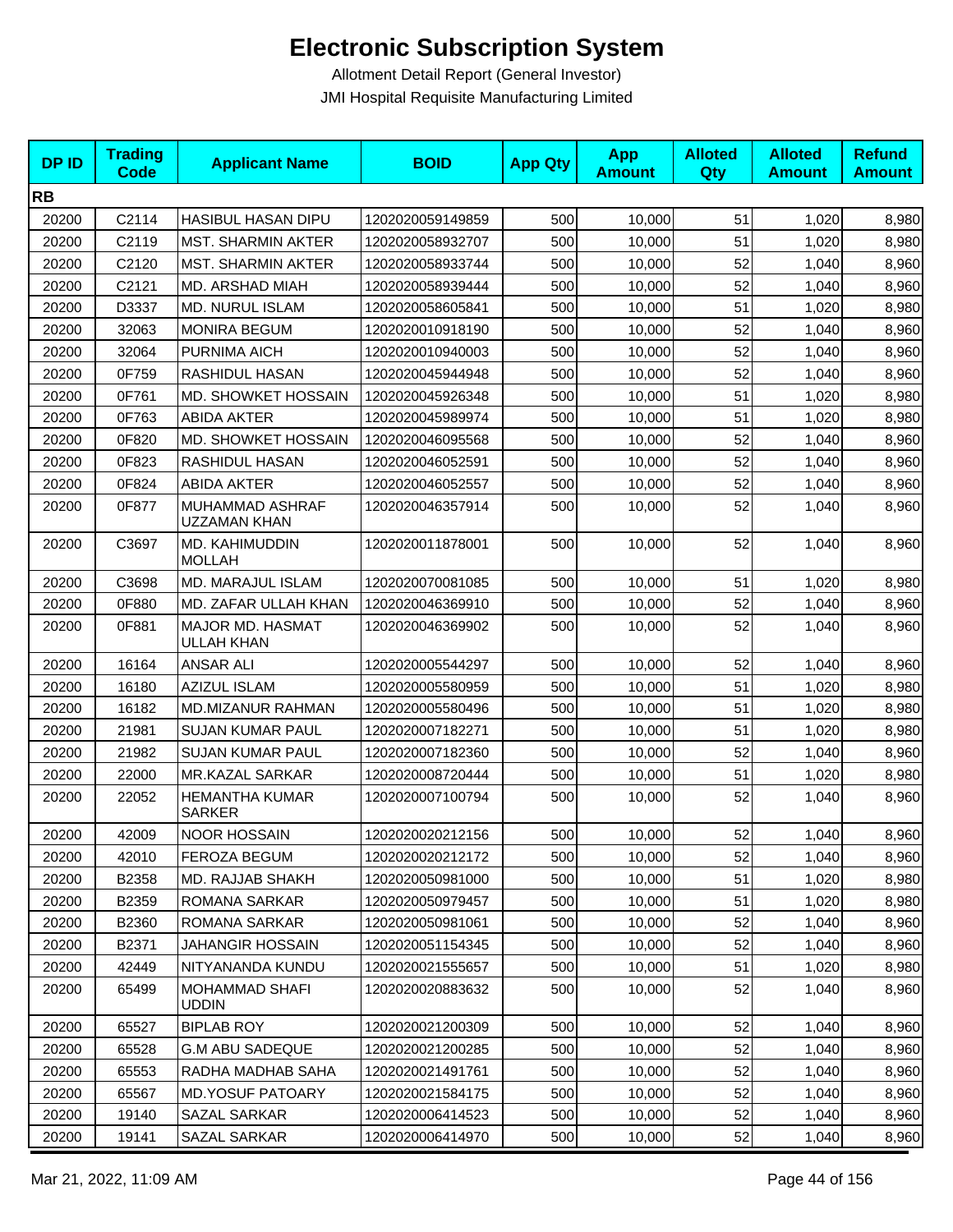| <b>DPID</b> | <b>Trading</b><br><b>Code</b> | <b>Applicant Name</b>             | <b>BOID</b>      | <b>App Qty</b> | <b>App</b><br><b>Amount</b> | <b>Alloted</b><br>Qty | <b>Alloted</b><br><b>Amount</b> | <b>Refund</b><br><b>Amount</b> |
|-------------|-------------------------------|-----------------------------------|------------------|----------------|-----------------------------|-----------------------|---------------------------------|--------------------------------|
| <b>RB</b>   |                               |                                   |                  |                |                             |                       |                                 |                                |
| 20200       | 19142                         | <b>JAYANTA ROY</b>                | 1202020006414989 | 500            | 10,000                      | 52                    | 1,040                           | 8,960                          |
| 20200       | B2372                         | <b>JAHANGIR HOSSAIN</b>           | 1202020051154875 | 500            | 10,000                      | 52                    | 1,040                           | 8,960                          |
| 20200       | B2401                         | <b>ABDUL MANNAN</b>               | 1202020051154883 | 500            | 10,000                      | 51                    | 1,020                           | 8,980                          |
| 20200       | B7552                         | PADMA RANI GHOSH                  | 1202020057259278 | 500            | 10,000                      | 51                    | 1,020                           | 8,980                          |
| 20200       | B7553                         | <b>LIPI RANI PAL</b>              | 1202020057259540 | 500            | 10,000                      | 51                    | 1,020                           | 8,980                          |
| 20200       | B7600                         | KAZI NASIM ARA HAQUE              | 1202020057350875 | 500            | 10,000                      | 52                    | 1,040                           | 8,960                          |
| 20200       | C2577                         | NISHADUL ISLAM                    | 1202020060140076 | 500            | 10,000                      | 51                    | 1,020                           | 8,980                          |
| 20200       | C2578                         | NISHADUL ISLAM                    | 1202020060139706 | 500            | 10,000                      | 51                    | 1,020                           | 8,980                          |
| 20200       | C2579                         | MOUSUMEE SULTANA                  | 1202020061093130 | 500            | 10,000                      | 51                    | 1,020                           | 8,980                          |
| 20200       | C2580                         | MOUSUMEE SULTANA                  | 1202020061092971 | 500            | 10,000                      | 52                    | 1,040                           | 8,960                          |
| 20200       | i1259                         | MUNSHI MD. FAYSAL                 | 1202020055186766 | 500            | 10,000                      | 51                    | 1,020                           | 8,980                          |
| 20200       | i1260                         | MUNSHI MD. FAYSAL                 | 1202020055186814 | 500            | 10,000                      | 52                    | 1,040                           | 8,960                          |
| 20200       | i1261                         | MST. FIROZA BEGUM                 | 1202020055190576 | 500            | 10,000                      | 52                    | 1,040                           | 8,960                          |
| 20200       | i1262                         | MST. FIROZA BEGUM                 | 1202020055190972 | 500            | 10,000                      | 52                    | 1,040                           | 8,960                          |
| 20200       | i1263                         | RESHMA KHANOM                     | 1202020055222776 | 500            | 10,000                      | 52                    | 1,040                           | 8,960                          |
| 20200       | i1264                         | RESHMA KHANOM                     | 1202020055223232 | 500            | 10,000                      | 52                    | 1,040                           | 8,960                          |
| 20200       | i1269                         | MD. TORAB ALI                     | 1202020055190335 | 500            | 10,000                      | 52                    | 1,040                           | 8,960                          |
| 20200       | 25916                         | <b>MD.ABU SUFIAN</b>              | 1202020008428177 | 500            | 10,000                      | 52                    | 1,040                           | 8,960                          |
| 20200       | 15188                         | MD. ZAHANGIR HOSSAIN              | 1202020073337280 | 500            | 10,000                      | 51                    | 1,020                           | 8,980                          |
| 20200       | i5189                         | MD. ABDUR RAHMAN<br><b>SHEIKH</b> | 1202020073527041 | 500            | 10,000                      | 52                    | 1,040                           | 8,960                          |
| 20200       | i5191                         | MD. TAZUL ISLAM                   | 1202020073384406 | 500            | 10,000                      | 51                    | 1,020                           | 8,980                          |
| 20200       | 15193                         | <b>SAJIB AHMED</b>                | 1202020073395938 | 500            | 10,000                      | 51                    | 1,020                           | 8,980                          |
| 20200       | 15194                         | SAJIB AHMED                       | 1202020073395946 | 500            | 10,000                      | 51                    | 1,020                           | 8,980                          |
| 20200       | 15198                         | <b>MILONI HALDER</b>              | 1202020073430852 | 500            | 10,000                      | 51                    | 1,020                           | 8,980                          |
| 20200       | 15199                         | <b>MILONI HALDER</b>              | 1202020073430860 | 500            | 10,000                      | 51                    | 1,020                           | 8,980                          |
| 20200       | 15200                         | NIRMAL ROY                        | 1202020073431129 | 500            | 10,000                      | 51                    | 1,020                           | 8,980                          |
| 20200       | 65115                         | <b>MD.NAHID SARWAR</b>            | 1202020018655339 | 500            | 10,000                      | 51                    | 1,020                           | 8,980                          |
| 20200       | 65124                         | SAIKAT SAHA                       | 1202020018673179 | 500            | 10,000                      | 52                    | 1,040                           | 8,960                          |
| 20200       | A4026                         | MOHAMMAD NAZIM<br><b>UDDIN</b>    | 1202020067526167 | 500            | 10,000                      | 52                    | 1,040                           | 8,960                          |
| 20200       | A4036                         | <b>SURANJIT SIKDER</b>            | 1202020067918221 | 500            | 10,000                      | 52                    | 1,040                           | 8,960                          |
| 20200       | A4037                         | <b>SURANJIT SIKDER</b>            | 1202020067918211 | 500            | 10,000                      | 52                    | 1,040                           | 8,960                          |
| 20200       | A4038                         | <b>TAPASI RANI ROY</b>            | 1202020067918388 | 500            | 10,000                      | 52                    | 1,040                           | 8,960                          |
| 20200       | A4039                         | <b>TAPASI RANI ROY</b>            | 1202020067918396 | 500            | 10,000                      | 52                    | 1,040                           | 8,960                          |
| 20200       | A4051                         | KERANIGANJ<br>DEVELOPER LTD       | 1202020068175222 | 500            | 10,000                      | 52                    | 1,040                           | 8,960                          |
| 20200       | A4052                         | <b>O2 RENEWABLE ENERGY</b>        | 1202020068175305 | 500            | 10,000                      | 52                    | 1,040                           | 8,960                          |
| 20200       | 25917                         | MD.SHAHIDUL ISLAM                 | 1202020008428193 | 500            | 10,000                      | 51                    | 1,020                           | 8,980                          |
| 20200       | 30832                         | MD.MIZANUR RAHMAN                 | 1202020010190704 | 500            | 10,000                      | 52                    | 1,040                           | 8,960                          |
| 20200       | 30833                         | MD.MIZANUR RAHMAN                 | 1202020010190680 | 500            | 10,000                      | 51                    | 1,020                           | 8,980                          |
| 20200       | 30836                         | MS.ASMA AKTER                     | 1202020010190763 | 500            | 10,000                      | 52                    | 1,040                           | 8,960                          |
| 20200       | 30837                         | <b>MS.ASMA AKTER</b>              | 1202020010190781 | 500            | 10,000                      | 52                    | 1,040                           | 8,960                          |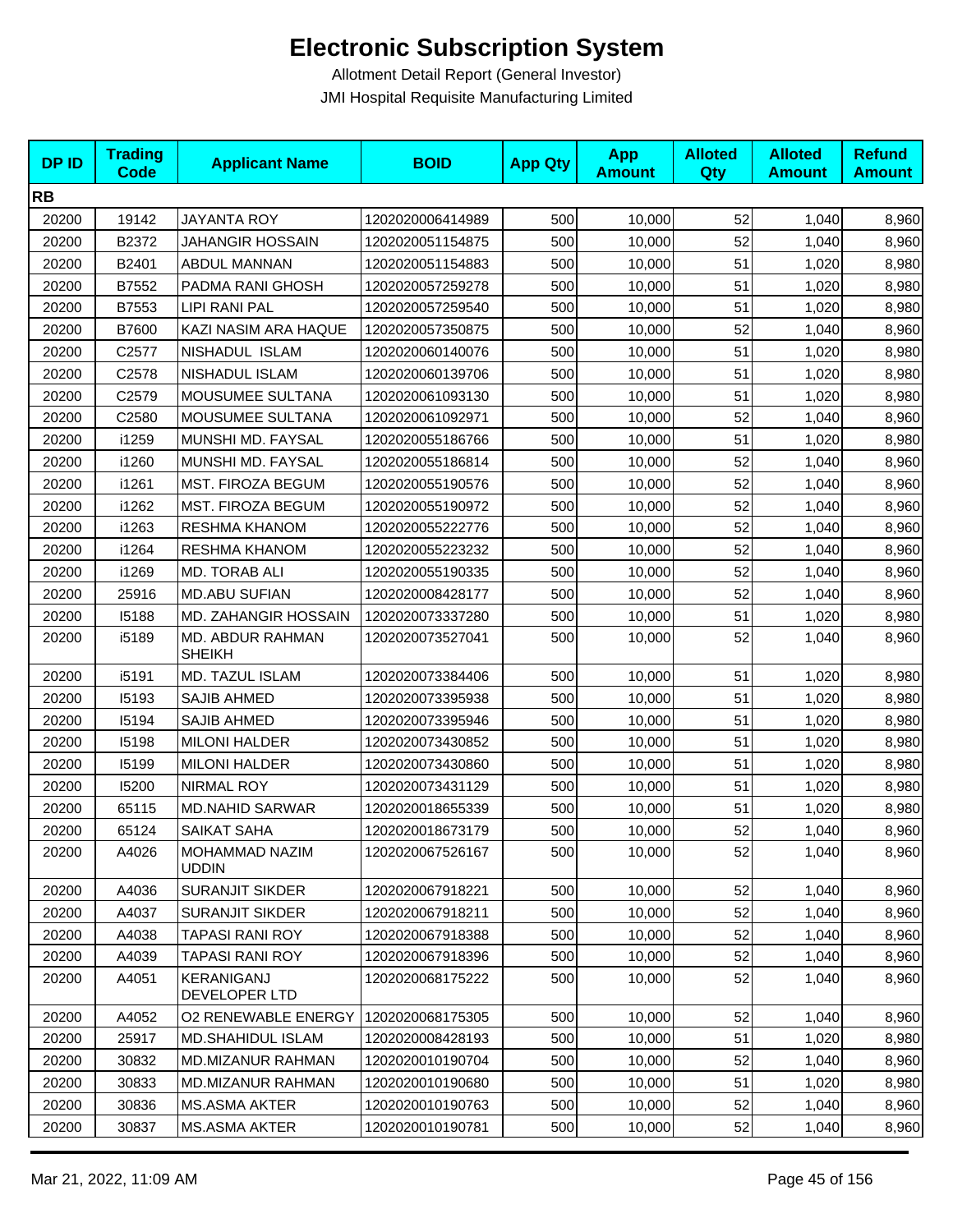| <b>DPID</b> | <b>Trading</b><br><b>Code</b> | <b>Applicant Name</b>                 | <b>BOID</b>      | <b>App Qty</b> | <b>App</b><br><b>Amount</b> | <b>Alloted</b><br>Qty | <b>Alloted</b><br><b>Amount</b> | <b>Refund</b><br><b>Amount</b> |
|-------------|-------------------------------|---------------------------------------|------------------|----------------|-----------------------------|-----------------------|---------------------------------|--------------------------------|
| <b>RB</b>   |                               |                                       |                  |                |                             |                       |                                 |                                |
| 20200       | 30963                         | Md. Nurul Islam                       | 1202020000232638 | 500            | 10,000                      | 52                    | 1,040                           | 8,960                          |
| 20200       | 31005                         | <b>MD.KAMROL HASAN</b>                | 1202020010326501 | 500            | 10,000                      | 51                    | 1,020                           | 8,980                          |
| 20200       | 31006                         | MD.JASHIMUDDIN                        | 1202020010326443 | 500            | 10,000                      | 52                    | 1,040                           | 8,960                          |
| 20200       | 44666                         | JASHIM UDDIN AHMED                    | 1202020031897333 | 500            | 10,000                      | 52                    | 1,040                           | 8,960                          |
| 20200       | D3338                         | MD. NURUL ISLAM                       | 1202020058605676 | 500            | 10,000                      | 51                    | 1,020                           | 8,980                          |
| 20200       | D3339                         | <b>MALAKA BEGUM</b>                   | 1202020058605202 | 500            | 10,000                      | 51                    | 1,020                           | 8,980                          |
| 20200       | 24127                         | S.M.A ACIQUR RAHAMAN<br>JAFAR         | 1202020007827025 | 500            | 10,000                      | 51                    | 1,020                           | 8,980                          |
| 20200       | 24153                         | <b>MR.PINTO BAPARI</b>                | 1202020007835007 | 500            | 10,000                      | 52                    | 1,040                           | 8,960                          |
| 20200       | 24166                         | <b>MR.ABUL HASHEM</b>                 | 1202020007836060 | 500            | 10,000                      | 51                    | 1,020                           | 8,980                          |
| 20200       | 24168                         | <b>MRS.SHIRIN SULTANA</b>             | 1202020007835976 | 500            | 10,000                      | 52                    | 1,040                           | 8,960                          |
| 20200       | 24171                         | MR.FAKRUL ABEDIN                      | 1202020007836376 | 500            | 10,000                      | 51                    | 1,020                           | 8,980                          |
| 20200       | 00997                         | MR.MD.TAJUL ISLAM                     | 1202020001661385 | 500            | 10,000                      | 51                    | 1,020                           | 8,980                          |
| 20200       | 0H412                         | <b>TOFAYAL AHMED</b>                  | 1202020050882630 | 500            | 10,000                      | 51                    | 1,020                           | 8,980                          |
| 20200       | 0H431                         | SAIFULLAH ABDULLAH<br><b>SOLENKHI</b> | 1202020051281304 | 500            | 10,000                      | 51                    | 1,020                           | 8,980                          |
| 20200       | 0H432                         | KHILFAT JAHAN JOHAIRA                 | 1202020051307810 | 500            | 10,000                      | 52                    | 1,040                           | 8,960                          |
| 20200       | D3359                         | <b>SUNTU CHANDRA DATTA</b>            | 1202020058712839 | 500            | 10,000                      | 52                    | 1,040                           | 8,960                          |
| 20200       | D3360                         | SHILPY DATO                           | 1202020058712376 | 500            | 10,000                      | 51                    | 1,020                           | 8,980                          |
| 20200       | D3361                         | RUMA RANI SAHA                        | 1202020058688701 | 500            | 10,000                      | 51                    | 1,020                           | 8,980                          |
| 20200       | D3414                         | FARZANA SULTANA                       | 1202020058814486 | 500            | 10,000                      | 51                    | 1,020                           | 8,980                          |
| 20200       | D3415                         | FARZANA SULTANA                       | 1202020058813599 | 500            | 10,000                      | 51                    | 1,020                           | 8,980                          |
| 20200       | D3424                         | ROKSANA BEGUM                         | 1202020058863496 | 500            | 10,000                      | 51                    | 1,020                           | 8,980                          |
| 20200       | C3911                         | FARZANA SULTANA<br><b>SONIYA</b>      | 1202020074269281 | 500            | 10,000                      | 51                    | 1,020                           | 8,980                          |
| 20200       | C3912                         | FARZANA SULTANA<br><b>SONIYA</b>      | 1202020074269271 | 500            | 10,000                      | 51                    | 1,020                           | 8,980                          |
| 20200       | C3913                         | <b>SHILA</b>                          | 1202020074269841 | 500            | 10,000                      | 51                    | 1,020                           | 8,980                          |
| 20200       | 0G752                         | MD. ANWAR HOSSAIN                     | 1202020061548384 | 500            | 10,000                      | 52                    | 1,040                           | 8,960                          |
| 20200       | 0G753                         | MD. ANWAR HOSSAIN                     | 1202020061549595 | 500            | 10,000                      | 52                    | 1,040                           | 8,960                          |
| 20200       | 05260                         | <b>MR.DELWAR HOSSAIN</b>              | 1202020002079661 | 500            | 10,000                      | 52                    | 1,040                           | 8,960                          |
| 20200       | 05331                         | <b>MD. JAHIDUR RAHMAN</b>             | 1202020002119793 | 500            | 10,000                      | 52                    | 1,040                           | 8,960                          |
| 20200       | 05335                         | <b>MR.SUZIT KUMAR ROY</b>             | 1202020001702489 | 500            | 10,000                      | 52                    | 1,040                           | 8,960                          |
| 20200       | 05336                         | MR.SAJAL KUMAR ROY                    | 1202020001702588 | 500            | 10,000                      | 52                    | 1,040                           | 8,960                          |
| 20200       | G2447                         | PRIYANKA RANI<br><b>CHOWDHURY</b>     | 1202020074762821 | 500            | 10,000                      | 51                    | 1,020                           | 8,980                          |
| 20200       | G2451                         | <b>MD. RAHMAT ULLA</b>                | 1202020074794616 | 500            | 10,000                      | 52                    | 1,040                           | 8,960                          |
| 20200       | G2452                         | GAUTOM CHANDRA SAHA 1202020074807677  |                  | 500            | 10,000                      | 52                    | 1,040                           | 8,960                          |
| 20200       | G2455                         | <b>SANJUKTA</b><br><b>CHAKRABORTY</b> | 1202020074831612 | 500            | 10,000                      | 51                    | 1,020                           | 8,980                          |
| 20200       | G2456                         | <b>SANJUKTA</b><br><b>CHAKRABORTY</b> | 1202020074831620 | 500            | 10,000                      | 51                    | 1,020                           | 8,980                          |
| 20200       | G2458                         | SURAYA JABIN                          | 1202020074889947 | 500            | 10,000                      | 51                    | 1,020                           | 8,980                          |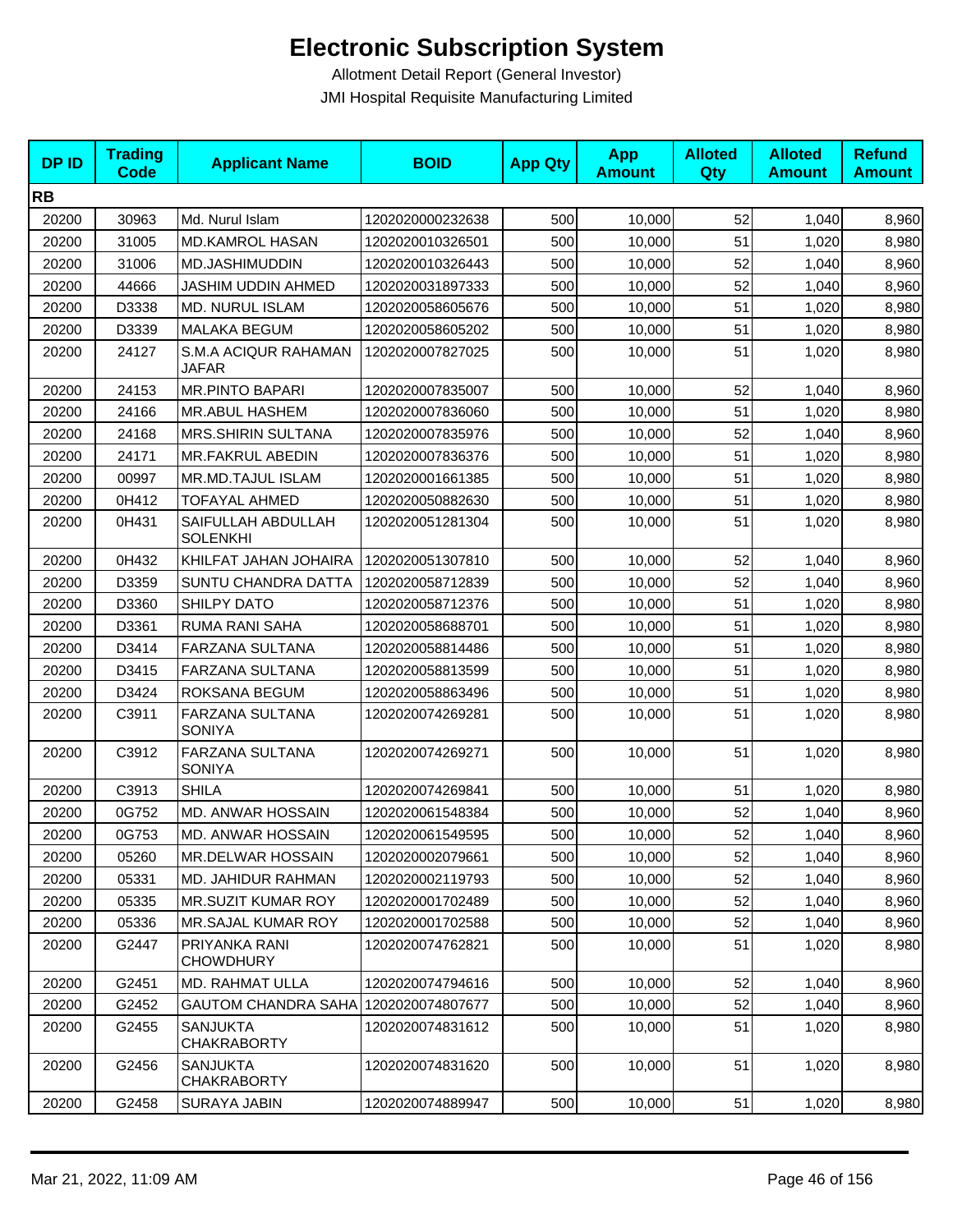| <b>DPID</b> | <b>Trading</b><br><b>Code</b> | <b>Applicant Name</b>                   | <b>BOID</b>      | <b>App Qty</b> | <b>App</b><br><b>Amount</b> | <b>Alloted</b><br>Qty | <b>Alloted</b><br><b>Amount</b> | <b>Refund</b><br><b>Amount</b> |
|-------------|-------------------------------|-----------------------------------------|------------------|----------------|-----------------------------|-----------------------|---------------------------------|--------------------------------|
| <b>RB</b>   |                               |                                         |                  |                |                             |                       |                                 |                                |
| 20200       | G2459                         | <b>SAMAPIKA</b><br><b>BHATTACHARJEE</b> | 1202020074911405 | 500            | 10,000                      | 51                    | 1,020                           | 8,980                          |
| 20200       | G2464                         | MOHAMMAD SHAHED<br><b>BABLU</b>         | 1202020074983258 | 500            | 10,000                      | 51                    | 1,020                           | 8,980                          |
| 20200       | G2465                         | MOHAMMAD SHAHED<br><b>BABLU</b>         | 1202020074983266 | 500            | 10,000                      | 52                    | 1,040                           | 8,960                          |
| 20200       | 22055                         | <b>HEMANTA KUMAR</b><br><b>SARKER</b>   | 1202020007101392 | 500            | 10,000                      | 52                    | 1,040                           | 8,960                          |
| 20200       | 22100                         | MD. ABDUL WAHAB                         | 1202020007226757 | 500            | 10,000                      | 51                    | 1,020                           | 8,980                          |
| 20200       | 30360                         | MD.AHSANUL HOQUE                        | 1202020009738591 | 500            | 10,000                      | 51                    | 1,020                           | 8,980                          |
| 20200       | 30361                         | MD.AHSANUL HOQUE                        | 1202020009738605 | 500            | 10,000                      | 51                    | 1,020                           | 8,980                          |
| 20200       | 30362                         | A.B.M MOZAMMEL<br><b>HOQUE</b>          | 1202020009738613 | 500            | 10,000                      | 51                    | 1,020                           | 8,980                          |
| 20200       | 30363                         | A.B.M MOZAMMEL<br><b>HOQUE</b>          | 1202020009738621 | 500            | 10,000                      | 51                    | 1,020                           | 8,980                          |
| 20200       | 30442                         | MRS.SHARABAN TAHURA                     | 1202020009767554 | 500            | 10,000                      | 51                    | 1,020                           | 8,980                          |
| 20200       | 35629                         | <b>MAHABUBA KHATUN</b>                  | 1202020013556836 | 500            | 10.000                      | 51                    | 1,020                           | 8,980                          |
| 20200       | 35641                         | <b>TAPASH KUMAR CHANDA</b>              | 1202020013779443 | 500            | 10,000                      | 52                    | 1,040                           | 8,960                          |
| 20200       | F2467                         | <b>MST. ASMA AKTER</b>                  | 1202020053454979 | 500            | 10,000                      | 52                    | 1,040                           | 8,960                          |
| 20200       | F2469                         | DURJOY NANDI                            | 1202020053455170 | 500            | 10,000                      | 52                    | 1,040                           | 8,960                          |
| 20200       | F2477                         | MD. GANO MIA                            | 1202020053449436 | 500            | 10,000                      | 52                    | 1,040                           | 8,960                          |
| 20200       | F2478                         | MD. A. KUDDUS MIA                       | 1202020053450194 | 500            | 10,000                      | 52                    | 1,040                           | 8,960                          |
| 20200       | i2301                         | S.K.M SHAHINUZZAMAN                     | 1202020057170607 | 500            | 10,000                      | 51                    | 1,020                           | 8,980                          |
| 20200       | i2302                         | S,K,M SHAHINUZZAMAN                     | 1202020057171700 | 500            | 10,000                      | 52                    | 1,040                           | 8,960                          |
| 20200       | i5095                         | <b>SALMA ALAM</b>                       | 1202020072206056 | 500            | 10,000                      | 51                    | 1,020                           | 8,980                          |
| 20200       | i5096                         | <b>SHAMSUN NAHAR</b>                    | 1202020072205631 | 500            | 10,000                      | 51                    | 1,020                           | 8,980                          |
| 20200       | 39839                         | SUBODH KUMAR SAHA                       | 1202020017003399 | 500            | 10,000                      | 52                    | 1,040                           | 8,960                          |
| 20200       | 39841                         | SUBODH KUMAR SAHA                       | 1202020017002287 | 500            | 10,000                      | 52                    | 1,040                           | 8,960                          |
| 20200       | 39842                         | ABDUL MANNAN                            | 1202020017002260 | 500            | 10,000                      | 51                    | 1,020                           | 8,980                          |
| 20200       | 39862                         | KAMAL UDDIN                             | 1202020017021731 | 500            | 10,000                      | 51                    | 1,020                           | 8,980                          |
| 20200       | 39887                         | MD.ZAKIR HOSSAIN AKON 1202020017043398  |                  | 500            | 10,000                      | 51                    | 1,020                           | 8,980                          |
| 20200       | 39933                         | MD. MOSLE UDDIN                         | 1202020017129161 | 500            | 10,000                      | 52                    | 1,040                           | 8,960                          |
| 20200       | 65161                         | <b>SHAMIM AHMED</b>                     | 1202020018832884 | 500            | 10,000                      | 52                    | 1,040                           | 8,960                          |
| 20200       | 65165                         | A.K.M.IMAM HOSSAIN                      | 1202020018833375 | 500            | 10,000                      | 52                    | 1,040                           | 8,960                          |
| 20200       | 65166                         | A.K.M.IMAM HOSSAIN                      | 1202020018833383 | 500            | 10,000                      | 52                    | 1,040                           | 8,960                          |
| 20200       | 0E533                         | <b>FAIZ AHMED MONZU</b>                 | 1202020047520521 | 500            | 10,000                      | 52                    | 1,040                           | 8,960                          |
| 20200       | 0E563                         | MD. JALAL                               | 1202020048428965 | 500            | 10,000                      | 51                    | 1,020                           | 8,980                          |
| 20200       | 0E564                         | MD. JALAL                               | 1202020048429258 | 500            | 10,000                      | 52                    | 1,040                           | 8,960                          |
| 20200       | 0E574                         | <b>MD.HANIF</b>                         | 1202020048620543 | 500            | 10,000                      | 51                    | 1,020                           | 8,980                          |
| 20200       | 0E632                         | <b>QUAZI MUSHFIKA NAHER</b>             | 1202020037007420 | 500            | 10,000                      | 52                    | 1,040                           | 8,960                          |
| 20200       | 0E672                         | MD. JAFRUL ISLAM                        | 1202020051192329 | 500            | 10,000                      | 52                    | 1,040                           | 8,960                          |
| 20200       | 14512                         | MD.MONIRUZZAMAN                         | 1202020005118761 | 500            | 10,000                      | 52                    | 1,040                           | 8,960                          |
| 20200       | 14537                         | FATEMA AKTHER                           | 1202020005138459 | 500            | 10,000                      | 52                    | 1,040                           | 8,960                          |
| 20200       | 19362                         | SHARMIN KABIR KANTA                     | 1202020006487429 | 500            | 10,000                      | 52                    | 1,040                           | 8,960                          |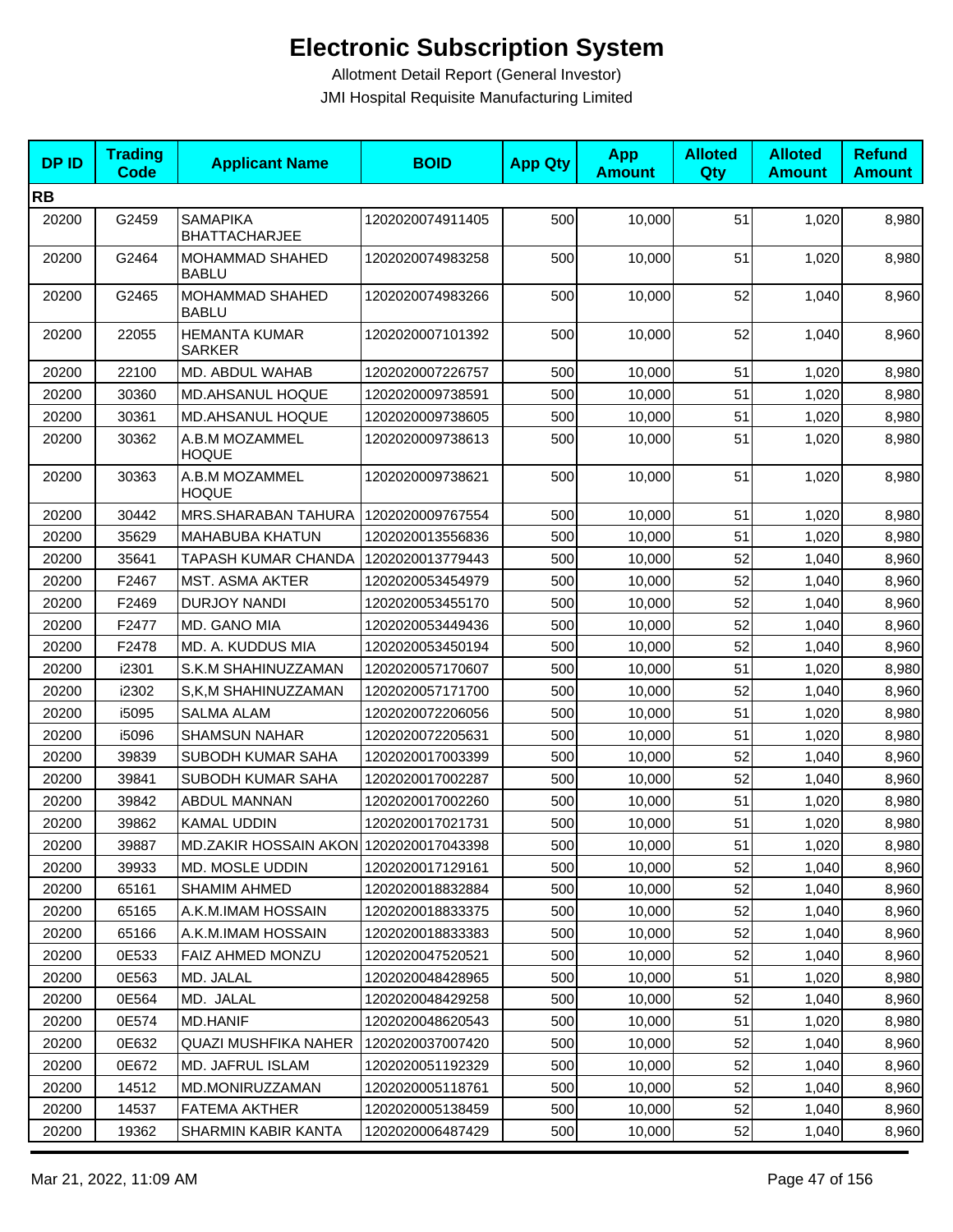| <b>DPID</b> | <b>Trading</b><br><b>Code</b> | <b>Applicant Name</b>                         | <b>BOID</b>      | <b>App Qty</b> | <b>App</b><br><b>Amount</b> | <b>Alloted</b><br>Qty | <b>Alloted</b><br><b>Amount</b> | <b>Refund</b><br><b>Amount</b> |
|-------------|-------------------------------|-----------------------------------------------|------------------|----------------|-----------------------------|-----------------------|---------------------------------|--------------------------------|
| <b>RB</b>   |                               |                                               |                  |                |                             |                       |                                 |                                |
| 20200       | 65169                         | <b>MOHAMMAD HASIBUR</b><br><b>RAHMAN KHAN</b> | 1202020018850201 | 500            | 10,000                      | 52                    | 1,040                           | 8,960                          |
| 20200       | 37530                         | SHAKHAWAT HOSSAIN                             | 1202020014820195 | 500            | 10,000                      | 52                    | 1,040                           | 8,960                          |
| 20200       | 37603                         | <b>MD.AMINUL ISLAM</b>                        | 1202020014875376 | 500            | 10,000                      | 51                    | 1,020                           | 8,980                          |
| 20200       | 37604                         | <b>MD.AMINUL ISLAM</b>                        | 1202020014875351 | 500            | 10,000                      | 51                    | 1,020                           | 8,980                          |
| 20200       | 42145                         | <b>KRISHNA RANI DAS</b>                       | 1202020020589829 | 500            | 10,000                      | 51                    | 1,020                           | 8,980                          |
| 20200       | 42146                         | <b>KRISHAN RANI DAS</b>                       | 1202020020589837 | 500            | 10,000                      | 52                    | 1,040                           | 8,960                          |
| 20200       | 42155                         | <b>MRINMAYEE DAS</b>                          | 1202020020797171 | 500            | 10.000                      | 51                    | 1,020                           | 8,980                          |
| 20200       | 42156                         | <b>MRINMAYEE DAS</b>                          | 1202020020797181 | 500            | 10,000                      | 51                    | 1,020                           | 8,980                          |
| 20200       | 42180                         | <b>MD.SHORIOT MIA</b>                         | 1202020020699581 | 500            | 10,000                      | 51                    | 1,020                           | 8,980                          |
| 20200       | 42184                         | MD.AL-AMIN                                    | 1202020020725586 | 500            | 10,000                      | 52                    | 1,040                           | 8,960                          |
| 20200       | A1600                         | MD. LUTFUL BARI AL-<br><b>OUSMANI</b>         | 1202020022592207 | 500            | 10,000                      | 51                    | 1,020                           | 8,980                          |
| 20200       | A1601                         | SHAMMY AKHTER GAHAN 1202020022590374          |                  | 500            | 10,000                      | 52                    | 1,040                           | 8,960                          |
| 20200       | A1706                         | <b>MD SHAMSUL HUDA</b>                        | 1202020056615115 | 500            | 10,000                      | 52                    | 1,040                           | 8,960                          |
| 20200       | A1711                         | MOHAMMAD ALAM                                 | 1202020058019399 | 500            | 10,000                      | 51                    | 1,020                           | 8,980                          |
| 20200       | A1712                         | MD. MONIRUZZAMAN                              | 1202020058145808 | 500            | 10,000                      | 51                    | 1,020                           | 8,980                          |
| 20200       | A1714                         | RASHEKA SULTANA                               | 1202020058145883 | 500            | 10,000                      | 52                    | 1,040                           | 8,960                          |
| 20200       | A1718                         | MOHAMMED SHAHADAT<br><b>HOSSAIN</b>           | 1202020058441688 | 500            | 10,000                      | 51                    | 1,020                           | 8,980                          |
| 20200       | A1751                         | <b>BADRUL ALAM</b>                            | 1202020055369837 | 500            | 10,000                      | 52                    | 1,040                           | 8,960                          |
| 20200       | B2831                         | MR. MONIRUZZAMAN<br><b>MRIDHA</b>             | 1202020052170300 | 500            | 10,000                      | 51                    | 1,020                           | 8,980                          |
| 20200       | 0G960                         | <b>FAISAL AHMED</b>                           | 1202020062571931 | 500            | 10,000                      | 52                    | 1,040                           | 8,960                          |
| 20200       | 0G970                         | SAIFUL ISLAM                                  | 1202020062611632 | 500            | 10,000                      | 51                    | 1,020                           | 8,980                          |
| 20200       | 0G971                         | MD. MUKUL HOSSAIN                             | 1202020062611659 | 500            | 10,000                      | 51                    | 1,020                           | 8,980                          |
| 20200       | 0G977                         | <b>MOHAMMAD SARIF</b><br><b>SARKER</b>        | 1202020062642481 | 500            | 10,000                      | 52                    | 1,040                           | 8,960                          |
| 20200       | 0G978                         | MD. MIRAJUL ISLAM<br>KAZOL                    | 1202020062642754 | 500            | 10,000                      | 52                    | 1,040                           | 8,960                          |
| 20200       | 0H452                         | FANA SIDDIKA NILIMA                           | 1202020051505404 | 500            | 10,000                      | 52                    | 1,040                           | 8,960                          |
| 20200       | 0H462                         | MOHAMMAD OLIULLAH                             | 1202020009065806 | 500            | 10,000                      | 51                    | 1,020                           | 8,980                          |
| 20200       | 0H484                         | ABU MD. JAKIR HOSSAIN                         | 1202020051769596 | 500            | 10,000                      | 51                    | 1,020                           | 8,980                          |
| 20200       | 12321                         | MOHAMMAD OSMAN<br>GHANI                       | 1202020004303899 | 500            | 10,000                      | 52                    | 1,040                           | 8,960                          |
| 20200       | 12331                         | MR.MD.ABDUR RAHMAN                            | 1202020004312824 | 500            | 10,000                      | 52                    | 1,040                           | 8,960                          |
| 20200       | 26391                         | MD.ABUL KALAM                                 | 1202020008551981 | 500            | 10,000                      | 52                    | 1,040                           | 8,960                          |
| 20200       | 26394                         | MD.PALASH MIA                                 | 1202020008552322 | 500            | 10,000                      | 51                    | 1,020                           | 8,980                          |
| 20200       | 26396                         | <b>MD.PALASH MIA</b>                          | 1202020008552314 | 500            | 10,000                      | 51                    | 1,020                           | 8,980                          |
| 20200       | 26429                         | <b>MD.SAHIDUL ISLAM</b>                       | 1202020008566245 | 500            | 10,000                      | 51                    | 1,020                           | 8,980                          |
| 20200       | G1912                         | <b>SHULI RANI BISWAS</b>                      | 1202020071762312 | 500            | 10,000                      | 51                    | 1,020                           | 8,980                          |
| 20200       | G1928                         | ANINDA CHAKRABORTY                            | 1202020071919366 | 500            | 10,000                      | 51                    | 1,020                           | 8,980                          |
| 20200       | 14409                         | MST. ANJUMAN ARA                              | 1202020062151866 | 500            | 10,000                      | 51                    | 1,020                           | 8,980                          |
| 20200       | 14413                         | MIRZA MD. AMIR KHASRU                         | 1202020062185451 | 500            | 10,000                      | 51                    | 1,020                           | 8,980                          |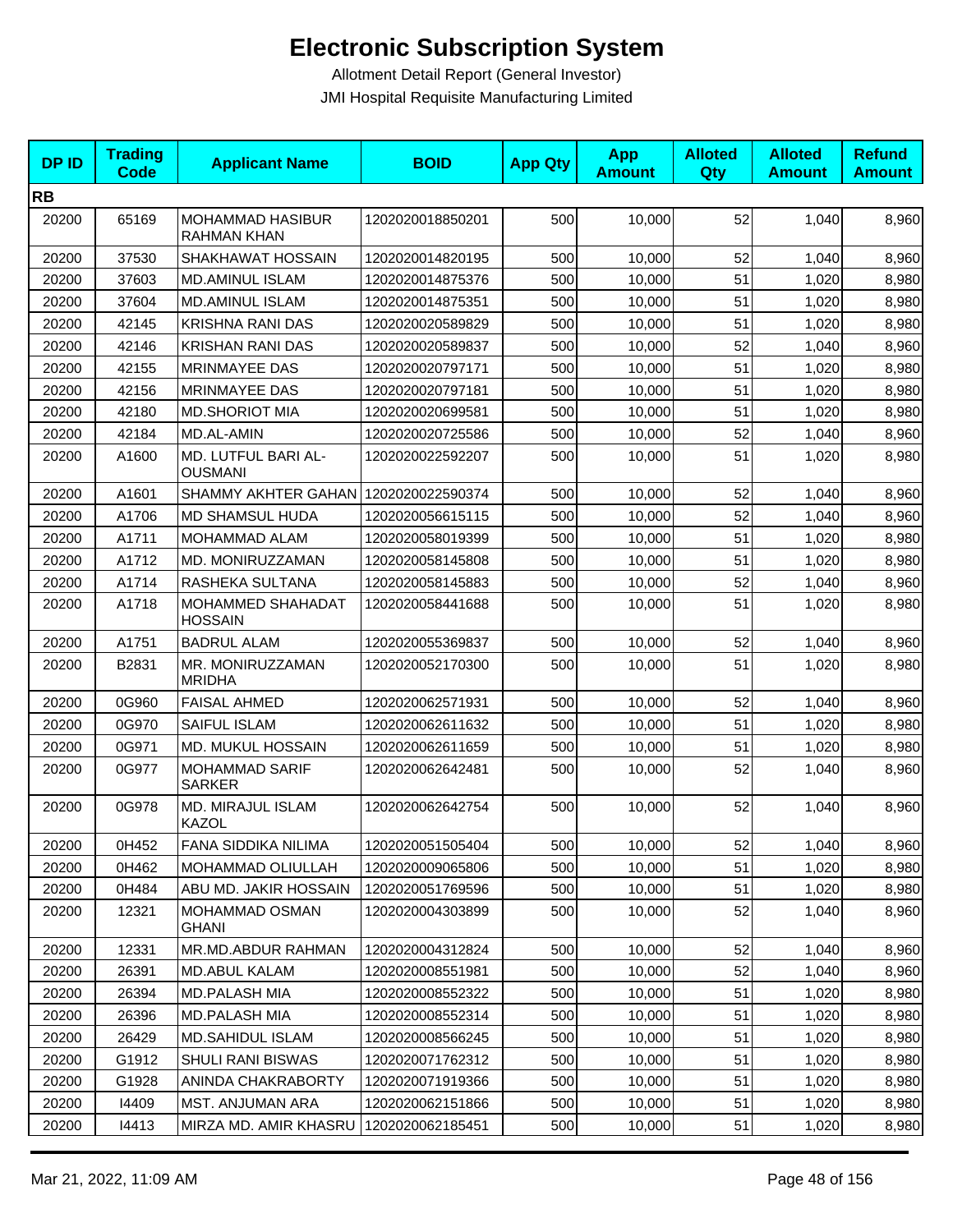| <b>DPID</b> | <b>Trading</b><br><b>Code</b> | <b>Applicant Name</b>                 | <b>BOID</b>      | <b>App Qty</b> | <b>App</b><br><b>Amount</b> | <b>Alloted</b><br>Qty | <b>Alloted</b><br><b>Amount</b> | <b>Refund</b><br><b>Amount</b> |
|-------------|-------------------------------|---------------------------------------|------------------|----------------|-----------------------------|-----------------------|---------------------------------|--------------------------------|
| <b>RB</b>   |                               |                                       |                  |                |                             |                       |                                 |                                |
| 20200       | 14561                         | <b>NUSRAT JAHAN</b>                   | 1202020062540679 | 500            | 10,000                      | 52                    | 1,040                           | 8,960                          |
| 20200       | i4599                         | MOHAMMED MUZAMMEL<br><b>HAQUE</b>     | 1202020062846650 | 500            | 10,000                      | 51                    | 1,020                           | 8,980                          |
| 20200       | G1610                         | <b>HENA BEGUM</b>                     | 1202020068402930 | 500            | 10,000                      | 51                    | 1,020                           | 8,980                          |
| 20200       | G1611                         | <b>HENA BEGUM</b>                     | 1202020068402922 | 500            | 10,000                      | 52                    | 1,040                           | 8,960                          |
| 20200       | G1612                         | MD. BADAL MIA                         | 1202020068406912 | 500            | 10,000                      | 51                    | 1,020                           | 8,980                          |
| 20200       | 26344                         | KABIR AHMAD TALUKDER 1202020008528443 |                  | 500            | 10,000                      | 52                    | 1,040                           | 8,960                          |
| 20200       | 26345                         | MD.ABDUL WAHAB                        | 1202020008528526 | 500            | 10,000                      | 52                    | 1,040                           | 8,960                          |
| 20200       | 26346                         | MD.ABDUL KARIM                        | 1202020008528716 | 500            | 10,000                      | 52                    | 1,040                           | 8,960                          |
| 20200       | 26348                         | <b>MD.KABIR MOLLAH</b>                | 1202020008528478 | 500            | 10,000                      | 52                    | 1,040                           | 8,960                          |
| 20200       | 26349                         | MD.ABDUL WAHUB                        | 1202020008528991 | 500            | 10,000                      | 52                    | 1,040                           | 8,960                          |
| 20200       | 26353                         | MD.JAHANGIR HOSSAIN                   | 1202020008529322 | 500            | 10,000                      | 52                    | 1,040                           | 8,960                          |
| 20200       | 26355                         | MD.MAZED SARDAR                       | 1202020008530056 | 500            | 10,000                      | 52                    | 1,040                           | 8,960                          |
| 20200       | 27365                         | <b>MD.ABDUR RAZZAK</b>                | 1202020008991752 | 500            | 10,000                      | 52                    | 1,040                           | 8,960                          |
| 20200       | 27382                         | <b>ARZU ARA</b>                       | 1202020008934985 | 500            | 10,000                      | 52                    | 1,040                           | 8,960                          |
| 20200       | B8651                         | SHAHRIAR RAHMAN                       | 1202020059831066 | 500            | 10,000                      | 52                    | 1,040                           | 8,960                          |
| 20200       | B8652                         | SHAHRAR RAHMAN                        | 1202020059831213 | 500            | 10,000                      | 51                    | 1,020                           | 8,980                          |
| 20200       | C3903                         | <b>MONIRA JAHAN</b>                   | 1202020074094182 | 500            | 10,000                      | 52                    | 1,040                           | 8,960                          |
| 20200       | C3904                         | SAZID BIN SABBIR                      | 1202020074092365 | 500            | 10,000                      | 52                    | 1,040                           | 8,960                          |
| 20200       | C3905                         | <b>ZARIN TASNIM</b>                   | 1202020074176967 | 500            | 10,000                      | 51                    | 1,020                           | 8,980                          |
| 20200       | C3906                         | DEWAN ASIFUR RAHMAN                   | 1202020074177118 | 500            | 10,000                      | 52                    | 1,040                           | 8,960                          |
| 20200       | C3907                         | <b>SALMA AKTER</b>                    | 1202020074177332 | 500            | 10,000                      | 51                    | 1,020                           | 8,980                          |
| 20200       | C3317                         | MD. NURUDDIN AL-<br><b>MASUD</b>      | 1202020062443660 | 500            | 10,000                      | 52                    | 1,040                           | 8,960                          |
| 20200       | C3318                         | Md. Nuruddin Al Masud                 | 1202020009493902 | 500            | 10,000                      | 51                    | 1,020                           | 8,980                          |
| 20200       | G1613                         | MD. BADAL MIA                         | 1202020068406856 | 500            | 10,000                      | 51                    | 1,020                           | 8,980                          |
| 20200       | G1616                         | <b>KOHINUR</b>                        | 1202020068408194 | 500            | 10,000                      | 51                    | 1,020                           | 8,980                          |
| 20200       | G1617                         | <b>KOHINUR</b>                        | 1202020068408226 | 500            | 10,000                      | 51                    | 1,020                           | 8,980                          |
| 20200       | G1619                         | <b>MUBARAK HUSSAIN</b>                | 1202020068454374 | 500            | 10,000                      | 52                    | 1,040                           | 8,960                          |
| 20200       | 40013                         | QUAZI JUNAID AHMED                    | 1202020017182056 | 500            | 10,000                      | 52                    | 1,040                           | 8,960                          |
| 20200       | 40014                         | KAZI FAHRINA JUNAID                   | 1202020017182064 | 500            | 10,000                      | 52                    | 1,040                           | 8,960                          |
| 20200       | 40018                         | MD.MUZAMMEL HAQUE                     | 1202020017182120 | 500            | 10,000                      | 51                    | 1,020                           | 8,980                          |
| 20200       | 40026                         | NAZRIN RAHMAN                         | 1202020017206796 | 500            | 10,000                      | 52                    | 1,040                           | 8,960                          |
| 20200       | 40047                         | MD.AL-MAMUN                           | 1202020017238042 | 500            | 10,000                      | 51                    | 1,020                           | 8,980                          |
| 20200       | 35643                         | SYEDA.NAZMA AKTER                     | 1202020013779301 | 500            | 10,000                      | 52                    | 1,040                           | 8,960                          |
| 20200       | 35644                         | SYEDA NAZMA AKTER                     | 1202020013779395 | 500            | 10,000                      | 52                    | 1,040                           | 8,960                          |
| 20200       | 0F120                         | <b>MD. SHOWKAT HASAN</b>              | 1202020032873086 | 500            | 10,000                      | 52                    | 1,040                           | 8,960                          |
| 20200       | 0F145                         | PARVEJ HOSAIN                         | 1202020043324723 | 500            | 10,000                      | 52                    | 1,040                           | 8,960                          |
| 20200       | 0F157                         | TASLIMA KHONDOKER                     | 1202020037031002 | 500            | 10,000                      | 52                    | 1,040                           | 8,960                          |
| 20200       | 0F159                         | SYED MAKSUDUL HAQUE                   | 1202020044063365 | 500            | 10,000                      | 51                    | 1,020                           | 8,980                          |
| 20200       | 0F161                         | SHAIKHA SHAMEEM                       | 1202020044032730 | 500            | 10,000                      | 51                    | 1,020                           | 8,980                          |
| 20200       | 0F162                         | SUMAIYA SHAMEEM                       | 1202020044153741 | 500            | 10,000                      | 51                    | 1,020                           | 8,980                          |
| 20200       | 0F163                         | SHAIKHA SHAMEEM                       | 1202020044153883 | 500            | 10,000                      | 51                    | 1,020                           | 8,980                          |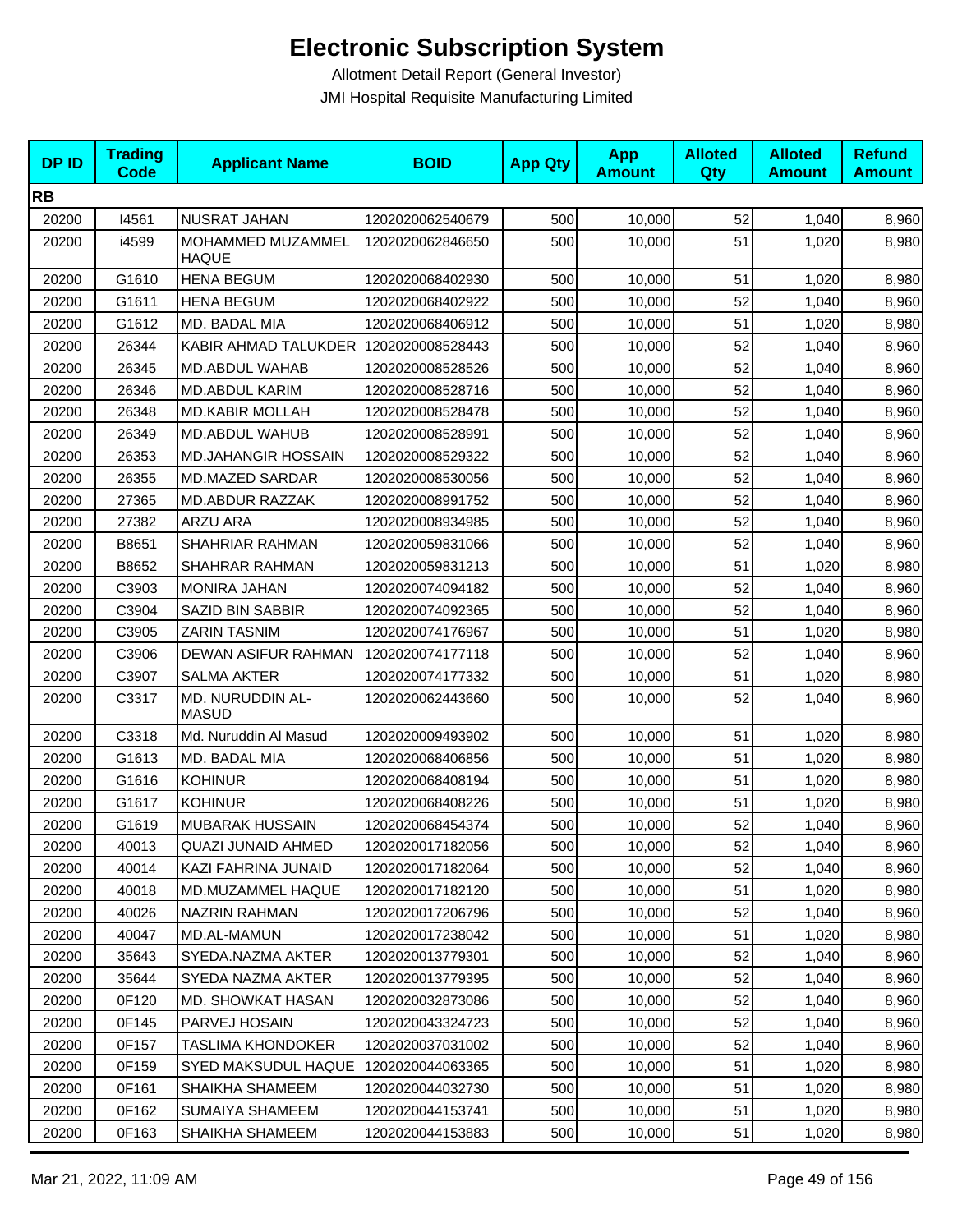| <b>DPID</b> | <b>Trading</b><br><b>Code</b> | <b>Applicant Name</b>                  | <b>BOID</b>      | <b>App Qty</b> | <b>App</b><br><b>Amount</b> | <b>Alloted</b><br><b>Qty</b> | <b>Alloted</b><br><b>Amount</b> | <b>Refund</b><br><b>Amount</b> |
|-------------|-------------------------------|----------------------------------------|------------------|----------------|-----------------------------|------------------------------|---------------------------------|--------------------------------|
| <b>RB</b>   |                               |                                        |                  |                |                             |                              |                                 |                                |
| 20200       | i5097                         | <b>SHAMSUN NAHAR</b>                   | 1202020072205704 | 500            | 10,000                      | 52                           | 1,040                           | 8,960                          |
| 20200       | 15141                         | MD. ZAHIRUL ISLAM                      | 1202020072640921 | 500            | 10,000                      | 51                           | 1,020                           | 8,980                          |
| 20200       | 15142                         | MD. ABDUL BAKI                         | 1202020072609881 | 500            | 10,000                      | 52                           | 1,040                           | 8,960                          |
| 20200       | i5147                         | MUHAMMAD MAINUL<br><b>ISLAM NEAZ</b>   | 1202020072707348 | 500            | 10,000                      | 52                           | 1,040                           | 8,960                          |
| 20200       | i5148                         | MUHAMMAD MAINUL<br><b>ISLAM NEAZ</b>   | 1202020072707331 | 500            | 10,000                      | 52                           | 1,040                           | 8,960                          |
| 20200       | 15153                         | MD. ANWAR HOSSAIN                      | 1202020072860054 | 500            | 10,000                      | 52                           | 1,040                           | 8,960                          |
| 20200       | i5154                         | MD. ANWAR HOSSAIN                      | 1202020072860089 | 500            | 10,000                      | 51                           | 1,020                           | 8,980                          |
| 20200       | i5157                         | A.T.M. SHAMIM KABIR                    | 1202020073068294 | 500            | 10,000                      | 51                           | 1,020                           | 8,980                          |
| 20200       | 15175                         | <b>RONI SHAHA</b>                      | 1202020073220271 | 500            | 10,000                      | 52                           | 1,040                           | 8,960                          |
| 20200       | 40049                         | JOY SHANKAR PAUL                       | 1202020017238001 | 500            | 10,000                      | 52                           | 1,040                           | 8,960                          |
| 20200       | 40068                         | HASNAT JAHAN                           | 1202020017260883 | 500            | 10,000                      | 51                           | 1,020                           | 8,980                          |
| 20200       | 40069                         | MD.ZAKIR HOSSAIN AKON 1202020017260875 |                  | 500            | 10,000                      | 52                           | 1,040                           | 8,960                          |
| 20200       | 40074                         | KHODEZA AKTER                          | 1202020017287250 | 500            | 10,000                      | 52                           | 1,040                           | 8,960                          |
| 20200       | 65228                         | JADAB CHANDRA SAHA                     | 1202020019187351 | 500            | 10,000                      | 52                           | 1,040                           | 8,960                          |
| 20200       | 65230                         | NARAYAN CHANDRA<br><b>SAHA</b>         | 1202020019187341 | 500            | 10,000                      | 51                           | 1,020                           | 8,980                          |
| 20200       | 65237                         | <b>ASHOK KUMAR SARMA</b>               | 1202020019223999 | 500            | 10,000                      | 52                           | 1,040                           | 8,960                          |
| 20200       | 65241                         | <b>KRISHNA GOPAL ROY</b>               | 1202020019261038 | 500            | 10,000                      | 52                           | 1,040                           | 8,960                          |
| 20200       | 65255                         | <b>DEBASHISH SAHA</b>                  | 1202020019352716 | 500            | 10,000                      | 51                           | 1,020                           | 8,980                          |
| 20200       | 0F164                         | <b>SHAMS ARA SHAMEEM</b>               | 1202020044032749 | 500            | 10,000                      | 51                           | 1,020                           | 8,980                          |
| 20200       | 0F165                         | SUMAIYA SHAMEEM                        | 1202020044033601 | 500            | 10,000                      | 52                           | 1,040                           | 8,960                          |
| 20200       | 23709                         | <b>MR.DILIP BARUA</b>                  | 1202020007651536 | 500            | 10,000                      | 52                           | 1,040                           | 8,960                          |
| 20200       | 23749                         | <b>MR.TAPASH PAUL</b>                  | 1202020006305990 | 500            | 10,000                      | 52                           | 1,040                           | 8,960                          |
| 20200       | 23750                         | MRS. APARNA PAUL                       | 1202020006306026 | 500            | 10,000                      | 51                           | 1,020                           | 8,980                          |
| 20200       | 23831                         | MRS.TOPNA MODAK                        | 1202020007700581 | 500            | 10,000                      | 51                           | 1,020                           | 8,980                          |
| 20200       | C3686                         | MD. SHADMAN SAKIB                      | 1202020070168664 | 500            | 10,000                      | 52                           | 1,040                           | 8,960                          |
| 20200       | C3687                         | MD. ADNAN AL RIAD<br><b>KHAN</b>       | 1202020070080634 | 500            | 10,000                      | 51                           | 1,020                           | 8,980                          |
| 20200       | C3688                         | MD. ADNAN AL RIAD<br><b>KHAN</b>       | 1202020070080768 | 500            | 10,000                      | 52                           | 1,040                           | 8,960                          |
| 20200       | C3689                         | ROWSHAN ALI MOLLAH                     | 1202020016806282 | 500            | 10,000                      | 52                           | 1,040                           | 8,960                          |
| 20200       | 0A148                         | Md.Nazmul Hoque                        | 1202020000049142 | 500            | 10,000                      | 51                           | 1,020                           | 8,980                          |
| 20200       | 0A150                         | MOHAMMAD ALI HUSSAIN                   | 1202020008818861 | 500            | 10,000                      | 52                           | 1,040                           | 8,960                          |
| 20200       | 0A167                         | <b>MAMTAZ BEGUM</b>                    | 1202020044802837 | 500            | 10,000                      | 52                           | 1,040                           | 8,960                          |
| 20200       | 0A170                         | <b>TAHMIDA MUSTAFIZ</b>                | 1202020044803004 | 500            | 10,000                      | 52                           | 1,040                           | 8,960                          |
| 20200       | 0A176                         | PROSHANTA KUMAR<br><b>SAHA</b>         | 1202020007906394 | 500            | 10,000                      | 51                           | 1,020                           | 8,980                          |
| 20200       | 0A195                         | MD.KHAIRUL ALAM                        | 1202020018316847 | 500            | 10,000                      | 52                           | 1,040                           | 8,960                          |
| 20200       | 10441                         | MUKTA MAJUMDER                         | 1202020003878872 | 500            | 10,000                      | 52                           | 1,040                           | 8,960                          |
| 20200       | 10559                         | MD MASUD RANA                          | 1202020006874125 | 500            | 10,000                      | 52                           | 1,040                           | 8,960                          |
| 20200       | 16117                         | PRABIR KUMAR SAHA                      | 1202020005543169 | 500            | 10,000                      | 52                           | 1,040                           | 8,960                          |
| 20200       | 0G982                         | MAHMUDA AKTER SUMI                     | 1202020062689565 | 500            | 10,000                      | 51                           | 1,020                           | 8,980                          |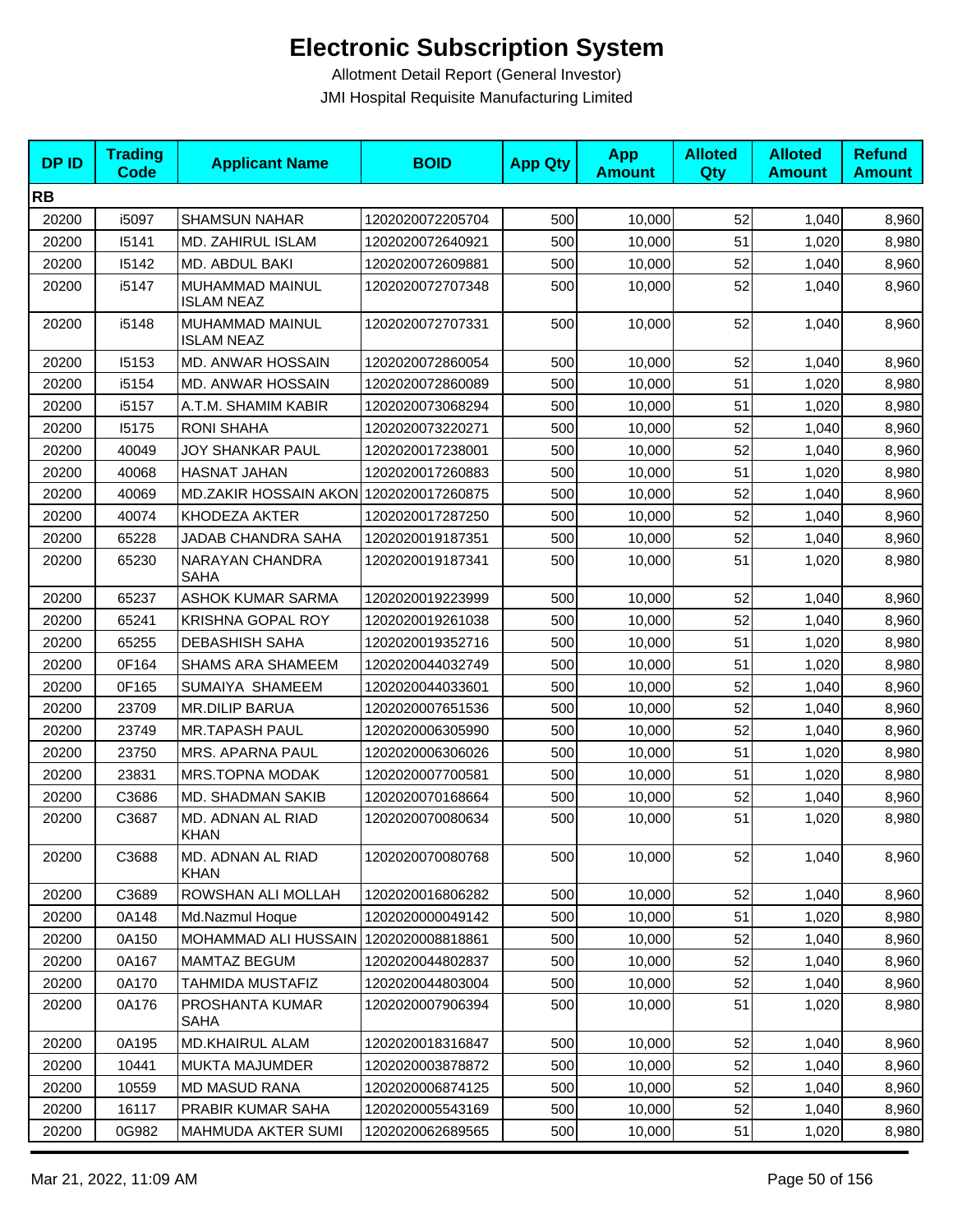| <b>DPID</b> | <b>Trading</b><br>Code | <b>Applicant Name</b>                  | <b>BOID</b>      | <b>App Qty</b> | <b>App</b><br><b>Amount</b> | <b>Alloted</b><br>Qty | <b>Alloted</b><br><b>Amount</b> | <b>Refund</b><br><b>Amount</b> |
|-------------|------------------------|----------------------------------------|------------------|----------------|-----------------------------|-----------------------|---------------------------------|--------------------------------|
| <b>RB</b>   |                        |                                        |                  |                |                             |                       |                                 |                                |
| 20200       | 0G990                  | <b>MD.TANVIR AHMED SAIF</b>            | 1202020004954221 | 500            | 10,000                      | 52                    | 1,040                           | 8,960                          |
| 20200       | 0H107                  | MD. ASHRAFUL ISLAM                     | 1202020045523556 | 500            | 10,000                      | 52                    | 1,040                           | 8,960                          |
| 20200       | 0H135                  | MD. ATIKUL ISLAM                       | 1202020045979257 | 500            | 10,000                      | 51                    | 1,020                           | 8,980                          |
| 20200       | B2871                  | <b>HASINA BEGUM</b>                    | 1202020052458991 | 500            | 10,000                      | 52                    | 1,040                           | 8,960                          |
| 20200       | B2872                  | RASHIDA AKTER                          | 1202020052459000 | 500            | 10,000                      | 52                    | 1,040                           | 8,960                          |
| 20200       | B2873                  | <b>NASIR UDDIN</b>                     | 1202020052459019 | 500            | 10,000                      | 51                    | 1,020                           | 8,980                          |
| 20200       | B2874                  | <b>MONIR HOSSAIN</b>                   | 1202020052459027 | 500            | 10,000                      | 51                    | 1,020                           | 8,980                          |
| 20200       | B2907                  | <b>MOKHLESUR RAHMAN</b>                | 1202020052178422 | 500            | 10,000                      | 52                    | 1,040                           | 8,960                          |
| 20200       | B2908                  | MOKHLESUR RAHMAN                       | 1202020052178430 | 500            | 10,000                      | 51                    | 1,020                           | 8,980                          |
| 20200       | B2912                  | RIZWANUL ISLAM KHAN                    | 1202020052485767 | 500            | 10,000                      | 51                    | 1,020                           | 8,980                          |
| 20200       | B2913                  | RIZWANUL ISLAM KHAN                    | 1202020052485775 | 500            | 10,000                      | 51                    | 1,020                           | 8,980                          |
| 20200       | D1476                  | SHAH REAR KABIR                        | 1202020053499657 | 500            | 10,000                      | 52                    | 1,040                           | 8,960                          |
| 20200       | 02574                  | <b>MRS.UMA SARKER</b>                  | 1202020001045427 | 500            | 10,000                      | 52                    | 1,040                           | 8,960                          |
| 20200       | 02586                  | <b>SHAMSUN NAHAR</b><br><b>BHUIYAN</b> | 1202020001045400 | 500            | 10,000                      | 52                    | 1,040                           | 8,960                          |
| 20200       | 02590                  | MR.MEER JABED KAYSER 1202020001064981  |                  | 500            | 10,000                      | 52                    | 1,040                           | 8,960                          |
| 20200       | 02591                  | MR.MIR ABDUL WADUD                     | 1202020001064973 | 500            | 10,000                      | 52                    | 1,040                           | 8,960                          |
| 20200       | 02593                  | MRS.MUN MUN TANJID                     | 1202020001051211 | 500            | 10,000                      | 51                    | 1,020                           | 8,980                          |
| 20200       | 02602                  | MR.MAHBUBUR RAHMAN<br><b>KHAN</b>      | 1202020001067918 | 500            | 10,000                      | 52                    | 1,040                           | 8,960                          |
| 20200       | 02607                  | MR.BASU DEV<br><b>CHAKRABORTY</b>      | 1202020001067878 | 500            | 10,000                      | 51                    | 1,020                           | 8,980                          |
| 20200       | 02690                  | MD. REZAWUL HOQUE<br><b>CHOWDHURY</b>  | 1202020001154316 | 500            | 10,000                      | 51                    | 1,020                           | 8,980                          |
| 20200       | 65329                  | <b>MD.AMIRUL ISLAM</b>                 | 1202020019509470 | 500            | 10,000                      | 51                    | 1,020                           | 8,980                          |
| 20200       | 65330                  | <b>MD.SELIM MIAH</b>                   | 1202020019509497 | 500            | 10,000                      | 51                    | 1,020                           | 8,980                          |
| 20200       | 65331                  | <b>SHAHNAZ AKTER</b>                   | 1202020019509502 | 500            | 10,000                      | 52                    | 1,040                           | 8,960                          |
| 20200       | 65355                  | ASHIS CHANDRA ROY                      | 1202020019660913 | 500            | 10,000                      | 52                    | 1,040                           | 8,960                          |
| 20200       | 65364                  | KAZI NAZRUL ISLAM                      | 1202020019690915 | 500            | 10,000                      | 51                    | 1,020                           | 8,980                          |
| 20200       | 65375                  | REPON CHANDRA DAY                      | 1202020019795100 | 500            | 10,000                      | 52                    | 1,040                           | 8,960                          |
| 20200       | 65387                  | SARBAJIT KUMAR SAHA                    | 1202020019893471 | 500            | 10,000                      | 51                    | 1,020                           | 8,980                          |
| 20200       | 65388                  | SARBAJIT KUMAR SAHA                    | 1202020019893488 | 500            | 10,000                      | 51                    | 1,020                           | 8,980                          |
| 20200       | B9876                  | <b>MERINA AFROZ</b>                    | 1202020059434967 | 500            | 10,000                      | 51                    | 1,020                           | 8,980                          |
| 20200       | G1620                  | <b>AHAMMED RIAZ</b>                    | 1202020068524780 | 500            | 10,000                      | 52                    | 1,040                           | 8,960                          |
| 20200       | G1649                  | <b>MAMUNUL ISLAM</b>                   | 1202020068887987 | 500            | 10,000                      | 52                    | 1,040                           | 8,960                          |
| 20200       | 27383                  | ARZU ARA                               | 1202020008934934 | 500            | 10,000                      | 52                    | 1,040                           | 8,960                          |
| 20200       | 27389                  | S.M. SHAMSUZZAMAN                      | 1202020008930077 | 500            | 10,000                      | 51                    | 1,020                           | 8,980                          |
| 20200       | 27447                  | SUJAN MIAH                             | 1202020009045978 | 500            | 10,000                      | 51                    | 1,020                           | 8,980                          |
| 20200       | 27448                  | JAY PROKASH SARKER                     | 1202020009045512 | 500            | 10,000                      | 51                    | 1,020                           | 8,980                          |
| 20200       | 27449                  | JAY PROKASH SARKER                     | 1202020009044154 | 500            | 10,000                      | 51                    | 1,020                           | 8,980                          |
| 20200       | 27509                  | JAHANGIR ALAM                          | 1202020009030025 | 500            | 10,000                      | 52                    | 1,040                           | 8,960                          |
| 20200       | 27510                  | MR. JAHANGIR ALAM                      | 1202020009030266 | 500            | 10,000                      | 52                    | 1,040                           | 8,960                          |
| 20200       | 0D713                  | ANTU MODAK                             | 1202020048383011 | 500            | 10,000                      | 51                    | 1,020                           | 8,980                          |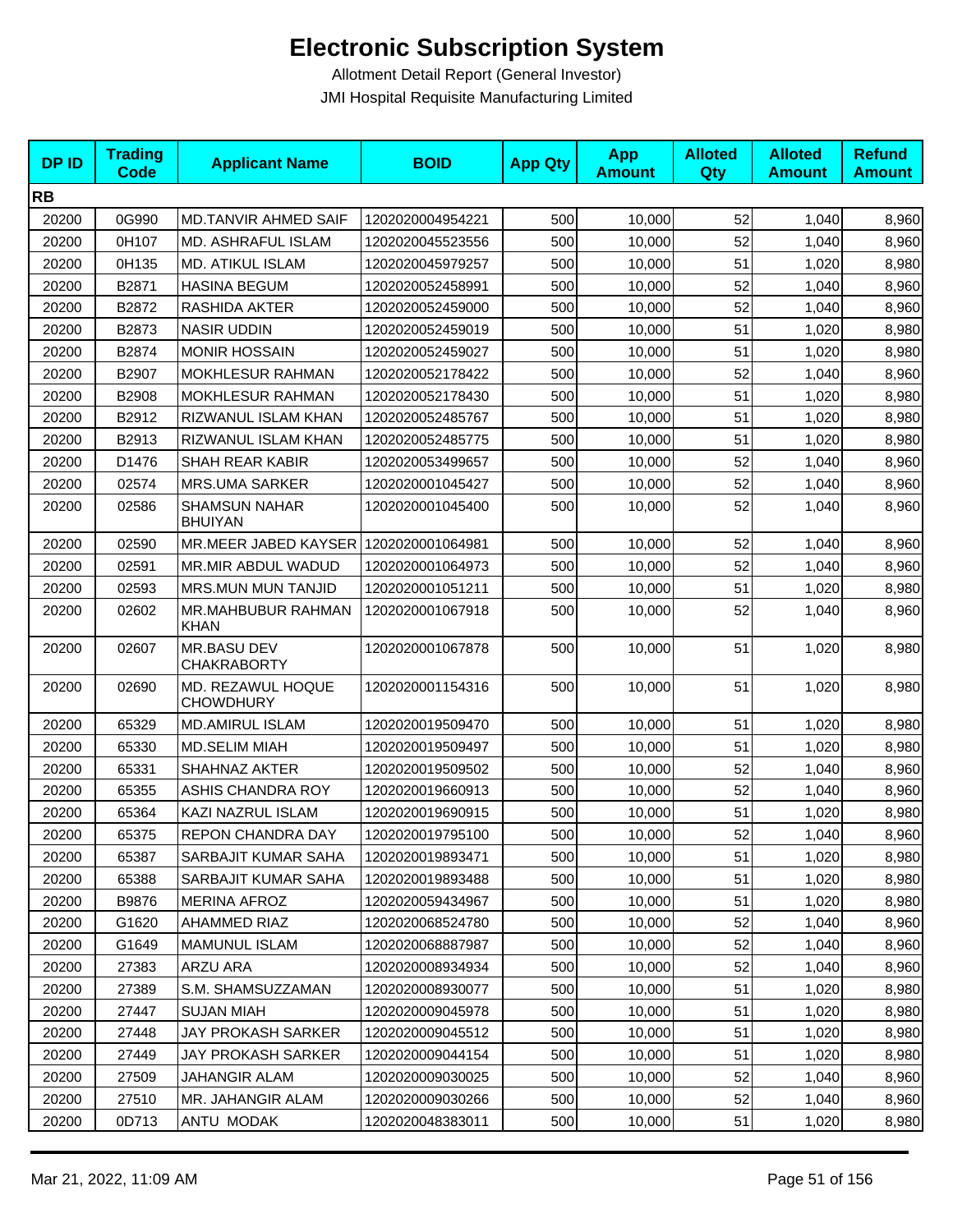| <b>DPID</b> | <b>Trading</b><br>Code | <b>Applicant Name</b>                    | <b>BOID</b>      | <b>App Qty</b> | <b>App</b><br><b>Amount</b> | <b>Alloted</b><br>Qty | <b>Alloted</b><br><b>Amount</b> | <b>Refund</b><br><b>Amount</b> |
|-------------|------------------------|------------------------------------------|------------------|----------------|-----------------------------|-----------------------|---------------------------------|--------------------------------|
| <b>RB</b>   |                        |                                          |                  |                |                             |                       |                                 |                                |
| 20200       | 0D714                  | <b>LIPON SAHA</b>                        | 1202020048386685 | 500            | 10,000                      | 52                    | 1,040                           | 8,960                          |
| 20200       | C3335                  | <b>FAYES AHAMOD</b>                      | 1202020062559411 | 500            | 10,000                      | 52                    | 1,040                           | 8,960                          |
| 20200       | C3361                  | <b>EKRAMUL KABIR</b>                     | 1202020062690438 | 500            | 10,000                      | 52                    | 1,040                           | 8,960                          |
| 20200       | C3370                  | MOHAMMAD JASHIM<br>uddin                 | 1202020044264316 | 500            | 10,000                      | 51                    | 1,020                           | 8,980                          |
| 20200       | C3373                  | MD. AZAD RAHMAN                          | 1202020062773888 | 500            | 10,000                      | 52                    | 1,040                           | 8,960                          |
| 20200       | D4712                  | SHEDIR CHANDRA SHIL                      | 1202020066791425 | 500            | 10,000                      | 51                    | 1,020                           | 8,980                          |
| 20200       | D4731                  | ABDUL JABBAR                             | 1202020067200255 | 500            | 10,000                      | 51                    | 1,020                           | 8,980                          |
| 20200       | D4751                  | <b>LUCKY AKTER</b>                       | 1202020067610380 | 500            | 10,000                      | 52                    | 1,040                           | 8,960                          |
| 20200       | D5034                  | RAKHA AKTER                              | 1202020073587656 | 500            | 10,000                      | 52                    | 1,040                           | 8,960                          |
| 20200       | D5035                  | RAKHA AKTER                              | 1202020073587648 | 500            | 10,000                      | 51                    | 1,020                           | 8,980                          |
| 20200       | 05961                  | <b>MR.RUHI DAS BANIK</b>                 | 1202020002119511 | 500            | 10,000                      | 51                    | 1,020                           | 8,980                          |
| 20200       | 0B428                  | MD. MAMUNUL HAQUE                        | 1202020012066726 | 500            | 10,000                      | 52                    | 1,040                           | 8,960                          |
| 20200       | 0B430                  | <b>MOHAMMAD</b><br>MOSTAFIZUR REZA       | 1202020045128174 | 500            | 10,000                      | 51                    | 1,020                           | 8,980                          |
| 20200       | 0b450                  | MD. ALAUDDIN BHUIYA                      | 1202020045145159 | 500            | 10,000                      | 52                    | 1,040                           | 8,960                          |
| 20200       | 0B476                  | <b>MANIK CHANDRA PAUL</b>                | 1202020005205845 | 500            | 10,000                      | 52                    | 1,040                           | 8,960                          |
| 20200       | 0B477                  | SHYMAL CHANDRA PAUL                      | 1202020004352344 | 500            | 10,000                      | 51                    | 1,020                           | 8,980                          |
| 20200       | 0G710                  | <b>ASRAFUL HOQ TITU</b>                  | 1202020061313001 | 500            | 10,000                      | 51                    | 1,020                           | 8,980                          |
| 20200       | 0G725                  | ECSL EE0921                              | 1202020046990426 | 500            | 10,000                      | 51                    | 1,020                           | 8,980                          |
| 20200       | 0G728                  | MD. SAIFUL ISLAM                         | 1202020061490372 | 500            | 10,000                      | 51                    | 1,020                           | 8,980                          |
| 20200       | 0D715                  | <b>LIPON SAHA</b>                        | 1202020048364938 | 500            | 10,000                      | 51                    | 1,020                           | 8,980                          |
| 20200       | 0D731                  | MD. JOYNAL ABEDIN                        | 1202020048402920 | 500            | 10,000                      | 52                    | 1,040                           | 8,960                          |
| 20200       | 23883                  | <b>MR.JOY PROKASH</b><br><b>SARKER</b>   | 1202020007737641 | 500            | 10,000                      | 51                    | 1,020                           | 8,980                          |
| 20200       | 23884                  | <b>MR.JOY PROKASH</b><br><b>SARKER</b>   | 1202020007737658 | 500            | 10,000                      | 52                    | 1,040                           | 8,960                          |
| 20200       | 23899                  | MR. MD. ABDUZZAHER                       | 1202020007745557 | 500            | 10,000                      | 51                    | 1,020                           | 8,980                          |
| 20200       | 15178                  | <b>JIBAN CHANDRA ROY</b>                 | 1202020073219843 | 500            | 10,000                      | 51                    | 1,020                           | 8,980                          |
| 20200       | i5243                  | SHAHANA BEGUM                            | 1202020073803677 | 500            | 10,000                      | 52                    | 1.040                           | 8,960                          |
| 20200       | 15244                  | S M SHARIAR PERVEZ                       | 1202020073813955 | 500            | 10,000                      | 52                    | 1,040                           | 8,960                          |
| 20200       | 15245                  | MD. MOZAMMEL HOQUE                       | 1202020073834135 | 500            | 10,000                      | 51                    | 1,020                           | 8,980                          |
| 20200       | i5246                  | MEHERUNNESA.                             | 1202020073834079 | 500            | 10,000                      | 52                    | 1,040                           | 8,960                          |
| 20200       | 15247                  | SHAHIDA SULTANA                          | 1202020073833925 | 500            | 10,000                      | 52                    | 1,040                           | 8,960                          |
| 20200       | 15248                  | SHAHIDA SULTANA                          | 1202020073833933 | 500            | 10,000                      | 51                    | 1,020                           | 8,980                          |
| 20200       | i5251                  | <b>SHABBIR AHMED</b><br><b>CHOUDHURY</b> | 1202020073856784 | 500            | 10,000                      | 51                    | 1,020                           | 8,980                          |
| 20200       | 15253                  | <b>IREN AKTER</b>                        | 1202020073892528 | 500            | 10.000                      | 52                    | 1,040                           | 8,960                          |
| 20200       | 65263                  | MD.SHAHJAHAN                             | 1202020019421764 | 500            | 10,000                      | 51                    | 1,020                           | 8,980                          |
| 20200       | 65273                  | <b>ABDUL MONNAF</b>                      | 1202020019432980 | 500            | 10,000                      | 52                    | 1,040                           | 8,960                          |
| 20200       | 65314                  | MD.ENAMUL HOQUE                          | 1202020019489566 | 500            | 10,000                      | 52                    | 1,040                           | 8,960                          |
| 20200       | 65324                  | ARJU AHAMED                              | 1202020019509421 | 500            | 10,000                      | 52                    | 1,040                           | 8,960                          |
| 20200       | 25430                  | KAKALI RANI DAS                          | 1202020008206770 | 500            | 10,000                      | 51                    | 1,020                           | 8,980                          |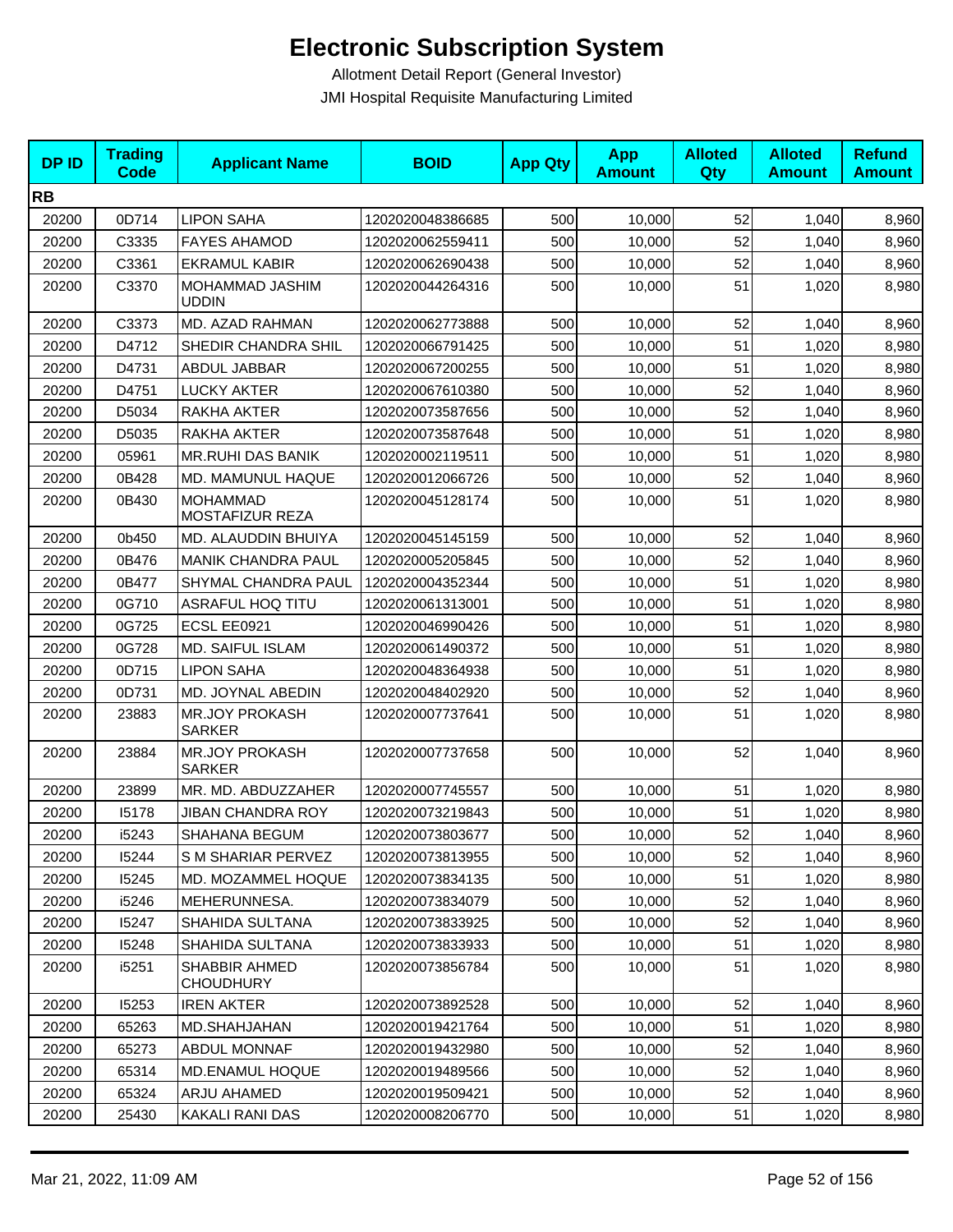| <b>DPID</b> | <b>Trading</b><br><b>Code</b> | <b>Applicant Name</b>                       | <b>BOID</b>      | <b>App Qty</b> | <b>App</b><br><b>Amount</b> | <b>Alloted</b><br>Qty | <b>Alloted</b><br><b>Amount</b> | <b>Refund</b><br><b>Amount</b> |
|-------------|-------------------------------|---------------------------------------------|------------------|----------------|-----------------------------|-----------------------|---------------------------------|--------------------------------|
| <b>RB</b>   |                               |                                             |                  |                |                             |                       |                                 |                                |
| 20200       | 25446                         | <b>MR.SHISHIR RANJAN</b><br><b>HOWLADER</b> | 1202020008207981 | 500            | 10,000                      | 52                    | 1,040                           | 8,960                          |
| 20200       | 25450                         | SABINA EIASMIN                              | 1202020008206802 | 500            | 10,000                      | 51                    | 1,020                           | 8,980                          |
| 20200       | 25451                         | SABINA EIASMIN                              | 1202020008206829 | 500            | 10,000                      | 52                    | 1,040                           | 8,960                          |
| 20200       | 25515                         | MD.ABUL KASHEM MIAH                         | 1202020008231697 | 500            | 10,000                      | 51                    | 1,020                           | 8,980                          |
| 20200       | 28769                         | SHYAM SUNDER SAHA                           | 1202020009120859 | 500            | 10,000                      | 51                    | 1,020                           | 8,980                          |
| 20200       | 28770                         | SHYAM SUNDER SAHA                           | 1202020009120966 | 500            | 10,000                      | 52                    | 1,040                           | 8,960                          |
| 20200       | B9955                         | <b>DIREN BARIK</b>                          | 1202020059632047 | 500            | 10,000                      | 51                    | 1,020                           | 8,980                          |
| 20200       | B9956                         | ZILLUR RAHMAN BACHAR                        | 1202020059621468 | 500            | 10,000                      | 52                    | 1,040                           | 8,960                          |
| 20200       | B9957                         | ZILLUR RAHMAN BACHAR   1202020059622421     |                  | 500            | 10,000                      | 51                    | 1,020                           | 8,980                          |
| 20200       | B9958                         | SONIYA RAHMAN BITHI                         | 1202020059621476 | 500            | 10,000                      | 52                    | 1,040                           | 8,960                          |
| 20200       | B9962                         | SHAH ALAM BASAR                             | 1202020059622347 | 500            | 10,000                      | 51                    | 1,020                           | 8,980                          |
| 20200       | B9963                         | SHAH ALAM BASAR                             | 1202020059622545 | 500            | 10,000                      | 51                    | 1,020                           | 8,980                          |
| 20200       | B9978                         | MD. JUYEL SARKER                            | 1202020059647668 | 500            | 10,000                      | 52                    | 1,040                           | 8,960                          |
| 20200       | i5256                         | <b>MASHFIKA HOSSAIN</b>                     | 1202020073927087 | 500            | 10,000                      | 51                    | 1,020                           | 8,980                          |
| 20200       | D5039                         | <b>DALIA AKTER</b>                          | 1202020073587522 | 500            | 10,000                      | 52                    | 1,040                           | 8,960                          |
| 20200       | D5040                         | SABINA AKTER                                | 1202020073587391 | 500            | 10,000                      | 52                    | 1,040                           | 8,960                          |
| 20200       | D5041                         | SABINA AKTER                                | 1202020073587415 | 500            | 10,000                      | 52                    | 1,040                           | 8,960                          |
| 20200       | D5042                         | ROKEYA AKTER                                | 1202020073587720 | 500            | 10,000                      | 52                    | 1,040                           | 8,960                          |
| 20200       | D5043                         | ROKEYA AKTER                                | 1202020073587747 | 500            | 10,000                      | 52                    | 1,040                           | 8,960                          |
| 20200       | D5044                         | MD. FORHAD SHIKDER<br><b>TITU</b>           | 1202020073587821 | 500            | 10,000                      | 52                    | 1,040                           | 8,960                          |
| 20200       | D5045                         | MD. FORHAD SHIKDER<br>TITU                  | 1202020073587811 | 500            | 10,000                      | 52                    | 1,040                           | 8,960                          |
| 20200       | D5050                         | <b>SUMON DHAM</b>                           | 1202020073547467 | 500            | 10,000                      | 51                    | 1,020                           | 8,980                          |
| 20200       | 19143                         | <b>JAYANTA ROY</b>                          | 1202020006414997 | 500            | 10,000                      | 51                    | 1,020                           | 8,980                          |
| 20200       | 19144                         | REZAUL ISLAM                                | 1202020006415006 | 500            | 10,000                      | 52                    | 1,040                           | 8,960                          |
| 20200       | 19145                         | REZAUL ISLAM                                | 1202020006415014 | 500            | 10,000                      | 52                    | 1,040                           | 8,960                          |
| 20200       | 19162                         | MD.DELOWER HOSSAIN                          | 1202020006420910 | 500            | 10,000                      | 52                    | 1,040                           | 8,960                          |
| 20200       | 19215                         | ALLO BARUA                                  | 1202020006431631 | 500            | 10,000                      | 51                    | 1,020                           | 8,980                          |
| 20200       | 01001                         | <b>MR.HOSSAIN MD.FAHIM</b><br>ALI           | 1202020000058707 | 500            | 10,000                      | 51                    | 1,020                           | 8,980                          |
| 20200       | 07242                         | MR.MD.TASLIM<br><b>CHOWDHURY</b>            | 1202020004046379 | 500            | 10,000                      | 51                    | 1,020                           | 8,980                          |
| 20200       | 07296                         | <b>MAMUNUR ROSHID</b><br>CHOWDHURY LABU     | 1202020004835541 | 500            | 10,000                      | 51                    | 1,020                           | 8,980                          |
| 20200       | 07324                         | <b>MS.SHARMIN AHMED</b>                     | 1202020005050552 | 500            | 10,000                      | 52                    | 1,040                           | 8,960                          |
| 20200       | C2733                         | <b>MST. NAZMA KHATUN</b>                    | 1202020060547104 | 500            | 10,000                      | 51                    | 1,020                           | 8,980                          |
| 20200       | C <sub>2783</sub>             | <b>QUHINUR AKTER</b>                        | 1202020060333219 | 500            | 10,000                      | 51                    | 1,020                           | 8,980                          |
| 20200       | C2784                         | <b>QUHINUR AKTER</b>                        | 1202020060333441 | 500            | 10,000                      | 52                    | 1,040                           | 8,960                          |
| 20200       | C2791                         | <b>EMDAD MOLLA</b>                          | 1202020060339738 | 500            | 10,000                      | 52                    | 1,040                           | 8,960                          |
| 20200       | C <sub>2792</sub>             | <b>EMDAD MOLLA</b>                          | 1202020060339928 | 500            | 10,000                      | 52                    | 1,040                           | 8,960                          |
| 20200       | C2122                         | MD. ARSHAD MIAH                             | 1202020058940036 | 500            | 10,000                      | 52                    | 1,040                           | 8,960                          |
| 20200       | C2132                         | MD. ABDUR RAHIM MILON   1202020058952554    |                  | 500            | 10,000                      | 52                    | 1,040                           | 8,960                          |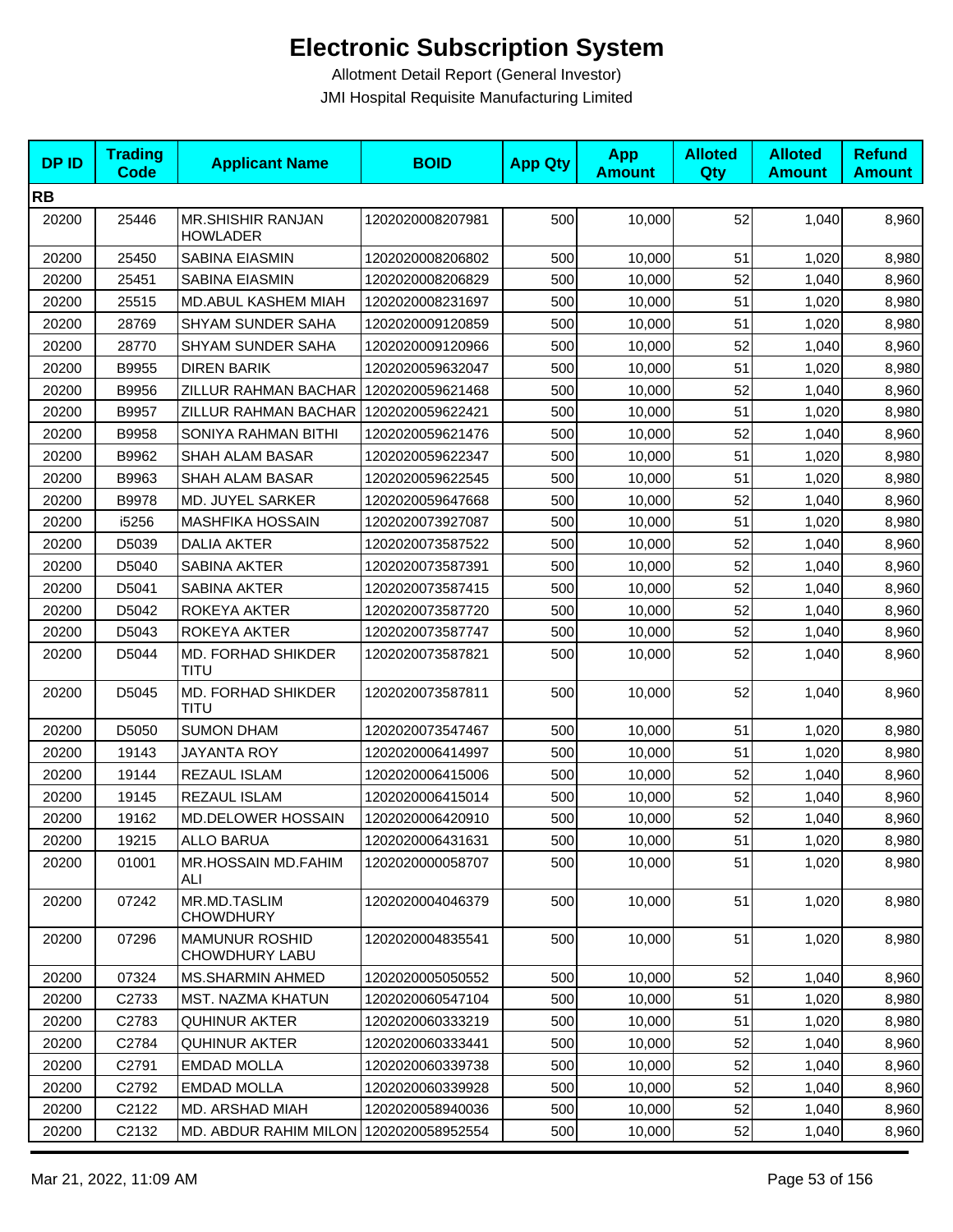| <b>DPID</b> | <b>Trading</b><br><b>Code</b> | <b>Applicant Name</b>                        | <b>BOID</b>      | <b>App Qty</b> | <b>App</b><br><b>Amount</b> | <b>Alloted</b><br>Qty | <b>Alloted</b><br><b>Amount</b> | <b>Refund</b><br><b>Amount</b> |
|-------------|-------------------------------|----------------------------------------------|------------------|----------------|-----------------------------|-----------------------|---------------------------------|--------------------------------|
| <b>RB</b>   |                               |                                              |                  |                |                             |                       |                                 |                                |
| 20200       | C2134                         | <b>SAHERA BEGUM</b>                          | 1202020058988510 | 500            | 10,000                      | 52                    | 1,040                           | 8,960                          |
| 20200       | C2135                         | SAHERA BEGUM                                 | 1202020058988794 | 500            | 10,000                      | 51                    | 1,020                           | 8,980                          |
| 20200       | 07354                         | MD.ABDUL ALIM<br>CHOWDHURY FARHAD            | 1202020004425093 | 500            | 10,000                      | 52                    | 1,040                           | 8,960                          |
| 20200       | 07362                         | <b>MD.MAMUNUR RASHID</b><br><b>CHOWDHURY</b> | 1202020005395322 | 500            | 10,000                      | 52                    | 1,040                           | 8,960                          |
| 20200       | 07389                         | MRS.SABIRA SULTANA                           | 1202020005486681 | 500            | 10,000                      | 52                    | 1.040                           | 8,960                          |
| 20200       | 0C175                         | <b>TAZIN AKHTER</b>                          | 1202020045264010 | 500            | 10,000                      | 51                    | 1,020                           | 8,980                          |
| 20200       | 0c209                         | MD. MATLUBUR RAHMAN                          | 1202020045184097 | 500            | 10,000                      | 51                    | 1,020                           | 8,980                          |
| 20200       | 0C210                         | MD.MATLUBUR RAHMAN                           | 1202020045183994 | 500            | 10,000                      | 52                    | 1,040                           | 8,960                          |
| 20200       | 0F481                         | <b>MD. TUHIN SARDER</b>                      | 1202020016605248 | 500            | 10,000                      | 52                    | 1,040                           | 8,960                          |
| 20200       | 09342                         | MR.BIMAL KUMAR ROY                           | 1202020002760102 | 500            | 10,000                      | 51                    | 1,020                           | 8,980                          |
| 20200       | 09361                         | MR.MD.BABAR ALI                              | 1202020003047869 | 500            | 10,000                      | 51                    | 1,020                           | 8,980                          |
| 20200       | 09426                         | MRS.NASREEN TAMANNA                          | 1202020003161835 | 500            | 10,000                      | 52                    | 1,040                           | 8,960                          |
| 20200       | 0F200                         | JEWEL RANA                                   | 1202020044655955 | 500            | 10,000                      | 52                    | 1,040                           | 8,960                          |
| 20200       | 0F203                         | A.K.M. SHAFIQUR<br><b>RAHMAN</b>             | 1202020044314141 | 500            | 10,000                      | 51                    | 1,020                           | 8,980                          |
| 20200       | 0F204                         | MD. SUBBIRUL HUQUE                           | 1202020044314107 | 500            | 10,000                      | 52                    | 1,040                           | 8,960                          |
| 20200       | 0F205                         | MRS. RUKHSANA BEGUM                          | 1202020044314115 | 500            | 10,000                      | 51                    | 1,020                           | 8,980                          |
| 20200       | 0F206                         | KHALEDA BEGUM                                | 1202020044314123 | 500            | 10,000                      | 52                    | 1,040                           | 8,960                          |
| 20200       | 0F207                         | MD. NAZMUL HAQUE                             | 1202020044314131 | 500            | 10,000                      | 51                    | 1,020                           | 8,980                          |
| 20200       | B9892                         | <b>MD. RAFIQUL ISLAM</b>                     | 1202020059440479 | 500            | 10,000                      | 52                    | 1,040                           | 8,960                          |
| 20200       | B9913                         | <b>ALEYA BEGUM</b>                           | 1202020059508785 | 500            | 10,000                      | 52                    | 1,040                           | 8,960                          |
| 20200       | B9914                         | MRS. HAOWA BEGUM                             | 1202020059509101 | 500            | 10,000                      | 51                    | 1,020                           | 8,980                          |
| 20200       | B9915                         | TASLIMA BEGUM                                | 1202020059501518 | 500            | 10,000                      | 51                    | 1,020                           | 8,980                          |
| 20200       | B9916                         | MRS. LAKEY BEGUM                             | 1202020059501625 | 500            | 10,000                      | 52                    | 1,040                           | 8,960                          |
| 20200       | B9917                         | MRS. LAKEY BEGUM                             | 1202020059501641 | 500            | 10,000                      | 52                    | 1,040                           | 8,960                          |
| 20200       | B9918                         | MRS. SAMELA BEGUM                            | 1202020059501684 | 500            | 10,000                      | 52                    | 1,040                           | 8,960                          |
| 20200       | B9920                         | MD. FARDHAUS MAEDAR                          | 1202020059498008 | 500            | 10,000                      | 52                    | 1,040                           | 8,960                          |
| 20200       | B1397                         | MD. ABDUL JALIL                              | 1202020048570511 | 500            | 10,000                      | 51                    | 1,020                           | 8,980                          |
| 20200       | 02434                         | MR.MD.KHOORSHID<br>ALAM                      | 1202020000962389 | 500            | 10,000                      | 52                    | 1,040                           | 8,960                          |
| 20200       | 02454                         | MR.AJIT RANJAN SAHA                          | 1202020000982086 | 500            | 10,000                      | 52                    | 1,040                           | 8,960                          |
| 20200       | 18302                         | MD.HAIDER ALI AKNDA                          | 1202020006215330 | 500            | 10,000                      | 52                    | 1,040                           | 8,960                          |
| 20200       | 0D780                         | MD. WAHID MURAD                              | 1202020048532083 | 500            | 10,000                      | 51                    | 1,020                           | 8,980                          |
| 20200       | 0D781                         | MD. WAHID MURAD                              | 1202020048532364 | 500            | 10,000                      | 52                    | 1,040                           | 8,960                          |
| 20200       | 0D782                         | MRS. SHAHNAZ PARVIN                          | 1202020048580990 | 500            | 10,000                      | 51                    | 1,020                           | 8,980                          |
| 20200       | 0D783                         | MRS. SHAHNAZ PARVIN                          | 1202020048581457 | 500            | 10,000                      | 52                    | 1,040                           | 8,960                          |
| 20200       | 0D784                         | SHAH ALAM                                    | 1202020048581845 | 500            | 10.000                      | 52                    | 1,040                           | 8,960                          |
| 20200       | 24748                         | MR.MD.SHOFIQUL ISLAM                         | 1202020007980189 | 500            | 10,000                      | 52                    | 1,040                           | 8,960                          |
| 20200       | 24749                         | MD.SOHEL RANA                                | 1202020007980202 | 500            | 10,000                      | 52                    | 1,040                           | 8,960                          |
| 20200       | D5036                         | ROKSANA AKTER                                | 1202020073587591 | 500            | 10,000                      | 52                    | 1,040                           | 8,960                          |
| 20200       | B3097                         | MD. HASANAT                                  | 1202020052819511 | 500            | 10,000                      | 51                    | 1,020                           | 8,980                          |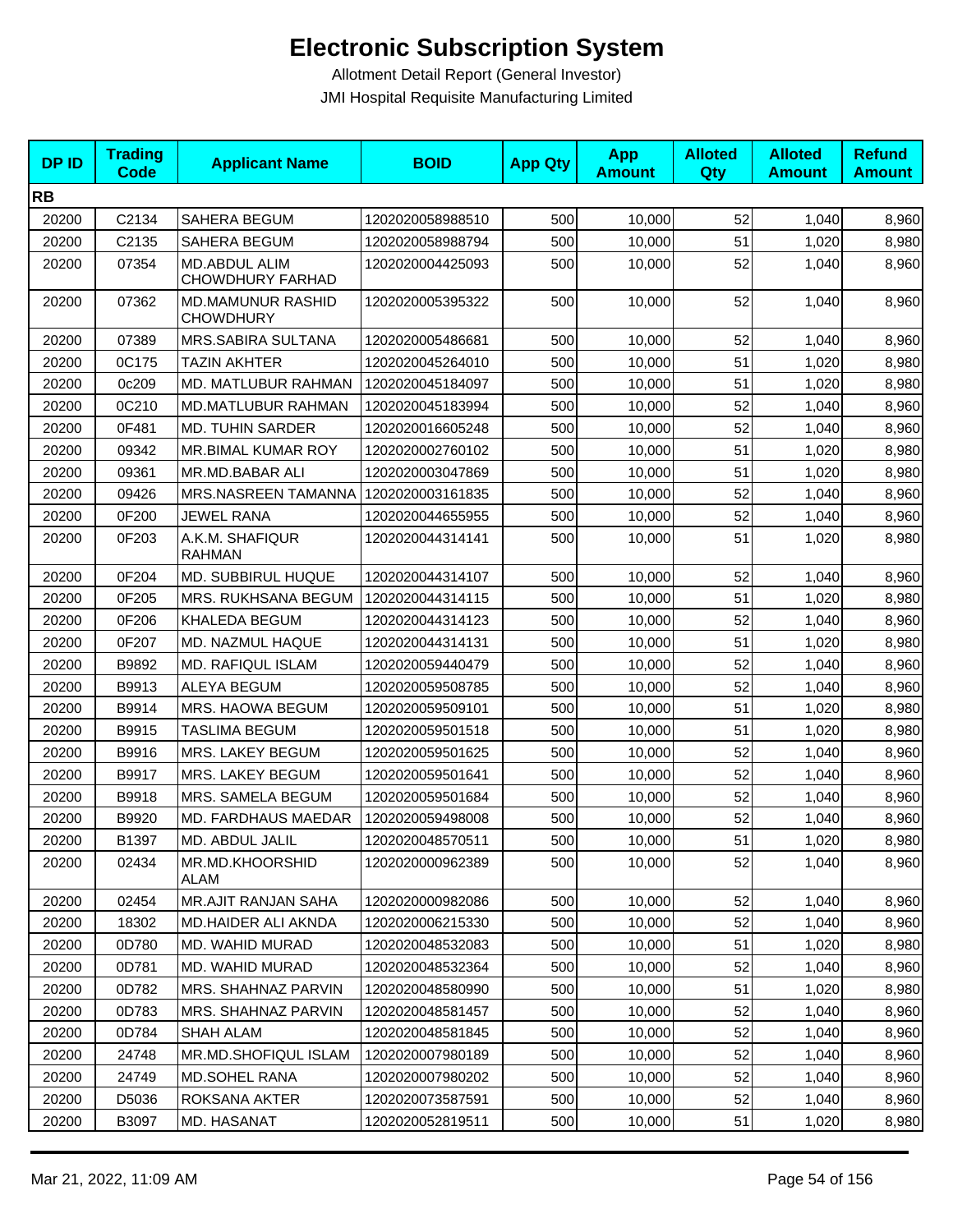| <b>DPID</b> | <b>Trading</b><br><b>Code</b> | <b>Applicant Name</b>                   | <b>BOID</b>      | <b>App Qty</b> | <b>App</b><br><b>Amount</b> | <b>Alloted</b><br>Qty | <b>Alloted</b><br><b>Amount</b> | <b>Refund</b><br><b>Amount</b> |
|-------------|-------------------------------|-----------------------------------------|------------------|----------------|-----------------------------|-----------------------|---------------------------------|--------------------------------|
| <b>RB</b>   |                               |                                         |                  |                |                             |                       |                                 |                                |
| 20200       | B3099                         | <b>ALAMGIR SHIKDER</b>                  | 1202020052817031 | 500            | 10,000                      | 51                    | 1,020                           | 8,980                          |
| 20200       | B3221                         | <b>TASLIMA BEGUM</b>                    | 1202020052812922 | 500            | 10,000                      | 52                    | 1,040                           | 8,960                          |
| 20200       | B3222                         | TASLIMA BEGUM                           | 1202020052814485 | 500            | 10,000                      | 52                    | 1,040                           | 8,960                          |
| 20200       | B3223                         | MD. BIDDUT KHAN                         | 1202020052814551 | 500            | 10,000                      | 52                    | 1,040                           | 8,960                          |
| 20200       | B3224                         | MD. BIDDUT KHAN                         | 1202020052814659 | 500            | 10,000                      | 51                    | 1,020                           | 8,980                          |
| 20200       | 29105                         | <b>MD.MANIR HOSSAIN</b><br><b>KHAN</b>  | 1202020009345018 | 500            | 10,000                      | 51                    | 1,020                           | 8,980                          |
| 20200       | 34691                         | <b>ABU MUSHA</b>                        | 1202020013043754 | 500            | 10,000                      | 51                    | 1,020                           | 8,980                          |
| 20200       | 24750                         | MD.SOHEL RANA                           | 1202020007981729 | 500            | 10,000                      | 51                    | 1,020                           | 8,980                          |
| 20200       | 24779                         | <b>MR.TAPAN KUMAR SAHA</b>              | 1202020008001703 | 500            | 10,000                      | 52                    | 1,040                           | 8,960                          |
| 20200       | 24846                         | <b>MD.AKTER HOSSAIN</b>                 | 1202020008021210 | 500            | 10,000                      | 52                    | 1,040                           | 8,960                          |
| 20200       | 24851                         | MD.ABDUL KAIUM                          | 1202020008021138 | 500            | 10,000                      | 51                    | 1,020                           | 8,980                          |
| 20200       | 24863                         | <b>MD.ALI HOSSAIN</b>                   | 1202020008020995 | 500            | 10,000                      | 51                    | 1,020                           | 8,980                          |
| 20200       | 24927                         | <b>SONJAY KUMAR</b><br><b>CHOWDHURY</b> | 1202020008027606 | 500            | 10,000                      | 51                    | 1,020                           | 8,980                          |
| 20200       | 24928                         | <b>SONJAY KUMAR</b><br><b>CHOWDHURY</b> | 1202020008027649 | 500            | 10,000                      | 51                    | 1,020                           | 8,980                          |
| 20200       | 31505                         | <b>MONI RANI SAHA</b>                   | 1202020010693939 | 500            | 10,000                      | 51                    | 1,020                           | 8,980                          |
| 20200       | 36726                         | <b>JIBAN SAHA</b>                       | 1202020014147335 | 500            | 10,000                      | 52                    | 1,040                           | 8,960                          |
| 20200       | 25524                         | <b>MD.ABDUR RASHID</b>                  | 1202020008235751 | 500            | 10,000                      | 52                    | 1,040                           | 8,960                          |
| 20200       | 25525                         | <b>MD.ABDUR RASHID</b>                  | 1202020008235761 | 500            | 10,000                      | 52                    | 1,040                           | 8,960                          |
| 20200       | 25543                         | <b>KAMALESH ROY</b>                     | 1202020008243021 | 500            | 10,000                      | 51                    | 1,020                           | 8,980                          |
| 20200       | 41581                         | NAMITA RANI DEY                         | 1202020019466948 | 500            | 10,000                      | 51                    | 1,020                           | 8,980                          |
| 20200       | 41582                         | NAMITA RANI DEY                         | 1202020019466931 | 500            | 10,000                      | 52                    | 1,040                           | 8,960                          |
| 20200       | 41583                         | NIPA RANI DEY                           | 1202020019466964 | 500            | 10,000                      | 52                    | 1,040                           | 8,960                          |
| 20200       | 41584                         | NIPA RANI DEY                           | 1202020019466921 | 500            | 10,000                      | 51                    | 1,020                           | 8,980                          |
| 20200       | 60506                         | <b>JINNAT ARA YASMIN</b>                | 1202020022737005 | 500            | 10,000                      | 52                    | 1,040                           | 8,960                          |
| 20200       | 60507                         | KM ABU SAYED KHAN                       | 1202020022736996 | 500            | 10,000                      | 51                    | 1,020                           | 8,980                          |
| 20200       | B9980                         | MD. JUYEL SARKER                        | 1202020059653741 | 500            | 10,000                      | 51                    | 1,020                           | 8,980                          |
| 20200       | B9998                         | AJOY KUMAR SAHA                         | 1202020065470897 | 500            | 10,000                      | 51                    | 1,020                           | 8,980                          |
| 20200       | G2053                         | <b>BIPLOB MANDAL</b>                    | 1202020072547050 | 500            | 10,000                      | 52                    | 1,040                           | 8,960                          |
| 20200       | G2054                         | SUBASH KUMAR MONDAL                     | 1202020072546527 | 500            | 10,000                      | 52                    | 1,040                           | 8,960                          |
| 20200       | G2055                         | DOLI RANI MONDOL                        | 1202020072545648 | 500            | 10,000                      | 52                    | 1,040                           | 8,960                          |
| 20200       | G2056                         | AFSANA MILY                             | 1202020072545101 | 500            | 10,000                      | 51                    | 1,020                           | 8,980                          |
| 20200       | G2057                         | AFSANA MILY                             | 1202020072544701 | 500            | 10,000                      | 52                    | 1,040                           | 8,960                          |
| 20200       | G2059                         | KISHORE KUMAR SAHA                      | 1202020072700587 | 500            | 10,000                      | 51                    | 1,020                           | 8,980                          |
| 20200       | G2060                         | <b>RANJIT KUMAR SHILL</b>               | 1202020072668433 | 500            | 10,000                      | 51                    | 1,020                           | 8,980                          |
| 20200       | D5056                         | MD. JAHID HASAN                         | 1202020073731609 | 500            | 10,000                      | 51                    | 1,020                           | 8,980                          |
| 20200       | G2138                         | MD. SHAFIQUL ISLAM<br><b>MOLLA</b>      | 1202020073128695 | 500            | 10,000                      | 51                    | 1,020                           | 8,980                          |
| 20200       | G2150                         | H.N. ASHIQUR RAHMAN                     | 1202020073301174 | 500            | 10,000                      | 52                    | 1,040                           | 8,960                          |
| 20200       | G2151                         | SHAMIMA NASRIN                          | 1202020073301321 | 500            | 10,000                      | 52                    | 1,040                           | 8,960                          |
| 20200       | G2152                         | MST. SELINA BEGUM                       | 1202020073315921 | 500            | 10,000                      | 52                    | 1,040                           | 8,960                          |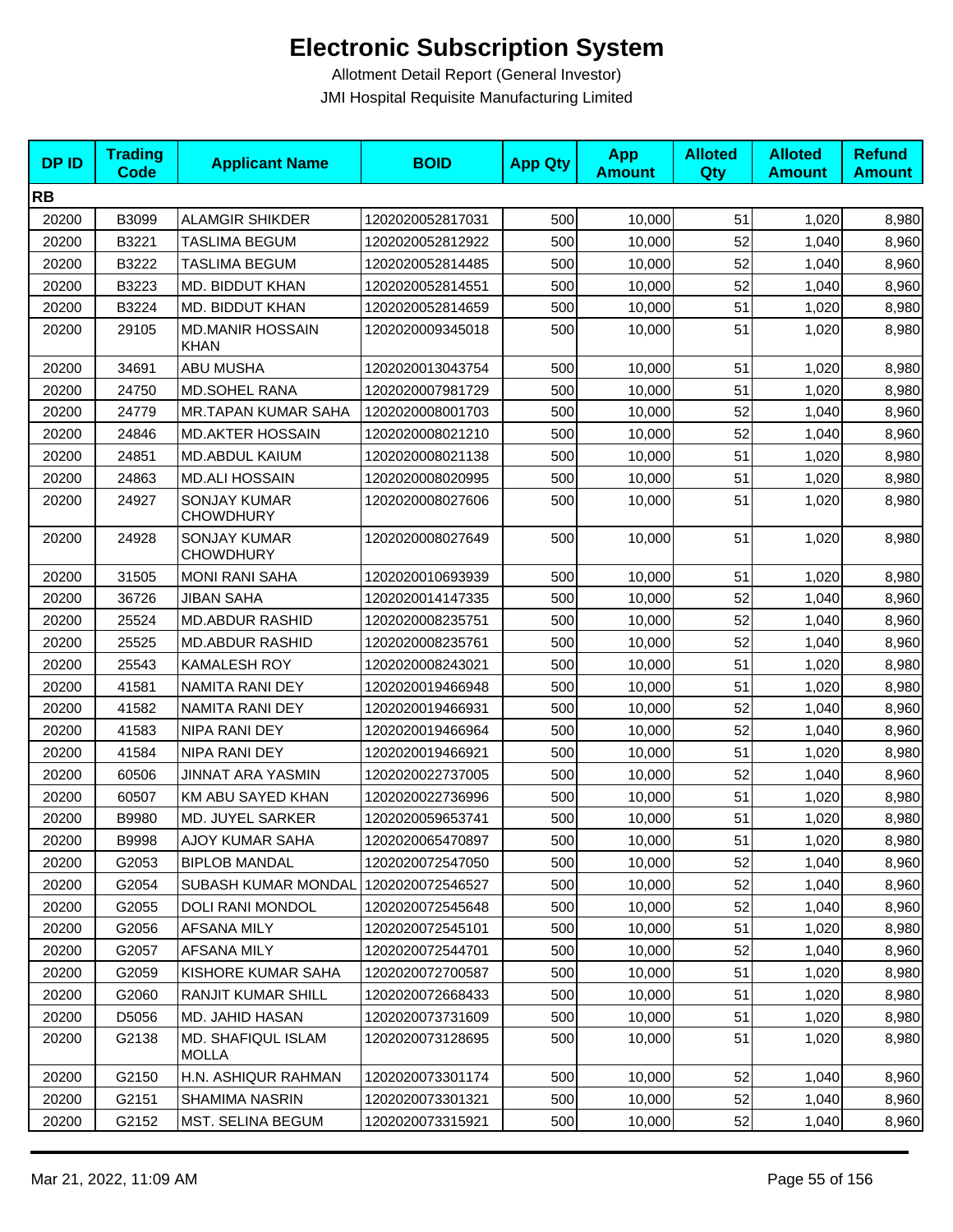| <b>DPID</b> | <b>Trading</b><br><b>Code</b> | <b>Applicant Name</b>                        | <b>BOID</b>      | <b>App Qty</b> | <b>App</b><br><b>Amount</b> | <b>Alloted</b><br>Qty | <b>Alloted</b><br><b>Amount</b> | <b>Refund</b><br><b>Amount</b> |
|-------------|-------------------------------|----------------------------------------------|------------------|----------------|-----------------------------|-----------------------|---------------------------------|--------------------------------|
| <b>RB</b>   |                               |                                              |                  |                |                             |                       |                                 |                                |
| 20200       | G2153                         | <b>MST. SELINA BEGUM</b>                     | 1202020073315956 | 500            | 10,000                      | 51                    | 1,020                           | 8,980                          |
| 20200       | G2156                         | <b>SONIA AKTER</b>                           | 1202020073313991 | 500            | 10,000                      | 52                    | 1,040                           | 8,960                          |
| 20200       | G2157                         | SHAYAMA RANI PAUL                            | 1202020073314729 | 500            | 10,000                      | 52                    | 1,040                           | 8,960                          |
| 20200       | G2158                         | SHAYAMA RANI PAUL                            | 1202020073314710 | 500            | 10,000                      | 51                    | 1,020                           | 8,980                          |
| 20200       | 60510                         | KM ABU SAYED KHAN                            | 1202020022782961 | 500            | 10,000                      | 52                    | 1,040                           | 8,960                          |
| 20200       | 60546                         | <b>MR.MD.RASEL SHAIK</b>                     | 1202020023626673 | 500            | 10,000                      | 52                    | 1,040                           | 8,960                          |
| 20200       | 60616                         | <b>BIJOY SHEN PAL</b>                        | 1202020024341189 | 500            | 10,000                      | 52                    | 1,040                           | 8,960                          |
| 20200       | A3537                         | KAZI HABIBUR RAHMAN                          | 1202020060300510 | 500            | 10,000                      | 51                    | 1,020                           | 8,980                          |
| 20200       | A3544                         | <b>RAZIA SULTANA</b>                         | 1202020060342353 | 500            | 10,000                      | 51                    | 1,020                           | 8,980                          |
| 20200       | A3554                         | <b>SHAHIDA MOMEN</b>                         | 1202020060435974 | 500            | 10,000                      | 52                    | 1,040                           | 8,960                          |
| 20200       | A3555                         | <b>SHAHIDA MOMEN</b>                         | 1202020060436077 | 500            | 10,000                      | 51                    | 1,020                           | 8,980                          |
| 20200       | A3557                         | MD. KAMRUL ISLAM                             | 1202020060434846 | 500            | 10,000                      | 52                    | 1,040                           | 8,960                          |
| 20200       | A3558                         | MD. KAMRUL ISLAM                             | 1202020060503878 | 500            | 10,000                      | 52                    | 1,040                           | 8,960                          |
| 20200       | G2061                         | <b>MUKTA RANI SHILL</b>                      | 1202020072668468 | 500            | 10,000                      | 51                    | 1,020                           | 8,980                          |
| 20200       | G2062                         | SHILPI SAHA                                  | 1202020072759110 | 500            | 10,000                      | 52                    | 1,040                           | 8,960                          |
| 20200       | 65192                         | PROVATI RANI<br><b>BHOWMICK</b>              | 1202020018981151 | 500            | 10,000                      | 51                    | 1,020                           | 8,980                          |
| 20200       | 65193                         | PROVATI RANI<br><b>BHOWMICK</b>              | 1202020018981161 | 500            | 10,000                      | 52                    | 1,040                           | 8,960                          |
| 20200       | 65198                         | MD.ABDUL MANNAN                              | 1202020019007762 | 500            | 10,000                      | 52                    | 1,040                           | 8,960                          |
| 20200       | 65203                         | MD.ASADUL HOQUE<br><b>PANNA</b>              | 1202020019089778 | 500            | 10,000                      | 52                    | 1,040                           | 8,960                          |
| 20200       | 65222                         | <b>MD.JASHIM UDDIN</b>                       | 1202020019171877 | 500            | 10,000                      | 52                    | 1,040                           | 8,960                          |
| 20200       | 25347                         | <b>MR.BIPLAB KUMAR</b><br><b>CHAKRABORTY</b> | 1202020008171676 | 500            | 10,000                      | 51                    | 1,020                           | 8,980                          |
| 20200       | 25348                         | <b>MR.BIPLAB KUMAR</b><br><b>CHAKRABORTY</b> | 1202020008171684 | 500            | 10,000                      | 52                    | 1,040                           | 8,960                          |
| 20200       | 25396                         | <b>MRTUTON KUMAR SAHA</b>                    | 1202020008194781 | 500            | 10,000                      | 52                    | 1,040                           | 8,960                          |
| 20200       | 19442                         | <b>MD. FARUK HOSSAIN</b>                     | 1202020006507459 | 500            | 10,000                      | 52                    | 1,040                           | 8,960                          |
| 20200       | 19449                         | MD KAMAL HOSSAIN                             | 1202020006507161 | 500            | 10,000                      | 52                    | 1,040                           | 8,960                          |
| 20200       | 19518                         | ABDUL BATEN (SAE)                            | 1202020006516890 | 500            | 10,000                      | 51                    | 1,020                           | 8,980                          |
| 20200       | 19519                         | SHAKIA NASRIN                                | 1202020006517092 | 500            | 10,000                      | 52                    | 1,040                           | 8,960                          |
| 20200       | 23609                         | MS.RAKHA RANI                                | 1202020007564252 | 500            | 10,000                      | 51                    | 1,020                           | 8,980                          |
| 20200       | 23655                         | <b>ALLO BARUA</b>                            | 1202020007614482 | 500            | 10,000                      | 52                    | 1,040                           | 8,960                          |
| 20200       | B5414                         | <b>MRS. HASINA AKTER</b>                     | 1202020055553045 | 500            | 10,000                      | 51                    | 1,020                           | 8,980                          |
| 20200       | B5483                         | <b>SUMA AKTER</b>                            | 1202020055614946 | 500            | 10,000                      | 51                    | 1,020                           | 8,980                          |
| 20200       | B5485                         | MD OSMAN HALDER                              | 1202020055848108 | 500            | 10,000                      | 52                    | 1,040                           | 8,960                          |
| 20200       | 25400                         | KAZI SHAMSUL HAQUE                           | 1202020008199479 | 500            | 10,000                      | 52                    | 1,040                           | 8,960                          |
| 20200       | 25404                         | KAZI MAHFUJA KHANAM                          | 1202020008198474 | 500            | 10,000                      | 52                    | 1,040                           | 8,960                          |
| 20200       | 25405                         | KAZI MAHFUJA KHANAM                          | 1202020008198466 | 500            | 10,000                      | 52                    | 1,040                           | 8,960                          |
| 20200       | 25428                         | <b>MR.PROMOD CHANDRA</b><br><b>DAS</b>       | 1202020008206703 | 500            | 10,000                      | 51                    | 1,020                           | 8,980                          |
| 20200       | 25429                         | MR.PROMOD CHANDRA<br>DAS                     | 1202020008206762 | 500            | 10,000                      | 52                    | 1,040                           | 8,960                          |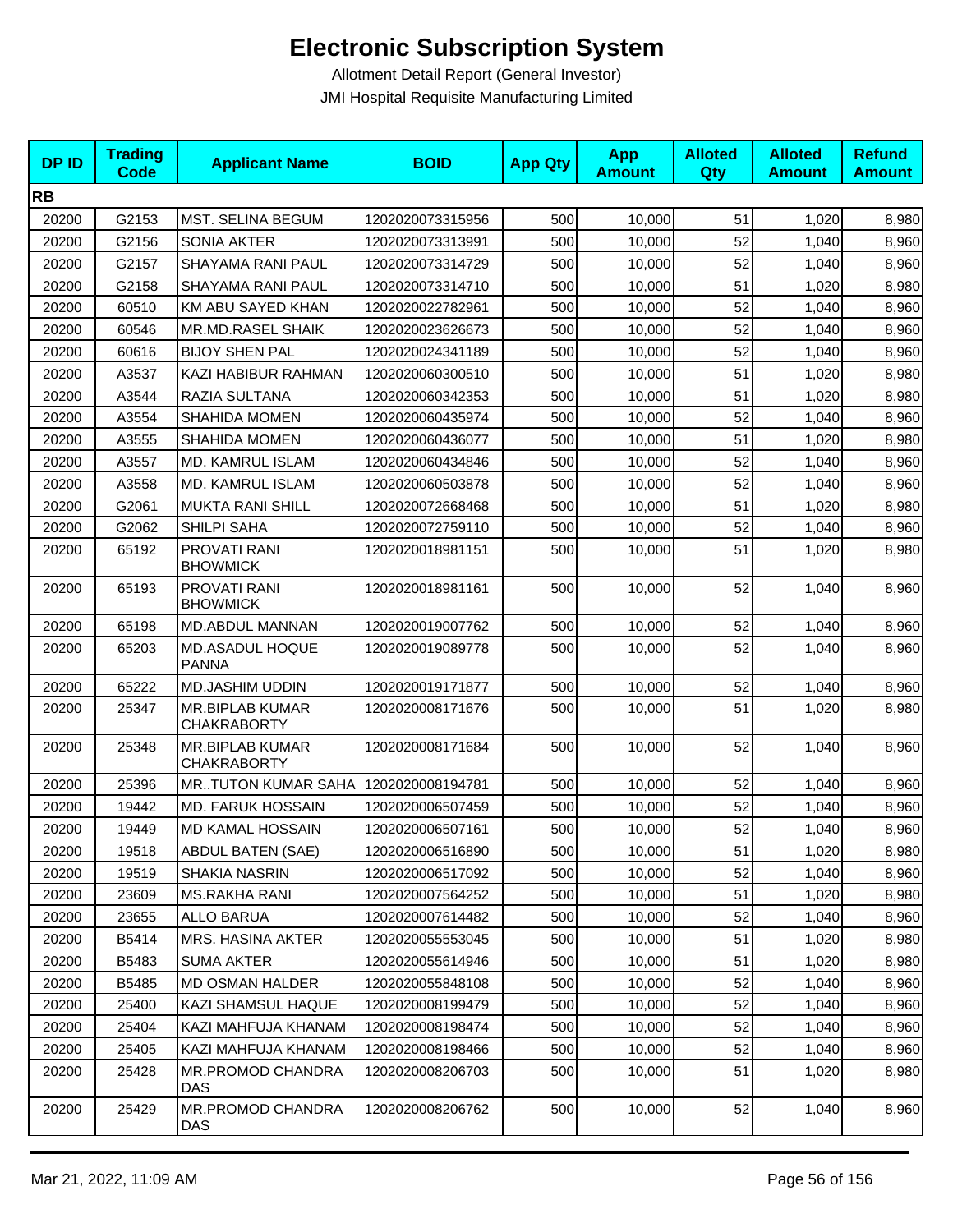| <b>DPID</b> | <b>Trading</b><br><b>Code</b> | <b>Applicant Name</b>                  | <b>BOID</b>      | <b>App Qty</b> | <b>App</b><br><b>Amount</b> | <b>Alloted</b><br>Qty | <b>Alloted</b><br><b>Amount</b> | <b>Refund</b><br><b>Amount</b> |
|-------------|-------------------------------|----------------------------------------|------------------|----------------|-----------------------------|-----------------------|---------------------------------|--------------------------------|
| <b>RB</b>   |                               |                                        |                  |                |                             |                       |                                 |                                |
| 20200       | 41407                         | <b>MD.AMIR HOSSAIN</b>                 | 1202020019091728 | 500            | 10,000                      | 52                    | 1,040                           | 8,960                          |
| 20200       | 41432                         | <b>MD.KAJAL HOWLADER</b>               | 1202020019137693 | 500            | 10,000                      | 52                    | 1,040                           | 8,960                          |
| 20200       | 41433                         | KAJAL HOWLADER                         | 1202020019137709 | 500            | 10,000                      | 51                    | 1,020                           | 8,980                          |
| 20200       | B5492                         | TABIUL ISLAM                           | 1202020055848124 | 500            | 10,000                      | 51                    | 1,020                           | 8,980                          |
| 20200       | B5496                         | MOHAMMAD SALIM<br><b>ULLAH</b>         | 1202020055848033 | 500            | 10,000                      | 52                    | 1,040                           | 8,960                          |
| 20200       | B5498                         | MD. KHALILUR RAHAMAN                   | 1202020055848051 | 500            | 10,000                      | 51                    | 1,020                           | 8,980                          |
| 20200       | B5499                         | MD. RASEDUJJAMAN<br><b>RASHED</b>      | 1202020055848068 | 500            | 10,000                      | 52                    | 1,040                           | 8,960                          |
| 20200       | B5500                         | <b>MD. ARIF HOSSAIN</b>                | 1202020056023039 | 500            | 10,000                      | 51                    | 1,020                           | 8,980                          |
| 20200       | G2013                         | <b>MD. ABDUS SATTAR</b>                | 1202020072350894 | 500            | 10,000                      | 52                    | 1,040                           | 8,960                          |
| 20200       | G2023                         | <b>MD. ABDUL MOKTADIR</b>              | 1202020017047709 | 500            | 10,000                      | 52                    | 1,040                           | 8,960                          |
| 20200       | G2028                         | <b>MAHDI MUSA</b>                      | 1202020072360297 | 500            | 10,000                      | 52                    | 1,040                           | 8,960                          |
| 20200       | 18303                         | MD.HAIDER ALI AKNDA                    | 1202020006215349 | 500            | 10,000                      | 52                    | 1,040                           | 8,960                          |
| 20200       | 18305                         | <b>MD.RASHIDUL ISLAM</b>               | 1202020006215365 | 500            | 10,000                      | 51                    | 1,020                           | 8,980                          |
| 20200       | 18328                         | <b>MD.ABU TAHER</b>                    | 1202020006223553 | 500            | 10.000                      | 52                    | 1,040                           | 8,960                          |
| 20200       | 18329                         | MD. SHAHIDULLAH                        | 1202020006223652 | 500            | 10.000                      | 52                    | 1,040                           | 8,960                          |
| 20200       | 18330                         | <b>SHAHIDULLAH</b>                     | 1202020006223794 | 500            | 10,000                      | 51                    | 1,020                           | 8,980                          |
| 20200       | 18358                         | <b>MS.SHARIFUN NAHAR</b>               | 1202020006198403 | 500            | 10,000                      | 52                    | 1,040                           | 8,960                          |
| 20200       | 18394                         | <b>ABDUL MALEK</b>                     | 1202020006190996 | 500            | 10,000                      | 51                    | 1,020                           | 8,980                          |
| 20200       | 18410                         | MD DIDARUL ALAM                        | 1202020006224938 | 500            | 10,000                      | 52                    | 1,040                           | 8,960                          |
| 20200       | B1400                         | <b>AZAD AHMED</b>                      | 1202020048573416 | 500            | 10,000                      | 52                    | 1,040                           | 8,960                          |
| 20200       | B1402                         | <b>ABDUR RAHIM</b>                     | 1202020048580982 | 500            | 10,000                      | 52                    | 1,040                           | 8,960                          |
| 20200       | B1403                         | ABDUR RAHIM                            | 1202020048581117 | 500            | 10,000                      | 52                    | 1,040                           | 8,960                          |
| 20200       | B1404                         | MOMINUR RAHMAN                         | 1202020048581430 | 500            | 10,000                      | 52                    | 1,040                           | 8,960                          |
| 20200       | B1419                         | MOHAMMAD OSMAN<br><b>GONI TALUKDAR</b> | 1202020049436202 | 500            | 10,000                      | 52                    | 1,040                           | 8,960                          |
| 20200       | B1422                         | <b>MD. ELIAS SARKAR</b>                | 1202020048908206 | 500            | 10,000                      | 52                    | 1,040                           | 8,960                          |
| 20200       | B1438                         | MD. RUHUL AMAIN                        | 1202020048932029 | 500            | 10,000                      | 51                    | 1,020                           | 8,980                          |
| 20200       | B1442                         | <b>CHAMPA</b>                          | 1202020048926493 | 500            | 10,000                      | 51                    | 1,020                           | 8,980                          |
| 20200       | B2571                         | AFSANA KHATUN                          | 1202020051361544 | 500            | 10,000                      | 52                    | 1,040                           | 8,960                          |
| 20200       | 02495                         | MR.MD.ATAUR RAHMAN                     | 1202020001001007 | 500            | 10,000                      | 52                    | 1,040                           | 8,960                          |
| 20200       | 02500                         | MR.SAMUZZAL SARKAR                     | 1202020001522684 | 500            | 10,000                      | 51                    | 1,020                           | 8,980                          |
| 20200       | 02501                         | MR.SAMUZZAL SARKAR                     | 1202020001028999 | 500            | 10,000                      | 51                    | 1,020                           | 8,980                          |
| 20200       | 02502                         | MRS.RINA RANI DEY                      | 1202020001029008 | 500            | 10,000                      | 51                    | 1,020                           | 8,980                          |
| 20200       | 02503                         | MR.PARITOSH DEY                        | 1202020001029032 | 500            | 10,000                      | 51                    | 1,020                           | 8,980                          |
| 20200       | 02504                         | <b>MRS.RINA RANI DEY</b>               | 1202020001029016 | 500            | 10,000                      | 52                    | 1,040                           | 8,960                          |
| 20200       | 02505                         | MR.PARITOSH DEY                        | 1202020001029024 | 500            | 10,000                      | 51                    | 1,020                           | 8,980                          |
| 20200       | 0G614                         | MD. HASAN                              | 1202020061005811 | 500            | 10,000                      | 52                    | 1,040                           | 8,960                          |
| 20200       | 0G623                         | <b>MD. SHAMIM HOSSAIN</b>              | 1202020060991266 | 500            | 10,000                      | 51                    | 1,020                           | 8,980                          |
| 20200       | 28140                         | <b>KHANDAKER RAKIB</b><br>AHMED        | 1202020009111947 | 500            | 10,000                      | 52                    | 1,040                           | 8,960                          |
| 20200       | 04796                         | <b>MR.DIN MOHAMMAD</b><br><b>DULAL</b> | 1202020001583278 | 500            | 10,000                      | 51                    | 1,020                           | 8,980                          |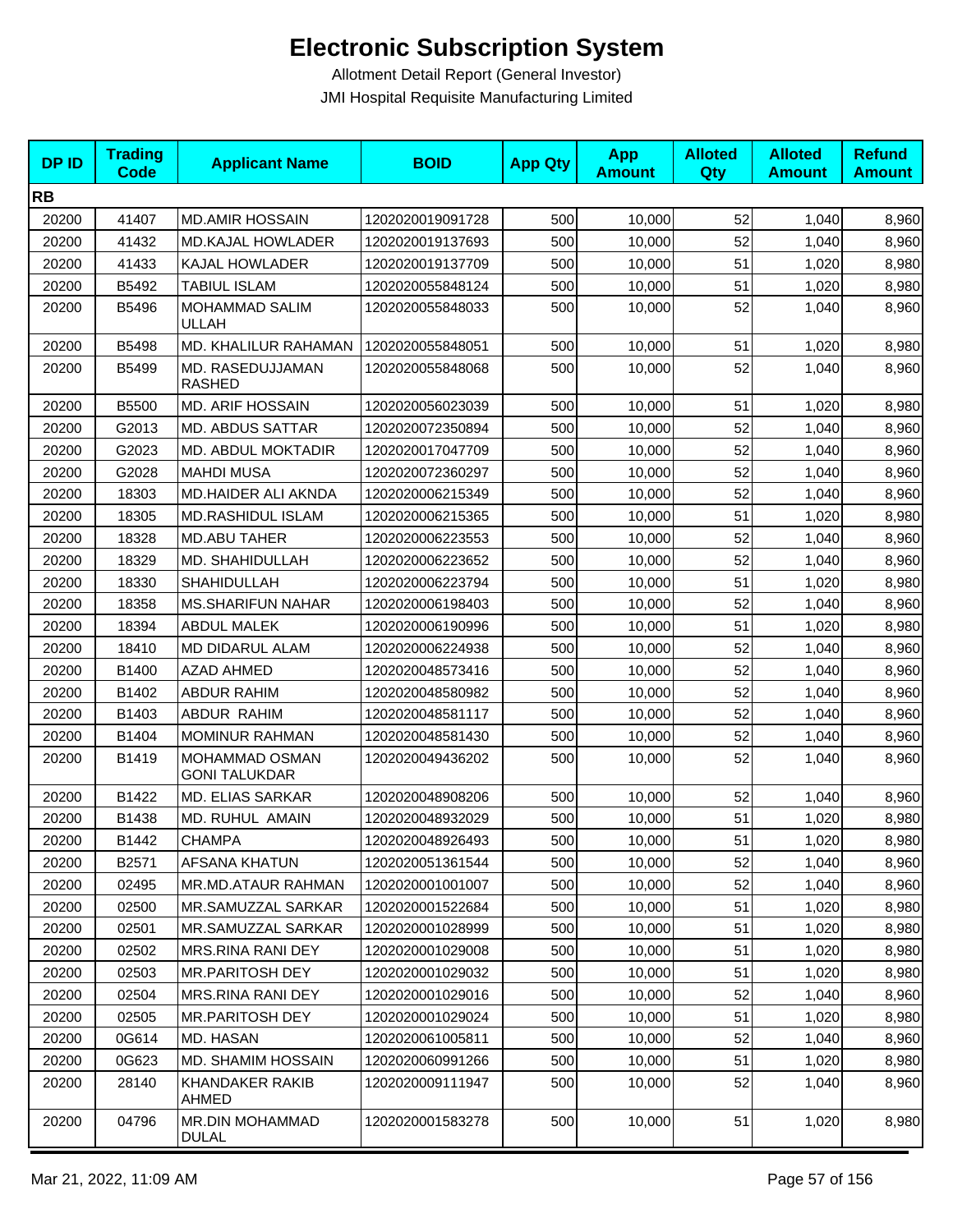| <b>DPID</b> | <b>Trading</b><br><b>Code</b> | <b>Applicant Name</b>                  | <b>BOID</b>      | <b>App Qty</b> | <b>App</b><br><b>Amount</b> | <b>Alloted</b><br><b>Qty</b> | <b>Alloted</b><br><b>Amount</b> | <b>Refund</b><br><b>Amount</b> |
|-------------|-------------------------------|----------------------------------------|------------------|----------------|-----------------------------|------------------------------|---------------------------------|--------------------------------|
| <b>RB</b>   |                               |                                        |                  |                |                             |                              |                                 |                                |
| 20200       | 04797                         | <b>MR.SHAKHAR SARKAR</b>               | 1202020001523241 | 500            | 10,000                      | 51                           | 1,020                           | 8,980                          |
| 20200       | 04798                         | <b>MR.SAHKHAR SARKAR</b>               | 1202020001523322 | 500            | 10,000                      | 52                           | 1,040                           | 8,960                          |
| 20200       | 0B775                         | <b>MASUM BILLAH</b>                    | 1202020017934727 | 500            | 10,000                      | 51                           | 1,020                           | 8,980                          |
| 20200       | 0B776                         | <b>MASUM BILLAH</b>                    | 1202020017934719 | 500            | 10,000                      | 51                           | 1,020                           | 8,980                          |
| 20200       | 0B785                         | MD. ZAKIR HOSSAIN                      | 1202020046452677 | 500            | 10,000                      | 51                           | 1,020                           | 8,980                          |
| 20200       | 0B791                         | <b>NUR NAHAR</b>                       | 1202020046473526 | 500            | 10,000                      | 52                           | 1,040                           | 8,960                          |
| 20200       | 0B792                         | MD. MOJNU KHANDAKAR                    | 1202020046492569 | 500            | 10,000                      | 52                           | 1,040                           | 8,960                          |
| 20200       | B2582                         | <b>MISS. SAIKA AKTER</b>               | 1202020051403021 | 500            | 10,000                      | 52                           | 1,040                           | 8,960                          |
| 20200       | B2583                         | <b>MISS: SAIKA AKTER</b>               | 1202020051403031 | 500            | 10,000                      | 51                           | 1,020                           | 8,980                          |
| 20200       | B2584                         | <b>IMTIAZ AHMED</b>                    | 1202020051403048 | 500            | 10,000                      | 51                           | 1,020                           | 8,980                          |
| 20200       | B2585                         | <b>IMTIAZ AHMED</b>                    | 1202020051403072 | 500            | 10,000                      | 52                           | 1,040                           | 8,960                          |
| 20200       | B2601                         | MD. NAZMUL HAQUE                       | 1202020051540328 | 500            | 10,000                      | 52                           | 1,040                           | 8,960                          |
| 20200       | B2605                         | MD. SHAHAJAL MAGI                      | 1202020051540352 | 500            | 10,000                      | 51                           | 1,020                           | 8,980                          |
| 20200       | B2606                         | MD. SHAHAJAL MAGI                      | 1202020051540360 | 500            | 10,000                      | 51                           | 1,020                           | 8,980                          |
| 20200       | 34715                         | RIZMA ISLAM                            | 1202020012953174 | 500            | 10,000                      | 51                           | 1,020                           | 8,980                          |
| 20200       | 34747                         | <b>MD.SHAHADAT HOSSAIN</b>             | 1202020013005797 | 500            | 10,000                      | 51                           | 1,020                           | 8,980                          |
| 20200       | 34748                         | MD.SHAHADAT HOSSAIN                    | 1202020013005845 | 500            | 10,000                      | 51                           | 1,020                           | 8,980                          |
| 20200       | 34749                         | <b>MD.SHAHIN HOWLADER</b>              | 1202020013005871 | 500            | 10,000                      | 51                           | 1,020                           | 8,980                          |
| 20200       | 34750                         | <b>MD.SHAHIN HOWLADER</b>              | 1202020013005901 | 500            | 10,000                      | 52                           | 1,040                           | 8,960                          |
| 20200       | 34807                         | <b>MD.OBAIDUR RAHMAN</b>               | 1202020013067532 | 500            | 10,000                      | 52                           | 1,040                           | 8,960                          |
| 20200       | 34820                         | <b>G.M.AZAD MOLLA</b>                  | 1202020013185341 | 500            | 10,000                      | 52                           | 1,040                           | 8,960                          |
| 20200       | 43933                         | AFROZA AMIN                            | 1202020027175848 | 500            | 10,000                      | 52                           | 1,040                           | 8,960                          |
| 20200       | 43960                         | <b>GITA RANI CHANDA</b>                | 1202020027294389 | 500            | 10,000                      | 52                           | 1,040                           | 8,960                          |
| 20200       | 36727                         | <b>SUBORNA SAHA</b>                    | 1202020014147236 | 500            | 10,000                      | 52                           | 1,040                           | 8,960                          |
| 20200       | 36879                         | A.F.M HABIBUR RAHMAN                   | 1202020014474045 | 500            | 10,000                      | 52                           | 1,040                           | 8,960                          |
| 20200       | 36880                         | REZINA ARZU LOVELY                     | 1202020014474187 | 500            | 10,000                      | 51                           | 1,020                           | 8,980                          |
| 20200       | 36894                         | <b>MARUF HAIDER</b>                    | 1202020014193178 | 500            | 10,000                      | 52                           | 1,040                           | 8,960                          |
| 20200       | 36897                         | SANJOY KRISHNA<br><b>PODDER</b>        | 1202020014189764 | 500            | 10,000                      | 52                           | 1,040                           | 8,960                          |
| 20200       | 36898                         | <b>SANJOY KRISHNA</b><br><b>PODDER</b> | 1202020014188917 | 500            | 10,000                      | 52                           | 1,040                           | 8,960                          |
| 20200       | 41599                         | MD. RAJIB HASAN                        | 1202020019446290 | 500            | 10,000                      | 51                           | 1,020                           | 8,980                          |
| 20200       | 01207                         | <b>HASHI BEGUM</b>                     | 1202020052367974 | 500            | 10,000                      | 51                           | 1,020                           | 8,980                          |
| 20200       | 01230                         | <b>MD. ZAKIR HOSSAIN</b>               | 1202020052455294 | 500            | 10,000                      | 51                           | 1,020                           | 8,980                          |
| 20200       | 43961                         | <b>GITA RANI CHANDA</b>                | 1202020027294410 | 500            | 10,000                      | 52                           | 1,040                           | 8,960                          |
| 20200       | 43965                         | <b>MRS.MITU GHOSH</b>                  | 1202020027302840 | 500            | 10,000                      | 51                           | 1,020                           | 8,980                          |
| 20200       | 43966                         | MRS.MITU GHOSH                         | 1202020027302832 | 500            | 10,000                      | 51                           | 1,020                           | 8,980                          |
| 20200       | 43967                         | <b>MRS.LIPI BISWAS</b>                 | 1202020027303837 | 500            | 10,000                      | 51                           | 1,020                           | 8,980                          |
| 20200       | 43968                         | <b>MRS.LIPI BISWAS</b>                 | 1202020027303871 | 500            | 10,000                      | 52                           | 1,040                           | 8,960                          |
| 20200       | 43970                         | ABUL KAYES MIA                         | 1202020027418616 | 500            | 10,000                      | 52                           | 1,040                           | 8,960                          |
| 20200       | 40736                         | <b>BISHOWJIT KUMAR PAUL</b>            | 1202020018213807 | 500            | 10,000                      | 51                           | 1,020                           | 8,980                          |
| 20200       | 40766                         | A.S.M ISHA KHAN                        | 1202020018261432 | 500            | 10,000                      | 52                           | 1,040                           | 8,960                          |
| 20200       | 40788                         | HASINA KHANOM                          | 1202020018338634 | 500            | 10,000                      | 52                           | 1,040                           | 8,960                          |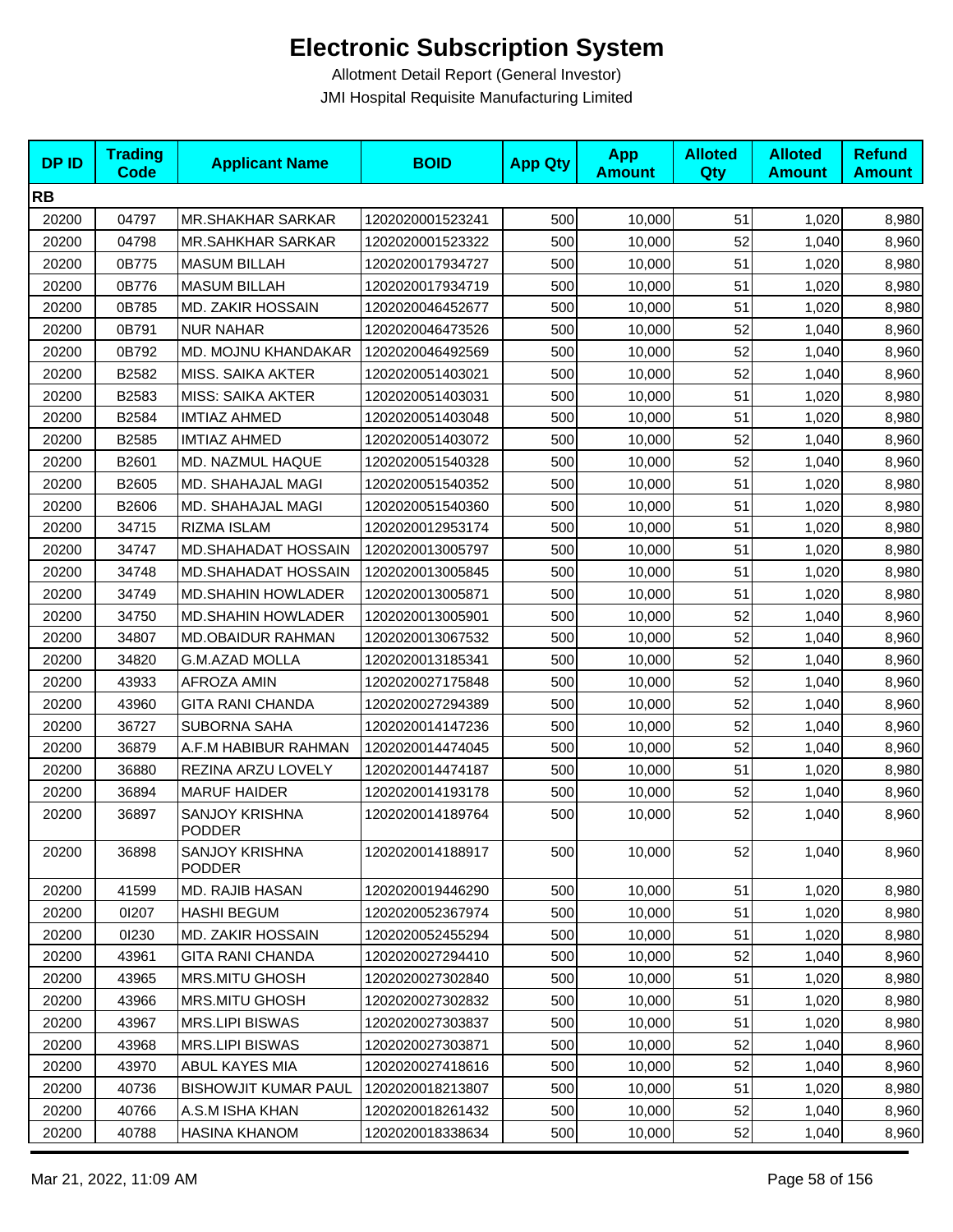| <b>DPID</b> | <b>Trading</b><br>Code | <b>Applicant Name</b>                  | <b>BOID</b>      | <b>App Qty</b> | <b>App</b><br><b>Amount</b> | <b>Alloted</b><br>Qty | <b>Alloted</b><br><b>Amount</b> | <b>Refund</b><br><b>Amount</b> |
|-------------|------------------------|----------------------------------------|------------------|----------------|-----------------------------|-----------------------|---------------------------------|--------------------------------|
| <b>RB</b>   |                        |                                        |                  |                |                             |                       |                                 |                                |
| 20200       | 40789                  | <b>HASINA KHANOM</b>                   | 1202020018338642 | 500            | 10,000                      | 52                    | 1,040                           | 8,960                          |
| 20200       | 40795                  | SANJOY KUMER DEY                       | 1202020018319112 | 500            | 10,000                      | 51                    | 1,020                           | 8,980                          |
| 20200       | 40796                  | SANJIB KUMER DEY                       | 1202020018319099 | 500            | 10,000                      | 52                    | 1,040                           | 8,960                          |
| 20200       | 40803                  | <b>MD.SHAHADAT HOSSAIN</b>             | 1202020018326258 | 500            | 10,000                      | 51                    | 1,020                           | 8,980                          |
| 20200       | G2159                  | <b>JOY PAUL</b>                        | 1202020073315171 | 500            | 10,000                      | 52                    | 1,040                           | 8,960                          |
| 20200       | A3575                  | MOHAMMAD FORHAD<br>HOSSAIN             | 1202020060605209 | 500            | 10,000                      | 52                    | 1,040                           | 8,960                          |
| 20200       | A3580                  | SAROAR KHA                             | 1202020060643897 | 500            | 10,000                      | 51                    | 1,020                           | 8,980                          |
| 20200       | A3581                  | SAROAR KHA                             | 1202020060643870 | 500            | 10,000                      | 51                    | 1,020                           | 8,980                          |
| 20200       | 33258                  | <b>RATNA DAS</b>                       | 1202020012143250 | 500            | 10,000                      | 51                    | 1,020                           | 8,980                          |
| 20200       | 33320                  | <b>NURUN NAHAR</b>                     | 1202020012186841 | 500            | 10,000                      | 51                    | 1,020                           | 8,980                          |
| 20200       | 33453                  | MD.MAHBUBUR RAHMAN                     | 1202020012345942 | 500            | 10,000                      | 52                    | 1,040                           | 8,960                          |
| 20200       | 33567                  | MRS.SHAHANARA BEGUM 1202020012405417   |                  | 500            | 10,000                      | 52                    | 1,040                           | 8,960                          |
| 20200       | 37890                  | AZAD AHMED                             | 1202020014996668 | 500            | 10,000                      | 51                    | 1,020                           | 8,980                          |
| 20200       | 37904                  | MD.ABDUL SALAM                         | 1202020015189766 | 500            | 10,000                      | 51                    | 1,020                           | 8,980                          |
| 20200       | 40805                  | MRS.SALEHA KHATUN                      | 1202020018326231 | 500            | 10,000                      | 52                    | 1,040                           | 8,960                          |
| 20200       | 40807                  | MRS.ROKEYA BEGUM                       | 1202020018326391 | 500            | 10,000                      | 52                    | 1,040                           | 8,960                          |
| 20200       | 42013                  | <b>GOBINDA CHANDRA</b><br>KARMAKER     | 1202020020242249 | 500            | 10,000                      | 51                    | 1,020                           | 8,980                          |
| 20200       | 42018                  | PROVASH CHANDRA ROY   1202020020242206 |                  | 500            | 10,000                      | 52                    | 1,040                           | 8,960                          |
| 20200       | 42020                  | MITU SEN                               | 1202020020242107 | 500            | 10,000                      | 51                    | 1,020                           | 8,980                          |
| 20200       | 42095                  | MD.HARUN-OR-RASHID<br><b>MOLLAH</b>    | 1202020020349260 | 500            | 10,000                      | 52                    | 1,040                           | 8,960                          |
| 20200       | 42101                  | <b>MD.KAMAL HOSSAN</b>                 | 1202020020394082 | 500            | 10,000                      | 52                    | 1,040                           | 8,960                          |
| 20200       | 42102                  | <b>MD.KAMAL HOSSAN</b>                 | 1202020020394090 | 500            | 10,000                      | 52                    | 1,040                           | 8,960                          |
| 20200       | 42109                  | S.M FARHAD HOSSAIN                     | 1202020020440635 | 500            | 10,000                      | 52                    | 1,040                           | 8,960                          |
| 20200       | 55164                  | MD. NAIME HOSSAIN<br><b>MANIK</b>      | 1202020030953338 | 500            | 10,000                      | 52                    | 1,040                           | 8,960                          |
| 20200       | 55173                  | MAHFUZA SULTANA                        | 1202020030953321 | 500            | 10,000                      | 52                    | 1,040                           | 8,960                          |
| 20200       | 55200                  | <b>HOSNE ARA</b>                       | 1202020032957075 | 500            | 10,000                      | 52                    | 1,040                           | 8,960                          |
| 20200       | 55201                  | <b>HOSNE ARA</b>                       | 1202020032957083 | 500            | 10,000                      | 52                    | 1,040                           | 8,960                          |
| 20200       | 55203                  | NAZMI ARA KHAN                         | 1202020034248327 | 500            | 10,000                      | 52                    | 1,040                           | 8,960                          |
| 20200       | A4053                  | <b>H20 HOLDINGS LTD</b>                | 1202020068175265 | 500            | 10,000                      | 52                    | 1,040                           | 8,960                          |
| 20200       | A4055                  | MD. MAHDI HASAN                        | 1202020068212328 | 500            | 10,000                      | 52                    | 1,040                           | 8,960                          |
| 20200       | i1280                  | MD. YAKUB ALI                          | 1202020055212206 | 500            | 10,000                      | 51                    | 1,020                           | 8,980                          |
| 20200       | i1281                  | MST. LAKHI BEGUM                       | 1202020055212861 | 500            | 10,000                      | 52                    | 1,040                           | 8,960                          |
| 20200       | i1282                  | MST. LAKHI BEGUM                       | 1202020055213179 | 500            | 10,000                      | 52                    | 1,040                           | 8,960                          |
| 20200       | i1283                  | MD. MONIRUZZAMAN                       | 1202020055232318 | 500            | 10,000                      | 52                    | 1,040                           | 8,960                          |
| 20200       | i1284                  | MD. MONIRUZZAMAN                       | 1202020055232350 | 500            | 10.000                      | 52                    | 1,040                           | 8,960                          |
| 20200       | i1285                  | MRS. SHOBHA BEGUM                      | 1202020055228880 | 500            | 10,000                      | 51                    | 1,020                           | 8,980                          |
| 20200       | i1286                  | MRS. SHOBHA BEGUM                      | 1202020055229231 | 500            | 10,000                      | 51                    | 1,020                           | 8,980                          |
| 20200       | i1287                  | MD. MIRAJ MRIDHA                       | 1202020055226097 | 500            | 10,000                      | 52                    | 1,040                           | 8,960                          |
| 20200       | 31007                  | MD.JOSHIMUDDIN                         | 1202020010326352 | 500            | 10,000                      | 52                    | 1,040                           | 8,960                          |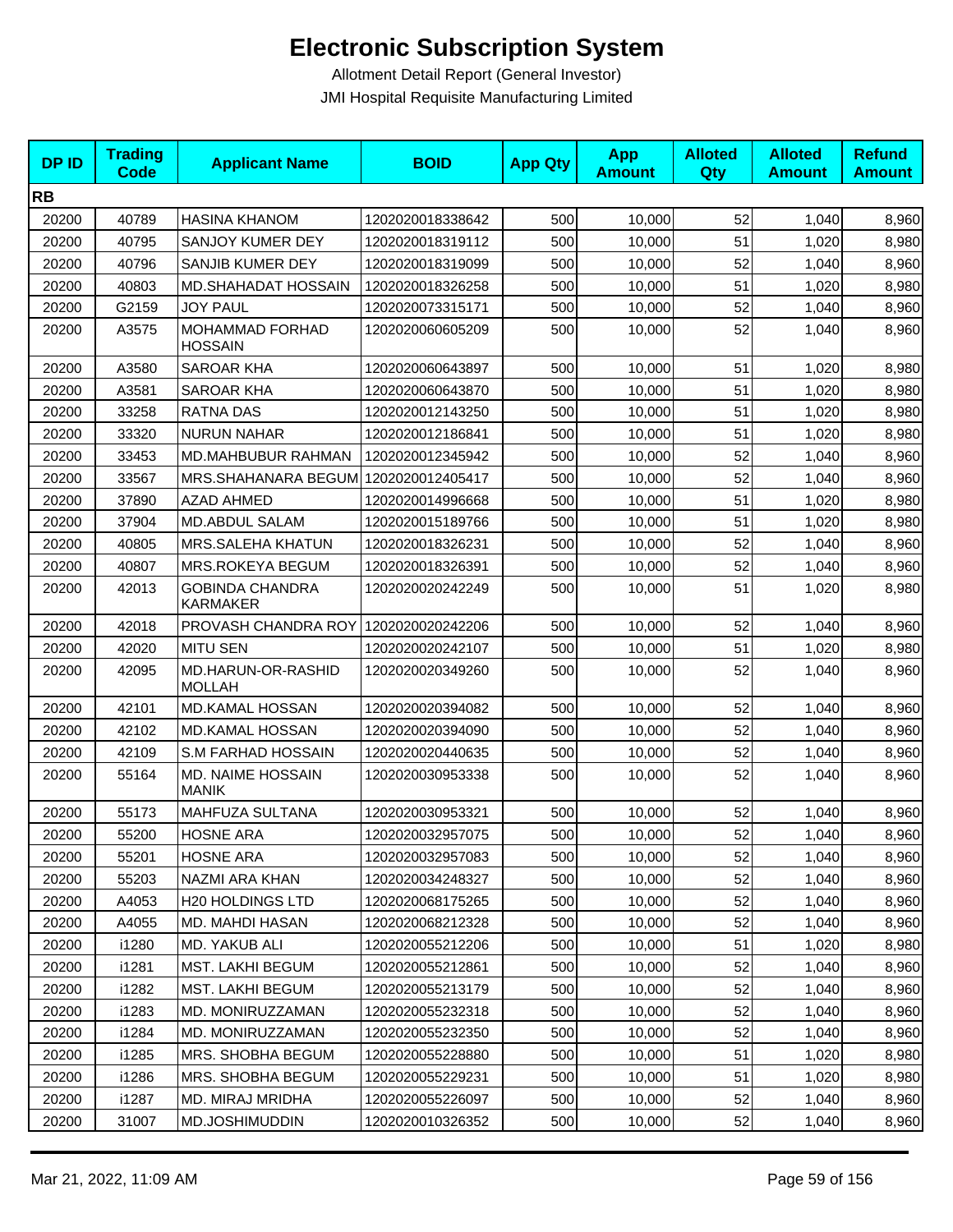| <b>DPID</b> | <b>Trading</b><br><b>Code</b> | <b>Applicant Name</b>                      | <b>BOID</b>      | <b>App Qty</b> | <b>App</b><br><b>Amount</b> | <b>Alloted</b><br>Qty | <b>Alloted</b><br><b>Amount</b> | <b>Refund</b><br><b>Amount</b> |
|-------------|-------------------------------|--------------------------------------------|------------------|----------------|-----------------------------|-----------------------|---------------------------------|--------------------------------|
| <b>RB</b>   |                               |                                            |                  |                |                             |                       |                                 |                                |
| 20200       | 31102                         | <b>SURAIYA AKTER</b>                       | 1202020009973692 | 500            | 10,000                      | 52                    | 1,040                           | 8,960                          |
| 20200       | A4063                         | <b>HOSSEN EMAM</b>                         | 1202020068611759 | 500            | 10,000                      | 51                    | 1,020                           | 8,980                          |
| 20200       | A4064                         | MOHAMMAD ARIFUR<br><b>RAHMAN</b>           | 1202020068668567 | 500            | 10,000                      | 51                    | 1,020                           | 8,980                          |
| 20200       | a4066                         | <b>AYESHA HOQUE</b>                        | 1202020068751205 | 500            | 10,000                      | 51                    | 1,020                           | 8,980                          |
| 20200       | A4071                         | <b>GOLAM AZAD</b>                          | 1202020068829974 | 500            | 10,000                      | 52                    | 1,040                           | 8,960                          |
| 20200       | A4087                         | MD. SHARIFUL ISLAM                         | 1202020069573361 | 500            | 10,000                      | 51                    | 1,020                           | 8,980                          |
| 20200       | A4089                         | MD. MOHIUDDIN MERAZ                        | 1202020069047999 | 500            | 10,000                      | 52                    | 1,040                           | 8,960                          |
| 20200       | A4090                         | <b>MD. NASIR UDDIN</b>                     | 1202020069044366 | 500            | 10,000                      | 52                    | 1,040                           | 8,960                          |
| 20200       | 42185                         | MD.AL-AMIN                                 | 1202020020725594 | 500            | 10,000                      | 51                    | 1,020                           | 8,980                          |
| 20200       | 42190                         | <b>MD.SHORIOT MIA</b>                      | 1202020020725642 | 500            | 10,000                      | 51                    | 1,020                           | 8,980                          |
| 20200       | 31121                         | MD.SHAHADAT HOSSAIN                        | 1202020010594533 | 500            | 10,000                      | 52                    | 1,040                           | 8,960                          |
| 20200       | 31132                         | <b>ALI AKKAS</b>                           | 1202020010049721 | 500            | 10,000                      | 52                    | 1,040                           | 8,960                          |
| 20200       | 31163                         | <b>PINKY DAS</b>                           | 1202020010094717 | 500            | 10,000                      | 51                    | 1,020                           | 8,980                          |
| 20200       | 31165                         | MD.FEROZE ALAM                             | 1202020010094677 | 500            | 10,000                      | 51                    | 1,020                           | 8,980                          |
| 20200       | 31166                         | MD.FEROZE ALAM                             | 1202020010094634 | 500            | 10,000                      | 52                    | 1,040                           | 8,960                          |
| 20200       | 36318                         | LIPIKA SAHA                                | 1202020013957206 | 500            | 10,000                      | 51                    | 1,020                           | 8,980                          |
| 20200       | 36366                         | RUBINA AKTHER                              | 1202020014475885 | 500            | 10,000                      | 52                    | 1,040                           | 8,960                          |
| 20200       | A1767                         | MOHAMMAD SHOHIDUL<br><b>ISLAM</b>          | 1202020055991553 | 500            | 10,000                      | 52                    | 1,040                           | 8,960                          |
| 20200       | B2607                         | MD. BABU MIA                               | 1202020051540841 | 500            | 10,000                      | 52                    | 1,040                           | 8,960                          |
| 20200       | C1941                         | RASHEDUL HASAN                             | 1202020058594523 | 500            | 10,000                      | 51                    | 1,020                           | 8,980                          |
| 20200       | 0G637                         | MD. SHAJU MIA                              | 1202020061017106 | 500            | 10,000                      | 52                    | 1,040                           | 8,960                          |
| 20200       | 0G638                         | UTTAM KUMAR PAUL                           | 1202020061018566 | 500            | 10,000                      | 52                    | 1,040                           | 8,960                          |
| 20200       | 0G639                         | UTTAM KUMAR PAUL                           | 1202020061018622 | 500            | 10,000                      | 51                    | 1,020                           | 8,980                          |
| 20200       | 0G647                         | RAJU PAUL                                  | 1202020061019006 | 500            | 10,000                      | 51                    | 1,020                           | 8,980                          |
| 20200       | 0G653                         | <b>KAMRUN NAHAR</b>                        | 1202020061017421 | 500            | 10,000                      | 51                    | 1,020                           | 8,980                          |
| 20200       | 0G654                         | <b>FARID AHMED</b>                         | 1202020061017537 | 500            | 10,000                      | 51                    | 1,020                           | 8,980                          |
| 20200       | 0G655                         | <b>SHAMIMA AKHTER</b>                      | 1202020061017700 | 500            | 10,000                      | 51                    | 1,020                           | 8,980                          |
| 20200       | 14875                         | MD ABU KOWSER                              | 1202020005219561 | 500            | 10,000                      | 52                    | 1,040                           | 8,960                          |
| 20200       | 20589                         | <b>MD.TAHERUL ISLAM</b><br><b>MAJUMDER</b> | 1202020006687790 | 500            | 10,000                      | 52                    | 1,040                           | 8,960                          |
| 20200       | 20606                         | ABDUL AKKESH                               | 1202020006687394 | 500            | 10,000                      | 51                    | 1,020                           | 8,980                          |
| 20200       | 20608                         | <b>ABDUL AKKESH</b>                        | 1202020006687401 | 500            | 10,000                      | 51                    | 1,020                           | 8,980                          |
| 20200       | 20679                         | FARUK AHMED MOLLAH                         | 1202020006711571 | 500            | 10,000                      | 52                    | 1,040                           | 8,960                          |
| 20200       | 20680                         | <b>FARUK AHMED MOLLAH</b>                  | 1202020006710684 | 500            | 10,000                      | 52                    | 1,040                           | 8,960                          |
| 20200       | 20747                         | JOYANTA BAIDYA                             | 1202020006720764 | 500            | 10.000                      | 52                    | 1,040                           | 8,960                          |
| 20200       | 20819                         | MD.WALI ULLAH                              | 1202020006711555 | 500            | 10,000                      | 51                    | 1,020                           | 8,980                          |
| 20200       | 20822                         | MOHAMMAD ABUL KALAM 1202020006730646       |                  | 500            | 10,000                      | 52                    | 1,040                           | 8,960                          |
| 20200       | C1942                         | RASHEDUL HASAN                             | 1202020058594317 | 500            | 10,000                      | 51                    | 1,020                           | 8,980                          |
| 20200       | C1943                         | MD. MASUM KAZI                             | 1202020058595204 | 500            | 10,000                      | 51                    | 1,020                           | 8,980                          |
| 20200       | C1944                         | MD. MASUM KAZI                             | 1202020058594119 | 500            | 10,000                      | 51                    | 1,020                           | 8,980                          |
| 20200       | C1945                         | MD. MOSTOFA KAMAL                          | 1202020058593941 | 500            | 10,000                      | 51                    | 1,020                           | 8,980                          |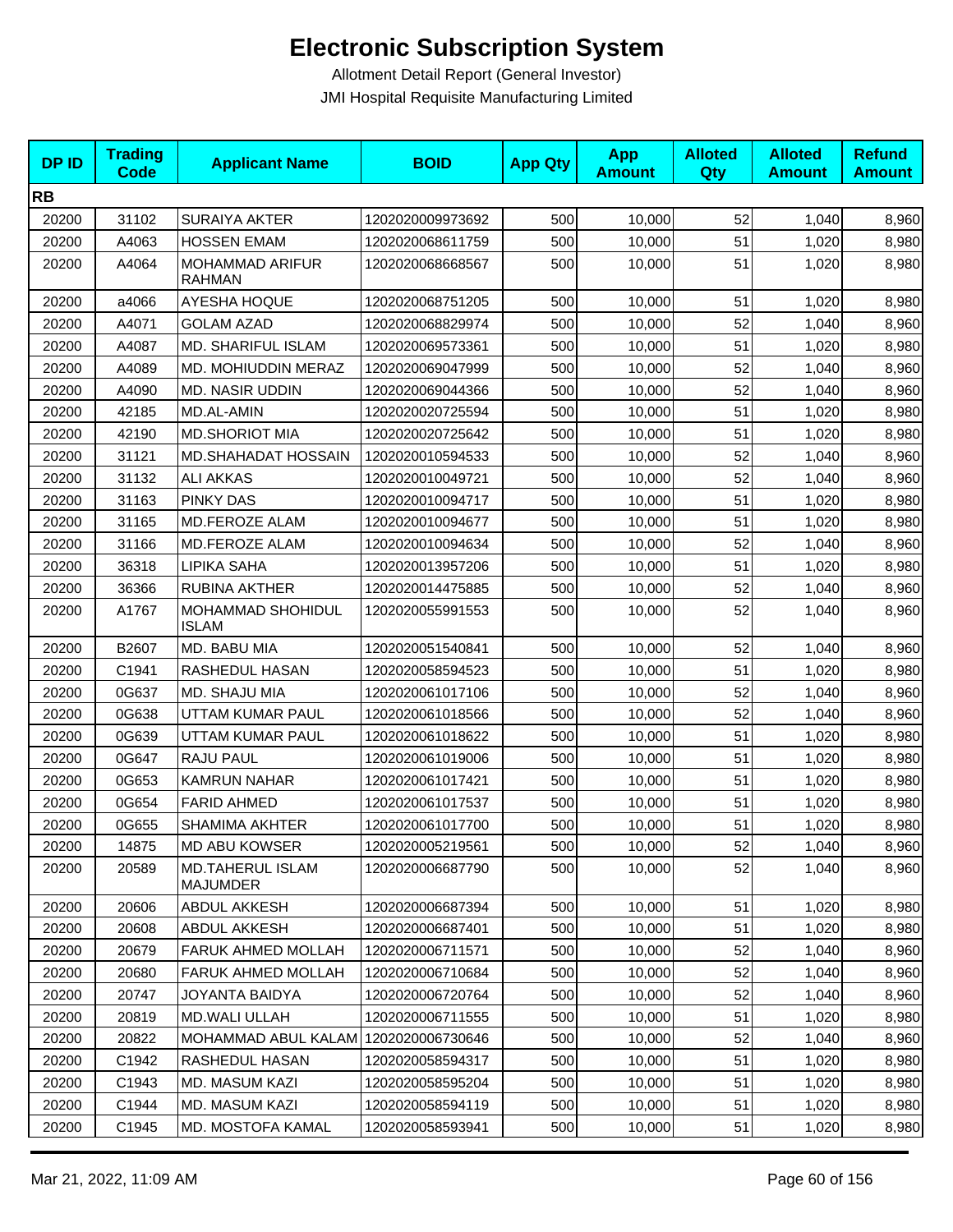| <b>DPID</b> | <b>Trading</b><br><b>Code</b> | <b>Applicant Name</b>                  | <b>BOID</b>      | <b>App Qty</b> | <b>App</b><br><b>Amount</b> | <b>Alloted</b><br><b>Qty</b> | <b>Alloted</b><br><b>Amount</b> | <b>Refund</b><br><b>Amount</b> |
|-------------|-------------------------------|----------------------------------------|------------------|----------------|-----------------------------|------------------------------|---------------------------------|--------------------------------|
| <b>RB</b>   |                               |                                        |                  |                |                             |                              |                                 |                                |
| 20200       | C1946                         | MD. MOSTOFA KAMAL                      | 1202020058596209 | 500            | 10,000                      | 51                           | 1,020                           | 8,980                          |
| 20200       | C1947                         | SHAHALAM DEWAN                         | 1202020058600341 | 500            | 10,000                      | 51                           | 1,020                           | 8,980                          |
| 20200       | C1948                         | SHAHALAM DEWAN                         | 1202020058599494 | 500            | 10,000                      | 51                           | 1,020                           | 8,980                          |
| 20200       | C1951                         | <b>REAZ UDDIN</b>                      | 1202020058595959 | 500            | 10,000                      | 51                           | 1,020                           | 8,980                          |
| 20200       | C2296                         | KAMRUZZAMAN MONTU                      | 1202020059215796 | 500            | 10,000                      | 52                           | 1,040                           | 8,960                          |
| 20200       | B3865                         | <b>RUMA AKTER</b>                      | 1202020053784037 | 500            | 10,000                      | 52                           | 1,040                           | 8,960                          |
| 20200       | B3866                         | <b>RUMA AKTER</b>                      | 1202020053784096 | 500            | 10,000                      | 51                           | 1,020                           | 8,980                          |
| 20200       | B3888                         | MAFUZA BEGUM                           | 1202020053820039 | 500            | 10,000                      | 52                           | 1,040                           | 8,960                          |
| 20200       | B3889                         | MAFUZA BEGUM                           | 1202020053820047 | 500            | 10,000                      | 51                           | 1,020                           | 8,980                          |
| 20200       | B3890                         | <b>FAHIMA BEGUM</b>                    | 1202020053820055 | 500            | 10,000                      | 51                           | 1,020                           | 8,980                          |
| 20200       | B3960                         | MOHAMMAD MEHEDI<br><b>HASAN</b>        | 1202020053983120 | 500            | 10,000                      | 52                           | 1,040                           | 8,960                          |
| 20200       | 38649                         | <b>GOUR GOPAL SAHA</b>                 | 1202020015690503 | 500            | 10,000                      | 52                           | 1,040                           | 8,960                          |
| 20200       | 38650                         | <b>GOUR GOPAL SAHA</b>                 | 1202020015690521 | 500            | 10,000                      | 51                           | 1,020                           | 8,980                          |
| 20200       | 38652                         | <b>MD.JALAL UDDIN</b>                  | 1202020015690570 | 500            | 10,000                      | 52                           | 1,040                           | 8,960                          |
| 20200       | 38653                         | <b>MD.JALAL UDDIN</b>                  | 1202020015690589 | 500            | 10,000                      | 52                           | 1,040                           | 8,960                          |
| 20200       | 38657                         | ABDUL KADER                            | 1202020015690455 | 500            | 10,000                      | 51                           | 1,020                           | 8,980                          |
| 20200       | 25218                         | MD.SAIFUL AZAM                         | 1202020008118674 | 500            | 10,000                      | 52                           | 1,040                           | 8,960                          |
| 20200       | 25219                         | <b>MD.SAIFUL AZAM</b>                  | 1202020008118682 | 500            | 10,000                      | 52                           | 1,040                           | 8,960                          |
| 20200       | 25267                         | MR.ABDULLAH AL IMTIAZ<br><b>FAISAL</b> | 1202020008149520 | 500            | 10,000                      | 52                           | 1,040                           | 8,960                          |
| 20200       | 25268                         | MR.ABDULLAH AL IMTIAZ<br><b>FAISAL</b> | 1202020008149654 | 500            | 10,000                      | 51                           | 1,020                           | 8,980                          |
| 20200       | 44128                         | HARMOHAN KARMAKER                      | 1202020028132119 | 500            | 10,000                      | 51                           | 1,020                           | 8,980                          |
| 20200       | 44140                         | MOHAMMED AWLAD<br><b>HOSSAIN</b>       | 1202020028199272 | 500            | 10,000                      | 51                           | 1,020                           | 8,980                          |
| 20200       | 44181                         | ALOK KUMAR KUNDU                       | 1202020028628521 | 500            | 10,000                      | 51                           | 1,020                           | 8,980                          |
| 20200       | 44222                         | MRS.TASLIMA AKHTER                     | 1202020028939326 | 500            | 10,000                      | 52                           | 1,040                           | 8,960                          |
| 20200       | 44243                         | MRS.NAMITA DUTTA                       | 1202020028978596 | 500            | 10,000                      | 52                           | 1,040                           | 8,960                          |
| 20200       | B8434                         | <b>DIZON PAUL</b>                      | 1202020058031298 | 500            | 10,000                      | 51                           | 1,020                           | 8,980                          |
| 20200       | B8472                         | TAPAN KUMAR CHANDA                     | 1202020058044173 | 500            | 10,000                      | 52                           | 1,040                           | 8,960                          |
| 20200       | B8473                         | JAKIR HOSAIN                           | 1202020058045898 | 500            | 10,000                      | 51                           | 1,020                           | 8,980                          |
| 20200       | B7074                         | MST. KOLSOM AKTER                      | 1202020057023303 | 500            | 10,000                      | 52                           | 1,040                           | 8,960                          |
| 20200       | B7075                         | <b>MST.SHAMIMA AKTER</b>               | 1202020057013480 | 500            | 10,000                      | 51                           | 1,020                           | 8,980                          |
| 20200       | B7076                         | <b>MIST. DELWARA BEGUM</b>             | 1202020057018416 | 500            | 10,000                      | 52                           | 1,040                           | 8,960                          |
| 20200       | B7138                         | NIRMAL CHANDRA PAL                     | 1202020057197365 | 500            | 10,000                      | 52                           | 1,040                           | 8,960                          |
| 20200       | B7139                         | PADMA RANI GHOSH                       | 1202020057198394 | 500            | 10,000                      | 51                           | 1,020                           | 8,980                          |
| 20200       | B7140                         | <b>CHAYA RANI PAUL</b>                 | 1202020057199257 | 500            | 10,000                      | 51                           | 1,020                           | 8,980                          |
| 20200       | 38695                         | LIPI RANI PAUL                         | 1202020015769549 | 500            | 10,000                      | 51                           | 1,020                           | 8,980                          |
| 20200       | 18173                         | MD.JASHIM UDDIN                        | 1202020006189518 | 500            | 10,000                      | 52                           | 1,040                           | 8,960                          |
| 20200       | 18174                         | <b>MD.ABU SUFIAN</b>                   | 1202020006190027 | 500            | 10,000                      | 52                           | 1,040                           | 8,960                          |
| 20200       | 18188                         | MANBENDU BIKASH SAHA 1202020006203037  |                  | 500            | 10,000                      | 51                           | 1,020                           | 8,980                          |
| 20200       | 18200                         | PRANNATH SAHA                          | 1202020006230530 | 500            | 10,000                      | 52                           | 1,040                           | 8,960                          |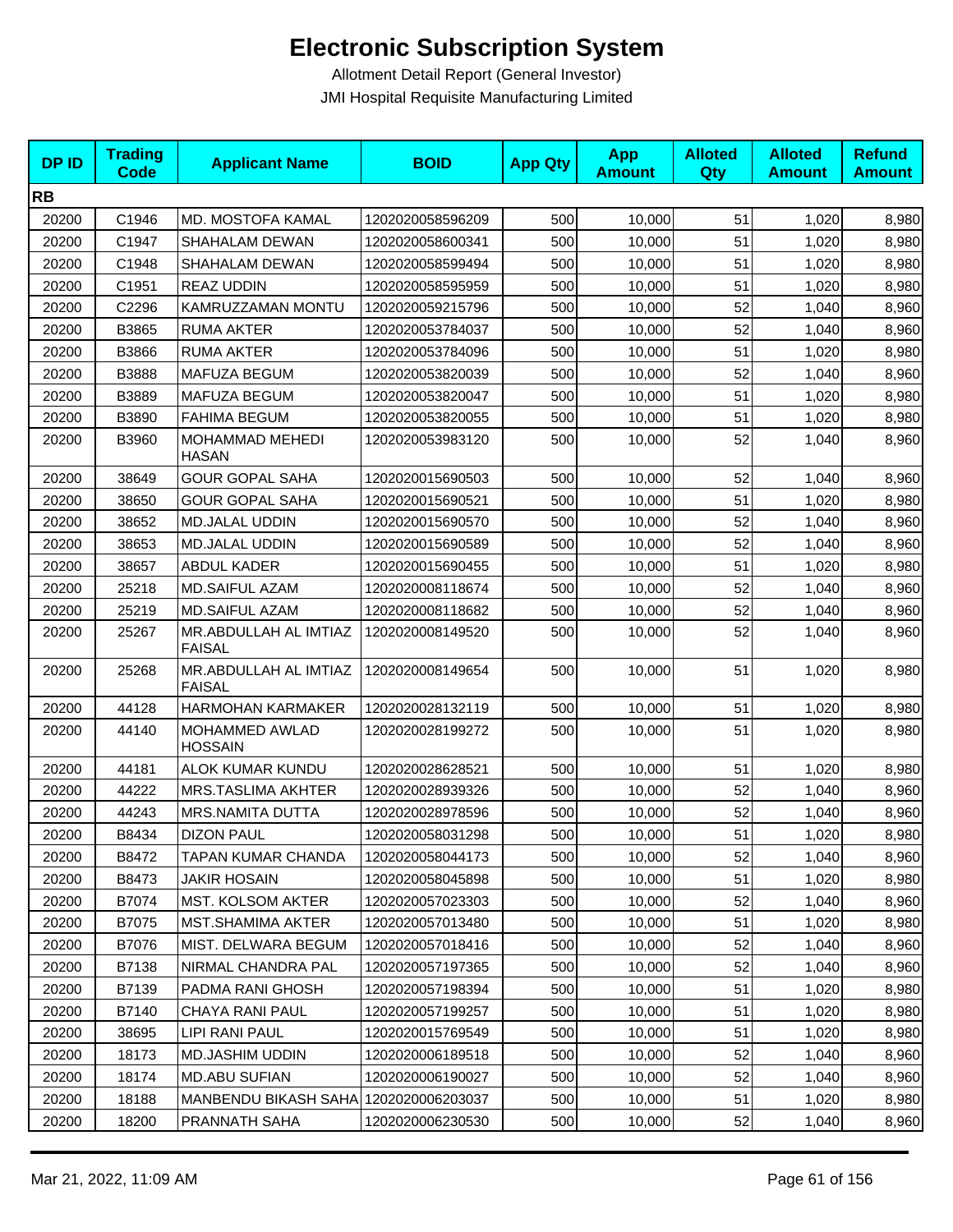| <b>DPID</b> | <b>Trading</b><br><b>Code</b> | <b>Applicant Name</b>           | <b>BOID</b>      | <b>App Qty</b> | <b>App</b><br><b>Amount</b> | <b>Alloted</b><br>Qty | <b>Alloted</b><br><b>Amount</b> | <b>Refund</b><br><b>Amount</b> |
|-------------|-------------------------------|---------------------------------|------------------|----------------|-----------------------------|-----------------------|---------------------------------|--------------------------------|
| <b>RB</b>   |                               |                                 |                  |                |                             |                       |                                 |                                |
| 20200       | 18233                         | MD.ABDUL KHALEQUE               | 1202020006215431 | 500            | 10,000                      | 51                    | 1,020                           | 8,980                          |
| 20200       | 18236                         | MRS.KHALIDA NARGISH             | 1202020006215499 | 500            | 10,000                      | 51                    | 1,020                           | 8,980                          |
| 20200       | 22579                         | MD.NURUL ISLAM MIAH             | 1202020007127806 | 500            | 10,000                      | 52                    | 1,040                           | 8,960                          |
| 20200       | 22582                         | MD.IFTEKHARUL ISLAM             | 1202020007128661 | 500            | 10,000                      | 52                    | 1,040                           | 8,960                          |
| 20200       | 22583                         | MR.MD.ZAKER HOSSAIN             | 1202020007232201 | 500            | 10,000                      | 52                    | 1,040                           | 8,960                          |
| 20200       | A5555                         | MD. ABU BAKAR<br>SIDDIQUE       | 1202020069041496 | 500            | 10,000                      | 51                    | 1,020                           | 8,980                          |
| 20200       | A5601                         | <b>AKTARA BANU</b>              | 1202020063989857 | 500            | 10,000                      | 52                    | 1,040                           | 8,960                          |
| 20200       | A5607                         | Mohiuddin Ahmed                 | 1202020000006372 | 500            | 10,000                      | 52                    | 1,040                           | 8,960                          |
| 20200       | A5610                         | MD. AHSAN ULLAH<br><b>BAHAR</b> | 1202020064867602 | 500            | 10,000                      | 52                    | 1,040                           | 8,960                          |
| 20200       | B4612                         | <b>ABUL KASAM</b>               | 1202020054787380 | 500            | 10,000                      | 51                    | 1,020                           | 8,980                          |
| 20200       | B4613                         | <b>ABUL KASAM</b>               | 1202020054787404 | 500            | 10,000                      | 52                    | 1,040                           | 8,960                          |
| 20200       | B4614                         | MD. DELWAR HOSSEN               | 1202020054787481 | 500            | 10,000                      | 51                    | 1,020                           | 8,980                          |
| 20200       | B4615                         | MD. ANAET KARIM                 | 1202020054787498 | 500            | 10,000                      | 51                    | 1,020                           | 8,980                          |
| 20200       | B4627                         | <b>LUCKY SHARKAR</b>            | 1202020054800036 | 500            | 10,000                      | 52                    | 1,040                           | 8,960                          |
| 20200       | 40448                         | TAYEEB AHMED KHAN               | 1202020017769823 | 500            | 10,000                      | 52                    | 1,040                           | 8,960                          |
| 20200       | 40449                         | <b>TULI BASAK</b>               | 1202020017770514 | 500            | 10,000                      | 52                    | 1,040                           | 8,960                          |
| 20200       | 40450                         | <b>TULI BASAK</b>               | 1202020017771072 | 500            | 10,000                      | 52                    | 1,040                           | 8,960                          |
| 20200       | 40469                         | <b>BAPI ROY</b>                 | 1202020017766276 | 500            | 10,000                      | 52                    | 1,040                           | 8,960                          |
| 20200       | 45714                         | S. M. OSMAN GONI                | 1202020039883522 | 500            | 10,000                      | 51                    | 1,020                           | 8,980                          |
| 20200       | 45727                         | SAMSUN NAHAR (MAYA)             | 1202020040014531 | 500            | 10,000                      | 52                    | 1,040                           | 8,960                          |
| 20200       | 45729                         | NUSRAT JAHAN                    | 1202020040081751 | 500            | 10,000                      | 52                    | 1,040                           | 8,960                          |
| 20200       | 41016                         | RABINDRA NATH KUNDU             | 1202020018667378 | 500            | 10,000                      | 52                    | 1,040                           | 8,960                          |
| 20200       | 41019                         | <b>MANIK CHANDRA PAUL</b>       | 1202020018676131 | 500            | 10,000                      | 52                    | 1,040                           | 8,960                          |
| 20200       | i3549                         | REHANA AKTER                    | 1202020058994528 | 500            | 10,000                      | 52                    | 1,040                           | 8,960                          |
| 20200       | i3586                         | MD. CHAND MIAH                  | 1202020059201426 | 500            | 10,000                      | 52                    | 1,040                           | 8,960                          |
| 20200       | i3587                         | MD. CHAND MIAH                  | 1202020059201683 | 500            | 10,000                      | 51                    | 1,020                           | 8,980                          |
| 20200       | i3624                         | MD. JAHIR AHMED                 | 1202020059280596 | 500            | 10,000                      | 51                    | 1,020                           | 8,980                          |
| 20200       | i3625                         | <b>MD.JAHIR AHMED</b>           | 1202020059265371 | 500            | 10,000                      | 51                    | 1,020                           | 8,980                          |
| 20200       | i3735                         | <b>SERAJUL ISLAM</b>            | 1202020059455601 | 500            | 10,000                      | 51                    | 1,020                           | 8,980                          |
| 20200       | F1036                         | MD. RUBEL MIA                   | 1202020046721647 | 500            | 10,000                      | 51                    | 1,020                           | 8,980                          |
| 20200       | F1071                         | <b>HASAN MOLLA</b>              | 1202020046970761 | 500            | 10,000                      | 52                    | 1,040                           | 8,960                          |
| 20200       | F1076                         | LOKMAN                          | 1202020047111532 | 500            | 10,000                      | 52                    | 1,040                           | 8,960                          |
| 20200       | B7000                         | TAHERA KHATUN                   | 1202020056876394 | 500            | 10,000                      | 52                    | 1,040                           | 8,960                          |
| 20200       | B7006                         | PITU KAZI                       | 1202020056841349 | 500            | 10,000                      | 52                    | 1,040                           | 8,960                          |
| 20200       | B7014                         | KAZI ABUL HASAN                 | 1202020056878666 | 500            | 10,000                      | 51                    | 1,020                           | 8,980                          |
| 20200       | B7069                         | MD. ABDUL MALEQUE               | 1202020056986823 | 500            | 10,000                      | 52                    | 1,040                           | 8,960                          |
| 20200       | B7071                         | RASEDA BEGUM                    | 1202020056988145 | 500            | 10,000                      | 52                    | 1,040                           | 8,960                          |
| 20200       | B7073                         | MST.HASINA AKTER                | 1202020056990914 | 500            | 10,000                      | 51                    | 1,020                           | 8,980                          |
| 20200       | B8414                         | <b>MD. AMIR HOSSAIN</b>         | 1202020057997653 | 500            | 10,000                      | 52                    | 1,040                           | 8,960                          |
| 20200       | D1913                         | <b>JHORNA DAY</b>               | 1202020055104868 | 500            | 10,000                      | 52                    | 1,040                           | 8,960                          |
| 20200       | D1915                         | MUKTA RANI SHOME                | 1202020055172878 | 500            | 10,000                      | 52                    | 1,040                           | 8,960                          |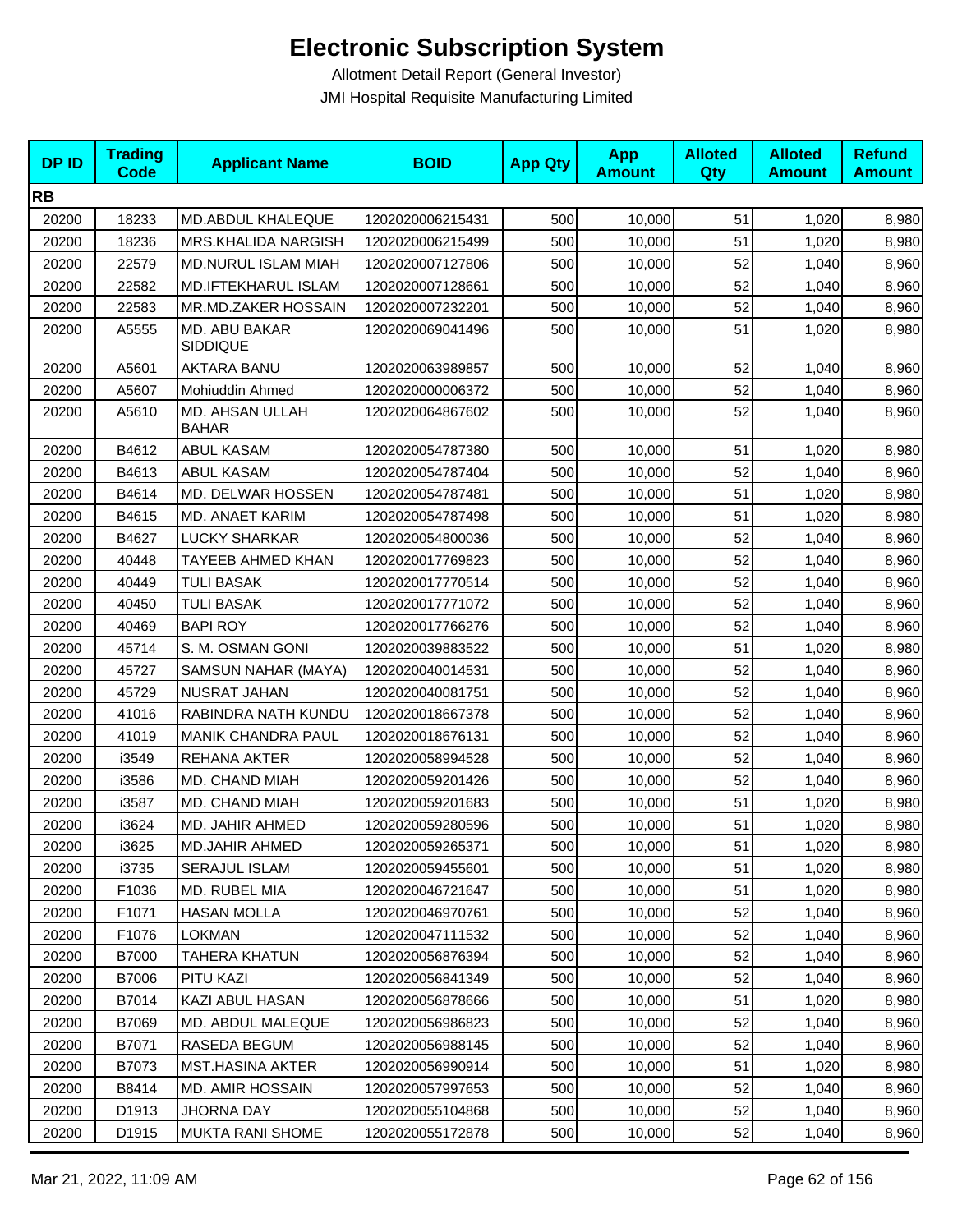| <b>DPID</b> | <b>Trading</b><br><b>Code</b> | <b>Applicant Name</b>                   | <b>BOID</b>      | <b>App Qty</b> | <b>App</b><br><b>Amount</b> | <b>Alloted</b><br>Qty | <b>Alloted</b><br><b>Amount</b> | <b>Refund</b><br><b>Amount</b> |
|-------------|-------------------------------|-----------------------------------------|------------------|----------------|-----------------------------|-----------------------|---------------------------------|--------------------------------|
| <b>RB</b>   |                               |                                         |                  |                |                             |                       |                                 |                                |
| 20200       | 41043                         | <b>SUMON CHANDRA DAS</b>                | 1202020018651330 | 500            | 10,000                      | 52                    | 1,040                           | 8,960                          |
| 20200       | 41046                         | <b>SUMON CHANDRA DAS</b>                | 1202020018651365 | 500            | 10,000                      | 52                    | 1,040                           | 8,960                          |
| 20200       | 41047                         | PABITRA KUMER<br><b>SUTRADHAR</b>       | 1202020018652485 | 500            | 10,000                      | 52                    | 1,040                           | 8,960                          |
| 20200       | 41069                         | MD. ANAYET HOSSAIN<br><b>SHAWON</b>     | 1202020018696747 | 500            | 10,000                      | 51                    | 1,020                           | 8,980                          |
| 20200       | 41079                         | SHAMIMA YASMIN LUCKY                    | 1202020018696613 | 500            | 10,000                      | 51                    | 1,020                           | 8,980                          |
| 20200       | 41080                         | MD.MAHMUDUR RAHMAN<br><b>RONY</b>       | 1202020018696680 | 500            | 10.000                      | 51                    | 1,020                           | 8,980                          |
| 20200       | 42675                         | MONINDRA CHANDRA<br><b>SHILL</b>        | 1202020022430045 | 500            | 10,000                      | 52                    | 1,040                           | 8,960                          |
| 20200       | 42676                         | MONINDRA CHANDRA<br><b>SHILL</b>        | 1202020022427909 | 500            | 10,000                      | 51                    | 1,020                           | 8,980                          |
| 20200       | F1077                         | <b>LOKMAN</b>                           | 1202020047113178 | 500            | 10,000                      | 52                    | 1,040                           | 8,960                          |
| 20200       | F1087                         | <b>FAKRUL ISLAM</b>                     | 1202020047510583 | 500            | 10,000                      | 52                    | 1,040                           | 8,960                          |
| 20200       | F1088                         | <b>FAKRUL ISLAM</b>                     | 1202020047510607 | 500            | 10,000                      | 52                    | 1,040                           | 8,960                          |
| 20200       | F1089                         | <b>SOMA AKTAR</b>                       | 1202020047510615 | 500            | 10,000                      | 51                    | 1,020                           | 8,980                          |
| 20200       | F1090                         | <b>SOMA AKTAR</b>                       | 1202020047510524 | 500            | 10,000                      | 52                    | 1,040                           | 8,960                          |
| 20200       | 0G387                         | <b>MD. SOFIQUL</b>                      | 1202020049334855 | 500            | 10,000                      | 52                    | 1,040                           | 8,960                          |
| 20200       | 0G388                         | <b>SAH ALAM</b>                         | 1202020049334871 | 500            | 10,000                      | 51                    | 1,020                           | 8,980                          |
| 20200       | 0G409                         | MD. SHAMSUL ALAM                        | 1202020050158242 | 500            | 10,000                      | 51                    | 1,020                           | 8,980                          |
| 20200       | 0G419                         | MD. SHAHE ALAM                          | 1202020050662117 | 500            | 10,000                      | 52                    | 1,040                           | 8,960                          |
| 20200       | 0G427                         | <b>MD. SHAMSUL ALAM</b>                 | 1202020050923199 | 500            | 10,000                      | 52                    | 1,040                           | 8,960                          |
| 20200       | A3031                         | MD. ABDUL MALEK                         | 1202020056657916 | 500            | 10,000                      | 51                    | 1,020                           | 8,980                          |
| 20200       | A3032                         | MD. ABDUL MALEK                         | 1202020056658359 | 500            | 10,000                      | 52                    | 1,040                           | 8,960                          |
| 20200       | A3033                         | MD. RABIUL                              | 1202020056659163 | 500            | 10,000                      | 52                    | 1,040                           | 8,960                          |
| 20200       | A3035                         | MD. JASHIM UDDIN                        | 1202020056663388 | 500            | 10,000                      | 52                    | 1,040                           | 8,960                          |
| 20200       | A3036                         | MD. JASHIM UDDIN                        | 1202020056664192 | 500            | 10,000                      | 52                    | 1,040                           | 8,960                          |
| 20200       | A3074                         | <b>KJS ENTERPRISE</b><br><b>LIMITED</b> | 1202020057204145 | 500            | 10,000                      | 52                    | 1,040                           | 8,960                          |
| 20200       | B3391                         | <b>SAH YOUSUF</b>                       | 1202020053052769 | 500            | 10,000                      | 51                    | 1,020                           | 8,980                          |
| 20200       | B3400                         | <b>MD. TARIKUL ISLAM</b>                | 1202020053056189 | 500            | 10,000                      | 52                    | 1,040                           | 8,960                          |
| 20200       | B3401                         | <b>MD.TARIKUL ISLAM</b>                 | 1202020053056210 | 500            | 10,000                      | 51                    | 1,020                           | 8,980                          |
| 20200       | 00E35                         | <b>KHABIRON BEGUM</b>                   | 1202020043338223 | 500            | 10,000                      | 51                    | 1,020                           | 8,980                          |
| 20200       | 00E36                         | <b>KHABIRON BEGUM</b>                   | 1202020043338231 | 500            | 10,000                      | 52                    | 1,040                           | 8,960                          |
| 20200       | 00E55                         | FARJANA AHMED                           | 1202020043282387 | 500            | 10,000                      | 52                    | 1,040                           | 8,960                          |
| 20200       | 00E59                         | MUSTAFA ALAMGIR                         | 1202020032128820 | 500            | 10,000                      | 52                    | 1,040                           | 8,960                          |
| 20200       | 00F30                         | ABANI KUMAR MONDAL                      | 1202020043557362 | 500            | 10,000                      | 51                    | 1,020                           | 8,980                          |
| 20200       | 00F36                         | SK. GOLAM AHAMMED                       | 1202020043577522 | 500            | 10,000                      | 52                    | 1,040                           | 8,960                          |
| 20200       | 00F39                         | K.M. SAJIBULLAH                         | 1202020043562482 | 500            | 10,000                      | 52                    | 1,040                           | 8,960                          |
| 20200       | 06158                         | MD.MOHIUDDIN                            | 1202020002074153 | 500            | 10,000                      | 52                    | 1,040                           | 8,960                          |
| 20200       | 06162                         | MRS. REHANA BEGUM                       | 1202020002057714 | 500            | 10,000                      | 52                    | 1,040                           | 8,960                          |
| 20200       | 21336                         | <b>ISHA MOLLAH</b>                      | 1202020006901116 | 500            | 10,000                      | 52                    | 1,040                           | 8,960                          |
| 20200       | 21350                         | SHAHNAZ PARVIN                          | 1202020006909262 | 500            | 10,000                      | 51                    | 1,020                           | 8,980                          |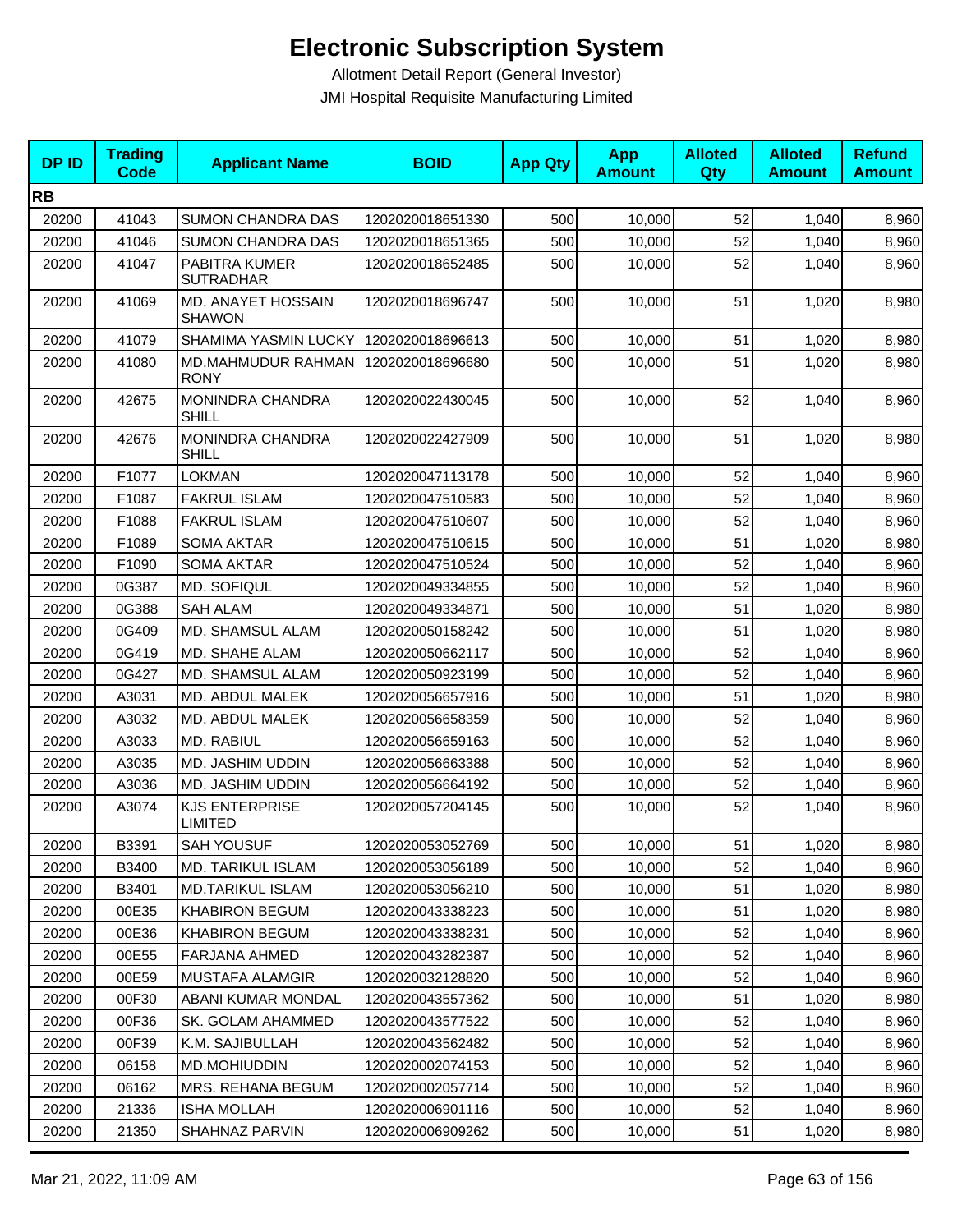| <b>DPID</b> | <b>Trading</b><br>Code | <b>Applicant Name</b>                     | <b>BOID</b>      | <b>App Qty</b> | <b>App</b><br><b>Amount</b> | <b>Alloted</b><br>Qty | <b>Alloted</b><br><b>Amount</b> | <b>Refund</b><br><b>Amount</b> |
|-------------|------------------------|-------------------------------------------|------------------|----------------|-----------------------------|-----------------------|---------------------------------|--------------------------------|
| <b>RB</b>   |                        |                                           |                  |                |                             |                       |                                 |                                |
| 20200       | 21414                  | <b>MR.RUHUL AMIN</b>                      | 1202020006828863 | 500            | 10,000                      | 51                    | 1,020                           | 8,980                          |
| 20200       | 21415                  | MD.JAHANGIR HOSSAIN<br><b>KHAN</b>        | 1202020006832772 | 500            | 10,000                      | 52                    | 1,040                           | 8,960                          |
| 20200       | 21416                  | <b>MD.JAHANGIR HOSSAIN</b><br><b>KHAN</b> | 1202020006832756 | 500            | 10,000                      | 52                    | 1,040                           | 8,960                          |
| 20200       | 21417                  | MR.RUHUL AMIN                             | 1202020006828921 | 500            | 10,000                      | 52                    | 1,040                           | 8,960                          |
| 20200       | 21427                  | MD.SHAHJAMAL<br><b>HOWLADER</b>           | 1202020006962561 | 500            | 10,000                      | 52                    | 1,040                           | 8,960                          |
| 20200       | 21440                  | KAZI TAIFURUL KARIM                       | 1202020006970669 | 500            | 10,000                      | 51                    | 1,020                           | 8,980                          |
| 20200       | 21441                  | KAZI TAIFURUL KARIM                       | 1202020006970717 | 500            | 10,000                      | 51                    | 1,020                           | 8,980                          |
| 20200       | A2388                  | MD. JOYNAL ABEDIN                         | 1202020074162035 | 500            | 10,000                      | 52                    | 1,040                           | 8,960                          |
| 20200       | A2395                  | MD. SHAHIN HOSSAIN                        | 1202020074393012 | 500            | 10,000                      | 51                    | 1,020                           | 8,980                          |
| 20200       | A2396                  | <b>MD. SHAHIN HOSSAIN</b>                 | 1202020074393020 | 500            | 10,000                      | 51                    | 1,020                           | 8,980                          |
| 20200       | A2467                  | MD. BAYJEED BUSTAMI                       | 1202020063785645 | 500            | 10,000                      | 51                    | 1,020                           | 8,980                          |
| 20200       | A2468                  | RASHID AHMED                              | 1202020062992106 | 500            | 10,000                      | 51                    | 1,020                           | 8,980                          |
| 20200       | A2475                  | MOSTASEDA AKTARE                          | 1202020049875378 | 500            | 10,000                      | 52                    | 1,040                           | 8,960                          |
| 20200       | A2476                  | MD. MURAD HOSSAIN                         | 1202020069179032 | 500            | 10,000                      | 51                    | 1,020                           | 8,980                          |
| 20200       | A2497                  | MD. SHAHJAHAN                             | 1202020069183942 | 500            | 10,000                      | 52                    | 1,040                           | 8,960                          |
| 20200       | B2710                  | MD. MUSTAFIJUR<br><b>RAHMAN</b>           | 1202020051865559 | 500            | 10,000                      | 52                    | 1,040                           | 8,960                          |
| 20200       | 38696                  | UTTAM KUMAR SAHA                          | 1202020015769506 | 500            | 10,000                      | 52                    | 1,040                           | 8,960                          |
| 20200       | 38718                  | <b>MD QAIYUM MIA</b>                      | 1202020015810885 | 500            | 10,000                      | 52                    | 1,040                           | 8,960                          |
| 20200       | 38749                  | <b>FATEMA BEGUM</b>                       | 1202020015854585 | 500            | 10,000                      | 52                    | 1,040                           | 8,960                          |
| 20200       | 43069                  | <b>REBA PODDAR FULU</b>                   | 1202020023791418 | 500            | 10,000                      | 51                    | 1,020                           | 8,980                          |
| 20200       | 43070                  | <b>REBA PODDAR FULU</b>                   | 1202020023791434 | 500            | 10,000                      | 52                    | 1,040                           | 8,960                          |
| 20200       | 43085                  | ZINNAT ARA YESMIN                         | 1202020023850295 | 500            | 10,000                      | 51                    | 1,020                           | 8,980                          |
| 20200       | 65756                  | <b>SUSHIL KUMAR DATTA</b>                 | 1202020022983591 | 500            | 10,000                      | 52                    | 1,040                           | 8,960                          |
| 20200       | 65768                  | LITON CHANDRA DAS                         | 1202020023289271 | 500            | 10,000                      | 51                    | 1,020                           | 8,980                          |
| 20200       | 44244                  | MRS.NAMITA DUTTA                          | 1202020028978652 | 500            | 10,000                      | 52                    | 1,040                           | 8,960                          |
| 20200       | 44245                  | SIMU RANI DUTTA                           | 1202020028978660 | 500            | 10,000                      | 52                    | 1,040                           | 8,960                          |
| 20200       | 44246                  | SIMU RANI DUTTA                           | 1202020028978679 | 500            | 10,000                      | 51                    | 1,020                           | 8,980                          |
| 20200       | 44249                  | KRISHNA RANI DUTTA                        | 1202020028978700 | 500            | 10,000                      | 52                    | 1,040                           | 8,960                          |
| 20200       | 24335                  | <b>MR.JONY KUMAR SAHA</b>                 | 1202020007870260 | 500            | 10,000                      | 52                    | 1,040                           | 8,960                          |
| 20200       | 24352                  | MR.MD.ASADULLAH                           | 1202020007870196 | 500            | 10,000                      | 52                    | 1,040                           | 8,960                          |
| 20200       | 24355                  | MR.MD.ASADULLAH                           | 1202020007870161 | 500            | 10,000                      | 52                    | 1,040                           | 8,960                          |
| 20200       | 24363                  | ASHIFA SIDDIKA                            | 1202020007870948 | 500            | 10,000                      | 52                    | 1,040                           | 8,960                          |
| 20200       | 24370                  | MR.MD.FAZLUL HOQUE                        | 1202020007893186 | 500            | 10,000                      | 51                    | 1,020                           | 8,980                          |
| 20200       | B7141                  | LIPI RANI PAL                             | 1202020057199934 | 500            | 10,000                      | 51                    | 1,020                           | 8,980                          |
| 20200       | B7142                  | <b>NEPAL PAUL</b>                         | 1202020057201548 | 500            | 10,000                      | 51                    | 1,020                           | 8,980                          |
| 20200       | B7161                  | MD.JAMAL MIA                              | 1202020057158922 | 500            | 10,000                      | 51                    | 1,020                           | 8,980                          |
| 20200       | D1999                  | MOHAMMAD MONIRUL<br><b>ISLAM</b>          | 1202020055423489 | 500            | 10,000                      | 52                    | 1,040                           | 8,960                          |
| 20200       | D2045                  | <b>MAHMUDA AKTER</b>                      | 1202020056001308 | 500            | 10,000                      | 51                    | 1,020                           | 8,980                          |
| 20200       | D4931                  | PARNA ROY                                 | 1202020072465622 | 500            | 10,000                      | 51                    | 1,020                           | 8,980                          |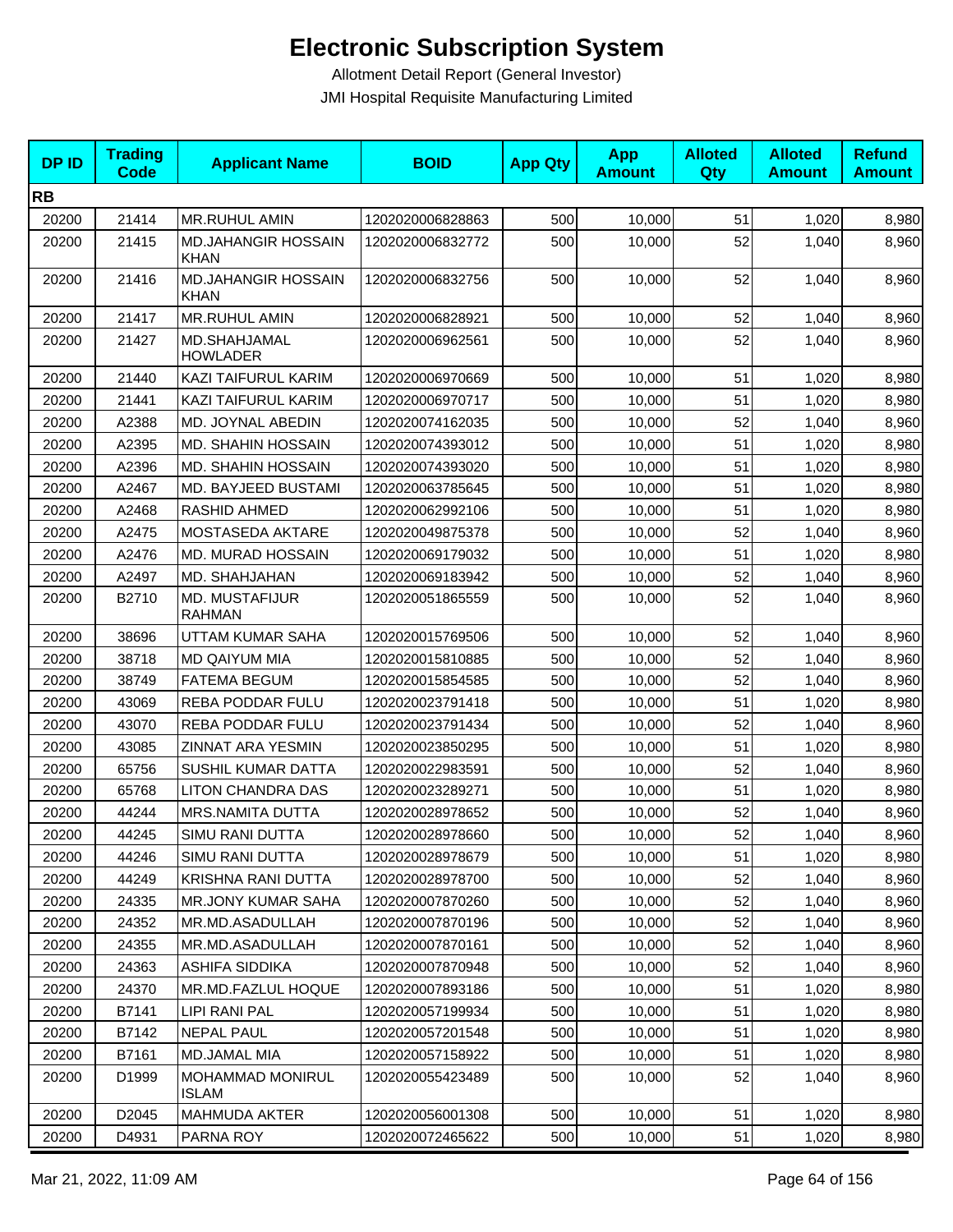| <b>DPID</b> | <b>Trading</b><br><b>Code</b> | <b>Applicant Name</b>                 | <b>BOID</b>      | <b>App Qty</b> | <b>App</b><br><b>Amount</b> | <b>Alloted</b><br>Qty | <b>Alloted</b><br><b>Amount</b> | <b>Refund</b><br><b>Amount</b> |
|-------------|-------------------------------|---------------------------------------|------------------|----------------|-----------------------------|-----------------------|---------------------------------|--------------------------------|
| <b>RB</b>   |                               |                                       |                  |                |                             |                       |                                 |                                |
| 20200       | D4937                         | <b>MD. ANISUR RAHMAN</b>              | 1202020072498122 | 500            | 10,000                      | 52                    | 1,040                           | 8,960                          |
| 20200       | D4942                         | SHAMOL CHANDRA<br><b>DATTA</b>        | 1202020072491915 | 500            | 10,000                      | 52                    | 1,040                           | 8,960                          |
| 20200       | D4944                         | PROBIR CHANDRA PAUL                   | 1202020072491578 | 500            | 10,000                      | 51                    | 1,020                           | 8,980                          |
| 20200       | 65769                         | <b>LITON CHANDRA DAS</b>              | 1202020023289261 | 500            | 10,000                      | 52                    | 1,040                           | 8,960                          |
| 20200       | 65778                         | <b>SHANKAR KUMAR SAHA</b>             | 1202020023334710 | 500            | 10,000                      | 52                    | 1,040                           | 8,960                          |
| 20200       | 65808                         | JAHANARA BEGUM                        | 1202020023464708 | 500            | 10,000                      | 52                    | 1,040                           | 8,960                          |
| 20200       | 65821                         | SHIB SHANKAR SAHA                     | 1202020023595146 | 500            | 10,000                      | 52                    | 1,040                           | 8,960                          |
| 20200       | 45761                         | <b>BISHAWJIT DEBNATH</b>              | 1202020040438041 | 500            | 10,000                      | 51                    | 1,020                           | 8,980                          |
| 20200       | 45790                         | MD. ATIQUZZAMAN                       | 1202020040999228 | 500            | 10,000                      | 52                    | 1,040                           | 8,960                          |
| 20200       | 45832                         | MOHAMMAD ALI                          | 1202020042473454 | 500            | 10,000                      | 51                    | 1,020                           | 8,980                          |
| 20200       | 45836                         | MOHAMMAD ULLAH                        | 1202020042514820 | 500            | 10,000                      | 51                    | 1,020                           | 8,980                          |
| 20200       | 45845                         | MOHAMMAD ALAMGIR<br><b>HOSSAIN</b>    | 1202020042624955 | 500            | 10,000                      | 52                    | 1,040                           | 8,960                          |
| 20200       | 24387                         | <b>MD.IQBAL HOSSAIN</b>               | 1202020007890503 | 500            | 10,000                      | 52                    | 1,040                           | 8,960                          |
| 20200       | F2880                         | <b>MD KABIR HOSSAIN</b>               | 1202020036836243 | 500            | 10,000                      | 52                    | 1,040                           | 8,960                          |
| 20200       | F2889                         | <b>SHAFIQUL ISLAM</b>                 | 1202020054033182 | 500            | 10,000                      | 51                    | 1,020                           | 8,980                          |
| 20200       | F2911                         | TAHMINA AKHTER                        | 1202020054162191 | 500            | 10,000                      | 51                    | 1,020                           | 8,980                          |
| 20200       | i3736                         | SERAJUL ISLAM                         | 1202020059456473 | 500            | 10,000                      | 52                    | 1,040                           | 8,960                          |
| 20200       | i3738                         | MST. NASIMA AKTER                     | 1202020024380951 | 500            | 10,000                      | 52                    | 1,040                           | 8,960                          |
| 20200       | B6782                         | <b>MST. KAMRUN NAHAR</b>              | 1202020056912246 | 500            | 10,000                      | 51                    | 1,020                           | 8,980                          |
| 20200       | 32470                         | <b>MD.ELISH HOSSAIN</b>               | 1202020011681024 | 500            | 10,000                      | 51                    | 1,020                           | 8,980                          |
| 20200       | 32547                         | RINA RANI DUTTA                       | 1202020011549731 | 500            | 10,000                      | 51                    | 1,020                           | 8,980                          |
| 20200       | 32548                         | RINA RANI DUTTA                       | 1202020011553847 | 500            | 10,000                      | 52                    | 1,040                           | 8,960                          |
| 20200       | 32550                         | ANJALI RANI DUTTA                     | 1202020011553293 | 500            | 10,000                      | 52                    | 1,040                           | 8,960                          |
| 20200       | 32570                         | MOHAMMAD ALI BHUIYAN                  | 1202020011584934 | 500            | 10,000                      | 51                    | 1,020                           | 8,980                          |
| 20200       | 32573                         | MD.ENAMUL HAQUE                       | 1202020011571984 | 500            | 10,000                      | 51                    | 1,020                           | 8,980                          |
| 20200       | 32574                         | MOHAMMAD ALI BHUIYAN 1202020011570111 |                  | 500            | 10,000                      | 52                    | 1,040                           | 8,960                          |
| 20200       | 32579                         | RUPA RANI ADITYA                      | 1202020011791638 | 500            | 10,000                      | 51                    | 1,020                           | 8,980                          |
| 20200       | 37356                         | <b>RASHIDA BEGUM</b>                  | 1202020014723441 | 500            | 10,000                      | 51                    | 1,020                           | 8,980                          |
| 20200       | D2291                         | MD. LOCKMAN HOSSAIN                   | 1202020056383994 | 500            | 10,000                      | 51                    | 1,020                           | 8,980                          |
| 20200       | D2338                         | RATNA RANI DAS                        | 1202020056487292 | 500            | 10,000                      | 51                    | 1,020                           | 8,980                          |
| 20200       | D2339                         | NIRPAN CHANDRA DAS                    | 1202020056489018 | 500            | 10,000                      | 52                    | 1,040                           | 8,960                          |
| 20200       | D2381                         | ARUN CHANDRA SAHA                     | 1202020056492824 | 500            | 10,000                      | 52                    | 1,040                           | 8,960                          |
| 20200       | D2400                         | <b>SHAMIMA AKTER LIPA</b>             | 1202020056645358 | 500            | 10,000                      | 52                    | 1,040                           | 8,960                          |
| 20200       | 44918                         | <b>APU RANI BHADRA</b>                | 1202020032870411 | 500            | 10,000                      | 52                    | 1,040                           | 8,960                          |
| 20200       | 44944                         | <b>MD.SHAMIM HOSSAIN</b><br>(BABU)    | 1202020033079798 | 500            | 10,000                      | 52                    | 1,040                           | 8,960                          |
| 20200       | 44983                         | SALEHA BEGUM                          | 1202020033166533 | 500            | 10,000                      | 52                    | 1,040                           | 8,960                          |
| 20200       | 44984                         | <b>KAJAL SARER</b>                    | 1202020033210790 | 500            | 10,000                      | 52                    | 1,040                           | 8,960                          |
| 20200       | 13841                         | MR.ABU SYEED<br><b>MOHAMMAD FARUK</b> | 1202020004889022 | 500            | 10,000                      | 52                    | 1,040                           | 8,960                          |
| 20200       | 13859                         | MR.RANJAN DAS                         | 1202020004886920 | 500            | 10,000                      | 51                    | 1,020                           | 8,980                          |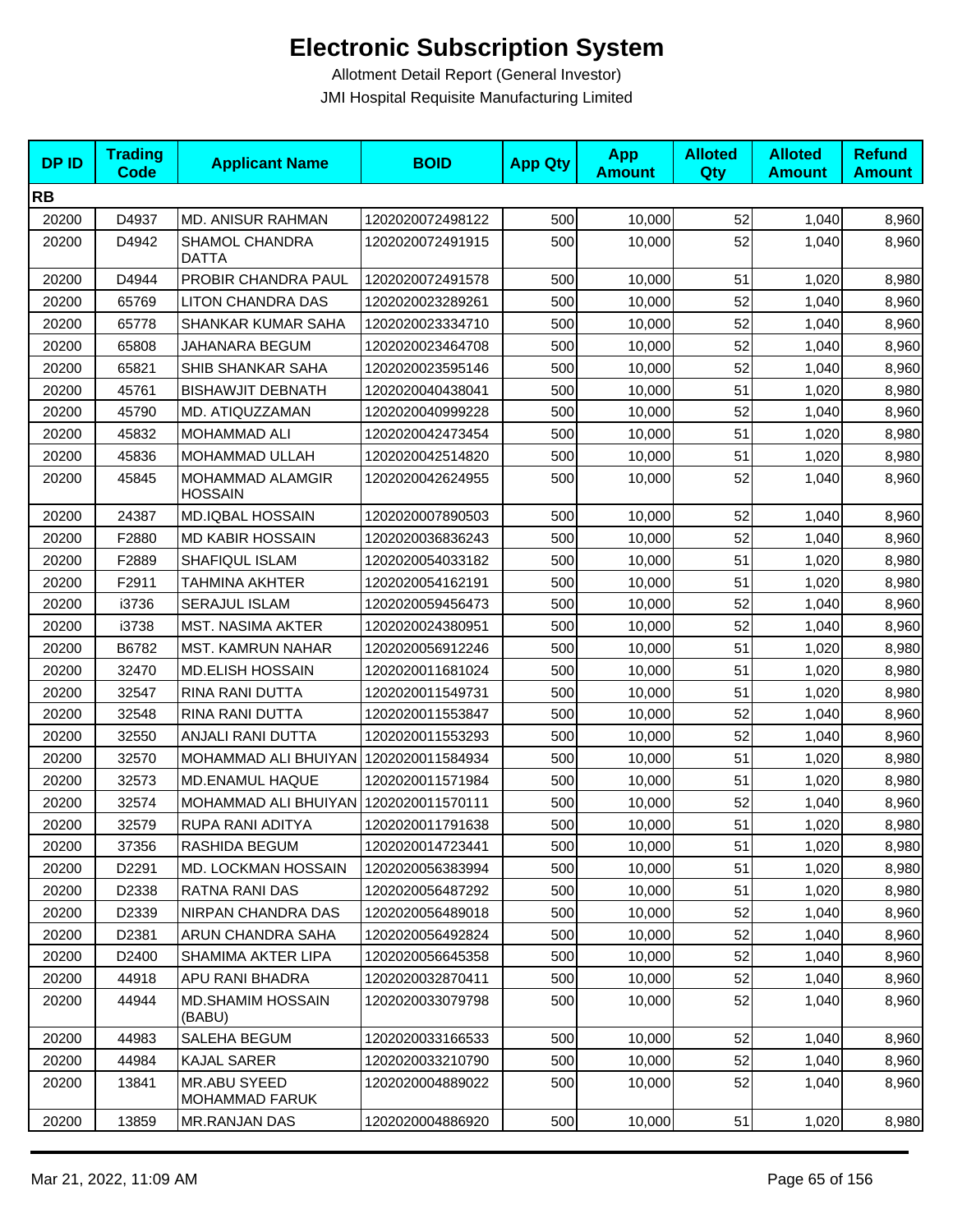| <b>DPID</b> | <b>Trading</b><br><b>Code</b> | <b>Applicant Name</b>                  | <b>BOID</b>      | <b>App Qty</b> | <b>App</b><br><b>Amount</b> | <b>Alloted</b><br><b>Qty</b> | <b>Alloted</b><br><b>Amount</b> | <b>Refund</b><br><b>Amount</b> |
|-------------|-------------------------------|----------------------------------------|------------------|----------------|-----------------------------|------------------------------|---------------------------------|--------------------------------|
| <b>RB</b>   |                               |                                        |                  |                |                             |                              |                                 |                                |
| 20200       | 19997                         | <b>FAZLUL HAQUE</b>                    | 1202020006643678 | 500            | 10,000                      | 51                           | 1,020                           | 8,980                          |
| 20200       | 19998                         | SHAKILA NEWAZ                          | 1202020006643694 | 500            | 10,000                      | 51                           | 1,020                           | 8,980                          |
| 20200       | 20005                         | MOHAMMAD SHIFUL<br><b>MAWLA</b>        | 1202020006271874 | 500            | 10,000                      | 52                           | 1,040                           | 8,960                          |
| 20200       | 20006                         | <b>MOHAMMAD SHIFUL</b><br><b>MAWLA</b> | 1202020006271866 | 500            | 10,000                      | 52                           | 1,040                           | 8,960                          |
| 20200       | 20053                         | MD.ZAKARIA MASUD                       | 1202020006649485 | 500            | 10,000                      | 52                           | 1,040                           | 8,960                          |
| 20200       | 20054                         | MD.ZAKARIA MASUD                       | 1202020006649517 | 500            | 10,000                      | 52                           | 1,040                           | 8,960                          |
| 20200       | 20144                         | <b>MRS.HAFIZA AKTER</b>                | 1202020008158713 | 500            | 10,000                      | 52                           | 1,040                           | 8,960                          |
| 20200       | 41665                         | ANIL CHANDRA BANIK                     | 1202020019600681 | 500            | 10,000                      | 51                           | 1,020                           | 8,980                          |
| 20200       | 41678                         | MD.ASADUJJAMAN                         | 1202020019615358 | 500            | 10,000                      | 52                           | 1,040                           | 8,960                          |
| 20200       | 41679                         | MD.ASADUJJAMAN                         | 1202020019615366 | 500            | 10,000                      | 52                           | 1,040                           | 8,960                          |
| 20200       | 41680                         | MST.MIRAJUNNESA                        | 1202020019615374 | 500            | 10,000                      | 51                           | 1,020                           | 8,980                          |
| 20200       | 41681                         | MST.MIRAJUNNESA                        | 1202020019615382 | 500            | 10,000                      | 52                           | 1,040                           | 8,960                          |
| 20200       | F1091                         | <b>SYED ASIFUR RAHMAN</b>              | 1202020047510532 | 500            | 10,000                      | 52                           | 1,040                           | 8,960                          |
| 20200       | A3984                         | MD. SALIM UDDIN<br><b>TARAFDER</b>     | 1202020073969703 | 500            | 10,000                      | 52                           | 1,040                           | 8,960                          |
| 20200       | A3990                         | <b>IMRUL EHSAN</b>                     | 1202020028568982 | 500            | 10,000                      | 51                           | 1,020                           | 8,980                          |
| 20200       | A3993                         | MD. KAZI RAIHAN UDDIN                  | 1202020074863631 | 500            | 10,000                      | 51                           | 1,020                           | 8,980                          |
| 20200       | D1916                         | ETI RANI SAHA                          | 1202020055123694 | 500            | 10,000                      | 52                           | 1,040                           | 8,960                          |
| 20200       | D1974                         | <b>MD. RIPON SHEIKH</b>                | 1202020055430177 | 500            | 10,000                      | 52                           | 1,040                           | 8,960                          |
| 20200       | D1975                         | MD. BELAYET HOSSAIN                    | 1202020055430565 | 500            | 10,000                      | 52                           | 1,040                           | 8,960                          |
| 20200       | D1976                         | MRS. NURJAHAN BEGUM                    | 1202020055431181 | 500            | 10,000                      | 51                           | 1,020                           | 8,980                          |
| 20200       | D1977                         | MD. DELWAR HOSSAIN<br><b>SHEKH</b>     | 1202020055431500 | 500            | 10,000                      | 52                           | 1,040                           | 8,960                          |
| 20200       | D1978                         | <b>BADAL CHANDRA DEY</b>               | 1202020055431923 | 500            | 10,000                      | 51                           | 1,020                           | 8,980                          |
| 20200       | C3553                         | <b>SUJOY KUMAR SAHA</b>                | 1202020065925056 | 500            | 10,000                      | 51                           | 1,020                           | 8,980                          |
| 20200       | C3559                         | A.K.M. MORSHED ALAM                    | 1202020066216729 | 500            | 10,000                      | 52                           | 1,040                           | 8,960                          |
| 20200       | C3560                         | A.K.M. MORSHED ALAM                    | 1202020066216373 | 500            | 10,000                      | 51                           | 1,020                           | 8,980                          |
| 20200       | 42682                         | MOHD.HUMAYUN KABIR                     | 1202020022325858 | 500            | 10,000                      | 51                           | 1,020                           | 8,980                          |
| 20200       | 42692                         | <b>MD.MOTALEB HOSSAIN</b>              | 1202020022429346 | 500            | 10,000                      | 51                           | 1,020                           | 8,980                          |
| 20200       | 42698                         | <b>MD.YOUSUF ALI MOLLAH</b>            | 1202020022429635 | 500            | 10,000                      | 52                           | 1,040                           | 8,960                          |
| 20200       | 42699                         | <b>MD.YOUSUF ALI MOLLAH</b>            | 1202020022429694 | 500            | 10,000                      | 51                           | 1,020                           | 8,980                          |
| 20200       | 42711                         | <b>SHAMIMA SULTANA</b>                 | 1202020022932168 | 500            | 10,000                      | 51                           | 1,020                           | 8,980                          |
| 20200       | 42712                         | SHAMIMA SULTANA                        | 1202020022932133 | 500            | 10,000                      | 52                           | 1,040                           | 8,960                          |
| 20200       | 66123                         | MONORANJAN PODDER                      | 1202020025277095 | 500            | 10,000                      | 52                           | 1,040                           | 8,960                          |
| 20200       | 66137                         | MINA HAFIZUR RAHMAN                    | 1202020025277011 | 500            | 10,000                      | 51                           | 1,020                           | 8,980                          |
| 20200       | 66208                         | <b>SUMON KUMAR SAHA</b>                | 1202020025409834 | 500            | 10,000                      | 51                           | 1,020                           | 8,980                          |
| 20200       | A4003                         | MD. HASEEB AHSAN                       | 1202020066541504 | 500            | 10,000                      | 51                           | 1,020                           | 8,980                          |
| 20200       | A4004                         | MD. HASEEB AHSAN                       | 1202020066541710 | 500            | 10,000                      | 51                           | 1,020                           | 8,980                          |
| 20200       | A4005                         | <b>MD. SHAFIULLAH SERAJ</b>            | 1202020066550011 | 500            | 10,000                      | 51                           | 1,020                           | 8,980                          |
| 20200       | A4008                         | MD. MASUM BILLAH                       | 1202020066549923 | 500            | 10,000                      | 51                           | 1,020                           | 8,980                          |
| 20200       | A4009                         | <b>SUJIT KUMAR PAUL</b>                | 1202020066579909 | 500            | 10,000                      | 51                           | 1,020                           | 8,980                          |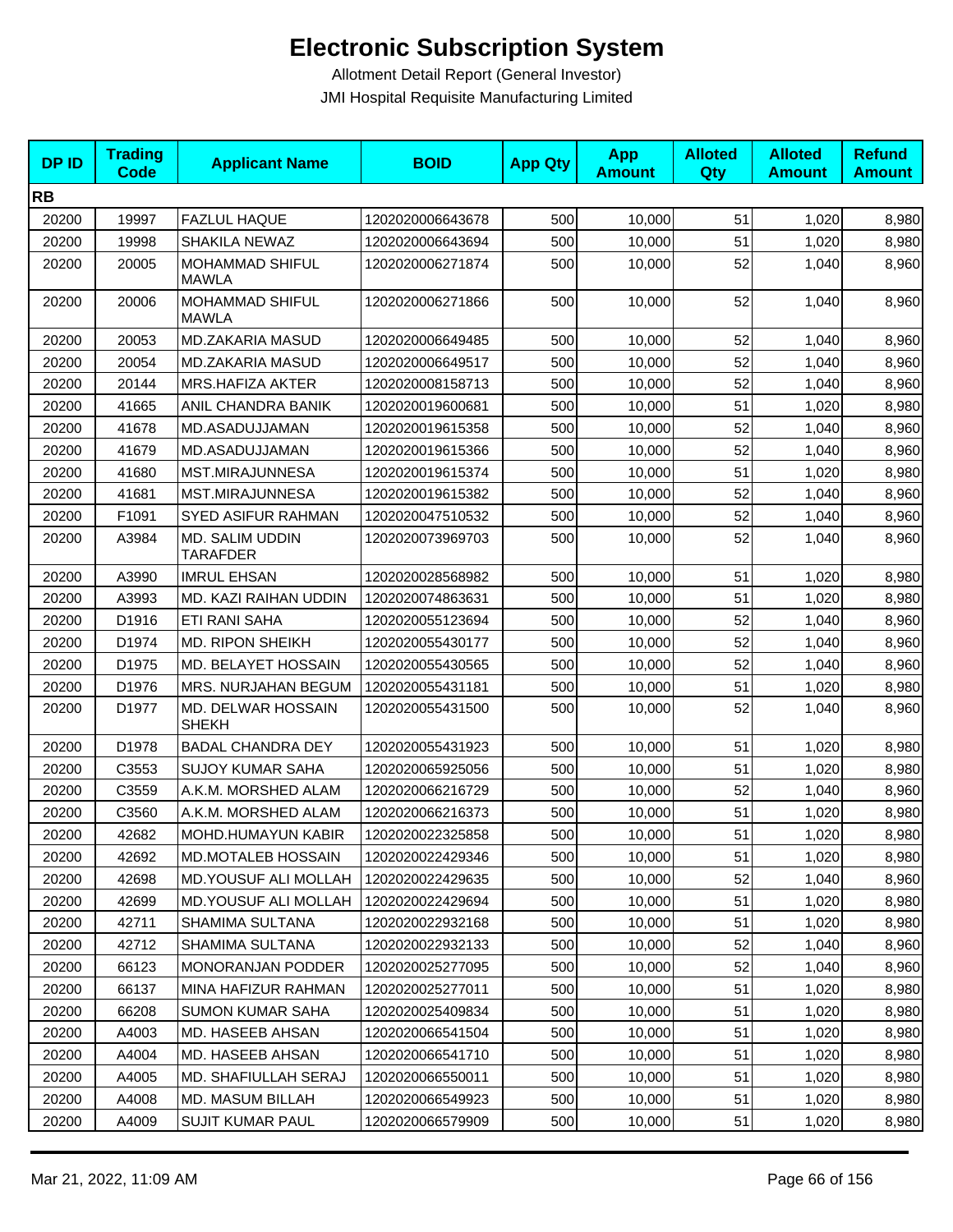| <b>DPID</b> | <b>Trading</b><br><b>Code</b> | <b>Applicant Name</b>               | <b>BOID</b>      | <b>App Qty</b> | <b>App</b><br><b>Amount</b> | <b>Alloted</b><br>Qty | <b>Alloted</b><br><b>Amount</b> | <b>Refund</b><br><b>Amount</b> |
|-------------|-------------------------------|-------------------------------------|------------------|----------------|-----------------------------|-----------------------|---------------------------------|--------------------------------|
| <b>RB</b>   |                               |                                     |                  |                |                             |                       |                                 |                                |
| 20200       | 20459                         | <b>MD.IDRIS BHUIYAN</b>             | 1202020008368750 | 500            | 10,000                      | 51                    | 1,020                           | 8,980                          |
| 20200       | 39656                         | <b>SALINA AKTER</b>                 | 1202020016832301 | 500            | 10,000                      | 51                    | 1,020                           | 8,980                          |
| 20200       | 39669                         | <b>DEBASIS BISWAS</b>               | 1202020016889798 | 500            | 10,000                      | 51                    | 1,020                           | 8,980                          |
| 20200       | 39670                         | <b>DEBASIS BISWAS</b>               | 1202020016889862 | 500            | 10,000                      | 51                    | 1,020                           | 8,980                          |
| 20200       | C3562                         | ABDULLAH AL OMAR                    | 1202020066215569 | 500            | 10,000                      | 52                    | 1,040                           | 8,960                          |
| 20200       | C3563                         | MD. MIZANUR RAHAMAN                 | 1202020066214681 | 500            | 10,000                      | 51                    | 1,020                           | 8,980                          |
| 20200       | C3599                         | MD. NAZRUL ISLAM                    | 1202020067371776 | 500            | 10,000                      | 52                    | 1,040                           | 8,960                          |
| 20200       | C3603                         | MD. MAHBUBUR<br>RAHAMAN MAZUMDER    | 1202020067451427 | 500            | 10,000                      | 52                    | 1,040                           | 8,960                          |
| 20200       | C3604                         | SYED MD. MASFAQUL<br><b>ANOWAR</b>  | 1202020067726247 | 500            | 10,000                      | 52                    | 1,040                           | 8,960                          |
| 20200       | C3605                         | A B M AHSANUL HOQUE                 | 1202020067451841 | 500            | 10,000                      | 52                    | 1,040                           | 8,960                          |
| 20200       | F1853                         | <b>DEBADAS SIKDER</b>               | 1202020051106570 | 500            | 10,000                      | 52                    | 1,040                           | 8,960                          |
| 20200       | F1860                         | SAYMA ABEDIN                        | 1202020051148595 | 500            | 10,000                      | 52                    | 1,040                           | 8,960                          |
| 20200       | F1861                         | SAYMA ABEDIN                        | 1202020051148600 | 500            | 10,000                      | 52                    | 1,040                           | 8,960                          |
| 20200       | 06167                         | MRS. MONZURA SALMA<br>KHAN          | 1202020002061433 | 500            | 10,000                      | 52                    | 1,040                           | 8,960                          |
| 20200       | 06287                         | MR.MD.RUHUL AMIN                    | 1202020002108740 | 500            | 10,000                      | 52                    | 1,040                           | 8,960                          |
| 20200       | 0A709                         | MD. JASIM UDDIN                     | 1202020054800432 | 500            | 10,000                      | 52                    | 1,040                           | 8,960                          |
| 20200       | 0A730                         | SAIF UDDIN AHMED                    | 1202020054903811 | 500            | 10,000                      | 52                    | 1,040                           | 8,960                          |
| 20200       | 0A740                         | <b>JOYNOB AKTER</b>                 | 1202020055043489 | 500            | 10,000                      | 52                    | 1,040                           | 8,960                          |
| 20200       | 0A742                         | MD. MATIUR RAHMAN                   | 1202020055043601 | 500            | 10,000                      | 51                    | 1,020                           | 8,980                          |
| 20200       | 0A743                         | <b>BARUN CHANDRA GOSE</b>           | 1202020055065094 | 500            | 10,000                      | 52                    | 1,040                           | 8,960                          |
| 20200       | 30599                         | <b>ALI AKKAS</b>                    | 1202020009805611 | 500            | 10,000                      | 51                    | 1,020                           | 8,980                          |
| 20200       | 30611                         | <b>MD.KAMAL</b>                     | 1202020009902563 | 500            | 10,000                      | 52                    | 1,040                           | 8,960                          |
| 20200       | 30614                         | MD.SOHIDUL ISLAM MIAH               | 1202020009912263 | 500            | 10,000                      | 52                    | 1,040                           | 8,960                          |
| 20200       | 30615                         | MD.SOHIDUL HOQUE                    | 1202020009912370 | 500            | 10,000                      | 52                    | 1,040                           | 8,960                          |
| 20200       | 01564                         | <b>KAMRUN MONIRA</b>                | 1202020000420711 | 500            | 10,000                      | 51                    | 1,020                           | 8,980                          |
| 20200       | 01566                         | MR.MD.FAZLUL HOQUE                  | 1202020000420698 | 500            | 10,000                      | 51                    | 1,020                           | 8,980                          |
| 20200       | 01579                         | ASIT BARAN ADITYA                   | 1202020000430470 | 500            | 10,000                      | 51                    | 1,020                           | 8,980                          |
| 20200       | 01606                         | MRS. MUNMUN TAMJID                  | 1202020000420837 | 500            | 10,000                      | 52                    | 1,040                           | 8,960                          |
| 20200       | 01611                         | <b>M.SHAFIQUL ISLAM</b>             | 1202020000420797 | 500            | 10,000                      | 51                    | 1,020                           | 8,980                          |
| 20200       | B8859                         | <b>REKHA RANI PAUL</b>              | 1202020058371057 | 500            | 10,000                      | 51                    | 1,020                           | 8,980                          |
| 20200       | B8860                         | RAM KRISHNO PAUL                    | 1202020058371940 | 500            | 10,000                      | 52                    | 1,040                           | 8,960                          |
| 20200       | B8861                         | <b>RAM KRISHNO PAUL</b>             | 1202020058372134 | 500            | 10,000                      | 52                    | 1,040                           | 8,960                          |
| 20200       | B8862                         | DR. MD. ALAMGIR<br><b>HOSSAIN</b>   | 1202020058373337 | 500            | 10,000                      | 52                    | 1,040                           | 8,960                          |
| 20200       | B8863                         | MST. RUNA LAILA                     | 1202020058373650 | 500            | 10,000                      | 51                    | 1,020                           | 8,980                          |
| 20200       | B8884                         | MD. ABDUL QUDDUS<br><b>HOWLADER</b> | 1202020058421667 | 500            | 10,000                      | 52                    | 1,040                           | 8,960                          |
| 20200       | B8898                         | <b>MUHAMMAD</b><br>MONIRUZZAMAN     | 1202020058431185 | 500            | 10,000                      | 52                    | 1,040                           | 8,960                          |
| 20200       | B8912                         | <b>MITALI RANI PAUL</b>             | 1202020058454314 | 500            | 10,000                      | 52                    | 1,040                           | 8,960                          |
| 20200       | B8913                         | MITALI RANI PAUL                    | 1202020058454373 | 500            | 10,000                      | 51                    | 1,020                           | 8,980                          |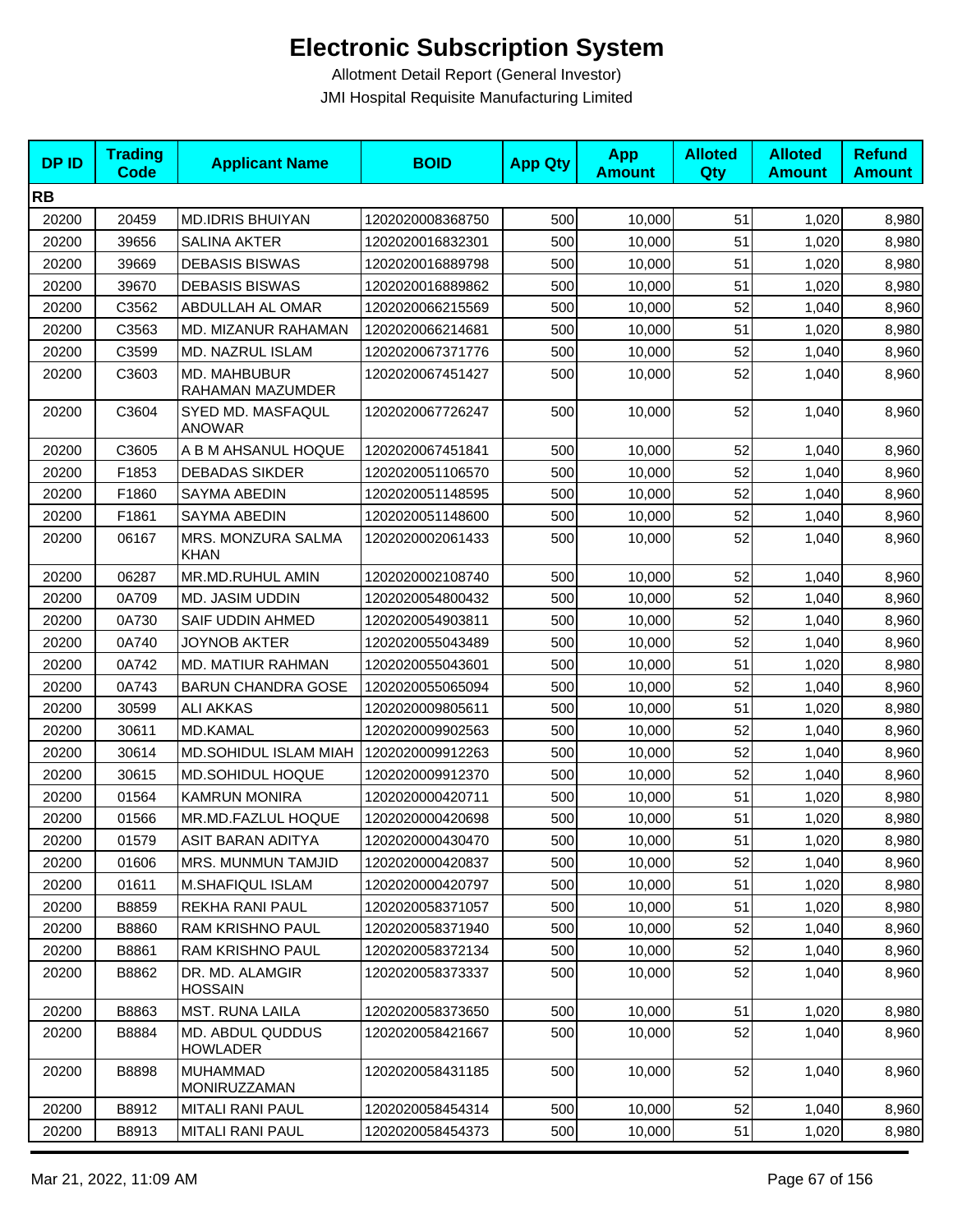| <b>DPID</b> | <b>Trading</b><br><b>Code</b> | <b>Applicant Name</b>                     | <b>BOID</b>      | <b>App Qty</b> | <b>App</b><br><b>Amount</b> | <b>Alloted</b><br>Qty | <b>Alloted</b><br><b>Amount</b> | <b>Refund</b><br><b>Amount</b> |
|-------------|-------------------------------|-------------------------------------------|------------------|----------------|-----------------------------|-----------------------|---------------------------------|--------------------------------|
| <b>RB</b>   |                               |                                           |                  |                |                             |                       |                                 |                                |
| 20200       | 02508                         | MOHAMMAD ABDUL<br><b>HAYE MEAH</b>        | 1202020001033760 | 500            | 10,000                      | 51                    | 1,020                           | 8,980                          |
| 20200       | 02510                         | MR.ABUL KALAM AZAD                        | 1202020001067950 | 500            | 10,000                      | 51                    | 1,020                           | 8,980                          |
| 20200       | 35137                         | SAYED MOSTAFA KABIR                       | 1202020013292068 | 500            | 10,000                      | 52                    | 1,040                           | 8,960                          |
| 20200       | 35138                         | SAYED MOSTAFA KABIR                       | 1202020013291585 | 500            | 10,000                      | 52                    | 1,040                           | 8,960                          |
| 20200       | 35156                         | <b>MD.ABUL HOSSAIN</b>                    | 1202020013378990 | 500            | 10,000                      | 52                    | 1,040                           | 8,960                          |
| 20200       | 35157                         | <b>MD.ABUL HOSSAIN</b>                    | 1202020013379042 | 500            | 10,000                      | 52                    | 1,040                           | 8,960                          |
| 20200       | 35190                         | <b>BINA RANI NATH</b>                     | 1202020013295200 | 500            | 10,000                      | 51                    | 1,020                           | 8,980                          |
| 20200       | 35191                         | <b>BINA RANI NATH</b>                     | 1202020013295981 | 500            | 10,000                      | 52                    | 1,040                           | 8,960                          |
| 20200       | 35193                         | <b>JONY BANIK</b>                         | 1202020013347017 | 500            | 10,000                      | 52                    | 1,040                           | 8,960                          |
| 20200       | 55142                         | <b>MD.SHA ALAM</b>                        | 1202020027137872 | 500            | 10,000                      | 52                    | 1,040                           | 8,960                          |
| 20200       | 55143                         | MD.SHA ALAM                               | 1202020027137864 | 500            | 10,000                      | 51                    | 1,020                           | 8,980                          |
| 20200       | D4570                         | <b>FARZANA AKHTER</b>                     | 1202020065179846 | 500            | 10,000                      | 52                    | 1,040                           | 8,960                          |
| 20200       | D4575                         | MUHAMAD ANOWAUL<br><b>HOUE</b>            | 1202020065202748 | 500            | 10,000                      | 52                    | 1,040                           | 8,960                          |
| 20200       | D4576                         | MUHAMAD ANOWAUL<br><b>HOUE</b>            | 1202020065202962 | 500            | 10,000                      | 52                    | 1,040                           | 8,960                          |
| 20200       | D4660                         | MD. HOSSAINU ZAMAN<br><b>BHUYAN MAMU</b>  | 1202020065766079 | 500            | 10,000                      | 52                    | 1,040                           | 8,960                          |
| 20200       | D4685                         | <b>SUJAN KUMAR SAHA</b>                   | 1202020066281917 | 500            | 10,000                      | 51                    | 1,020                           | 8,980                          |
| 20200       | D4686                         | <b>AMIT ROY</b>                           | 1202020066282368 | 500            | 10,000                      | 52                    | 1,040                           | 8,960                          |
| 20200       | D4701                         | MD. NAZMUL HAQUE                          | 1202020066436251 | 500            | 10,000                      | 52                    | 1,040                           | 8,960                          |
| 20200       | i1270                         | MD. TORAB ALI                             | 1202020055190525 | 500            | 10,000                      | 52                    | 1,040                           | 8,960                          |
| 20200       | i1279                         | MD. YAKUB ALI                             | 1202020055211972 | 500            | 10,000                      | 52                    | 1,040                           | 8,960                          |
| 20200       | 55145                         | MD.NAZRUL ISLAM                           | 1202020027392268 | 500            | 10,000                      | 52                    | 1,040                           | 8,960                          |
| 20200       | 55163                         | MD. NAIME HOSSAIN<br><b>MANIK</b>         | 1202020030953346 | 500            | 10,000                      | 51                    | 1,020                           | 8,980                          |
| 20200       | 41687                         | <b>TAHMINA KHANDOKER</b><br><b>SHIBLY</b> | 1202020019615457 | 500            | 10,000                      | 52                    | 1,040                           | 8,960                          |
| 20200       | 41688                         | SHAHEEN AKHTER                            | 1202020019615465 | 500            | 10,000                      | 52                    | 1,040                           | 8,960                          |
| 20200       | 41689                         | <b>BIDHAN CHANDRA</b><br><b>SARKER</b>    | 1202020019615406 | 500            | 10,000                      | 51                    | 1,020                           | 8,980                          |
| 20200       | 41694                         | <b>MAHMUDA AKTER</b>                      | 1202020019627164 | 500            | 10,000                      | 52                    | 1,040                           | 8,960                          |
| 20200       | 33714                         | <b>SREEDAM KUMAR SAHA</b>                 | 1202020012508802 | 500            | 10,000                      | 51                    | 1,020                           | 8,980                          |
| 20200       | 33777                         | MD.ABDUL WAHAB                            | 1202020012638578 | 500            | 10,000                      | 52                    | 1,040                           | 8,960                          |
| 20200       | 33778                         | MD.ABDUL WAHAB                            | 1202020012638594 | 500            | 10,000                      | 52                    | 1,040                           | 8,960                          |
| 20200       | 33779                         | MR.DEVDAS                                 | 1202020012634023 | 500            | 10,000                      | 52                    | 1,040                           | 8,960                          |
| 20200       | 33825                         | <b>CHOWDHURY SHIRIN</b><br><b>SULTANA</b> | 1202020012665675 | 500            | 10,000                      | 52                    | 1,040                           | 8,960                          |
| 20200       | 33826                         | <b>NURUL ISLAM</b><br><b>CHOWDHURY</b>    | 1202020012665822 | 500            | 10,000                      | 52                    | 1,040                           | 8,960                          |
| 20200       | 33827                         | <b>NURUL ISLAM</b><br><b>CHOWDHURY</b>    | 1202020012665244 | 500            | 10,000                      | 52                    | 1,040                           | 8,960                          |
| 20200       | 33828                         | MUHAMMAD BAHLOL<br><b>MOJNOU</b>          | 1202020012665351 | 500            | 10,000                      | 51                    | 1,020                           | 8,980                          |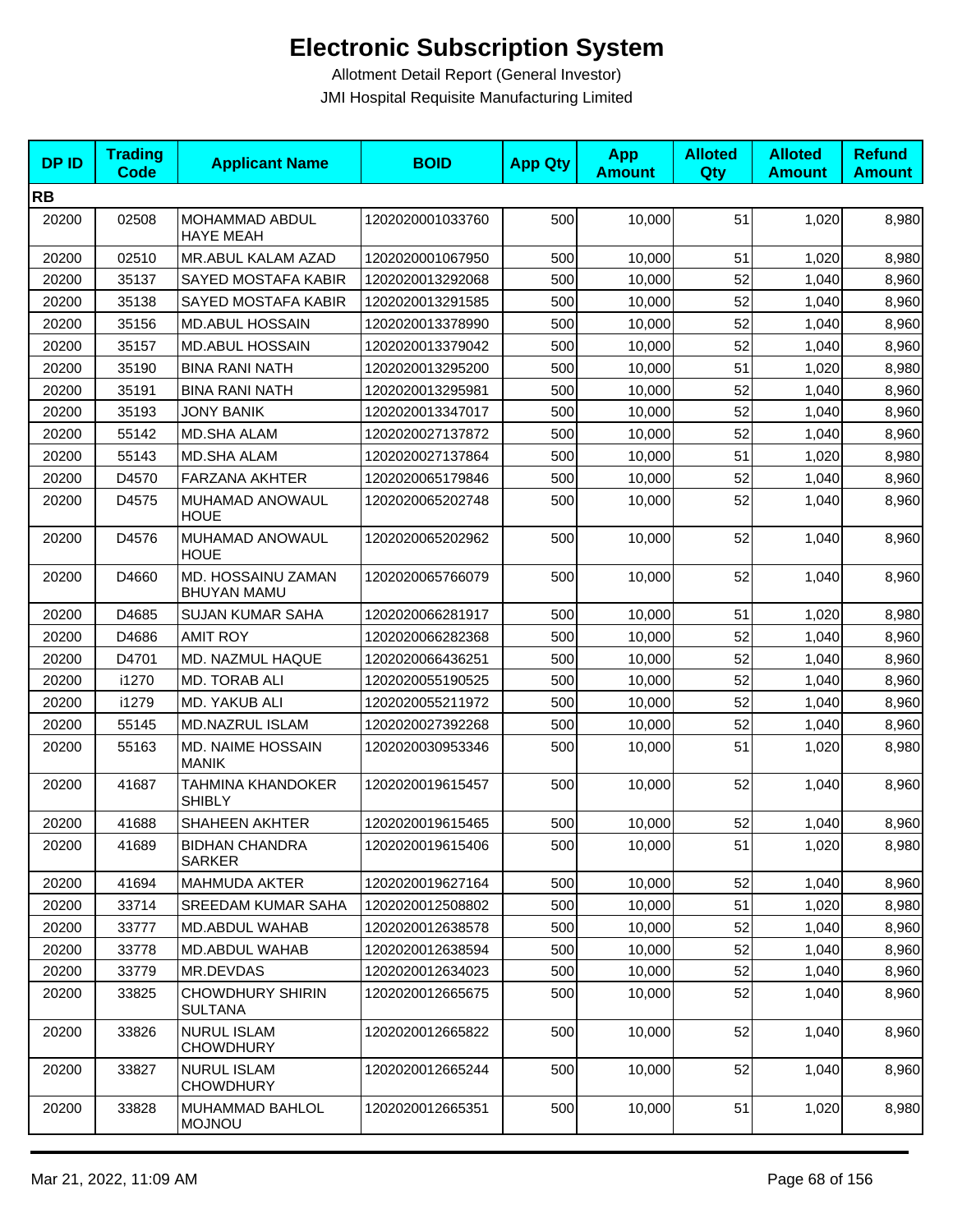| <b>DPID</b> | <b>Trading</b><br><b>Code</b> | <b>Applicant Name</b>                    | <b>BOID</b>      | <b>App Qty</b> | <b>App</b><br><b>Amount</b> | <b>Alloted</b><br>Qty | <b>Alloted</b><br><b>Amount</b> | <b>Refund</b><br><b>Amount</b> |
|-------------|-------------------------------|------------------------------------------|------------------|----------------|-----------------------------|-----------------------|---------------------------------|--------------------------------|
| <b>RB</b>   |                               |                                          |                  |                |                             |                       |                                 |                                |
| 20200       | 38863                         | PABITRA KUMER<br><b>SUTRADHAR</b>        | 1202020016030071 | 500            | 10,000                      | 51                    | 1,020                           | 8,980                          |
| 20200       | A5733                         | MAHMUD FAISAL KHAN                       | 1202020015247464 | 500            | 10,000                      | 52                    | 1,040                           | 8,960                          |
| 20200       | A5734                         | <b>SALMA AKTER</b>                       | 1202020013147186 | 500            | 10,000                      | 51                    | 1,020                           | 8,980                          |
| 20200       | A5738                         | <b>SELINA PARVIN</b>                     | 1202020059035595 | 500            | 10,000                      | 52                    | 1,040                           | 8,960                          |
| 20200       | A5771                         | MD. MIZANUR RAHMAN                       | 1202020016885872 | 500            | 10,000                      | 52                    | 1.040                           | 8,960                          |
| 20200       | A5794                         | MD. MOTALEB HOSSAIN                      | 1202020073426322 | 500            | 10,000                      | 51                    | 1,020                           | 8,980                          |
| 20200       | A5796                         | MOHAMMAD MOTIOUR<br><b>RAHMAN</b>        | 1202020073704825 | 500            | 10,000                      | 51                    | 1,020                           | 8,980                          |
| 20200       | A5797                         | MD. HELLAL                               | 1202020073734158 | 500            | 10,000                      | 52                    | 1,040                           | 8,960                          |
| 20200       | A5798                         | MD. HELLAL                               | 1202020073734166 | 500            | 10,000                      | 52                    | 1,040                           | 8,960                          |
| 20200       | A5799                         | <b>MAHIA MAHZABIN</b>                    | 1202020073772158 | 500            | 10,000                      | 51                    | 1,020                           | 8,980                          |
| 20200       | 31634                         | <b>SAROWAR ALAM</b>                      | 1202020011138246 | 500            | 10,000                      | 51                    | 1,020                           | 8,980                          |
| 20200       | 31635                         | <b>SAROWAR ALAM</b>                      | 1202020011137838 | 500            | 10,000                      | 51                    | 1,020                           | 8,980                          |
| 20200       | 66245                         | <b>RIFAT JISAN</b>                       | 1202020025526194 | 500            | 10,000                      | 52                    | 1,040                           | 8,960                          |
| 20200       | 66253                         | DIPAK KUMER RAY                          | 1202020025538562 | 500            | 10,000                      | 52                    | 1,040                           | 8,960                          |
| 20200       | 66256                         | ANUP KUMAR SAHA                          | 1202020025538671 | 500            | 10,000                      | 52                    | 1,040                           | 8,960                          |
| 20200       | 66267                         | MD.SAHATHAT ZAMAN                        | 1202020025666253 | 500            | 10,000                      | 52                    | 1,040                           | 8,960                          |
| 20200       | 66320                         | MR.GANESH CHANDRA<br>SAHA                | 1202020025651518 | 500            | 10,000                      | 52                    | 1,040                           | 8,960                          |
| 20200       | 66321                         | MR.GANESH CHANDRA<br>SAHA                | 1202020025651569 | 500            | 10,000                      | 52                    | 1,040                           | 8,960                          |
| 20200       | 35995                         | SHAKHAWAT HOSSAIN                        | 1202020013918715 | 500            | 10,000                      | 52                    | 1,040                           | 8,960                          |
| 20200       | 36002                         | <b>BABUL CHANDRA PAUL</b>                | 1202020014057925 | 500            | 10,000                      | 51                    | 1,020                           | 8,980                          |
| 20200       | 36003                         | <b>BABUL CHANDRA PAUL</b>                | 1202020014057941 | 500            | 10,000                      | 52                    | 1,040                           | 8,960                          |
| 20200       | 39676                         | <b>ANINDA SAHA</b>                       | 1202020016897076 | 500            | 10,000                      | 51                    | 1,020                           | 8,980                          |
| 20200       | 39708                         | SABBIR RAHMAN SHUVO                      | 1202020016889910 | 500            | 10,000                      | 52                    | 1,040                           | 8,960                          |
| 20200       | 39783                         | <b>MILTON NICHOLAS</b><br><b>GOMES</b>   | 1202020017002228 | 500            | 10,000                      | 52                    | 1,040                           | 8,960                          |
| 20200       | 39784                         | <b>MILTON NICHOLAS</b><br><b>GOMES</b>   | 1202020017002211 | 500            | 10,000                      | 51                    | 1,020                           | 8,980                          |
| 20200       | 39809                         | MRS.ASMA PARVIN                          | 1202020016970346 | 500            | 10,000                      | 52                    | 1,040                           | 8,960                          |
| 20200       | 44331                         | <b>MOHAMMAD FAISAL</b><br>AHMED          | 1202020029262844 | 500            | 10,000                      | 51                    | 1,020                           | 8,980                          |
| 20200       | B6777                         | <b>MST. NURUN NAHER</b><br><b>KHATUN</b> | 1202020056929427 | 500            | 10,000                      | 51                    | 1,020                           | 8,980                          |
| 20200       | 33074                         | MRS.SAZIDA BEGUM                         | 1202020012009164 | 500            | 10,000                      | 52                    | 1,040                           | 8,960                          |
| 20200       | 33075                         | MRS.SAZIDA BEGUM                         | 1202020012009180 | 500            | 10,000                      | 52                    | 1,040                           | 8,960                          |
| 20200       | F1889                         | <b>MABIA BEGUM</b>                       | 1202020051406581 | 500            | 10,000                      | 51                    | 1,020                           | 8,980                          |
| 20200       | F1890                         | <b>MABIA BEGUM</b>                       | 1202020051406611 | 500            | 10,000                      | 52                    | 1,040                           | 8,960                          |
| 20200       | F1891                         | <b>DALIM BEGUM</b>                       | 1202020051315736 | 500            | 10,000                      | 52                    | 1,040                           | 8,960                          |
| 20200       | F1892                         | <b>DALIM BEGUM</b>                       | 1202020051316540 | 500            | 10,000                      | 51                    | 1,020                           | 8,980                          |
| 20200       | F1893                         | MST. RENU BEGUM                          | 1202020051315503 | 500            | 10,000                      | 52                    | 1,040                           | 8,960                          |
| 20200       | F1894                         | MST. RENU BEGUM                          | 1202020051315521 | 500            | 10,000                      | 52                    | 1,040                           | 8,960                          |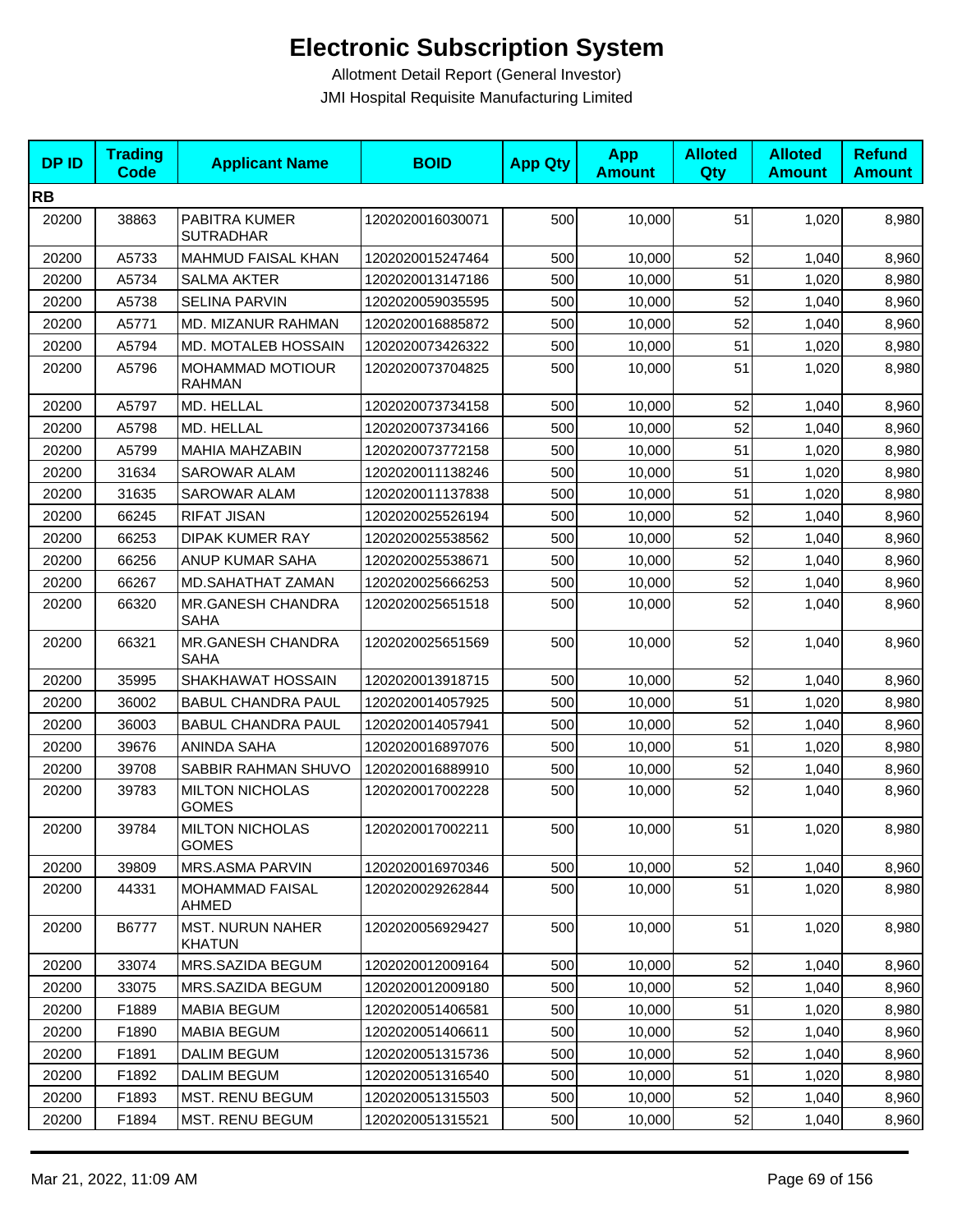| <b>DPID</b> | <b>Trading</b><br><b>Code</b> | <b>Applicant Name</b>             | <b>BOID</b>      | <b>App Qty</b> | <b>App</b><br><b>Amount</b> | <b>Alloted</b><br>Qty | <b>Alloted</b><br><b>Amount</b> | <b>Refund</b><br><b>Amount</b> |
|-------------|-------------------------------|-----------------------------------|------------------|----------------|-----------------------------|-----------------------|---------------------------------|--------------------------------|
| <b>RB</b>   |                               |                                   |                  |                |                             |                       |                                 |                                |
| 20200       | A3428                         | MD. SHARIF UL ALAM                | 1202020059976765 | 500            | 10,000                      | 52                    | 1,040                           | 8,960                          |
| 20200       | A3429                         | KAZI ABDUL HAKIM                  | 1202020059810602 | 500            | 10,000                      | 52                    | 1,040                           | 8,960                          |
| 20200       | A3430                         | KAZI ABDUL HAKIM                  | 1202020060298974 | 500            | 10,000                      | 51                    | 1,020                           | 8,980                          |
| 20200       | 36019                         | <b>MD.HALIM</b>                   | 1202020014058044 | 500            | 10,000                      | 52                    | 1,040                           | 8,960                          |
| 20200       | 36020                         | <b>MD.HALIM</b>                   | 1202020014059180 | 500            | 10,000                      | 52                    | 1,040                           | 8,960                          |
| 20200       | 36118                         | TOPNA MODAK                       | 1202020013887156 | 500            | 10,000                      | 52                    | 1,040                           | 8,960                          |
| 20200       | 0B294                         | SHAMIR KUMAR SAHA                 | 1202020045330081 | 500            | 10,000                      | 52                    | 1,040                           | 8,960                          |
| 20200       | 0B295                         | SATYA RANJAN SAHA                 | 1202020044972261 | 500            | 10,000                      | 52                    | 1,040                           | 8,960                          |
| 20200       | 0B296                         | SATYA RANJAN SAHA                 | 1202020044974161 | 500            | 10,000                      | 52                    | 1,040                           | 8,960                          |
| 20200       | 0E118                         | MD. HANIF                         | 1202020043559693 | 500            | 10,000                      | 51                    | 1,020                           | 8,980                          |
| 20200       | 0E131                         | MD. RUHUL AMIN<br><b>TARAFDER</b> | 1202020026161444 | 500            | 10,000                      | 52                    | 1,040                           | 8,960                          |
| 20200       | 0E132                         | RUHUL AMIN TARAFDER               | 1202020043594681 | 500            | 10,000                      | 52                    | 1,040                           | 8,960                          |
| 20200       | 09679                         | MR.MD.LAHAZUDDIN                  | 1202020003179847 | 500            | 10,000                      | 51                    | 1,020                           | 8,980                          |
| 20200       | 09680                         | MR.MD.LAHAZUDDIN                  | 1202020003179911 | 500            | 10,000                      | 51                    | 1,020                           | 8,980                          |
| 20200       | 09683                         | MR.MD.AMIN UDDIN                  | 1202020003184081 | 500            | 10,000                      | 51                    | 1,020                           | 8,980                          |
| 20200       | 09856                         | MR.MD.SOGIR HOSSAIN               | 1202020003673821 | 500            | 10,000                      | 51                    | 1,020                           | 8,980                          |
| 20200       | 0F518                         | <b>FAHIMA KHANOM</b>              | 1202020044836620 | 500            | 10,000                      | 51                    | 1,020                           | 8,980                          |
| 20200       | 0F567                         | SHAFIQUR RAHMAN                   | 1202020023466517 | 500            | 10,000                      | 52                    | 1,040                           | 8,960                          |
| 20200       | 0F575                         | SARKER FORHAD AHMED               | 1202020000035428 | 500            | 10,000                      | 51                    | 1,020                           | 8,980                          |
| 20200       | 0F579                         | <b>SUNANDA BEPARI</b>             | 1202020024922105 | 500            | 10,000                      | 52                    | 1,040                           | 8,960                          |
| 20200       | 0F580                         | FARAH TAHMIN RUBU                 | 1202020044980749 | 500            | 10,000                      | 52                    | 1,040                           | 8,960                          |
| 20200       | B4666                         | PRASHENJIT DASH                   | 1202020055544457 | 500            | 10,000                      | 52                    | 1,040                           | 8,960                          |
| 20200       | B4671                         | MD. ANAET KARIM                   | 1202020054842703 | 500            | 10,000                      | 52                    | 1,040                           | 8,960                          |
| 20200       | B4672                         | <b>HOSNE ARA</b>                  | 1202020054842845 | 500            | 10,000                      | 52                    | 1,040                           | 8,960                          |
| 20200       | B4673                         | <b>HOSNE ARA</b>                  | 1202020054842861 | 500            | 10,000                      | 51                    | 1,020                           | 8,980                          |
| 20200       | B4676                         | FAHIMA HAIDER PINU                | 1202020054843991 | 500            | 10,000                      | 52                    | 1,040                           | 8,960                          |
| 20200       | B4677                         | MD. JAHIR UDDIN JIBON             | 1202020054844108 | 500            | 10,000                      | 52                    | 1,040                           | 8,960                          |
| 20200       | B4678                         | MD. JAHIR UDDIN JIBON             | 1202020054844207 | 500            | 10,000                      | 52                    | 1,040                           | 8,960                          |
| 20200       | B4686                         | MD. JASHIM UDDIN                  | 1202020054939404 | 500            | 10,000                      | 52                    | 1,040                           | 8,960                          |
| 20200       | B4768                         | <b>MD KASHEM KHAN</b>             | 1202020060714984 | 500            | 10,000                      | 51                    | 1,020                           | 8,980                          |
| 20200       | 22688                         | TAHAMINA AKTER                    | 1202020007255513 | 500            | 10,000                      | 51                    | 1,020                           | 8,980                          |
| 20200       | 22689                         | TAHAMINA AKTER                    | 1202020007255845 | 500            | 10,000                      | 51                    | 1,020                           | 8,980                          |
| 20200       | 22801                         | <b>MIZANUR RAHMAN</b>             | 1202020007282305 | 500            | 10,000                      | 52                    | 1,040                           | 8,960                          |
| 20200       | 22802                         | <b>MD.SHAFIQUL ISLAM</b>          | 1202020007282008 | 500            | 10,000                      | 52                    | 1,040                           | 8,960                          |
| 20200       | 22805                         | <b>MIZANUR RAHMAN</b>             | 1202020007281485 | 500            | 10,000                      | 52                    | 1,040                           | 8,960                          |
| 20200       | 22817                         | KALYANI RANI HALDER               | 1202020007279631 | 500            | 10,000                      | 51                    | 1,020                           | 8,980                          |
| 20200       | 22818                         | KALYANI RANI HALDER               | 1202020007279682 | 500            | 10,000                      | 51                    | 1,020                           | 8,980                          |
| 20200       | 22927                         | <b>SADHAN CHANDRA PAUL</b>        | 1202020007557093 | 500            | 10,000                      | 51                    | 1,020                           | 8,980                          |
| 20200       | 27546                         | MR.OAHID MIA                      | 1202020008962929 | 500            | 10,000                      | 51                    | 1,020                           | 8,980                          |
| 20200       | 44985                         | <b>KAJAL SARKER</b>               | 1202020033210806 | 500            | 10,000                      | 51                    | 1,020                           | 8,980                          |
| 20200       | 45020                         | SONIA AKTER                       | 1202020033392170 | 500            | 10,000                      | 51                    | 1,020                           | 8,980                          |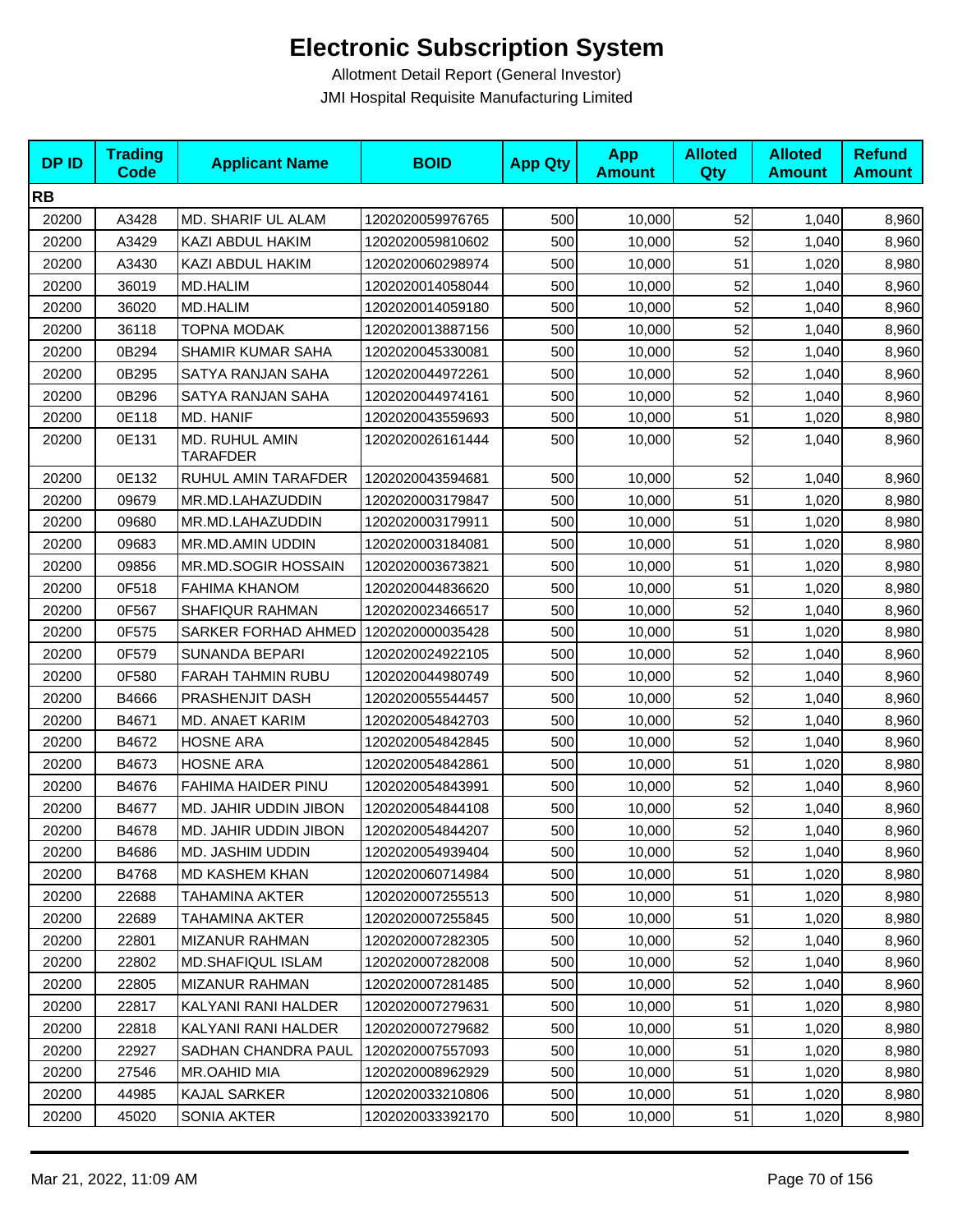| <b>DPID</b> | <b>Trading</b><br><b>Code</b> | <b>Applicant Name</b>                    | <b>BOID</b>      | <b>App Qty</b> | <b>App</b><br><b>Amount</b> | <b>Alloted</b><br>Qty | <b>Alloted</b><br><b>Amount</b> | <b>Refund</b><br><b>Amount</b> |
|-------------|-------------------------------|------------------------------------------|------------------|----------------|-----------------------------|-----------------------|---------------------------------|--------------------------------|
| <b>RB</b>   |                               |                                          |                  |                |                             |                       |                                 |                                |
| 20200       | 45021                         | <b>MD.SHAMIM HOSSAIN</b><br><b>BABU</b>  | 1202020033392146 | 500            | 10,000                      | 51                    | 1,020                           | 8,980                          |
| 20200       | 45030                         | <b>MD.BILLAL HOSSAIN</b>                 | 1202020033405959 | 500            | 10,000                      | 51                    | 1,020                           | 8,980                          |
| 20200       | B6824                         | <b>MST. NASIMA BEGUM</b>                 | 1202020056998506 | 500            | 10,000                      | 52                    | 1,040                           | 8,960                          |
| 20200       | B6829                         | JABUN NESA                               | 1202020059905058 | 500            | 10,000                      | 52                    | 1,040                           | 8,960                          |
| 20200       | D4945                         | <b>SAIDUR RAHMAN</b>                     | 1202020072516921 | 500            | 10,000                      | 51                    | 1,020                           | 8,980                          |
| 20200       | D4949                         | PRABIR KUMAR SAHA                        | 1202020072564870 | 500            | 10,000                      | 51                    | 1,020                           | 8,980                          |
| 20200       | D4951                         | <b>HASNARA BEGUM</b>                     | 1202020072579763 | 500            | 10,000                      | 51                    | 1,020                           | 8,980                          |
| 20200       | F1897                         | SHAHANAZ BEGUM                           | 1202020051361600 | 500            | 10,000                      | 52                    | 1,040                           | 8,960                          |
| 20200       | F1898                         | SHAHANAZ BEGUM                           | 1202020051467066 | 500            | 10,000                      | 51                    | 1,020                           | 8,980                          |
| 20200       | F1899                         | MD. AMIN                                 | 1202020051363021 | 500            | 10,000                      | 52                    | 1,040                           | 8,960                          |
| 20200       | F1900                         | MD. AMIN                                 | 1202020051365823 | 500            | 10,000                      | 51                    | 1,020                           | 8,980                          |
| 20200       | F1901                         | MD. JAMIL MIA                            | 1202020051430707 | 500            | 10,000                      | 52                    | 1,040                           | 8,960                          |
| 20200       | F1902                         | MD. JAMIL MIA                            | 1202020051423871 | 500            | 10,000                      | 52                    | 1,040                           | 8,960                          |
| 20200       | 45892                         | MD. TANJIM MORSHED<br><b>BHUIYAN</b>     | 1202020042861535 | 500            | 10,000                      | 51                    | 1,020                           | 8,980                          |
| 20200       | 50014                         | <b>RITA RANI BISWAS</b>                  | 1202020017260941 | 500            | 10,000                      | 52                    | 1,040                           | 8,960                          |
| 20200       | A1108                         | <b>MRS. SULTANA AFRIN</b>                | 1202020009832571 | 500            | 10,000                      | 52                    | 1,040                           | 8,960                          |
| 20200       | A1135                         | RAIHANA BEGUM                            | 1202020058157606 | 500            | 10,000                      | 52                    | 1,040                           | 8,960                          |
| 20200       | 41081                         | <b>MD.ABUL HASNAT</b><br><b>TALUKDER</b> | 1202020018696699 | 500            | 10,000                      | 52                    | 1,040                           | 8,960                          |
| 20200       | 41099                         | <b>MD.ABDUL LATIF</b>                    | 1202020018719802 | 500            | 10,000                      | 52                    | 1,040                           | 8,960                          |
| 20200       | 41100                         | <b>MD.ABDUL LATIF</b>                    | 1202020018719837 | 500            | 10,000                      | 51                    | 1,020                           | 8,980                          |
| 20200       | 41102                         | <b>MD.KAWSAR</b>                         | 1202020018722495 | 500            | 10,000                      | 51                    | 1,020                           | 8,980                          |
| 20200       | 41117                         | RAKESH PAL                               | 1202020018766805 | 500            | 10,000                      | 52                    | 1,040                           | 8,960                          |
| 20200       | B6830                         | <b>JABUN NESA</b>                        | 1202020059904251 | 500            | 10,000                      | 51                    | 1,020                           | 8,980                          |
| 20200       | B6833                         | MD. FAISAL AHMMED<br>FARAJI              | 1202020059909056 | 500            | 10,000                      | 51                    | 1,020                           | 8,980                          |
| 20200       | B6834                         | MD. FAISAL AHMMED<br>FARAJI              | 1202020059909677 | 500            | 10,000                      | 51                    | 1,020                           | 8,980                          |
| 20200       | B6835                         | <b>NAZRUL ISLAM</b>                      | 1202020059909883 | 500            | 10,000                      | 51                    | 1,020                           | 8,980                          |
| 20200       | F1092                         | <b>SYED ASIFUR RAHMAN</b>                | 1202020047510540 | 500            | 10,000                      | 52                    | 1,040                           | 8,960                          |
| 20200       | F1146                         | MD. SAYED ALI                            | 1202020047584143 | 500            | 10,000                      | 51                    | 1,020                           | 8,980                          |
| 20200       | F1147                         | MD. SAYED ALI                            | 1202020047584127 | 500            | 10,000                      | 51                    | 1,020                           | 8,980                          |
| 20200       | F1184                         | MD. JOYNUL ABEDIN                        | 1202020048011383 | 500            | 10,000                      | 52                    | 1,040                           | 8,960                          |
| 20200       | F1185                         | MD. JOYNUL ABEDIN                        | 1202020048011557 | 500            | 10,000                      | 51                    | 1,020                           | 8,980                          |
| 20200       | F1927                         | MOHAMMAD JALAL<br><b>UDDIN SARKER</b>    | 1202020051275040 | 500            | 10,000                      | 52                    | 1,040                           | 8,960                          |
| 20200       | F1930                         | MOHAMMAD JALAL<br><b>UDDIN SARKER</b>    | 1202020051558265 | 500            | 10,000                      | 52                    | 1,040                           | 8,960                          |
| 20200       | F1957                         | MD. MOKUL HOSSAIN                        | 1202020051685663 | 500            | 10,000                      | 51                    | 1,020                           | 8,980                          |
| 20200       | B4073                         | <b>BORHAN UDDIN</b><br><b>MAZUMDER</b>   | 1202020054154549 | 500            | 10,000                      | 52                    | 1,040                           | 8,960                          |
| 20200       | B4074                         | AKBAR HOSSAIN                            | 1202020054154821 | 500            | 10,000                      | 51                    | 1,020                           | 8,980                          |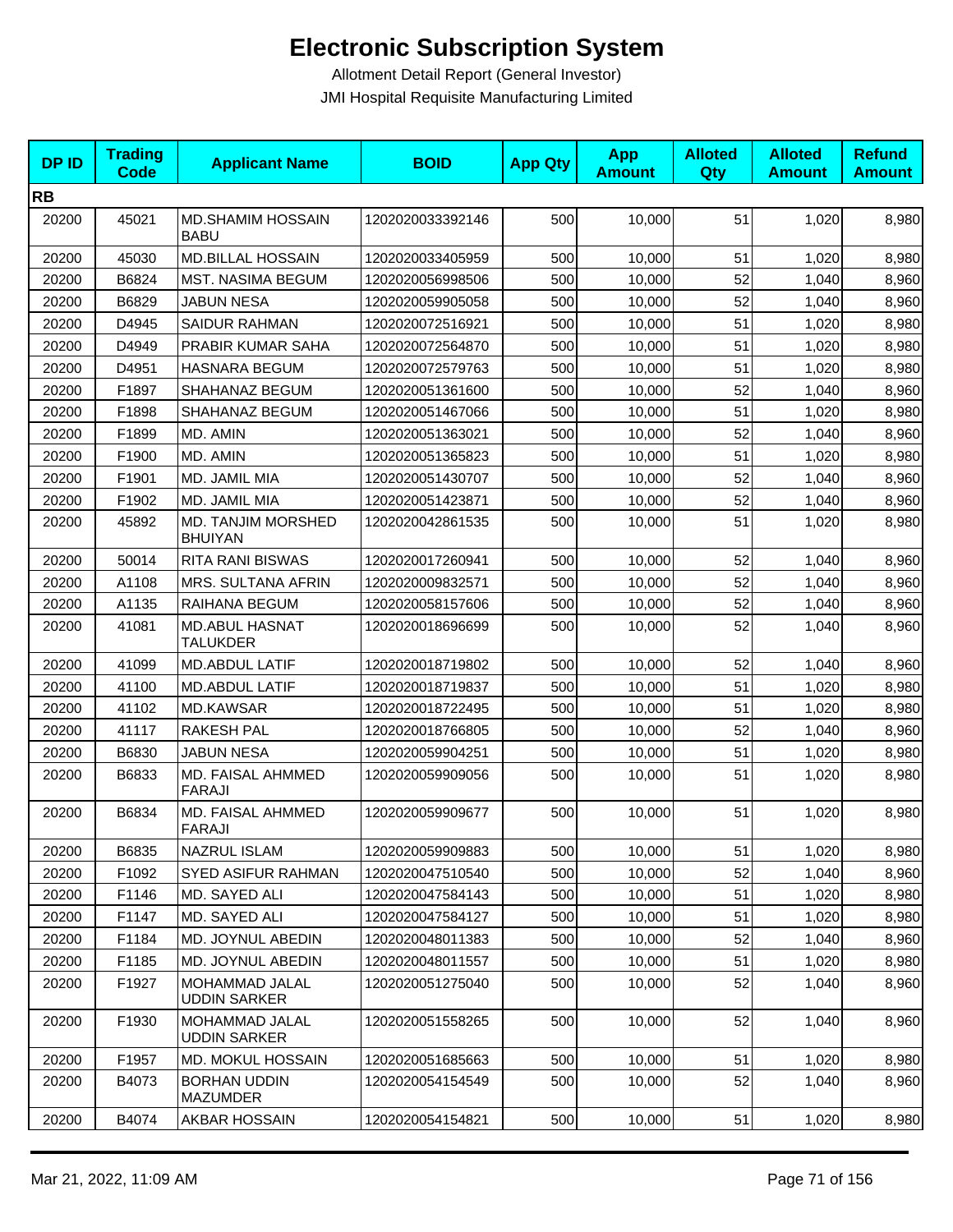| <b>DPID</b> | <b>Trading</b><br><b>Code</b> | <b>Applicant Name</b>                   | <b>BOID</b>      | <b>App Qty</b> | <b>App</b><br><b>Amount</b> | <b>Alloted</b><br>Qty | <b>Alloted</b><br><b>Amount</b> | <b>Refund</b><br><b>Amount</b> |
|-------------|-------------------------------|-----------------------------------------|------------------|----------------|-----------------------------|-----------------------|---------------------------------|--------------------------------|
| <b>RB</b>   |                               |                                         |                  |                |                             |                       |                                 |                                |
| 20200       | B4075                         | AKBAR HOSSAIN                           | 1202020054155966 | 500            | 10,000                      | 52                    | 1,040                           | 8,960                          |
| 20200       | B4076                         | MD. SIDDIQUR RAHMAN                     | 1202020054167799 | 500            | 10,000                      | 52                    | 1,040                           | 8,960                          |
| 20200       | B4082                         | MD. SHAFIQUL ISLAM<br>AKASH             | 1202020054168065 | 500            | 10,000                      | 52                    | 1,040                           | 8,960                          |
| 20200       | B4087                         | <b>SEMA SARKAR</b>                      | 1202020054191338 | 500            | 10,000                      | 51                    | 1,020                           | 8,980                          |
| 20200       | 31759                         | <b>IMRAN HOSSAIN</b>                    | 1202020011258525 | 500            | 10,000                      | 51                    | 1,020                           | 8,980                          |
| 20200       | 31760                         | <b>IMRAN HOSSAIN</b>                    | 1202020011258905 | 500            | 10,000                      | 52                    | 1,040                           | 8,960                          |
| 20200       | 31776                         | <b>SURAIYA AKTER</b>                    | 1202020010724374 | 500            | 10,000                      | 52                    | 1,040                           | 8,960                          |
| 20200       | 31809                         | MD. MONJO ZAKARIA<br>KHAN               | 1202020010751851 | 500            | 10,000                      | 51                    | 1,020                           | 8,980                          |
| 20200       | 31810                         | MD. MONJO ZAKARIA<br><b>KHAN</b>        | 1202020010751942 | 500            | 10,000                      | 51                    | 1,020                           | 8,980                          |
| 20200       | 31852                         | <b>MD.GOLAM KAIUM</b>                   | 1202020011029282 | 500            | 10,000                      | 51                    | 1,020                           | 8,980                          |
| 20200       | 37112                         | <b>MINTU CHANDRA BAROI</b>              | 1202020014465133 | 500            | 10,000                      | 51                    | 1,020                           | 8,980                          |
| 20200       | 44908                         | MD.WALIULLAH                            | 1202020032752744 | 500            | 10,000                      | 51                    | 1,020                           | 8,980                          |
| 20200       | 0B741                         | MD. ENAMUL HOQUE                        | 1202020046656209 | 500            | 10,000                      | 52                    | 1,040                           | 8,960                          |
| 20200       | 0B742                         | MD. RASHIDUL ISLAM                      | 1202020046662746 | 500            | 10,000                      | 51                    | 1,020                           | 8,980                          |
| 20200       | 0B753                         | MR. S.M. FOYES IQBAL                    | 1202020046333921 | 500            | 10,000                      | 51                    | 1,020                           | 8,980                          |
| 20200       | 0B754                         | MR. S. M. FOYES IQBA                    | 1202020046323012 | 500            | 10,000                      | 52                    | 1,040                           | 8,960                          |
| 20200       | 0B768                         | <b>FARIDA BEGUM</b>                     | 1202020046400315 | 500            | 10,000                      | 52                    | 1,040                           | 8,960                          |
| 20200       | 0B769                         | MD. JAHANGIR MRIDHA                     | 1202020046385850 | 500            | 10,000                      | 51                    | 1,020                           | 8,980                          |
| 20200       | 0B771                         | MD. ALOMGIR MRIDHA                      | 1202020046416103 | 500            | 10,000                      | 51                    | 1,020                           | 8,980                          |
| 20200       | 0B772                         | <b>MUKTA AKTERY</b>                     | 1202020046429104 | 500            | 10,000                      | 51                    | 1,020                           | 8,980                          |
| 20200       | D3279                         | <b>MOLLIKA RANI</b><br><b>MAZUMAER</b>  | 1202020058461904 | 500            | 10,000                      | 52                    | 1,040                           | 8,960                          |
| 20200       | F3539                         | MST. MAHAFUZA KHATUN   1202020055927905 |                  | 500            | 10,000                      | 52                    | 1,040                           | 8,960                          |
| 20200       | F3540                         | MST. MAHAFUZA KHATUN   1202020055922078 |                  | 500            | 10,000                      | 51                    | 1,020                           | 8,980                          |
| 20200       | F3541                         | MD. ABU TOAB AL BAKI                    | 1202020055921734 | 500            | 10,000                      | 52                    | 1,040                           | 8,960                          |
| 20200       | F3542                         | MD. ABU TOAB AL BAKI                    | 1202020055920804 | 500            | 10,000                      | 51                    | 1,020                           | 8,980                          |
| 20200       | F3543                         | MST. KHADIZA KHATUN                     | 1202020055918910 | 500            | 10,000                      | 52                    | 1,040                           | 8,960                          |
| 20200       | F3545                         | MD. SHAMIM AL MAHMUD<br>HASAN           | 1202020055917643 | 500            | 10,000                      | 51                    | 1,020                           | 8,980                          |
| 20200       | F3546                         | MD. SHAMIM AL MAHMUD<br><b>HASAN</b>    | 1202020055917501 | 500            | 10,000                      | 51                    | 1,020                           | 8,980                          |
| 20200       | D4181                         | <b>AFJAL HAMID</b>                      | 1202020060711003 | 500            | 10,000                      | 52                    | 1,040                           | 8,960                          |
| 20200       | D4182                         | AFJAL HAMID                             | 1202020060710978 | 500            | 10,000                      | 52                    | 1,040                           | 8,960                          |
| 20200       | D4230                         | <b>MD. SAHADATE HOSSAN</b>              | 1202020061152165 | 500            | 10,000                      | 51                    | 1,020                           | 8,980                          |
| 20200       | D4231                         | DIPA RANI SAHA                          | 1202020061166484 | 500            | 10,000                      | 51                    | 1,020                           | 8,980                          |
| 20200       | D4232                         | <b>DIPA RANI SAHA</b>                   | 1202020061166524 | 500            | 10,000                      | 52                    | 1,040                           | 8,960                          |
| 20200       | 66104                         | <b>JOLEKA BEGUM</b>                     | 1202020025218219 | 500            | 10,000                      | 51                    | 1,020                           | 8,980                          |
| 20200       | B1013                         | MST.SHAHANAZ BEGUM                      | 1202020047517311 | 500            | 10,000                      | 51                    | 1,020                           | 8,980                          |
| 20200       | B1022                         | SHIRINA AKTER                           | 1202020047056910 | 500            | 10,000                      | 51                    | 1,020                           | 8,980                          |
| 20200       | B1023                         | SHIRINA AKTER                           | 1202020047060209 | 500            | 10,000                      | 52                    | 1,040                           | 8,960                          |
| 20200       | 33076                         | A.H.M.KAMRUZZAMAN                       | 1202020012009354 | 500            | 10,000                      | 52                    | 1,040                           | 8,960                          |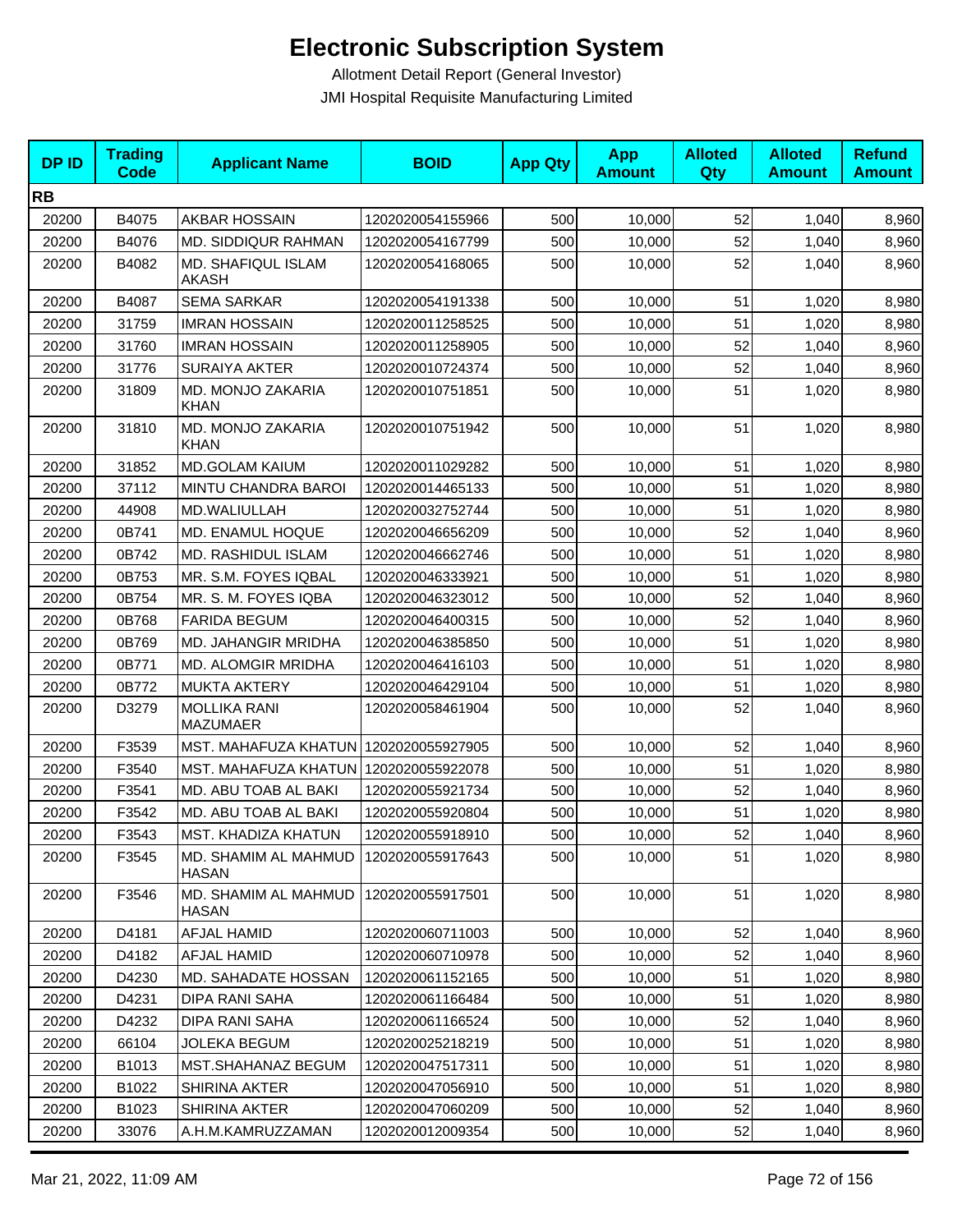| <b>DPID</b> | <b>Trading</b><br><b>Code</b> | <b>Applicant Name</b>                     | <b>BOID</b>      | <b>App Qty</b> | <b>App</b><br><b>Amount</b> | <b>Alloted</b><br>Qty | <b>Alloted</b><br><b>Amount</b> | <b>Refund</b><br><b>Amount</b> |
|-------------|-------------------------------|-------------------------------------------|------------------|----------------|-----------------------------|-----------------------|---------------------------------|--------------------------------|
| <b>RB</b>   |                               |                                           |                  |                |                             |                       |                                 |                                |
| 20200       | 33094                         | <b>MD.ALAMGIR HOSSAIN</b>                 | 1202020012036542 | 500            | 10,000                      | 51                    | 1,020                           | 8,980                          |
| 20200       | 33095                         | <b>MD.ALAMGIR HOSSAIN</b>                 | 1202020012036550 | 500            | 10,000                      | 51                    | 1,020                           | 8,980                          |
| 20200       | 33098                         | <b>MEHERUN NESSA</b>                      | 1202020012036336 | 500            | 10,000                      | 51                    | 1,020                           | 8,980                          |
| 20200       | 33099                         | <b>MEHERUN NESSA</b>                      | 1202020012036352 | 500            | 10,000                      | 52                    | 1,040                           | 8,960                          |
| 20200       | 33100                         | MD. ALAUDDIN MANZI                        | 1202020012036360 | 500            | 10,000                      | 52                    | 1,040                           | 8,960                          |
| 20200       | 43423                         | MRS.BADRUNNCHHA                           | 1202020025175223 | 500            | 10,000                      | 52                    | 1,040                           | 8,960                          |
| 20200       | 43424                         | MRS.BADRUNNCHHA                           | 1202020025175215 | 500            | 10,000                      | 52                    | 1,040                           | 8,960                          |
| 20200       | 43425                         | MOHAMMAD HAFIZUR<br><b>RAHMAN</b>         | 1202020025175207 | 500            | 10,000                      | 52                    | 1,040                           | 8,960                          |
| 20200       | A3433                         | MD. JAKIR MAMUN                           | 1202020058946381 | 500            | 10,000                      | 52                    | 1,040                           | 8,960                          |
| 20200       | A3434                         | <b>APEX ENTERPRISES</b><br><b>LIMITED</b> | 1202020059896054 | 500            | 10,000                      | 51                    | 1,020                           | 8,980                          |
| 20200       | A3438                         | PUSPA RANI BACHAR                         | 1202020059119675 | 500            | 10.000                      | 51                    | 1,020                           | 8,980                          |
| 20200       | A3483                         | MOHAMMAD HANIF                            | 1202020059567626 | 500            | 10,000                      | 51                    | 1,020                           | 8,980                          |
| 20200       | B4057                         | MD. SIDDIQUR RAHMAN                       | 1202020054089384 | 500            | 10,000                      | 51                    | 1,020                           | 8,980                          |
| 20200       | B4072                         | <b>BORHAN UDDIN</b><br><b>MAZUMDER</b>    | 1202020054154431 | 500            | 10,000                      | 52                    | 1,040                           | 8,960                          |
| 20200       | D1729                         | MST. AMINA BEGUM                          | 1202020054509606 | 500            | 10,000                      | 52                    | 1,040                           | 8,960                          |
| 20200       | D1730                         | HAFAZ MD. RAKIB HASAN                     | 1202020054509997 | 500            | 10,000                      | 52                    | 1,040                           | 8,960                          |
| 20200       | D1731                         | MD. EANUS MIA                             | 1202020054587811 | 500            | 10,000                      | 52                    | 1,040                           | 8,960                          |
| 20200       | 00F48                         | <b>SALMA AKTER</b>                        | 1202020015839722 | 500            | 10,000                      | 52                    | 1,040                           | 8,960                          |
| 20200       | 00F60                         | ANGUMAN ARA KHANAM                        | 1202020008713309 | 500            | 10,000                      | 51                    | 1,020                           | 8,980                          |
| 20200       | 00F61                         | MD. ANWAR HOSSAIN<br><b>KHAN</b>          | 1202020008713325 | 500            | 10,000                      | 51                    | 1,020                           | 8,980                          |
| 20200       | 00F62                         | SALEHA BEGUM                              | 1202020013365668 | 500            | 10,000                      | 51                    | 1,020                           | 8,980                          |
| 20200       | 02194                         | MRS. REHANA MIZAN                         | 1202020000784722 | 500            | 10,000                      | 52                    | 1,040                           | 8,960                          |
| 20200       | 0E137                         | <b>MUSTAFA ALAMGIR</b>                    | 1202020032128839 | 500            | 10,000                      | 52                    | 1,040                           | 8,960                          |
| 20200       | 0e146                         | SHEIKH MOINUL ISLAM                       | 1202020043779173 | 500            | 10,000                      | 52                    | 1,040                           | 8,960                          |
| 20200       | 0E162                         | MD, ANOWAR HOSSAIN                        | 1202020043818088 | 500            | 10,000                      | 52                    | 1,040                           | 8,960                          |
| 20200       | 0E171                         | Md. Jahangir Hossain<br>Sikder            | 1202020032601774 | 500            | 10,000                      | 51                    | 1,020                           | 8,980                          |
| 20200       | 0E173                         | MD. MOHIUDDIN MERAZ                       | 1202020043863587 | 500            | 10,000                      | 52                    | 1,040                           | 8,960                          |
| 20200       | 0E179                         | <b>MD. NASIR UDDIN</b>                    | 1202020043914447 | 500            | 10,000                      | 52                    | 1,040                           | 8,960                          |
| 20200       | 00840                         | MRS.RAFEZA YEASMIN                        | 1202020000631167 | 500            | 10,000                      | 52                    | 1,040                           | 8,960                          |
| 20200       | 00870                         | <b>MD.HABIBUR RAHMAN</b>                  | 1202020000859842 | 500            | 10,000                      | 52                    | 1,040                           | 8,960                          |
| 20200       | 00881                         | MRS.MUSHFEQUA<br><b>CHOWDHURY</b>         | 1202020001037429 | 500            | 10,000                      | 51                    | 1,020                           | 8,980                          |
| 20200       | 43426                         | MOHAMMAD HAFIZUR<br><b>RAHMAN</b>         | 1202020025175116 | 500            | 10,000                      | 52                    | 1,040                           | 8,960                          |
| 20200       | 60867                         | <b>MD.KHAIRUL AZAD</b>                    | 1202020027263548 | 500            | 10,000                      | 52                    | 1,040                           | 8,960                          |
| 20200       | 60868                         | <b>MD.KHAIRUL AZAD</b>                    | 1202020027263572 | 500            | 10,000                      | 51                    | 1,020                           | 8,980                          |
| 20200       | 60890                         | NASIMA AKTER                              | 1202020027394323 | 500            | 10,000                      | 52                    | 1,040                           | 8,960                          |
| 20200       | 60891                         | RITA RANI SAHA                            | 1202020027394331 | 500            | 10,000                      | 52                    | 1,040                           | 8,960                          |
| 20200       | 60936                         | <b>KIRON CHANDRA PAL</b>                  | 1202020028459373 | 500            | 10,000                      | 52                    | 1,040                           | 8,960                          |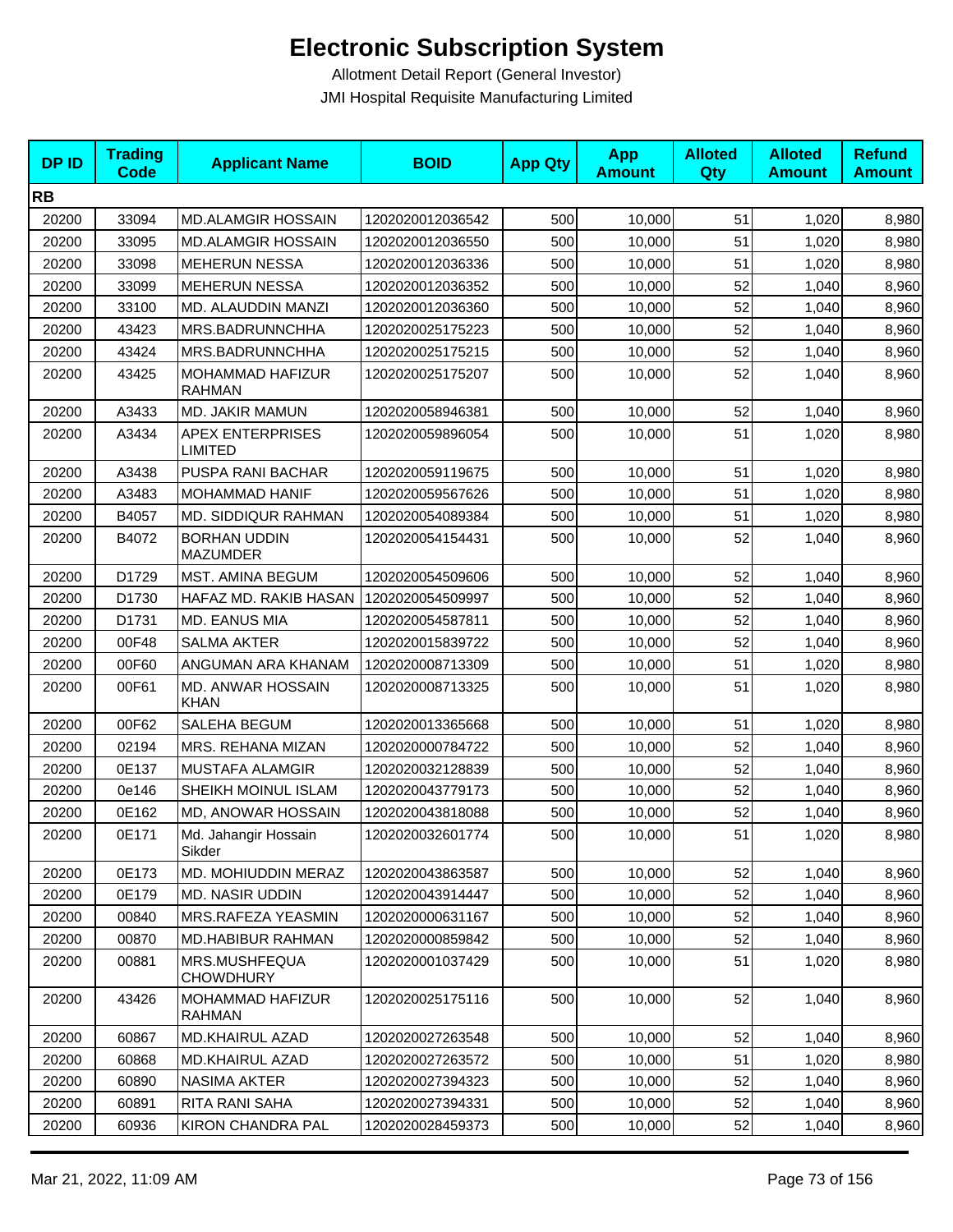| <b>DPID</b> | <b>Trading</b><br><b>Code</b> | <b>Applicant Name</b>                     | <b>BOID</b>      | <b>App Qty</b> | <b>App</b><br><b>Amount</b> | <b>Alloted</b><br><b>Qty</b> | <b>Alloted</b><br><b>Amount</b> | <b>Refund</b><br><b>Amount</b> |
|-------------|-------------------------------|-------------------------------------------|------------------|----------------|-----------------------------|------------------------------|---------------------------------|--------------------------------|
| <b>RB</b>   |                               |                                           |                  |                |                             |                              |                                 |                                |
| 20200       | B3402                         | MD. ROKUNUZZAMAN<br><b>KHAN MILON</b>     | 1202020053056271 | 500            | 10,000                      | 51                           | 1,020                           | 8,980                          |
| 20200       | B3403                         | MD. ROKUNUZZAMAN<br><b>KHAN MILON</b>     | 1202020053056400 | 500            | 10,000                      | 52                           | 1,040                           | 8,960                          |
| 20200       | B3458                         | MD.ZAMAL HOSSIN<br><b>HOWLADER</b>        | 1202020053146699 | 500            | 10,000                      | 51                           | 1,020                           | 8,980                          |
| 20200       | D1732                         | RAHIMA AKTER KEYA                         | 1202020054588120 | 500            | 10,000                      | 52                           | 1,040                           | 8,960                          |
| 20200       | D1733                         | <b>DULAL MIAH</b>                         | 1202020054591798 | 500            | 10,000                      | 52                           | 1,040                           | 8,960                          |
| 20200       | D1774                         | <b>RUSHO AKTHER</b>                       | 1202020054747472 | 500            | 10,000                      | 51                           | 1,020                           | 8,980                          |
| 20200       | D1823                         | <b>MADHOBI RANI PANDIT</b>                | 1202020055060364 | 500            | 10,000                      | 52                           | 1,040                           | 8,960                          |
| 20200       | D1824                         | <b>DULAL PANDIT</b>                       | 1202020055114774 | 500            | 10,000                      | 52                           | 1,040                           | 8,960                          |
| 20200       | 45031                         | ROKSANA RASHID                            | 1202020033405932 | 500            | 10,000                      | 52                           | 1,040                           | 8,960                          |
| 20200       | 45034                         | <b>MD.BILLAL HOSSAIN</b>                  | 1202020033440179 | 500            | 10,000                      | 52                           | 1,040                           | 8,960                          |
| 20200       | 67170                         | <b>MASUDA AKTER</b>                       | 1202020035034261 | 500            | 10,000                      | 51                           | 1,020                           | 8,980                          |
| 20200       | 67174                         | PRANAB KUMAR SAHA                         | 1202020035166885 | 500            | 10,000                      | 51                           | 1,020                           | 8,980                          |
| 20200       | 67180                         | MD. ANISUR RAHMAN                         | 1202020035294921 | 500            | 10,000                      | 52                           | 1,040                           | 8,960                          |
| 20200       | 37423                         | JAYANTA KUMAR DAY                         | 1202020014798651 | 500            | 10,000                      | 52                           | 1,040                           | 8,960                          |
| 20200       | 37433                         | PINTU SARKAR                              | 1202020014811168 | 500            | 10,000                      | 52                           | 1,040                           | 8,960                          |
| 20200       | 08495                         | MR.NARAYAN CHANDRA<br><b>BARDHAN</b>      | 1202020002936488 | 500            | 10,000                      | 51                           | 1,020                           | 8,980                          |
| 20200       | 08718                         | MRS. SEAKHA RANI ROY                      | 1202020002558941 | 500            | 10,000                      | 52                           | 1,040                           | 8,960                          |
| 20200       | 08719                         | MS. SHOMA CHANDA                          | 1202020002558931 | 500            | 10,000                      | 52                           | 1,040                           | 8,960                          |
| 20200       | 0E241                         | KAZI FATIMA HASIN                         | 1202020044712021 | 500            | 10,000                      | 52                           | 1,040                           | 8,960                          |
| 20200       | 0E252                         | K.M. MOKIT BILLAH                         | 1202020031946154 | 500            | 10,000                      | 51                           | 1,020                           | 8,980                          |
| 20200       | 0E431                         | <b>MD. ASHRAF GAIN</b>                    | 1202020046081645 | 500            | 10,000                      | 52                           | 1,040                           | 8,960                          |
| 20200       | 0E432                         | MD. ASHRAF GAIN                           | 1202020046076921 | 500            | 10,000                      | 51                           | 1,020                           | 8,980                          |
| 20200       | 41706                         | <b>ASHIFA SIDDIKA</b>                     | 1202020019629982 | 500            | 10,000                      | 52                           | 1,040                           | 8,960                          |
| 20200       | 41707                         | <b>MAHMUDA AKTER</b>                      | 1202020019635478 | 500            | 10,000                      | 51                           | 1,020                           | 8,980                          |
| 20200       | 41736                         | MUHAMMAD JAHID<br><b>SARKAR</b>           | 1202020019685781 | 500            | 10,000                      | 51                           | 1,020                           | 8,980                          |
| 20200       | 41737                         | <b>RESHMA AKTAR</b>                       | 1202020019685771 | 500            | 10,000                      | 51                           | 1,020                           | 8,980                          |
| 20200       | 41739                         | SHUDARAM GHOSH                            | 1202020019692189 | 500            | 10,000                      | 52                           | 1,040                           | 8,960                          |
| 20200       | 41752                         | MRS.SELINA FERDOUS                        | 1202020019730297 | 500            | 10,000                      | 52                           | 1,040                           | 8,960                          |
| 20200       | 41796                         | <b>ARUP KUMAR SAHA</b>                    | 1202020019802081 | 500            | 10,000                      | 51                           | 1,020                           | 8,980                          |
| 20200       | 41810                         | <b>MD.MOSHARAF HOSSAIN</b><br><b>KHAN</b> | 1202020019835408 | 500            | 10,000                      | 51                           | 1,020                           | 8,980                          |
| 20200       | 50308                         | <b>MD.RAFIQUL ISLAM</b>                   | 1202020018954196 | 500            | 10,000                      | 51                           | 1,020                           | 8,980                          |
| 20200       | i4736                         | AFRUZA BEGUM                              | 1202020066589651 | 500            | 10,000                      | 51                           | 1,020                           | 8,980                          |
| 20200       | 41118                         | RAKESH PAL                                | 1202020018766631 | 500            | 10,000                      | 52                           | 1,040                           | 8,960                          |
| 20200       | 41136                         | MOHAMMAD ASHRAFUR<br><b>RAHMAN</b>        | 1202020018833474 | 500            | 10,000                      | 52                           | 1,040                           | 8,960                          |
| 20200       | 41139                         | ALI NUR KHAN KAZAL                        | 1202020018833415 | 500            | 10,000                      | 52                           | 1,040                           | 8,960                          |
| 20200       | 41140                         | ALI NUR KHAN KAZAL                        | 1202020018833391 | 500            | 10,000                      | 52                           | 1,040                           | 8,960                          |
| 20200       | 42733                         | <b>MODON KUMAR PAUL</b>                   | 1202020022720635 | 500            | 10,000                      | 52                           | 1,040                           | 8,960                          |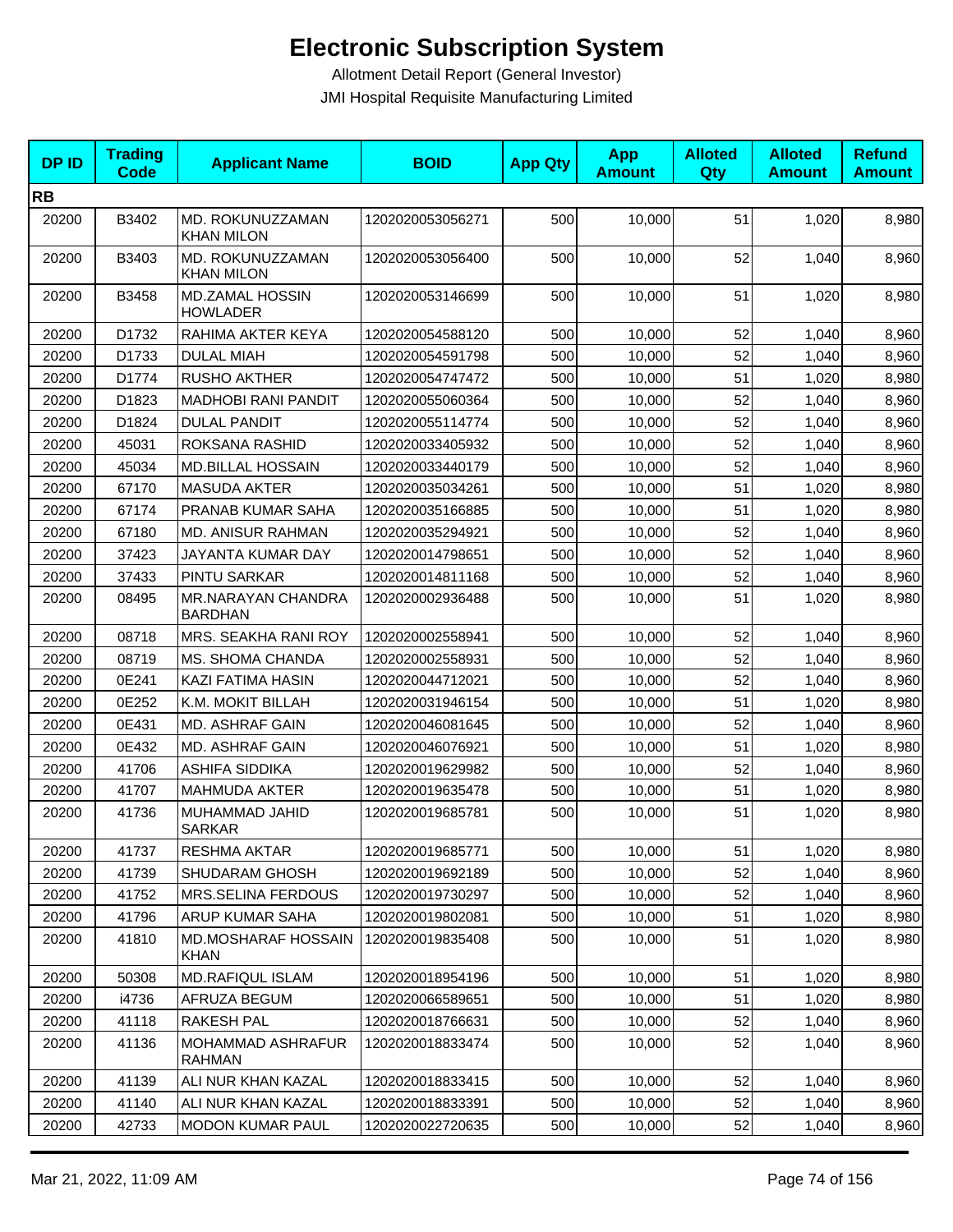| <b>DPID</b> | <b>Trading</b><br>Code | <b>Applicant Name</b>                      | <b>BOID</b>      | <b>App Qty</b> | <b>App</b><br><b>Amount</b> | <b>Alloted</b><br>Qty | <b>Alloted</b><br><b>Amount</b> | <b>Refund</b><br><b>Amount</b> |
|-------------|------------------------|--------------------------------------------|------------------|----------------|-----------------------------|-----------------------|---------------------------------|--------------------------------|
| <b>RB</b>   |                        |                                            |                  |                |                             |                       |                                 |                                |
| 20200       | 61112                  | <b>MD.SHAMSUL ALAM</b>                     | 1202020033254821 | 500            | 10,000                      | 51                    | 1,020                           | 8,980                          |
| 20200       | 61124                  | <b>MD.HARUN OR RASHID</b><br><b>MOLLAH</b> | 1202020033392202 | 500            | 10,000                      | 52                    | 1,040                           | 8,960                          |
| 20200       | 61132                  | <b>KULSUM AKTER</b>                        | 1202020033637526 | 500            | 10,000                      | 52                    | 1,040                           | 8,960                          |
| 20200       | 61134                  | <b>KULSUM AKTER</b>                        | 1202020033637534 | 500            | 10,000                      | 52                    | 1,040                           | 8,960                          |
| 20200       | 11066                  | S. M. NASIR UDDIN                          | 1202020054737285 | 500            | 10,000                      | 51                    | 1,020                           | 8,980                          |
| 20200       | 11067                  | S. M. MOIN UDDIN                           | 1202020054738105 | 500            | 10,000                      | 52                    | 1,040                           | 8,960                          |
| 20200       | i1173                  | <b>IRFAT ARA SHAPNA</b>                    | 1202020055027781 | 500            | 10.000                      | 52                    | 1,040                           | 8,960                          |
| 20200       | i1177                  | MD. MILON MATUBBOR                         | 1202020055068301 | 500            | 10,000                      | 51                    | 1,020                           | 8,980                          |
| 20200       | 20460                  | <b>MD.IDRAS BHUYIA</b>                     | 1202020008368777 | 500            | 10,000                      | 52                    | 1,040                           | 8,960                          |
| 20200       | 20497                  | <b>MD.SIDDIQUR RAHMAN</b><br><b>KHAN</b>   | 1202020008339994 | 500            | 10,000                      | 51                    | 1,020                           | 8,980                          |
| 20200       | 20498                  | <b>MD.SIDDIQUR RAHMAN</b><br><b>KHAN</b>   | 1202020008340005 | 500            | 10,000                      | 52                    | 1,040                           | 8,960                          |
| 20200       | 20563                  | MOHAMMAD ABUL<br><b>KASEM</b>              | 1202020006687715 | 500            | 10,000                      | 52                    | 1,040                           | 8,960                          |
| 20200       | 25613                  | MRS.ELORA ZAMAN                            | 1202020008367921 | 500            | 10,000                      | 52                    | 1,040                           | 8,960                          |
| 20200       | B4088                  | <b>SEMA SARKAR</b>                         | 1202020054193401 | 500            | 10,000                      | 52                    | 1,040                           | 8,960                          |
| 20200       | B4222                  | JOYA RANI SAHA                             | 1202020054334434 | 500            | 10,000                      | 52                    | 1,040                           | 8,960                          |
| 20200       | B4276                  | <b>SHUBHRA DHAR</b>                        | 1202020054408434 | 500            | 10,000                      | 52                    | 1,040                           | 8,960                          |
| 20200       | F2833                  | <b>EATI</b>                                | 1202020053817084 | 500            | 10,000                      | 51                    | 1,020                           | 8,980                          |
| 20200       | F2834                  | <b>EATI</b>                                | 1202020053817108 | 500            | 10,000                      | 52                    | 1,040                           | 8,960                          |
| 20200       | F2835                  | MD. AHSAN                                  | 1202020053817132 | 500            | 10,000                      | 52                    | 1,040                           | 8,960                          |
| 20200       | F2836                  | MD. AHSAN                                  | 1202020053817191 | 500            | 10,000                      | 51                    | 1,020                           | 8,980                          |
| 20200       | F2839                  | <b>SALMA AKTER</b>                         | 1202020053823404 | 500            | 10,000                      | 51                    | 1,020                           | 8,980                          |
| 20200       | F2840                  | <b>SALMA AKTER</b>                         | 1202020053823447 | 500            | 10,000                      | 52                    | 1,040                           | 8,960                          |
| 20200       | 61142                  | <b>MD.TAIUM UDDIN</b>                      | 1202020034044182 | 500            | 10,000                      | 52                    | 1,040                           | 8,960                          |
| 20200       | 61148                  | MR. KISHOR KUMAR KHA                       | 1202020034320501 | 500            | 10,000                      | 52                    | 1,040                           | 8,960                          |
| 20200       | 61156                  | <b>IMRAN RAIHAN</b>                        | 1202020034574589 | 500            | 10,000                      | 52                    | 1,040                           | 8,960                          |
| 20200       | 61169                  | <b>MD.TAIUM UDDIN</b>                      | 1202020035866805 | 500            | 10,000                      | 51                    | 1,020                           | 8,980                          |
| 20200       | 66322                  | <b>KAMALESH SAHA</b>                       | 1202020025651296 | 500            | 10,000                      | 52                    | 1,040                           | 8,960                          |
| 20200       | 66323                  | MRS.KALPANA RANI<br>SAHA                   | 1202020025651301 | 500            | 10,000                      | 51                    | 1,020                           | 8,980                          |
| 20200       | 66324                  | KAMALESH SAHA                              | 1202020025651352 | 500            | 10,000                      | 52                    | 1,040                           | 8,960                          |
| 20200       | 66406                  | <b>MD.KAMAL HOSSAIN</b>                    | 1202020025988472 | 500            | 10,000                      | 52                    | 1,040                           | 8,960                          |
| 20200       | 66415                  | <b>MD.MOSARROF HOSSAIN</b>                 | 1202020026004293 | 500            | 10,000                      | 51                    | 1,020                           | 8,980                          |
| 20200       | 25662                  | SHOHEL AHMED                               | 1202020008374238 | 500            | 10,000                      | 52                    | 1,040                           | 8,960                          |
| 20200       | 25665                  | MRS.SHAHNAJ                                | 1202020008374270 | 500            | 10,000                      | 52                    | 1,040                           | 8,960                          |
| 20200       | 25675                  | MS.MANIKA RANI TARUA                       | 1202020008336181 | 500            | 10,000                      | 52                    | 1,040                           | 8,960                          |
| 20200       | 14984                  | AFRUKUZZAMAN KHAN                          | 1202020071173984 | 500            | 10,000                      | 52                    | 1,040                           | 8,960                          |
| 20200       | 14986                  | <b>MST. NURJAHAN BEGUM</b>                 | 1202020071174946 | 500            | 10,000                      | 52                    | 1,040                           | 8,960                          |
| 20200       | 14987                  | <b>KAMRUN NAHAR</b>                        | 1202020071175410 | 500            | 10,000                      | 51                    | 1,020                           | 8,980                          |
| 20200       | 15006                  | MD. TOFAZZOL HOSSAIN                       | 1202020071292415 | 500            | 10,000                      | 52                    | 1,040                           | 8,960                          |
| 20200       | 15008                  | MST. FIROJA BEGUM                          | 1202020071560720 | 500            | 10,000                      | 52                    | 1,040                           | 8,960                          |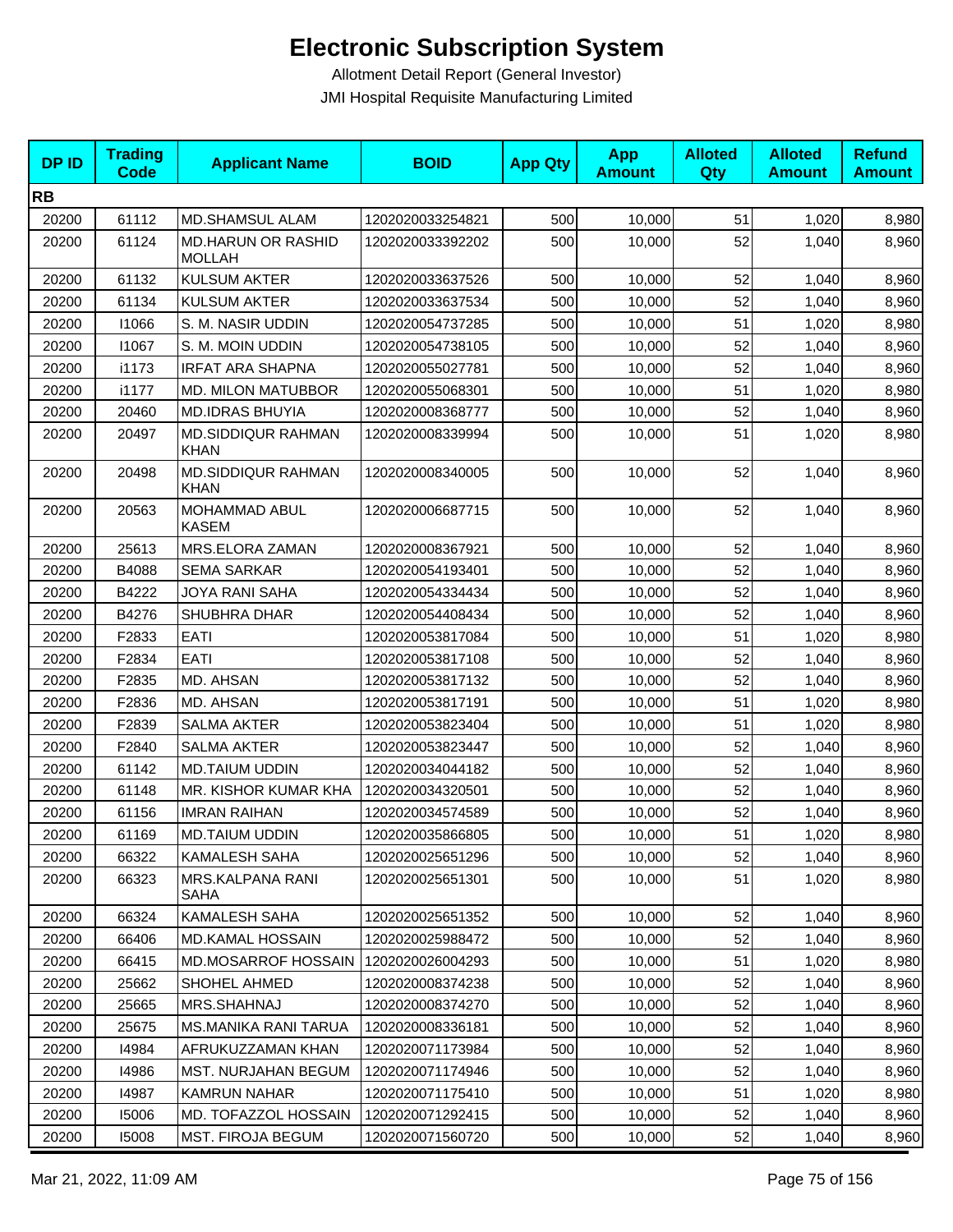| <b>DPID</b> | <b>Trading</b><br><b>Code</b> | <b>Applicant Name</b>                    | <b>BOID</b>      | <b>App Qty</b> | <b>App</b><br><b>Amount</b> | <b>Alloted</b><br>Qty | <b>Alloted</b><br><b>Amount</b> | <b>Refund</b><br><b>Amount</b> |
|-------------|-------------------------------|------------------------------------------|------------------|----------------|-----------------------------|-----------------------|---------------------------------|--------------------------------|
| <b>RB</b>   |                               |                                          |                  |                |                             |                       |                                 |                                |
| 20200       | 15010                         | MD. FAISAL HOSSAIN                       | 1202020071552053 | 500            | 10,000                      | 52                    | 1,040                           | 8,960                          |
| 20200       | D5104                         | FARHANA UMMA HONY<br><b>SHANTI</b>       | 1202020074197669 | 500            | 10,000                      | 51                    | 1,020                           | 8,980                          |
| 20200       | D5105                         | <b>MST. SARMIN AKTER</b><br><b>MUNNI</b> | 1202020074197246 | 500            | 10,000                      | 52                    | 1,040                           | 8,960                          |
| 20200       | D5106                         | MST. SARMIN AKTER<br><b>MUNNI</b>        | 1202020074197270 | 500            | 10,000                      | 51                    | 1,020                           | 8,980                          |
| 20200       | A3660                         | MD. RASEL                                | 1202020062047945 | 500            | 10,000                      | 52                    | 1,040                           | 8,960                          |
| 20200       | A3661                         | <b>MAHBUBUR RAHMAN</b>                   | 1202020021684441 | 500            | 10,000                      | 52                    | 1,040                           | 8,960                          |
| 20200       | A3670                         | <b>MD. TAHIR HOSSAIN</b>                 | 1202020062146703 | 500            | 10,000                      | 51                    | 1,020                           | 8,980                          |
| 20200       | A3672                         | MD. BAIZID FARUQUE                       | 1202020062203359 | 500            | 10,000                      | 52                    | 1,040                           | 8,960                          |
| 20200       | A3710                         | KAZI AHASAN HABIB                        | 1202020043802602 | 500            | 10,000                      | 52                    | 1,040                           | 8,960                          |
| 20200       | A3714                         | SAFI RAHMAN KHAN                         | 1202020062878785 | 500            | 10,000                      | 52                    | 1,040                           | 8,960                          |
| 20200       | A3725                         | <b>AHMED KABIR</b>                       | 1202020063007891 | 500            | 10,000                      | 51                    | 1,020                           | 8,980                          |
| 20200       | A3726                         | <b>BUSHRA BINTA ISLAM</b>                | 1202020063019599 | 500            | 10,000                      | 52                    | 1,040                           | 8,960                          |
| 20200       | A3727                         | <b>BUSHRA BINTA ISLAM</b>                | 1202020063020694 | 500            | 10,000                      | 52                    | 1,040                           | 8,960                          |
| 20200       | 32831                         | <b>HAFIZA BEGUM</b>                      | 1202020011681942 | 500            | 10,000                      | 51                    | 1,020                           | 8,980                          |
| 20200       | 32862                         | YASMEEN TALUKDER                         | 1202020011817954 | 500            | 10,000                      | 52                    | 1,040                           | 8,960                          |
| 20200       | 32864                         | ASM HARUNUL ISLAM                        | 1202020011818346 | 500            | 10,000                      | 51                    | 1,020                           | 8,980                          |
| 20200       | 32866                         | SAYMA ISLAM                              | 1202020011818081 | 500            | 10,000                      | 51                    | 1,020                           | 8,980                          |
| 20200       | 32888                         | <b>SUJAN CHOWDHURY</b>                   | 1202020011854850 | 500            | 10,000                      | 52                    | 1,040                           | 8,960                          |
| 20200       | 32893                         | <b>KULSUM AKTER</b>                      | 1202020011850638 | 500            | 10,000                      | 52                    | 1,040                           | 8,960                          |
| 20200       | 32894                         | MD.MASUM                                 | 1202020011850646 | 500            | 10,000                      | 51                    | 1,020                           | 8,980                          |
| 20200       | 32895                         | <b>BALARAM DAS</b>                       | 1202020011856678 | 500            | 10,000                      | 52                    | 1,040                           | 8,960                          |
| 20200       | 32896                         | <b>BALARAM DAS</b>                       | 1202020011856661 | 500            | 10,000                      | 51                    | 1,020                           | 8,980                          |
| 20200       | D1825                         | <b>RUBEL SARKER</b>                      | 1202020054945355 | 500            | 10,000                      | 51                    | 1,020                           | 8,980                          |
| 20200       | 00905                         | <b>MD.HASHMAT ULLAH</b>                  | 1202020001627846 | 500            | 10,000                      | 51                    | 1,020                           | 8,980                          |
| 20200       | 00934                         | MR.ASM AHSAN HABIB                       | 1202020001664113 | 500            | 10,000                      | 51                    | 1,020                           | 8,980                          |
| 20200       | 00950                         | MD. RAFIQUL ISLAM                        | 1202020001435293 | 500            | 10,000                      | 51                    | 1,020                           | 8,980                          |
| 20200       | 00952                         | MR. M. SHAFAAT<br><b>HOSSAIN</b>         | 1202020001649708 | 500            | 10,000                      | 51                    | 1,020                           | 8,980                          |
| 20200       | 00985                         | MR.M SHAFAAT HOSSAIN                     | 1202020001361028 | 500            | 10,000                      | 52                    | 1,040                           | 8,960                          |
| 20200       | 00995                         | MR.MD.JASHIM UDDIN                       | 1202020001363712 | 500            | 10,000                      | 51                    | 1,020                           | 8,980                          |
| 20200       | 0G431                         | MD. AL-AMIN                              | 1202020051125851 | 500            | 10,000                      | 52                    | 1,040                           | 8,960                          |
| 20200       | 0G432                         | <b>MST. SHULY AKTER</b>                  | 1202020051129841 | 500            | 10,000                      | 51                    | 1,020                           | 8,980                          |
| 20200       | 0G445                         | <b>MD. ROKON MAL</b>                     | 1202020051162873 | 500            | 10.000                      | 51                    | 1,020                           | 8,980                          |
| 20200       | B3461                         | <b>HAMAET KHAN</b>                       | 1202020053152979 | 500            | 10,000                      | 52                    | 1,040                           | 8,960                          |
| 20200       | B3464                         | <b>MD.ROFIQUE</b>                        | 1202020053156471 | 500            | 10,000                      | 52                    | 1,040                           | 8,960                          |
| 20200       | B3595                         | <b>NAZMA</b>                             | 1202020053296557 | 500            | 10,000                      | 51                    | 1,020                           | 8,980                          |
| 20200       | B3596                         | JAHANARA BEGUM KAJAL                     | 1202020053297594 | 500            | 10,000                      | 51                    | 1,020                           | 8,980                          |
| 20200       | B3598                         | <b>MD. IBRAHIM KHALIL</b>                | 1202020053301049 | 500            | 10,000                      | 52                    | 1,040                           | 8,960                          |
| 20200       | B3600                         | <b>TAPOS SEN</b>                         | 1202020053300954 | 500            | 10,000                      | 51                    | 1,020                           | 8,980                          |
| 20200       | B2712                         | MD. MUSTAFIJUR<br><b>RAHMAN</b>          | 1202020051866272 | 500            | 10,000                      | 52                    | 1,040                           | 8,960                          |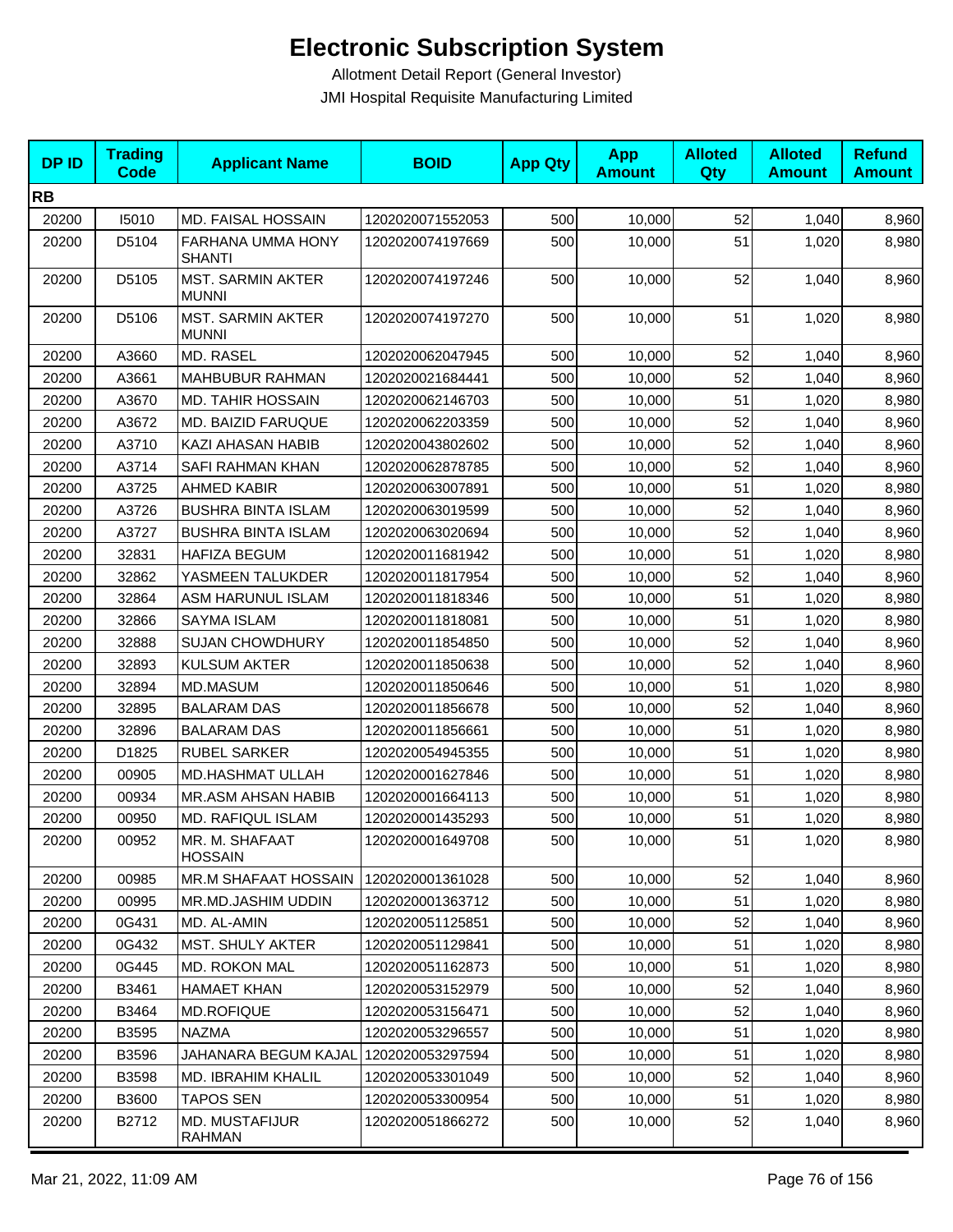| <b>DPID</b> | <b>Trading</b><br><b>Code</b> | <b>Applicant Name</b>                          | <b>BOID</b>      | <b>App Qty</b> | <b>App</b><br><b>Amount</b> | <b>Alloted</b><br>Qty | <b>Alloted</b><br><b>Amount</b> | <b>Refund</b><br><b>Amount</b> |
|-------------|-------------------------------|------------------------------------------------|------------------|----------------|-----------------------------|-----------------------|---------------------------------|--------------------------------|
| <b>RB</b>   |                               |                                                |                  |                |                             |                       |                                 |                                |
| 20200       | B2713                         | MD. SHAMIM                                     | 1202020051866299 | 500            | 10,000                      | 52                    | 1,040                           | 8,960                          |
| 20200       | B2715                         | MD. SHAMIM                                     | 1202020051868940 | 500            | 10,000                      | 51                    | 1,020                           | 8,980                          |
| 20200       | 0G464                         | SHADA NANDA GOSSAME   1202020051371568         |                  | 500            | 10,000                      | 52                    | 1,040                           | 8,960                          |
| 20200       | 0G511                         | <b>BASODEB CHANDRA</b><br><b>MONDOL</b>        | 1202020060750521 | 500            | 10,000                      | 52                    | 1,040                           | 8,960                          |
| 20200       | 20203                         | KANCHI LAL DEBNATH                             | 1202020008280268 | 500            | 10,000                      | 51                    | 1,020                           | 8,980                          |
| 20200       | 25028                         | <b>MD.ABU BAKKAR</b>                           | 1202020008053915 | 500            | 10,000                      | 52                    | 1,040                           | 8,960                          |
| 20200       | 25030                         | <b>BABUL KHAN</b>                              | 1202020008053931 | 500            | 10,000                      | 52                    | 1,040                           | 8,960                          |
| 20200       | 25032                         | <b>ASIT KUMER PAL</b>                          | 1202020008054853 | 500            | 10,000                      | 52                    | 1,040                           | 8,960                          |
| 20200       | 25033                         | <b>ASIT KUMER PAL</b>                          | 1202020008054861 | 500            | 10,000                      | 51                    | 1,020                           | 8,980                          |
| 20200       | 25050                         | MR.MD.RUHUL AMIN                               | 1202020008062059 | 500            | 10,000                      | 52                    | 1,040                           | 8,960                          |
| 20200       | 25062                         | MR.ABU MIRJA<br>MD.SAYEM                       | 1202020008060431 | 500            | 10,000                      | 51                    | 1,020                           | 8,980                          |
| 20200       | 25068                         | <b>MD.ABDUR RAHMAN</b>                         | 1202020008063682 | 500            | 10,000                      | 52                    | 1,040                           | 8,960                          |
| 20200       | 25070                         | <b>MD.ROFIQUL ISLAM</b>                        | 1202020008063765 | 500            | 10,000                      | 51                    | 1,020                           | 8,980                          |
| 20200       | A5811                         | <b>SELINA PARVIN</b>                           | 1202020073823001 | 500            | 10,000                      | 52                    | 1,040                           | 8,960                          |
| 20200       | A5812                         | MAHBUBA BEGUM                                  | 1202020074190964 | 500            | 10,000                      | 52                    | 1,040                           | 8,960                          |
| 20200       | A6001                         | <b>MD. MASHFIQUR</b><br>RAHAMAN MUNSI          | 1202020073360537 | 500            | 10,000                      | 52                    | 1,040                           | 8,960                          |
| 20200       | A6002                         | <b>MD. MASHFIQUR</b><br>RAHAMAN MUNSI          | 1202020073360510 | 500            | 10,000                      | 52                    | 1,040                           | 8,960                          |
| 20200       | A6003                         | <b>MD. ZAHINUR ISLAM</b>                       | 1202020073360877 | 500            | 10,000                      | 52                    | 1,040                           | 8,960                          |
| 20200       | A6004                         | MD. ZAHINUR ISLAM                              | 1202020073360869 | 500            | 10,000                      | 51                    | 1,020                           | 8,980                          |
| 20200       | A6007                         | MD. JOBAYER ALAM                               | 1202020074540277 | 500            | 10,000                      | 52                    | 1,040                           | 8,960                          |
| 20200       | AIF01                         | <b>APEX INVESTMENTS LTD</b><br><b>ICB FUND</b> | 1202020068180904 | 500            | 10,000                      | 52                    | 1,040                           | 8,960                          |
| 20200       | B5983                         | <b>MST. SHATHI KHATUN</b>                      | 1202020056076427 | 500            | 10,000                      | 52                    | 1,040                           | 8,960                          |
| 20200       | 14737                         | AFRUZA BEGUM                                   | 1202020066589866 | 500            | 10,000                      | 51                    | 1,020                           | 8,980                          |
| 20200       | 14738                         | MOHAMMAD SHAFIQUL<br><b>ALAM</b>               | 1202020066640671 | 500            | 10,000                      | 51                    | 1,020                           | 8,980                          |
| 20200       | 14739                         | MOHAMMAD SHAFIQUL<br>ALAM                      | 1202020066640851 | 500            | 10,000                      | 51                    | 1,020                           | 8,980                          |
| 20200       | 14740                         | AMBIYA KHATUN                                  | 1202020066595822 | 500            | 10,000                      | 52                    | 1,040                           | 8,960                          |
| 20200       | 14741                         | AMBIYA KHATUN                                  | 1202020066596481 | 500            | 10,000                      | 52                    | 1,040                           | 8,960                          |
| 20200       | 14742                         | MUHAMMAD SAJIBUL<br><b>ISLAM</b>               | 1202020066641326 | 500            | 10,000                      | 52                    | 1,040                           | 8,960                          |
| 20200       | 14743                         | MUHAMMAD SAJIBUL<br><b>ISLAM</b>               | 1202020066641476 | 500            | 10,000                      | 51                    | 1,020                           | 8,980                          |
| 20200       | G1731                         | PROKASH SARKAR                                 | 1202020069067546 | 500            | 10,000                      | 52                    | 1,040                           | 8,960                          |
| 20200       | G1732                         | PROKASH SARKAR                                 | 1202020069048399 | 500            | 10,000                      | 52                    | 1,040                           | 8,960                          |
| 20200       | 25676                         | MS.MANIKA RANI TARUA                           | 1202020008336221 | 500            | 10,000                      | 51                    | 1,020                           | 8,980                          |
| 20200       | 44378                         | MR.AMAL DAS                                    | 1202020029496511 | 500            | 10,000                      | 52                    | 1,040                           | 8,960                          |
| 20200       | 44379                         | MR.AMAL DAS                                    | 1202020029496544 | 500            | 10,000                      | 52                    | 1,040                           | 8,960                          |
| 20200       | 44417                         | MR.JALAL                                       | 1202020030004408 | 500            | 10,000                      | 52                    | 1,040                           | 8,960                          |
| 20200       | 44422                         | NAHIDA BEGUM                                   | 1202020030004242 | 500            | 10,000                      | 52                    | 1,040                           | 8,960                          |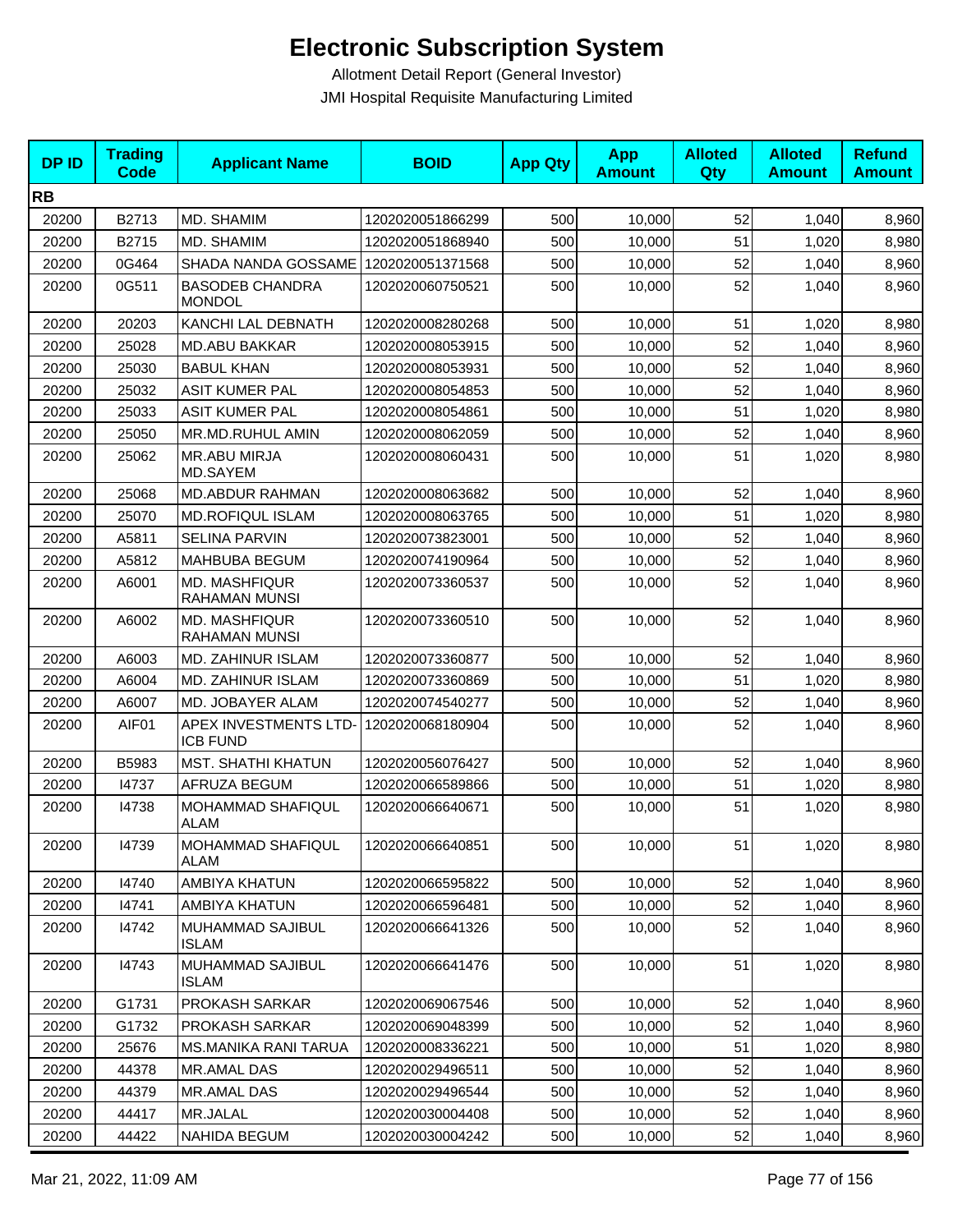| <b>DPID</b> | <b>Trading</b><br><b>Code</b> | <b>Applicant Name</b>                    | <b>BOID</b>      | <b>App Qty</b> | <b>App</b><br><b>Amount</b> | <b>Alloted</b><br><b>Qty</b> | <b>Alloted</b><br><b>Amount</b> | <b>Refund</b><br><b>Amount</b> |
|-------------|-------------------------------|------------------------------------------|------------------|----------------|-----------------------------|------------------------------|---------------------------------|--------------------------------|
| <b>RB</b>   |                               |                                          |                  |                |                             |                              |                                 |                                |
| 20200       | 44423                         | <b>NAHIDA BEGUM</b>                      | 1202020030004250 | 500            | 10,000                      | 51                           | 1,020                           | 8,980                          |
| 20200       | F2843                         | MST. SHAHANARA<br><b>KHATUN</b>          | 1202020053826582 | 500            | 10,000                      | 52                           | 1,040                           | 8,960                          |
| 20200       | F2845                         | <b>SALMA YESMINE</b>                     | 1202020053835146 | 500            | 10,000                      | 52                           | 1,040                           | 8,960                          |
| 20200       | F2846                         | MD. HABIB                                | 1202020053835154 | 500            | 10,000                      | 52                           | 1,040                           | 8,960                          |
| 20200       | 66416                         | MD.MOSARROF HOSSAIN                      | 1202020026004309 | 500            | 10,000                      | 52                           | 1,040                           | 8,960                          |
| 20200       | A5618                         | AFROZA AHMED                             | 1202020068598557 | 500            | 10,000                      | 52                           | 1,040                           | 8,960                          |
| 20200       | A5619                         | MD. SHOWKAT OSMAN                        | 1202020069524891 | 500            | 10,000                      | 52                           | 1,040                           | 8,960                          |
| 20200       | A5651                         | <b>MOHAMMAD MOTIOUR</b><br><b>RAHMAN</b> | 1202020033770923 | 500            | 10,000                      | 51                           | 1,020                           | 8,980                          |
| 20200       | 0B321                         | Mr. Md. Akhteruzzaman<br>Mollah          | 1202020020332841 | 500            | 10,000                      | 52                           | 1,040                           | 8,960                          |
| 20200       | 0B327                         | <b>MITU SEN</b>                          | 1202020044948430 | 500            | 10,000                      | 51                           | 1,020                           | 8,980                          |
| 20200       | 0B347                         | <b>SOMA MONDAL</b>                       | 1202020045034038 | 500            | 10,000                      | 51                           | 1,020                           | 8,980                          |
| 20200       | 0B348                         | <b>SOMA MONDAL</b>                       | 1202020045034046 | 500            | 10,000                      | 51                           | 1,020                           | 8,980                          |
| 20200       | 0G869                         | MD. EKHTEAR UDDIN                        | 1202020062124389 | 500            | 10,000                      | 51                           | 1,020                           | 8,980                          |
| 20200       | 44462                         | <b>SYED SHAKUR AHMED</b>                 | 1202020030249621 | 500            | 10,000                      | 52                           | 1,040                           | 8,960                          |
| 20200       | 44479                         | SHEULY BEGUM                             | 1202020030379255 | 500            | 10,000                      | 52                           | 1,040                           | 8,960                          |
| 20200       | 44485                         | NITTYANANDA SINHA                        | 1202020030447431 | 500            | 10,000                      | 51                           | 1,020                           | 8,980                          |
| 20200       | 44486                         | NITTYANANDA SINHA                        | 1202020030447448 | 500            | 10,000                      | 52                           | 1,040                           | 8,960                          |
| 20200       | 60937                         | <b>KIRON CHANDRA PAL</b>                 | 1202020028459381 | 500            | 10,000                      | 52                           | 1,040                           | 8,960                          |
| 20200       | 60939                         | <b>MAYA RANI PAL</b>                     | 1202020028459421 | 500            | 10,000                      | 51                           | 1,020                           | 8,980                          |
| 20200       | 60947                         | <b>TANAY ROY</b>                         | 1202020028677143 | 500            | 10,000                      | 52                           | 1,040                           | 8,960                          |
| 20200       | 60976                         | <b>BOSHU PAUL</b>                        | 1202020029349085 | 500            | 10,000                      | 52                           | 1,040                           | 8,960                          |
| 20200       | 60977                         | <b>BOSHU PAUL</b>                        | 1202020029349077 | 500            | 10,000                      | 51                           | 1,020                           | 8,980                          |
| 20200       | A3906                         | <b>MOST. RAJIA BEGUM</b>                 | 1202020065078749 | 500            | 10,000                      | 51                           | 1,020                           | 8,980                          |
| 20200       | A3907                         | MD. MAHAFUJ                              | 1202020065079205 | 500            | 10,000                      | 51                           | 1,020                           | 8,980                          |
| 20200       | A3908                         | MD. MAHAFUJ                              | 1202020065080054 | 500            | 10,000                      | 51                           | 1,020                           | 8,980                          |
| 20200       | A3909                         | MD. HANNAN MIA                           | 1202020065085362 | 500            | 10,000                      | 51                           | 1,020                           | 8,980                          |
| 20200       | A3910                         | MD. HANNAN MIA                           | 1202020065085643 | 500            | 10,000                      | 52                           | 1,040                           | 8,960                          |
| 20200       | A3911                         | SANOWAER HOSSAN                          | 1202020065085825 | 500            | 10,000                      | 52                           | 1,040                           | 8,960                          |
| 20200       | A3912                         | SANOWAER HOSSAN                          | 1202020065086251 | 500            | 10,000                      | 51                           | 1,020                           | 8,980                          |
| 20200       | A3913                         | MD. JAMAL MIA                            | 1202020065077827 | 500            | 10,000                      | 51                           | 1,020                           | 8,980                          |
| 20200       | A3914                         | MD. JAMAL MIA                            | 1202020065078152 | 500            | 10,000                      | 51                           | 1,020                           | 8,980                          |
| 20200       | B6881                         | <b>MONIRA PARVIN</b>                     | 1202020059955881 | 500            | 10,000                      | 51                           | 1,020                           | 8,980                          |
| 20200       | B6882                         | <b>MONIRA PARVIN</b>                     | 1202020059956629 | 500            | 10,000                      | 51                           | 1,020                           | 8,980                          |
| 20200       | B6883                         | <b>MAFRUHA KHATUN</b>                    | 1202020059957326 | 500            | 10,000                      | 52                           | 1,040                           | 8,960                          |
| 20200       | B6884                         | <b>MAFRUHA KHATUN</b>                    | 1202020059957848 | 500            | 10,000                      | 52                           | 1,040                           | 8,960                          |
| 20200       | B6885                         | <b>MOON MOON AKHTER</b>                  | 1202020059959748 | 500            | 10,000                      | 52                           | 1,040                           | 8,960                          |
| 20200       | B6886                         | <b>MOON MOON AKHTER</b>                  | 1202020059960404 | 500            | 10,000                      | 52                           | 1,040                           | 8,960                          |
| 20200       | B6887                         | <b>NUR NOBI</b>                          | 1202020059954464 | 500            | 10,000                      | 52                           | 1,040                           | 8,960                          |
| 20200       | B6888                         | <b>NUR NOBI</b>                          | 1202020059954322 | 500            | 10,000                      | 52                           | 1,040                           | 8,960                          |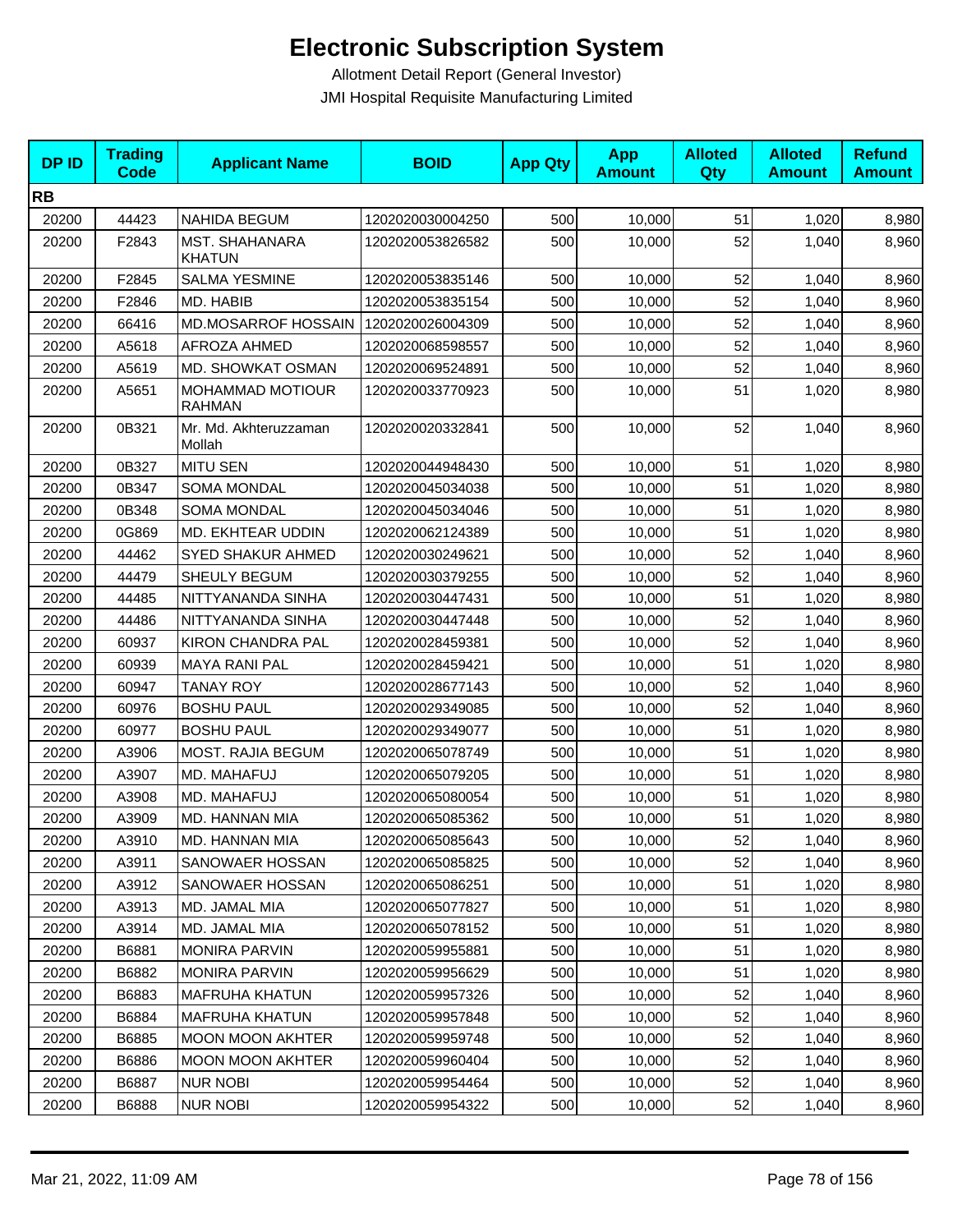| <b>DPID</b> | <b>Trading</b><br><b>Code</b> | <b>Applicant Name</b>                    | <b>BOID</b>      | <b>App Qty</b> | <b>App</b><br><b>Amount</b> | <b>Alloted</b><br>Qty | <b>Alloted</b><br><b>Amount</b> | <b>Refund</b><br><b>Amount</b> |
|-------------|-------------------------------|------------------------------------------|------------------|----------------|-----------------------------|-----------------------|---------------------------------|--------------------------------|
| <b>RB</b>   |                               |                                          |                  |                |                             |                       |                                 |                                |
| 20200       | B6889                         | MOHAMMAD ANISUR<br><b>RAHMAN PATOARY</b> | 1202020059954223 | 500            | 10,000                      | 52                    | 1,040                           | 8,960                          |
| 20200       | B3096                         | MD. HASANAT                              | 1202020052817074 | 500            | 10,000                      | 52                    | 1,040                           | 8,960                          |
| 20200       | 23407                         | MD.SHAHIDUL ISLAM                        | 1202020007497586 | 500            | 10,000                      | 51                    | 1,020                           | 8,980                          |
| 20200       | 23500                         | MAINUL ISLAM BHUIYA                      | 1202020007585144 | 500            | 10,000                      | 52                    | 1,040                           | 8,960                          |
| 20200       | 23528                         | MD. SHAFI ULLAH<br><b>CHOWDHURY</b>      | 1202020007526758 | 500            | 10,000                      | 51                    | 1,020                           | 8,980                          |
| 20200       | 28486                         | MD.SAJJADUL ISLAM                        | 1202020009070075 | 500            | 10,000                      | 51                    | 1,020                           | 8,980                          |
| 20200       | 28489                         | <b>MD.ABU TASLIM</b>                     | 1202020009072529 | 500            | 10,000                      | 51                    | 1,020                           | 8,980                          |
| 20200       | 28490                         | SAKINA BEGUM                             | 1202020009072933 | 500            | 10,000                      | 51                    | 1,020                           | 8,980                          |
| 20200       | 28492                         | <b>MD.OMAR FAROQUE</b>                   | 1202020009073847 | 500            | 10,000                      | 51                    | 1,020                           | 8,980                          |
| 20200       | 28555                         | <b>SUNIL NAHA</b>                        | 1202020009098159 | 500            | 10,000                      | 52                    | 1,040                           | 8,960                          |
| 20200       | B8178                         | <b>AMANA</b>                             | 1202020057766823 | 500            | 10,000                      | 51                    | 1,020                           | 8,980                          |
| 20200       | B8179                         | <b>MST. AKLIMA AKTER</b>                 | 1202020057763680 | 500            | 10,000                      | 52                    | 1,040                           | 8,960                          |
| 20200       | B8180                         | <b>AMANA</b>                             | 1202020057767274 | 500            | 10,000                      | 51                    | 1,020                           | 8,980                          |
| 20200       | B8203                         | <b>MST. ANOWARA</b>                      | 1202020057772964 | 500            | 10,000                      | 51                    | 1,020                           | 8,980                          |
| 20200       | B8205                         | <b>MST. ANOWARA</b>                      | 1202020057773372 | 500            | 10,000                      | 52                    | 1,040                           | 8,960                          |
| 20200       | B8220                         | <b>DIGON PAUL</b>                        | 1202020057800470 | 500            | 10,000                      | 51                    | 1,020                           | 8,980                          |
| 20200       | B8231                         | TAPAN CHANDRA DAS                        | 1202020057804337 | 500            | 10,000                      | 51                    | 1,020                           | 8,980                          |
| 20200       | 0G512                         | <b>BASODEB CHANDRA</b><br><b>MONDOL</b>  | 1202020060749194 | 500            | 10,000                      | 52                    | 1,040                           | 8,960                          |
| 20200       | 11982                         | MR.HARADHAN<br><b>CHANDRA BAROI</b>      | 1202020004046360 | 500            | 10,000                      | 51                    | 1,020                           | 8,980                          |
| 20200       | 11983                         | MR.HARADHAN<br><b>CHANDRA BAROI</b>      | 1202020004046352 | 500            | 10,000                      | 51                    | 1,020                           | 8,980                          |
| 20200       | 12065                         | <b>MS.TAHMINA AKTER</b>                  | 1202020004130964 | 500            | 10,000                      | 51                    | 1,020                           | 8,980                          |
| 20200       | 21445                         | MD.ENAYET ULLAH                          | 1202020006972965 | 500            | 10,000                      | 52                    | 1,040                           | 8,960                          |
| 20200       | 21465                         | <b>MD FARHADUL ISLAM</b>                 | 1202020006960736 | 500            | 10,000                      | 52                    | 1,040                           | 8,960                          |
| 20200       | 21468                         | <b>MD.NASIR UDDIN</b>                    | 1202020006956222 | 500            | 10,000                      | 51                    | 1,020                           | 8,980                          |
| 20200       | B2716                         | <b>RAJIA</b>                             | 1202020051868959 | 500            | 10,000                      | 52                    | 1,040                           | 8,960                          |
| 20200       | B2718                         | <b>RAJIA</b>                             | 1202020051868975 | 500            | 10,000                      | 51                    | 1,020                           | 8,980                          |
| 20200       | B2719                         | MD. ROKON MIA                            | 1202020051868991 | 500            | 10,000                      | 51                    | 1,020                           | 8,980                          |
| 20200       | B2734                         | KHADIJATUL KOBRA                         | 1202020051812136 | 500            | 10,000                      | 51                    | 1,020                           | 8,980                          |
| 20200       | B2735                         | KHADIJATUL KOBRA                         | 1202020051816581 | 500            | 10,000                      | 52                    | 1,040                           | 8,960                          |
| 20200       | B2736                         | WASHIM UDDIN                             | 1202020051816605 | 500            | 10,000                      | 52                    | 1,040                           | 8,960                          |
| 20200       | b8930                         | SHAMEEMA ISLAM                           | 1202020058498453 | 500            | 10,000                      | 52                    | 1,040                           | 8,960                          |
| 20200       | B8932                         | A.F.M NAZRUL ISLAM                       | 1202020058498595 | 500            | 10,000                      | 51                    | 1,020                           | 8,980                          |
| 20200       | B8960                         | MD. ABDUL KHALEQUE<br>SARDAR             | 1202020003090748 | 500            | 10,000                      | 51                    | 1,020                           | 8,980                          |
| 20200       | 02201                         | KAZAL KUMAR SARKAR                       | 1202020000812172 | 500            | 10,000                      | 52                    | 1,040                           | 8,960                          |
| 20200       | 02202                         | MRS.SHAMIMA ARA                          | 1202020000785933 | 500            | 10,000                      | 52                    | 1,040                           | 8,960                          |
| 20200       | 02203                         | MR.MD.ZAKIR HOSSAIN                      | 1202020000785941 | 500            | 10,000                      | 51                    | 1,020                           | 8,980                          |
| 20200       | 02204                         | MR.MD.ZABED HOSSAIN                      | 1202020000785951 | 500            | 10,000                      | 51                    | 1,020                           | 8,980                          |
| 20200       | 0A744                         | <b>BARUN CHANDRA GOSE</b>                | 1202020055066388 | 500            | 10,000                      | 52                    | 1,040                           | 8,960                          |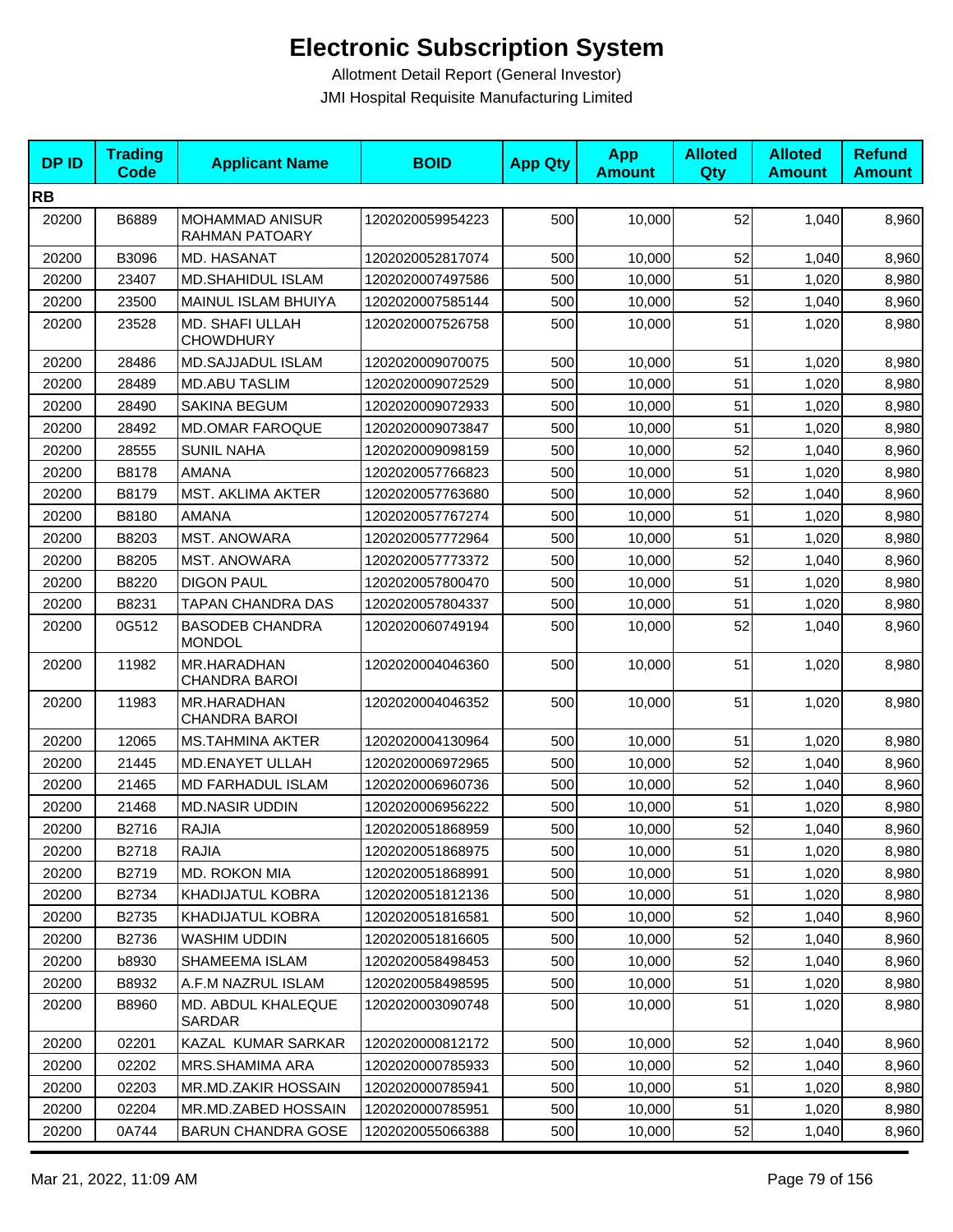| <b>DPID</b> | <b>Trading</b><br>Code | <b>Applicant Name</b>                      | <b>BOID</b>      | <b>App Qty</b> | <b>App</b><br><b>Amount</b> | <b>Alloted</b><br>Qty | <b>Alloted</b><br><b>Amount</b> | <b>Refund</b><br><b>Amount</b> |
|-------------|------------------------|--------------------------------------------|------------------|----------------|-----------------------------|-----------------------|---------------------------------|--------------------------------|
| <b>RB</b>   |                        |                                            |                  |                |                             |                       |                                 |                                |
| 20200       | 0A746                  | MD. AMJAD HOSSEN                           | 1202020055069306 | 500            | 10,000                      | 52                    | 1,040                           | 8,960                          |
| 20200       | 0A747                  | MD. MONIRUL ISLAM                          | 1202020055070618 | 500            | 10,000                      | 52                    | 1,040                           | 8,960                          |
| 20200       | 0A748                  | <b>MD. MONIRUL ISLAM</b>                   | 1202020055071564 | 500            | 10,000                      | 52                    | 1,040                           | 8,960                          |
| 20200       | 0A749                  | MRS. HALIMA<br>KHANDAKER                   | 1202020055040102 | 500            | 10,000                      | 52                    | 1,040                           | 8,960                          |
| 20200       | 21489                  | <b>HASMAT ARA</b>                          | 1202020006984763 | 500            | 10,000                      | 51                    | 1,020                           | 8,980                          |
| 20200       | 21490                  | KERAMAT ALI HOWLADER 1202020006999241      |                  | 500            | 10,000                      | 52                    | 1,040                           | 8,960                          |
| 20200       | 21491                  | KERAMAT ALI HOWLADER 1202020006999383      |                  | 500            | 10,000                      | 51                    | 1,020                           | 8,980                          |
| 20200       | 21625                  | <b>MD.IBRAHIM HOSSAIN</b><br>AKON          | 1202020006921905 | 500            | 10,000                      | 51                    | 1,020                           | 8,980                          |
| 20200       | 21626                  | <b>MD.IBRAHIM MANSION</b><br><b>AKON</b>   | 1202020006921980 | 500            | 10,000                      | 52                    | 1,040                           | 8,960                          |
| 20200       | 21627                  | <b>MD.SIDDIQUR RAHMAN</b>                  | 1202020006922032 | 500            | 10,000                      | 52                    | 1,040                           | 8,960                          |
| 20200       | 01687                  | MR.HARADHAN BANIK                          | 1202020000470643 | 500            | 10,000                      | 51                    | 1,020                           | 8,980                          |
| 20200       | 01688                  | MRS.PENU RANI BANIK                        | 1202020000470635 | 500            | 10,000                      | 52                    | 1,040                           | 8,960                          |
| 20200       | 01689                  | MD. MONIRUZZAMAN                           | 1202020000470627 | 500            | 10,000                      | 52                    | 1,040                           | 8,960                          |
| 20200       | B8961                  | SHARIF AHMED                               | 1202020058529533 | 500            | 10,000                      | 51                    | 1,020                           | 8,980                          |
| 20200       | D1284                  | <b>JHOLEAKA AKTER</b>                      | 1202020052939197 | 500            | 10,000                      | 51                    | 1,020                           | 8,980                          |
| 20200       | D1313                  | <b>JHOLEAKA AKTER</b>                      | 1202020052941371 | 500            | 10,000                      | 52                    | 1,040                           | 8,960                          |
| 20200       | D1330                  | MD IMTIAZ AHAMED                           | 1202020053063083 | 500            | 10,000                      | 52                    | 1,040                           | 8,960                          |
| 20200       | D1332                  | AMIT KUMAR SAHA                            | 1202020053066135 | 500            | 10,000                      | 52                    | 1,040                           | 8,960                          |
| 20200       | D1357                  | <b>UPANANDA DAS</b>                        | 1202020053124130 | 500            | 10,000                      | 52                    | 1,040                           | 8,960                          |
| 20200       | B4769                  | <b>MISSES PARVEEN</b><br><b>AKTER MITU</b> | 1202020060714909 | 500            | 10,000                      | 51                    | 1,020                           | 8,980                          |
| 20200       | 18863                  | JOYDEV CHANDRA DAS                         | 1202020006322908 | 500            | 10,000                      | 52                    | 1,040                           | 8,960                          |
| 20200       | 18867                  | MD.SEKANDER ALI KHAN                       | 1202020006325026 | 500            | 10,000                      | 52                    | 1,040                           | 8,960                          |
| 20200       | 18877                  | PALLAB KUMAR ROY                           | 1202020006334045 | 500            | 10,000                      | 52                    | 1,040                           | 8,960                          |
| 20200       | 25269                  | MD.SHAHJALAL                               | 1202020008149702 | 500            | 10,000                      | 52                    | 1,040                           | 8,960                          |
| 20200       | 25270                  | MD.SHAHJALAL                               | 1202020008149689 | 500            | 10,000                      | 52                    | 1,040                           | 8,960                          |
| 20200       | 25273                  | ABDULLAH AL REAZ                           | 1202020008149710 | 500            | 10,000                      | 52                    | 1.040                           | 8,960                          |
| 20200       | 25274                  | ABDULLAH AL REAZ                           | 1202020008149745 | 500            | 10,000                      | 52                    | 1,040                           | 8,960                          |
| 20200       | 25275                  | <b>MD.FORMAN ALI</b>                       | 1202020008149563 | 500            | 10,000                      | 52                    | 1,040                           | 8,960                          |
| 20200       | 25276                  | <b>MD.FORMAN ALI</b>                       | 1202020008149547 | 500            | 10,000                      | 52                    | 1,040                           | 8,960                          |
| 20200       | C2294                  | JAHANARA BEGUM                             | 1202020059214039 | 500            | 10,000                      | 52                    | 1,040                           | 8,960                          |
| 20200       | C <sub>2295</sub>      | KAMRUZZAMAN MONTU                          | 1202020059215108 | 500            | 10,000                      | 52                    | 1,040                           | 8,960                          |
| 20200       | B8474                  | JAKIR HOSAIN                               | 1202020058046255 | 500            | 10,000                      | 51                    | 1,020                           | 8,980                          |
| 20200       | B8475                  | <b>MD SARJAHAN</b>                         | 1202020058046809 | 500            | 10,000                      | 52                    | 1,040                           | 8,960                          |
| 20200       | B8476                  | MD. SARJAHAN                               | 1202020058046991 | 500            | 10,000                      | 52                    | 1,040                           | 8,960                          |
| 20200       | B8605                  | POLY AKTER                                 | 1202020058332566 | 500            | 10.000                      | 51                    | 1,020                           | 8,980                          |
| 20200       | B8606                  | POLY AKTER                                 | 1202020058332649 | 500            | 10,000                      | 52                    | 1,040                           | 8,960                          |
| 20200       | B8619                  | S. M. MORSHED                              | 1202020058656238 | 500            | 10,000                      | 51                    | 1,020                           | 8,980                          |
| 20200       | B8621                  | <b>GITA RANI PAUL</b>                      | 1202020059117055 | 500            | 10,000                      | 51                    | 1,020                           | 8,980                          |
| 20200       | 38750                  | RUMANA AHMED                               | 1202020015854569 | 500            | 10,000                      | 51                    | 1,020                           | 8,980                          |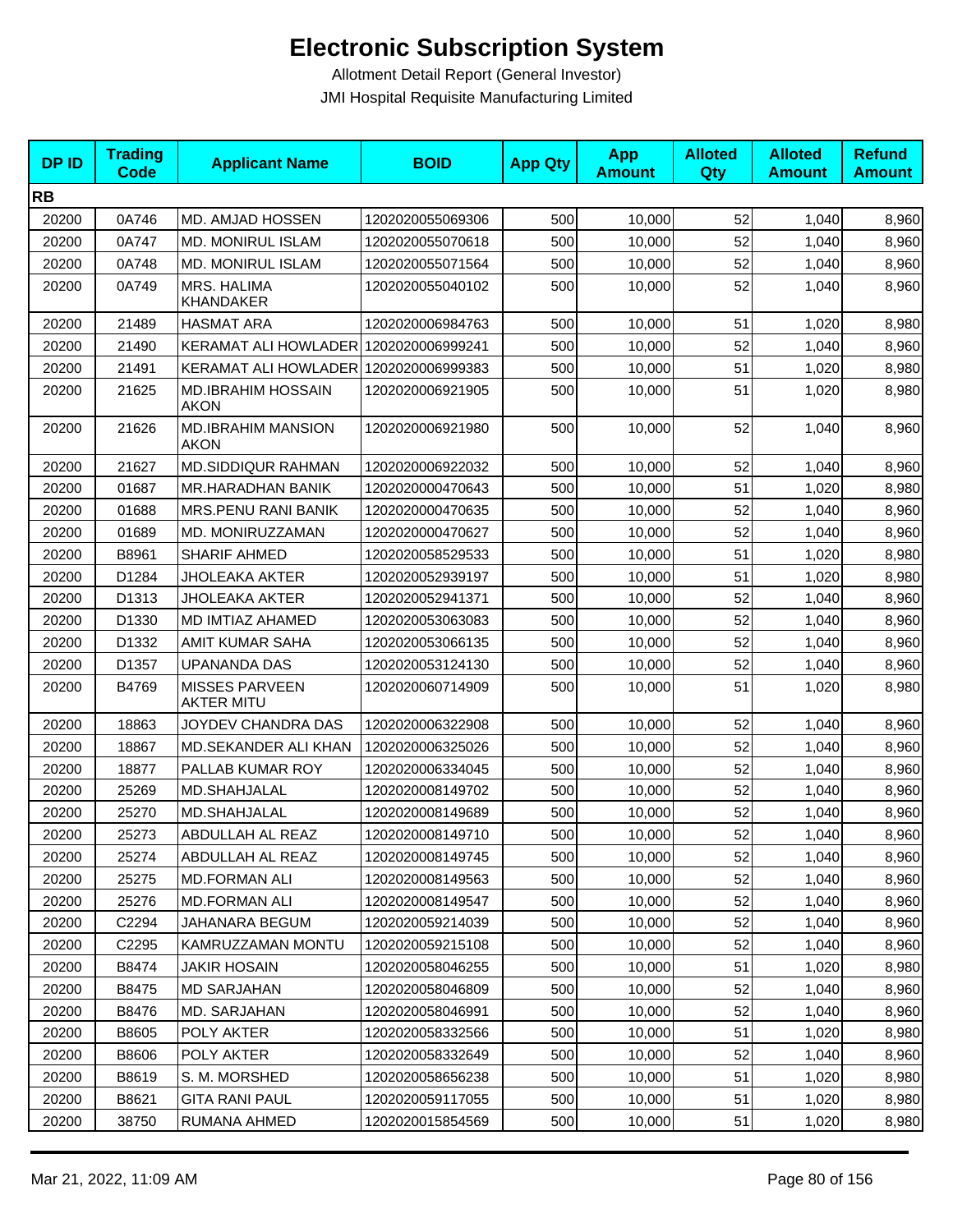| <b>DPID</b> | <b>Trading</b><br><b>Code</b> | <b>Applicant Name</b>                    | <b>BOID</b>      | <b>App Qty</b> | <b>App</b><br><b>Amount</b> | <b>Alloted</b><br>Qty | <b>Alloted</b><br><b>Amount</b> | <b>Refund</b><br><b>Amount</b> |
|-------------|-------------------------------|------------------------------------------|------------------|----------------|-----------------------------|-----------------------|---------------------------------|--------------------------------|
| <b>RB</b>   |                               |                                          |                  |                |                             |                       |                                 |                                |
| 20200       | 38752                         | <b>FATEMA BEGUM</b>                      | 1202020015854542 | 500            | 10,000                      | 51                    | 1,020                           | 8,980                          |
| 20200       | 38758                         | <b>TAHMINA AKTA</b>                      | 1202020015854593 | 500            | 10,000                      | 51                    | 1,020                           | 8,980                          |
| 20200       | 38761                         | <b>EMRAN HOSSAIN</b>                     | 1202020015855710 | 500            | 10,000                      | 52                    | 1,040                           | 8,960                          |
| 20200       | 38762                         | MD.MOAZZAM HOSSEN                        | 1202020015855702 | 500            | 10,000                      | 51                    | 1,020                           | 8,980                          |
| 20200       | 38763                         | MD.MOAZZAM HOSSEN                        | 1202020015855697 | 500            | 10,000                      | 52                    | 1,040                           | 8,960                          |
| 20200       | 25277                         | <b>MD.RAFIQUL ISLAM</b><br><b>MONTU</b>  | 1202020008149638 | 500            | 10,000                      | 51                    | 1,020                           | 8,980                          |
| 20200       | 25278                         | <b>MD.RAFIQUL ISLAM</b><br><b>MONTU</b>  | 1202020008149598 | 500            | 10,000                      | 51                    | 1,020                           | 8,980                          |
| 20200       | 25280                         | <b>MD.KAMAL</b>                          | 1202020008150578 | 500            | 10,000                      | 51                    | 1,020                           | 8,980                          |
| 20200       | 44250                         | KRISHNA RANI DUTTA                       | 1202020028978719 | 500            | 10,000                      | 52                    | 1,040                           | 8,960                          |
| 20200       | 44253                         | <b>SONALI BHADRA</b>                     | 1202020028978611 | 500            | 10,000                      | 52                    | 1,040                           | 8,960                          |
| 20200       | 08209                         | MR.MD.ABUL KHAIR                         | 1202020002717520 | 500            | 10,000                      | 51                    | 1,020                           | 8,980                          |
| 20200       | 08247                         | MR.SHEIKH SAIJUL ISLAM 1202020002613735  |                  | 500            | 10,000                      | 52                    | 1,040                           | 8,960                          |
| 20200       | 08249                         | MR.SHEIKH HARUN-OR-<br><b>RASHID</b>     | 1202020002444983 | 500            | 10,000                      | 52                    | 1,040                           | 8,960                          |
| 20200       | 08306                         | <b>MR.RANJIT KUMAR DAS</b>               | 1202020002641449 | 500            | 10,000                      | 51                    | 1,020                           | 8,980                          |
| 20200       | B8622                         | <b>GITA RANI PAUL</b>                    | 1202020059117170 | 500            | 10,000                      | 52                    | 1,040                           | 8,960                          |
| 20200       | B8627                         | <b>RUMA BEGUM</b>                        | 1202020059827312 | 500            | 10,000                      | 52                    | 1,040                           | 8,960                          |
| 20200       | B7162                         | MST. SALEHA BEGUM                        | 1202020057159116 | 500            | 10,000                      | 52                    | 1,040                           | 8,960                          |
| 20200       | C3125                         | MONIRUZZAMAN KHAN                        | 1202020061459069 | 500            | 10,000                      | 51                    | 1,020                           | 8,980                          |
| 20200       | C3131                         | MD. SOHEL RANA                           | 1202020061002280 | 500            | 10,000                      | 51                    | 1,020                           | 8,980                          |
| 20200       | C3132                         | MD. MONZURUL ISLAM                       | 1202020061620461 | 500            | 10,000                      | 52                    | 1,040                           | 8,960                          |
| 20200       | C3133                         | MD. MONZURUL ISLAM                       | 1202020061620534 | 500            | 10,000                      | 51                    | 1,020                           | 8,980                          |
| 20200       | 0G870                         | <b>MOHAMMAD RAKIB</b><br><b>HOSSAIN</b>  | 1202020062144514 | 500            | 10,000                      | 51                    | 1,020                           | 8,980                          |
| 20200       | 0G872                         | ABDULLAH AL MAMUN                        | 1202020062151831 | 500            | 10,000                      | 51                    | 1,020                           | 8,980                          |
| 20200       | 0G879                         | RANJIT KUMAR SHILL                       | 1202020062206585 | 500            | 10,000                      | 52                    | 1,040                           | 8,960                          |
| 20200       | 0G887                         | <b>MD SAIFUL ISLAM</b>                   | 1202020062302754 | 500            | 10,000                      | 52                    | 1,040                           | 8,960                          |
| 20200       | 10929                         | MR.ANADI RANJAN<br><b>BAIRAGI</b>        | 1202020003884491 | 500            | 10,000                      | 51                    | 1,020                           | 8,980                          |
| 20200       | 10930                         | <b>MR.ANADI RANJAN</b><br><b>BAIRAGI</b> | 1202020003884507 | 500            | 10,000                      | 52                    | 1,040                           | 8,960                          |
| 20200       | 11098                         | MR.MD.DELOWAR<br><b>HOSSAIN</b>          | 1202020003819921 | 500            | 10,000                      | 51                    | 1,020                           | 8,980                          |
| 20200       | 11187                         | <b>MRS.SUPRIYA DHAR</b>                  | 1202020003629137 | 500            | 10,000                      | 51                    | 1,020                           | 8,980                          |
| 20200       | 16302                         | FARZANA IMAM                             | 1202020005562897 | 500            | 10,000                      | 51                    | 1,020                           | 8,980                          |
| 20200       | 61030                         | <b>MOHAMMAD ERFAN</b>                    | 1202020030523639 | 500            | 10,000                      | 51                    | 1,020                           | 8,980                          |
| 20200       | 61055                         | RASHIDA BEGUM                            | 1202020031463611 | 500            | 10,000                      | 51                    | 1,020                           | 8,980                          |
| 20200       | 61077                         | ANJANA MONDAL                            | 1202020032113657 | 500            | 10,000                      | 51                    | 1,020                           | 8,980                          |
| 20200       | 61105                         | <b>MD.NURUL ALIM TOWHID</b>              | 1202020033079961 | 500            | 10,000                      | 52                    | 1,040                           | 8,960                          |
| 20200       | B3603                         | <b>ASKENDER MOLLA</b>                    | 1202020053302573 | 500            | 10,000                      | 52                    | 1,040                           | 8,960                          |
| 20200       | B3604                         | <b>ASKENDER MOLLA</b>                    | 1202020053302605 | 500            | 10,000                      | 52                    | 1,040                           | 8,960                          |
| 20200       | B3605                         | <b>MD.NURUL ISLAM</b>                    | 1202020053302648 | 500            | 10,000                      | 51                    | 1,020                           | 8,980                          |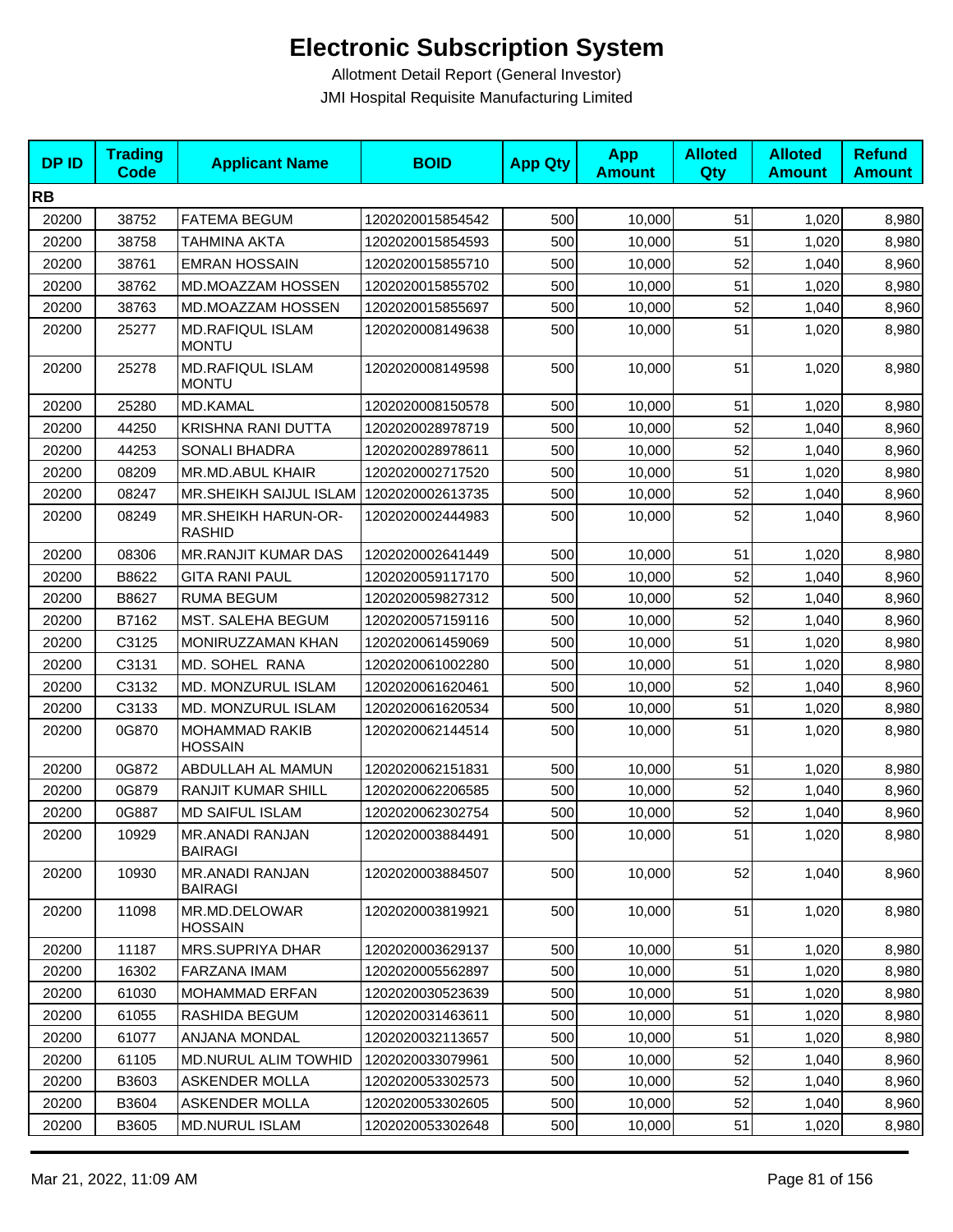| <b>DPID</b> | <b>Trading</b><br><b>Code</b> | <b>Applicant Name</b>                    | <b>BOID</b>      | <b>App Qty</b> | <b>App</b><br><b>Amount</b> | <b>Alloted</b><br>Qty | <b>Alloted</b><br><b>Amount</b> | <b>Refund</b><br><b>Amount</b> |
|-------------|-------------------------------|------------------------------------------|------------------|----------------|-----------------------------|-----------------------|---------------------------------|--------------------------------|
| <b>RB</b>   |                               |                                          |                  |                |                             |                       |                                 |                                |
| 20200       | B3607                         | <b>RIPA BEGUM</b>                        | 1202020053305245 | 500            | 10,000                      | 52                    | 1,040                           | 8,960                          |
| 20200       | B3608                         | <b>JAFAR MOLLA</b>                       | 1202020053305261 | 500            | 10,000                      | 52                    | 1,040                           | 8,960                          |
| 20200       | 16318                         | NAZMUL ISLAM BHUIYAN                     | 1202020005580528 | 500            | 10,000                      | 52                    | 1,040                           | 8,960                          |
| 20200       | 16333                         | <b>MAHBUB ALAM</b>                       | 1202020005593850 | 500            | 10,000                      | 52                    | 1,040                           | 8,960                          |
| 20200       | 16336                         | <b>MAHBUB ALAM</b>                       | 1202020005594582 | 500            | 10,000                      | 51                    | 1,020                           | 8,980                          |
| 20200       | 16352                         | <b>NASIMA AKTER</b>                      | 1202020005623797 | 500            | 10,000                      | 51                    | 1,020                           | 8,980                          |
| 20200       | 00996                         | <b>MRS.AYESHA AKTER</b>                  | 1202020001661417 | 500            | 10,000                      | 51                    | 1,020                           | 8,980                          |
| 20200       | 01233                         | MR. MD. BASHIR UDDIN                     | 1202020000232314 | 500            | 10,000                      | 51                    | 1,020                           | 8,980                          |
| 20200       | 01236                         | MD. FARID UDDIN                          | 1202020000232322 | 500            | 10,000                      | 52                    | 1,040                           | 8,960                          |
| 20200       | B8232                         | TAPAN CHANDRA DAS                        | 1202020057804601 | 500            | 10,000                      | 52                    | 1,040                           | 8,960                          |
| 20200       | B8252                         | DR. MD. ALAMGIR<br><b>HOSSAIN</b>        | 1202020057803035 | 500            | 10,000                      | 51                    | 1,020                           | 8,980                          |
| 20200       | 66566                         | NURZAHAN BEGUM                           | 1202020027275940 | 500            | 10,000                      | 51                    | 1,020                           | 8,980                          |
| 20200       | 66567                         | NURZAHAN BEGUM                           | 1202020027275959 | 500            | 10,000                      | 52                    | 1,040                           | 8,960                          |
| 20200       | 66581                         | TAPAN KUMAR SAHA                         | 1202020027477567 | 500            | 10,000                      | 52                    | 1,040                           | 8,960                          |
| 20200       | 66611                         | S.M.SAHRIAR ARMAN                        | 1202020028015041 | 500            | 10,000                      | 51                    | 1,020                           | 8,980                          |
| 20200       | 66623                         | <b>CHINMON DABNATH</b>                   | 1202020028030381 | 500            | 10,000                      | 51                    | 1,020                           | 8,980                          |
| 20200       | 66692                         | MOHAMMED ALI                             | 1202020028666001 | 500            | 10,000                      | 51                    | 1,020                           | 8,980                          |
| 20200       | 66701                         | ROPON CHANDRA DEY                        | 1202020028725861 | 500            | 10,000                      | 52                    | 1,040                           | 8,960                          |
| 20200       | 66712                         | MD.MOFAZZAL KABIR                        | 1202020028859260 | 500            | 10,000                      | 52                    | 1,040                           | 8,960                          |
| 20200       | 66739                         | <b>SAKTI SARKER</b>                      | 1202020029349109 | 500            | 10,000                      | 51                    | 1,020                           | 8,980                          |
| 20200       | C3851                         | MOHAMMAD SAZZAD<br><b>HOSSAIN CHOWDH</b> | 1202020073758680 | 500            | 10,000                      | 52                    | 1,040                           | 8,960                          |
| 20200       | C3859                         | MST. FATEMA KHATUN                       | 1202020073873940 | 500            | 10,000                      | 52                    | 1,040                           | 8,960                          |
| 20200       | C3860                         | AKLIMA RAHMAN MITUL                      | 1202020073894966 | 500            | 10,000                      | 52                    | 1,040                           | 8,960                          |
| 20200       | C3862                         | <b>BIJOY CHANDRA SHIL</b>                | 1202020073926751 | 500            | 10,000                      | 51                    | 1,020                           | 8,980                          |
| 20200       | C3863                         | <b>BIJOY CHANDRA SHIL</b>                | 1202020073926727 | 500            | 10,000                      | 51                    | 1,020                           | 8,980                          |
| 20200       | C3866                         | <b>EKRAMUL KABIR</b>                     | 1202020073952530 | 500            | 10,000                      | 52                    | 1,040                           | 8,960                          |
| 20200       | C3867                         | PARVINA KHATUN                           | 1202020073980418 | 500            | 10,000                      | 51                    | 1,020                           | 8,980                          |
| 20200       | C3868                         | PARVINA KHATUN                           | 1202020073980426 | 500            | 10,000                      | 51                    | 1,020                           | 8,980                          |
| 20200       | C3870                         | <b>ARCHONA MONDAL</b>                    | 1202020074004492 | 500            | 10,000                      | 51                    | 1,020                           | 8,980                          |
| 20200       | 0D880                         | <b>MD. MONIRUZZAMAN</b><br><b>ZULHAS</b> | 1202020049611336 | 500            | 10,000                      | 51                    | 1,020                           | 8,980                          |
| 20200       | 0D881                         | MD. MONIRUZZAMAN<br>ZULHAS               | 1202020049612033 | 500            | 10,000                      | 52                    | 1,040                           | 8,960                          |
| 20200       | 0D894                         | MST. AMINA BEGUM                         | 1202020050148890 | 500            | 10,000                      | 52                    | 1,040                           | 8,960                          |
| 20200       | 0D895                         | HAFAZ MD RAKIB HASAN                     | 1202020049750631 | 500            | 10,000                      | 52                    | 1,040                           | 8,960                          |
| 20200       | B4774                         | <b>MD. ROFIQUL ISLAM</b><br><b>KHAN</b>  | 1202020060716164 | 500            | 10,000                      | 52                    | 1,040                           | 8,960                          |
| 20200       | B4775                         | <b>MD. ROFIQUL ISLAM</b><br><b>KHAN</b>  | 1202020060716057 | 500            | 10,000                      | 51                    | 1,020                           | 8,980                          |
| 20200       | 01691                         | MR.MOHD.ABDUL MAJID                      | 1202020000470600 | 500            | 10,000                      | 52                    | 1,040                           | 8,960                          |
| 20200       | 01693                         | MR.MD.ANOWAR<br><b>HOSSAIN</b>           | 1202020000470496 | 500            | 10,000                      | 52                    | 1,040                           | 8,960                          |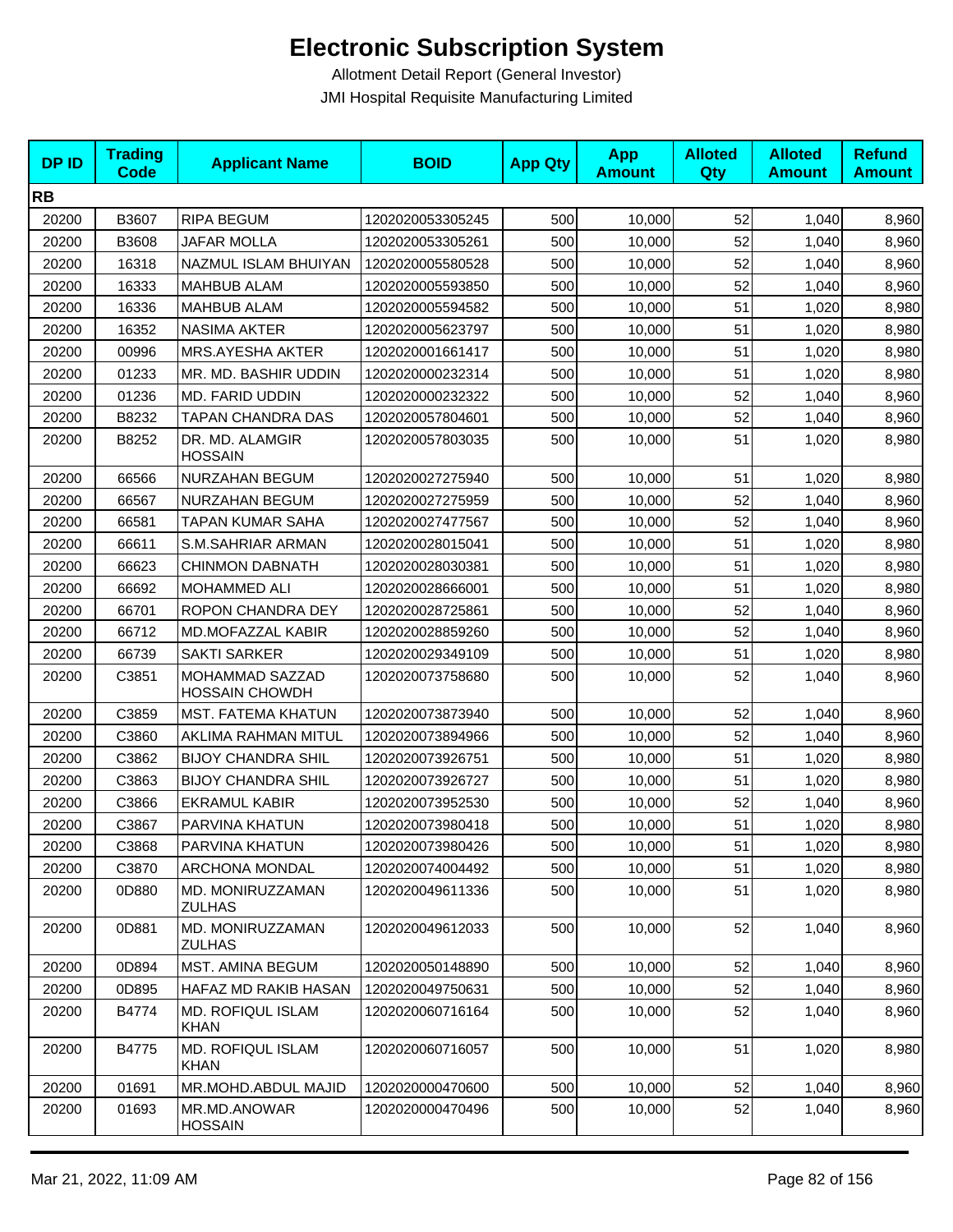| <b>DPID</b> | <b>Trading</b><br><b>Code</b> | <b>Applicant Name</b>                  | <b>BOID</b>      | <b>App Qty</b> | <b>App</b><br><b>Amount</b> | <b>Alloted</b><br>Qty | <b>Alloted</b><br><b>Amount</b> | <b>Refund</b><br><b>Amount</b> |
|-------------|-------------------------------|----------------------------------------|------------------|----------------|-----------------------------|-----------------------|---------------------------------|--------------------------------|
| <b>RB</b>   |                               |                                        |                  |                |                             |                       |                                 |                                |
| 20200       | 01695                         | MRS.HOSNEARA                           | 1202020000470511 | 500            | 10,000                      | 51                    | 1,020                           | 8,980                          |
| 20200       | 01709                         | MR.SAMIR KUMAR SAHA                    | 1202020000500961 | 500            | 10,000                      | 51                    | 1,020                           | 8,980                          |
| 20200       | 01710                         | <b>MRS.SHAKTI RANI SAHA</b>            | 1202020000500978 | 500            | 10,000                      | 52                    | 1,040                           | 8,960                          |
| 20200       | 01758                         | MR.A.B.M. ZAKIR<br><b>HOSSAIN</b>      | 1202020000530101 | 500            | 10,000                      | 52                    | 1,040                           | 8,960                          |
| 20200       | 0F581                         | <b>NAZMUL HASAN</b>                    | 1202020044988539 | 500            | 10,000                      | 52                    | 1,040                           | 8,960                          |
| 20200       | 0F624                         | <b>NAZMUL HASAN</b>                    | 1202020045150171 | 500            | 10,000                      | 52                    | 1,040                           | 8,960                          |
| 20200       | 0F635                         | MD. ABUL HOSSAIN                       | 1202020045162960 | 500            | 10,000                      | 52                    | 1,040                           | 8,960                          |
| 20200       | B4782                         | SOPNA BEGUM                            | 1202020060714778 | 500            | 10,000                      | 52                    | 1,040                           | 8,960                          |
| 20200       | B4783                         | SOPNA BEGUM                            | 1202020060714826 | 500            | 10,000                      | 51                    | 1,020                           | 8,980                          |
| 20200       | B4810                         | <b>BASUDAB MIRDHA</b>                  | 1202020054867596 | 500            | 10,000                      | 52                    | 1,040                           | 8,960                          |
| 20200       | B4825                         | ROKSANA KHATUN                         | 1202020054856479 | 500            | 10,000                      | 52                    | 1,040                           | 8,960                          |
| 20200       | B4826                         | ROKSANA KHATUN                         | 1202020054861267 | 500            | 10,000                      | 52                    | 1,040                           | 8,960                          |
| 20200       | B4827                         | <b>NURUL ISLAM</b>                     | 1202020029548200 | 500            | 10,000                      | 51                    | 1,020                           | 8,980                          |
| 20200       | 67181                         | <b>MD.ANISUR RAHMAN</b>                | 1202020035294551 | 500            | 10,000                      | 51                    | 1,020                           | 8,980                          |
| 20200       | 67195                         | MR.UZZAL CHANDRA<br><b>PODDER</b>      | 1202020035369819 | 500            | 10,000                      | 51                    | 1,020                           | 8,980                          |
| 20200       | 67196                         | <b>MRS.GOURI RANI</b><br><b>PODDER</b> | 1202020035369835 | 500            | 10,000                      | 52                    | 1,040                           | 8,960                          |
| 20200       | C3138                         | MD. JAHID HASAN                        | 1202020061620807 | 500            | 10,000                      | 52                    | 1,040                           | 8,960                          |
| 20200       | C3139                         | MD. JAHID HASAN                        | 1202020061620957 | 500            | 10,000                      | 52                    | 1,040                           | 8,960                          |
| 20200       | 38809                         | <b>MD.EMAM HOSSAIN</b><br><b>EMON</b>  | 1202020015920901 | 500            | 10,000                      | 52                    | 1,040                           | 8,960                          |
| 20200       | 38810                         | <b>MD.IMRAN HOSSAIN</b>                | 1202020015920918 | 500            | 10,000                      | 52                    | 1,040                           | 8,960                          |
| 20200       | 38811                         | KHADIZA AKTAR                          | 1202020015920894 | 500            | 10,000                      | 51                    | 1,020                           | 8,980                          |
| 20200       | 65822                         | SHIB SHANKAR SAHA                      | 1202020023595154 | 500            | 10,000                      | 52                    | 1,040                           | 8,960                          |
| 20200       | 65825                         | <b>MRS.DIPIKA SAHA</b>                 | 1202020023626341 | 500            | 10,000                      | 52                    | 1,040                           | 8,960                          |
| 20200       | 65826                         | <b>DIPIKA SAHA</b>                     | 1202020023626368 | 500            | 10,000                      | 52                    | 1,040                           | 8,960                          |
| 20200       | 65848                         | <b>BIKASH CHANDRA SAHA</b>             | 1202020023739397 | 500            | 10,000                      | 51                    | 1,020                           | 8,980                          |
| 20200       | 65854                         | <b>JIBAN SAHA</b>                      | 1202020023791469 | 500            | 10,000                      | 52                    | 1,040                           | 8,960                          |
| 20200       | 65855                         | <b>BIKASH CHANDRA SAHA</b>             | 1202020023791493 | 500            | 10,000                      | 52                    | 1,040                           | 8,960                          |
| 20200       | 08315                         | <b>MR.ABU SALEH</b><br>MOHD.YOUNUS     | 1202020002641133 | 500            | 10,000                      | 52                    | 1,040                           | 8,960                          |
| 20200       | 08331                         | MR.SANTOSH CHANDRA<br><b>SARKER</b>    | 1202020003180291 | 500            | 10,000                      | 51                    | 1,020                           | 8,980                          |
| 20200       | F2912                         | TAHMINA AKHTER                         | 1202020054162801 | 500            | 10,000                      | 51                    | 1,020                           | 8,980                          |
| 20200       | F2915                         | MD. MASUDUR RAHMAN                     | 1202020054829007 | 500            | 10,000                      | 51                    | 1,020                           | 8,980                          |
| 20200       | F2950                         | <b>MD. TAIBUR RAHMAN</b>               | 1202020054335059 | 500            | 10,000                      | 52                    | 1,040                           | 8,960                          |
| 20200       | F2978                         | TAHMINA KHANAM<br><b>CHOWDURY</b>      | 1202020054382961 | 500            | 10,000                      | 51                    | 1,020                           | 8,980                          |
| 20200       | F2979                         | TAHMINA KHANAM<br><b>CHOWDURY</b>      | 1202020054383139 | 500            | 10,000                      | 52                    | 1,040                           | 8,960                          |
| 20200       | F3058                         | MD. MASUM HOSSAIN                      | 1202020054679742 | 500            | 10,000                      | 52                    | 1,040                           | 8,960                          |
| 20200       | F3059                         | MD. MASUM HOSSAIN                      | 1202020054681917 | 500            | 10,000                      | 51                    | 1,020                           | 8,980                          |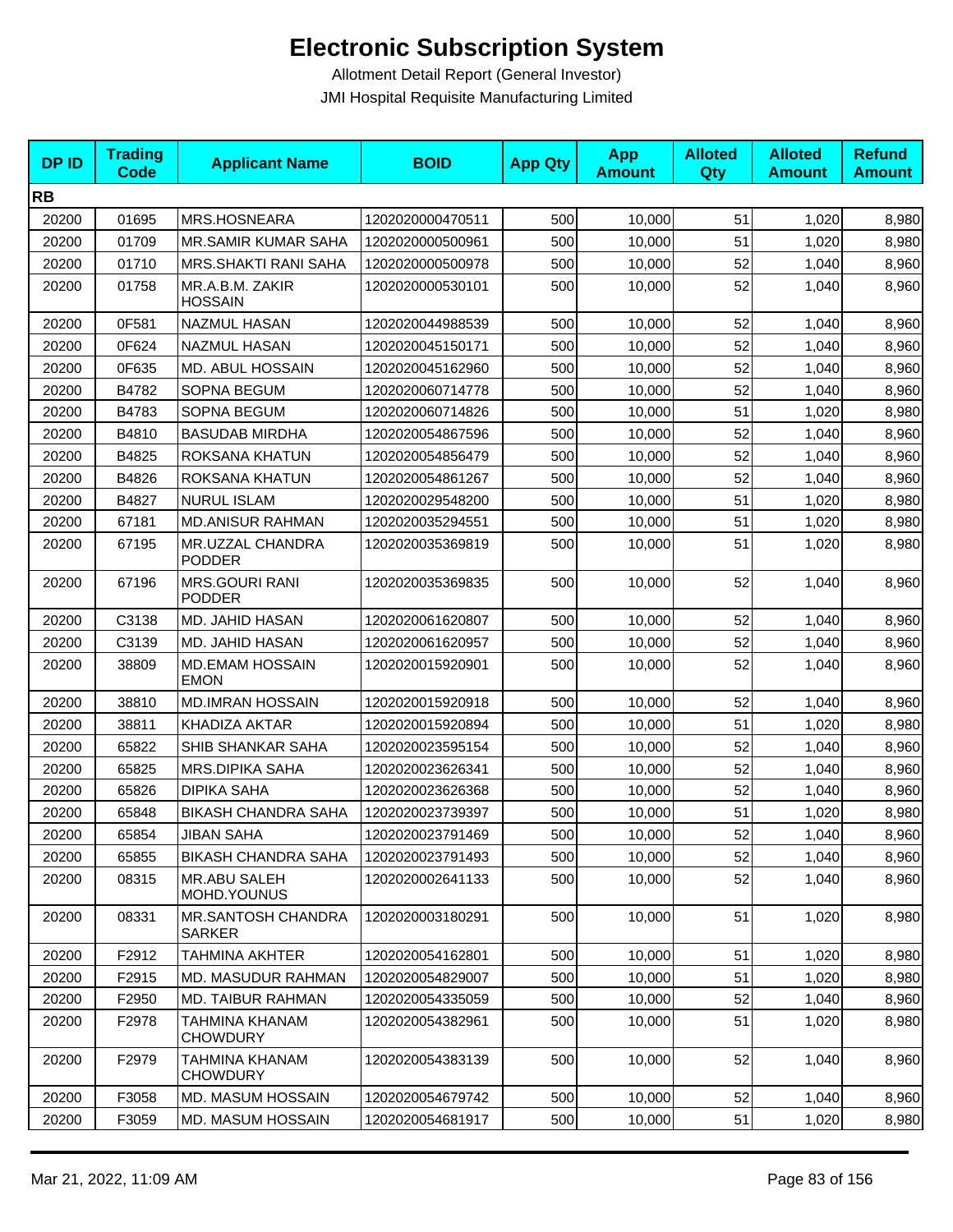| <b>DPID</b> | <b>Trading</b><br><b>Code</b> | <b>Applicant Name</b>                 | <b>BOID</b>      | <b>App Qty</b> | <b>App</b><br><b>Amount</b> | <b>Alloted</b><br>Qty | <b>Alloted</b><br><b>Amount</b> | <b>Refund</b><br><b>Amount</b> |
|-------------|-------------------------------|---------------------------------------|------------------|----------------|-----------------------------|-----------------------|---------------------------------|--------------------------------|
| <b>RB</b>   |                               |                                       |                  |                |                             |                       |                                 |                                |
| 20200       | C3187                         | KUHINUR BEGUM                         | 1202020061500643 | 500            | 10,000                      | 52                    | 1,040                           | 8,960                          |
| 20200       | C3188                         | KUHINUR BEGUM                         | 1202020061500204 | 500            | 10,000                      | 52                    | 1,040                           | 8,960                          |
| 20200       | D4952                         | <b>SUMAYA</b>                         | 1202020072579423 | 500            | 10,000                      | 52                    | 1,040                           | 8,960                          |
| 20200       | D4953                         | <b>SUMAYA</b>                         | 1202020072579415 | 500            | 10,000                      | 52                    | 1,040                           | 8,960                          |
| 20200       | D4957                         | MD. MOMEN SORKER                      | 1202020072654834 | 500            | 10,000                      | 52                    | 1,040                           | 8,960                          |
| 20200       | D4959                         | SHAHARIAR HOSSAIN                     | 1202020072706584 | 500            | 10,000                      | 52                    | 1,040                           | 8,960                          |
| 20200       | D4960                         | SHANGKOR MONDAL                       | 1202020072712128 | 500            | 10,000                      | 51                    | 1,020                           | 8,980                          |
| 20200       | D4976                         | <b>KHALED HASAN</b>                   | 1202020072937933 | 500            | 10,000                      | 52                    | 1,040                           | 8,960                          |
| 20200       | D4979                         | SHAMIMA AKTER LIPA                    | 1202020072882561 | 500            | 10,000                      | 52                    | 1,040                           | 8,960                          |
| 20200       | 65856                         | LIPIKA SAHA                           | 1202020023791533 | 500            | 10,000                      | 52                    | 1,040                           | 8,960                          |
| 20200       | 65857                         | <b>SREDAM KUMAR SAHA</b>              | 1202020023791541 | 500            | 10,000                      | 51                    | 1,020                           | 8,980                          |
| 20200       | 65870                         | SAIKAT SAHA                           | 1202020023791426 | 500            | 10,000                      | 51                    | 1,020                           | 8,980                          |
| 20200       | A1141                         | SHOHEL AHMED                          | 1202020022151134 | 500            | 10,000                      | 52                    | 1,040                           | 8,960                          |
| 20200       | 01320                         | MOHAMMAD YEASIN<br><b>BHUIYAN</b>     | 1202020000270852 | 500            | 10,000                      | 52                    | 1,040                           | 8,960                          |
| 20200       | 01321                         | MR.NAZIR AHMED<br><b>BHUIYAN</b>      | 1202020000270860 | 500            | 10,000                      | 51                    | 1,020                           | 8,980                          |
| 20200       | B3644                         | <b>TIRTHWA SAHA</b>                   | 1202020053348304 | 500            | 10,000                      | 51                    | 1,020                           | 8,980                          |
| 20200       | B3645                         | <b>TIRTHWA SAHA</b>                   | 1202020053349839 | 500            | 10,000                      | 52                    | 1,040                           | 8,960                          |
| 20200       | B9469                         | <b>AMIT KUMAR SAHA</b>                | 1202020059337560 | 500            | 10,000                      | 51                    | 1,020                           | 8,980                          |
| 20200       | B9482                         | MST. JESMIN AKTER                     | 1202020058876652 | 500            | 10,000                      | 52                    | 1,040                           | 8,960                          |
| 20200       | B2737                         | <b>WASHIM UDDIN</b>                   | 1202020052151161 | 500            | 10,000                      | 52                    | 1,040                           | 8,960                          |
| 20200       | B2761                         | JANNATUL TASLIMA                      | 1202020051885719 | 500            | 10,000                      | 52                    | 1,040                           | 8,960                          |
| 20200       | B2762                         | <b>JANNATUL TASLIMA</b>               | 1202020051885735 | 500            | 10,000                      | 52                    | 1,040                           | 8,960                          |
| 20200       | B2792                         | MD. MOTALEB SHEIKH                    | 1202020052021447 | 500            | 10,000                      | 52                    | 1,040                           | 8,960                          |
| 20200       | B2793                         | MD. MOTALEB SHEIKH                    | 1202020052021455 | 500            | 10,000                      | 52                    | 1,040                           | 8,960                          |
| 20200       | 01322                         | MR.BIJAN KUMAR DAS                    | 1202020000276461 | 500            | 10,000                      | 52                    | 1,040                           | 8,960                          |
| 20200       | 01459                         | MR.PREMANANDA TARUA                   | 1202020000348679 | 500            | 10,000                      | 51                    | 1,020                           | 8,980                          |
| 20200       | 01463                         | <b>SRUTI KANA BARAL</b>               | 1202020000348628 | 500            | 10,000                      | 51                    | 1,020                           | 8,980                          |
| 20200       | 01467                         | <b>MRS.GULAI NOOR</b><br><b>BEGUM</b> | 1202020000351591 | 500            | 10,000                      | 51                    | 1,020                           | 8,980                          |
| 20200       | 12067                         | MR.MOHAMMED ABDUL<br><b>ALIM</b>      | 1202020004134863 | 500            | 10,000                      | 51                    | 1,020                           | 8,980                          |
| 20200       | 12077                         | MR.MD.NURUN NABI<br><b>MOJUMDER</b>   | 1202020004142802 | 500            | 10,000                      | 51                    | 1,020                           | 8,980                          |
| 20200       | 12078                         | MR.MD.NURUN NABI<br><b>MOJUMDER</b>   | 1202020004142810 | 500            | 10,000                      | 51                    | 1,020                           | 8,980                          |
| 20200       | 12097                         | MR.MD.MYNUL HOSSAIN<br><b>KABIR</b>   | 1202020004158379 | 500            | 10,000                      | 52                    | 1,040                           | 8,960                          |
| 20200       | 12099                         | MR.MOHAMMAD ZOBAER                    | 1202020004160527 | 500            | 10,000                      | 51                    | 1,020                           | 8,980                          |
| 20200       | B2800                         | MIR ALI AHMED                         | 1202020052089688 | 500            | 10,000                      | 52                    | 1,040                           | 8,960                          |
| 20200       | B2801                         | MIR ALI AHMED                         | 1202020052092011 | 500            | 10,000                      | 52                    | 1,040                           | 8,960                          |
| 20200       | B2815                         | K M AFZAL HOSSAIN                     | 1202020052121079 | 500            | 10,000                      | 51                    | 1,020                           | 8,980                          |
| 20200       | B2816                         | MD. RASEL GAZI                        | 1202020052132335 | 500            | 10,000                      | 51                    | 1,020                           | 8,980                          |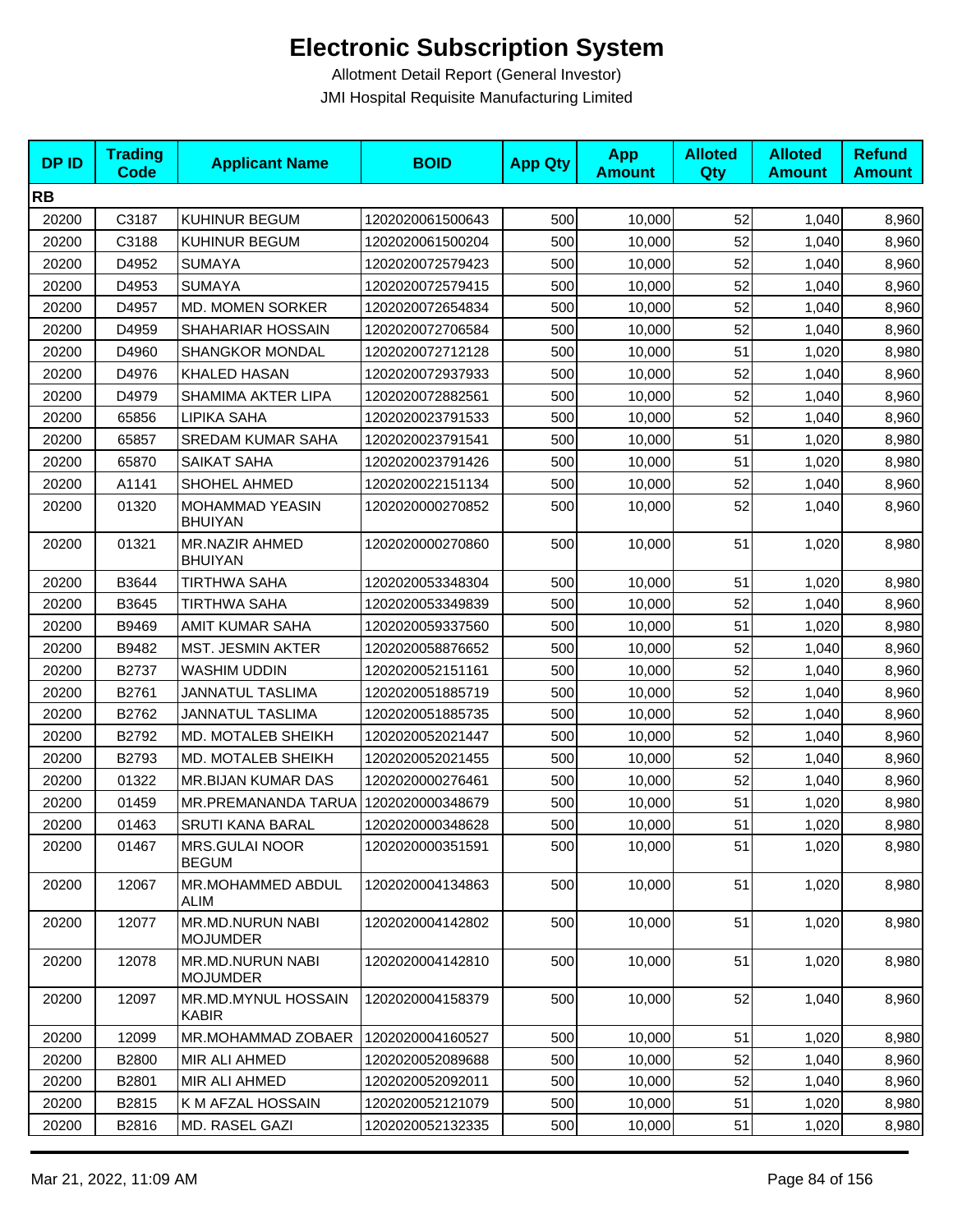| <b>DPID</b> | <b>Trading</b><br>Code | <b>Applicant Name</b>                    | <b>BOID</b>      | <b>App Qty</b> | <b>App</b><br><b>Amount</b> | <b>Alloted</b><br>Qty | <b>Alloted</b><br><b>Amount</b> | <b>Refund</b><br><b>Amount</b> |
|-------------|------------------------|------------------------------------------|------------------|----------------|-----------------------------|-----------------------|---------------------------------|--------------------------------|
| <b>RB</b>   |                        |                                          |                  |                |                             |                       |                                 |                                |
| 20200       | D1363                  | ANJANA RANI SAHA                         | 1202020053128337 | 500            | 10,000                      | 51                    | 1,020                           | 8,980                          |
| 20200       | D1364                  | <b>MONI LAL SAHA</b>                     | 1202020053238940 | 500            | 10,000                      | 52                    | 1,040                           | 8,960                          |
| 20200       | D1393                  | <b>MD SHAH ALAM</b><br><b>MOJUMDER</b>   | 1202020053273029 | 500            | 10,000                      | 52                    | 1,040                           | 8,960                          |
| 20200       | D1394                  | <b>MD SHAHABUDDIN</b><br><b>PATOARY</b>  | 1202020053274502 | 500            | 10,000                      | 51                    | 1,020                           | 8,980                          |
| 20200       | D1395                  | MD.KHORSHED ALAM                         | 1202020053275384 | 500            | 10,000                      | 52                    | 1,040                           | 8,960                          |
| 20200       | 0D896                  | <b>RUSHO AKTER</b>                       | 1202020049750468 | 500            | 10,000                      | 51                    | 1,020                           | 8,980                          |
| 20200       | 0D897                  | RAHIMA AKTER KEYA                        | 1202020049750342 | 500            | 10,000                      | 52                    | 1,040                           | 8,960                          |
| 20200       | 0D898                  | <b>MD. ALAMGIR HOSSAIN</b>               | 1202020049758084 | 500            | 10,000                      | 51                    | 1,020                           | 8,980                          |
| 20200       | 0D900                  | <b>MRS. SHIKHA DAS</b>                   | 1202020049795716 | 500            | 10,000                      | 52                    | 1,040                           | 8,960                          |
| 20200       | 0D906                  | MD. SHAFIQUL ISLAM<br>RAJU               | 1202020049854973 | 500            | 10,000                      | 52                    | 1,040                           | 8,960                          |
| 20200       | 66740                  | PRATIMA RANI DAS                         | 1202020029349117 | 500            | 10,000                      | 51                    | 1,020                           | 8,980                          |
| 20200       | B1551                  | <b>MST. ANITA KHATUN</b>                 | 1202020049239747 | 500            | 10,000                      | 52                    | 1,040                           | 8,960                          |
| 20200       | B1552                  | <b>MST. ANITA KHATUN</b>                 | 1202020049240885 | 500            | 10,000                      | 52                    | 1,040                           | 8,960                          |
| 20200       | B1553                  | KAYESH AHMED                             | 1202020049243043 | 500            | 10,000                      | 52                    | 1,040                           | 8,960                          |
| 20200       | B1554                  | <b>KAYESH AHMED</b>                      | 1202020049245315 | 500            | 10,000                      | 52                    | 1,040                           | 8,960                          |
| 20200       | B1555                  | ANOWARA BEGUM                            | 1202020049248097 | 500            | 10,000                      | 52                    | 1,040                           | 8,960                          |
| 20200       | B1556                  | ANOWARA BEGUM                            | 1202020049251314 | 500            | 10,000                      | 51                    | 1,020                           | 8,980                          |
| 20200       | B1557                  | MD. TOTA MIA                             | 1202020049254981 | 500            | 10,000                      | 51                    | 1,020                           | 8,980                          |
| 20200       | B1558                  | MD. TOTA MIA                             | 1202020049258798 | 500            | 10,000                      | 52                    | 1,040                           | 8,960                          |
| 20200       | C3871                  | ASHISH KUMAR BAIRAGI                     | 1202020074000930 | 500            | 10,000                      | 52                    | 1,040                           | 8,960                          |
| 20200       | C3872                  | <b>SUJOY KUMAR SAHA</b>                  | 1202020074020413 | 500            | 10,000                      | 52                    | 1,040                           | 8,960                          |
| 20200       | C3873                  | KOWSHIK SAHA                             | 1202020074032642 | 500            | 10,000                      | 51                    | 1,020                           | 8,980                          |
| 20200       | C3874                  | <b>UDVASH SAHA</b>                       | 1202020074031530 | 500            | 10,000                      | 51                    | 1,020                           | 8,980                          |
| 20200       | C3879                  | <b>FAHIMA AKTER</b>                      | 1202020059742883 | 500            | 10,000                      | 52                    | 1,040                           | 8,960                          |
| 20200       | C3881                  | MOHAMMAD ZAHIRUL<br><b>HAQUE SHARKER</b> | 1202020016537890 | 500            | 10,000                      | 51                    | 1,020                           | 8,980                          |
| 20200       | C3882                  | NANJIBA ZAHIN                            | 1202020072110622 | 500            | 10,000                      | 52                    | 1,040                           | 8,960                          |
| 20200       | C3883                  | NANJIBA ZAHIN                            | 1202020072110938 | 500            | 10,000                      | 52                    | 1,040                           | 8,960                          |
| 20200       | C3884                  | <b>SHAMIA AFRIN</b>                      | 1202020072109586 | 500            | 10,000                      | 52                    | 1,040                           | 8,960                          |
| 20200       | 15263                  | <b>MD.MONIR AHAMED</b>                   | 1202020005406938 | 500            | 10,000                      | 52                    | 1,040                           | 8,960                          |
| 20200       | 15266                  | MD MAHBUB HOSSAIN                        | 1202020005331636 | 500            | 10,000                      | 51                    | 1,020                           | 8,980                          |
| 20200       | 15269                  | <b>MD.SHAHABUDDIN</b><br><b>SERKER</b>   | 1202020005335155 | 500            | 10,000                      | 52                    | 1,040                           | 8,960                          |
| 20200       | 15270                  | MD.MAHBUB HOSSAIN                        | 1202020005331794 | 500            | 10,000                      | 51                    | 1,020                           | 8,980                          |
| 20200       | 15271                  | MD.SHAHABUDDIN<br><b>SERKER</b>          | 1202020005331850 | 500            | 10,000                      | 51                    | 1,020                           | 8,980                          |
| 20200       | 20231                  | SABITA DEBNATH                           | 1202020008281618 | 500            | 10,000                      | 52                    | 1,040                           | 8,960                          |
| 20200       | 20265                  | <b>MD.SAHIDUL ISLAM</b>                  | 1202020008281601 | 500            | 10,000                      | 52                    | 1,040                           | 8,960                          |
| 20200       | 20267                  | MD.SALAHUDDIN                            | 1202020008281551 | 500            | 10,000                      | 51                    | 1,020                           | 8,980                          |
| 20200       | 20397                  | NAZMA KHATUN                             | 1202020008313695 | 500            | 10,000                      | 51                    | 1,020                           | 8,980                          |
| 20200       | B1570                  | <b>MST RINA BEGUM</b>                    | 1202020049136070 | 500            | 10,000                      | 52                    | 1,040                           | 8,960                          |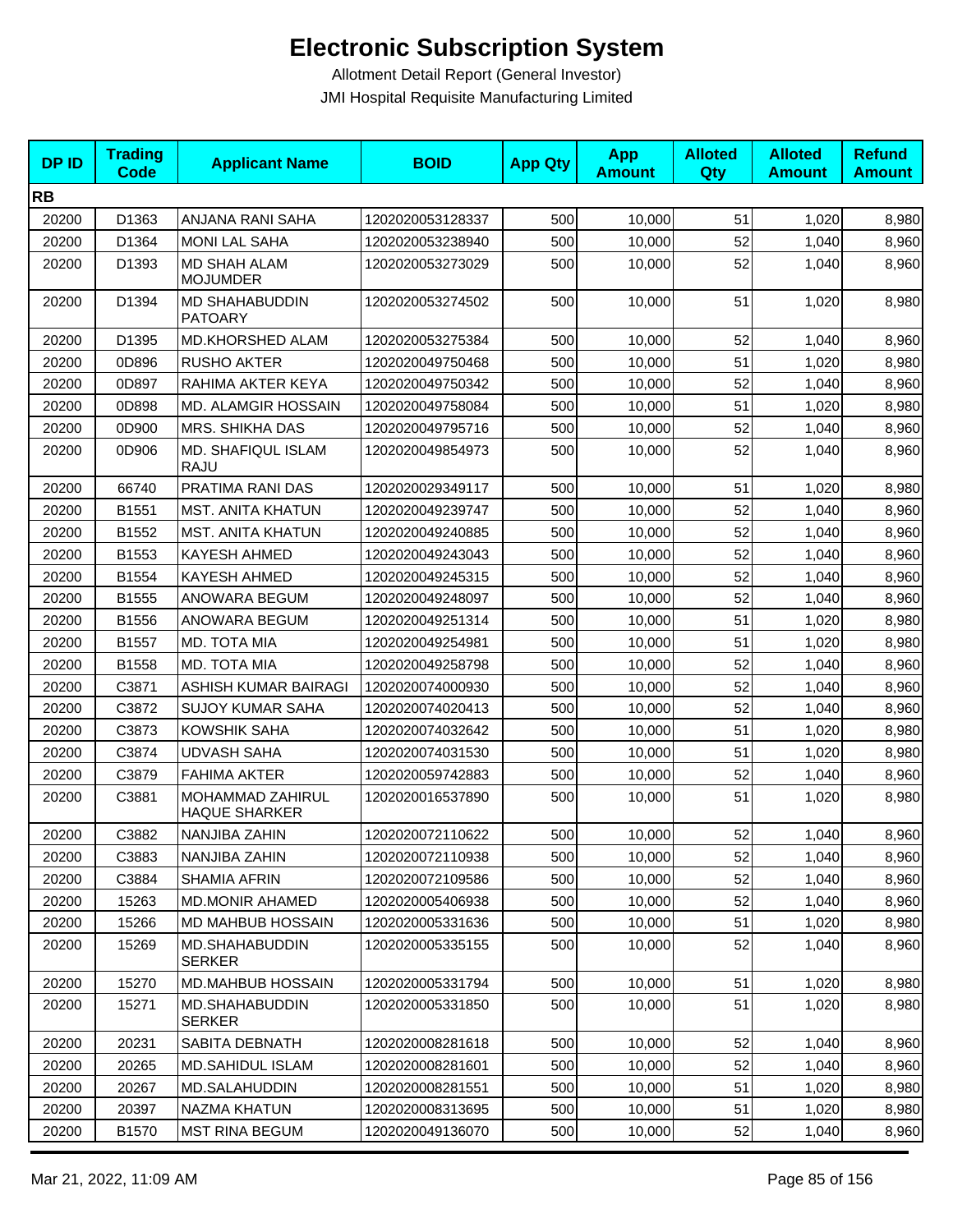| <b>DPID</b> | <b>Trading</b><br><b>Code</b> | <b>Applicant Name</b>                    | <b>BOID</b>      | <b>App Qty</b> | <b>App</b><br><b>Amount</b> | <b>Alloted</b><br><b>Qty</b> | <b>Alloted</b><br><b>Amount</b> | <b>Refund</b><br><b>Amount</b> |
|-------------|-------------------------------|------------------------------------------|------------------|----------------|-----------------------------|------------------------------|---------------------------------|--------------------------------|
| <b>RB</b>   |                               |                                          |                  |                |                             |                              |                                 |                                |
| 20200       | B1581                         | MD. MONIRUZZAMAN                         | 1202020049138128 | 500            | 10,000                      | 52                           | 1,040                           | 8,960                          |
| 20200       | B1582                         | MD. MONIRUZZAMAN                         | 1202020049142749 | 500            | 10,000                      | 52                           | 1,040                           | 8,960                          |
| 20200       | B1583                         | MD. KAMAL                                | 1202020049144756 | 500            | 10,000                      | 51                           | 1,020                           | 8,980                          |
| 20200       | B1584                         | MD. KAMAL                                | 1202020049147931 | 500            | 10,000                      | 52                           | 1,040                           | 8,960                          |
| 20200       | B1585                         | MD. SUJA UDDIN                           | 1202020049153012 | 500            | 10,000                      | 51                           | 1,020                           | 8,980                          |
| 20200       | B1586                         | MD. SUJA UDDIN                           | 1202020049156503 | 500            | 10,000                      | 51                           | 1,020                           | 8,980                          |
| 20200       | B1587                         | MD. SIMUL                                | 1202020049158264 | 500            | 10,000                      | 52                           | 1,040                           | 8,960                          |
| 20200       | B1588                         | MD. SIMUL                                | 1202020049160701 | 500            | 10,000                      | 52                           | 1,040                           | 8,960                          |
| 20200       | F2167                         | MD. ASRAFUL ISLAM<br><b>SOBUZ</b>        | 1202020055167021 | 500            | 10,000                      | 52                           | 1,040                           | 8,960                          |
| 20200       | 0F645                         | MD. HABIBUR RAHMAN                       | 1202020045237991 | 500            | 10,000                      | 52                           | 1,040                           | 8,960                          |
| 20200       | 0F671                         | <b>MOHAMMAD SAIFUL</b><br><b>ISLAM</b>   | 1202020045585540 | 500            | 10,000                      | 52                           | 1,040                           | 8,960                          |
| 20200       | 0F697                         | <b>SHAMIMA KHATUN</b>                    | 1202020045679320 | 500            | 10,000                      | 51                           | 1,020                           | 8,980                          |
| 20200       | 0F728                         | MD. MIZANUR RAHMAN                       | 1202020045744595 | 500            | 10,000                      | 51                           | 1,020                           | 8,980                          |
| 20200       | 11251                         | MR.MD.SABIR UDDIN<br><b>MAZUMDER</b>     | 1202020003812151 | 500            | 10,000                      | 52                           | 1,040                           | 8,960                          |
| 20200       | 11319                         | MR.EDWARD TARUN ROY                      | 1202020003737112 | 500            | 10,000                      | 52                           | 1,040                           | 8,960                          |
| 20200       | 27628                         | <b>MD.ZIAUR RAHMAN</b>                   | 1202020009101302 | 500            | 10,000                      | 52                           | 1,040                           | 8,960                          |
| 20200       | 27630                         | <b>MS.NIPA AKTER</b>                     | 1202020009101112 | 500            | 10,000                      | 52                           | 1,040                           | 8,960                          |
| 20200       | 27670                         | <b>MD.JASIM UDDIN</b>                    | 1202020009098935 | 500            | 10,000                      | 52                           | 1,040                           | 8,960                          |
| 20200       | 67204                         | MRINAL CHAKRABORTY                       | 1202020035548983 | 500            | 10,000                      | 52                           | 1,040                           | 8,960                          |
| 20200       | 67213                         | <b>ZAKIR HOSSAIN</b>                     | 1202020035866939 | 500            | 10,000                      | 52                           | 1,040                           | 8,960                          |
| 20200       | 67214                         | <b>ZAKIR HOSSAIN</b>                     | 1202020035867007 | 500            | 10,000                      | 52                           | 1,040                           | 8,960                          |
| 20200       | 67241                         | MR. NIRANJAN SAHA                        | 1202020036174213 | 500            | 10,000                      | 51                           | 1,020                           | 8,980                          |
| 20200       | a1028                         | MD. WAZIR ALI                            | 1202020073991915 | 500            | 10,000                      | 52                           | 1,040                           | 8,960                          |
| 20200       | A1071                         | SUSHIL KUMAR DAS                         | 1202020025985907 | 500            | 10,000                      | 52                           | 1,040                           | 8,960                          |
| 20200       | 50309                         | <b>MD.RAFIQUL ISLAM</b>                  | 1202020018954201 | 500            | 10,000                      | 51                           | 1,020                           | 8,980                          |
| 20200       | 66859                         | MOS.SAHIDA AKTER                         | 1202020030523711 | 500            | 10,000                      | 51                           | 1,020                           | 8,980                          |
| 20200       | 66860                         | MOS.SAHIDA AKTER                         | 1202020030523612 | 500            | 10,000                      | 51                           | 1,020                           | 8,980                          |
| 20200       | 0A756                         | <b>PUSPA RANI BACHAR</b>                 | 1202020055194731 | 500            | 10,000                      | 51                           | 1,020                           | 8,980                          |
| 20200       | 0A800                         | SAHANAJ PAPIYA                           | 1202020055379529 | 500            | 10,000                      | 52                           | 1,040                           | 8,960                          |
| 20200       | 0A804                         | <b>NAZRUL ISLAM</b>                      | 1202020055379976 | 500            | 10,000                      | 51                           | 1,020                           | 8,980                          |
| 20200       | 0A807                         | MD. WAZIHUR RAHMAN                       | 1202020055386185 | 500            | 10,000                      | 52                           | 1,040                           | 8,960                          |
| 20200       | 27682                         | ROSYNA AKTAR                             | 1202020009099675 | 500            | 10,000                      | 51                           | 1,020                           | 8,980                          |
| 20200       | 27702                         | <b>BUDHIONTA PANDEY</b>                  | 1202020009095519 | 500            | 10,000                      | 51                           | 1,020                           | 8,980                          |
| 20200       | 27705                         | PHILIP KUMER PANDEY                      | 1202020009094870 | 500            | 10,000                      | 52                           | 1,040                           | 8,960                          |
| 20200       | 27760                         | <b>MD.AMJAD HOSSAIN</b><br><b>SARKER</b> | 1202020009100621 | 500            | 10.000                      | 52                           | 1,040                           | 8,960                          |
| 20200       | 32958                         | MD.MAHADI HASSAN                         | 1202020011918655 | 500            | 10,000                      | 52                           | 1,040                           | 8,960                          |
| 20200       | 32959                         | <b>MS.PRIYANGKA ISLAM</b>                | 1202020011918663 | 500            | 10,000                      | 51                           | 1,020                           | 8,980                          |
| 20200       | 0E444                         | RAFAT AKTER                              | 1202020046333911 | 500            | 10,000                      | 51                           | 1,020                           | 8,980                          |
| 20200       | 01872                         | <b>DULU AKTER</b>                        | 1202020054226201 | 500            | 10,000                      | 51                           | 1,020                           | 8,980                          |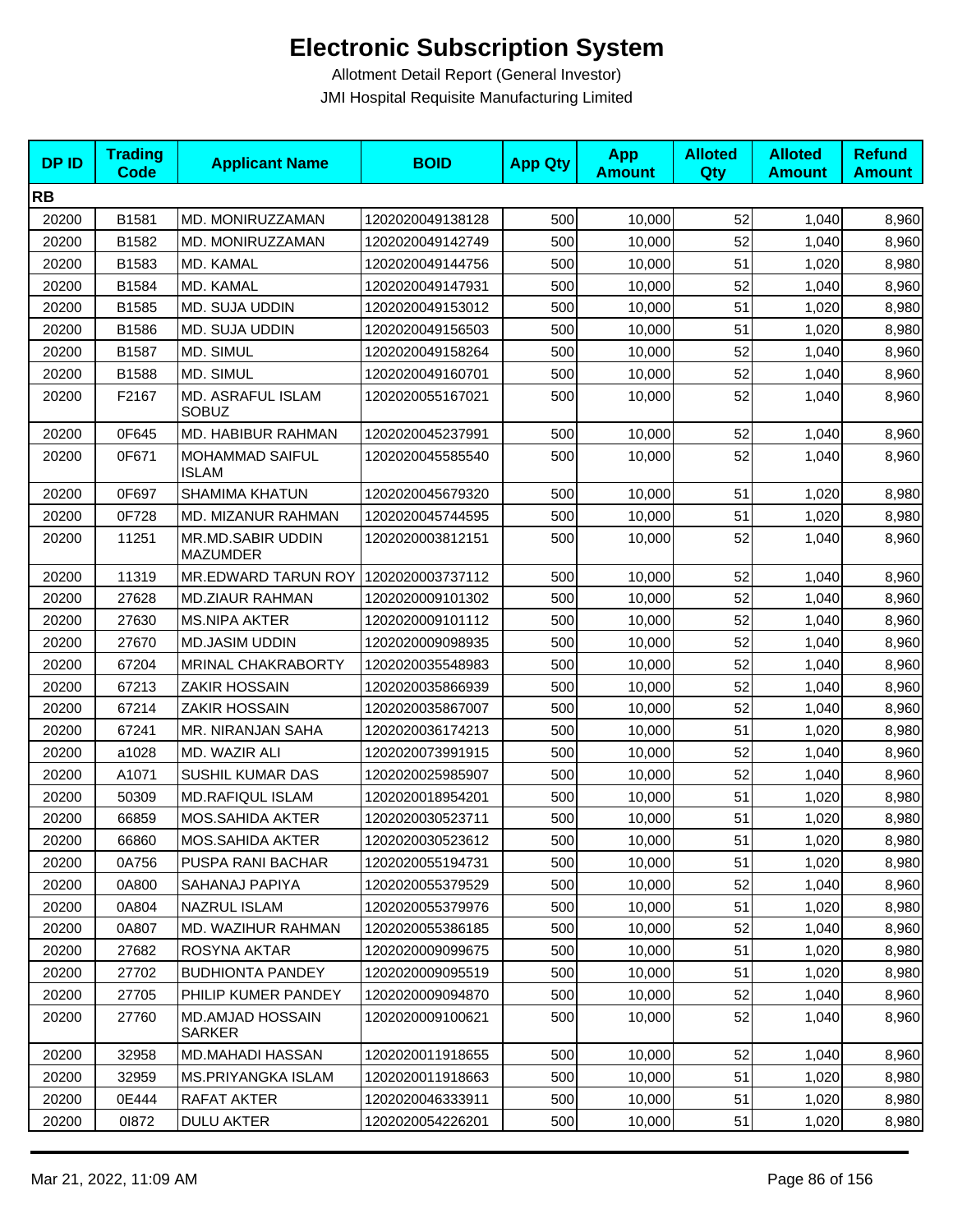| <b>DPID</b> | <b>Trading</b><br><b>Code</b> | <b>Applicant Name</b>                   | <b>BOID</b>      | <b>App Qty</b> | <b>App</b><br><b>Amount</b> | <b>Alloted</b><br>Qty | <b>Alloted</b><br><b>Amount</b> | <b>Refund</b><br><b>Amount</b> |
|-------------|-------------------------------|-----------------------------------------|------------------|----------------|-----------------------------|-----------------------|---------------------------------|--------------------------------|
| <b>RB</b>   |                               |                                         |                  |                |                             |                       |                                 |                                |
| 20200       | 01874                         | SHAMOLEE MURMU                          | 1202020054228043 | 500            | 10,000                      | 51                    | 1,020                           | 8,980                          |
| 20200       | 66951                         | <b>SAKTI SARKER</b>                     | 1202020031713863 | 500            | 10,000                      | 52                    | 1,040                           | 8,960                          |
| 20200       | 66968                         | <b>TUTON KUMAR SAHA</b>                 | 1202020031882151 | 500            | 10,000                      | 51                    | 1,020                           | 8,980                          |
| 20200       | A1146                         | <b>MS. SITTUL MUNA</b>                  | 1202020028603476 | 500            | 10,000                      | 52                    | 1,040                           | 8,960                          |
| 20200       | 24174                         | <b>MR.ANWAR HOSSAIN</b><br>WAHID        | 1202020007834963 | 500            | 10,000                      | 51                    | 1,020                           | 8,980                          |
| 20200       | 24175                         | <b>MR.ANWAR HOSSAIN</b><br><b>WAHID</b> | 1202020007834947 | 500            | 10,000                      | 51                    | 1,020                           | 8,980                          |
| 20200       | 24217                         | <b>MD.KABIR HOSSEN</b>                  | 1202020007847830 | 500            | 10,000                      | 52                    | 1,040                           | 8,960                          |
| 20200       | 24254                         | <b>MD.MASEKUR RAHMAN</b>                | 1202020007857101 | 500            | 10,000                      | 51                    | 1,020                           | 8,980                          |
| 20200       | F3070                         | <b>MST. SUME AKTER</b>                  | 1202020054734894 | 500            | 10,000                      | 51                    | 1,020                           | 8,980                          |
| 20200       | F3071                         | <b>MST. SUME AKTER</b>                  | 1202020054735010 | 500            | 10,000                      | 52                    | 1,040                           | 8,960                          |
| 20200       | B6836                         | <b>NAZRUL ISLAM</b>                     | 1202020059910087 | 500            | 10,000                      | 52                    | 1,040                           | 8,960                          |
| 20200       | B6837                         | MD. SHORIFUL ISLAM                      | 1202020059910863 | 500            | 10,000                      | 52                    | 1,040                           | 8,960                          |
| 20200       | B6838                         | <b>MD. SHORIFUL ISLAM</b>               | 1202020059911022 | 500            | 10,000                      | 52                    | 1,040                           | 8,960                          |
| 20200       | C2805                         | <b>NAZROL ISLAM</b><br><b>CHOWDURY</b>  | 1202020060354721 | 500            | 10,000                      | 51                    | 1,020                           | 8,980                          |
| 20200       | C2806                         | <b>AYUB ALI</b>                         | 1202020060381125 | 500            | 10,000                      | 51                    | 1,020                           | 8,980                          |
| 20200       | C2809                         | SYEDA SUBORNA<br><b>ANOWAR</b>          | 1202020060354341 | 500            | 10,000                      | 51                    | 1,020                           | 8,980                          |
| 20200       | C2825                         | MD. JAMAL UDDIN                         | 1202020060388011 | 500            | 10,000                      | 51                    | 1,020                           | 8,980                          |
| 20200       | D4980                         | <b>MOKSHED HOSSAIN</b>                  | 1202020072885150 | 500            | 10,000                      | 51                    | 1,020                           | 8,980                          |
| 20200       | D4981                         | MAKSUDA PARVIN                          | 1202020072894279 | 500            | 10,000                      | 52                    | 1,040                           | 8,960                          |
| 20200       | B4277                         | SHUBHRA DHAR                            | 1202020054408881 | 500            | 10,000                      | 52                    | 1,040                           | 8,960                          |
| 20200       | B4278                         | <b>SUPRIYA BANIK</b>                    | 1202020054408931 | 500            | 10,000                      | 52                    | 1,040                           | 8,960                          |
| 20200       | B4316                         | TASLIMA AKHTER                          | 1202020054423586 | 500            | 10,000                      | 51                    | 1,020                           | 8,980                          |
| 20200       | B9008                         | SAIFUL HOSSAIN                          | 1202020058639379 | 500            | 10,000                      | 51                    | 1,020                           | 8,980                          |
| 20200       | B9022                         | <b>NUR ALAM</b>                         | 1202020058652611 | 500            | 10,000                      | 51                    | 1,020                           | 8,980                          |
| 20200       | B9037                         | ABUL KALAM AZAD                         | 1202020058672691 | 500            | 10,000                      | 52                    | 1,040                           | 8,960                          |
| 20200       | B9039                         | MD. MONIR HOSSAIN                       | 1202020058728975 | 500            | 10,000                      | 52                    | 1,040                           | 8,960                          |
| 20200       | 24256                         | <b>MD.MIZANUR RAHMAN</b>                | 1202020007857126 | 500            | 10,000                      | 52                    | 1,040                           | 8,960                          |
| 20200       | 29901                         | <b>MD.IQBAL HOSSAIN</b>                 | 1202020009555494 | 500            | 10,000                      | 51                    | 1,020                           | 8,980                          |
| 20200       | 29902                         | <b>MD.IQBAL HOSSAIN</b>                 | 1202020009555518 | 500            | 10,000                      | 51                    | 1,020                           | 8,980                          |
| 20200       | 41149                         | <b>BILKIS BEGUM</b>                     | 1202020018833367 | 500            | 10,000                      | 52                    | 1,040                           | 8,960                          |
| 20200       | 41150                         | <b>BILKIS BEGUM</b>                     | 1202020018833324 | 500            | 10,000                      | 52                    | 1,040                           | 8,960                          |
| 20200       | 41151                         | MD.HAZRAT ALI                           | 1202020018833407 | 500            | 10,000                      | 52                    | 1,040                           | 8,960                          |
| 20200       | 41152                         | MD.HAZRAT ALI                           | 1202020018833308 | 500            | 10,000                      | 51                    | 1,020                           | 8,980                          |
| 20200       | 41153                         | MD.NAZRUL ISLAM                         | 1202020018833292 | 500            | 10,000                      | 52                    | 1,040                           | 8,960                          |
| 20200       | 41154                         | MD.NAZRUL ISLAM                         | 1202020018833276 | 500            | 10,000                      | 52                    | 1,040                           | 8,960                          |
| 20200       | C <sub>2832</sub>             | NAZROL ISLAM<br><b>CHOWDURY</b>         | 1202020060382641 | 500            | 10,000                      | 52                    | 1,040                           | 8,960                          |
| 20200       | C2867                         | <b>RAFIQUL</b>                          | 1202020060651349 | 500            | 10,000                      | 52                    | 1,040                           | 8,960                          |
| 20200       | i1181                         | MOHIT AZAM                              | 1202020055048267 | 500            | 10,000                      | 51                    | 1,020                           | 8,980                          |
| 20200       | i1182                         | MOHIT AZAM                              | 1202020055048754 | 500            | 10,000                      | 52                    | 1,040                           | 8,960                          |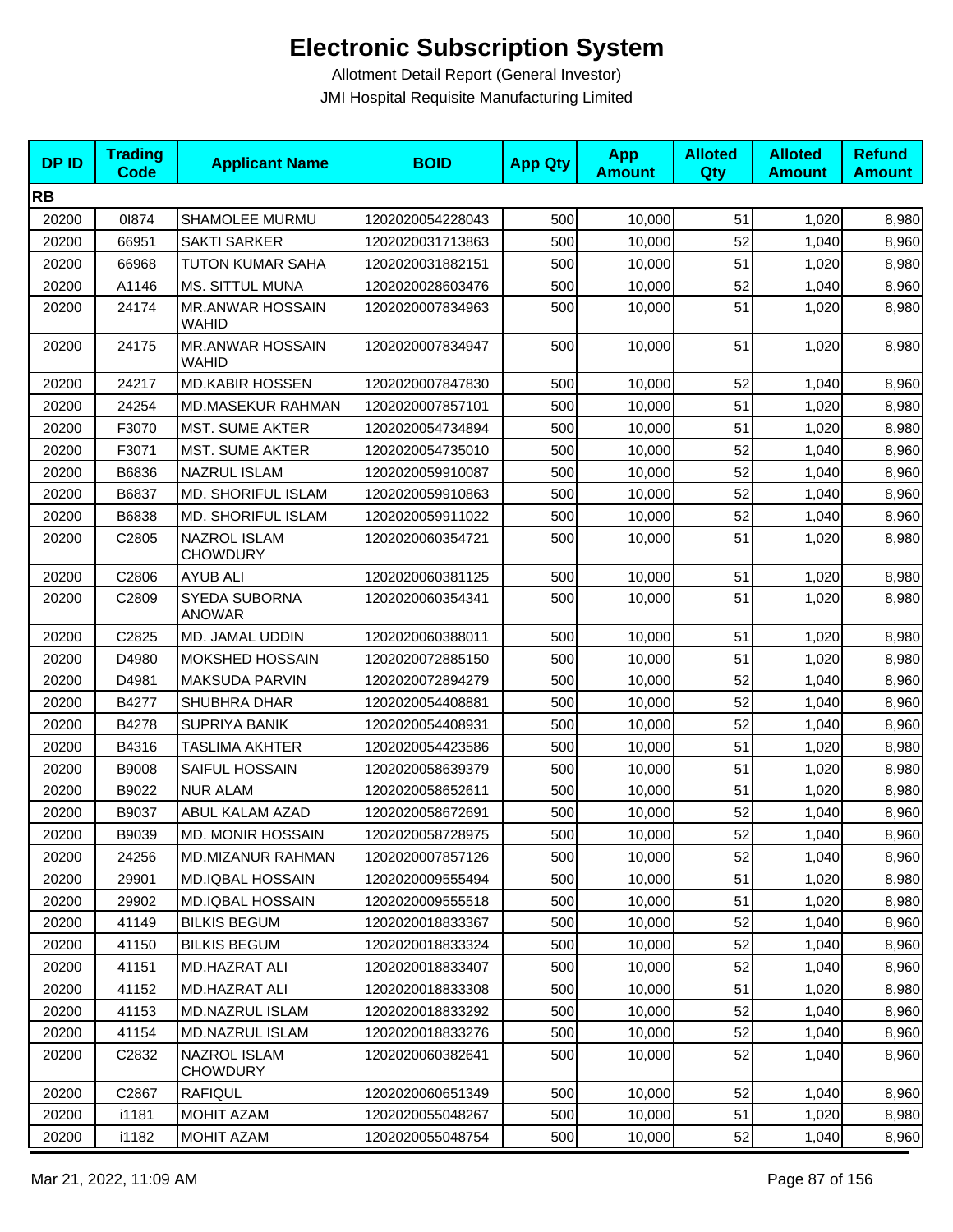| <b>DPID</b> | <b>Trading</b><br><b>Code</b> | <b>Applicant Name</b>                      | <b>BOID</b>      | <b>App Qty</b> | <b>App</b><br><b>Amount</b> | <b>Alloted</b><br>Qty | <b>Alloted</b><br><b>Amount</b> | <b>Refund</b><br><b>Amount</b> |
|-------------|-------------------------------|--------------------------------------------|------------------|----------------|-----------------------------|-----------------------|---------------------------------|--------------------------------|
| <b>RB</b>   |                               |                                            |                  |                |                             |                       |                                 |                                |
| 20200       | i1201                         | MD. HAFIJUR RAHAMAN                        | 1202020055093361 | 500            | 10,000                      | 52                    | 1,040                           | 8,960                          |
| 20200       | i1202                         | MD. HAFIJUR RAHAMAN                        | 1202020055093418 | 500            | 10,000                      | 52                    | 1,040                           | 8,960                          |
| 20200       | i1203                         | MD. NAJIM UDDIN                            | 1202020055071802 | 500            | 10,000                      | 52                    | 1,040                           | 8,960                          |
| 20200       | i1204                         | <b>MD. NAJIM UDDIN</b>                     | 1202020055072973 | 500            | 10,000                      | 51                    | 1,020                           | 8,980                          |
| 20200       | i1205                         | <b>SAMIM KHAN</b>                          | 1202020055090481 | 500            | 10,000                      | 52                    | 1,040                           | 8,960                          |
| 20200       | B9040                         | <b>MD. MONIR HOSSAIN</b>                   | 1202020058728172 | 500            | 10.000                      | 52                    | 1,040                           | 8,960                          |
| 20200       | B9049                         | MOMTAJ AKTER SONIYA                        | 1202020058858325 | 500            | 10,000                      | 52                    | 1,040                           | 8,960                          |
| 20200       | 02213                         | MR.MD.SALIM                                | 1202020000787437 | 500            | 10,000                      | 52                    | 1,040                           | 8,960                          |
| 20200       | 02215                         | MR.MD.AMINUDDIN                            | 1202020000787453 | 500            | 10,000                      | 52                    | 1,040                           | 8,960                          |
| 20200       | 02217                         | MR.MD.TOFAZZAL<br><b>HOSSAIN</b>           | 1202020000787471 | 500            | 10,000                      | 52                    | 1,040                           | 8,960                          |
| 20200       | 02237                         | <b>MRS.ANITA RANI</b><br><b>SUTRADHAR</b>  | 1202020000795146 | 500            | 10,000                      | 52                    | 1,040                           | 8,960                          |
| 20200       | 02250                         | <b>MRS.RATNA SARKAR</b>                    | 1202020000805235 | 500            | 10,000                      | 51                    | 1,020                           | 8,980                          |
| 20200       | 02251                         | <b>MRS.RATNA SARKAR</b>                    | 1202020000805243 | 500            | 10,000                      | 51                    | 1,020                           | 8,980                          |
| 20200       | 12122                         | <b>MR.PRANTUSH</b><br><b>CHANDRA SHAHA</b> | 1202020004188528 | 500            | 10,000                      | 52                    | 1,040                           | 8,960                          |
| 20200       | 12123                         | MR.PRANTUSH<br><b>CHANDRA SHAHA</b>        | 1202020004188511 | 500            | 10,000                      | 51                    | 1,020                           | 8,980                          |
| 20200       | 12124                         | MR.WAHEED ABDULLAH                         | 1202020004189268 | 500            | 10,000                      | 51                    | 1,020                           | 8,980                          |
| 20200       | 12181                         | MR.PALASH KUMAR<br><b>DUTTA</b>            | 1202020004217775 | 500            | 10,000                      | 52                    | 1,040                           | 8,960                          |
| 20200       | 21628                         | <b>MD SIDDIQUR RAHMAN</b>                  | 1202020006927101 | 500            | 10,000                      | 52                    | 1,040                           | 8,960                          |
| 20200       | 21629                         | YEASMIN AKTER                              | 1202020006924304 | 500            | 10,000                      | 52                    | 1,040                           | 8,960                          |
| 20200       | 21630                         | YEASMIN AKTER                              | 1202020006924403 | 500            | 10,000                      | 52                    | 1,040                           | 8,960                          |
| 20200       | 21632                         | MD.MUSTAFIZUR<br><b>RAHMAN</b>             | 1202020006924644 | 500            | 10,000                      | 52                    | 1,040                           | 8,960                          |
| 20200       | 27829                         | NAZMUL HASAN<br><b>CHOWDHURY</b>           | 1202020009110123 | 500            | 10,000                      | 51                    | 1,020                           | 8,980                          |
| 20200       | D1396                         | <b>NARGIS BEGUM</b>                        | 1202020053275713 | 500            | 10,000                      | 52                    | 1,040                           | 8,960                          |
| 20200       | D1397                         | NARGIS BEGUM                               | 1202020053278048 | 500            | 10,000                      | 52                    | 1,040                           | 8,960                          |
| 20200       | D1428                         | <b>MD. JAKIR HOSSAIN</b>                   | 1202020053417494 | 500            | 10,000                      | 52                    | 1,040                           | 8,960                          |
| 20200       | D1429                         | <b>MD.JAKIR HOSSAIN</b>                    | 1202020053418033 | 500            | 10,000                      | 52                    | 1,040                           | 8,960                          |
| 20200       | B4828                         | <b>NURUL ISLAM</b>                         | 1202020028388623 | 500            | 10,000                      | 51                    | 1,020                           | 8,980                          |
| 20200       | B4829                         | ABDULLAH AL ANAM                           | 1202020044990604 | 500            | 10,000                      | 52                    | 1,040                           | 8,960                          |
| 20200       | B4830                         | ROMANA AFROZ                               | 1202020043952711 | 500            | 10,000                      | 52                    | 1,040                           | 8,960                          |
| 20200       | B4831                         | ROMANA AFROZ                               | 1202020043952728 | 500            | 10,000                      | 52                    | 1,040                           | 8,960                          |
| 20200       | B4833                         | ABDULLAH AL ANAM                           | 1202020029609250 | 500            | 10,000                      | 51                    | 1,020                           | 8,980                          |
| 20200       | 02301                         | <b>MRS.SARBORI SAHA</b>                    | 1202020000841295 | 500            | 10,000                      | 52                    | 1,040                           | 8,960                          |
| 20200       | 02302                         | <b>MR.AJIT RANJAN SAHA</b>                 | 1202020000841319 | 500            | 10,000                      | 52                    | 1,040                           | 8,960                          |
| 20200       | 02316                         | <b>MR.SHANKAR LAL SAHA</b>                 | 1202020000858955 | 500            | 10,000                      | 52                    | 1,040                           | 8,960                          |
| 20200       | 0A812                         | NAZRUL ISLAM                               | 1202020055454386 | 500            | 10,000                      | 52                    | 1,040                           | 8,960                          |
| 20200       | 0A823                         | MD. RAKIB HASSAN                           | 1202020055696140 | 500            | 10,000                      | 51                    | 1,020                           | 8,980                          |
| 20200       | 0A873                         | <b>BALLAL</b>                              | 1202020055986484 | 500            | 10,000                      | 52                    | 1,040                           | 8,960                          |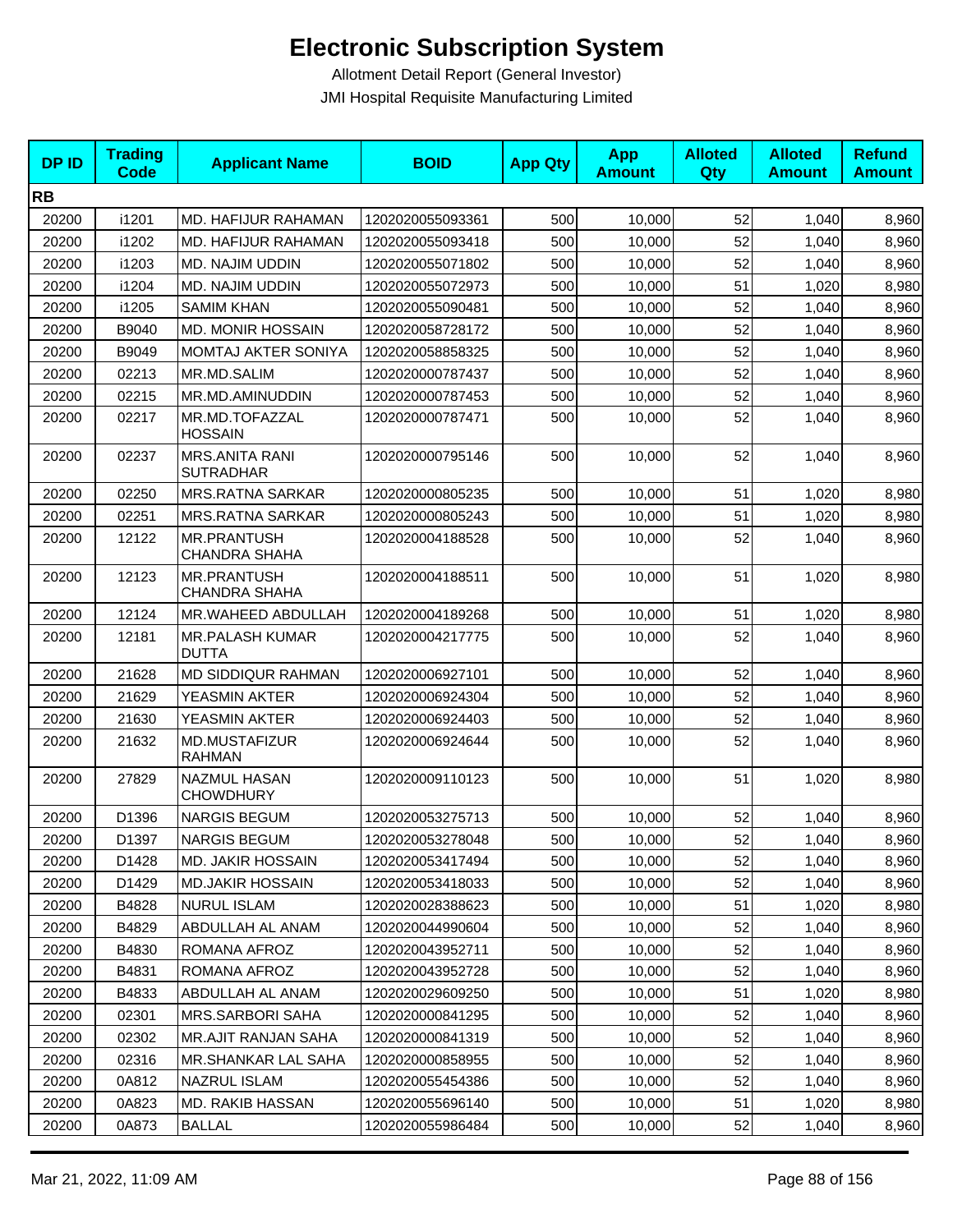| <b>DPID</b> | <b>Trading</b><br><b>Code</b> | <b>Applicant Name</b>                  | <b>BOID</b>      | <b>App Qty</b> | <b>App</b><br><b>Amount</b> | <b>Alloted</b><br><b>Qty</b> | <b>Alloted</b><br><b>Amount</b> | <b>Refund</b><br><b>Amount</b> |
|-------------|-------------------------------|----------------------------------------|------------------|----------------|-----------------------------|------------------------------|---------------------------------|--------------------------------|
| <b>RB</b>   |                               |                                        |                  |                |                             |                              |                                 |                                |
| 20200       | 0A874                         | MD. SELIM SHIKDER                      | 1202020055986730 | 500            | 10,000                      | 51                           | 1,020                           | 8,980                          |
| 20200       | 0A876                         | MD. SOHAG                              | 1202020055986920 | 500            | 10,000                      | 51                           | 1,020                           | 8,980                          |
| 20200       | 0A935                         | NAZIA JABEEN                           | 1202020058146681 | 500            | 10,000                      | 52                           | 1,040                           | 8,960                          |
| 20200       | 27848                         | MD.SOLAIMAN                            | 1202020009101891 | 500            | 10,000                      | 52                           | 1,040                           | 8,960                          |
| 20200       | F2170                         | MD. MEHEDI HASAN                       | 1202020055171806 | 500            | 10,000                      | 51                           | 1,020                           | 8,980                          |
| 20200       | F2171                         | MD. MEHEDI HASAN                       | 1202020055172894 | 500            | 10,000                      | 52                           | 1,040                           | 8,960                          |
| 20200       | F2263                         | MUHAMMAD AMIR<br>ABDULLAH              | 1202020052928468 | 500            | 10,000                      | 52                           | 1,040                           | 8,960                          |
| 20200       | F2271                         | MRS. MAHFUJA KHAN                      | 1202020052974889 | 500            | 10,000                      | 52                           | 1,040                           | 8,960                          |
| 20200       | F2351                         | <b>KHORSHIDA</b>                       | 1202020053320298 | 500            | 10,000                      | 52                           | 1,040                           | 8,960                          |
| 20200       | F2352                         | <b>KHORSHIDA</b>                       | 1202020053320686 | 500            | 10,000                      | 52                           | 1,040                           | 8,960                          |
| 20200       | F2353                         | <b>MST. ASMA AKTER</b>                 | 1202020053320694 | 500            | 10,000                      | 52                           | 1,040                           | 8,960                          |
| 20200       | F2354                         | <b>MST. ASMA AKTER</b>                 | 1202020053320726 | 500            | 10,000                      | 51                           | 1,020                           | 8,980                          |
| 20200       | 0A567                         | <b>SULTANA AKHTER</b>                  | 1202020053160554 | 500            | 10,000                      | 51                           | 1,020                           | 8,980                          |
| 20200       | 0A591                         | MD. SHAMSUDDIN                         | 1202020004183343 | 500            | 10,000                      | 52                           | 1,040                           | 8,960                          |
| 20200       | 0A595                         | MD ABDUL MANNAN                        | 1202020043467077 | 500            | 10,000                      | 51                           | 1,020                           | 8,980                          |
| 20200       | 0A605                         | <b>MD.RAFIQUE ULLAH</b>                | 1202020017240490 | 500            | 10,000                      | 52                           | 1,040                           | 8,960                          |
| 20200       | 0A608                         | MOHAMMAD SHAMSUL<br><b>HUDA</b>        | 1202020053783602 | 500            | 10,000                      | 51                           | 1,020                           | 8,980                          |
| 20200       | 0A617                         | <b>HUMAYUN KABIR</b>                   | 1202020054377362 | 500            | 10,000                      | 52                           | 1,040                           | 8,960                          |
| 20200       | 0A626                         | MUHAMMAD SHAJEDUR<br><b>RAHMAN</b>     | 1202020053884445 | 500            | 10,000                      | 52                           | 1,040                           | 8,960                          |
| 20200       | 0A673                         | SHAHANAJ PERVIN                        | 1202020054378870 | 500            | 10,000                      | 51                           | 1,020                           | 8,980                          |
| 20200       | 0A674                         | SHAHANAJ PERVIN                        | 1202020054378889 | 500            | 10,000                      | 51                           | 1,020                           | 8,980                          |
| 20200       | B1659                         | MST. SALEMA BEGUM                      | 1202020049349309 | 500            | 10,000                      | 52                           | 1,040                           | 8,960                          |
| 20200       | B1700                         | <b>MST RAJIA KHATUN</b>                | 1202020049525180 | 500            | 10,000                      | 51                           | 1,020                           | 8,980                          |
| 20200       | B1727                         | ABDULLAH AL MAMUN                      | 1202020049699116 | 500            | 10,000                      | 52                           | 1,040                           | 8,960                          |
| 20200       | B1728                         | ABDULLAH AL MAMUN                      | 1202020049698526 | 500            | 10,000                      | 52                           | 1,040                           | 8,960                          |
| 20200       | B1729                         | MD. MOTIUR RAHMAN                      | 1202020049644291 | 500            | 10,000                      | 52                           | 1,040                           | 8,960                          |
| 20200       | B1766                         | <b>JOBAIDA AKTER</b>                   | 1202020049850793 | 500            | 10,000                      | 52                           | 1,040                           | 8,960                          |
| 20200       | B6507                         | MD. ABDUL MALEQUE                      | 1202020056492832 | 500            | 10,000                      | 52                           | 1,040                           | 8,960                          |
| 20200       | B6508                         | <b>ABDUL LATIF</b>                     | 1202020056494419 | 500            | 10,000                      | 52                           | 1,040                           | 8,960                          |
| 20200       | B6510                         | <b>MST. ROUSHANARA</b><br><b>BEGUM</b> | 1202020056496517 | 500            | 10,000                      | 52                           | 1,040                           | 8,960                          |
| 20200       | B7722                         | RITA RANI BISWAS                       | 1202020057495332 | 500            | 10,000                      | 52                           | 1,040                           | 8,960                          |
| 20200       | B7755                         | MD. KAMAL HOSSAIN                      | 1202020057516811 | 500            | 10,000                      | 51                           | 1,020                           | 8,980                          |
| 20200       | B7783                         | MOHAMMAD AKKAS ALI                     | 1202020057521080 | 500            | 10,000                      | 51                           | 1,020                           | 8,980                          |
| 20200       | B7785                         | SOHEL DEWAN                            | 1202020057521198 | 500            | 10,000                      | 51                           | 1,020                           | 8,980                          |
| 20200       | B7786                         | SOHEL DEWAN                            | 1202020057521832 | 500            | 10,000                      | 51                           | 1,020                           | 8,980                          |
| 20200       | B7787                         | <b>MALEK KHAN</b>                      | 1202020057522358 | 500            | 10,000                      | 51                           | 1,020                           | 8,980                          |
| 20200       | B7790                         | <b>BANU BEGUM</b>                      | 1202020057522449 | 500            | 10,000                      | 52                           | 1,040                           | 8,960                          |
| 20200       | B7791                         | MOHAMMAD MIRAJ KHA                     | 1202020057522473 | 500            | 10,000                      | 51                           | 1,020                           | 8,980                          |
| 20200       | B7793                         | MD. BURHAN                             | 1202020057523004 | 500            | 10,000                      | 51                           | 1,020                           | 8,980                          |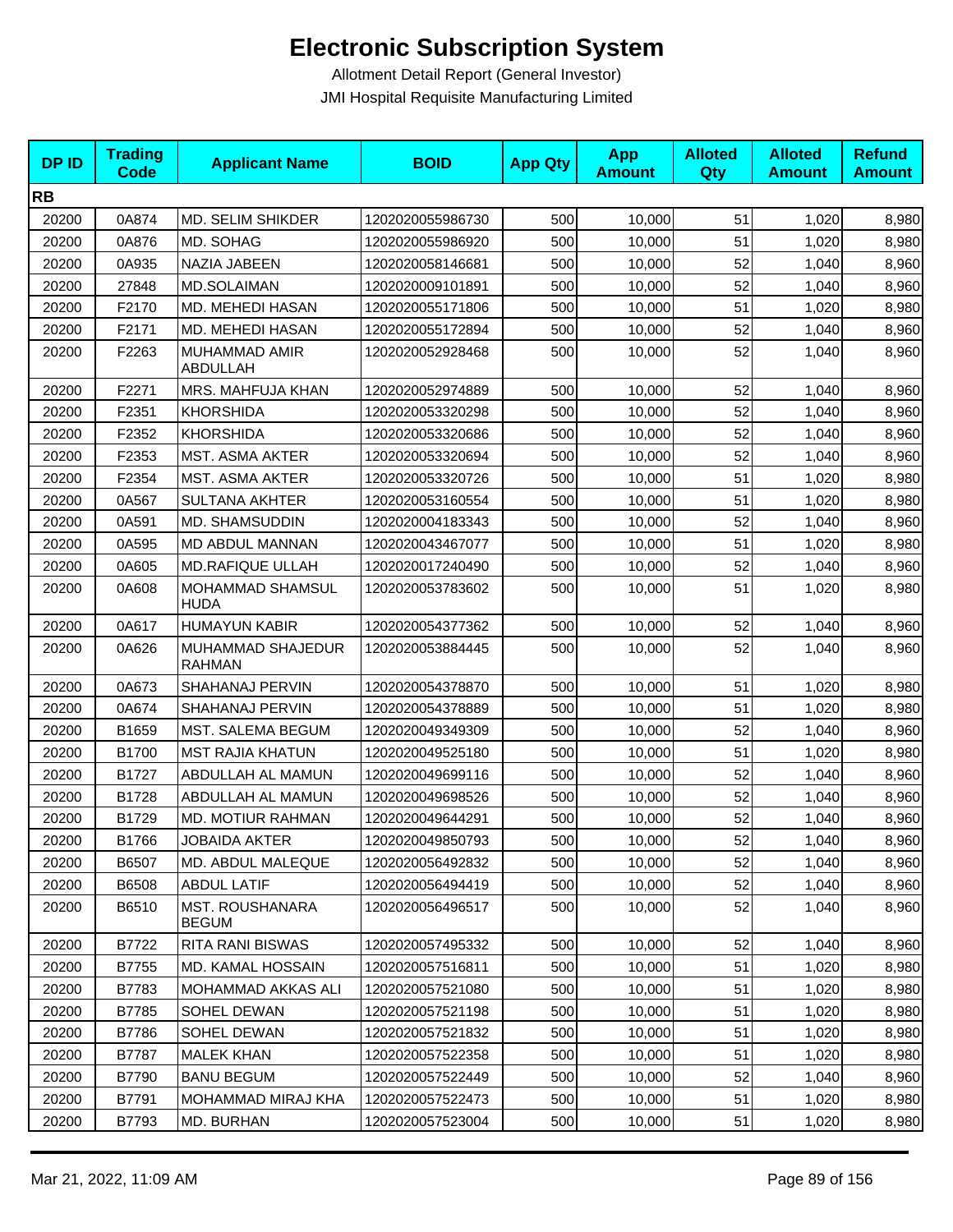| <b>DPID</b> | <b>Trading</b><br><b>Code</b> | <b>Applicant Name</b>                  | <b>BOID</b>      | <b>App Qty</b> | <b>App</b><br><b>Amount</b> | <b>Alloted</b><br>Qty | <b>Alloted</b><br><b>Amount</b> | <b>Refund</b><br><b>Amount</b> |
|-------------|-------------------------------|----------------------------------------|------------------|----------------|-----------------------------|-----------------------|---------------------------------|--------------------------------|
| <b>RB</b>   |                               |                                        |                  |                |                             |                       |                                 |                                |
| 20200       | 00C76                         | A.T.M. ABDUL MOMEN                     | 1202020026254112 | 500            | 10,000                      | 51                    | 1,020                           | 8,980                          |
| 20200       | 00C85                         | MD. MASUDUR RAHMAN                     | 1202020036954368 | 500            | 10,000                      | 52                    | 1,040                           | 8,960                          |
| 20200       | 00D13                         | ANITA RANI SHAHA                       | 1202020001187635 | 500            | 10,000                      | 52                    | 1,040                           | 8,960                          |
| 20200       | 00D32                         | MD. MOSARAF MOLLIK                     | 1202020043572091 | 500            | 10,000                      | 51                    | 1,020                           | 8,980                          |
| 20200       | 66983                         | <b>SHANTI RANJAN</b><br><b>DEBNATH</b> | 1202020032197993 | 500            | 10,000                      | 52                    | 1,040                           | 8,960                          |
| 20200       | 67047                         | <b>MD.SAIFUL ISLAM</b>                 | 1202020032797001 | 500            | 10,000                      | 52                    | 1,040                           | 8,960                          |
| 20200       | 67059                         | PARVIN AKTER                           | 1202020032951664 | 500            | 10,000                      | 52                    | 1,040                           | 8,960                          |
| 20200       | 67086                         | ANJANA RANI SHAH                       | 1202020033363213 | 500            | 10,000                      | 52                    | 1,040                           | 8,960                          |
| 20200       | B5984                         | <b>MST. SHATHI KHATUN</b>              | 1202020056079083 | 500            | 10,000                      | 51                    | 1,020                           | 8,980                          |
| 20200       | B6101                         | MST. ARIJNA BEGUM                      | 1202020059787191 | 500            | 10,000                      | 51                    | 1,020                           | 8,980                          |
| 20200       | B6102                         | MST. ARIJNA BEGUM                      | 1202020059787205 | 500            | 10,000                      | 51                    | 1,020                           | 8,980                          |
| 20200       | D5073                         | <b>SHEULY BANIK</b>                    | 1202020073863978 | 500            | 10,000                      | 52                    | 1,040                           | 8,960                          |
| 20200       | D5076                         | KAZI NAZIR AHAMED                      | 1202020073906813 | 500            | 10,000                      | 52                    | 1,040                           | 8,960                          |
| 20200       | D5077                         | MST. SAJEDA BEGUM                      | 1202020073907041 | 500            | 10,000                      | 51                    | 1,020                           | 8,980                          |
| 20200       | D5078                         | KAZI SHATIL AHUMMED                    | 1202020073907114 | 500            | 10,000                      | 51                    | 1,020                           | 8,980                          |
| 20200       | D5080                         | ABDULLAH HASSAN<br><b>MAZUMDER</b>     | 1202020073919814 | 500            | 10,000                      | 51                    | 1,020                           | 8,980                          |
| 20200       | 01877                         | SHAMOLEE MURMU                         | 1202020054252329 | 500            | 10,000                      | 51                    | 1,020                           | 8,980                          |
| 20200       | 01934                         | MD. FAZLUL HAQUE                       | 1202020054351518 | 500            | 10,000                      | 52                    | 1,040                           | 8,960                          |
| 20200       | 01954                         | MD. RIPON                              | 1202020054390603 | 500            | 10,000                      | 51                    | 1,020                           | 8,980                          |
| 20200       | 0i955                         | <b>MD.MARUF HOSSAIN</b><br>KHAN        | 1202020036978138 | 500            | 10,000                      | 52                    | 1,040                           | 8,960                          |
| 20200       | 01983                         | SIDAT AHMED KHAN                       | 1202020054494771 | 500            | 10,000                      | 52                    | 1,040                           | 8,960                          |
| 20200       | 01984                         | SIDAT AHMED KHAN                       | 1202020054491529 | 500            | 10,000                      | 52                    | 1,040                           | 8,960                          |
| 20200       | 25071                         | <b>MR.ROFIQUL ISLAM</b>                | 1202020008063773 | 500            | 10,000                      | 51                    | 1,020                           | 8,980                          |
| 20200       | 25072                         | <b>MD.SOHIDUL ISLAM</b>                | 1202020008063781 | 500            | 10,000                      | 51                    | 1,020                           | 8,980                          |
| 20200       | 25073                         | <b>MD.SOHIDUL ISLAM</b>                | 1202020008063791 | 500            | 10,000                      | 51                    | 1,020                           | 8,980                          |
| 20200       | B6103                         | MST. JAHANARA BEGUM                    | 1202020059788250 | 500            | 10,000                      | 52                    | 1,040                           | 8,960                          |
| 20200       | B6104                         | MST. JAHANARA BEGUM                    | 1202020059788285 | 500            | 10,000                      | 52                    | 1,040                           | 8,960                          |
| 20200       | B6105                         | <b>MST. NASIMA KHATUN</b>              | 1202020059788317 | 500            | 10,000                      | 51                    | 1,020                           | 8,980                          |
| 20200       | B6106                         | <b>MST. NASIMA KHATUN</b>              | 1202020059788325 | 500            | 10,000                      | 52                    | 1,040                           | 8,960                          |
| 20200       | B6107                         | <b>MST. PARINA BEGUM</b>               | 1202020059788376 | 500            | 10,000                      | 52                    | 1,040                           | 8,960                          |
| 20200       | B6108                         | <b>MST. PARINA BEGUM</b>               | 1202020059788691 | 500            | 10,000                      | 52                    | 1,040                           | 8,960                          |
| 20200       | B1130                         | MD.SALAUDDIN<br>AHAMMAD                | 1202020047940836 | 500            | 10,000                      | 51                    | 1,020                           | 8,980                          |
| 20200       | B1154                         | <b>RANU MIA</b>                        | 1202020048002222 | 500            | 10,000                      | 52                    | 1,040                           | 8,960                          |
| 20200       | B1158                         | MD. SIDDIK BHUIYAN                     | 1202020048013422 | 500            | 10,000                      | 52                    | 1,040                           | 8,960                          |
| 20200       | D5081                         | <b>JASMIN ARA BEGUM</b>                | 1202020073919731 | 500            | 10,000                      | 52                    | 1,040                           | 8,960                          |
| 20200       | D5082                         | <b>ADAM ALI SHIKDER</b>                | 1202020073919723 | 500            | 10,000                      | 52                    | 1,040                           | 8,960                          |
| 20200       | D5083                         | MAHMUDUL HOSSAIN<br>MAHIM              | 1202020073919905 | 500            | 10,000                      | 52                    | 1,040                           | 8,960                          |
| 20200       | D5084                         | <b>MAHMUDUL HOSSAIN</b><br>MAHIM       | 1202020073920192 | 500            | 10,000                      | 52                    | 1,040                           | 8,960                          |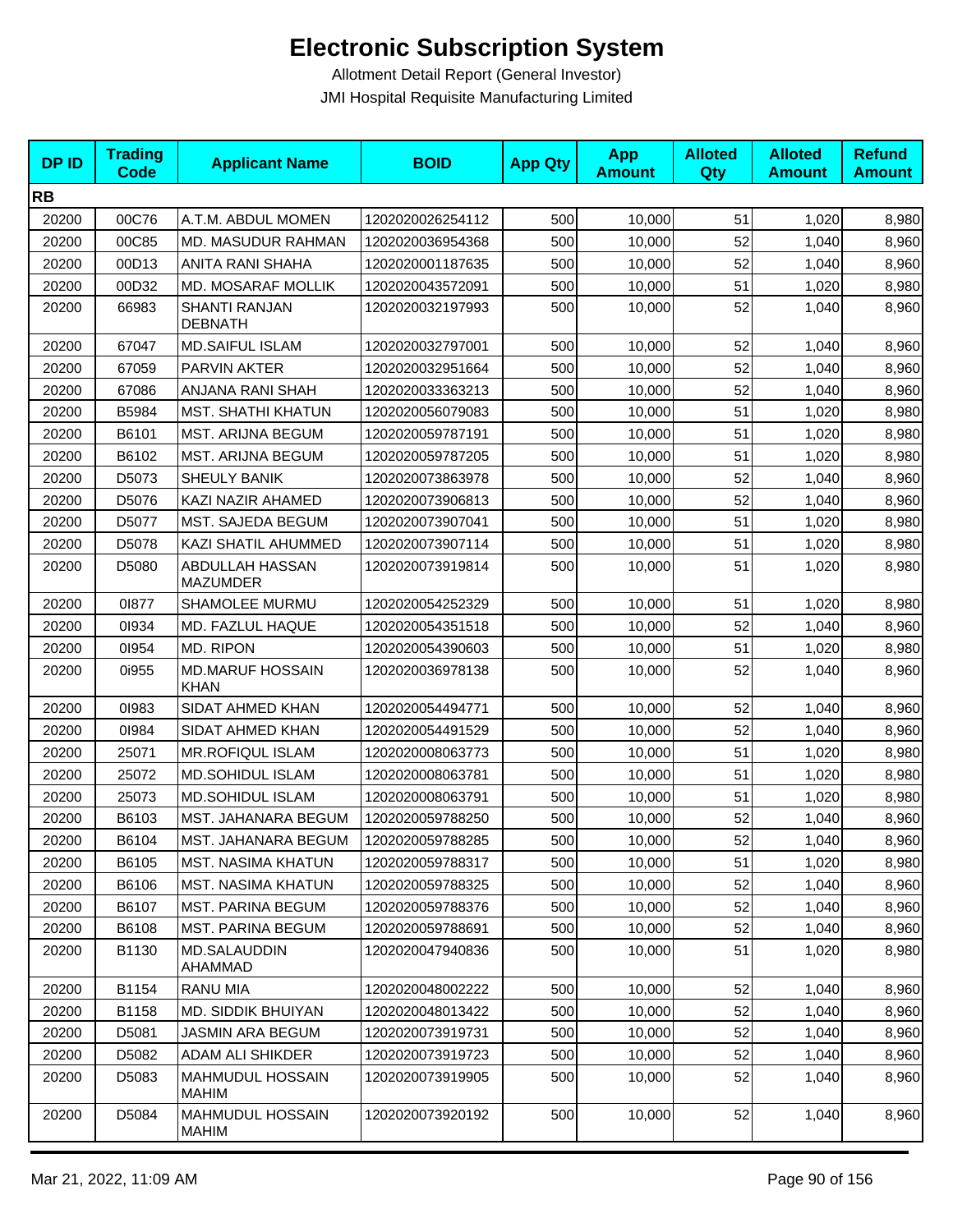| <b>DPID</b> | <b>Trading</b><br><b>Code</b> | <b>Applicant Name</b>                      | <b>BOID</b>      | <b>App Qty</b> | <b>App</b><br><b>Amount</b> | <b>Alloted</b><br>Qty | <b>Alloted</b><br><b>Amount</b> | <b>Refund</b><br><b>Amount</b> |
|-------------|-------------------------------|--------------------------------------------|------------------|----------------|-----------------------------|-----------------------|---------------------------------|--------------------------------|
| <b>RB</b>   |                               |                                            |                  |                |                             |                       |                                 |                                |
| 20200       | G2185                         | <b>MILTON KUMAR PATHAR</b>                 | 1202020073429294 | 500            | 10,000                      | 51                    | 1,020                           | 8,980                          |
| 20200       | G2186                         | <b>MONDIRA RANI MALO</b>                   | 1202020073430290 | 500            | 10,000                      | 52                    | 1,040                           | 8,960                          |
| 20200       | G2187                         | <b>MONDIRA RANI MALO</b>                   | 1202020073430306 | 500            | 10,000                      | 52                    | 1,040                           | 8,960                          |
| 20200       | G2193                         | <b>MEHEDY HASAN</b>                        | 1202020073427070 | 500            | 10,000                      | 52                    | 1,040                           | 8,960                          |
| 20200       | F2865                         | <b>MAHMUDUL HAQ</b>                        | 1202020053909170 | 500            | 10,000                      | 51                    | 1,020                           | 8,980                          |
| 20200       | 02421                         | ANJAN KUMAR ADITYA                         | 1202020000962471 | 500            | 10,000                      | 51                    | 1,020                           | 8,980                          |
| 20200       | 0A949                         | <b>JAHANGIR ALAM</b>                       | 1202020056079521 | 500            | 10,000                      | 52                    | 1,040                           | 8,960                          |
| 20200       | 0A985                         | <b>MD. ARIF HOSSAIN</b>                    | 1202020056316201 | 500            | 10,000                      | 52                    | 1,040                           | 8,960                          |
| 20200       | 0A986                         | <b>MD. ARIF HOSSAIN</b>                    | 1202020056316100 | 500            | 10,000                      | 52                    | 1,040                           | 8,960                          |
| 20200       | 0B113                         | MD. SOWAB MIA                              | 1202020044287183 | 500            | 10,000                      | 52                    | 1,040                           | 8,960                          |
| 20200       | 0B114                         | MD. SOAB MIA                               | 1202020044289645 | 500            | 10,000                      | 51                    | 1,020                           | 8,980                          |
| 20200       | 0G551                         | MD. TUKU                                   | 1202020060790687 | 500            | 10,000                      | 51                    | 1,020                           | 8,980                          |
| 20200       | 0G552                         | MD. TUKU                                   | 1202020060790917 | 500            | 10,000                      | 51                    | 1,020                           | 8,980                          |
| 20200       | 0G584                         | <b>MISSES PARVEEN</b><br><b>AKTER MITU</b> | 1202020060831325 | 500            | 10,000                      | 51                    | 1,020                           | 8,980                          |
| 20200       | 41155                         | <b>MD.JAHANGIR HOSSIN</b>                  | 1202020018833490 | 500            | 10,000                      | 51                    | 1,020                           | 8,980                          |
| 20200       | 41156                         | <b>MD.JAHANGIR HOSSAIN</b>                 | 1202020018833482 | 500            | 10,000                      | 51                    | 1,020                           | 8,980                          |
| 20200       | 41159                         | MD. ANAYET HOSSAIN<br><b>SHAWON</b>        | 1202020018799795 | 500            | 10,000                      | 52                    | 1,040                           | 8,960                          |
| 20200       | 61175                         | SHAHARA AKTER EKRAM                        | 1202020036089948 | 500            | 10,000                      | 51                    | 1,020                           | 8,980                          |
| 20200       | 61176                         | SHAHARA AKTER EKRAM                        | 1202020036089980 | 500            | 10,000                      | 52                    | 1,040                           | 8,960                          |
| 20200       | 61193                         | <b>MD.SAFI IMAM</b>                        | 1202020037102306 | 500            | 10,000                      | 52                    | 1,040                           | 8,960                          |
| 20200       | 61226                         | <b>HOSNEARA BEGUM</b>                      | 1202020000719831 | 500            | 10,000                      | 51                    | 1,020                           | 8,980                          |
| 20200       | 61228                         | SHIBLY SADEQ                               | 1202020041568542 | 500            | 10,000                      | 51                    | 1,020                           | 8,980                          |
| 20200       | 61246                         | <b>HASINA AHKTER</b>                       | 1202020043114025 | 500            | 10,000                      | 51                    | 1,020                           | 8,980                          |
| 20200       | i1206                         | <b>SAMIM KHAN</b>                          | 1202020055090960 | 500            | 10,000                      | 52                    | 1,040                           | 8,960                          |
| 20200       | i1207                         | <b>SWAMPA</b>                              | 1202020055077205 | 500            | 10,000                      | 52                    | 1,040                           | 8,960                          |
| 20200       | 25727                         | <b>MD.HARUNUR RASHID</b>                   | 1202020008374371 | 500            | 10,000                      | 52                    | 1,040                           | 8,960                          |
| 20200       | 25825                         | KOHINOR BEGUM                              | 1202020008400151 | 500            | 10,000                      | 51                    | 1,020                           | 8,980                          |
| 20200       | 25848                         | <b>MR.JAKIR</b>                            | 1202020008383273 | 500            | 10,000                      | 52                    | 1,040                           | 8,960                          |
| 20200       | 25850                         | <b>MD.KHAKON BAPERY</b>                    | 1202020008383696 | 500            | 10,000                      | 52                    | 1,040                           | 8,960                          |
| 20200       | 25852                         | <b>DESHAI SARATHI</b><br><b>BRAHMMA</b>    | 1202020008374551 | 500            | 10,000                      | 52                    | 1,040                           | 8,960                          |
| 20200       | 25853                         | <b>DESHAI SARATHI</b><br><b>BRAHMMA</b>    | 1202020008374561 | 500            | 10,000                      | 52                    | 1,040                           | 8,960                          |
| 20200       | 25862                         | MD.JANE ALAM                               | 1202020008374543 | 500            | 10,000                      | 52                    | 1,040                           | 8,960                          |
| 20200       | 27856                         | <b>FRANCIS LITON D'COSTA</b>               | 1202020009109001 | 500            | 10,000                      | 51                    | 1,020                           | 8,980                          |
| 20200       | 27857                         | <b>JULIAT STALA D'COSTA</b>                | 1202020009108941 | 500            | 10,000                      | 52                    | 1,040                           | 8,960                          |
| 20200       | 27858                         | <b>JULIAT STALA D'COSTA</b>                | 1202020009108893 | 500            | 10,000                      | 52                    | 1,040                           | 8,960                          |
| 20200       | 01766                         | <b>MR.BABUL KUMAR</b><br><b>BISWAS</b>     | 1202020000530292 | 500            | 10,000                      | 52                    | 1,040                           | 8,960                          |
| 20200       | 01776                         | MR.MD.HAROUN-OR-<br>RASHID SARKER          | 1202020000560235 | 500            | 10,000                      | 51                    | 1,020                           | 8,980                          |
| 20200       | 01778                         | SWAPAN KUMAR NATH                          | 1202020000560251 | 500            | 10,000                      | 52                    | 1,040                           | 8,960                          |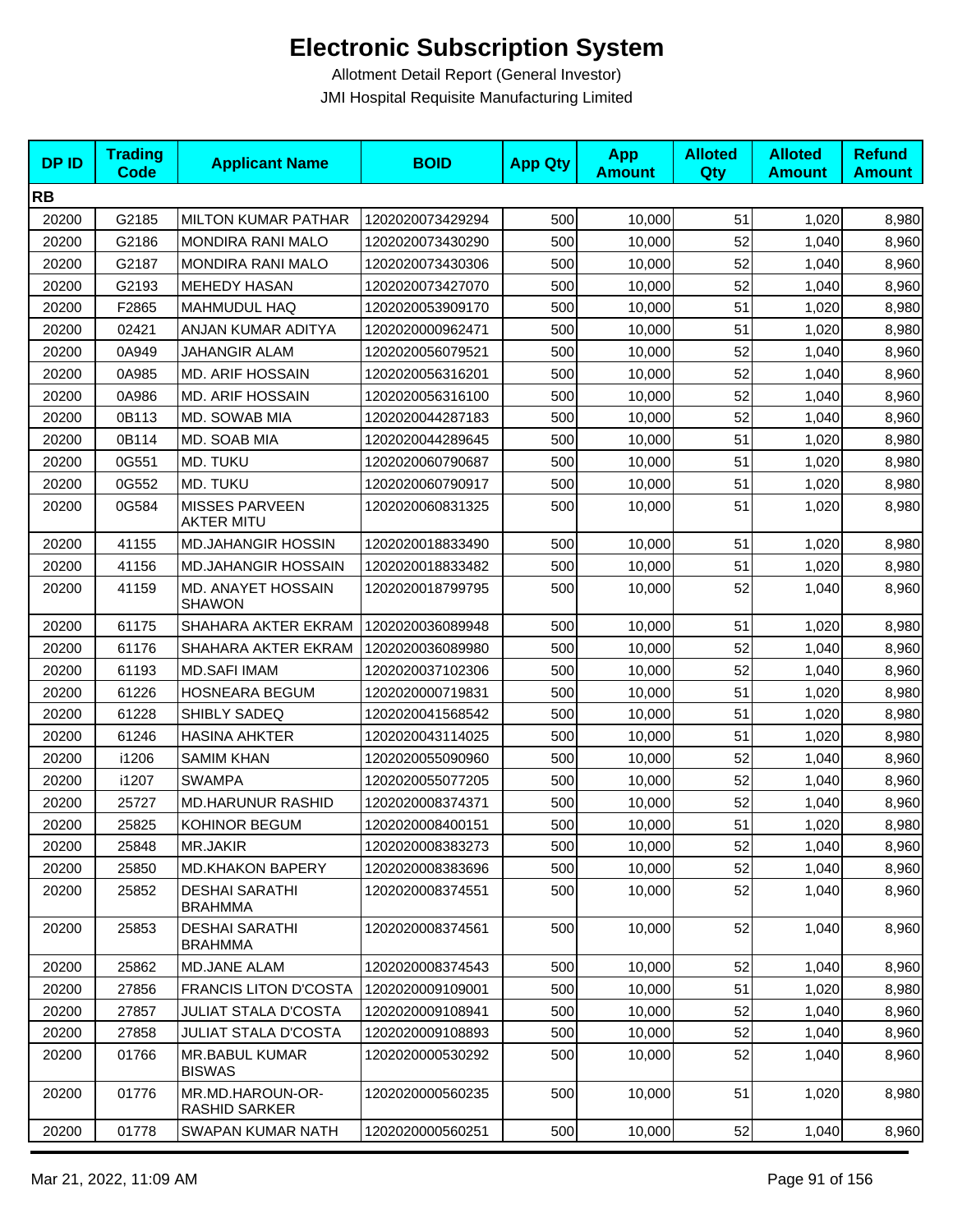| <b>DPID</b> | <b>Trading</b><br><b>Code</b> | <b>Applicant Name</b>                     | <b>BOID</b>      | <b>App Qty</b> | <b>App</b><br><b>Amount</b> | <b>Alloted</b><br>Qty | <b>Alloted</b><br><b>Amount</b> | <b>Refund</b><br><b>Amount</b> |
|-------------|-------------------------------|-------------------------------------------|------------------|----------------|-----------------------------|-----------------------|---------------------------------|--------------------------------|
| <b>RB</b>   |                               |                                           |                  |                |                             |                       |                                 |                                |
| 20200       | 01797                         | <b>MR.MOHAMMED KAMAL</b>                  | 1202020000560037 | 500            | 10,000                      | 51                    | 1,020                           | 8,980                          |
| 20200       | 01815                         | MR.SHARIF MAHMUDUL<br><b>MATIN</b>        | 1202020000569386 | 500            | 10,000                      | 52                    | 1,040                           | 8,960                          |
| 20200       | B4851                         | <b>MD. AMINUL ISLAM</b>                   | 1202020054884744 | 500            | 10,000                      | 51                    | 1,020                           | 8,980                          |
| 20200       | B4893                         | <b>MOHAMMAD ABUL</b><br><b>KALAM AZAD</b> | 1202020054920240 | 500            | 10,000                      | 52                    | 1,040                           | 8,960                          |
| 20200       | B4902                         | MOHAMMAD HOSSAIN                          | 1202020055112197 | 500            | 10,000                      | 52                    | 1,040                           | 8,960                          |
| 20200       | B4904                         | MOHAMMAD HOSSAIN                          | 1202020055112352 | 500            | 10,000                      | 51                    | 1,020                           | 8,980                          |
| 20200       | A1072                         | RADHA DAS                                 | 1202020028324672 | 500            | 10,000                      | 52                    | 1,040                           | 8,960                          |
| 20200       | B1289                         | <b>JOSIM</b>                              | 1202020048412564 | 500            | 10,000                      | 52                    | 1,040                           | 8,960                          |
| 20200       | B1296                         | <b>JERIN SULTANA</b>                      | 1202020048382636 | 500            | 10,000                      | 52                    | 1,040                           | 8,960                          |
| 20200       | B1298                         | <b>SYED SAMSUL HOQUE</b>                  | 1202020048382850 | 500            | 10,000                      | 51                    | 1,020                           | 8,980                          |
| 20200       | B1299                         | SYED SAMSUL HOQUE                         | 1202020048383001 | 500            | 10,000                      | 51                    | 1,020                           | 8,980                          |
| 20200       | 0A944                         | MD ALAMGIR HOSSAIN                        | 1202020056076261 | 500            | 10,000                      | 51                    | 1,020                           | 8,980                          |
| 20200       | 0A946                         | SAHEDA BAGUM                              | 1202020056077009 | 500            | 10,000                      | 52                    | 1,040                           | 8,960                          |
| 20200       | 0A947                         | SAHEDA BAGUM                              | 1202020056077357 | 500            | 10,000                      | 52                    | 1,040                           | 8,960                          |
| 20200       | 01816                         | MR.S.M.ASHRAFUL<br><b>MATIN PHILIP</b>    | 1202020000569394 | 500            | 10,000                      | 51                    | 1,020                           | 8,980                          |
| 20200       | 01824                         | MR.MUHAMMAD HAJJAJ-<br><b>BIN-MAHFOOZ</b> | 1202020000573865 | 500            | 10,000                      | 52                    | 1,040                           | 8,960                          |
| 20200       | 06667                         | MR.MD.ZAKIR HOSSAIN                       | 1202020002341935 | 500            | 10,000                      | 52                    | 1,040                           | 8,960                          |
| 20200       | 07002                         | MR.MD.MAHMUDUR<br><b>RAHMAN</b>           | 1202020002232111 | 500            | 10,000                      | 51                    | 1,020                           | 8,980                          |
| 20200       | 11327                         | MRS.NILUFAR YASMIN                        | 1202020003693510 | 500            | 10,000                      | 51                    | 1,020                           | 8,980                          |
| 20200       | 11329                         | MR.MD.KHALID HOSSAIN<br><b>BHUIYAN</b>    | 1202020003693497 | 500            | 10,000                      | 51                    | 1,020                           | 8,980                          |
| 20200       | 11377                         | MR.GOPAL CHANDRA<br><b>GHOSH</b>          | 1202020003709227 | 500            | 10,000                      | 52                    | 1,040                           | 8,960                          |
| 20200       | 11421                         | <b>BIJOY KUMAR ADITYA</b>                 | 1202020003738746 | 500            | 10,000                      | 52                    | 1,040                           | 8,960                          |
| 20200       | 11422                         | <b>BIJOY KUMAR ADITYA</b>                 | 1202020003738754 | 500            | 10,000                      | 51                    | 1,020                           | 8,980                          |
| 20200       | B1300                         | MD. ATIQUR RAHMAN                         | 1202020048385803 | 500            | 10,000                      | 51                    | 1,020                           | 8,980                          |
| 20200       | B1301                         | <b>MD. ATIQUR RAHMAN</b>                  | 1202020048386495 | 500            | 10,000                      | 52                    | 1,040                           | 8,960                          |
| 20200       | B1302                         | SHAHNAZ PARVIN                            | 1202020048383060 | 500            | 10,000                      | 51                    | 1,020                           | 8,980                          |
| 20200       | B1303                         | SHAHNAZ PARVIN                            | 1202020048383178 | 500            | 10,000                      | 52                    | 1,040                           | 8,960                          |
| 20200       | 67104                         | <b>MR.AKTARUZ ZAMAN</b>                   | 1202020033558275 | 500            | 10,000                      | 52                    | 1,040                           | 8,960                          |
| 20200       | 67119                         | <b>SANJIT BARMAN</b>                      | 1202020033764370 | 500            | 10,000                      | 51                    | 1,020                           | 8,980                          |
| 20200       | 67120                         | AMINUR RAHMAN                             | 1202020033796173 | 500            | 10,000                      | 51                    | 1,020                           | 8,980                          |
| 20200       | 00D40                         | <b>SUKHEN PODDER</b>                      | 1202020043862614 | 500            | 10.000                      | 51                    | 1,020                           | 8,980                          |
| 20200       | 0D147                         | ANITA RANI SAHA                           | 1202020044781414 | 500            | 10,000                      | 52                    | 1,040                           | 8,960                          |
| 20200       | 0D155                         | <b>BIKASH CHANDRA SAHA</b>                | 1202020044809566 | 500            | 10,000                      | 51                    | 1,020                           | 8,980                          |
| 20200       | 0D180                         | RADHA RANI BHOWMIK                        | 1202020044829081 | 500            | 10,000                      | 51                    | 1,020                           | 8,980                          |
| 20200       | 0D181                         | RADHA RANI BHOWMIK                        | 1202020044839418 | 500            | 10,000                      | 51                    | 1,020                           | 8,980                          |
| 20200       | 10794                         | <b>MRS.MONIRA JAHAN</b>                   | 1202020005397711 | 500            | 10,000                      | 52                    | 1,040                           | 8,960                          |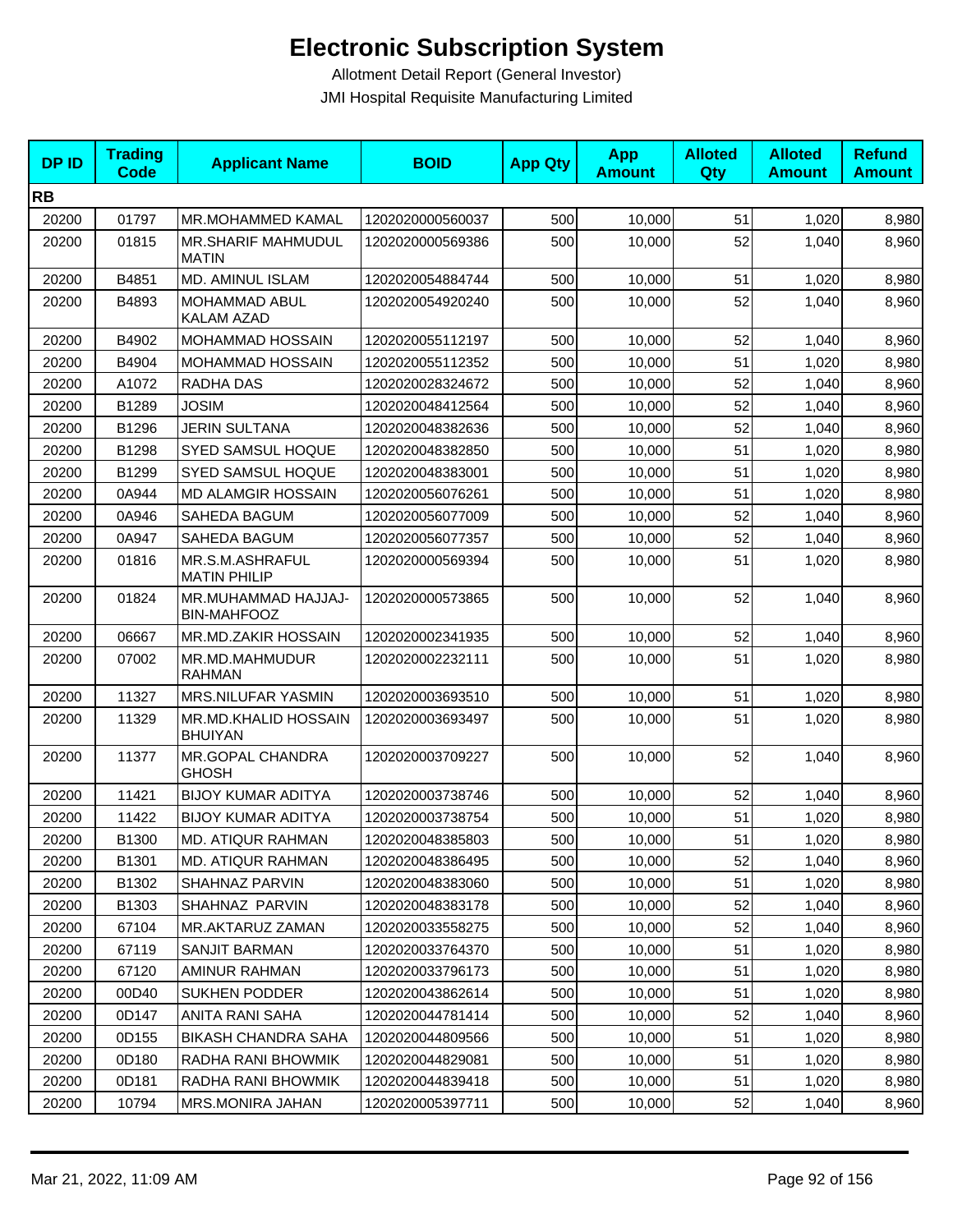| <b>DPID</b> | <b>Trading</b><br><b>Code</b> | <b>Applicant Name</b>                      | <b>BOID</b>      | <b>App Qty</b> | <b>App</b><br><b>Amount</b> | <b>Alloted</b><br>Qty | <b>Alloted</b><br><b>Amount</b> | <b>Refund</b><br><b>Amount</b> |
|-------------|-------------------------------|--------------------------------------------|------------------|----------------|-----------------------------|-----------------------|---------------------------------|--------------------------------|
| <b>RB</b>   |                               |                                            |                  |                |                             |                       |                                 |                                |
| 20200       | 10846                         | MUHAMMAD HARUN OR<br><b>RASHID</b>         | 1202020003878963 | 500            | 10,000                      | 52                    | 1,040                           | 8,960                          |
| 20200       | 10863                         | A.T.MUHAMMAD<br><b>SAROWAR HOSSAIN</b>     | 1202020006725501 | 500            | 10,000                      | 52                    | 1,040                           | 8,960                          |
| 20200       | 10864                         | MD.MAHBUBUR RASHID                         | 1202020006725526 | 500            | 10,000                      | 52                    | 1,040                           | 8,960                          |
| 20200       | 10865                         | <b>MD.MAHABUBUR RASHID</b>                 | 1202020006725550 | 500            | 10,000                      | 51                    | 1,020                           | 8,980                          |
| 20200       | 33101                         | MD. ALAUDDIN MANZI                         | 1202020012036387 | 500            | 10,000                      | 52                    | 1,040                           | 8,960                          |
| 20200       | 33106                         | <b>DR.ZILLUR RAHMAN</b>                    | 1202020012036451 | 500            | 10,000                      | 52                    | 1,040                           | 8,960                          |
| 20200       | 33107                         | DR.ZILLUR RAHMAN                           | 1202020012036461 | 500            | 10,000                      | 52                    | 1,040                           | 8,960                          |
| 20200       | 33145                         | SHALMA JESMIN                              | 1202020012102934 | 500            | 10,000                      | 52                    | 1,040                           | 8,960                          |
| 20200       | 38247                         | <b>SAMPA PAUL</b>                          | 1202020015313318 | 500            | 10,000                      | 51                    | 1,020                           | 8,980                          |
| 20200       | 38353                         | PRABIR KUMAR SAHA                          | 1202020015433118 | 500            | 10,000                      | 52                    | 1,040                           | 8,960                          |
| 20200       | 38444                         | HAFIZ MD.SOLAIMAN                          | 1202020015441638 | 500            | 10,000                      | 52                    | 1,040                           | 8,960                          |
| 20200       | 43110                         | <b>MD.SIDDIKUR RAHMAN</b><br><b>MOLLAH</b> | 1202020023947234 | 500            | 10,000                      | 52                    | 1,040                           | 8,960                          |
| 20200       | 43111                         | <b>MD.SIDDIKUR RAHMAN</b><br><b>MOLLAH</b> | 1202020023947250 | 500            | 10,000                      | 51                    | 1,020                           | 8,980                          |
| 20200       | C3608                         | JAKIR HOSEN                                | 1202020067797772 | 500            | 10,000                      | 52                    | 1,040                           | 8,960                          |
| 20200       | C3615                         | <b>MAKSUD ALAM</b>                         | 1202020068166302 | 500            | 10,000                      | 52                    | 1,040                           | 8,960                          |
| 20200       | C3618                         | <b>ARIFA</b>                               | 1202020068182119 | 500            | 10,000                      | 52                    | 1,040                           | 8,960                          |
| 20200       | C3624                         | JANNTE MAHBUBA JARIN                       | 1202020068203044 | 500            | 10,000                      | 52                    | 1,040                           | 8,960                          |
| 20200       | C3625                         | MUHAMMAD ASHRAF<br>UZZAMAN KHAN            | 1202020068195963 | 500            | 10,000                      | 51                    | 1,020                           | 8,980                          |
| 20200       | C3626                         | MD MAHBUBUR RAHMAN                         | 1202020068173140 | 500            | 10,000                      | 51                    | 1,020                           | 8,980                          |
| 20200       | C3633                         | MD. SHUHAS MUJAHID                         | 1202020068484143 | 500            | 10,000                      | 51                    | 1,020                           | 8,980                          |
| 20200       | C3634                         | MD. SHUHAS MUJAHID                         | 1202020068484079 | 500            | 10,000                      | 52                    | 1,040                           | 8,960                          |
| 20200       | C3635                         | <b>NASIMA AKTER</b>                        | 1202020068522096 | 500            | 10,000                      | 51                    | 1,020                           | 8,980                          |
| 20200       | 00168                         | MD. SABUJ MIA                              | 1202020051970431 | 500            | 10,000                      | 52                    | 1,040                           | 8,960                          |
| 20200       | 00169                         | MD. SABUJ MIA                              | 1202020051970423 | 500            | 10,000                      | 52                    | 1,040                           | 8,960                          |
| 20200       | 00170                         | <b>NAZMUL HUSEN</b>                        | 1202020051874915 | 500            | 10,000                      | 52                    | 1,040                           | 8,960                          |
| 20200       | 01839                         | MR.JOYDEB KUAMR<br><b>SAHA</b>             | 1202020000585599 | 500            | 10,000                      | 52                    | 1,040                           | 8,960                          |
| 20200       | 01901                         | SAMDANI KHONDAKER                          | 1202020000624543 | 500            | 10,000                      | 52                    | 1,040                           | 8,960                          |
| 20200       | 01931                         | <b>MRS.KAMRUN MANIRA</b>                   | 1202020000637022 | 500            | 10,000                      | 51                    | 1,020                           | 8,980                          |
| 20200       | 01945                         | <b>MR.HARI PADA MONDAL</b>                 | 1202020000647731 | 500            | 10,000                      | 52                    | 1,040                           | 8,960                          |
| 20200       | 01996                         | MR.JAGADISH CHANDRA<br><b>BISWAS</b>       | 1202020000671313 | 500            | 10,000                      | 52                    | 1,040                           | 8,960                          |
| 20200       | 01998                         | MR.MOHAMMAD ABDUL<br><b>MAJID</b>          | 1202020000671331 | 500            | 10,000                      | 52                    | 1,040                           | 8,960                          |
| 20200       | 26273                         | <b>MD.RAKIB UDDIN</b>                      | 1202020008480993 | 500            | 10,000                      | 51                    | 1,020                           | 8,980                          |
| 20200       | 26276                         | <b>MD.SANOWAR HOSSAIN</b>                  | 1202020008481029 | 500            | 10,000                      | 51                    | 1,020                           | 8,980                          |
| 20200       | 26277                         | MD.ABDUL HANNAN                            | 1202020008480894 | 500            | 10,000                      | 51                    | 1,020                           | 8,980                          |
| 20200       | 30481                         | ABDUL KHALEQUE                             | 1202020009794560 | 500            | 10,000                      | 52                    | 1,040                           | 8,960                          |
| 20200       | 30491                         | SAFIQUL ISLAM                              | 1202020009653159 | 500            | 10,000                      | 51                    | 1,020                           | 8,980                          |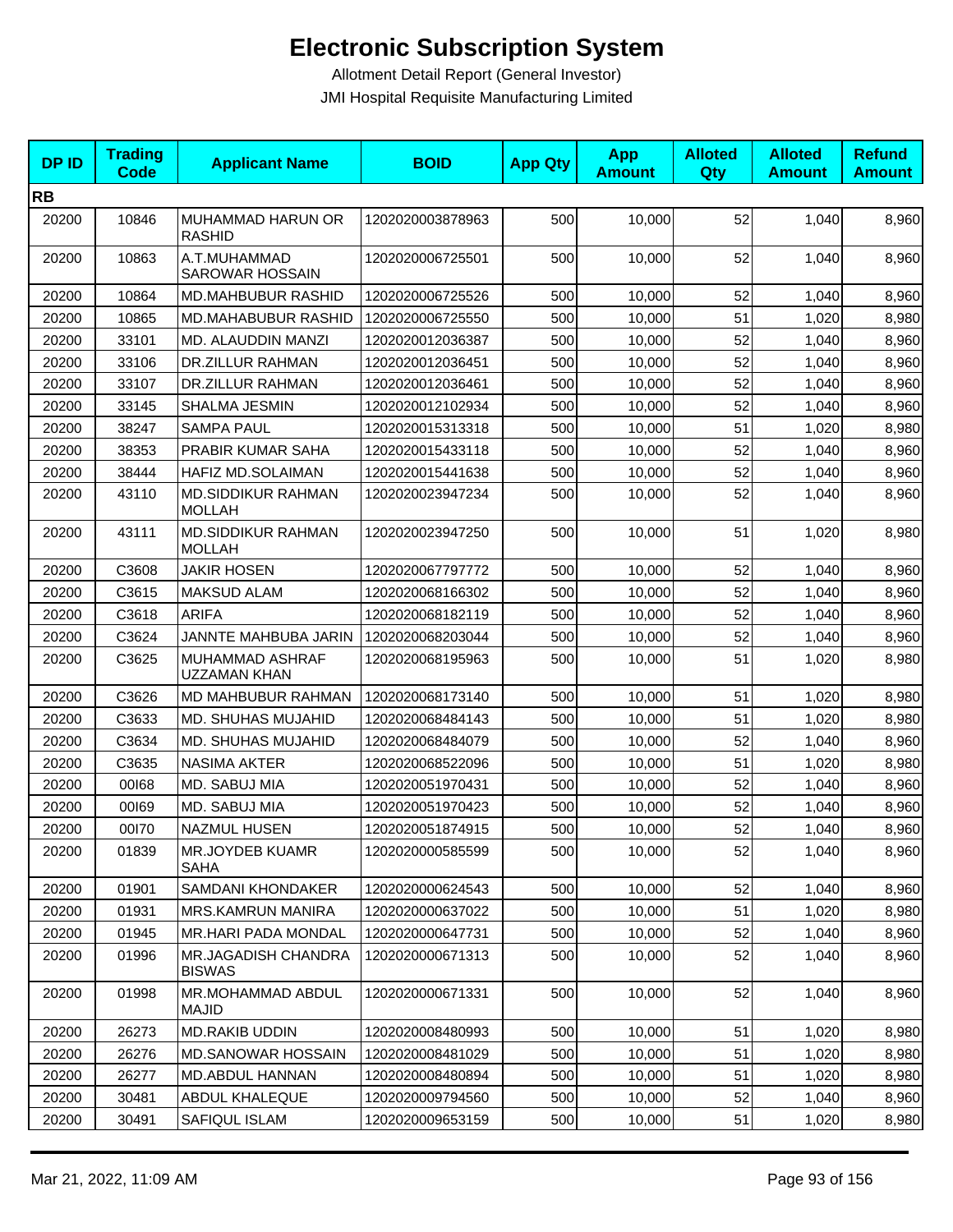| <b>DPID</b> | <b>Trading</b><br>Code | <b>Applicant Name</b>                   | <b>BOID</b>      | <b>App Qty</b> | <b>App</b><br><b>Amount</b> | <b>Alloted</b><br>Qty | <b>Alloted</b><br><b>Amount</b> | <b>Refund</b><br><b>Amount</b> |
|-------------|------------------------|-----------------------------------------|------------------|----------------|-----------------------------|-----------------------|---------------------------------|--------------------------------|
| <b>RB</b>   |                        |                                         |                  |                |                             |                       |                                 |                                |
| 20200       | 30492                  | <b>MD.SAFIQUL ISLAM</b>                 | 1202020009653167 | 500            | 10,000                      | 52                    | 1,040                           | 8,960                          |
| 20200       | 30498                  | MD.ASLAM                                | 1202020009643143 | 500            | 10,000                      | 51                    | 1,020                           | 8,980                          |
| 20200       | 30499                  | <b>MD.ABDUR RAHMAN</b>                  | 1202020009643151 | 500            | 10,000                      | 52                    | 1,040                           | 8,960                          |
| 20200       | 30500                  | <b>MD.ABDUR RAHAMAN</b>                 | 1202020009643161 | 500            | 10,000                      | 52                    | 1,040                           | 8,960                          |
| 20200       | 61106                  | <b>MD.NURUL ALIM TOWHID</b>             | 1202020033079971 | 500            | 10,000                      | 52                    | 1,040                           | 8,960                          |
| 20200       | A2635                  | <b>MASUDA AKTER</b>                     | 1202020067492993 | 500            | 10,000                      | 52                    | 1,040                           | 8,960                          |
| 20200       | A2636                  | SARIYA MOMOTAJ<br><b>UPOMA</b>          | 1202020072609485 | 500            | 10,000                      | 52                    | 1,040                           | 8,960                          |
| 20200       | A2698                  | MRS. MORSHEDA BANU                      | 1202020074221078 | 500            | 10,000                      | 52                    | 1,040                           | 8,960                          |
| 20200       | G2198                  | <b>MOHOSINA AKHTER</b>                  | 1202020073461875 | 500            | 10,000                      | 52                    | 1,040                           | 8,960                          |
| 20200       | 32950                  | M/S.ASMA BEGUM                          | 1202020011918513 | 500            | 10,000                      | 51                    | 1,020                           | 8,980                          |
| 20200       | 32951                  | MD.MAHADI HASSAN                        | 1202020011918531 | 500            | 10,000                      | 51                    | 1,020                           | 8,980                          |
| 20200       | 25076                  | S M ASRAFUL HAQUE                       | 1202020008063821 | 500            | 10,000                      | 51                    | 1,020                           | 8,980                          |
| 20200       | 25077                  | S M ASRAFUL HAQUE                       | 1202020008063690 | 500            | 10,000                      | 52                    | 1,040                           | 8,960                          |
| 20200       | 25078                  | <b>BIBI FATEMA KHATON</b>               | 1202020008063714 | 500            | 10,000                      | 51                    | 1,020                           | 8,980                          |
| 20200       | 25080                  | SYED A.K.M.SHAFIQUE                     | 1202020008064181 | 500            | 10,000                      | 51                    | 1,020                           | 8,980                          |
| 20200       | 25100                  | <b>MONIR HOSSAIN</b>                    | 1202020008071530 | 500            | 10,000                      | 52                    | 1,040                           | 8,960                          |
| 20200       | 25101                  | <b>MONIR HOSSAIN</b>                    | 1202020008071549 | 500            | 10,000                      | 51                    | 1,020                           | 8,980                          |
| 20200       | 38977                  | NARAYAN CHANDRA<br>SAHA                 | 1202020016165714 | 500            | 10,000                      | 52                    | 1,040                           | 8,960                          |
| 20200       | 38978                  | NARAYAN CHANDRA<br>SAHA                 | 1202020016165722 | 500            | 10,000                      | 51                    | 1,020                           | 8,980                          |
| 20200       | 39021                  | DIPTI RANI DAS                          | 1202020016233677 | 500            | 10,000                      | 52                    | 1,040                           | 8,960                          |
| 20200       | G1734                  | SOURAV PODDER                           | 1202020069060389 | 500            | 10,000                      | 51                    | 1,020                           | 8,980                          |
| 20200       | G1735                  | MD. SHARIF ULLAH KHAN                   | 1202020069051335 | 500            | 10,000                      | 51                    | 1,020                           | 8,980                          |
| 20200       | G1748                  | MOHAMMAD BORHAN<br><b>UDDIN BHUIYAN</b> | 1202020069106956 | 500            | 10,000                      | 52                    | 1,040                           | 8,960                          |
| 20200       | G1753                  | PROKASH CHANDRA<br><b>SARKER</b>        | 1202020069188996 | 500            | 10,000                      | 51                    | 1,020                           | 8,980                          |
| 20200       | G1763                  | <b>NAZMUL HOSSAN</b>                    | 1202020069445811 | 500            | 10,000                      | 51                    | 1,020                           | 8,980                          |
| 20200       | G1764                  | NAZMUL HOSSAN                           | 1202020069445771 | 500            | 10,000                      | 52                    | 1,040                           | 8,960                          |
| 20200       | G1765                  | MST. HASINA AKTER                       | 1202020069437902 | 500            | 10,000                      | 51                    | 1,020                           | 8,980                          |
| 20200       | G1868                  | <b>MRS. SUSHMITA</b><br>SHARMIN PRIYA   | 1202020071163414 | 500            | 10,000                      | 51                    | 1,020                           | 8,980                          |
| 20200       | G1871                  | REMA BEGUM                              | 1202020071169320 | 500            | 10,000                      | 51                    | 1,020                           | 8,980                          |
| 20200       | 32907                  | MD.DELOWER HOSSAIN                      | 1202020011868757 | 500            | 10,000                      | 51                    | 1,020                           | 8,980                          |
| 20200       | 32908                  | MD.DELOWER HOSSAIN                      | 1202020011868773 | 500            | 10,000                      | 51                    | 1,020                           | 8,980                          |
| 20200       | 32909                  | <b>KULSUM AKTER</b>                     | 1202020011868791 | 500            | 10,000                      | 51                    | 1,020                           | 8,980                          |
| 20200       | 32920                  | <b>MRITYUNJOY PAUL</b>                  | 1202020011876605 | 500            | 10,000                      | 51                    | 1,020                           | 8,980                          |
| 20200       | 32922                  | <b>MRITYUNJOY PAUL</b>                  | 1202020011876474 | 500            | 10,000                      | 52                    | 1,040                           | 8,960                          |
| 20200       | 32933                  | RIPON KUMAR SAHA                        | 1202020011889285 | 500            | 10,000                      | 51                    | 1,020                           | 8,980                          |
| 20200       | 32934                  | RIPON KUMAR SAHA                        | 1202020011889293 | 500            | 10,000                      | 52                    | 1,040                           | 8,960                          |
| 20200       | 32940                  | <b>MUNMUN SAHA</b>                      | 1202020011902535 | 500            | 10,000                      | 51                    | 1,020                           | 8,980                          |
| 20200       | 32949                  | MD.RAMZAN ALI                           | 1202020011918979 | 500            | 10,000                      | 51                    | 1,020                           | 8,980                          |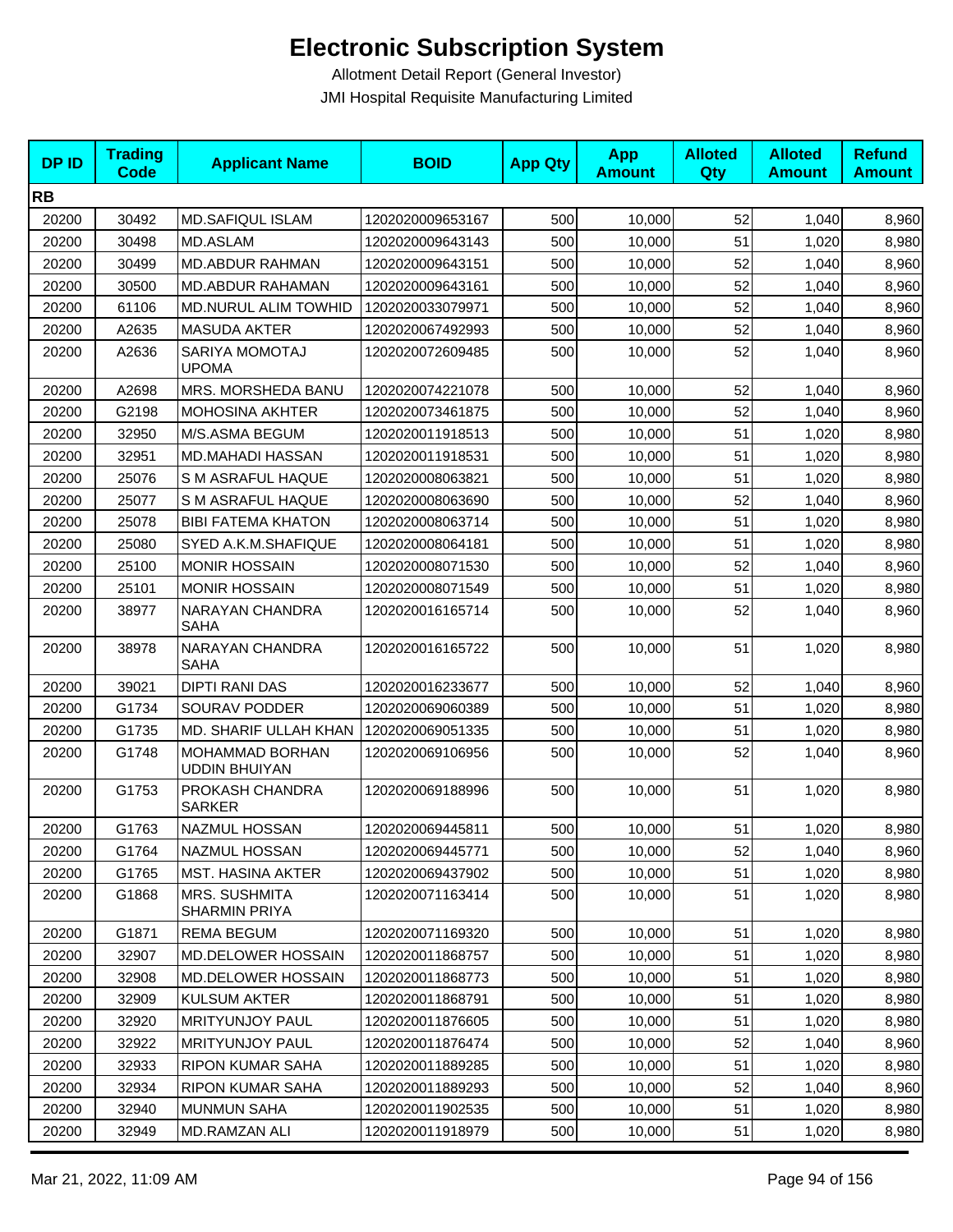| <b>DPID</b> | <b>Trading</b><br><b>Code</b> | <b>Applicant Name</b>                 | <b>BOID</b>      | <b>App Qty</b> | <b>App</b><br><b>Amount</b> | <b>Alloted</b><br>Qty | <b>Alloted</b><br><b>Amount</b> | <b>Refund</b><br><b>Amount</b> |
|-------------|-------------------------------|---------------------------------------|------------------|----------------|-----------------------------|-----------------------|---------------------------------|--------------------------------|
| <b>RB</b>   |                               |                                       |                  |                |                             |                       |                                 |                                |
| 20200       | 38868                         | <b>KISHOR DAS</b>                     | 1202020016041271 | 500            | 10,000                      | 51                    | 1,020                           | 8,980                          |
| 20200       | 38869                         | <b>KISHOR DAS</b>                     | 1202020016041281 | 500            | 10,000                      | 52                    | 1,040                           | 8,960                          |
| 20200       | 38871                         | <b>NIRMOL DAS</b>                     | 1202020016041303 | 500            | 10,000                      | 51                    | 1,020                           | 8,980                          |
| 20200       | 38899                         | <b>MD.AMINUL ISLAM</b>                | 1202020016094967 | 500            | 10,000                      | 51                    | 1,020                           | 8,980                          |
| 20200       | 38901                         | MITHUN KUMAR SAHA                     | 1202020016099788 | 500            | 10,000                      | 52                    | 1,040                           | 8,960                          |
| 20200       | 38933                         | MD.MURAD                              | 1202020016114384 | 500            | 10,000                      | 51                    | 1,020                           | 8,980                          |
| 20200       | 38934                         | MD.MONIRUZZAMAN                       | 1202020016114392 | 500            | 10,000                      | 52                    | 1,040                           | 8,960                          |
| 20200       | 38935                         | RINA ZAMAN                            | 1202020016114408 | 500            | 10,000                      | 51                    | 1,020                           | 8,980                          |
| 20200       | 38936                         | RINA ZAMAN                            | 1202020016114416 | 500            | 10,000                      | 52                    | 1,040                           | 8,960                          |
| 20200       | B1121                         | MD. RAFIKUL ISLAM                     | 1202020048133305 | 500            | 10,000                      | 52                    | 1,040                           | 8,960                          |
| 20200       | B1122                         | MD. RAFIKUL ISLAM                     | 1202020048134417 | 500            | 10,000                      | 51                    | 1,020                           | 8,980                          |
| 20200       | B1123                         | MD. RASEL AHAMMED                     | 1202020047933444 | 500            | 10,000                      | 52                    | 1,040                           | 8,960                          |
| 20200       | B1124                         | MD. RASEL AHAMMED                     | 1202020047933436 | 500            | 10,000                      | 52                    | 1,040                           | 8,960                          |
| 20200       | B1125                         | MOHAMMAD KAMAL<br><b>HOSSAIN</b>      | 1202020047546178 | 500            | 10,000                      | 51                    | 1,020                           | 8,980                          |
| 20200       | 65059                         | <b>NUSRAT CHOWDHURY</b>               | 1202020018440291 | 500            | 10,000                      | 51                    | 1,020                           | 8,980                          |
| 20200       | 65070                         | <b>RAJIB RAY</b>                      | 1202020018513958 | 500            | 10,000                      | 52                    | 1,040                           | 8,960                          |
| 20200       | 65092                         | HAFIZ MD.SOLAIMAN                     | 1202020018598156 | 500            | 10,000                      | 52                    | 1,040                           | 8,960                          |
| 20200       | A5655                         | MD.NAZRUL ISLAM                       | 1202020020192284 | 500            | 10,000                      | 52                    | 1,040                           | 8,960                          |
| 20200       | A5656                         | <b>MAHMUD HOSSAIN KHAN</b>            | 1202020033632507 | 500            | 10,000                      | 51                    | 1,020                           | 8,980                          |
| 20200       | A5658                         | <b>FEROZA BEGUM</b>                   | 1202020019676950 | 500            | 10,000                      | 52                    | 1,040                           | 8,960                          |
| 20200       | A5684                         | MOHAMMAD ZAHID<br><b>HOSSAIN</b>      | 1202020010476336 | 500            | 10,000                      | 51                    | 1,020                           | 8,980                          |
| 20200       | A5694                         | <b>MD. ANISUR RAHMAN</b>              | 1202020028495837 | 500            | 10,000                      | 52                    | 1,040                           | 8,960                          |
| 20200       | A5695                         | <b>NARGIS NIGAR</b>                   | 1202020058499359 | 500            | 10,000                      | 52                    | 1,040                           | 8,960                          |
| 20200       | 25891                         | <b>MR.TOFAEL AHMED</b>                | 1202020008402381 | 500            | 10,000                      | 51                    | 1,020                           | 8,980                          |
| 20200       | 25894                         | MR.MASUDUR RAHMAN                     | 1202020008402571 | 500            | 10,000                      | 51                    | 1,020                           | 8,980                          |
| 20200       | 44516                         | <b>MR.RAJDIP GHOSH</b>                | 1202020030389525 | 500            | 10,000                      | 51                    | 1,020                           | 8,980                          |
| 20200       | 44547                         | SANJIB KUMAR SINGHA                   | 1202020030461833 | 500            | 10,000                      | 52                    | 1,040                           | 8,960                          |
| 20200       | 44551                         | MR.MD.MONIR HOSSAIN                   | 1202020030593308 | 500            | 10,000                      | 52                    | 1,040                           | 8,960                          |
| 20200       | 44582                         | MD.ZAHIRUL HOQUE                      | 1202020030823862 | 500            | 10,000                      | 51                    | 1,020                           | 8,980                          |
| 20200       | 44592                         | MUHAMMAD NURUL<br><b>HUDA</b>         | 1202020031035077 | 500            | 10,000                      | 52                    | 1,040                           | 8,960                          |
| 20200       | 44627                         | KAZI TARIKUL ISLAM                    | 1202020031369177 | 500            | 10,000                      | 52                    | 1,040                           | 8,960                          |
| 20200       | 44632                         | <b>LABANI ROY TIPU</b>                | 1202020031463545 | 500            | 10,000                      | 51                    | 1,020                           | 8,980                          |
| 20200       | A5697                         | MD. ATAUR RAHMAN                      | 1202020038720249 | 500            | 10,000                      | 52                    | 1,040                           | 8,960                          |
| 20200       | A5702                         | DR. SUPRITI KUMAR<br><b>CHOWDHURY</b> | 1202020021624753 | 500            | 10,000                      | 52                    | 1,040                           | 8,960                          |
| 20200       | A5703                         | DR. SUPRITI KUMAR<br><b>CHOWDHURY</b> | 1202020021622001 | 500            | 10,000                      | 52                    | 1,040                           | 8,960                          |
| 20200       | 0G890                         | <b>MD.SHAMIM HOSSAIN</b>              | 1202020062251075 | 500            | 10,000                      | 52                    | 1,040                           | 8,960                          |
| 20200       | 0G894                         | <b>MD.ANOWAR HOSSAIN</b>              | 1202020062252939 | 500            | 10,000                      | 51                    | 1,020                           | 8,980                          |
| 20200       | 0G895                         | MIR FATEMA AKTER LIPI                 | 1202020003780240 | 500            | 10,000                      | 51                    | 1,020                           | 8,980                          |
| 20200       | 0G902                         | RAHIMA BEGUM                          | 1202020062376183 | 500            | 10,000                      | 51                    | 1,020                           | 8,980                          |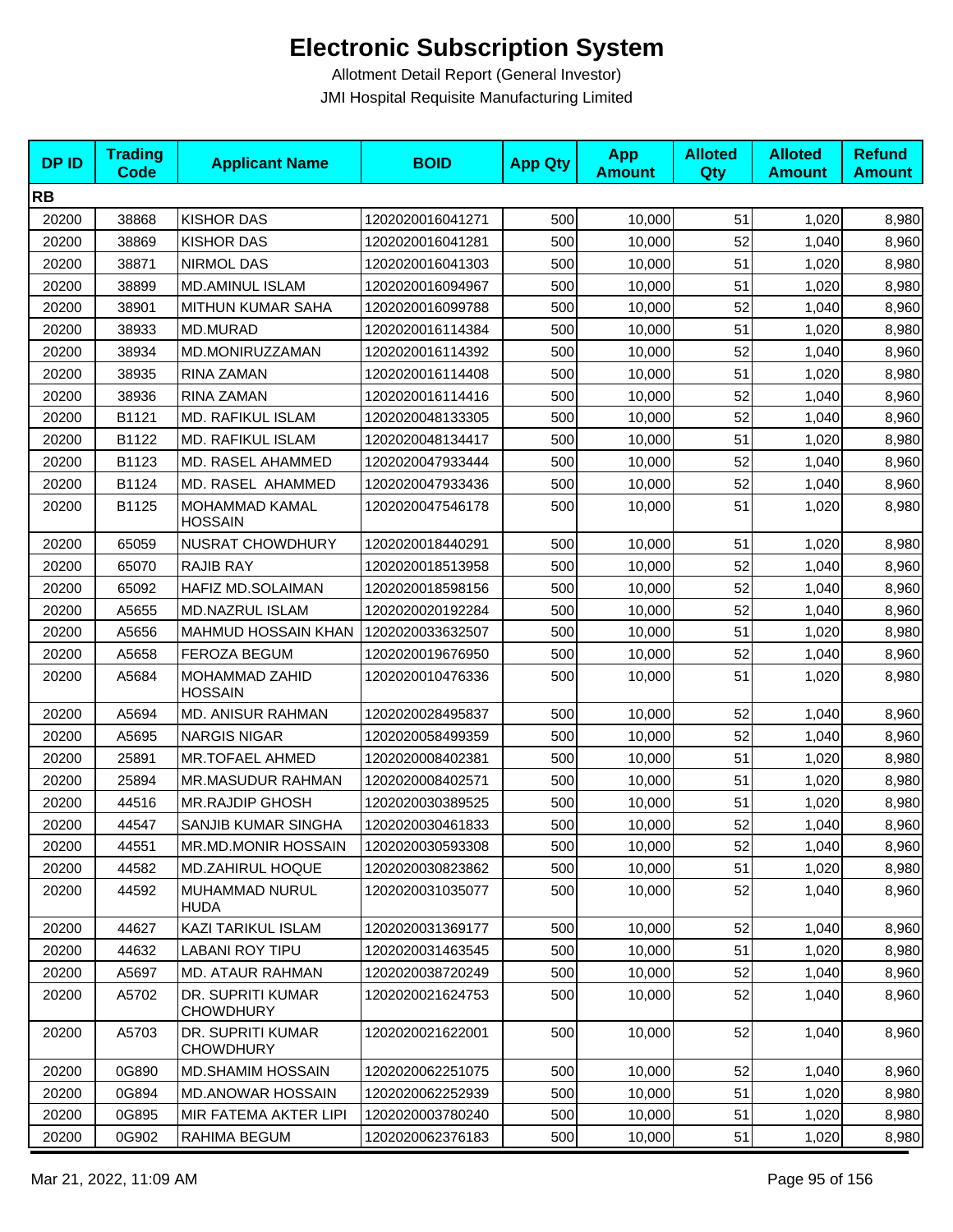| <b>DPID</b> | <b>Trading</b><br><b>Code</b> | <b>Applicant Name</b>                     | <b>BOID</b>      | <b>App Qty</b> | <b>App</b><br><b>Amount</b> | <b>Alloted</b><br>Qty | <b>Alloted</b><br><b>Amount</b> | <b>Refund</b><br><b>Amount</b> |
|-------------|-------------------------------|-------------------------------------------|------------------|----------------|-----------------------------|-----------------------|---------------------------------|--------------------------------|
| <b>RB</b>   |                               |                                           |                  |                |                             |                       |                                 |                                |
| 20200       | 0G925                         | Mollah Shamsuddoha                        | 1202020016472834 | 500            | 10,000                      | 51                    | 1,020                           | 8,980                          |
| 20200       | 0G926                         | MOLLAH SHAMSUDDOHA                        | 1202020002456641 | 500            | 10,000                      | 52                    | 1,040                           | 8,960                          |
| 20200       | 44633                         | LABANI ROY TIPU                           | 1202020031463537 | 500            | 10,000                      | 51                    | 1,020                           | 8,980                          |
| 20200       | 44643                         | <b>NARAYAN SARKAR</b>                     | 1202020031463497 | 500            | 10,000                      | 52                    | 1,040                           | 8,960                          |
| 20200       | B9483                         | MST. MAFUJA BEGUM                         | 1202020058876850 | 500            | 10,000                      | 51                    | 1,020                           | 8,980                          |
| 20200       | B9486                         | <b>MST. ANGURI BEGUM</b>                  | 1202020058878105 | 500            | 10,000                      | 52                    | 1,040                           | 8,960                          |
| 20200       | 67121                         | AMINUR RAHMAN                             | 1202020033796191 | 500            | 10,000                      | 52                    | 1,040                           | 8,960                          |
| 20200       | 67126                         | A.K.M RAFIQUL ISLAM                       | 1202020033930442 | 500            | 10,000                      | 51                    | 1,020                           | 8,980                          |
| 20200       | 11507                         | MR.SHEIKH HUMAYUN<br>AZAD                 | 1202020003870841 | 500            | 10,000                      | 51                    | 1,020                           | 8,980                          |
| 20200       | 11508                         | MR.SHEIKH HUMAYUN<br>AZAD                 | 1202020003870851 | 500            | 10,000                      | 52                    | 1,040                           | 8,960                          |
| 20200       | 11558                         | <b>MR.RATAN KUMAR</b><br>SOMADDER         | 1202020003841421 | 500            | 10,000                      | 52                    | 1,040                           | 8,960                          |
| 20200       | 11589                         | <b>AKTERY KHANAM</b>                      | 1202020003849411 | 500            | 10,000                      | 52                    | 1,040                           | 8,960                          |
| 20200       | 32960                         | M/S.ASMA BAGUM                            | 1202020011918671 | 500            | 10,000                      | 52                    | 1,040                           | 8,960                          |
| 20200       | 32962                         | RAFIQUL ISLAM BABU                        | 1202020011918738 | 500            | 10,000                      | 51                    | 1,020                           | 8,980                          |
| 20200       | 32963                         | RAFIQUL ISLAM BABU                        | 1202020011918762 | 500            | 10,000                      | 52                    | 1,040                           | 8,960                          |
| 20200       | 32964                         | <b>SHIRIN AKTER</b>                       | 1202020011918789 | 500            | 10,000                      | 52                    | 1,040                           | 8,960                          |
| 20200       | 32965                         | <b>SHIRIN AKTER</b>                       | 1202020011918802 | 500            | 10,000                      | 51                    | 1,020                           | 8,980                          |
| 20200       | 67127                         | A.K.M RAFIQUL ISLAM                       | 1202020033930450 | 500            | 10,000                      | 51                    | 1,020                           | 8,980                          |
| 20200       | 67141                         | <b>SUME BEGUM</b>                         | 1202020034248244 | 500            | 10,000                      | 52                    | 1,040                           | 8,960                          |
| 20200       | 67142                         | MD.MURAD ALI MOLLA                        | 1202020034248252 | 500            | 10,000                      | 52                    | 1,040                           | 8,960                          |
| 20200       | B6109                         | <b>MST. SUNDARI BEGUM</b>                 | 1202020059788705 | 500            | 10,000                      | 52                    | 1,040                           | 8,960                          |
| 20200       | B6110                         | <b>MST. SUNDARI BEGUM</b>                 | 1202020059788839 | 500            | 10,000                      | 51                    | 1,020                           | 8,980                          |
| 20200       | B6128                         | S. M. SARIFUL ISLAM                       | 1202020056487308 | 500            | 10,000                      | 52                    | 1,040                           | 8,960                          |
| 20200       | B6133                         | MD. IMANUL ISLAM                          | 1202020056073474 | 500            | 10,000                      | 51                    | 1,020                           | 8,980                          |
| 20200       | B6234                         | RATAN CHANDRA SAHA                        | 1202020056287442 | 500            | 10,000                      | 52                    | 1,040                           | 8,960                          |
| 20200       | C1833                         | <b>INDRAJIT KARMAKER</b>                  | 1202020058248899 | 500            | 10,000                      | 51                    | 1,020                           | 8,980                          |
| 20200       | A2699                         | MR. MUZAMMEL HAQUE                        | 1202020074223267 | 500            | 10,000                      | 52                    | 1,040                           | 8,960                          |
| 20200       | A2706                         | KAMRUL HASAN                              | 1202020062885647 | 500            | 10,000                      | 51                    | 1,020                           | 8,980                          |
| 20200       | A2725                         | <b>MD. ARIF TALUKDER</b>                  | 1202020062579639 | 500            | 10,000                      | 51                    | 1,020                           | 8,980                          |
| 20200       | A2811                         | ARIFUR RAHMAN                             | 1202020058264282 | 500            | 10,000                      | 52                    | 1,040                           | 8,960                          |
| 20200       | A2961                         | MD. FOKRUL ALAM<br><b>BHUYAN</b>          | 1202020060851595 | 500            | 10,000                      | 52                    | 1,040                           | 8,960                          |
| 20200       | F1966                         | <b>TAMANNA BINTA</b><br><b>SHAMSUDDIN</b> | 1202020051862796 | 500            | 10,000                      | 52                    | 1,040                           | 8,960                          |
| 20200       | F2005                         | MD. MIZANUR RAHMAN                        | 1202020051850730 | 500            | 10,000                      | 52                    | 1,040                           | 8,960                          |
| 20200       | F2095                         | PAROMITA DAS                              | 1202020052947425 | 500            | 10,000                      | 52                    | 1,040                           | 8,960                          |
| 20200       | F2123                         | MD. SAMSUL HAQ HIRA                       | 1202020052596770 | 500            | 10,000                      | 52                    | 1,040                           | 8,960                          |
| 20200       | F2126                         | MD. SAMSUL HAQ HIRA                       | 1202020052646082 | 500            | 10,000                      | 52                    | 1,040                           | 8,960                          |
| 20200       | F2142                         | <b>MEHEDI HASAN</b>                       | 1202020052808949 | 500            | 10,000                      | 51                    | 1,020                           | 8,980                          |
| 20200       | F2143                         | <b>MEHEDI HASAN</b>                       | 1202020052809282 | 500            | 10,000                      | 52                    | 1,040                           | 8,960                          |
| 20200       | F2144                         | MD. SHARIF MIAH                           | 1202020052817090 | 500            | 10,000                      | 52                    | 1,040                           | 8,960                          |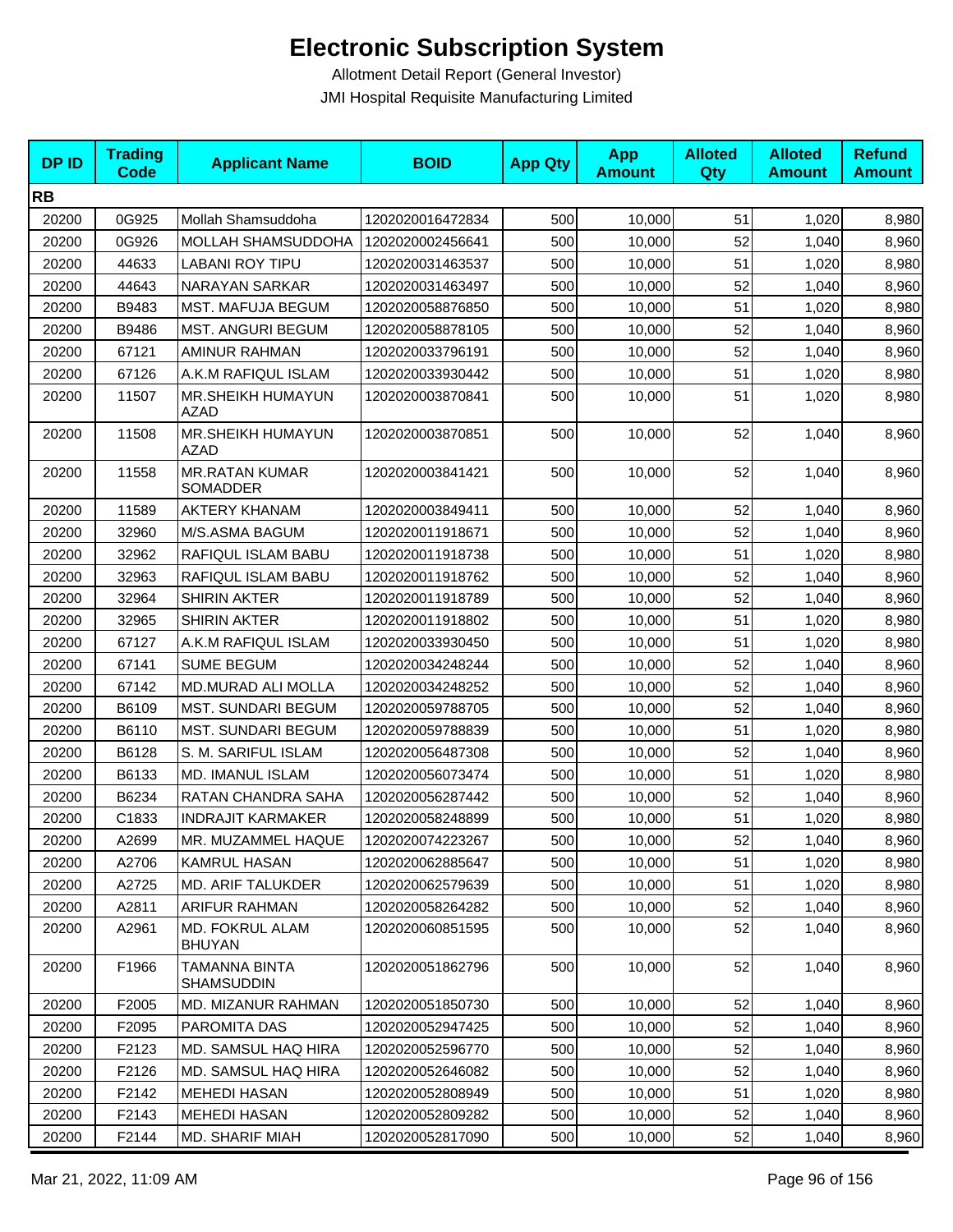| <b>DPID</b> | <b>Trading</b><br>Code | <b>Applicant Name</b>                    | <b>BOID</b>      | <b>App Qty</b> | <b>App</b><br><b>Amount</b> | <b>Alloted</b><br>Qty | <b>Alloted</b><br><b>Amount</b> | <b>Refund</b><br><b>Amount</b> |
|-------------|------------------------|------------------------------------------|------------------|----------------|-----------------------------|-----------------------|---------------------------------|--------------------------------|
| <b>RB</b>   |                        |                                          |                  |                |                             |                       |                                 |                                |
| 20200       | F2145                  | <b>MD. SHARIF MIAH</b>                   | 1202020052819560 | 500            | 10,000                      | 52                    | 1,040                           | 8,960                          |
| 20200       | 00707                  | LT.COL<br>MAZHARALICHOWDHURY(            | 1202020000134261 | 500            | 10,000                      | 51                    | 1,020                           | 8,980                          |
| 20200       | 00710                  | MR.MD. NAZRUL ISLAM                      | 1202020000037949 | 500            | 10,000                      | 52                    | 1,040                           | 8,960                          |
| 20200       | 00715                  | <b>MD.HASHMAT ULLAH</b>                  | 1202020000037981 | 500            | 10,000                      | 52                    | 1,040                           | 8,960                          |
| 20200       | 00719                  | MR.MD.TAJUL ISLAM                        | 1202020000608771 | 500            | 10,000                      | 52                    | 1,040                           | 8,960                          |
| 20200       | 00724                  | MS.SYEDA SHEGUFTA<br><b>AMEER</b>        | 1202020000077857 | 500            | 10,000                      | 52                    | 1,040                           | 8,960                          |
| 20200       | 03861                  | MR.MD.ZAKIR HOSSAIN                      | 1202020001714913 | 500            | 10,000                      | 51                    | 1,020                           | 8,980                          |
| 20200       | 03862                  | MR.MD.ZAKIR HOSSAIN                      | 1202020001714300 | 500            | 10,000                      | 52                    | 1,040                           | 8,960                          |
| 20200       | 03865                  | MR.MD.KHURSHED ALAM                      | 1202020001714378 | 500            | 10,000                      | 51                    | 1,020                           | 8,980                          |
| 20200       | 03866                  | MR.MD.KHURSHED ALAM                      | 1202020001714386 | 500            | 10,000                      | 52                    | 1,040                           | 8,960                          |
| 20200       | B9509                  | <b>SHAMSUN NAHAR</b>                     | 1202020059426661 | 500            | 10,000                      | 51                    | 1,020                           | 8,980                          |
| 20200       | B9511                  | <b>LIPI AKTER</b>                        | 1202020059427160 | 500            | 10,000                      | 51                    | 1,020                           | 8,980                          |
| 20200       | B9513                  | <b>HELENA</b>                            | 1202020059427195 | 500            | 10,000                      | 52                    | 1,040                           | 8,960                          |
| 20200       | B9515                  | MD. MAHABUR MOLLAH                       | 1202020059508030 | 500            | 10,000                      | 51                    | 1,020                           | 8,980                          |
| 20200       | B9516                  | MD. MAHABUR MOLLAH                       | 1202020059508263 | 500            | 10,000                      | 52                    | 1,040                           | 8,960                          |
| 20200       | 45659                  | MD. MILON                                | 1202020036886456 | 500            | 10,000                      | 51                    | 1,020                           | 8,980                          |
| 20200       | 45661                  | <b>MD.SHA ALAM</b>                       | 1202020036930167 | 500            | 10,000                      | 52                    | 1,040                           | 8,960                          |
| 20200       | 45662                  | <b>MD.SADIQUR RAHMAN</b>                 | 1202020036930207 | 500            | 10,000                      | 52                    | 1,040                           | 8,960                          |
| 20200       | 45663                  | ABUL FAIZ MD. HABIBUR<br><b>RAHMAN</b>   | 1202020036930215 | 500            | 10,000                      | 52                    | 1,040                           | 8,960                          |
| 20200       | B9053                  | MD. ENAYET ULLAH                         | 1202020058699158 | 500            | 10,000                      | 52                    | 1,040                           | 8,960                          |
| 20200       | B9054                  | RATAN CHANDRA SAHA                       | 1202020058674862 | 500            | 10,000                      | 51                    | 1,020                           | 8,980                          |
| 20200       | B9081                  | <b>SUKUMAR MODAK</b>                     | 1202020058648421 | 500            | 10,000                      | 51                    | 1,020                           | 8,980                          |
| 20200       | B9086                  | MOHAMMAD MIZANUR<br><b>RAHMAN</b>        | 1202020058672432 | 500            | 10,000                      | 51                    | 1,020                           | 8,980                          |
| 20200       | B9088                  | MD. ABDUL AWAL<br><b>AKANDA</b>          | 1202020058673338 | 500            | 10,000                      | 52                    | 1,040                           | 8,960                          |
| 20200       | B9100                  | MD. ARSHAD ALI                           | 1202020058598647 | 500            | 10,000                      | 51                    | 1,020                           | 8,980                          |
| 20200       | B9134                  | <b>MOHAMMAD HASAN</b>                    | 1202020058782920 | 500            | 10,000                      | 52                    | 1,040                           | 8,960                          |
| 20200       | B9136                  | MOHAMMAD MASUDUR<br><b>RAHMAN</b>        | 1202020058781760 | 500            | 10,000                      | 51                    | 1,020                           | 8,980                          |
| 20200       | B9137                  | <b>MOHAMMAD MASUDUR</b><br><b>RAHMAN</b> | 1202020058781629 | 500            | 10,000                      | 52                    | 1,040                           | 8,960                          |
| 20200       | B1126                  | MOHAMMAD KAMAL<br><b>HOSSAIN</b>         | 1202020048173470 | 500            | 10,000                      | 52                    | 1,040                           | 8,960                          |
| 20200       | B1127                  | <b>JNTAS BEGUM</b>                       | 1202020048134872 | 500            | 10,000                      | 52                    | 1,040                           | 8,960                          |
| 20200       | B1128                  | <b>JNTAS BEGUM</b>                       | 1202020047933310 | 500            | 10,000                      | 52                    | 1,040                           | 8,960                          |
| 20200       | B1129                  | MD. SALAUDDIN<br>AHAMMAD                 | 1202020047933302 | 500            | 10,000                      | 51                    | 1,020                           | 8,980                          |
| 20200       | G1884                  | <b>FAUZIA NISHAT LIN</b>                 | 1202020071316301 | 500            | 10,000                      | 52                    | 1,040                           | 8,960                          |
| 20200       | G1885                  | <b>FAUZIA NISHAT LIN</b>                 | 1202020071316138 | 500            | 10,000                      | 51                    | 1,020                           | 8,980                          |
| 20200       | G1886                  | <b>MOHAMMAD NASIR</b><br><b>UDDIN</b>    | 1202020071315117 | 500            | 10,000                      | 52                    | 1,040                           | 8,960                          |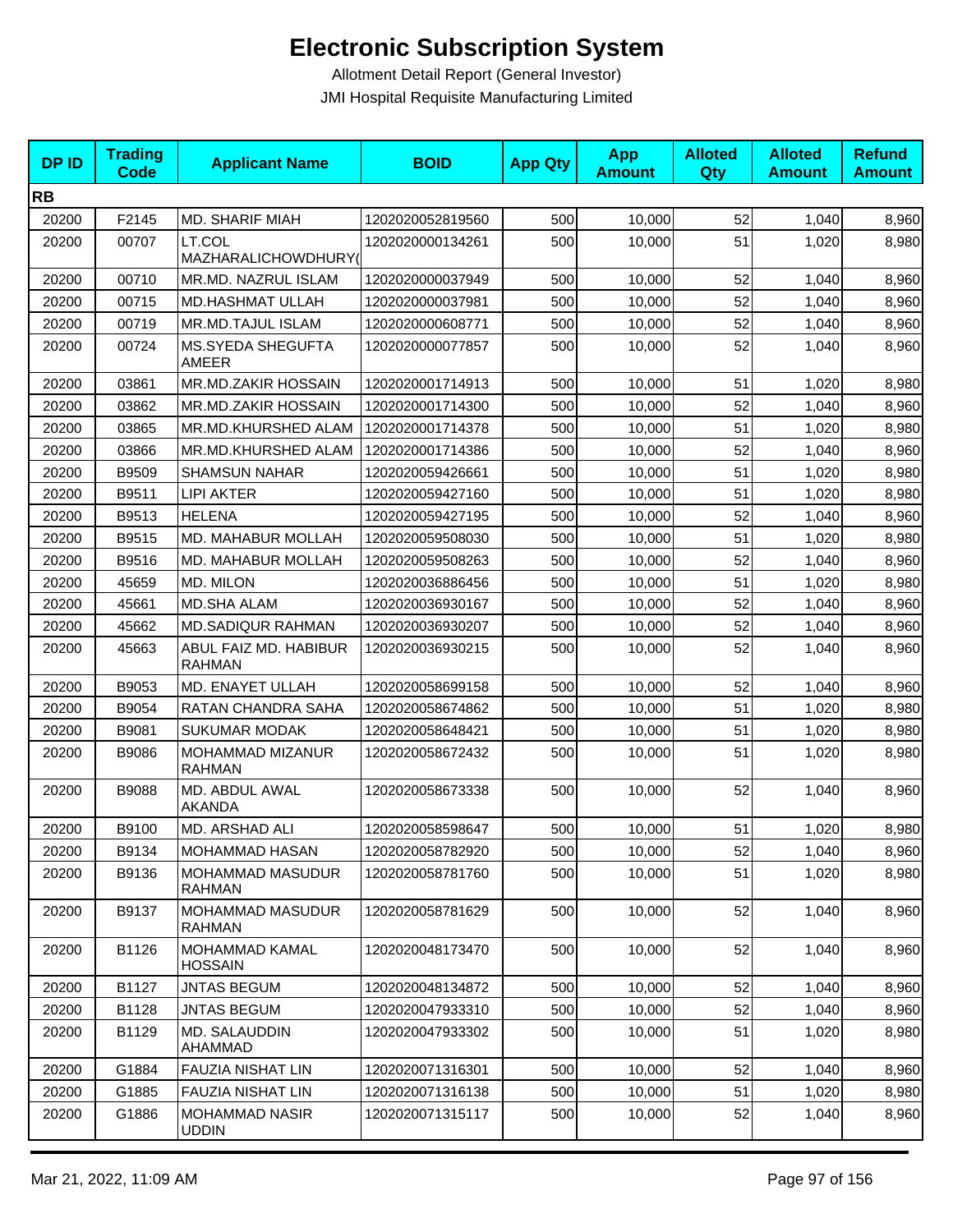| <b>DPID</b> | <b>Trading</b><br>Code | <b>Applicant Name</b>                     | <b>BOID</b>      | <b>App Qty</b> | <b>App</b><br><b>Amount</b> | <b>Alloted</b><br>Qty | <b>Alloted</b><br><b>Amount</b> | <b>Refund</b><br><b>Amount</b> |
|-------------|------------------------|-------------------------------------------|------------------|----------------|-----------------------------|-----------------------|---------------------------------|--------------------------------|
| <b>RB</b>   |                        |                                           |                  |                |                             |                       |                                 |                                |
| 20200       | G1887                  | <b>MOHAMMAD NASIR</b><br><b>UDDIN</b>     | 1202020071314941 | 500            | 10,000                      | 52                    | 1,040                           | 8,960                          |
| 20200       | G1888                  | <b>MINATI DAS</b>                         | 1202020071537929 | 500            | 10,000                      | 52                    | 1,040                           | 8,960                          |
| 20200       | G1894                  | MD. ASFUZZAMAN<br><b>SHIMUL</b>           | 1202020071542578 | 500            | 10,000                      | 51                    | 1,020                           | 8,980                          |
| 20200       | G1900                  | MD. RAHMAT ULLAH                          | 1202020071624541 | 500            | 10,000                      | 51                    | 1,020                           | 8,980                          |
| 20200       | G1569                  | MAKSUDA ALAM                              | 1202020068003922 | 500            | 10,000                      | 51                    | 1,020                           | 8,980                          |
| 20200       | G1570                  | <b>MAKSUDA ALAM</b>                       | 1202020068003981 | 500            | 10,000                      | 52                    | 1,040                           | 8,960                          |
| 20200       | 37307                  | MD.MONAEM HOSSAIN                         | 1202020014479452 | 500            | 10,000                      | 51                    | 1,020                           | 8,980                          |
| 20200       | 37313                  | <b>MD.MOSHARAF HOSSAIN</b><br><b>KHAN</b> | 1202020014478019 | 500            | 10,000                      | 51                    | 1,020                           | 8,980                          |
| 20200       | 42734                  | <b>MODON KUMAR PAUL</b>                   | 1202020022720619 | 500            | 10,000                      | 51                    | 1,020                           | 8,980                          |
| 20200       | 42803                  | DR.AMITAV SAHA                            | 1202020022963437 | 500            | 10,000                      | 52                    | 1,040                           | 8,960                          |
| 20200       | 42804                  | DR.PRIYANKA SAHA                          | 1202020022963453 | 500            | 10,000                      | 52                    | 1,040                           | 8,960                          |
| 20200       | 42831                  | RABINDRANATH PAUL                         | 1202020023106041 | 500            | 10,000                      | 52                    | 1,040                           | 8,960                          |
| 20200       | 42858                  | TAPOSH KUMAR DAS                          | 1202020023164434 | 500            | 10,000                      | 52                    | 1,040                           | 8,960                          |
| 20200       | 42859                  | <b>TAPOSH KUMAR DAS</b>                   | 1202020023167951 | 500            | 10,000                      | 52                    | 1,040                           | 8,960                          |
| 20200       | 42867                  | MOHD.HUMAYUN KABIR                        | 1202020023289296 | 500            | 10,000                      | 52                    | 1,040                           | 8,960                          |
| 20200       | 0H639                  | DR. TARIQ AKHTAR KHAN                     | 1202020055096992 | 500            | 10,000                      | 52                    | 1,040                           | 8,960                          |
| 20200       | 0H857                  | SUFIA HUSNA JAHAN                         | 1202020061165760 | 500            | 10,000                      | 52                    | 1,040                           | 8,960                          |
| 20200       | 0H868                  | ROKEYA BEGUM                              | 1202020061451822 | 500            | 10,000                      | 51                    | 1,020                           | 8,980                          |
| 20200       | 01118                  | MD. ENAMUL HAQ                            | 1202020052078263 | 500            | 10,000                      | 52                    | 1,040                           | 8,960                          |
| 20200       | 14046                  | MR.MOHAN LAL KUNDU                        | 1202020004945071 | 500            | 10,000                      | 51                    | 1,020                           | 8,980                          |
| 20200       | 14116                  | MR.MD.RIPON SHEIKH                        | 1202020004951566 | 500            | 10,000                      | 52                    | 1,040                           | 8,960                          |
| 20200       | 14130                  | <b>MS.URMILA DAS</b>                      | 1202020004958236 | 500            | 10,000                      | 52                    | 1,040                           | 8,960                          |
| 20200       | 14131                  | MR.GOPAL CHANDRA<br>DAS                   | 1202020004958211 | 500            | 10,000                      | 52                    | 1,040                           | 8,960                          |
| 20200       | 14243                  | <b>MR.SUDIP KUMAR SAHA</b>                | 1202020004986579 | 500            | 10,000                      | 51                    | 1,020                           | 8,980                          |
| 20200       | A3799                  | <b>MOHAMMAD</b><br>MONIRUJJAMAN           | 1202020064056743 | 500            | 10,000                      | 51                    | 1,020                           | 8,980                          |
| 20200       | B3726                  | <b>TAPOS SEN</b>                          | 1202020053494512 | 500            | 10,000                      | 52                    | 1,040                           | 8,960                          |
| 20200       | B3729                  | MD. SHAMIMUZZAMAN<br>AZAD                 | 1202020053464695 | 500            | 10,000                      | 51                    | 1,020                           | 8,980                          |
| 20200       | B3730                  | MD. SHAMIMUZZAMAN<br>AZAD                 | 1202020053464687 | 500            | 10,000                      | 52                    | 1,040                           | 8,960                          |
| 20200       | B3732                  | <b>MOMINUR RAHMAN</b>                     | 1202020053503749 | 500            | 10,000                      | 52                    | 1,040                           | 8,960                          |
| 20200       | B3734                  | SITARA BEGUM                              | 1202020053503714 | 500            | 10,000                      | 52                    | 1,040                           | 8,960                          |
| 20200       | B3735                  | <b>SITARA BEGUM</b>                       | 1202020053490712 | 500            | 10,000                      | 52                    | 1,040                           | 8,960                          |
| 20200       | B3736                  | <b>HANNAN MOLLA</b>                       | 1202020053491005 | 500            | 10,000                      | 51                    | 1,020                           | 8,980                          |
| 20200       | B3737                  | <b>HANNAN MOLLA</b>                       | 1202020053491211 | 500            | 10,000                      | 52                    | 1,040                           | 8,960                          |
| 20200       | B3740                  | MD. NAZRUL ISLAM                          | 1202020053494563 | 500            | 10,000                      | 51                    | 1,020                           | 8,980                          |
| 20200       | 40326                  | MD.IQBAL HOSSAIN<br><b>BHUYIA</b>         | 1202020017597323 | 500            | 10,000                      | 52                    | 1,040                           | 8,960                          |
| 20200       | B9487                  | MD. SAIFUL ISLAM                          | 1202020058878121 | 500            | 10,000                      | 52                    | 1,040                           | 8,960                          |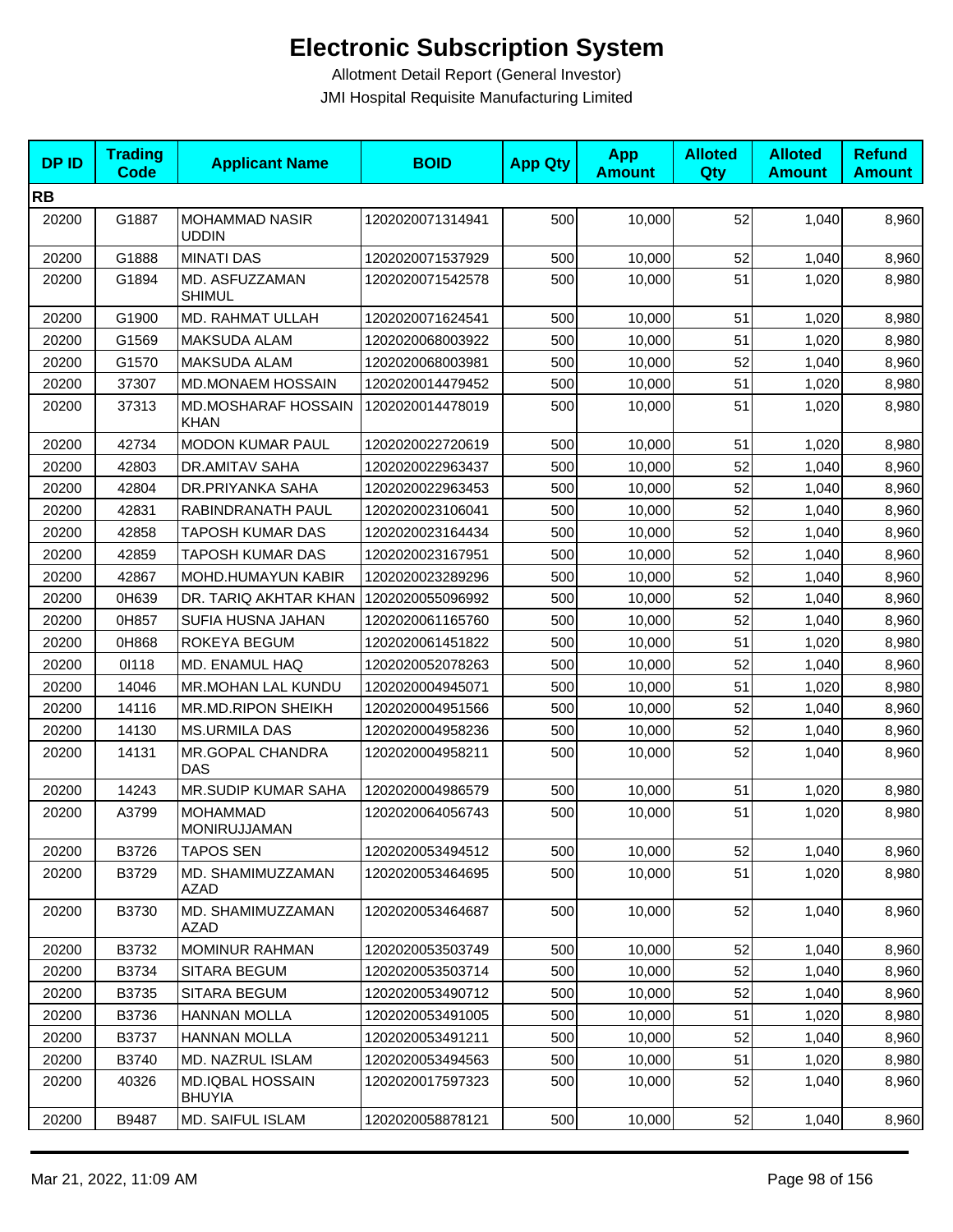| <b>DPID</b> | <b>Trading</b><br><b>Code</b> | <b>Applicant Name</b>            | <b>BOID</b>      | <b>App Qty</b> | <b>App</b><br><b>Amount</b> | <b>Alloted</b><br>Qty | <b>Alloted</b><br><b>Amount</b> | <b>Refund</b><br><b>Amount</b> |
|-------------|-------------------------------|----------------------------------|------------------|----------------|-----------------------------|-----------------------|---------------------------------|--------------------------------|
| <b>RB</b>   |                               |                                  |                  |                |                             |                       |                                 |                                |
| 20200       | B9494                         | MD. REZAUL KARIM                 | 1202020058878303 | 500            | 10,000                      | 52                    | 1,040                           | 8,960                          |
| 20200       | B9502                         | <b>DALIA BEGUM</b>               | 1202020059424900 | 500            | 10,000                      | 51                    | 1,020                           | 8,980                          |
| 20200       | B9503                         | <b>LAILY BEGUM</b>               | 1202020059425046 | 500            | 10,000                      | 52                    | 1,040                           | 8,960                          |
| 20200       | B9504                         | <b>LAILY BEGUM</b>               | 1202020059425137 | 500            | 10,000                      | 52                    | 1,040                           | 8,960                          |
| 20200       | 0G585                         | MD KASHEM KHAN                   | 1202020060830561 | 500            | 10,000                      | 52                    | 1,040                           | 8,960                          |
| 20200       | 0G927                         | Kazi Md.Zahir Hossain            | 1202020026196465 | 500            | 10,000                      | 51                    | 1,020                           | 8,980                          |
| 20200       | 0G928                         | <b>ANISUR RAHMAN</b>             | 1202020062481941 | 500            | 10,000                      | 51                    | 1,020                           | 8,980                          |
| 20200       | 0G929                         | Md.Abdullahel Kafi               | 1202020012317155 | 500            | 10,000                      | 52                    | 1,040                           | 8,960                          |
| 20200       | 16441                         | M.M.NAZMUZZAMAN<br>(JEWEL)       | 1202020005679731 | 500            | 10,000                      | 52                    | 1,040                           | 8,960                          |
| 20200       | 16442                         | M.M.NAZMUZZAMAN<br>(JEWEL)       | 1202020005679822 | 500            | 10,000                      | 52                    | 1,040                           | 8,960                          |
| 20200       | 16449                         | MD NADIM UL KARIM<br><b>KHAN</b> | 1202020005679584 | 500            | 10,000                      | 51                    | 1,020                           | 8,980                          |
| 20200       | 16451                         | MD.ABDUL AWAL BABUL              | 1202020005614660 | 500            | 10,000                      | 51                    | 1,020                           | 8,980                          |
| 20200       | 16559                         | MD.ABDUR RAZZAQUE                | 1202020005668780 | 500            | 10,000                      | 51                    | 1,020                           | 8,980                          |
| 20200       | 16614                         | SORDER AHMED<br>NOWSHER ALI      | 1202020005725409 | 500            | 10,000                      | 51                    | 1,020                           | 8,980                          |
| 20200       | B9505                         | <b>BEAUTY BEGUM</b>              | 1202020059425849 | 500            | 10,000                      | 52                    | 1,040                           | 8,960                          |
| 20200       | B9508                         | ABU SYED KHAN                    | 1202020059426562 | 500            | 10,000                      | 52                    | 1,040                           | 8,960                          |
| 20200       | B2817                         | MD. RASEL GAZI                   | 1202020052152123 | 500            | 10,000                      | 52                    | 1,040                           | 8,960                          |
| 20200       | B2818                         | <b>RESMA</b>                     | 1202020052254043 | 500            | 10,000                      | 52                    | 1,040                           | 8,960                          |
| 20200       | B2819                         | <b>RESMA</b>                     | 1202020052254061 | 500            | 10,000                      | 52                    | 1,040                           | 8,960                          |
| 20200       | B2820                         | MD. NURUL AMIN                   | 1202020052254078 | 500            | 10,000                      | 51                    | 1,020                           | 8,980                          |
| 20200       | B2821                         | <b>MD. NURUL AMIN</b>            | 1202020052254094 | 500            | 10,000                      | 51                    | 1,020                           | 8,980                          |
| 20200       | B2827                         | <b>NASIR UDDIN</b>               | 1202020052121100 | 500            | 10,000                      | 52                    | 1,040                           | 8,960                          |
| 20200       | B2828                         | <b>MONIR HOSSIN</b>              | 1202020052121657 | 500            | 10,000                      | 52                    | 1,040                           | 8,960                          |
| 20200       | 32966                         | AYESHA AKTER                     | 1202020011918829 | 500            | 10,000                      | 52                    | 1,040                           | 8,960                          |
| 20200       | 32967                         | AYESHA AKTER                     | 1202020011918845 | 500            | 10,000                      | 51                    | 1,020                           | 8,980                          |
| 20200       | 32968                         | <b>MD.SAIFUL ISLAM</b>           | 1202020011918861 | 500            | 10,000                      | 52                    | 1,040                           | 8,960                          |
| 20200       | 32969                         | <b>MD.SAIFUL</b>                 | 1202020011918896 | 500            | 10,000                      | 52                    | 1,040                           | 8,960                          |
| 20200       | 01985                         | MST. MANOARA BEGUM               | 1202020054492194 | 500            | 10,000                      | 52                    | 1,040                           | 8,960                          |
| 20200       | 01986                         | <b>MST. MANOARA BEGUM</b>        | 1202020054492614 | 500            | 10,000                      | 52                    | 1,040                           | 8,960                          |
| 20200       | 01991                         | <b>BASU DAB SING</b>             | 1202020054525918 | 500            | 10,000                      | 51                    | 1,020                           | 8,980                          |
| 20200       | 01993                         | ABDUL HANNAN SARDAR              | 1202020054528475 | 500            | 10,000                      | 52                    | 1,040                           | 8,960                          |
| 20200       | 01995                         | <b>MD. ARIF SARDAR</b>           | 1202020054529410 | 500            | 10,000                      | 52                    | 1,040                           | 8,960                          |
| 20200       | C1834                         | SOIYED TIPU SULTAN               | 1202020058229912 | 500            | 10,000                      | 51                    | 1,020                           | 8,980                          |
| 20200       | C1837                         | MD. HASSAN                       | 1202020058229971 | 500            | 10,000                      | 51                    | 1,020                           | 8,980                          |
| 20200       | C1853                         | SYEDA SUBORNA<br>ANOWAR          | 1202020058236635 | 500            | 10,000                      | 52                    | 1,040                           | 8,960                          |
| 20200       | b1195                         | <b>SALIM MAHMUD</b>              | 1202020048026209 | 500            | 10,000                      | 52                    | 1,040                           | 8,960                          |
| 20200       | B1196                         | SALIM MAHMUD                     | 1202020048027013 | 500            | 10,000                      | 52                    | 1,040                           | 8,960                          |
| 20200       | B1197                         | MD. SIDDIQUE MRIDHA              | 1202020048027487 | 500            | 10,000                      | 52                    | 1,040                           | 8,960                          |
| 20200       | B1198                         | <b>MD. SIDDIQUE MRIDHA</b>       | 1202020048028457 | 500            | 10,000                      | 52                    | 1,040                           | 8,960                          |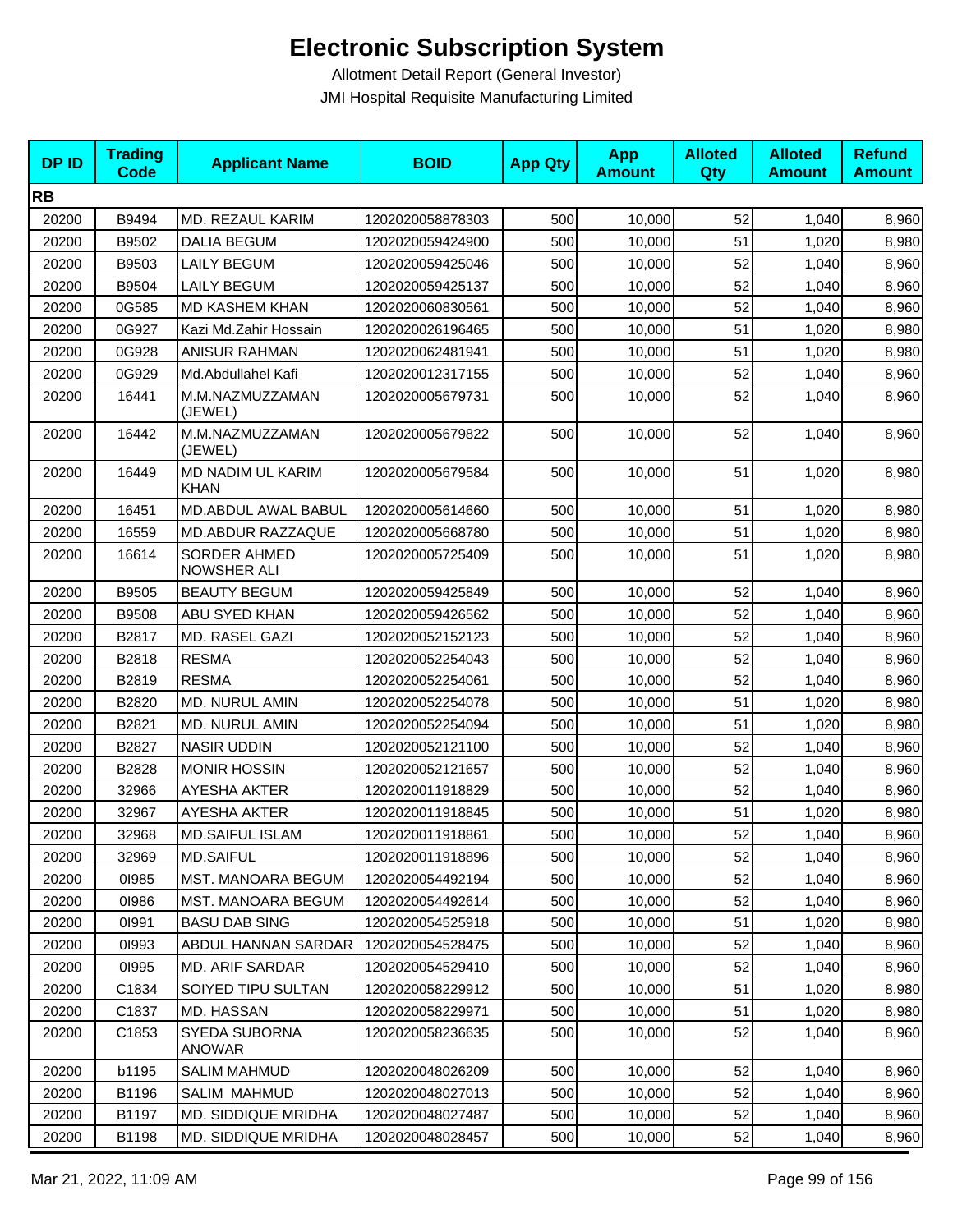| <b>DPID</b> | <b>Trading</b><br><b>Code</b> | <b>Applicant Name</b>                  | <b>BOID</b>      | <b>App Qty</b> | <b>App</b><br><b>Amount</b> | <b>Alloted</b><br>Qty | <b>Alloted</b><br><b>Amount</b> | <b>Refund</b><br><b>Amount</b> |
|-------------|-------------------------------|----------------------------------------|------------------|----------------|-----------------------------|-----------------------|---------------------------------|--------------------------------|
| <b>RB</b>   |                               |                                        |                  |                |                             |                       |                                 |                                |
| 20200       | B1199                         | <b>RONY RAHMAN</b>                     | 1202020048034978 | 500            | 10,000                      | 52                    | 1,040                           | 8,960                          |
| 20200       | B1200                         | <b>RONY RAHMAN</b>                     | 1202020048058100 | 500            | 10,000                      | 52                    | 1,040                           | 8,960                          |
| 20200       | F3860                         | <b>TARIK ULLAH</b>                     | 1202020056641269 | 500            | 10,000                      | 51                    | 1,020                           | 8,980                          |
| 20200       | F3865                         | SHARIFF ULLAH                          | 1202020056644396 | 500            | 10,000                      | 51                    | 1,020                           | 8,980                          |
| 20200       | F3866                         | SHARIFF ULLAH                          | 1202020056645109 | 500            | 10,000                      | 52                    | 1,040                           | 8,960                          |
| 20200       | F3867                         | MD. SAIFUL ISLAM                       | 1202020056645789 | 500            | 10,000                      | 52                    | 1,040                           | 8,960                          |
| 20200       | F3868                         | <b>MD. SAIFUL ISLAM</b>                | 1202020056646443 | 500            | 10,000                      | 51                    | 1,020                           | 8,980                          |
| 20200       | F3871                         | <b>SALIM</b>                           | 1202020056682181 | 500            | 10,000                      | 51                    | 1,020                           | 8,980                          |
| 20200       | F3872                         | <b>SALIM</b>                           | 1202020056686021 | 500            | 10,000                      | 52                    | 1,040                           | 8,960                          |
| 20200       | F3909                         | SHAIFUL ISLAM                          | 1202020056705288 | 500            | 10,000                      | 51                    | 1,020                           | 8,980                          |
| 20200       | F3910                         | SHAIFUL ISLAM                          | 1202020056705047 | 500            | 10,000                      | 52                    | 1,040                           | 8,960                          |
| 20200       | 0D492                         | <b>DIPTI DEBNATH</b>                   | 1202020046659379 | 500            | 10,000                      | 52                    | 1,040                           | 8,960                          |
| 20200       | 0D493                         | RAJIB DEBNATH                          | 1202020046659783 | 500            | 10,000                      | 52                    | 1,040                           | 8,960                          |
| 20200       | 18036                         | <b>BISHWAJIT CHANDRA</b><br>PAUL       | 1202020006169770 | 500            | 10,000                      | 52                    | 1,040                           | 8,960                          |
| 20200       | 18053                         | RAJU AHAMED                            | 1202020006116315 | 500            | 10,000                      | 51                    | 1,020                           | 8,980                          |
| 20200       | 18054                         | RAJU AHAMED                            | 1202020006116216 | 500            | 10,000                      | 52                    | 1,040                           | 8,960                          |
| 20200       | 18131                         | LOKSHMAN CHANDRA<br><b>MONDAL</b>      | 1202020006155692 | 500            | 10,000                      | 52                    | 1,040                           | 8,960                          |
| 20200       | 18159                         | <b>AKTER JAHAN</b>                     | 1202020006172642 | 500            | 10,000                      | 52                    | 1,040                           | 8,960                          |
| 20200       | 18160                         | <b>GOLAM AZAM</b>                      | 1202020006172601 | 500            | 10,000                      | 52                    | 1,040                           | 8,960                          |
| 20200       | 18161                         | <b>GOLAM AZAM</b>                      | 1202020006172551 | 500            | 10,000                      | 51                    | 1,020                           | 8,980                          |
| 20200       | 18171                         | M.A.SUMAN                              | 1202020006189461 | 500            | 10,000                      | 52                    | 1,040                           | 8,960                          |
| 20200       | 18172                         | <b>MD.JASHIM UDDIN</b>                 | 1202020006189534 | 500            | 10,000                      | 52                    | 1,040                           | 8,960                          |
| 20200       | B2929                         | RAJLAKSHMI SAHA                        | 1202020052305508 | 500            | 10,000                      | 51                    | 1,020                           | 8,980                          |
| 20200       | B2930                         | <b>GOURANGA CHANDRA</b><br><b>SAHA</b> | 1202020052768336 | 500            | 10,000                      | 51                    | 1,020                           | 8,980                          |
| 20200       | B2940                         | <b>RAHANA</b>                          | 1202020052326384 | 500            | 10,000                      | 51                    | 1,020                           | 8,980                          |
| 20200       | B2941                         | <b>RIAD HASAN</b>                      | 1202020052778871 | 500            | 10,000                      | 52                    | 1,040                           | 8,960                          |
| 20200       | B2943                         | <b>TANJILA AKON</b>                    | 1202020052455278 | 500            | 10,000                      | 51                    | 1,020                           | 8,980                          |
| 20200       | B2944                         | TANJILA AKON                           | 1202020052455286 | 500            | 10,000                      | 52                    | 1,040                           | 8,960                          |
| 20200       | B2967                         | MST. RESHMA AKTER                      | 1202020052460596 | 500            | 10,000                      | 52                    | 1,040                           | 8,960                          |
| 20200       | B2974                         | MD. ROKON MIA                          | 1202020052493409 | 500            | 10,000                      | 51                    | 1,020                           | 8,980                          |
| 20200       | <b>B3000</b>                  | <b>BARUN CHANDRA</b><br>SAMADDER       | 1202020052374191 | 500            | 10,000                      | 52                    | 1,040                           | 8,960                          |
| 20200       | 32453                         | SANJOY SARKAR                          | 1202020011710975 | 500            | 10,000                      | 52                    | 1,040                           | 8,960                          |
| 20200       | 32456                         | MD.SHAHIDUL ISLAM                      | 1202020011711506 | 500            | 10,000                      | 51                    | 1,020                           | 8,980                          |
| 20200       | 32457                         | MD.SHAHIDUL ISLAM                      | 1202020011711581 | 500            | 10,000                      | 51                    | 1,020                           | 8,980                          |
| 20200       | 32458                         | MD.AMIN                                | 1202020011711771 | 500            | 10,000                      | 51                    | 1,020                           | 8,980                          |
| 20200       | 32459                         | MD.AMIN                                | 1202020011711971 | 500            | 10,000                      | 52                    | 1,040                           | 8,960                          |
| 20200       | 32462                         | MD.RAFIQUL ISLAM                       | 1202020011714585 | 500            | 10,000                      | 52                    | 1,040                           | 8,960                          |
| 20200       | 32463                         | MD.RAFIQUL ISLAM                       | 1202020011714676 | 500            | 10,000                      | 51                    | 1,020                           | 8,980                          |
| 20200       | 40346                         | NIRMAL KUMAR DAS                       | 1202020017610616 | 500            | 10,000                      | 52                    | 1,040                           | 8,960                          |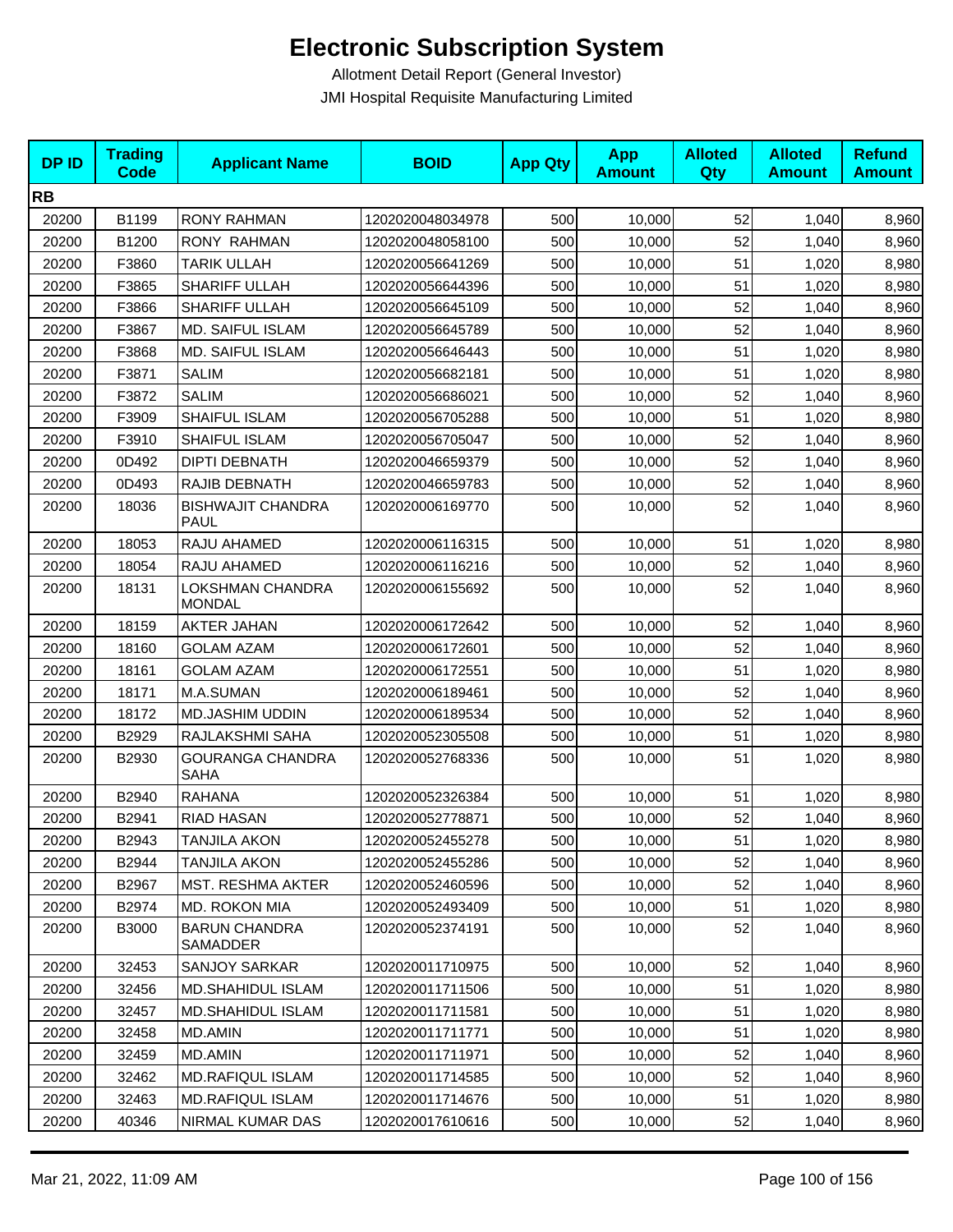| <b>DPID</b> | <b>Trading</b><br>Code | <b>Applicant Name</b>                    | <b>BOID</b>      | <b>App Qty</b> | <b>App</b><br><b>Amount</b> | <b>Alloted</b><br>Qty | <b>Alloted</b><br><b>Amount</b> | <b>Refund</b><br><b>Amount</b> |
|-------------|------------------------|------------------------------------------|------------------|----------------|-----------------------------|-----------------------|---------------------------------|--------------------------------|
| <b>RB</b>   |                        |                                          |                  |                |                             |                       |                                 |                                |
| 20200       | 40360                  | AMIT KUMAR PAUL                          | 1202020017633649 | 500            | 10,000                      | 51                    | 1,020                           | 8,980                          |
| 20200       | 40364                  | SUSHIL CHANDRA SHIL                      | 1202020017633657 | 500            | 10,000                      | 52                    | 1,040                           | 8,960                          |
| 20200       | 40373                  | MRS.MOMTAJ BEGUM                         | 1202020017765220 | 500            | 10,000                      | 52                    | 1,040                           | 8,960                          |
| 20200       | 40380                  | PALASH CHANDRA<br><b>PODDER</b>          | 1202020017687271 | 500            | 10,000                      | 51                    | 1,020                           | 8,980                          |
| 20200       | 40389                  | <b>BISWAJIT DEB</b>                      | 1202020017679265 | 500            | 10.000                      | 51                    | 1,020                           | 8,980                          |
| 20200       | 40402                  | SHIULI RANI SAHA                         | 1202020017723364 | 500            | 10,000                      | 52                    | 1,040                           | 8,960                          |
| 20200       | 40408                  | MOHAMMAD ALI SARKER                      | 1202020017734457 | 500            | 10,000                      | 51                    | 1,020                           | 8,980                          |
| 20200       | F3719                  | SHABNAZ AKTER SUMI                       | 1202020056318648 | 500            | 10,000                      | 52                    | 1,040                           | 8,960                          |
| 20200       | F3724                  | <b>JHANGIR ALAM</b>                      | 1202020056322704 | 500            | 10,000                      | 52                    | 1,040                           | 8,960                          |
| 20200       | F3725                  | JHANGIR ALAM                             | 1202020056291972 | 500            | 10,000                      | 52                    | 1,040                           | 8,960                          |
| 20200       | F3726                  | <b>JANNATUL FERDOUSI</b>                 | 1202020056292141 | 500            | 10,000                      | 52                    | 1,040                           | 8,960                          |
| 20200       | F3727                  | <b>JANNATUL FERDOUSI</b>                 | 1202020056292447 | 500            | 10,000                      | 51                    | 1,020                           | 8,980                          |
| 20200       | F3764                  | KAZI DALOWAR<br><b>HOSSSAIN</b>          | 1202020056324979 | 500            | 10,000                      | 51                    | 1,020                           | 8,980                          |
| 20200       | F3766                  | KAZI MIZANUR RAHMAN                      | 1202020056321833 | 500            | 10,000                      | 52                    | 1,040                           | 8,960                          |
| 20200       | F3771                  | MD. RUHUL AMIN                           | 1202020056326116 | 500            | 10,000                      | 52                    | 1,040                           | 8,960                          |
| 20200       | i3437                  | SHAHINA BEGUM                            | 1202020058758894 | 500            | 10,000                      | 52                    | 1,040                           | 8,960                          |
| 20200       | B6939                  | MD. JUWEL KHAN                           | 1202020060071541 | 500            | 10,000                      | 52                    | 1,040                           | 8,960                          |
| 20200       | B6952                  | MD. LOKMAN HOSSAIN                       | 1202020060090881 | 500            | 10,000                      | 52                    | 1,040                           | 8,960                          |
| 20200       | B6981                  | ANOWARA AKTER<br><b>CHOWDHURY</b>        | 1202020060157249 | 500            | 10,000                      | 52                    | 1,040                           | 8,960                          |
| 20200       | B6983                  | NARAYAN CHANDHAR<br><b>SUTRADHAR</b>     | 1202020060156999 | 500            | 10,000                      | 52                    | 1,040                           | 8,960                          |
| 20200       | B6984                  | NARAYAN CHANDHAR<br><b>SUTRADHAR</b>     | 1202020060156295 | 500            | 10,000                      | 52                    | 1,040                           | 8,960                          |
| 20200       | B6987                  | <b>MAMTA RANI</b>                        | 1202020060159304 | 500            | 10,000                      | 51                    | 1,020                           | 8,980                          |
| 20200       | B6988                  | <b>MAMTA RANI</b>                        | 1202020060159031 | 500            | 10,000                      | 51                    | 1,020                           | 8,980                          |
| 20200       | B6991                  | <b>CHAUMPA RANI</b>                      | 1202020060154063 | 500            | 10,000                      | 51                    | 1,020                           | 8,980                          |
| 20200       | B6992                  | <b>CHUMPA RANI</b>                       | 1202020060153275 | 500            | 10,000                      | 52                    | 1,040                           | 8,960                          |
| 20200       | G1576                  | KAZI SHAHIDUL ISLAM<br><b>SOMAR</b>      | 1202020068088618 | 500            | 10,000                      | 52                    | 1,040                           | 8,960                          |
| 20200       | G1577                  | <b>MST. ROKEYA BEGUM</b>                 | 1202020068119061 | 500            | 10,000                      | 51                    | 1,020                           | 8,980                          |
| 20200       | G1579                  | DR. MD. NURUL ISLAM<br><b>CHOWDHURY</b>  | 1202020068163871 | 500            | 10,000                      | 51                    | 1,020                           | 8,980                          |
| 20200       | G1580                  | RF TOURS & TRAVELS                       | 1202020068167151 | 500            | 10,000                      | 51                    | 1,020                           | 8,980                          |
| 20200       | G1581                  | ARIF AL-RAJI AHMED                       | 1202020068173836 | 500            | 10,000                      | 52                    | 1,040                           | 8,960                          |
| 20200       | G1606                  | <b>GIAS UDDIN</b>                        | 1202020068401944 | 500            | 10,000                      | 52                    | 1,040                           | 8,960                          |
| 20200       | G1607                  | <b>GIAS UDDIN</b>                        | 1202020068401936 | 500            | 10,000                      | 52                    | 1,040                           | 8,960                          |
| 20200       | 15080                  | MD. AHIDUL ISLAM                         | 1202020072062881 | 500            | 10,000                      | 51                    | 1,020                           | 8,980                          |
| 20200       | 15081                  | <b>MST. NURUNNAHAR</b><br><b>KALPONA</b> | 1202020072062319 | 500            | 10,000                      | 52                    | 1,040                           | 8,960                          |
| 20200       | 40968                  | HOSNE ARA RANU                           | 1202020018550482 | 500            | 10,000                      | 51                    | 1,020                           | 8,980                          |
| 20200       | 40969                  | <b>HASINA BEGUM</b>                      | 1202020018550332 | 500            | 10,000                      | 51                    | 1,020                           | 8,980                          |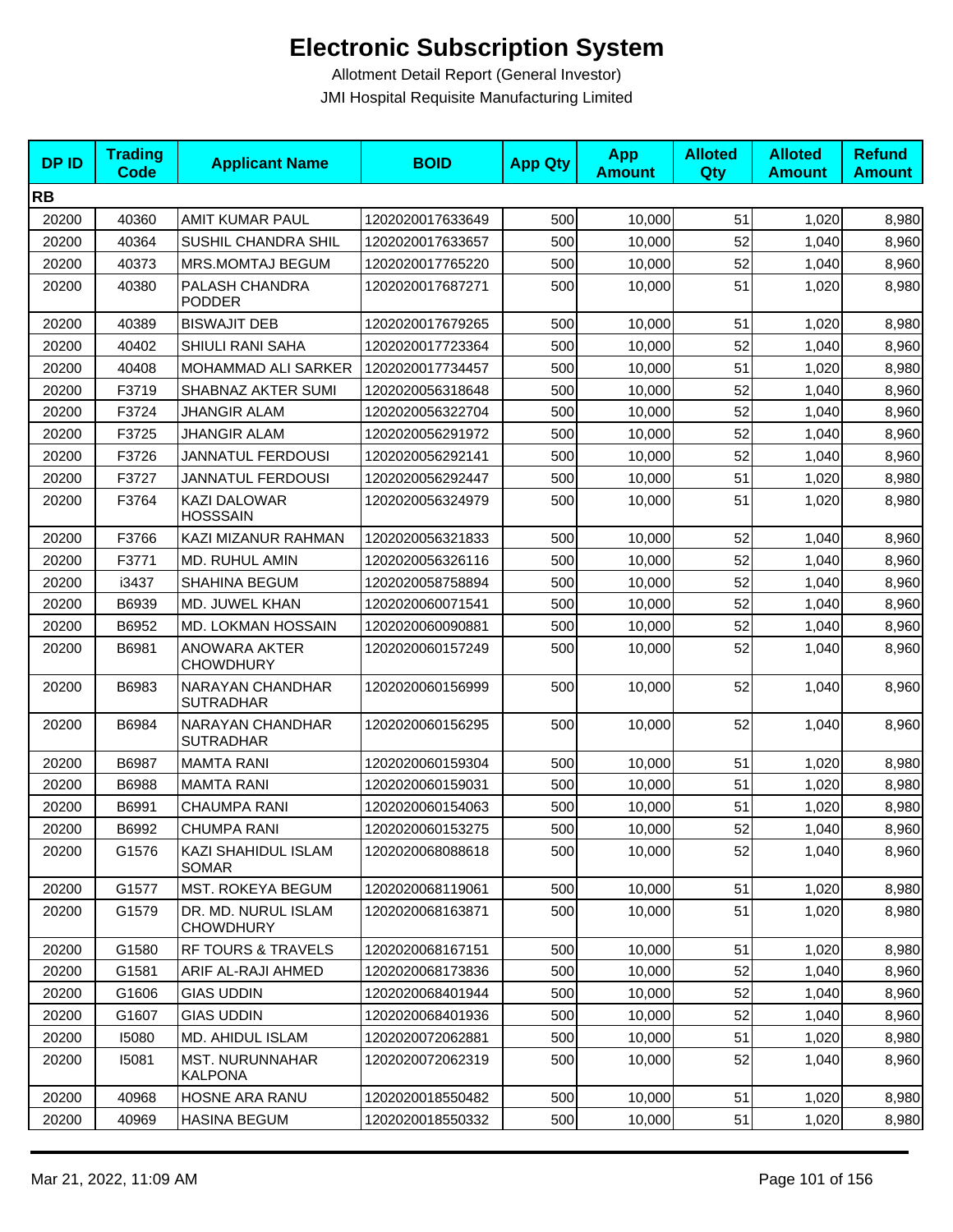| <b>DPID</b> | <b>Trading</b><br><b>Code</b> | <b>Applicant Name</b>                    | <b>BOID</b>      | <b>App Qty</b> | <b>App</b><br><b>Amount</b> | <b>Alloted</b><br>Qty | <b>Alloted</b><br><b>Amount</b> | <b>Refund</b><br><b>Amount</b> |
|-------------|-------------------------------|------------------------------------------|------------------|----------------|-----------------------------|-----------------------|---------------------------------|--------------------------------|
| <b>RB</b>   |                               |                                          |                  |                |                             |                       |                                 |                                |
| 20200       | 40970                         | MD. MONIRUZZAMAN                         | 1202020018550367 | 500            | 10,000                      | 52                    | 1,040                           | 8,960                          |
| 20200       | 40971                         | <b>HASINA BEGUM</b>                      | 1202020018550407 | 500            | 10,000                      | 52                    | 1,040                           | 8,960                          |
| 20200       | 40972                         | MD.MONIRUZZAMAN                          | 1202020018550391 | 500            | 10,000                      | 52                    | 1,040                           | 8,960                          |
| 20200       | 40979                         | SANJOY KUMER PAUL                        | 1202020018561326 | 500            | 10,000                      | 51                    | 1,020                           | 8,980                          |
| 20200       | 40984                         | <b>LITON CHANDRA</b><br><b>MAZUMDER</b>  | 1202020018565177 | 500            | 10,000                      | 51                    | 1,020                           | 8,980                          |
| 20200       | 40985                         | <b>LITON CHANDRA</b><br><b>MAZUMDER</b>  | 1202020018565169 | 500            | 10,000                      | 52                    | 1,040                           | 8,960                          |
| 20200       | 40994                         | MRS.MAKSUDA KHANAM                       | 1202020018564362 | 500            | 10,000                      | 51                    | 1,020                           | 8,980                          |
| 20200       | D5125                         | RAHUL KUNDU                              | 1202020074596246 | 500            | 10,000                      | 52                    | 1,040                           | 8,960                          |
| 20200       | D5135                         | MD. KAMAL AKON                           | 1202020074833961 | 500            | 10,000                      | 51                    | 1,020                           | 8,980                          |
| 20200       | D5140                         | <b>HENA AKTER</b>                        | 1202020074961104 | 500            | 10,000                      | 52                    | 1,040                           | 8,960                          |
| 20200       | D5142                         | <b>MST SHAHIDA AKTER</b>                 | 1202020074986492 | 500            | 10,000                      | 52                    | 1,040                           | 8,960                          |
| 20200       | D5144                         | YEASMIN AKTHER ETI                       | 1202020075067764 | 500            | 10,000                      | 52                    | 1,040                           | 8,960                          |
| 20200       | D5145                         | JESMIN SULTANA                           | 1202020075068049 | 500            | 10,000                      | 51                    | 1,020                           | 8,980                          |
| 20200       | D5555                         | <b>MOUSUMI SAHA</b>                      | 1202020073079831 | 500            | 10,000                      | 51                    | 1,020                           | 8,980                          |
| 20200       | 21701                         | SAZAL KUMAR SARKAR                       | 1202020006939571 | 500            | 10,000                      | 52                    | 1,040                           | 8,960                          |
| 20200       | 21702                         | SAZAL KUMAR SARKAR                       | 1202020006939588 | 500            | 10,000                      | 52                    | 1,040                           | 8,960                          |
| 20200       | 02545                         | <b>MR.SHAMAL KANTI</b><br><b>BHOWMIK</b> | 1202020001034791 | 500            | 10,000                      | 51                    | 1,020                           | 8,980                          |
| 20200       | 01535                         | MR.MD.MONZURUL ISLAM 1202020000362360    |                  | 500            | 10,000                      | 51                    | 1,020                           | 8,980                          |
| 20200       | 04274                         | MR.AZHARUL HOQUE<br><b>CHOWDHURY</b>     | 1202020001408196 | 500            | 10,000                      | 51                    | 1,020                           | 8,980                          |
| 20200       | 04314                         | <b>MR.MD AMEENUR</b><br><b>RAHMAN</b>    | 1202020001435630 | 500            | 10,000                      | 51                    | 1,020                           | 8,980                          |
| 20200       | 04316                         | MRS.ENA SIDDIQA<br><b>AFROZE</b>         | 1202020001441557 | 500            | 10,000                      | 51                    | 1,020                           | 8,980                          |
| 20200       | 04320                         | MR.BIMAL MAJUMDER                        | 1202020001435847 | 500            | 10,000                      | 52                    | 1,040                           | 8,960                          |
| 20200       | 09199                         | MRS.ANGUMAN ARA                          | 1202020003099955 | 500            | 10,000                      | 51                    | 1,020                           | 8,980                          |
| 20200       | B2829                         | RASHIDA AKTER                            | 1202020052122105 | 500            | 10,000                      | 52                    | 1,040                           | 8,960                          |
| 20200       | B2830                         | <b>HASINA BEGUM</b>                      | 1202020052126451 | 500            | 10,000                      | 52                    | 1,040                           | 8,960                          |
| 20200       | D1430                         | AMAR BARDHAN                             | 1202020053419774 | 500            | 10,000                      | 52                    | 1,040                           | 8,960                          |
| 20200       | D1431                         | AMAR BARDHAN                             | 1202020053522451 | 500            | 10,000                      | 51                    | 1,020                           | 8,980                          |
| 20200       | D1467                         | NADIRA AKTER                             | 1202020053492698 | 500            | 10,000                      | 51                    | 1,020                           | 8,980                          |
| 20200       | D1468                         | NADIRA AKTER                             | 1202020053492681 | 500            | 10,000                      | 52                    | 1,040                           | 8,960                          |
| 20200       | D1471                         | SANDHA RANI SAHA                         | 1202020053515499 | 500            | 10,000                      | 52                    | 1,040                           | 8,960                          |
| 20200       | D1472                         | <b>SHAHINA AKTER</b>                     | 1202020053518666 | 500            | 10,000                      | 52                    | 1,040                           | 8,960                          |
| 20200       | D1473                         | <b>SHAH REAR KABIR</b>                   | 1202020053521521 | 500            | 10,000                      | 52                    | 1,040                           | 8,960                          |
| 20200       | 09200                         | MR.MD.SANWAR<br><b>HOSSAIN</b>           | 1202020003752339 | 500            | 10,000                      | 51                    | 1,020                           | 8,980                          |
| 20200       | 09244                         | <b>MR.RIPON SAHA</b>                     | 1202020003171021 | 500            | 10,000                      | 51                    | 1,020                           | 8,980                          |
| 20200       | 09325                         | MR.SHYAMAL KUMAR<br><b>DHAR</b>          | 1202020002734109 | 500            | 10,000                      | 52                    | 1,040                           | 8,960                          |
| 20200       | 12199                         | MRS.KANTA GHOSHAL                        | 1202020004224819 | 500            | 10,000                      | 52                    | 1,040                           | 8,960                          |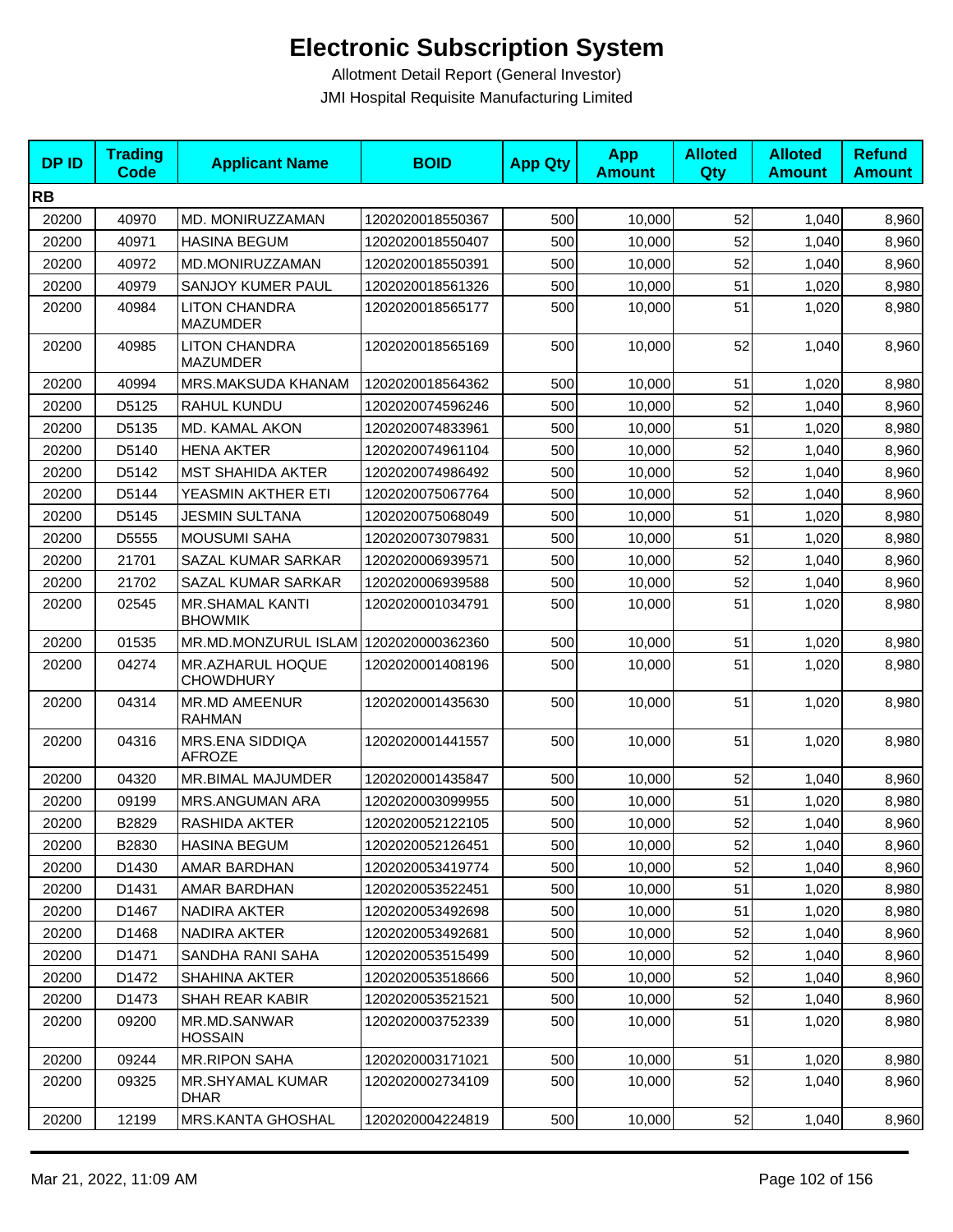| <b>DPID</b> | <b>Trading</b><br>Code | <b>Applicant Name</b>                   | <b>BOID</b>      | <b>App Qty</b> | <b>App</b><br><b>Amount</b> | <b>Alloted</b><br>Qty | <b>Alloted</b><br><b>Amount</b> | <b>Refund</b><br><b>Amount</b> |
|-------------|------------------------|-----------------------------------------|------------------|----------------|-----------------------------|-----------------------|---------------------------------|--------------------------------|
| <b>RB</b>   |                        |                                         |                  |                |                             |                       |                                 |                                |
| 20200       | 12225                  | MR.MD.ABU KAWSAR                        | 1202020004241689 | 500            | 10,000                      | 52                    | 1,040                           | 8,960                          |
| 20200       | 12271                  | MR.MOHAMMAD REZAUL<br><b>KARIM</b>      | 1202020004283272 | 500            | 10,000                      | 51                    | 1,020                           | 8,980                          |
| 20200       | 12275                  | MRS.NAHIDA PARVIN                       | 1202020004286747 | 500            | 10,000                      | 52                    | 1,040                           | 8,960                          |
| 20200       | 12306                  | MR.MD.HAFIZUR RAHMAN                    | 1202020004295171 | 500            | 10,000                      | 51                    | 1,020                           | 8,980                          |
| 20200       | 0D602                  | MD. SHAFIQUL ISLAM<br><b>RAJU</b>       | 1202020047613746 | 500            | 10,000                      | 51                    | 1,020                           | 8,980                          |
| 20200       | 0D605                  | LIPI RAY (DURGA)                        | 1202020048015961 | 500            | 10,000                      | 52                    | 1,040                           | 8,960                          |
| 20200       | 0D710                  | RUBEL KUMAR SAHA                        | 1202020048317223 | 500            | 10,000                      | 51                    | 1,020                           | 8,980                          |
| 20200       | 0D711                  | RUBEL KUMAR SAHA                        | 1202020048317951 | 500            | 10,000                      | 51                    | 1,020                           | 8,980                          |
| 20200       | 0D712                  | <b>ANTU MODAK</b>                       | 1202020048382794 | 500            | 10,000                      | 51                    | 1,020                           | 8,980                          |
| 20200       | 24622                  | <b>MD.MONIRUL ISLAM</b><br><b>MIZAN</b> | 1202020007954482 | 500            | 10,000                      | 52                    | 1,040                           | 8,960                          |
| 20200       | 24632                  | MR.MD.ASHRAF MIAH<br>(RANA)             | 1202020007963188 | 500            | 10,000                      | 52                    | 1,040                           | 8,960                          |
| 20200       | B8640                  | MD. MAHABUR MRIDHA                      | 1202020059828341 | 500            | 10,000                      | 52                    | 1,040                           | 8,960                          |
| 20200       | B8641                  | <b>SELIMA BEGUM</b>                     | 1202020059829073 | 500            | 10,000                      | 52                    | 1,040                           | 8,960                          |
| 20200       | B8642                  | <b>SELIMA BEGUM</b>                     | 1202020059829164 | 500            | 10,000                      | 52                    | 1,040                           | 8,960                          |
| 20200       | B8643                  | <b>HAOWA BEGUM</b>                      | 1202020059828962 | 500            | 10,000                      | 52                    | 1,040                           | 8,960                          |
| 20200       | B8644                  | TASLIMA BEGUM                           | 1202020059898061 | 500            | 10,000                      | 52                    | 1,040                           | 8,960                          |
| 20200       | B8645                  | <b>ALEYA BEGUM</b>                      | 1202020059897447 | 500            | 10,000                      | 52                    | 1,040                           | 8,960                          |
| 20200       | B8646                  | MUSHARRAF MOLLAH                        | 1202020059897222 | 500            | 10,000                      | 51                    | 1,020                           | 8,980                          |
| 20200       | C3261                  | Md. Abdul Momen Mukul                   | 1202020030855756 | 500            | 10,000                      | 52                    | 1,040                           | 8,960                          |
| 20200       | C3269                  | MD. MUFAKKARUL ISLAM                    | 1202020073909298 | 500            | 10,000                      | 52                    | 1,040                           | 8,960                          |
| 20200       | F3911                  | <b>SHAMIM AL MAMUN</b>                  | 1202020056704928 | 500            | 10,000                      | 51                    | 1,020                           | 8,980                          |
| 20200       | F3912                  | SHAMIM AL MAMUN                         | 1202020056704861 | 500            | 10,000                      | 52                    | 1,040                           | 8,960                          |
| 20200       | F3941                  | <b>TANIA FERDOUSI</b>                   | 1202020056788511 | 500            | 10,000                      | 51                    | 1,020                           | 8,980                          |
| 20200       | F3944                  | <b>MD.MASUM REZA</b>                    | 1202020056791178 | 500            | 10,000                      | 51                    | 1,020                           | 8,980                          |
| 20200       | F3947                  | <b>MOHELA KHATUN</b>                    | 1202020056793565 | 500            | 10,000                      | 51                    | 1,020                           | 8,980                          |
| 20200       | F3950                  | MOMTAZ ALAM                             | 1202020056774514 | 500            | 10,000                      | 52                    | 1,040                           | 8,960                          |
| 20200       | G1001                  | <b>IMTIAZ HOSSAIN</b>                   | 1202020062949096 | 500            | 10,000                      | 51                    | 1,020                           | 8,980                          |
| 20200       | G1081                  | <b>JANNATUL FARDOUS</b>                 | 1202020063799089 | 500            | 10,000                      | 52                    | 1,040                           | 8,960                          |
| 20200       | i3797                  | NASRIN JAHAN                            | 1202020059884727 | 500            | 10,000                      | 51                    | 1,020                           | 8,980                          |
| 20200       | 24633                  | MRS.KANIZ FATEMA                        | 1202020007963196 | 500            | 10,000                      | 52                    | 1,040                           | 8,960                          |
| 20200       | 24634                  | <b>MRS.KANIZ FATEMA</b>                 | 1202020007963201 | 500            | 10,000                      | 51                    | 1,020                           | 8,980                          |
| 20200       | 24635                  | MR.MONIRUZZAMAN                         | 1202020007962349 | 500            | 10,000                      | 52                    | 1,040                           | 8,960                          |
| 20200       | 24636                  | MR.MONIRUZZAMAN                         | 1202020007962357 | 500            | 10,000                      | 52                    | 1,040                           | 8,960                          |
| 20200       | 24729                  | FRANCIS LITON D COSTA                   | 1202020007986095 | 500            | 10,000                      | 52                    | 1,040                           | 8,960                          |
| 20200       | 24742                  | <b>SAMSUN NAHER</b>                     | 1202020007977480 | 500            | 10,000                      | 52                    | 1,040                           | 8,960                          |
| 20200       | 24747                  | <b>MD.SHOFIQUL ISLAM</b>                | 1202020007980311 | 500            | 10,000                      | 51                    | 1,020                           | 8,980                          |
| 20200       | 31364                  | RASHIDA KHAN                            | 1202020010568331 | 500            | 10,000                      | 51                    | 1,020                           | 8,980                          |
| 20200       | 31436                  | MD.MASUDUR RAHMAN                       | 1202020010295826 | 500            | 10,000                      | 52                    | 1,040                           | 8,960                          |
| 20200       | C3279                  | <b>CHAMPA AKTER</b>                     | 1202020062852858 | 500            | 10,000                      | 52                    | 1,040                           | 8,960                          |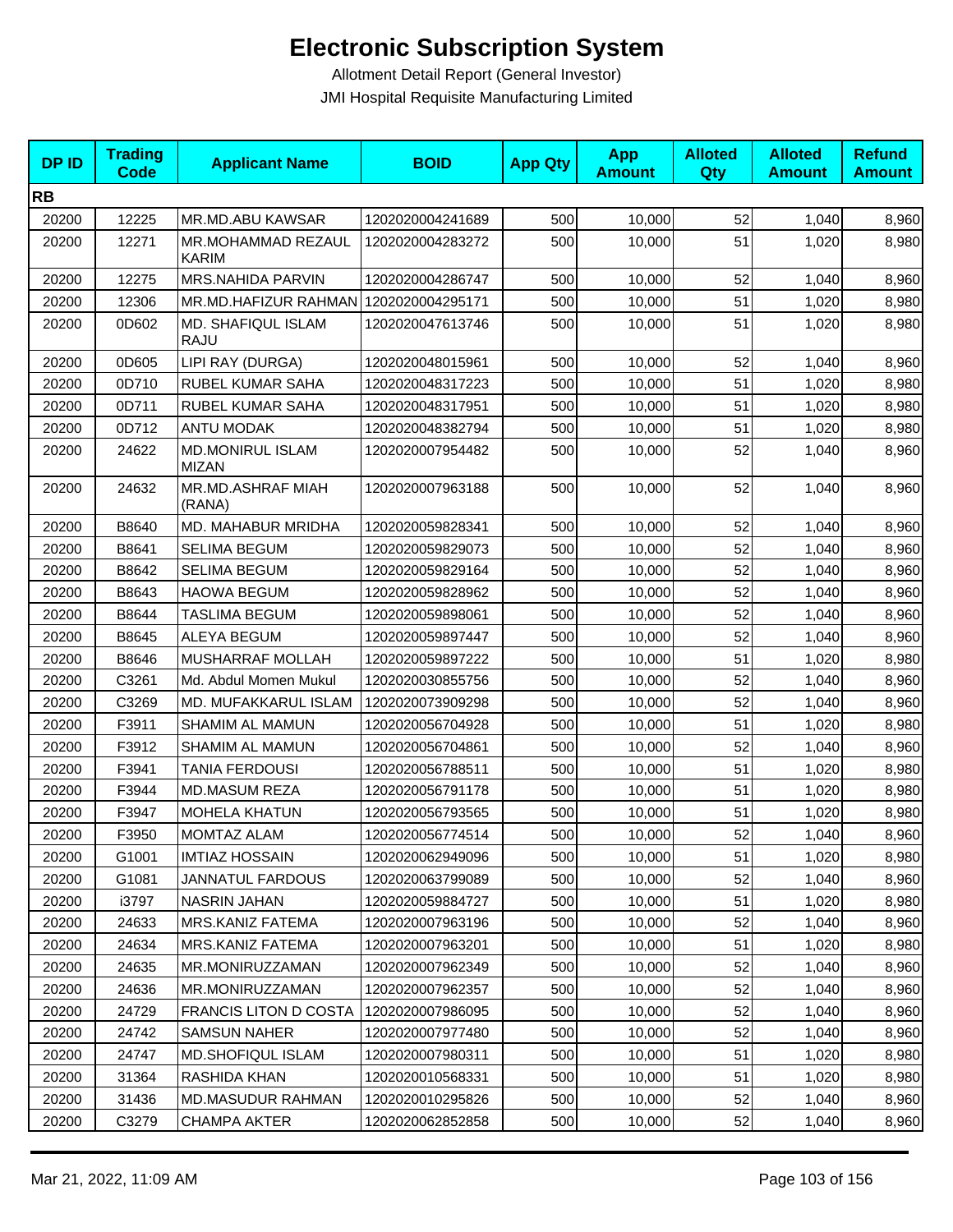| <b>DPID</b> | <b>Trading</b><br>Code | <b>Applicant Name</b>                     | <b>BOID</b>      | <b>App Qty</b> | <b>App</b><br><b>Amount</b> | <b>Alloted</b><br>Qty | <b>Alloted</b><br><b>Amount</b> | <b>Refund</b><br><b>Amount</b> |
|-------------|------------------------|-------------------------------------------|------------------|----------------|-----------------------------|-----------------------|---------------------------------|--------------------------------|
| <b>RB</b>   |                        |                                           |                  |                |                             |                       |                                 |                                |
| 20200       | C3280                  | <b>CHAMPA AKTER</b>                       | 1202020062429797 | 500            | 10,000                      | 52                    | 1,040                           | 8,960                          |
| 20200       | C3283                  | MD. ABDUL JALIL                           | 1202020062132708 | 500            | 10,000                      | 52                    | 1,040                           | 8,960                          |
| 20200       | C3284                  | MD. ABDUL JALIL                           | 1202020062132724 | 500            | 10,000                      | 52                    | 1,040                           | 8,960                          |
| 20200       | C3286                  | <b>ASMA AKTER</b>                         | 1202020062164586 | 500            | 10,000                      | 51                    | 1,020                           | 8,980                          |
| 20200       | C3287                  | <b>ASMA AKTER</b>                         | 1202020062164601 | 500            | 10,000                      | 52                    | 1,040                           | 8,960                          |
| 20200       | C3297                  | <b>SHACHINDRA NATH</b><br><b>MONDAL</b>   | 1202020062383912 | 500            | 10,000                      | 52                    | 1,040                           | 8,960                          |
| 20200       | D5022                  | <b>ARMIN ISLAM</b>                        | 1202020073544610 | 500            | 10,000                      | 52                    | 1,040                           | 8,960                          |
| 20200       | D5023                  | <b>HASINA BEGUM</b>                       | 1202020073544420 | 500            | 10,000                      | 52                    | 1,040                           | 8,960                          |
| 20200       | 32466                  | PHANI BHUSAN                              | 1202020011714991 | 500            | 10,000                      | 52                    | 1,040                           | 8,960                          |
| 20200       | 32467                  | PHANI BHUSAN                              | 1202020011718583 | 500            | 10,000                      | 52                    | 1,040                           | 8,960                          |
| 20200       | 65469                  | SHANKAR KUMAR SAHA                        | 1202020020698220 | 500            | 10,000                      | 51                    | 1,020                           | 8,980                          |
| 20200       | 65486                  | <b>MD.ABU SAYEDUR</b><br><b>RAHMAN</b>    | 1202020020806472 | 500            | 10,000                      | 51                    | 1,020                           | 8,980                          |
| 20200       | A5291                  | SHARIF NOIMUL ISLAM                       | 1202020009234012 | 500            | 10,000                      | 51                    | 1,020                           | 8,980                          |
| 20200       | A5466                  | MD. TAIFUL ISLAM                          | 1202020068090263 | 500            | 10,000                      | 52                    | 1,040                           | 8,960                          |
| 20200       | A5480                  | ALOCK KUMAR KUNDU                         | 1202020035301182 | 500            | 10,000                      | 51                    | 1,020                           | 8,980                          |
| 20200       | A5488                  | NIPA RANI KUNDU                           | 1202020072716631 | 500            | 10,000                      | 51                    | 1,020                           | 8,980                          |
| 20200       | A5495                  | <b>AMIRUL ISLAM</b>                       | 1202020073716179 | 500            | 10,000                      | 52                    | 1,040                           | 8,960                          |
| 20200       | A5504                  | MD SADEK HOSAIN RANA                      | 1202020074371902 | 500            | 10,000                      | 51                    | 1,020                           | 8,980                          |
| 20200       | A5505                  | MD SADEK HOSAIN RANA                      | 1202020074371897 | 500            | 10,000                      | 52                    | 1,040                           | 8,960                          |
| 20200       | 13661                  | MR.MD.ABDUS SATTER<br><b>BHUIYAN</b>      | 1202020004820997 | 500            | 10,000                      | 52                    | 1,040                           | 8,960                          |
| 20200       | 13662                  | MR.MD.ABDUS SATTER<br><b>BHUIYAN</b>      | 1202020004821022 | 500            | 10,000                      | 52                    | 1,040                           | 8,960                          |
| 20200       | 13665                  | <b>MRS.SIRIN SATTER</b><br><b>BHUIYAN</b> | 1202020004825791 | 500            | 10,000                      | 51                    | 1,020                           | 8,980                          |
| 20200       | 13666                  | MR.MDMOHIUDDIN<br><b>BHUIYAN</b>          | 1202020004825815 | 500            | 10,000                      | 52                    | 1,040                           | 8,960                          |
| 20200       | 13718                  | MR.MD.SAIDUL ISLAM                        | 1202020004835657 | 500            | 10,000                      | 52                    | 1,040                           | 8,960                          |
| 20200       | 13789                  | <b>MR.SANJIT KUMAR</b><br><b>BISWAS</b>   | 1202020004872007 | 500            | 10,000                      | 51                    | 1,020                           | 8,980                          |
| 20200       | 13801                  | <b>MS.THAHA SHINA</b><br><b>BHUIYAN</b>   | 1202020004872157 | 500            | 10,000                      | 52                    | 1,040                           | 8,960                          |
| 20200       | 13837                  | MRS.ROHIMA BEGUM                          | 1202020004886947 | 500            | 10,000                      | 52                    | 1,040                           | 8,960                          |
| 20200       | 13839                  | MR.MD. ABDUL<br><b>KHALEQUE</b>           | 1202020004887023 | 500            | 10,000                      | 52                    | 1,040                           | 8,960                          |
| 20200       | D2111                  | MD. ABDUL AZIZ                            | 1202020056000959 | 500            | 10,000                      | 52                    | 1,040                           | 8,960                          |
| 20200       | D2112                  | NIPA RANI DEY                             | 1202020056025145 | 500            | 10,000                      | 51                    | 1,020                           | 8,980                          |
| 20200       | D2121                  | MOHAMMAD SHAHADAT<br><b>HOSSAIN</b>       | 1202020058806263 | 500            | 10,000                      | 51                    | 1,020                           | 8,980                          |
| 20200       | D2149                  | MD. RAJIB                                 | 1202020056161985 | 500            | 10,000                      | 52                    | 1,040                           | 8,960                          |
| 20200       | D2162                  | SHOVAN SAHA                               | 1202020056171990 | 500            | 10,000                      | 51                    | 1,020                           | 8,980                          |
| 20200       | D2200                  | ELORA AFSIN MUNA                          | 1202020055920459 | 500            | 10,000                      | 51                    | 1,020                           | 8,980                          |
| 20200       | D2222                  | ELORA AFSIN MUNA                          | 1202020055920756 | 500            | 10,000                      | 52                    | 1,040                           | 8,960                          |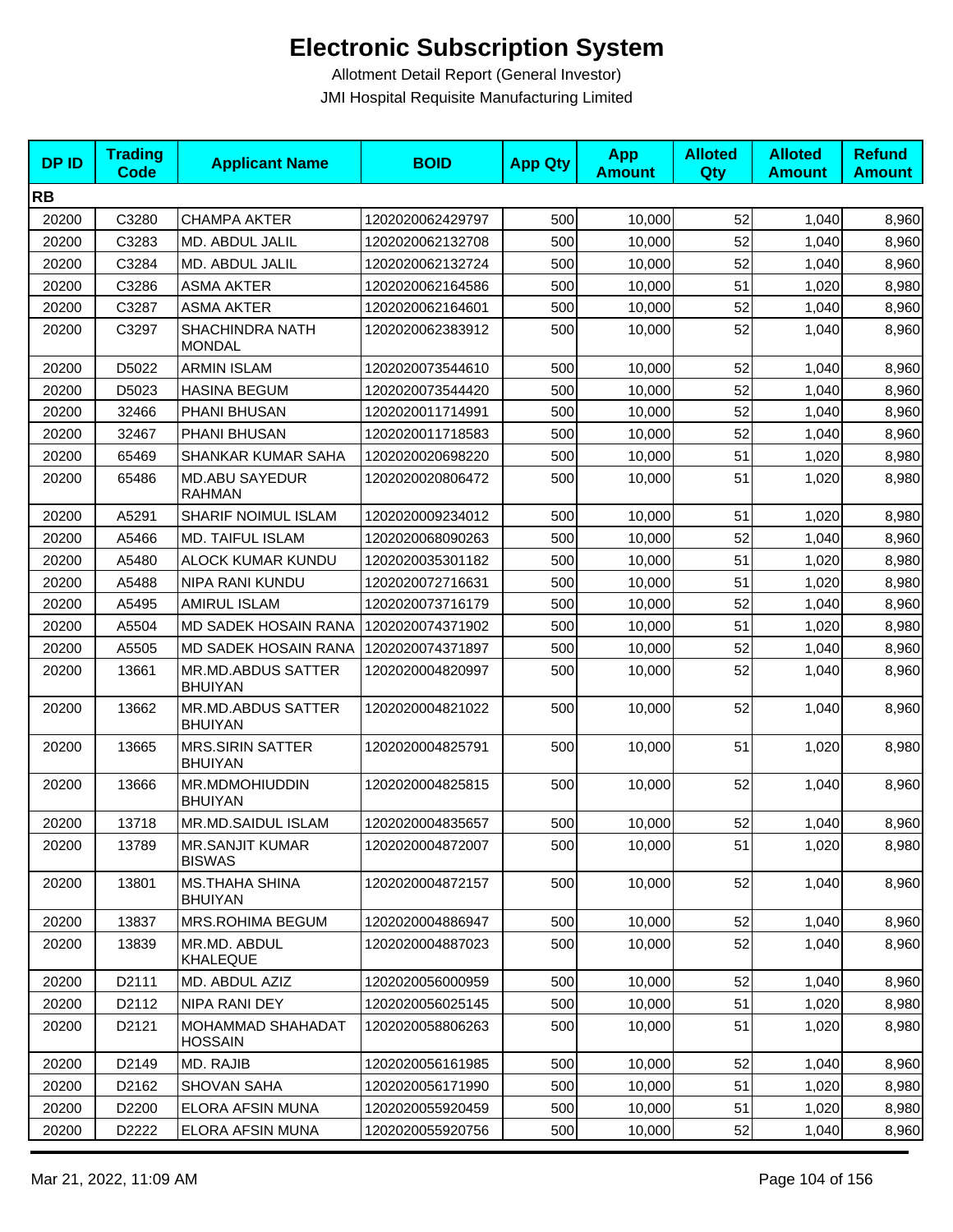| <b>DPID</b> | <b>Trading</b><br><b>Code</b> | <b>Applicant Name</b>                      | <b>BOID</b>      | <b>App Qty</b> | <b>App</b><br><b>Amount</b> | <b>Alloted</b><br>Qty | <b>Alloted</b><br><b>Amount</b> | <b>Refund</b><br><b>Amount</b> |
|-------------|-------------------------------|--------------------------------------------|------------------|----------------|-----------------------------|-----------------------|---------------------------------|--------------------------------|
| <b>RB</b>   |                               |                                            |                  |                |                             |                       |                                 |                                |
| 20200       | D2257                         | <b>JAMONA SAHA</b>                         | 1202020056328439 | 500            | 10,000                      | 51                    | 1,020                           | 8,980                          |
| 20200       | D2258                         | <b>JAMONA SAHA</b>                         | 1202020056349231 | 500            | 10,000                      | 51                    | 1,020                           | 8,980                          |
| 20200       | <b>DSI01</b>                  | Apex Investments Ltd.-St.<br>Inv.          | 1202020066883511 | 500            | 10,000                      | 51                    | 1,020                           | 8,980                          |
| 20200       | F1035                         | MD. RUBEL MIA                              | 1202020046721358 | 500            | 10,000                      | 51                    | 1,020                           | 8,980                          |
| 20200       | B8386                         | SAZID HOSSAIN UPAM                         | 1202020057993141 | 500            | 10,000                      | 51                    | 1,020                           | 8,980                          |
| 20200       | B8387                         | SAZID HOSSAIN UPAM                         | 1202020057992677 | 500            | 10,000                      | 52                    | 1,040                           | 8,960                          |
| 20200       | B8388                         | <b>SABIT HOSSAIN</b>                       | 1202020057965644 | 500            | 10,000                      | 52                    | 1,040                           | 8,960                          |
| 20200       | B8389                         | SABIT HOSSAIN                              | 1202020057965869 | 500            | 10,000                      | 52                    | 1,040                           | 8,960                          |
| 20200       | B8397                         | MD. ABUL HASEM                             | 1202020057984801 | 500            | 10,000                      | 51                    | 1,020                           | 8,980                          |
| 20200       | B8407                         | MD. MASUD                                  | 1202020058012579 | 500            | 10,000                      | 51                    | 1,020                           | 8,980                          |
| 20200       | B8408                         | <b>NUR ALAM</b>                            | 1202020058012777 | 500            | 10,000                      | 52                    | 1,040                           | 8,960                          |
| 20200       | B8411                         | MD. SHAHADAT HOSSAIN<br><b>SOBUJ</b>       | 1202020057997348 | 500            | 10,000                      | 51                    | 1,020                           | 8,980                          |
| 20200       | B8413                         | <b>MD. AMIR HOSSAIN</b>                    | 1202020057997538 | 500            | 10,000                      | 51                    | 1,020                           | 8,980                          |
| 20200       | 15082                         | MD. MOTAHAR                                | 1202020072061836 | 500            | 10,000                      | 51                    | 1,020                           | 8,980                          |
| 20200       | 15083                         | MD. MOTAHAR                                | 1202020072061796 | 500            | 10,000                      | 52                    | 1,040                           | 8,960                          |
| 20200       | F2361                         | KHADIZA KHANOM SHETU 1202020053323117      |                  | 500            | 10.000                      | 51                    | 1,020                           | 8,980                          |
| 20200       | F2362                         | KHADIZA KHANOM SHETU                       | 1202020053323125 | 500            | 10,000                      | 51                    | 1,020                           | 8,980                          |
| 20200       | F2365                         | <b>MST. NASHIMA AKTER</b>                  | 1202020053338323 | 500            | 10,000                      | 51                    | 1,020                           | 8,980                          |
| 20200       | F2366                         | <b>MST. NASHIMA AKTER</b>                  | 1202020053333700 | 500            | 10,000                      | 52                    | 1,040                           | 8,960                          |
| 20200       | F2367                         | RUZINA AKTER MOINA                         | 1202020053333719 | 500            | 10,000                      | 51                    | 1,020                           | 8,980                          |
| 20200       | 42642                         | <b>MD.SHOHAG</b>                           | 1202020022276341 | 500            | 10,000                      | 52                    | 1,040                           | 8,960                          |
| 20200       | 42643                         | <b>MD.MONOAR AHSAN</b><br><b>CHOWDHURY</b> | 1202020022259177 | 500            | 10,000                      | 52                    | 1,040                           | 8,960                          |
| 20200       | 42644                         | <b>MD.MONOAR AHSAN</b><br><b>CHOWDHURY</b> | 1202020022259225 | 500            | 10,000                      | 52                    | 1,040                           | 8,960                          |
| 20200       | 42645                         | SHYMAL CHANDRA PAUL                        | 1202020022259241 | 500            | 10,000                      | 51                    | 1,020                           | 8,980                          |
| 20200       | 42646                         | <b>GANGA RANI PAUL</b>                     | 1202020022259268 | 500            | 10,000                      | 51                    | 1,020                           | 8,980                          |
| 20200       | 42661                         | ABUL KALAM AZAD                            | 1202020022259233 | 500            | 10,000                      | 52                    | 1,040                           | 8,960                          |
| 20200       | 42662                         | MOHAMMAD ABDUL<br><b>HAYE MEAH</b>         | 1202020022259251 | 500            | 10,000                      | 52                    | 1,040                           | 8,960                          |
| 20200       | 42663                         | MD.AL-AMIN HOWLADER                        | 1202020022259276 | 500            | 10,000                      | 52                    | 1,040                           | 8,960                          |
| 20200       | 42674                         | <b>SUMON CHANDRA DEY</b>                   | 1202020022324802 | 500            | 10,000                      | 52                    | 1,040                           | 8,960                          |
| 20200       | A3939                         | SHIBLEY MAHBUB<br>MUTTAQUI                 | 1202020066016903 | 500            | 10,000                      | 52                    | 1,040                           | 8,960                          |
| 20200       | A3944                         | <b>MANIK GHOSH</b>                         | 1202020066262173 | 500            | 10,000                      | 52                    | 1,040                           | 8,960                          |
| 20200       | A3945                         | <b>MANIK GHOSH</b>                         | 1202020066262363 | 500            | 10,000                      | 52                    | 1,040                           | 8,960                          |
| 20200       | A3947                         | MD. ZAHIDUL HASAN<br><b>HRIDOY</b>         | 1202020066364018 | 500            | 10,000                      | 52                    | 1,040                           | 8,960                          |
| 20200       | A3948                         | FARJANA AKTER RATNA                        | 1202020015542114 | 500            | 10,000                      | 52                    | 1,040                           | 8,960                          |
| 20200       | A3950                         | MD. ZAHID HOSSAIN                          | 1202020064981108 | 500            | 10,000                      | 52                    | 1,040                           | 8,960                          |
| 20200       | A3967                         | <b>SYED MOHAMMAD</b><br>ZABED HOSAIN       | 1202020071180134 | 500            | 10,000                      | 52                    | 1,040                           | 8,960                          |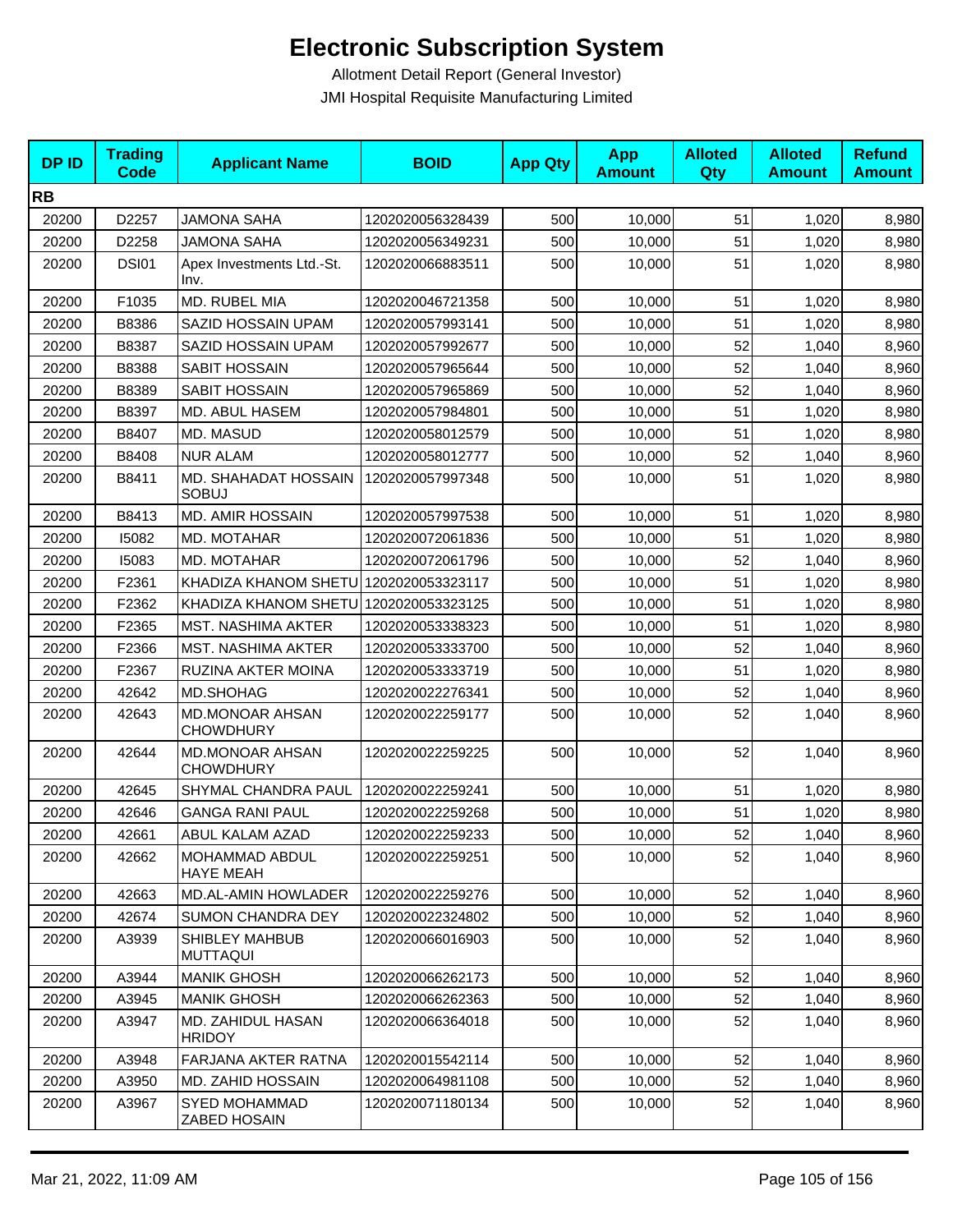| <b>DPID</b> | <b>Trading</b><br><b>Code</b> | <b>Applicant Name</b>                 | <b>BOID</b>      | <b>App Qty</b> | <b>App</b><br><b>Amount</b> | <b>Alloted</b><br>Qty | <b>Alloted</b><br><b>Amount</b> | <b>Refund</b><br><b>Amount</b> |
|-------------|-------------------------------|---------------------------------------|------------------|----------------|-----------------------------|-----------------------|---------------------------------|--------------------------------|
| <b>RB</b>   |                               |                                       |                  |                |                             |                       |                                 |                                |
| 20200       | A3968                         | SYED MOHAMMAD<br>ZABED HOSAIN         | 1202020071180316 | 500            | 10,000                      | 52                    | 1,040                           | 8,960                          |
| 20200       | A3976                         | MUMAIZ UDDIN AHMED                    | 1202020072707950 | 500            | 10,000                      | 52                    | 1,040                           | 8,960                          |
| 20200       | B7690                         | MD. SHAUKAT HOSSAIN                   | 1202020057411534 | 500            | 10,000                      | 52                    | 1,040                           | 8,960                          |
| 20200       | B7694                         | <b>ABDUL HALIM</b>                    | 1202020057413394 | 500            | 10.000                      | 51                    | 1,020                           | 8,980                          |
| 20200       | B7697                         | ANSER ALI BEPARI                      | 1202020057414728 | 500            | 10,000                      | 51                    | 1,020                           | 8,980                          |
| 20200       | B7699                         | MUKBUL HOSSAIN                        | 1202020057415981 | 500            | 10,000                      | 51                    | 1,020                           | 8,980                          |
| 20200       | B7704                         | <b>MST. KOLSOM AKTER</b>              | 1202020057470097 | 500            | 10,000                      | 51                    | 1,020                           | 8,980                          |
| 20200       | B7713                         | <b>NAZRUL ISLAM</b>                   | 1202020057492122 | 500            | 10,000                      | 52                    | 1,040                           | 8,960                          |
| 20200       | B7715                         | <b>JUBAIDA AKTER MITA</b>             | 1202020057493333 | 500            | 10,000                      | 52                    | 1,040                           | 8,960                          |
| 20200       | B7720                         | MD. MAZIBAR RAHMAN<br><b>CHOWDURY</b> | 1202020057495217 | 500            | 10,000                      | 51                    | 1,020                           | 8,980                          |
| 20200       | B7721                         | MD. MAZIBAR RAHMAN                    | 1202020057494694 | 500            | 10,000                      | 52                    | 1,040                           | 8,960                          |
| 20200       | 18261                         | MD ABUL HASHEM                        | 1202020006222451 | 500            | 10,000                      | 52                    | 1,040                           | 8,960                          |
| 20200       | D1474                         | MD MIZANUR RAHMAN                     | 1202020053521562 | 500            | 10,000                      | 51                    | 1,020                           | 8,980                          |
| 20200       | D1475                         | SHAHINA AKTER                         | 1202020053499649 | 500            | 10,000                      | 52                    | 1,040                           | 8,960                          |
| 20200       | B4911                         | MOHAMMAD SULAIMAN<br><b>RUBEL</b>     | 1202020054916738 | 500            | 10,000                      | 51                    | 1,020                           | 8,980                          |
| 20200       | B4915                         | <b>INDRAZID HALADER</b>               | 1202020054945553 | 500            | 10,000                      | 52                    | 1,040                           | 8,960                          |
| 20200       | B4926                         | YEASMIN TAMANNA                       | 1202020054994598 | 500            | 10,000                      | 51                    | 1,020                           | 8,980                          |
| 20200       | B4927                         | YEASMIN TAMANNA                       | 1202020054995731 | 500            | 10,000                      | 51                    | 1,020                           | 8,980                          |
| 20200       | B9746                         | MD. AL AMIN                           | 1202020059414036 | 500            | 10,000                      | 52                    | 1,040                           | 8,960                          |
| 20200       | B9857                         | MD. JAHANGIR ALAM                     | 1202020059423146 | 500            | 10,000                      | 52                    | 1,040                           | 8,960                          |
| 20200       | B9858                         | MD. JAHANGIR ALAM                     | 1202020059423311 | 500            | 10,000                      | 52                    | 1,040                           | 8,960                          |
| 20200       | 18262                         | <b>SELENA AKTER</b>                   | 1202020006222524 | 500            | 10,000                      | 52                    | 1,040                           | 8,960                          |
| 20200       | 18275                         | <b>MD SHAFIQUL ISLAM</b>              | 1202020006189271 | 500            | 10,000                      | 51                    | 1,020                           | 8,980                          |
| 20200       | 18276                         | <b>MD SHAFIQUL ISLAM</b>              | 1202020006189261 | 500            | 10,000                      | 52                    | 1,040                           | 8,960                          |
| 20200       | 28117                         | <b>SUBASH HOWLADER</b>                | 1202020008992575 | 500            | 10,000                      | 51                    | 1,020                           | 8,980                          |
| 20200       | 28118                         | <b>SUBASH HOWLADER</b>                | 1202020008992607 | 500            | 10,000                      | 52                    | 1,040                           | 8,960                          |
| 20200       | 28121                         | BIPLOB DEY                            | 1202020008991546 | 500            | 10,000                      | 52                    | 1,040                           | 8,960                          |
| 20200       | 28122                         | <b>BIPLOB DEY</b>                     | 1202020008991562 | 500            | 10,000                      | 52                    | 1,040                           | 8,960                          |
| 20200       | 28128                         | RINA AKTER                            | 1202020008991736 | 500            | 10,000                      | 52                    | 1,040                           | 8,960                          |
| 20200       | 28129                         | <b>MD.HAYE MEAH</b>                   | 1202020008991795 | 500            | 10,000                      | 51                    | 1,020                           | 8,980                          |
| 20200       | B9860                         | UMME KULSUMA                          | 1202020059427417 | 500            | 10,000                      | 52                    | 1,040                           | 8,960                          |
| 20200       | B9875                         | <b>MERINA AFROZ</b>                   | 1202020059434212 | 500            | 10,000                      | 52                    | 1,040                           | 8,960                          |
| 20200       | B1356                         | MD. MIJANUR RAHMAN                    | 1202020048569649 | 500            | 10,000                      | 52                    | 1,040                           | 8,960                          |
| 20200       | B1357                         | <b>HANUFA AKTAR</b>                   | 1202020048504808 | 500            | 10,000                      | 52                    | 1,040                           | 8,960                          |
| 20200       | B1359                         | MD. BABU                              | 1202020048501475 | 500            | 10,000                      | 52                    | 1,040                           | 8,960                          |
| 20200       | B1360                         | MD. BABU                              | 1202020048501649 | 500            | 10,000                      | 51                    | 1,020                           | 8,980                          |
| 20200       | B1361                         | MD. SAKIR KHAN                        | 1202020048501713 | 500            | 10,000                      | 51                    | 1,020                           | 8,980                          |
| 20200       | B1362                         | MD. SAKIR KHAN                        | 1202020048505109 | 500            | 10,000                      | 52                    | 1,040                           | 8,960                          |
| 20200       | B1363                         | <b>MOSTAFIZUR</b>                     | 1202020048502065 | 500            | 10,000                      | 51                    | 1,020                           | 8,980                          |
| 20200       | i3840                         | YESMIN HOSSAIN                        | 1202020060132897 | 500            | 10,000                      | 52                    | 1,040                           | 8,960                          |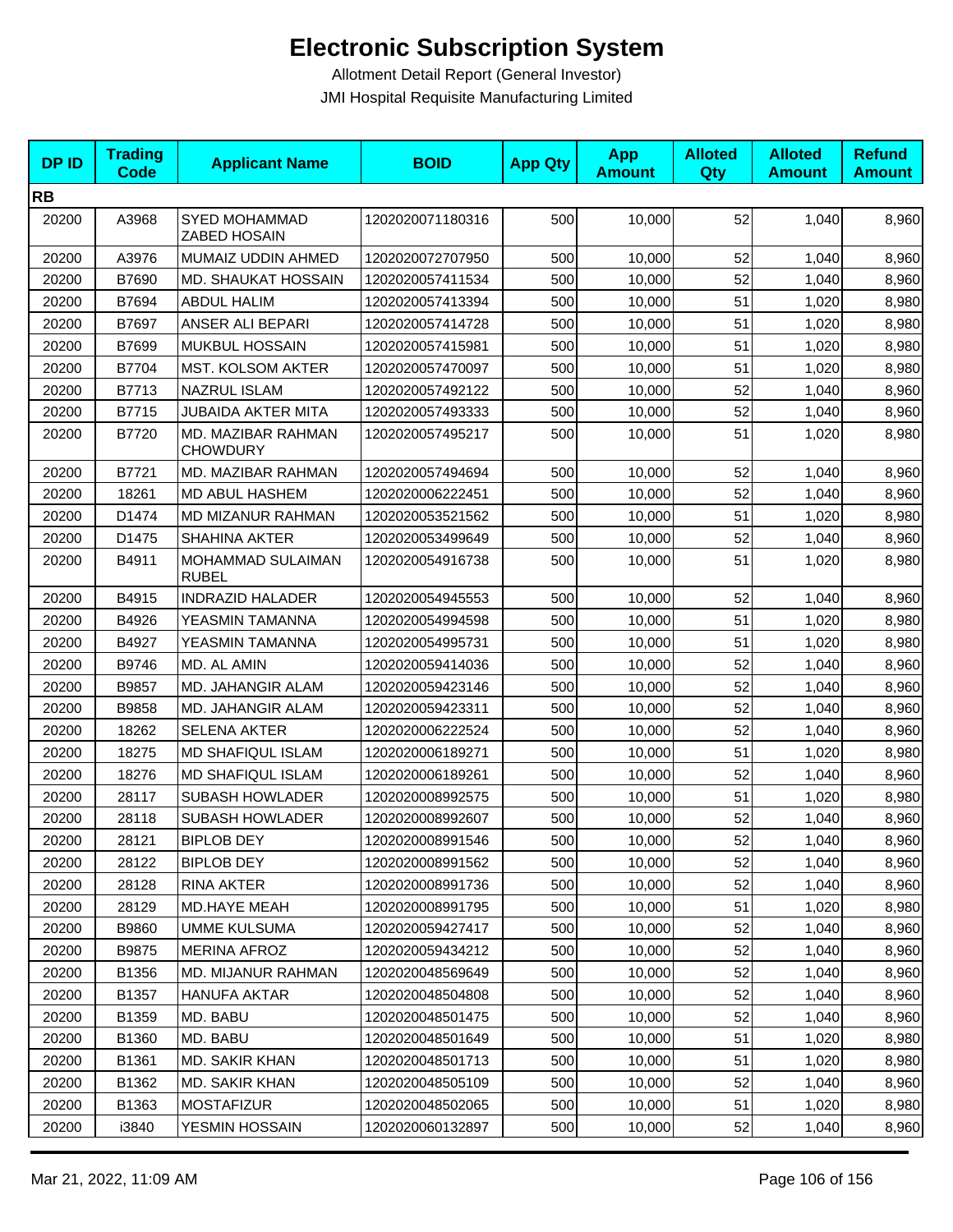| <b>DPID</b> | <b>Trading</b><br><b>Code</b> | <b>Applicant Name</b>             | <b>BOID</b>      | <b>App Qty</b> | <b>App</b><br><b>Amount</b> | <b>Alloted</b><br>Qty | <b>Alloted</b><br><b>Amount</b> | <b>Refund</b><br><b>Amount</b> |
|-------------|-------------------------------|-----------------------------------|------------------|----------------|-----------------------------|-----------------------|---------------------------------|--------------------------------|
| <b>RB</b>   |                               |                                   |                  |                |                             |                       |                                 |                                |
| 20200       | i3958                         | <b>MST. SELINA KHAN</b>           | 1202020060545338 | 500            | 10,000                      | 51                    | 1,020                           | 8,980                          |
| 20200       | i3974                         | <b>MD TAREKUL ISLAM</b>           | 1202020060607837 | 500            | 10,000                      | 51                    | 1,020                           | 8,980                          |
| 20200       | i3975                         | <b>MD TAREKUL ISLAM</b>           | 1202020060607944 | 500            | 10,000                      | 52                    | 1,040                           | 8,960                          |
| 20200       | i3976                         | MOST FARJANA TUJ<br><b>JOHORA</b> | 1202020060607979 | 500            | 10,000                      | 51                    | 1,020                           | 8,980                          |
| 20200       | i3977                         | MOST. FARZANA TUJ<br>JOHORA       | 1202020060607681 | 500            | 10,000                      | 52                    | 1,040                           | 8,960                          |
| 20200       | D1505                         | RANI KUMAR SAHA                   | 1202020053608737 | 500            | 10,000                      | 52                    | 1,040                           | 8,960                          |
| 20200       | F1431                         | <b>MD. ISMAIL HOSSAIN</b>         | 1202020049591761 | 500            | 10,000                      | 52                    | 1,040                           | 8,960                          |
| 20200       | F1432                         | <b>HALIMA BEGUM</b>               | 1202020049595007 | 500            | 10,000                      | 51                    | 1,020                           | 8,980                          |
| 20200       | 24389                         | MR.MD.TAHER ALI                   | 1202020007886372 | 500            | 10,000                      | 52                    | 1,040                           | 8,960                          |
| 20200       | 24396                         | <b>MD.ROFIQUL ISLAM</b>           | 1202020007895522 | 500            | 10,000                      | 51                    | 1,020                           | 8,980                          |
| 20200       | 24452                         | <b>MR.SHYAMAL CHANDRA</b><br>SAHA | 1202020007924887 | 500            | 10,000                      | 51                    | 1,020                           | 8,980                          |
| 20200       | 24480                         | <b>MD.TAHER ALI</b>               | 1202020007908053 | 500            | 10,000                      | 51                    | 1,020                           | 8,980                          |
| 20200       | 24613                         | MAHFUJA BEGUM                     | 1202020007944608 | 500            | 10,000                      | 52                    | 1,040                           | 8,960                          |
| 20200       | 29103                         | RAKSONA PARVIN                    | 1202020009345133 | 500            | 10,000                      | 52                    | 1,040                           | 8,960                          |
| 20200       | 29104                         | RAKSONA PARVIN                    | 1202020009345093 | 500            | 10,000                      | 51                    | 1,020                           | 8,980                          |
| 20200       | 43885                         | <b>MD.MASUM HASAN</b>             | 1202020027170192 | 500            | 10,000                      | 52                    | 1,040                           | 8,960                          |
| 20200       | 43897                         | ZAINAL ABEDIN                     | 1202020027133775 | 500            | 10,000                      | 51                    | 1,020                           | 8,980                          |
| 20200       | 31437                         | MR.AKHTERUZZAMAN                  | 1202020010393277 | 500            | 10,000                      | 51                    | 1,020                           | 8,980                          |
| 20200       | 31438                         | DR.MD.ZILLUR RAHMAN               | 1202020010392984 | 500            | 10,000                      | 52                    | 1,040                           | 8,960                          |
| 20200       | 31439                         | MR.AKHTERUZZAMAN                  | 1202020010569055 | 500            | 10,000                      | 52                    | 1,040                           | 8,960                          |
| 20200       | 31440                         | DR.MD.ZILLUR RAHMAN               | 1202020010393416 | 500            | 10,000                      | 52                    | 1,040                           | 8,960                          |
| 20200       | 31490                         | <b>MD.ASADUR RAHMAN</b>           | 1202020011097664 | 500            | 10,000                      | 51                    | 1,020                           | 8,980                          |
| 20200       | 31491                         | MD.MOFIZ                          | 1202020011094545 | 500            | 10,000                      | 52                    | 1,040                           | 8,960                          |
| 20200       | 31502                         | SHYAMAL CHANDRA<br>SAHA           | 1202020010705050 | 500            | 10,000                      | 51                    | 1,020                           | 8,980                          |
| 20200       | 0C774                         | MAHBUBA SULTANA                   | 1202020053898044 | 500            | 10,000                      | 52                    | 1,040                           | 8,960                          |
| 20200       | 0C776                         | MAHMUDA AKTER                     | 1202020053925391 | 500            | 10,000                      | 51                    | 1,020                           | 8,980                          |
| 20200       | D5024                         | <b>HASINA BEGUM</b>               | 1202020073544439 | 500            | 10,000                      | 51                    | 1,020                           | 8,980                          |
| 20200       | D5025                         | ANI                               | 1202020073544380 | 500            | 10,000                      | 52                    | 1,040                           | 8,960                          |
| 20200       | D5026                         | ANI                               | 1202020073544399 | 500            | 10,000                      | 52                    | 1,040                           | 8,960                          |
| 20200       | D5027                         | SHANTA ISLAM                      | 1202020073544364 | 500            | 10,000                      | 52                    | 1,040                           | 8,960                          |
| 20200       | D5028                         | SHANTA ISLAM                      | 1202020073544372 | 500            | 10,000                      | 51                    | 1,020                           | 8,980                          |
| 20200       | D5029                         | MD. AMIRUL ISLAM                  | 1202020073545002 | 500            | 10,000                      | 52                    | 1,040                           | 8,960                          |
| 20200       | D5030                         | MD. AMIRUL ISLAM                  | 1202020073544993 | 500            | 10,000                      | 52                    | 1,040                           | 8,960                          |
| 20200       | F1433                         | <b>HALIMA BEGUM</b>               | 1202020049617630 | 500            | 10,000                      | 52                    | 1,040                           | 8,960                          |
| 20200       | F1434                         | MD. ABDUR RAHIM                   | 1202020049595984 | 500            | 10,000                      | 52                    | 1,040                           | 8,960                          |
| 20200       | F1435                         | <b>FARJANA AKTHER</b>             | 1202020049597311 | 500            | 10,000                      | 52                    | 1,040                           | 8,960                          |
| 20200       | F1497                         | <b>BISHAWJIT KUMAR ROY</b>        | 1202020049516921 | 500            | 10,000                      | 52                    | 1,040                           | 8,960                          |
| 20200       | F1498                         | DEBABRATA SIL                     | 1202020049530284 | 500            | 10,000                      | 51                    | 1,020                           | 8,980                          |
| 20200       | i1335                         | MD. JASHIM UDDIN                  | 1202020055315396 | 500            | 10,000                      | 51                    | 1,020                           | 8,980                          |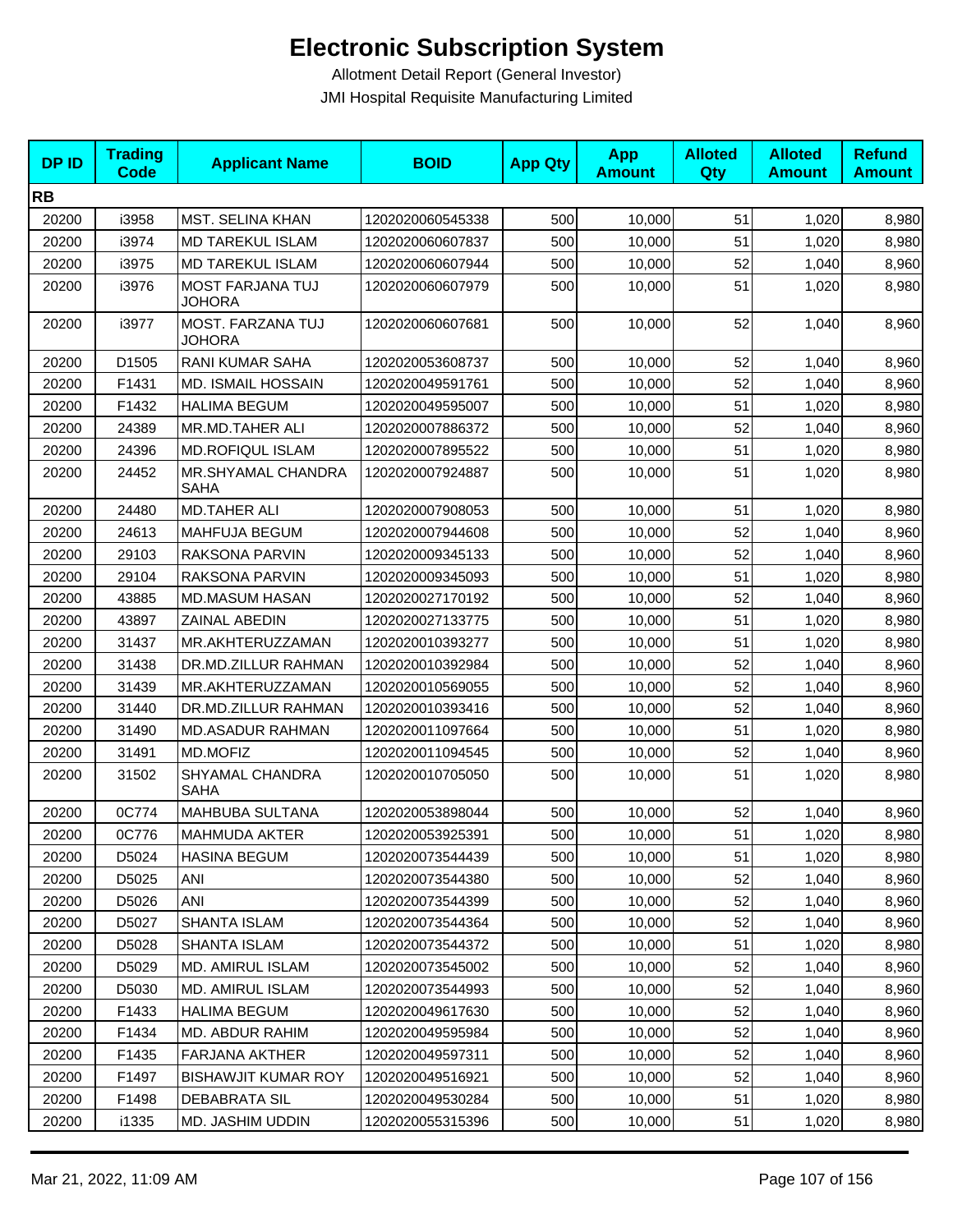| <b>DPID</b> | <b>Trading</b><br><b>Code</b> | <b>Applicant Name</b>                 | <b>BOID</b>      | <b>App Qty</b> | <b>App</b><br><b>Amount</b> | <b>Alloted</b><br>Qty | <b>Alloted</b><br><b>Amount</b> | <b>Refund</b><br><b>Amount</b> |
|-------------|-------------------------------|---------------------------------------|------------------|----------------|-----------------------------|-----------------------|---------------------------------|--------------------------------|
| <b>RB</b>   |                               |                                       |                  |                |                             |                       |                                 |                                |
| 20200       | i1513                         | RUMA AKTER MUNA                       | 1202020055622639 | 500            | 10,000                      | 51                    | 1,020                           | 8,980                          |
| 20200       | 15334                         | <b>SHAFALI HALDER</b>                 | 1202020074528632 | 500            | 10,000                      | 52                    | 1,040                           | 8,960                          |
| 20200       | 15335                         | <b>SHAFALI HALDER</b>                 | 1202020074528640 | 500            | 10,000                      | 52                    | 1,040                           | 8,960                          |
| 20200       | 43899                         | <b>MANSURA AKHTER</b><br><b>BEGUM</b> | 1202020027133791 | 500            | 10,000                      | 52                    | 1,040                           | 8,960                          |
| 20200       | 43900                         | MD.NAZRUL ISLAM                       | 1202020027133807 | 500            | 10,000                      | 51                    | 1,020                           | 8,980                          |
| 20200       | 43902                         | <b>TAZIN AKHTER</b>                   | 1202020027133823 | 500            | 10,000                      | 52                    | 1,040                           | 8,960                          |
| 20200       | 43903                         | <b>TANVEER ISLAM</b>                  | 1202020027133841 | 500            | 10,000                      | 51                    | 1,020                           | 8,980                          |
| 20200       | 43905                         | KHADIGA BEGUM                         | 1202020027133890 | 500            | 10,000                      | 51                    | 1,020                           | 8,980                          |
| 20200       | 43906                         | <b>KHADIGA BEGUM</b>                  | 1202020027133922 | 500            | 10,000                      | 51                    | 1,020                           | 8,980                          |
| 20200       | 43932                         | <b>SREE KUMAR SAHA</b>                | 1202020027263556 | 500            | 10,000                      | 52                    | 1,040                           | 8,960                          |
| 20200       | 28310                         | <b>BISHWAJIT CHATTERJEE</b>           | 1202020009045282 | 500            | 10,000                      | 52                    | 1,040                           | 8,960                          |
| 20200       | 33605                         | MD.JAYNAL ABEDIN                      | 1202020012442455 | 500            | 10,000                      | 52                    | 1,040                           | 8,960                          |
| 20200       | 33694                         | <b>URME AKTER</b>                     | 1202020012522695 | 500            | 10,000                      | 52                    | 1,040                           | 8,960                          |
| 20200       | 33695                         | <b>URME AKTER</b>                     | 1202020012522719 | 500            | 10,000                      | 52                    | 1,040                           | 8,960                          |
| 20200       | 33696                         | <b>SABNOM ISLAM</b>                   | 1202020012522601 | 500            | 10,000                      | 52                    | 1,040                           | 8,960                          |
| 20200       | 33697                         | <b>SABNOM ISLAM</b>                   | 1202020012522628 | 500            | 10,000                      | 52                    | 1,040                           | 8,960                          |
| 20200       | 33701                         | UTPAL KUMAR SAHA                      | 1202020012493274 | 500            | 10,000                      | 52                    | 1,040                           | 8,960                          |
| 20200       | 33703                         | <b>SONY SAHA</b>                      | 1202020012493258 | 500            | 10,000                      | 52                    | 1,040                           | 8,960                          |
| 20200       | 33713                         | KAMAN RANI SAHA                       | 1202020012508770 | 500            | 10,000                      | 52                    | 1,040                           | 8,960                          |
| 20200       | C1815                         | <b>SUSANTO SIKDER</b>                 | 1202020058240471 | 500            | 10,000                      | 52                    | 1,040                           | 8,960                          |
| 20200       | C1819                         | KALI POD MONDOL                       | 1202020058240825 | 500            | 10,000                      | 52                    | 1,040                           | 8,960                          |
| 20200       | C1820                         | KALI POD MONDOL                       | 1202020058241027 | 500            | 10,000                      | 52                    | 1,040                           | 8,960                          |
| 20200       | C1822                         | <b>SAMLAL MITRA</b>                   | 1202020058242642 | 500            | 10,000                      | 52                    | 1,040                           | 8,960                          |
| 20200       | C1823                         | <b>SONJOY MITRA</b>                   | 1202020058242741 | 500            | 10,000                      | 52                    | 1,040                           | 8,960                          |
| 20200       | C1824                         | <b>SONJOY MITRA</b>                   | 1202020058242776 | 500            | 10,000                      | 52                    | 1,040                           | 8,960                          |
| 20200       | C1826                         | <b>SAMIR MITRO</b>                    | 1202020058247372 | 500            | 10,000                      | 52                    | 1,040                           | 8,960                          |
| 20200       | C1828                         | SHISHIR MITRA                         | 1202020058280776 | 500            | 10,000                      | 52                    | 1,040                           | 8,960                          |
| 20200       | 41658                         | <b>HAMIDA AKTER</b>                   | 1202020019600711 | 500            | 10,000                      | 51                    | 1,020                           | 8,980                          |
| 20200       | 39366                         | <b>SIMA ROY</b>                       | 1202020016591631 | 500            | 10,000                      | 52                    | 1,040                           | 8,960                          |
| 20200       | 39370                         | <b>MD. SATTAR MOLLA</b>               | 1202020016591672 | 500            | 10,000                      | 52                    | 1,040                           | 8,960                          |
| 20200       | 43730                         | TAJMIRA BEGUM                         | 1202020026272431 | 500            | 10,000                      | 52                    | 1,040                           | 8,960                          |
| 20200       | 43731                         | TAJMIRA BEGUM                         | 1202020026272340 | 500            | 10,000                      | 52                    | 1,040                           | 8,960                          |
| 20200       | 43732                         | KAZI ANOWARA BEGUM                    | 1202020026272359 | 500            | 10,000                      | 51                    | 1,020                           | 8,980                          |
| 20200       | 43733                         | KAZI ANOWARA BEGUM                    | 1202020026272367 | 500            | 10,000                      | 52                    | 1,040                           | 8,960                          |
| 20200       | 43734                         | MAHBUBA JINNAT                        | 1202020026416805 | 500            | 10,000                      | 52                    | 1,040                           | 8,960                          |
| 20200       | 43735                         | MAHBUBA JINNAT                        | 1202020026272375 | 500            | 10,000                      | 51                    | 1,020                           | 8,980                          |
| 20200       | 43759                         | <b>FERDOUS ARA</b>                    | 1202020026395508 | 500            | 10,000                      | 52                    | 1,040                           | 8,960                          |
| 20200       | 43760                         | MD.RAMJAN ALI BHUIYAN                 | 1202020026395468 | 500            | 10,000                      | 52                    | 1,040                           | 8,960                          |
| 20200       | 66122                         | <b>MONORANJAN PODDER</b>              | 1202020025277001 | 500            | 10,000                      | 51                    | 1,020                           | 8,980                          |
| 20200       | 39467                         | MOHAMMAD HASAN                        | 1202020016695441 | 500            | 10,000                      | 52                    | 1,040                           | 8,960                          |
| 20200       | 39477                         | <b>MR.MONI GHARAMI</b>                | 1202020016704579 | 500            | 10,000                      | 51                    | 1,020                           | 8,980                          |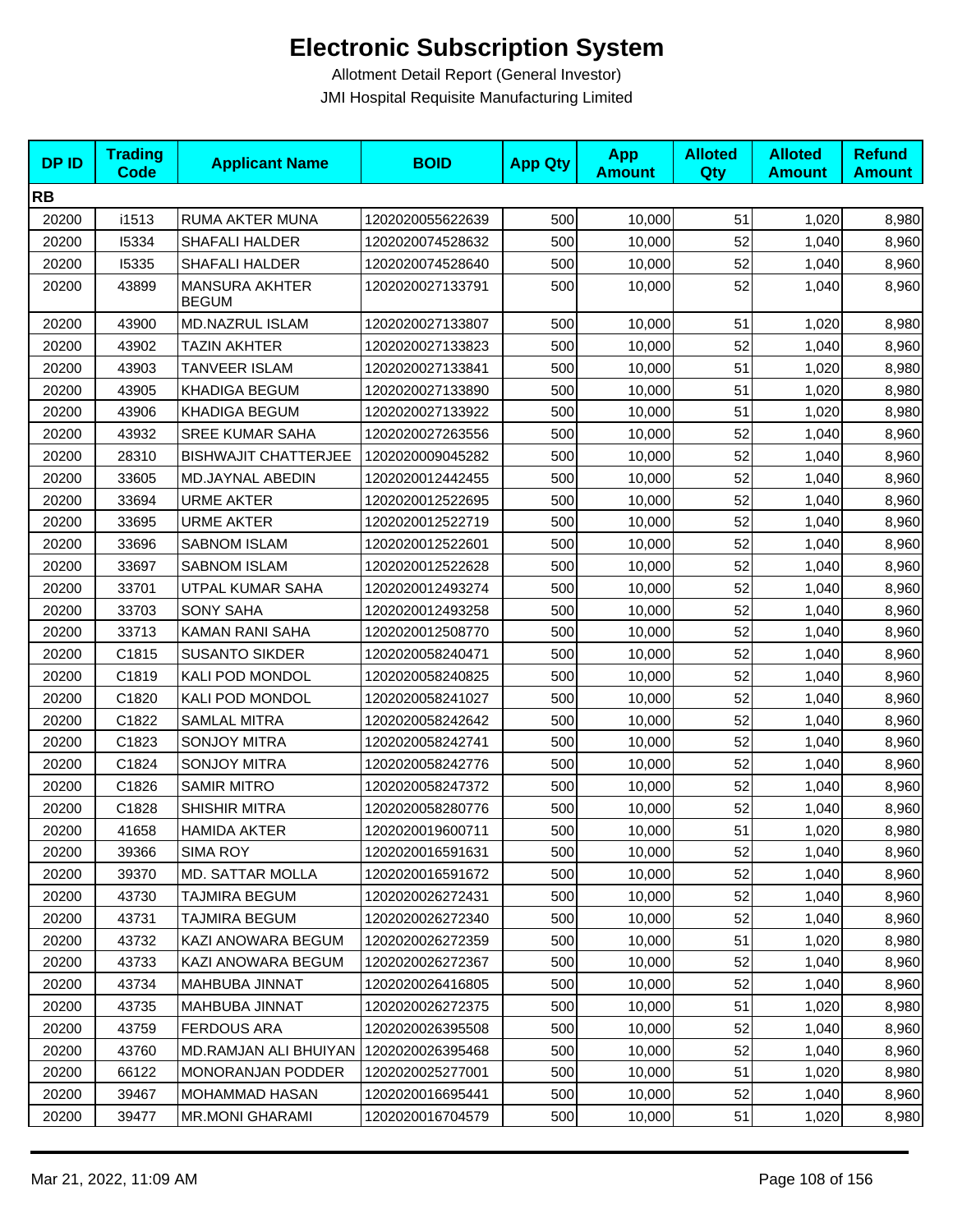| <b>DPID</b> | <b>Trading</b><br><b>Code</b> | <b>Applicant Name</b>             | <b>BOID</b>      | <b>App Qty</b> | <b>App</b><br><b>Amount</b> | <b>Alloted</b><br>Qty | <b>Alloted</b><br><b>Amount</b> | <b>Refund</b><br><b>Amount</b> |
|-------------|-------------------------------|-----------------------------------|------------------|----------------|-----------------------------|-----------------------|---------------------------------|--------------------------------|
| <b>RB</b>   |                               |                                   |                  |                |                             |                       |                                 |                                |
| 20200       | 39502                         | PRANOY CHANDRA DAS                | 1202020016753331 | 500            | 10,000                      | 52                    | 1,040                           | 8,960                          |
| 20200       | 39503                         | PRANOY CHANDRA DAS                | 1202020016753348 | 500            | 10,000                      | 51                    | 1,020                           | 8,980                          |
| 20200       | 39648                         | <b>SUMA RANI DEY</b>              | 1202020016832136 | 500            | 10,000                      | 52                    | 1,040                           | 8,960                          |
| 20200       | 39649                         | <b>SUMA RANI DEY</b>              | 1202020016832243 | 500            | 10,000                      | 51                    | 1,020                           | 8,980                          |
| 20200       | 39653                         | <b>SHARMIN HAQUE</b>              | 1202020016832278 | 500            | 10,000                      | 52                    | 1,040                           | 8,960                          |
| 20200       | 39654                         | <b>SHARMIN HAQUE</b>              | 1202020016832286 | 500            | 10,000                      | 52                    | 1,040                           | 8,960                          |
| 20200       | 39655                         | <b>SALINA AKTER</b>               | 1202020016832294 | 500            | 10,000                      | 52                    | 1,040                           | 8,960                          |
| 20200       | C3441                         | MOHD. NURUZZAMAN<br><b>SHEIKH</b> | 1202020063700743 | 500            | 10,000                      | 51                    | 1,020                           | 8,980                          |
| 20200       | C3444                         | <b>MAHFUJA KHAN</b>               | 1202020063765418 | 500            | 10,000                      | 52                    | 1,040                           | 8,960                          |
| 20200       | C3511                         | A.F.M. NAZRUL ISLAM               | 1202020064987105 | 500            | 10,000                      | 52                    | 1,040                           | 8,960                          |
| 20200       | C3528                         | MAHMUDA SULTANA                   | 1202020065321112 | 500            | 10,000                      | 51                    | 1,020                           | 8,980                          |
| 20200       | C3529                         | MAHMUDA SULTANA                   | 1202020065320672 | 500            | 10,000                      | 52                    | 1,040                           | 8,960                          |
| 20200       | C3530                         | MD. ABDUL HAI                     | 1202020065378378 | 500            | 10,000                      | 52                    | 1,040                           | 8,960                          |
| 20200       | C3531                         | MD. ABDUL HAI                     | 1202020065321353 | 500            | 10,000                      | 52                    | 1,040                           | 8,960                          |
| 20200       | C3536                         | <b>SHAHEDA AKTER</b>              | 1202020065369233 | 500            | 10,000                      | 52                    | 1,040                           | 8,960                          |
| 20200       | C3537                         | <b>SHAHEDA AKTER</b>              | 1202020065370066 | 500            | 10,000                      | 51                    | 1,020                           | 8,980                          |
| 20200       | A4569                         | MD. RAIS UDDIN                    | 1202020069142866 | 500            | 10,000                      | 51                    | 1,020                           | 8,980                          |
| 20200       | 30617                         | ABDUL MOMIN BHUYIA                | 1202020009912488 | 500            | 10,000                      | 51                    | 1,020                           | 8,980                          |
| 20200       | 30627                         | <b>ABDUL WAHAB</b>                | 1202020009887321 | 500            | 10,000                      | 52                    | 1,040                           | 8,960                          |
| 20200       | 30628                         | MD.WAHIDUZZAMAN                   | 1202020009887121 | 500            | 10,000                      | 52                    | 1,040                           | 8,960                          |
| 20200       | 30666                         | <b>MD.WALI ULLAH</b>              | 1202020009928763 | 500            | 10,000                      | 52                    | 1,040                           | 8,960                          |
| 20200       | 30766                         | SHEIKH HABIBUR<br><b>RAHMAN</b>   | 1202020010248676 | 500            | 10,000                      | 52                    | 1,040                           | 8,960                          |
| 20200       | 35984                         | <b>MD.RIPON DHALI</b>             | 1202020014028548 | 500            | 10,000                      | 52                    | 1,040                           | 8,960                          |
| 20200       | 35985                         | <b>MD.TUTUL DHALI</b>             | 1202020014028366 | 500            | 10,000                      | 52                    | 1,040                           | 8,960                          |
| 20200       | 35986                         | <b>MD.TUTUL DHALI</b>             | 1202020014028275 | 500            | 10,000                      | 51                    | 1,020                           | 8,980                          |
| 20200       | B1598                         | <b>MILON BARUA</b>                | 1202020049222523 | 500            | 10,000                      | 51                    | 1,020                           | 8,980                          |
| 20200       | 28130                         | MD.HAYE MEAH                      | 1202020008991819 | 500            | 10,000                      | 51                    | 1,020                           | 8,980                          |
| 20200       | 28135                         | SHILLA RANI PAUL                  | 1202020009110985 | 500            | 10,000                      | 52                    | 1,040                           | 8,960                          |
| 20200       | 28136                         | SHILLA RANI PAUL                  | 1202020009111136 | 500            | 10,000                      | 52                    | 1,040                           | 8,960                          |
| 20200       | 0D250                         | MR. MD. ASLAM                     | 1202020045103988 | 500            | 10,000                      | 51                    | 1,020                           | 8,980                          |
| 20200       | 0D268                         | KAZAL GHOSH                       | 1202020045157875 | 500            | 10,000                      | 52                    | 1,040                           | 8,960                          |
| 20200       | 0D290                         | <b>BIPLOB CHANDRA SAHA</b>        | 1202020045506116 | 500            | 10,000                      | 52                    | 1,040                           | 8,960                          |
| 20200       | 0D300                         | <b>SUMAN SAHA</b>                 | 1202020045530576 | 500            | 10,000                      | 52                    | 1,040                           | 8,960                          |
| 20200       | 0D307                         | <b>AMIT ROY</b>                   | 1202020045641771 | 500            | 10,000                      | 52                    | 1,040                           | 8,960                          |
| 20200       | 0d353                         | <b>UMME KULSUM JUMI</b>           | 1202020046175631 | 500            | 10,000                      | 51                    | 1,020                           | 8,980                          |
| 20200       | B1365                         | RANA AHMED                        | 1202020048515588 | 500            | 10,000                      | 52                    | 1,040                           | 8,960                          |
| 20200       | B1396                         | MD. ABDUL JALIL                   | 1202020048570222 | 500            | 10,000                      | 52                    | 1,040                           | 8,960                          |
| 20200       | 67143                         | MD.MURAD ALI MOLLA                | 1202020034248260 | 500            | 10,000                      | 52                    | 1,040                           | 8,960                          |
| 20200       | B2452                         | MD. FARID KHAN                    | 1202020060693411 | 500            | 10,000                      | 52                    | 1,040                           | 8,960                          |
| 20200       | B2453                         | MD. FARID KHAN                    | 1202020060711493 | 500            | 10,000                      | 51                    | 1,020                           | 8,980                          |
| 20200       | B2495                         | SHAYMOLI                          | 1202020051159321 | 500            | 10,000                      | 51                    | 1,020                           | 8,980                          |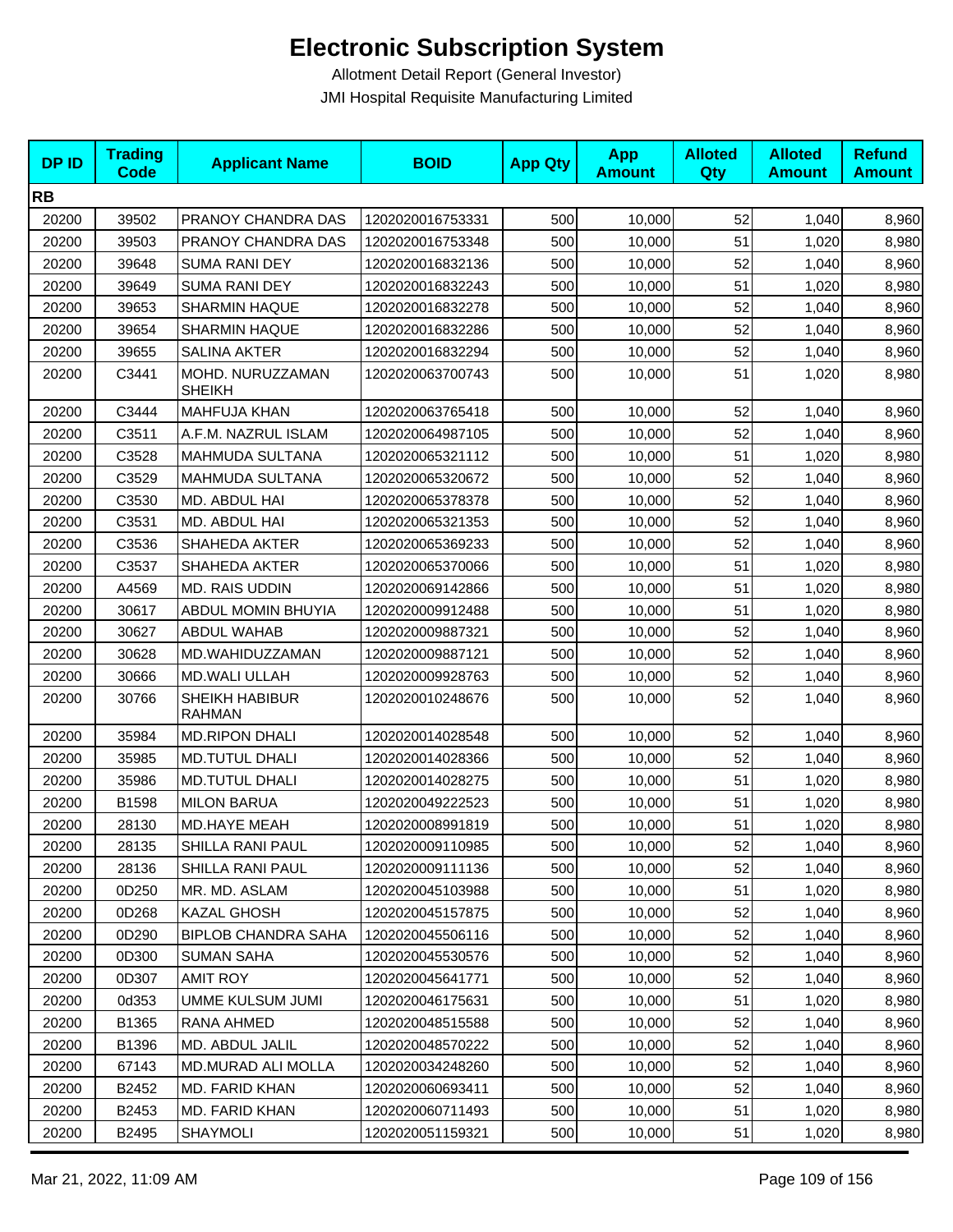| <b>DPID</b> | <b>Trading</b><br><b>Code</b> | <b>Applicant Name</b>                   | <b>BOID</b>      | <b>App Qty</b> | <b>App</b><br><b>Amount</b> | <b>Alloted</b><br>Qty | <b>Alloted</b><br><b>Amount</b> | <b>Refund</b><br><b>Amount</b> |
|-------------|-------------------------------|-----------------------------------------|------------------|----------------|-----------------------------|-----------------------|---------------------------------|--------------------------------|
| <b>RB</b>   |                               |                                         |                  |                |                             |                       |                                 |                                |
| 20200       | B2496                         | <b>SHAYMOLI</b>                         | 1202020051159348 | 500            | 10,000                      | 51                    | 1,020                           | 8,980                          |
| 20200       | B2508                         | MD. ABDUL ALIM                          | 1202020051157084 | 500            | 10,000                      | 51                    | 1,020                           | 8,980                          |
| 20200       | B2532                         | <b>MONOARA ALAM</b>                     | 1202020051601624 | 500            | 10,000                      | 51                    | 1,020                           | 8,980                          |
| 20200       | 02372                         | MR.SAJAL KUMAR ROY                      | 1202020000870712 | 500            | 10,000                      | 52                    | 1,040                           | 8,960                          |
| 20200       | 02377                         | MR.MD.MOHSIN SIKDER                     | 1202020000890099 | 500            | 10,000                      | 52                    | 1,040                           | 8,960                          |
| 20200       | 02393                         | MR.NABI-US-SALEEM                       | 1202020000907310 | 500            | 10,000                      | 51                    | 1,020                           | 8,980                          |
| 20200       | 02395                         | MRS. NIOTI RANI SARKER 1202020000934956 |                  | 500            | 10,000                      | 52                    | 1,040                           | 8,960                          |
| 20200       | 02396                         | <b>MR.SHEKHAR GHOSH</b>                 | 1202020000934964 | 500            | 10,000                      | 52                    | 1,040                           | 8,960                          |
| 20200       | 02401                         | <b>MR.ANANDA SAHA</b>                   | 1202020000919052 | 500            | 10,000                      | 51                    | 1,020                           | 8,980                          |
| 20200       | 02403                         | <b>MR.SHANTANU DAS</b>                  | 1202020000919087 | 500            | 10,000                      | 52                    | 1,040                           | 8,960                          |
| 20200       | 02420                         | MRS.MALA AKHTER                         | 1202020000962453 | 500            | 10,000                      | 51                    | 1,020                           | 8,980                          |
| 20200       | 0D399                         | ETI RANI SAHA                           | 1202020046522248 | 500            | 10,000                      | 52                    | 1,040                           | 8,960                          |
| 20200       | 10044                         | <b>MS.ROKAYA BEGAM</b>                  | 1202020003059434 | 500            | 10,000                      | 51                    | 1,020                           | 8,980                          |
| 20200       | 14781                         | <b>MR.ASHIM KUMAR DEY</b>               | 1202020005159276 | 500            | 10,000                      | 52                    | 1,040                           | 8,960                          |
| 20200       | 11590                         | <b>AKTERY KHANAM</b>                    | 1202020003849428 | 500            | 10,000                      | 51                    | 1,020                           | 8,980                          |
| 20200       | 11591                         | MR.MD.WAHEED AKHTAR                     | 1202020003849436 | 500            | 10,000                      | 51                    | 1,020                           | 8,980                          |
| 20200       | 11593                         | <b>MRS.SHARMIN RAHMAN</b>               | 1202020003850839 | 500            | 10,000                      | 52                    | 1,040                           | 8,960                          |
| 20200       | 65932                         | RADHA MADHAB SAHA                       | 1202020024462588 | 500            | 10,000                      | 51                    | 1,020                           | 8,980                          |
| 20200       | 65982                         | PRABIR KUMAR SAHA                       | 1202020024570796 | 500            | 10,000                      | 52                    | 1,040                           | 8,960                          |
| 20200       | 01135                         | MR. MIR KERAMAT ALI                     | 1202020052045169 | 500            | 10,000                      | 51                    | 1,020                           | 8,980                          |
| 20200       | 01148                         | <b>NAZMUL HUSEN</b>                     | 1202020052167926 | 500            | 10,000                      | 52                    | 1,040                           | 8,960                          |
| 20200       | 01152                         | DOLY KHANOM                             | 1202020052157664 | 500            | 10,000                      | 51                    | 1,020                           | 8,980                          |
| 20200       | 01153                         | <b>DOLY KHANOM</b>                      | 1202020052160488 | 500            | 10,000                      | 52                    | 1,040                           | 8,960                          |
| 20200       | 01159                         | MD. MAMUN HOSEN                         | 1202020052159853 | 500            | 10,000                      | 51                    | 1,020                           | 8,980                          |
| 20200       | 01170                         | <b>NASRIN AKTHER</b>                    | 1202020052179882 | 500            | 10,000                      | 51                    | 1,020                           | 8,980                          |
| 20200       | 01206                         | <b>HASHI BEGUM</b>                      | 1202020052341145 | 500            | 10,000                      | 52                    | 1,040                           | 8,960                          |
| 20200       | F3142                         | <b>MST. ROZINA KHATUN</b>               | 1202020054966014 | 500            | 10,000                      | 51                    | 1,020                           | 8,980                          |
| 20200       | F3143                         | NASRIN AHAMED                           | 1202020054966471 | 500            | 10,000                      | 51                    | 1,020                           | 8,980                          |
| 20200       | i3001                         | MONOARA NEWAJ                           | 1202020057779634 | 500            | 10,000                      | 51                    | 1,020                           | 8,980                          |
| 20200       | i3002                         | <b>MONOARA NEWAJ</b>                    | 1202020057780151 | 500            | 10,000                      | 51                    | 1,020                           | 8,980                          |
| 20200       | i3145                         | <b>MOHAMMAD LUTFAR</b><br><b>RAHMAN</b> | 1202020058019439 | 500            | 10,000                      | 51                    | 1,020                           | 8,980                          |
| 20200       | i3146                         | MOHAMMAD LUTFAR<br>RAHMAN               | 1202020058037450 | 500            | 10,000                      | 52                    | 1,040                           | 8,960                          |
| 20200       | i3150                         | RUBANA MEHRAJ                           | 1202020058040654 | 500            | 10,000                      | 52                    | 1,040                           | 8,960                          |
| 20200       | i3375                         | Md. Rashidul Hassan                     | 1202020053677460 | 500            | 10,000                      | 52                    | 1,040                           | 8,960                          |
| 20200       | i3376                         | ANAYET                                  | 1202020058600384 | 500            | 10,000                      | 52                    | 1,040                           | 8,960                          |
| 20200       | G1151                         | MOHAMMAD SHAMIM                         | 1202020064602443 | 500            | 10,000                      | 51                    | 1,020                           | 8,980                          |
| 20200       | G1153                         | ASHRAFUL                                | 1202020064603175 | 500            | 10,000                      | 52                    | 1,040                           | 8,960                          |
| 20200       | 65983                         | SANJOY KUMAR SAHA                       | 1202020024570828 | 500            | 10,000                      | 52                    | 1,040                           | 8,960                          |
| 20200       | 65984                         | SANJOY KUMAR SAHA                       | 1202020024585421 | 500            | 10,000                      | 51                    | 1,020                           | 8,980                          |
| 20200       | 66012                         | MOHAMMAD TIJUL ISLAM                    | 1202020024656733 | 500            | 10,000                      | 51                    | 1,020                           | 8,980                          |
| 20200       | 66016                         | FARJANA AKTAR                           | 1202020024665570 | 500            | 10,000                      | 51                    | 1,020                           | 8,980                          |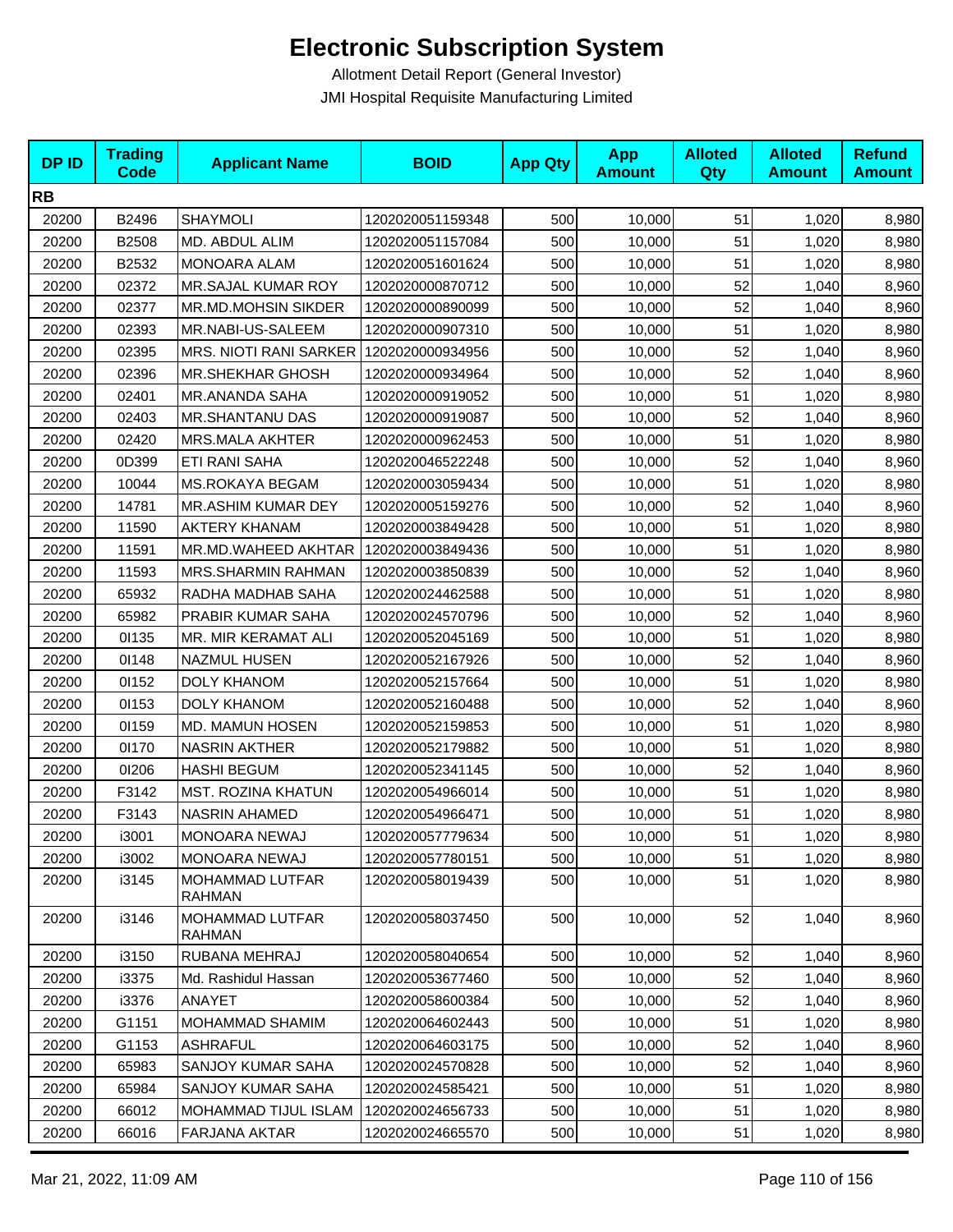| <b>DPID</b> | <b>Trading</b><br><b>Code</b> | <b>Applicant Name</b>               | <b>BOID</b>      | <b>App Qty</b> | <b>App</b><br><b>Amount</b> | <b>Alloted</b><br><b>Qty</b> | <b>Alloted</b><br><b>Amount</b> | <b>Refund</b><br><b>Amount</b> |
|-------------|-------------------------------|-------------------------------------|------------------|----------------|-----------------------------|------------------------------|---------------------------------|--------------------------------|
| <b>RB</b>   |                               |                                     |                  |                |                             |                              |                                 |                                |
| 20200       | 66029                         | MOHAMMAD TIJUL ISLAM                | 1202020024801525 | 500            | 10,000                      | 51                           | 1,020                           | 8,980                          |
| 20200       | 66036                         | RIPA SAHA                           | 1202020024801319 | 500            | 10,000                      | 52                           | 1,040                           | 8,960                          |
| 20200       | 66049                         | KHADIJA TAHERA                      | 1202020024801211 | 500            | 10,000                      | 51                           | 1,020                           | 8,980                          |
| 20200       | 35037                         | <b>DOLY AKHTER</b>                  | 1202020013347116 | 500            | 10,000                      | 51                           | 1,020                           | 8,980                          |
| 20200       | 35130                         | PARTHA ROY                          | 1202020013295144 | 500            | 10,000                      | 52                           | 1,040                           | 8,960                          |
| 20200       | F3144                         | <b>NASRIN AHAMED</b>                | 1202020054966501 | 500            | 10,000                      | 51                           | 1,020                           | 8,980                          |
| 20200       | F3145                         | <b>FARUK ISLAM</b>                  | 1202020054966587 | 500            | 10,000                      | 51                           | 1,020                           | 8,980                          |
| 20200       | F3146                         | <b>FARUK ISLAM</b>                  | 1202020054966600 | 500            | 10,000                      | 52                           | 1,040                           | 8,960                          |
| 20200       | 13227                         | <b>TASLIMA AKTER</b>                | 1202020058275565 | 500            | 10,000                      | 52                           | 1,040                           | 8,960                          |
| 20200       | i3369                         | MD. FAZLUR RAHMAN                   | 1202020058610710 | 500            | 10,000                      | 51                           | 1,020                           | 8,980                          |
| 20200       | A5111                         | MD. AZAD RAHMAN                     | 1202020061483098 | 500            | 10,000                      | 51                           | 1,020                           | 8,980                          |
| 20200       | A5151                         | <b>ABDUR RASHID MIAH</b>            | 1202020071485651 | 500            | 10,000                      | 51                           | 1,020                           | 8,980                          |
| 20200       | D4562                         | MD. ASADUZZAMAN                     | 1202020065179889 | 500            | 10,000                      | 51                           | 1,020                           | 8,980                          |
| 20200       | D4569                         | <b>FARZANA AKHTER</b>               | 1202020065180545 | 500            | 10,000                      | 51                           | 1,020                           | 8,980                          |
| 20200       | 39388                         | NAZMA BEGUM                         | 1202020016608971 | 500            | 10,000                      | 51                           | 1,020                           | 8,980                          |
| 20200       | 39401                         | SATTYA RANJAN<br><b>CHAKRABORTY</b> | 1202020016618546 | 500            | 10,000                      | 52                           | 1,040                           | 8,960                          |
| 20200       | 39425                         | KAMAL UDDIN                         | 1202020016644226 | 500            | 10,000                      | 51                           | 1,020                           | 8,980                          |
| 20200       | 39455                         | SHEIKH HARUN OR<br>RASHID           | 1202020016705506 | 500            | 10,000                      | 52                           | 1,040                           | 8,960                          |
| 20200       | 44786                         | <b>SUKCHAND BARAI</b>               | 1202020032522357 | 500            | 10,000                      | 52                           | 1,040                           | 8,960                          |
| 20200       | 44793                         | <b>MD.KAMRUL MIA</b>                | 1202020032689787 | 500            | 10,000                      | 52                           | 1,040                           | 8,960                          |
| 20200       | 44794                         | MD.KAMRUL MIA                       | 1202020032689795 | 500            | 10,000                      | 51                           | 1,020                           | 8,980                          |
| 20200       | D3945                         | MD. SHAHADAT HOSSAIN                | 1202020060299837 | 500            | 10,000                      | 51                           | 1,020                           | 8,980                          |
| 20200       | A5704                         | JOYSREE CHOWDHURY                   | 1202020021621982 | 500            | 10,000                      | 51                           | 1,020                           | 8,980                          |
| 20200       | A5714                         | JOGOMAYA MONDOL                     | 1202020027648508 | 500            | 10,000                      | 51                           | 1,020                           | 8,980                          |
| 20200       | A5715                         | <b>MANZUR HOSSAIN</b>               | 1202020045698090 | 500            | 10,000                      | 52                           | 1,040                           | 8,960                          |
| 20200       | A5716                         | SEONJUTI CHOWDHURY                  | 1202020038137310 | 500            | 10,000                      | 51                           | 1,020                           | 8,980                          |
| 20200       | A5717                         | <b>SEONJUTI CHOWDHURY</b>           | 1202020038137361 | 500            | 10,000                      | 52                           | 1,040                           | 8,960                          |
| 20200       | A5718                         | SERIA BEGUM                         | 1202020032938688 | 500            | 10,000                      | 51                           | 1,020                           | 8,980                          |
| 20200       | A5719                         | MD. KABIRUL ISLAM                   | 1202020059032128 | 500            | 10,000                      | 51                           | 1,020                           | 8,980                          |
| 20200       | A5729                         | <b>MD. MIZANUR RAHMAN</b>           | 1202020038720701 | 500            | 10,000                      | 52                           | 1,040                           | 8,960                          |
| 20200       | G2199                         | <b>MOHOSINA AKHTER</b>              | 1202020073461883 | 500            | 10,000                      | 52                           | 1,040                           | 8,960                          |
| 20200       | G2202                         | <b>SYED MASUMUR</b><br>RAHAMAN      | 1202020073481513 | 500            | 10,000                      | 51                           | 1,020                           | 8,980                          |
| 20200       | G2203                         | MUKUL RAHMAN                        | 1202020073505244 | 500            | 10,000                      | 52                           | 1,040                           | 8,960                          |
| 20200       | G2205                         | <b>SURIYA AKTER</b>                 | 1202020073515441 | 500            | 10,000                      | 51                           | 1,020                           | 8,980                          |
| 20200       | G2263                         | MOHAMMAD SHABIB<br><b>FAIYAB</b>    | 1202020073726184 | 500            | 10,000                      | 51                           | 1,020                           | 8,980                          |
| 20200       | G2266                         | SHAHNAZ FATIMA                      | 1202020019133438 | 500            | 10,000                      | 52                           | 1,040                           | 8,960                          |
| 20200       | G2267                         | SHAHNAZ FATIMA                      | 1202020019133497 | 500            | 10,000                      | 52                           | 1,040                           | 8,960                          |
| 20200       | G2268                         | SWAPNA RANI BISWAS                  | 1202020073760095 | 500            | 10,000                      | 51                           | 1,020                           | 8,980                          |
| 20200       | G2272                         | <b>MEHARUN NECA</b>                 | 1202020073769160 | 500            | 10,000                      | 51                           | 1,020                           | 8,980                          |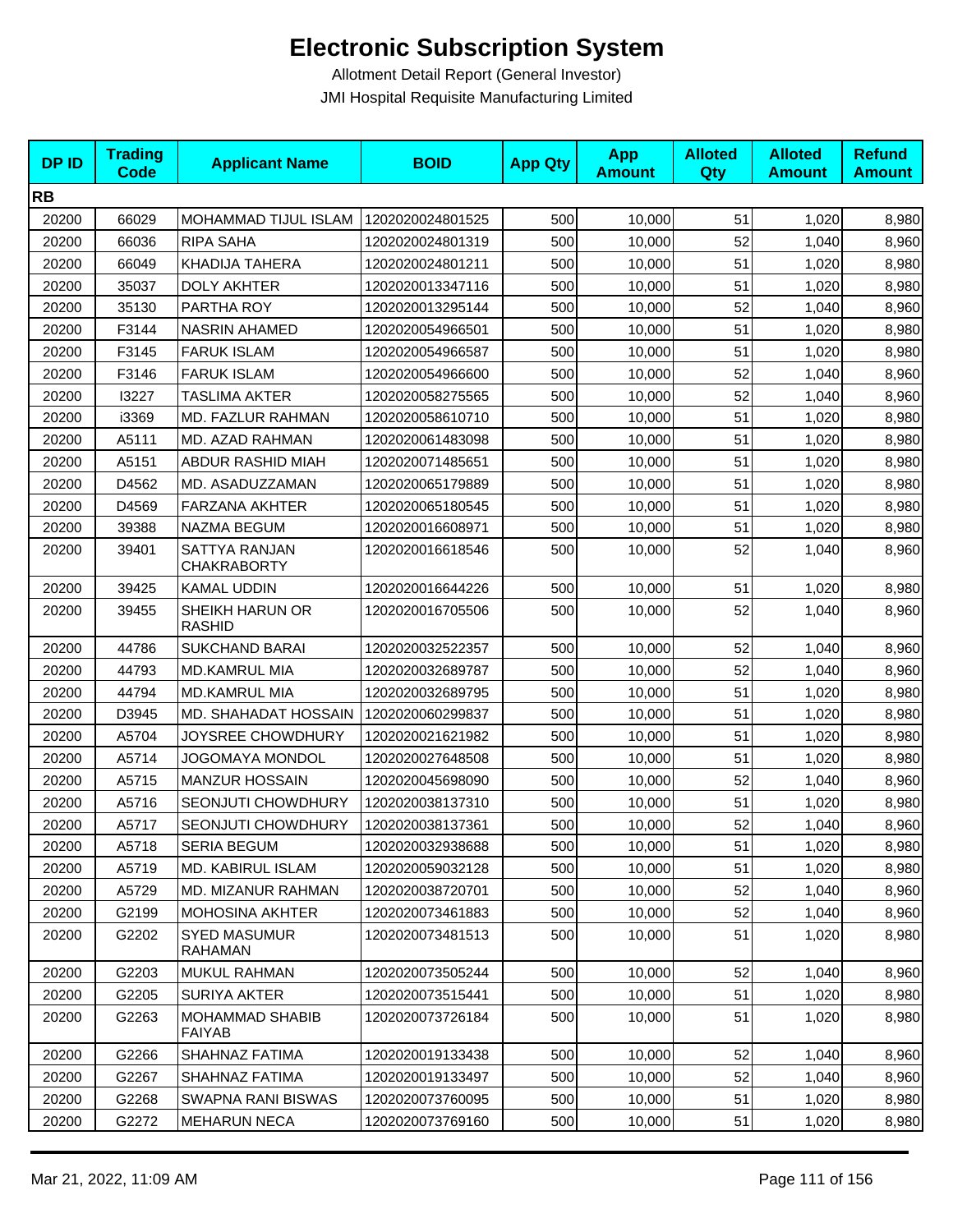| <b>DPID</b> | <b>Trading</b><br><b>Code</b> | <b>Applicant Name</b>                 | <b>BOID</b>      | <b>App Qty</b> | <b>App</b><br><b>Amount</b> | <b>Alloted</b><br>Qty | <b>Alloted</b><br><b>Amount</b> | <b>Refund</b><br><b>Amount</b> |
|-------------|-------------------------------|---------------------------------------|------------------|----------------|-----------------------------|-----------------------|---------------------------------|--------------------------------|
| <b>RB</b>   |                               |                                       |                  |                |                             |                       |                                 |                                |
| 20200       | 32952                         | <b>MS.PRIYANGKA ISLAM</b>             | 1202020011918556 | 500            | 10,000                      | 52                    | 1,040                           | 8,960                          |
| 20200       | 32953                         | <b>MD.MUSLIM</b>                      | 1202020011918572 | 500            | 10,000                      | 52                    | 1,040                           | 8,960                          |
| 20200       | 32955                         | MD.RAMZAN ALI                         | 1202020011918599 | 500            | 10,000                      | 51                    | 1,020                           | 8,980                          |
| 20200       | 32956                         | <b>MD.MUSLIM</b>                      | 1202020011918620 | 500            | 10,000                      | 52                    | 1,040                           | 8,960                          |
| 20200       | 38600                         | SANDHA RANI SHAHA                     | 1202020015622619 | 500            | 10,000                      | 52                    | 1,040                           | 8,960                          |
| 20200       | 38603                         | <b>BISWANATH KUNDU</b>                | 1202020015625176 | 500            | 10,000                      | 52                    | 1,040                           | 8,960                          |
| 20200       | 38608                         | <b>BISWANATH KUNDU</b>                | 1202020015620700 | 500            | 10,000                      | 52                    | 1,040                           | 8,960                          |
| 20200       | 42909                         | <b>MOHAMMAD SOHEL</b><br><b>RANA</b>  | 1202020023405353 | 500            | 10,000                      | 51                    | 1,020                           | 8,980                          |
| 20200       | 42931                         | SABRINA YESMIN                        | 1202020023464732 | 500            | 10,000                      | 51                    | 1,020                           | 8,980                          |
| 20200       | 39043                         | MRS.HELENA BEGUM                      | 1202020016244679 | 500            | 10,000                      | 52                    | 1,040                           | 8,960                          |
| 20200       | 39047                         | MD.WAHIDUZZAMAN                       | 1202020016254301 | 500            | 10,000                      | 52                    | 1,040                           | 8,960                          |
| 20200       | 39052                         | SOURAV ROY                            | 1202020016267832 | 500            | 10,000                      | 52                    | 1,040                           | 8,960                          |
| 20200       | 44091                         | SAHIDA BEGUM                          | 1202020028006890 | 500            | 10,000                      | 51                    | 1,020                           | 8,980                          |
| 20200       | 44100                         | <b>MALLIKA RANI NANDI</b>             | 1202020027872534 | 500            | 10,000                      | 52                    | 1,040                           | 8,960                          |
| 20200       | 44101                         | <b>MALLIKA RANI NANDI</b>             | 1202020027872625 | 500            | 10,000                      | 51                    | 1,020                           | 8,980                          |
| 20200       | 14295                         | MR.MD.AZAM KHAN                       | 1202020005031220 | 500            | 10,000                      | 52                    | 1,040                           | 8,960                          |
| 20200       | 19737                         | <b>MD MONJUR KARIM</b>                | 1202020006573098 | 500            | 10,000                      | 52                    | 1,040                           | 8,960                          |
| 20200       | 19739                         | MD. MONJUR KARIM                      | 1202020006573138 | 500            | 10,000                      | 51                    | 1,020                           | 8,980                          |
| 20200       | B1599                         | MD. ABDUR RASHID<br><b>SARKAR</b>     | 1202020049224332 | 500            | 10,000                      | 51                    | 1,020                           | 8,980                          |
| 20200       | B1600                         | MD. ABDUR RASHID<br><b>SARKAR</b>     | 1202020049224953 | 500            | 10,000                      | 52                    | 1,040                           | 8,960                          |
| 20200       | B1609                         | MD. PARVEZ                            | 1202020049655052 | 500            | 10,000                      | 52                    | 1,040                           | 8,960                          |
| 20200       | B1610                         | MD. PARVEZ                            | 1202020049641113 | 500            | 10,000                      | 51                    | 1,020                           | 8,980                          |
| 20200       | B1617                         | MD. SHAHIDULLAH<br><b>KHISAR</b>      | 1202020049645146 | 500            | 10,000                      | 52                    | 1,040                           | 8,960                          |
| 20200       | B1619                         | <b>BASUDAB MIRDHA</b>                 | 1202020050734996 | 500            | 10,000                      | 51                    | 1,020                           | 8,980                          |
| 20200       | B1655                         | AL- AMIN SIKDER                       | 1202020049648083 | 500            | 10,000                      | 52                    | 1,040                           | 8,960                          |
| 20200       | B1656                         | AL-AMIN SIKDER                        | 1202020049647790 | 500            | 10,000                      | 52                    | 1,040                           | 8,960                          |
| 20200       | C3667                         | MST. KOHINOOR BEGUM                   | 1202020069238610 | 500            | 10,000                      | 52                    | 1,040                           | 8,960                          |
| 20200       | C3668                         | MST. KOHINOOR BEGUM                   | 1202020069238629 | 500            | 10,000                      | 52                    | 1,040                           | 8,960                          |
| 20200       | C3669                         | A M S M SHARFUZZAMAN                  | 1202020069237450 | 500            | 10,000                      | 52                    | 1,040                           | 8,960                          |
| 20200       | C3670                         | MD. HARUN AR RASHID                   | 1202020069366708 | 500            | 10,000                      | 52                    | 1,040                           | 8,960                          |
| 20200       | C3671                         | MD. HARUN AR RASHID                   | 1202020069366724 | 500            | 10,000                      | 51                    | 1,020                           | 8,980                          |
| 20200       | C3672                         | <b>MAHMUDUL HAQ</b>                   | 1202020069303679 | 500            | 10,000                      | 51                    | 1,020                           | 8,980                          |
| 20200       | C3673                         | MOHMMAD ALI SARKER                    | 1202020069403798 | 500            | 10,000                      | 52                    | 1,040                           | 8,960                          |
| 20200       | C3675                         | <b>MOHAMMAD LUTFE</b><br><b>SALIM</b> | 1202020069321939 | 500            | 10,000                      | 52                    | 1,040                           | 8,960                          |
| 20200       | F1852                         | <b>DEBADAS SIKDER</b>                 | 1202020051096050 | 500            | 10,000                      | 52                    | 1,040                           | 8,960                          |
| 20200       | 0D945                         | AMAL CHANDRA SAHA                     | 1202020050148237 | 500            | 10,000                      | 52                    | 1,040                           | 8,960                          |
| 20200       | 0D947                         | SMRITI BARMAN                         | 1202020050118567 | 500            | 10,000                      | 52                    | 1,040                           | 8,960                          |
| 20200       | 0D948                         | SANJIT KUMAR BARMAN                   | 1202020050118880 | 500            | 10,000                      | 51                    | 1,020                           | 8,980                          |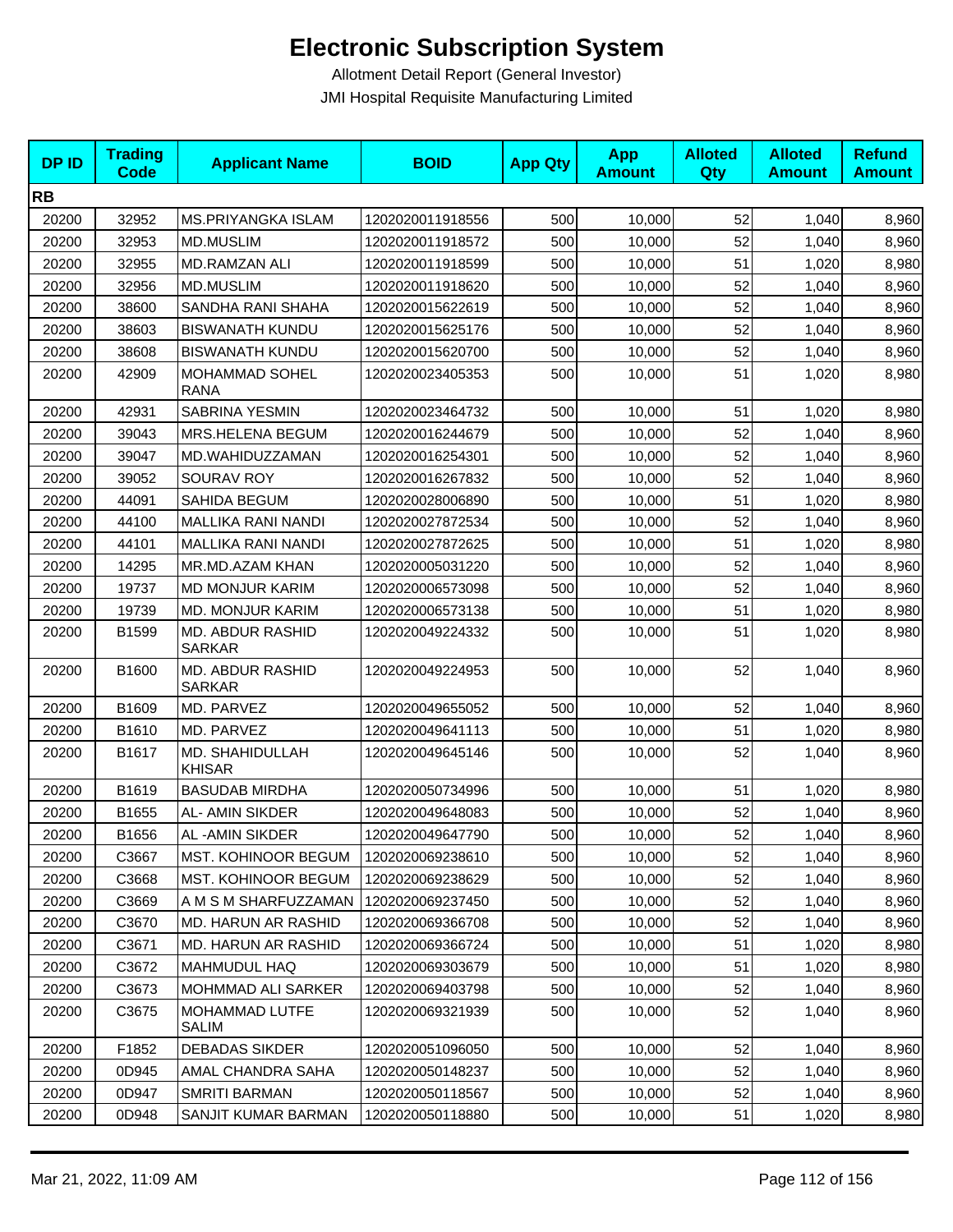| <b>DPID</b> | <b>Trading</b><br><b>Code</b> | <b>Applicant Name</b>                    | <b>BOID</b>      | <b>App Qty</b> | <b>App</b><br><b>Amount</b> | <b>Alloted</b><br>Qty | <b>Alloted</b><br><b>Amount</b> | <b>Refund</b><br><b>Amount</b> |
|-------------|-------------------------------|------------------------------------------|------------------|----------------|-----------------------------|-----------------------|---------------------------------|--------------------------------|
| <b>RB</b>   |                               |                                          |                  |                |                             |                       |                                 |                                |
| 20200       | 0D954                         | MR. KASHINATH<br><b>MAJUMDER</b>         | 1202020050383032 | 500            | 10,000                      | 51                    | 1,020                           | 8,980                          |
| 20200       | 0D970                         | <b>JHORNA DAY</b>                        | 1202020050958557 | 500            | 10,000                      | 52                    | 1,040                           | 8,960                          |
| 20200       | 0D978                         | MD. SHAHEDUL ISLAM<br>SAJU               | 1202020051145904 | 500            | 10,000                      | 51                    | 1,020                           | 8,980                          |
| 20200       | 0D979                         | MD. SHAHEDUL ISLAM<br>SAJU               | 1202020051133131 | 500            | 10,000                      | 51                    | 1,020                           | 8,980                          |
| 20200       | 0D982                         | <b>BISHAWJIT SAHA SUJAN</b>              | 1202020051122783 | 500            | 10,000                      | 51                    | 1,020                           | 8,980                          |
| 20200       | 0E100                         | MD. JAHANGIR PARDDAN                     | 1202020044079691 | 500            | 10,000                      | 51                    | 1,020                           | 8,980                          |
| 20200       | B6664                         | <b>ANIS</b>                              | 1202020056713136 | 500            | 10,000                      | 52                    | 1,040                           | 8,960                          |
| 20200       | B6667                         | <b>MST. SELINA AKTER</b><br><b>MIAZI</b> | 1202020056741329 | 500            | 10,000                      | 52                    | 1,040                           | 8,960                          |
| 20200       | B6686                         | <b>JAFOR IQBAL</b>                       | 1202020056757481 | 500            | 10,000                      | 51                    | 1,020                           | 8,980                          |
| 20200       | B6687                         | <b>ABU TALIB</b>                         | 1202020056757888 | 500            | 10,000                      | 52                    | 1,040                           | 8,960                          |
| 20200       | B6688                         | SHELU RANI DAS                           | 1202020056761548 | 500            | 10,000                      | 52                    | 1,040                           | 8,960                          |
| 20200       | B6690                         | MRS. MARUFA SULTANA                      | 1202020056752149 | 500            | 10,000                      | 52                    | 1,040                           | 8,960                          |
| 20200       | B6751                         | <b>MD. YOUNUS</b>                        | 1202020056768898 | 500            | 10,000                      | 51                    | 1,020                           | 8,980                          |
| 20200       | B6752                         | <b>MD. YOUNUS</b>                        | 1202020056769362 | 500            | 10,000                      | 51                    | 1,020                           | 8,980                          |
| 20200       | B6775                         | MD. AMIR HAMZA                           | 1202020056918674 | 500            | 10,000                      | 51                    | 1,020                           | 8,980                          |
| 20200       | A3332                         | <b>MD. AMIR HOSSAIN</b>                  | 1202020058525784 | 500            | 10,000                      | 52                    | 1,040                           | 8,960                          |
| 20200       | A3336                         | SYED FERHAT ANWAR                        | 1202020058431284 | 500            | 10,000                      | 52                    | 1,040                           | 8,960                          |
| 20200       | A3343                         | JASIM MOHAMMAD MIAH                      | 1202020058511133 | 500            | 10,000                      | 51                    | 1,020                           | 8,980                          |
| 20200       | A3418                         | MD. SHAHIDUR RAHMAN                      | 1202020012475046 | 500            | 10,000                      | 52                    | 1,040                           | 8,960                          |
| 20200       | A3419                         | <b>DINESH CHANDRA</b><br><b>DAKUA</b>    | 1202020058834771 | 500            | 10,000                      | 52                    | 1,040                           | 8,960                          |
| 20200       | A3420                         | <b>DINESH CHANDRA</b><br><b>DAKUA</b>    | 1202020058835137 | 500            | 10,000                      | 52                    | 1,040                           | 8,960                          |
| 20200       | A3425                         | RAZIA SULTANA                            | 1202020059827339 | 500            | 10,000                      | 52                    | 1,040                           | 8,960                          |
| 20200       | 16729                         | <b>NAHEDA PARVIN</b>                     | 1202020005734883 | 500            | 10,000                      | 51                    | 1,020                           | 8,980                          |
| 20200       | 16751                         | <b>MD.MIZANUR RAHMAN</b>                 | 1202020005747014 | 500            | 10,000                      | 52                    | 1,040                           | 8,960                          |
| 20200       | 16782                         | <b>IQBAL SHARIF</b>                      | 1202020005762281 | 500            | 10,000                      | 51                    | 1,020                           | 8,980                          |
| 20200       | B2559                         | MD. KHALED HOSSAIN                       | 1202020051334511 | 500            | 10,000                      | 52                    | 1,040                           | 8,960                          |
| 20200       | B2560                         | MR. MD. KHALED<br><b>HOSSAIN</b>         | 1202020051437578 | 500            | 10,000                      | 52                    | 1,040                           | 8,960                          |
| 20200       | C1855                         | <b>EASIN ALI</b>                         | 1202020058236701 | 500            | 10,000                      | 52                    | 1.040                           | 8,960                          |
| 20200       | C1856                         | <b>EASIN ALI</b>                         | 1202020058236932 | 500            | 10,000                      | 51                    | 1,020                           | 8,980                          |
| 20200       | C1904                         | MRS. HAZERA KHANAM                       | 1202020058506634 | 500            | 10,000                      | 51                    | 1,020                           | 8,980                          |
| 20200       | C1921                         | ASRAF UDDIN                              | 1202020058526422 | 500            | 10,000                      | 52                    | 1,040                           | 8,960                          |
| 20200       | C1933                         | <b>MAHUA RASHID</b>                      | 1202020058543506 | 500            | 10,000                      | 52                    | 1,040                           | 8,960                          |
| 20200       | C1935                         | <b>MD. SOHEL RANA</b>                    | 1202020058533188 | 500            | 10,000                      | 51                    | 1,020                           | 8,980                          |
| 20200       | C1936                         | <b>QUAZI AHMED ALI</b>                   | 1202020058543466 | 500            | 10,000                      | 51                    | 1,020                           | 8,980                          |
| 20200       | 16794                         | <b>MD.ABUBAKAR SIDDIQUE</b>              | 1202020005765713 | 500            | 10,000                      | 52                    | 1,040                           | 8,960                          |
| 20200       | 20998                         | MD.ASHEKUL MOWLA                         | 1202020006805327 | 500            | 10,000                      | 52                    | 1,040                           | 8,960                          |
| 20200       | 20999                         | <b>MD.ASHEKUL MOWLA</b>                  | 1202020006805335 | 500            | 10,000                      | 52                    | 1,040                           | 8,960                          |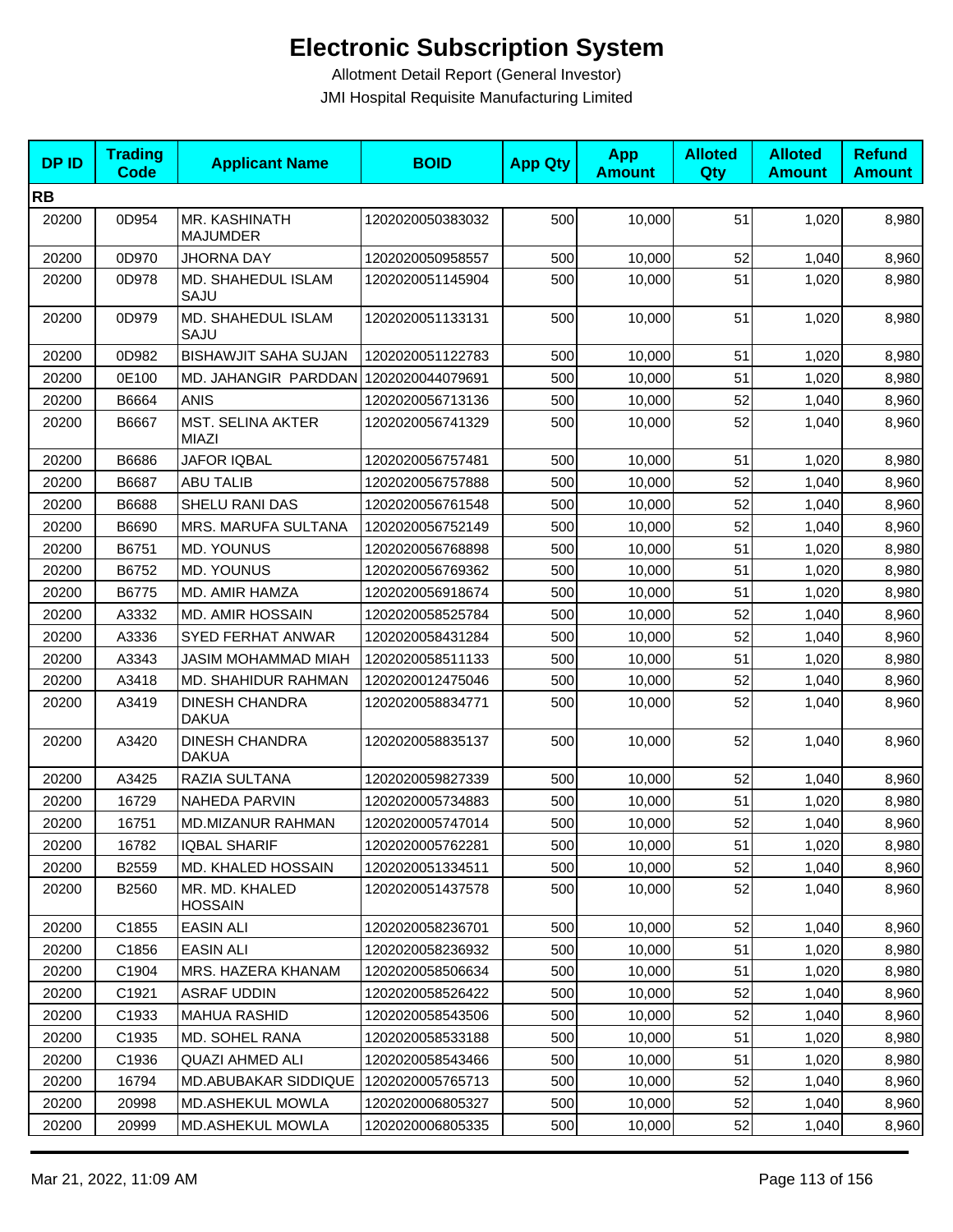| <b>DPID</b> | <b>Trading</b><br><b>Code</b> | <b>Applicant Name</b>                 | <b>BOID</b>      | <b>App Qty</b> | <b>App</b><br><b>Amount</b> | <b>Alloted</b><br>Qty | <b>Alloted</b><br><b>Amount</b> | <b>Refund</b><br><b>Amount</b> |
|-------------|-------------------------------|---------------------------------------|------------------|----------------|-----------------------------|-----------------------|---------------------------------|--------------------------------|
| <b>RB</b>   |                               |                                       |                  |                |                             |                       |                                 |                                |
| 20200       | 32971                         | <b>MD.MAMUN HASSAN</b>                | 1202020011919684 | 500            | 10,000                      | 51                    | 1,020                           | 8,980                          |
| 20200       | 32972                         | <b>MD.MAMUN HASSAN</b>                | 1202020011919692 | 500            | 10,000                      | 52                    | 1,040                           | 8,960                          |
| 20200       | 32985                         | <b>MD.SUMON MIA</b>                   | 1202020011918944 | 500            | 10,000                      | 51                    | 1,020                           | 8,980                          |
| 20200       | 32986                         | <b>MD.SUMON MIA</b>                   | 1202020011918853 | 500            | 10,000                      | 52                    | 1,040                           | 8,960                          |
| 20200       | 33022                         | <b>TAJUL ISLAM</b>                    | 1202020011951611 | 500            | 10,000                      | 52                    | 1,040                           | 8,960                          |
| 20200       | 33039                         | <b>MD.ANISUR RAHMAN</b>               | 1202020011979364 | 500            | 10,000                      | 51                    | 1,020                           | 8,980                          |
| 20200       | C1939                         | <b>ABU BAKAR</b>                      | 1202020058595321 | 500            | 10,000                      | 52                    | 1,040                           | 8,960                          |
| 20200       | C1940                         | <b>ABU BAKAR</b>                      | 1202020058595281 | 500            | 10,000                      | 51                    | 1,020                           | 8,980                          |
| 20200       | B1204                         | <b>MAHMUD HASAN</b>                   | 1202020048282999 | 500            | 10,000                      | 51                    | 1,020                           | 8,980                          |
| 20200       | B5596                         | <b>URMILA DASH</b>                    | 1202020055820918 | 500            | 10,000                      | 51                    | 1,020                           | 8,980                          |
| 20200       | B5634                         | MD. ALAMGIR HOSSAIN                   | 1202020055887171 | 500            | 10,000                      | 51                    | 1,020                           | 8,980                          |
| 20200       | B5654                         | MD. AINUL HOSSAIN                     | 1202020055825897 | 500            | 10,000                      | 51                    | 1,020                           | 8,980                          |
| 20200       | B5737                         | <b>HASIBUL HASAN</b>                  | 1202020056674778 | 500            | 10,000                      | 51                    | 1,020                           | 8,980                          |
| 20200       | B5762                         | NAJMA RAHMAN RABEYA                   | 1202020059906705 | 500            | 10,000                      | 51                    | 1,020                           | 8,980                          |
| 20200       | C2293                         | JAHANARA BEGUM                        | 1202020059218128 | 500            | 10,000                      | 52                    | 1,040                           | 8,960                          |
| 20200       | 30579                         | <b>MD.GOLAM RASUL</b>                 | 1202020009755432 | 500            | 10,000                      | 52                    | 1,040                           | 8,960                          |
| 20200       | 30584                         | AJOY KRISHNA ROY                      | 1202020009772350 | 500            | 10,000                      | 52                    | 1,040                           | 8,960                          |
| 20200       | 30588                         | ANATH BANDHU ROY                      | 1202020009796428 | 500            | 10,000                      | 51                    | 1,020                           | 8,980                          |
| 20200       | 45685                         | MONOARA SULTANA                       | 1202020037526785 | 500            | 10,000                      | 51                    | 1,020                           | 8,980                          |
| 20200       | 45689                         | <b>SWAPAN PODDER</b>                  | 1202020037664698 | 500            | 10,000                      | 51                    | 1,020                           | 8,980                          |
| 20200       | A2330                         | MAJADA BEGUM                          | 1202020072752820 | 500            | 10,000                      | 52                    | 1,040                           | 8,960                          |
| 20200       | A2331                         | MD. MOSHARAF HOSSAIN                  | 1202020072773324 | 500            | 10,000                      | 52                    | 1,040                           | 8,960                          |
| 20200       | A2332                         | MD. MOSHARAF HOSSAIN 1202020072773367 |                  | 500            | 10,000                      | 51                    | 1,020                           | 8,980                          |
| 20200       | A2341                         | MD. SURUZZAMMAN<br><b>SURUZ</b>       | 1202020072932352 | 500            | 10,000                      | 51                    | 1,020                           | 8,980                          |
| 20200       | A2342                         | MD. SURUZZAMMAN<br><b>SURUZ</b>       | 1202020072932344 | 500            | 10,000                      | 52                    | 1,040                           | 8,960                          |
| 20200       | A2344                         | AMINA SULTANA                         | 1202020073205152 | 500            | 10,000                      | 51                    | 1,020                           | 8,980                          |
| 20200       | A2345                         | AMINA SULTANA                         | 1202020073205002 | 500            | 10,000                      | 51                    | 1,020                           | 8,980                          |
| 20200       | B9138                         | <b>MD. KABIR HOSSAIN</b>              | 1202020058782872 | 500            | 10,000                      | 51                    | 1,020                           | 8,980                          |
| 20200       | B9141                         | <b>MD. ARIF HOSSAIN</b>               | 1202020058782045 | 500            | 10,000                      | 52                    | 1,040                           | 8,960                          |
| 20200       | B9142                         | MOHAMMAD MIZANUR<br><b>RAHMAN</b>     | 1202020058786747 | 500            | 10,000                      | 51                    | 1,020                           | 8,980                          |
| 20200       | B9144                         | A.K.M. NAZMUZ SYEM<br>AKANDA          | 1202020058788307 | 500            | 10,000                      | 52                    | 1,040                           | 8,960                          |
| 20200       | B9148                         | MOHAMMAD FORHAD<br>ALAM               | 1202020058848328 | 500            | 10,000                      | 52                    | 1,040                           | 8,960                          |
| 20200       | B9150                         | MOHAMMAD AMZAD<br><b>HOSSEN</b>       | 1202020058847797 | 500            | 10,000                      | 52                    | 1,040                           | 8,960                          |
| 20200       | B9151                         | MOHAMMAD AMZAD<br><b>HOSSEN</b>       | 1202020058789841 | 500            | 10,000                      | 52                    | 1,040                           | 8,960                          |
| 20200       | B9177                         | MST. DELUARA BEGUM                    | 1202020058856096 | 500            | 10,000                      | 52                    | 1,040                           | 8,960                          |
| 20200       | B9184                         | TANJIBA HAQUE                         | 1202020058857312 | 500            | 10,000                      | 51                    | 1,020                           | 8,980                          |
| 20200       | 03867                         | SHEULY AKTER                          | 1202020001714401 | 500            | 10,000                      | 51                    | 1,020                           | 8,980                          |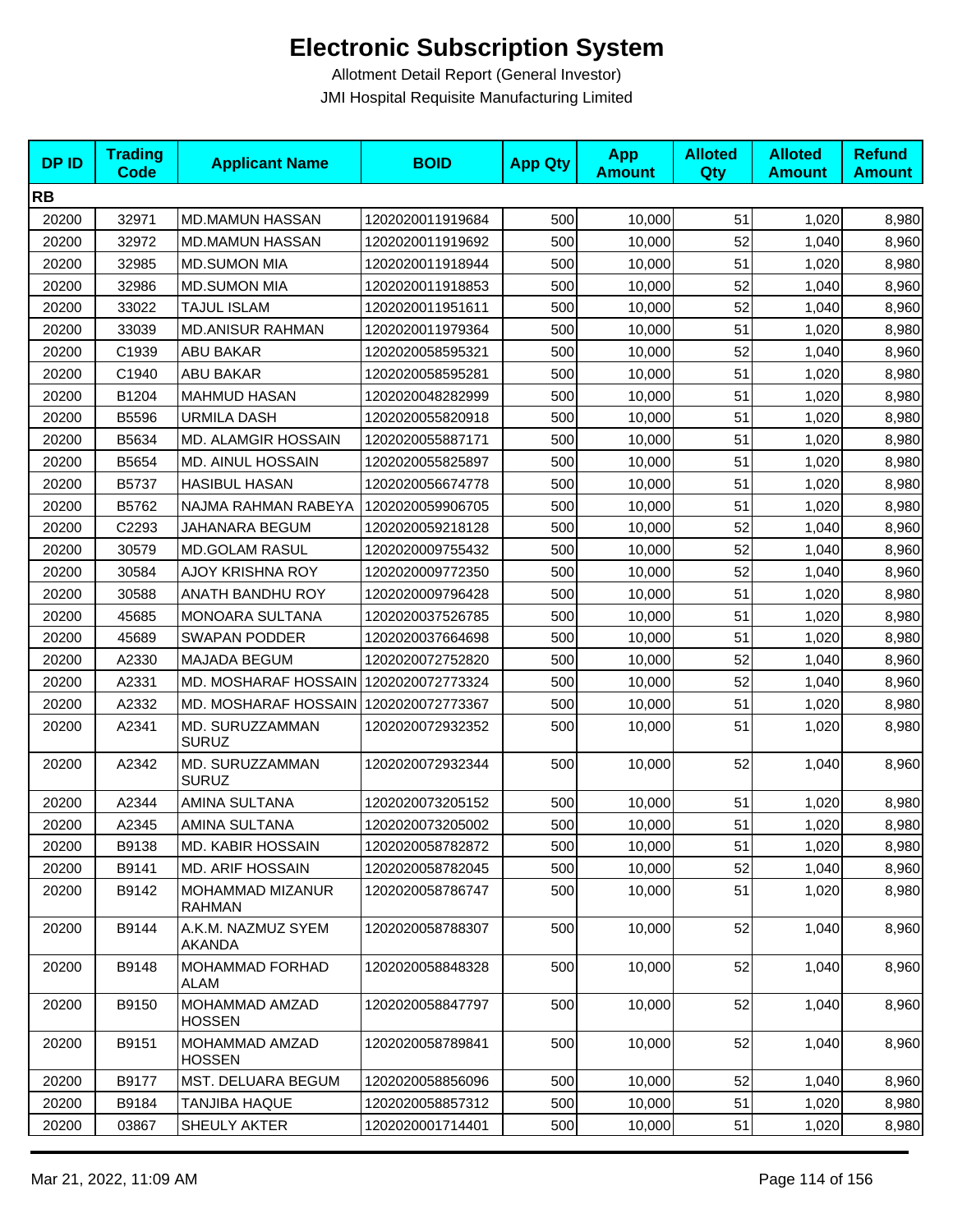| <b>DPID</b> | <b>Trading</b><br><b>Code</b> | <b>Applicant Name</b>       | <b>BOID</b>      | <b>App Qty</b> | <b>App</b><br><b>Amount</b> | <b>Alloted</b><br>Qty | <b>Alloted</b><br><b>Amount</b> | <b>Refund</b><br><b>Amount</b> |
|-------------|-------------------------------|-----------------------------|------------------|----------------|-----------------------------|-----------------------|---------------------------------|--------------------------------|
| <b>RB</b>   |                               |                             |                  |                |                             |                       |                                 |                                |
| 20200       | 03870                         | MRS.ROKEYA BEGUM            | 1202020001714485 | 500            | 10,000                      | 52                    | 1,040                           | 8,960                          |
| 20200       | 03871                         | MRS.ROKEYA BEGUM            | 1202020001714493 | 500            | 10,000                      | 51                    | 1,020                           | 8,980                          |
| 20200       | 04034                         | MR.MD.MONJERUL ISLAM        | 1202020001483132 | 500            | 10,000                      | 52                    | 1,040                           | 8,960                          |
| 20200       | 04139                         | S,M. ASHIQUR RAHMAN         | 1202020001375727 | 500            | 10,000                      | 52                    | 1,040                           | 8,960                          |
| 20200       | 04162                         | MR.MD.ASADUR RAHMAN         | 1202020001390662 | 500            | 10,000                      | 52                    | 1,040                           | 8,960                          |
| 20200       | 09671                         | MR.MD.AMINUL ISLAM<br>KUHEL | 1202020003173676 | 500            | 10,000                      | 52                    | 1,040                           | 8,960                          |
| 20200       | 09672                         | MR.MD.AMINU ISLAM<br>KUHEL  | 1202020003242119 | 500            | 10,000                      | 52                    | 1,040                           | 8,960                          |
| 20200       | 09674                         | <b>MRS.SHAHIN AKTHER</b>    | 1202020003179665 | 500            | 10,000                      | 52                    | 1,040                           | 8,960                          |
| 20200       | B3001                         | RIMA RANI                   | 1202020052359794 | 500            | 10,000                      | 51                    | 1,020                           | 8,980                          |
| 20200       | B3002                         | <b>RIMA RANI</b>            | 1202020052359801 | 500            | 10,000                      | 52                    | 1,040                           | 8,960                          |
| 20200       | B8696                         | <b>MD.KHURSHID ALAM</b>     | 1202020052542966 | 500            | 10,000                      | 51                    | 1,020                           | 8,980                          |
| 20200       | B8761                         | MST. SHUKLA KHATUN          | 1202020058281746 | 500            | 10,000                      | 52                    | 1,040                           | 8,960                          |
| 20200       | B8806                         | SHEFALI MONDAL              | 1202020058359107 | 500            | 10,000                      | 52                    | 1,040                           | 8,960                          |
| 20200       | B8855                         | <b>ATWAR RAHMAN</b>         | 1202020058370903 | 500            | 10,000                      | 51                    | 1,020                           | 8,980                          |
| 20200       | B8856                         | RIPA RANI PAUL              | 1202020058370218 | 500            | 10,000                      | 51                    | 1,020                           | 8,980                          |
| 20200       | B8857                         | RIPA RANI PAUL              | 1202020058370566 | 500            | 10,000                      | 51                    | 1,020                           | 8,980                          |
| 20200       | B8858                         | REKHA RANI PAUL             | 1202020058371006 | 500            | 10,000                      | 52                    | 1,040                           | 8,960                          |
| 20200       | B1189                         | AYASHA SIDDIKA              | 1202020048020624 | 500            | 10,000                      | 52                    | 1,040                           | 8,960                          |
| 20200       | B1190                         | AYASHA SIDDIKA              | 1202020048270090 | 500            | 10,000                      | 52                    | 1,040                           | 8,960                          |
| 20200       | B1191                         | SADIA SIDDIKA               | 1202020048178548 | 500            | 10,000                      | 51                    | 1,020                           | 8,980                          |
| 20200       | B1192                         | SADIA SIDDIKA               | 1202020048180971 | 500            | 10,000                      | 52                    | 1,040                           | 8,960                          |
| 20200       | B1193                         | <b>SHALMA BEGUM</b>         | 1202020048020533 | 500            | 10,000                      | 51                    | 1,020                           | 8,980                          |
| 20200       | B1194                         | SHALMA BEGUM                | 1202020048263999 | 500            | 10,000                      | 52                    | 1,040                           | 8,960                          |
| 20200       | B3748                         | <b>HAMIDA KHAN</b>          | 1202020053506587 | 500            | 10,000                      | 52                    | 1,040                           | 8,960                          |
| 20200       | B3751                         | MD. NAZRUL ISLAM            | 1202020053510239 | 500            | 10,000                      | 51                    | 1,020                           | 8,980                          |
| 20200       | B3753                         | MD. HABIBUR RAHMAN          | 1202020053538122 | 500            | 10,000                      | 51                    | 1,020                           | 8,980                          |
| 20200       | G2273                         | <b>FAISAL AHMED</b>         | 1202020073769152 | 500            | 10,000                      | 51                    | 1,020                           | 8,980                          |
| 20200       | G2274                         | <b>ABU NASER</b>            | 1202020073772249 | 500            | 10,000                      | 52                    | 1,040                           | 8,960                          |
| 20200       | G2275                         | MD. SHAMIM HOSSAIN          | 1202020073772008 | 500            | 10,000                      | 51                    | 1,020                           | 8,980                          |
| 20200       | G2278                         | AKTER JAHAN TUHIN           | 1202020073773128 | 500            | 10,000                      | 52                    | 1,040                           | 8,960                          |
| 20200       | 42985                         | PARTHA PROTIM TARUA         | 1202020023568281 | 500            | 10,000                      | 52                    | 1,040                           | 8,960                          |
| 20200       | 42986                         | PARTHA PROTIM TARUA         | 1202020023568389 | 500            | 10,000                      | 52                    | 1,040                           | 8,960                          |
| 20200       | 43011                         | <b>MD.AHIDUR RAHMAN</b>     | 1202020023739204 | 500            | 10,000                      | 52                    | 1.040                           | 8,960                          |
| 20200       | 43059                         | <b>MAJMUN NAHAR</b>         | 1202020023850378 | 500            | 10,000                      | 52                    | 1,040                           | 8,960                          |
| 20200       | 43061                         | KANECH FATEMA               | 1202020023850434 | 500            | 10,000                      | 52                    | 1,040                           | 8,960                          |
| 20200       | 43067                         | TRINATH PODDAR              | 1202020023791386 | 500            | 10,000                      | 52                    | 1,040                           | 8,960                          |
| 20200       | 43068                         | TRINATH PODDAR              | 1202020023791401 | 500            | 10,000                      | 51                    | 1,020                           | 8,980                          |
| 20200       | 40420                         | DIN MOHAMMAD DULAL          | 1202020017723348 | 500            | 10,000                      | 51                    | 1,020                           | 8,980                          |
| 20200       | 40447                         | TAYEEB AHMED KHAN           | 1202020017769387 | 500            | 10,000                      | 52                    | 1,040                           | 8,960                          |
| 20200       | 19859                         | <b>ASIM KRISHNA NATH</b>    | 1202020006608639 | 500            | 10,000                      | 51                    | 1,020                           | 8,980                          |
| 20200       | 19860                         | ASHOK KRISHNA NATH          | 1202020006608647 | 500            | 10,000                      | 51                    | 1,020                           | 8,980                          |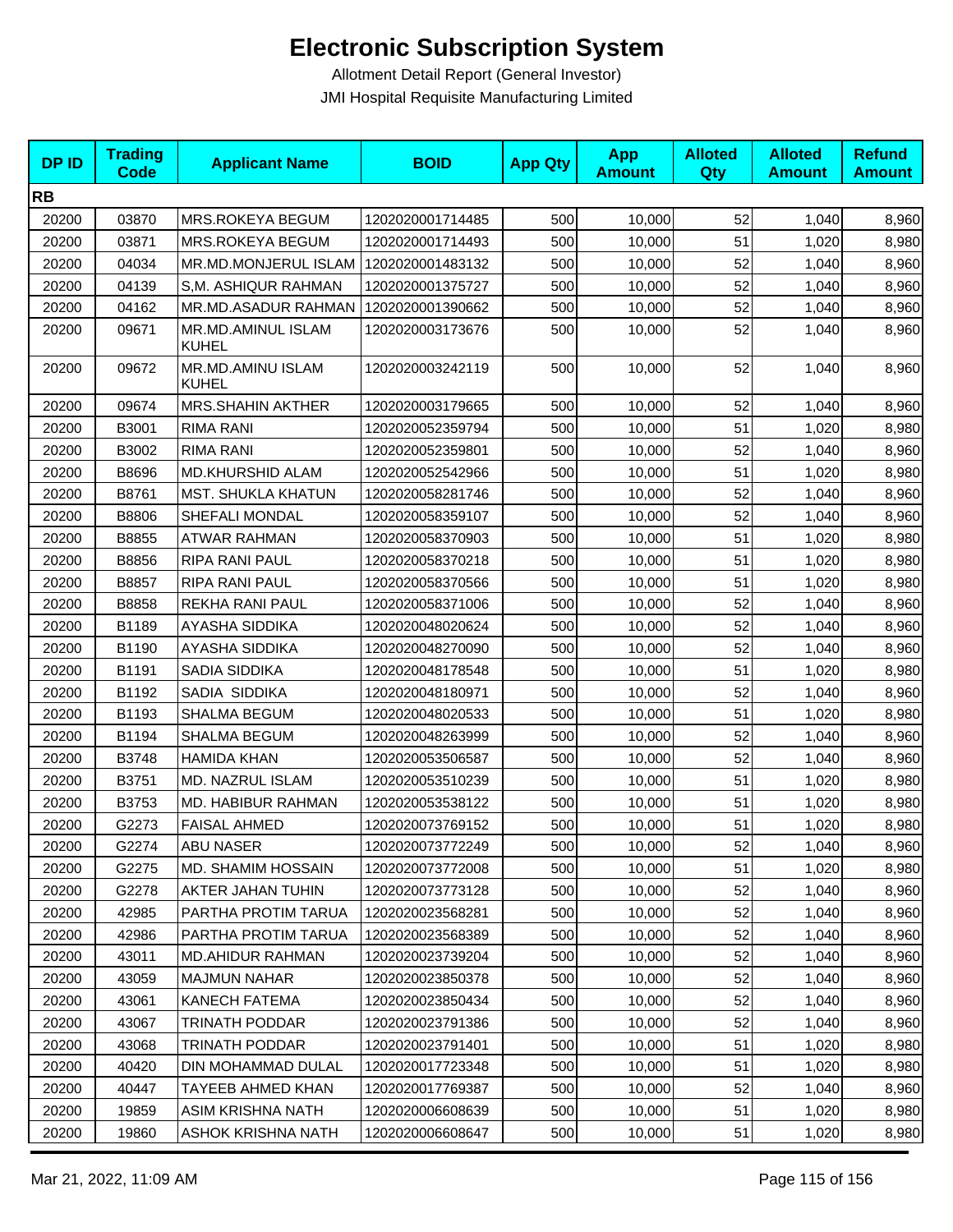| <b>DPID</b> | <b>Trading</b><br><b>Code</b> | <b>Applicant Name</b>                       | <b>BOID</b>      | <b>App Qty</b> | <b>App</b><br><b>Amount</b> | <b>Alloted</b><br>Qty | <b>Alloted</b><br><b>Amount</b> | <b>Refund</b><br><b>Amount</b> |
|-------------|-------------------------------|---------------------------------------------|------------------|----------------|-----------------------------|-----------------------|---------------------------------|--------------------------------|
| <b>RB</b>   |                               |                                             |                  |                |                             |                       |                                 |                                |
| 20200       | 19861                         | ROBINDRA NATH                               | 1202020006608655 | 500            | 10,000                      | 51                    | 1,020                           | 8,980                          |
| 20200       | 24288                         | <b>MR.UTTAM KUMAR</b><br><b>MALLICK</b>     | 1202020007865140 | 500            | 10,000                      | 52                    | 1,040                           | 8,960                          |
| 20200       | 24291                         | MR.MD.MOJAMMEL<br><b>HAQUE</b>              | 1202020007881479 | 500            | 10,000                      | 51                    | 1,020                           | 8,980                          |
| 20200       | 24294                         | <b>MST.SABEKUN NAHAR</b>                    | 1202020007884290 | 500            | 10,000                      | 51                    | 1,020                           | 8,980                          |
| 20200       | i3440                         | <b>MD. MASUM BILLAH</b>                     | 1202020058700519 | 500            | 10,000                      | 52                    | 1,040                           | 8,960                          |
| 20200       | i3541                         | MD. RABIUL ISLAM                            | 1202020058943254 | 500            | 10,000                      | 52                    | 1,040                           | 8,960                          |
| 20200       | i3542                         | MD. RABIUL ISLAM                            | 1202020058943345 | 500            | 10,000                      | 52                    | 1,040                           | 8,960                          |
| 20200       | B3754                         | MD. HABIBUR RAHMAN                          | 1202020053551069 | 500            | 10,000                      | 51                    | 1,020                           | 8,980                          |
| 20200       | B3755                         | <b>TAZUL ISLAM</b>                          | 1202020053551770 | 500            | 10,000                      | 51                    | 1,020                           | 8,980                          |
| 20200       | B3756                         | TAZUL ISLAM                                 | 1202020053552352 | 500            | 10,000                      | 51                    | 1,020                           | 8,980                          |
| 20200       | B3757                         | MD. MINTO ALI                               | 1202020053549702 | 500            | 10,000                      | 52                    | 1,040                           | 8,960                          |
| 20200       | B3758                         | MD. MINTO ALI                               | 1202020053549935 | 500            | 10,000                      | 51                    | 1,020                           | 8,980                          |
| 20200       | B3759                         | <b>HAMIDA KHAN</b>                          | 1202020053537981 | 500            | 10,000                      | 52                    | 1,040                           | 8,960                          |
| 20200       | B6995                         | RAMPRASHAD<br><b>SUTRADHAR</b>              | 1202020060151648 | 500            | 10,000                      | 52                    | 1,040                           | 8,960                          |
| 20200       | B6996                         | <b>RAM PRASHAD</b><br><b>SUTRADHAR</b>      | 1202020060151292 | 500            | 10,000                      | 52                    | 1,040                           | 8,960                          |
| 20200       | B6999                         | <b>ASIFUR RAHMAN</b>                        | 1202020062164353 | 500            | 10,000                      | 52                    | 1,040                           | 8,960                          |
| 20200       | A3426                         | MD. SHARIF UL ALAM                          | 1202020059918141 | 500            | 10,000                      | 51                    | 1,020                           | 8,980                          |
| 20200       | A3427                         | MOMTAJ BEGUM                                | 1202020059810075 | 500            | 10,000                      | 51                    | 1,020                           | 8,980                          |
| 20200       | 20457                         | <b>MD.MILION</b>                            | 1202020008368718 | 500            | 10,000                      | 51                    | 1,020                           | 8,980                          |
| 20200       | 20458                         | <b>MR.ASHOK BIWSAS</b>                      | 1202020008368734 | 500            | 10,000                      | 52                    | 1,040                           | 8,960                          |
| 20200       | 00735                         | MR.A.T.M.ABDUL HYE<br><b>KHAN</b>           | 1202020000071635 | 500            | 10,000                      | 52                    | 1,040                           | 8,960                          |
| 20200       | 00746                         | MR MD NAIMUL ISLAM                          | 1202020000230987 | 500            | 10,000                      | 51                    | 1,020                           | 8,980                          |
| 20200       | 00772                         | MR.MD.MAHMUDUR<br><b>RAHMAN</b>             | 1202020000040125 | 500            | 10,000                      | 52                    | 1,040                           | 8,960                          |
| 20200       | 00789                         | MR.G.M.MAMUNUR<br><b>RASHID</b>             | 1202020000044861 | 500            | 10,000                      | 51                    | 1,020                           | 8,980                          |
| 20200       | 00792                         | <b>MD.NASIRUL ISLAM</b><br><b>CHOWDHURY</b> | 1202020000230979 | 500            | 10,000                      | 52                    | 1,040                           | 8,960                          |
| 20200       | 00804                         | <b>SK.GOLAM AHAMMED</b>                     | 1202020000056486 | 500            | 10,000                      | 52                    | 1,040                           | 8,960                          |
| 20200       | 00838                         | <b>KHAIRUN NESSA</b>                        | 1202020000585572 | 500            | 10,000                      | 52                    | 1,040                           | 8,960                          |
| 20200       | 43264                         | MR.KAZI ANOWARUL<br>AZIM(SOBUZ)             | 1202020024486647 | 500            | 10,000                      | 51                    | 1,020                           | 8,980                          |
| 20200       | 43335                         | MD.ABDUL BAREK<br><b>MOLLAH</b>             | 1202020024801576 | 500            | 10,000                      | 52                    | 1,040                           | 8,960                          |
| 20200       | 43339                         | <b>BISHAWJIT SAHA</b>                       | 1202020024885018 | 500            | 10,000                      | 52                    | 1,040                           | 8,960                          |
| 20200       | 43340                         | <b>MUNMUN SAHA</b>                          | 1202020024884883 | 500            | 10,000                      | 52                    | 1,040                           | 8,960                          |
| 20200       | 43343                         | RABINDRA NATH PAUL                          | 1202020025014066 | 500            | 10,000                      | 51                    | 1,020                           | 8,980                          |
| 20200       | 43379                         | MOHAMMED ABDUL JALIL                        | 1202020025358099 | 500            | 10,000                      | 51                    | 1,020                           | 8,980                          |
| 20200       | 43401                         | MD.AKTAR UZZAMAN                            | 1202020025127459 | 500            | 10,000                      | 52                    | 1,040                           | 8,960                          |
| 20200       | 43402                         | MD.AKTAR UZZAMAN                            | 1202020025127440 | 500            | 10,000                      | 52                    | 1,040                           | 8,960                          |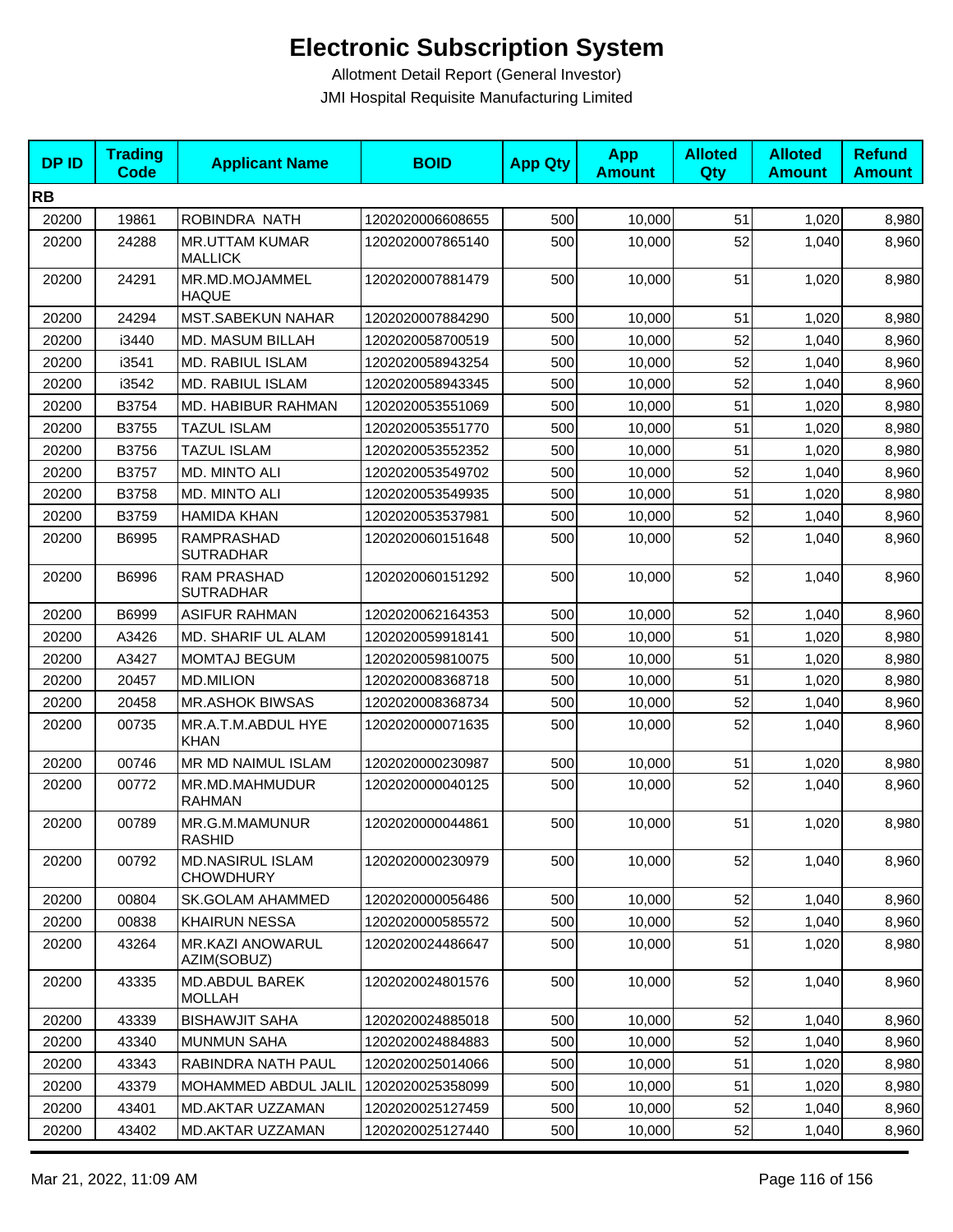| <b>DPID</b> | <b>Trading</b><br><b>Code</b> | <b>Applicant Name</b>                | <b>BOID</b>      | <b>App Qty</b> | <b>App</b><br><b>Amount</b> | <b>Alloted</b><br>Qty | <b>Alloted</b><br><b>Amount</b> | <b>Refund</b><br><b>Amount</b> |
|-------------|-------------------------------|--------------------------------------|------------------|----------------|-----------------------------|-----------------------|---------------------------------|--------------------------------|
| <b>RB</b>   |                               |                                      |                  |                |                             |                       |                                 |                                |
| 20200       | 43422                         | HAFIZA AKTER KHANOM                  | 1202020025152747 | 500            | 10,000                      | 51                    | 1,020                           | 8,980                          |
| 20200       | B9199                         | MOMTAZ AKTER SONIYA                  | 1202020058857992 | 500            | 10,000                      | 52                    | 1,040                           | 8,960                          |
| 20200       | B9205                         | <b>ASMA BEGUM</b>                    | 1202020058886020 | 500            | 10,000                      | 51                    | 1,020                           | 8,980                          |
| 20200       | B9216                         | RAHALA PARVIN                        | 1202020058926906 | 500            | 10,000                      | 52                    | 1,040                           | 8,960                          |
| 20200       | B9240                         | MD. JASHIM UDDIN                     | 1202020058886387 | 500            | 10,000                      | 51                    | 1,020                           | 8,980                          |
| 20200       | B9257                         | <b>MOHAMMED FARUK</b>                | 1202020058905064 | 500            | 10,000                      | 52                    | 1,040                           | 8,960                          |
| 20200       | D1597                         | MD. LOCKMAN HOSSAIN                  | 1202020053940195 | 500            | 10,000                      | 52                    | 1,040                           | 8,960                          |
| 20200       | D1673                         | <b>MD. ROBIUL ISLAM</b>              | 1202020034444369 | 500            | 10,000                      | 51                    | 1,020                           | 8,980                          |
| 20200       | D1699                         | PROTIMA RANI BARDHAN<br><b>SHOME</b> | 1202020054383104 | 500            | 10,000                      | 52                    | 1,040                           | 8,960                          |
| 20200       | D1700                         | PROTIMA RANI BARDHAN<br><b>SHOME</b> | 1202020054383289 | 500            | 10,000                      | 52                    | 1,040                           | 8,960                          |
| 20200       | 00D63                         | <b>ASSIA BEGUM</b>                   | 1202020044012795 | 500            | 10,000                      | 51                    | 1,020                           | 8,980                          |
| 20200       | 00D64                         | MD. RAHMAT ULLAH                     | 1202020044015566 | 500            | 10,000                      | 51                    | 1,020                           | 8,980                          |
| 20200       | 0G295                         | MOHAMMAD SAIFUDDIN<br>AHMED          | 1202020046181459 | 500            | 10,000                      | 52                    | 1,040                           | 8,960                          |
| 20200       | 0G307                         | <b>BILKIS AKTER</b>                  | 1202020045593126 | 500            | 10,000                      | 51                    | 1,020                           | 8,980                          |
| 20200       | 0G308                         | <b>MRS. BILKIS AKTER</b>             | 1202020045593241 | 500            | 10,000                      | 52                    | 1,040                           | 8,960                          |
| 20200       | 0G386                         | <b>MD. SOFIQUL</b>                   | 1202020049334820 | 500            | 10,000                      | 52                    | 1,040                           | 8,960                          |
| 20200       | 33058                         | A.T.M. ABDUL HYE KHAN                | 1202020012000064 | 500            | 10,000                      | 51                    | 1,020                           | 8,980                          |
| 20200       | 07433                         | MOHAMMAD HOSSAIN                     | 1202020005667058 | 500            | 10,000                      | 52                    | 1,040                           | 8,960                          |
| 20200       | 07434                         | MRS.FERDOUSHI BEGUM                  | 1202020005668218 | 500            | 10,000                      | 51                    | 1,020                           | 8,980                          |
| 20200       | 15545                         | TRISHNA BAROI                        | 1202020005427490 | 500            | 10,000                      | 51                    | 1,020                           | 8,980                          |
| 20200       | 18656                         | ABDULLAH AL MAMON                    | 1202020006262812 | 500            | 10,000                      | 52                    | 1,040                           | 8,960                          |
| 20200       | 18708                         | <b>GOPAL KRISHNA KUNDU</b>           | 1202020006315981 | 500            | 10,000                      | 51                    | 1,020                           | 8,980                          |
| 20200       | 18805                         | <b>MD ZIAUL AHSAN</b>                | 1202020006322595 | 500            | 10,000                      | 52                    | 1,040                           | 8,960                          |
| 20200       | 18806                         | <b>MD.REAZUL AHSAN</b>               | 1202020006322600 | 500            | 10,000                      | 52                    | 1,040                           | 8,960                          |
| 20200       | 18862                         | JOYDEV CHANDRA DAS                   | 1202020006322892 | 500            | 10,000                      | 52                    | 1,040                           | 8,960                          |
| 20200       | 01996                         | <b>MD. ARIF SARDAR</b>               | 1202020054529916 | 500            | 10,000                      | 52                    | 1,040                           | 8,960                          |
| 20200       | 15427                         | MR.MD.SHEIKH SAADI                   | 1202020005420895 | 500            | 10,000                      | 51                    | 1,020                           | 8,980                          |
| 20200       | 15428                         | MR.MD.NAZMUL HASAN                   | 1202020005420919 | 500            | 10,000                      | 51                    | 1,020                           | 8,980                          |
| 20200       | 15479                         | MEER JABED KAYSER                    | 1202020005383227 | 500            | 10,000                      | 51                    | 1,020                           | 8,980                          |
| 20200       | 25116                         | AZHAR ALI CHOWDHURY                  | 1202020008074841 | 500            | 10,000                      | 52                    | 1,040                           | 8,960                          |
| 20200       | 25138                         | <b>MRS.SARABAN TAHURA</b>            | 1202020008119403 | 500            | 10,000                      | 52                    | 1,040                           | 8,960                          |
| 20200       | 25167                         | SUBHASH CHANDRA DAS                  | 1202020008096546 | 500            | 10,000                      | 51                    | 1,020                           | 8,980                          |
| 20200       | 25180                         | <b>MD.RAHGIR MAHMUD</b>              | 1202020008102348 | 500            | 10,000                      | 52                    | 1,040                           | 8,960                          |
| 20200       | 25181                         | <b>MD.RAHGIR MAHMUD</b>              | 1202020008102412 | 500            | 10.000                      | 52                    | 1,040                           | 8,960                          |
| 20200       | B1201                         | <b>TASNIM AHMED</b>                  | 1202020048182681 | 500            | 10,000                      | 51                    | 1,020                           | 8,980                          |
| 20200       | B1202                         | <b>TASNIM AHMED</b>                  | 1202020048308022 | 500            | 10,000                      | 51                    | 1,020                           | 8,980                          |
| 20200       | B1203                         | <b>MAHMUD HASAN</b>                  | 1202020048286574 | 500            | 10,000                      | 52                    | 1,040                           | 8,960                          |
| 20200       | 42522                         | <b>MD.SAROWAR HOSSAIN</b>            | 1202020021939481 | 500            | 10,000                      | 52                    | 1,040                           | 8,960                          |
| 20200       | 42523                         | BIBHUTI RANJAN SAHA                  | 1202020021909249 | 500            | 10,000                      | 51                    | 1,020                           | 8,980                          |
| 20200       | 42540                         | PARMITA DAS TITHI                    | 1202020021939331 | 500            | 10,000                      | 52                    | 1,040                           | 8,960                          |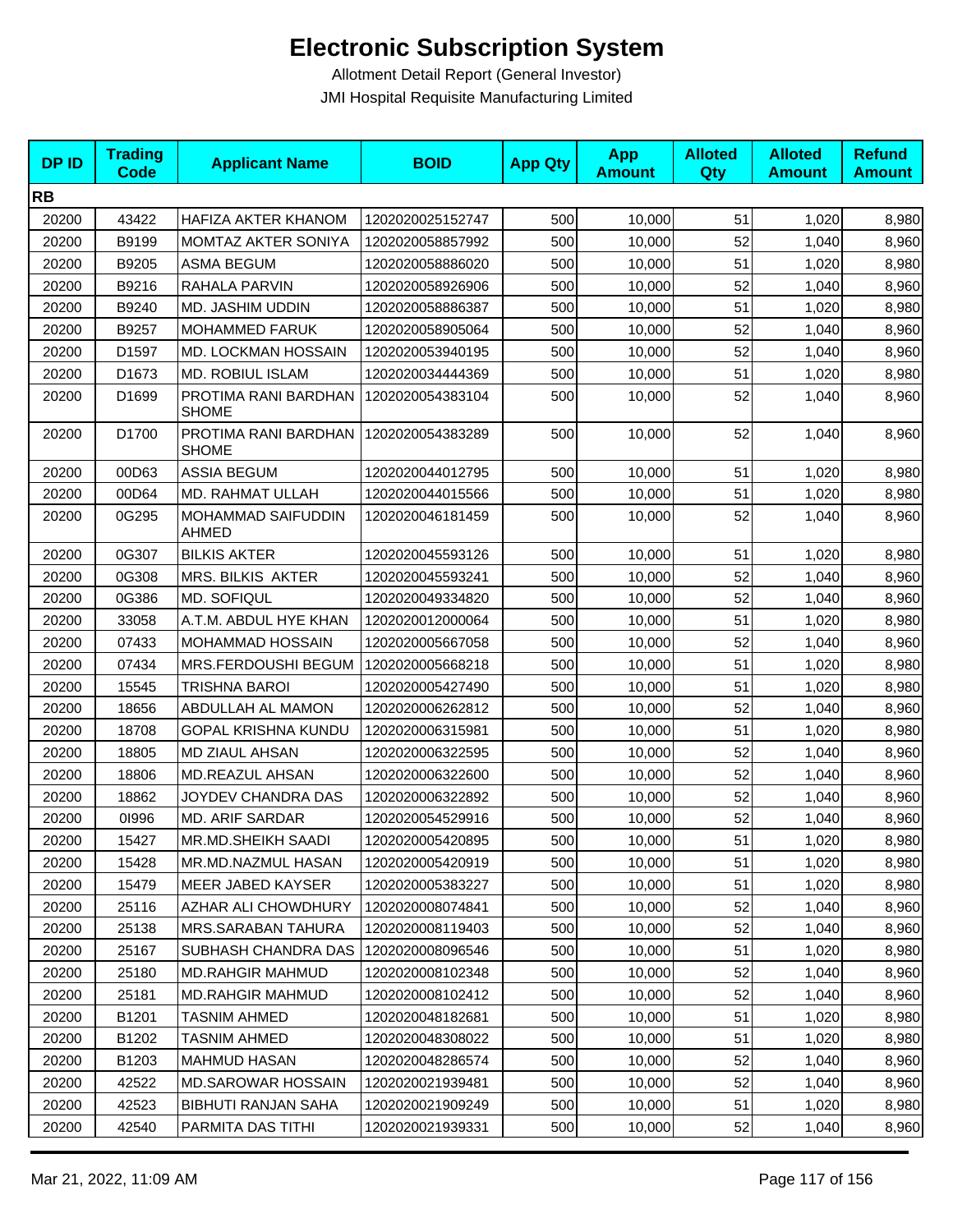| <b>DPID</b> | <b>Trading</b><br>Code | <b>Applicant Name</b>             | <b>BOID</b>      | <b>App Qty</b> | <b>App</b><br><b>Amount</b> | <b>Alloted</b><br>Qty | <b>Alloted</b><br><b>Amount</b> | <b>Refund</b><br><b>Amount</b> |
|-------------|------------------------|-----------------------------------|------------------|----------------|-----------------------------|-----------------------|---------------------------------|--------------------------------|
| <b>RB</b>   |                        |                                   |                  |                |                             |                       |                                 |                                |
| 20200       | 43574                  | <b>MD.SADIQUR RAHMAN</b>          | 1202020025642541 | 500            | 10,000                      | 51                    | 1,020                           | 8,980                          |
| 20200       | 43577                  | SHEULY BEGUM                      | 1202020025715173 | 500            | 10,000                      | 51                    | 1,020                           | 8,980                          |
| 20200       | 43582                  | MR.KAJAL KUMAR BANIK              | 1202020025637173 | 500            | 10,000                      | 52                    | 1,040                           | 8,960                          |
| 20200       | 43583                  | MR.KAJAL KUMAR BANIK              | 1202020025637231 | 500            | 10,000                      | 52                    | 1,040                           | 8,960                          |
| 20200       | 43585                  | NASIM AL GONI                     | 1202020025716269 | 500            | 10,000                      | 52                    | 1,040                           | 8,960                          |
| 20200       | 43608                  | TAHMINA NAZNIN                    | 1202020025790864 | 500            | 10,000                      | 52                    | 1,040                           | 8,960                          |
| 20200       | B5092                  | <b>MANOWERA BEGUM</b>             | 1202020055338485 | 500            | 10,000                      | 51                    | 1,020                           | 8,980                          |
| 20200       | B5093                  | <b>MANOWERA BEGUM</b>             | 1202020055338707 | 500            | 10,000                      | 52                    | 1,040                           | 8,960                          |
| 20200       | B5098                  | SHAHIDA BEGUM                     | 1202020055339918 | 500            | 10,000                      | 51                    | 1,020                           | 8,980                          |
| 20200       | B5099                  | SHAHIDA BEGUM                     | 1202020055340841 | 500            | 10,000                      | 52                    | 1,040                           | 8,960                          |
| 20200       | B5100                  | <b>JAMELA KHATUN</b>              | 1202020055341167 | 500            | 10,000                      | 51                    | 1,020                           | 8,980                          |
| 20200       | F3171                  | APLE MAHAMUD                      | 1202020054966975 | 500            | 10,000                      | 52                    | 1,040                           | 8,960                          |
| 20200       | F3172                  | APLE MAHAMUD                      | 1202020054967169 | 500            | 10,000                      | 51                    | 1,020                           | 8,980                          |
| 20200       | F3199                  | <b>SREE NONI CHANDRO</b>          | 1202020055014663 | 500            | 10,000                      | 51                    | 1,020                           | 8,980                          |
| 20200       | F3200                  | <b>SREE NONI CHANDRO</b>          | 1202020055014671 | 500            | 10,000                      | 52                    | 1,040                           | 8,960                          |
| 20200       | 32094                  | <b>MD.SYFUL ISLAM</b>             | 1202020011127201 | 500            | 10,000                      | 52                    | 1,040                           | 8,960                          |
| 20200       | 32110                  | <b>GOUTOM KUMAR ROY</b>           | 1202020012639491 | 500            | 10,000                      | 52                    | 1,040                           | 8,960                          |
| 20200       | 32159                  | LITON KUMAR MONDAL                | 1202020011671268 | 500            | 10,000                      | 51                    | 1,020                           | 8,980                          |
| 20200       | 00292                  | <b>MR.NIRMAL KANTI SAHA</b>       | 1202020000559959 | 500            | 10,000                      | 51                    | 1,020                           | 8,980                          |
| 20200       | 00295                  | MR. LUTFOR RAHMAN<br><b>KHAN</b>  | 1202020000116710 | 500            | 10,000                      | 52                    | 1,040                           | 8,960                          |
| 20200       | 00312                  | MD.KHAIRUZZAMAN                   | 1202020000085044 | 500            | 10,000                      | 52                    | 1,040                           | 8,960                          |
| 20200       | 00326                  | MR.MD.AMINUDDIN                   | 1202020000053482 | 500            | 10,000                      | 51                    | 1,020                           | 8,980                          |
| 20200       | 0F912                  | RAWSHAN ARA                       | 1202020046491275 | 500            | 10,000                      | 51                    | 1,020                           | 8,980                          |
| 20200       | 0F914                  | MD. BILLAL HOSSAIN                | 1202020046497304 | 500            | 10,000                      | 52                    | 1,040                           | 8,960                          |
| 20200       | G1318                  | MOHAMMAD RUBEL                    | 1202020066737247 | 500            | 10,000                      | 52                    | 1,040                           | 8,960                          |
| 20200       | G1319                  | <b>MOHAMMAD RUBEL</b>             | 1202020066737511 | 500            | 10,000                      | 52                    | 1,040                           | 8,960                          |
| 20200       | G1320                  | MD. FAISAL BIN HAFIZ              | 1202020066858571 | 500            | 10,000                      | 51                    | 1,020                           | 8,980                          |
| 20200       | G1360                  | SALEH AHMED BHUIYAN               | 1202020067084586 | 500            | 10,000                      | 52                    | 1,040                           | 8,960                          |
| 20200       | G1374                  | KISHORE KUMAR SAHA                | 1202020067185624 | 500            | 10,000                      | 52                    | 1,040                           | 8,960                          |
| 20200       | 14881                  | MOHAMMED MUZAMMEL<br>HAQUE        | 1202020069392257 | 500            | 10,000                      | 51                    | 1,020                           | 8,980                          |
| 20200       | 14882                  | MAHMUDA AKTER                     | 1202020069426638 | 500            | 10,000                      | 51                    | 1,020                           | 8,980                          |
| 20200       | 14883                  | <b>MAHMUDA AKTER</b>              | 1202020069426654 | 500            | 10,000                      | 51                    | 1,020                           | 8,980                          |
| 20200       | 14884                  | MD. ZANE ALAM                     | 1202020069426025 | 500            | 10,000                      | 51                    | 1,020                           | 8,980                          |
| 20200       | 60791                  | ROWSHANARA HOSSAIN<br><b>KHAN</b> | 1202020026220725 | 500            | 10,000                      | 52                    | 1,040                           | 8,960                          |
| 20200       | A3601                  | <b>SHABBIR MUBIN</b>              | 1202020044984217 | 500            | 10,000                      | 52                    | 1,040                           | 8,960                          |
| 20200       | G2066                  | TUSHER CHANDRA DEB                | 1202020072746451 | 500            | 10,000                      | 51                    | 1,020                           | 8,980                          |
| 20200       | G2067                  | AYESHA AKTER                      | 1202020072699771 | 500            | 10,000                      | 52                    | 1,040                           | 8,960                          |
| 20200       | G2068                  | AYESHA AKTER                      | 1202020072699828 | 500            | 10,000                      | 51                    | 1,020                           | 8,980                          |
| 20200       | G2070                  | JAHIR UDDIN BABAR                 | 1202020072699041 | 500            | 10,000                      | 52                    | 1,040                           | 8,960                          |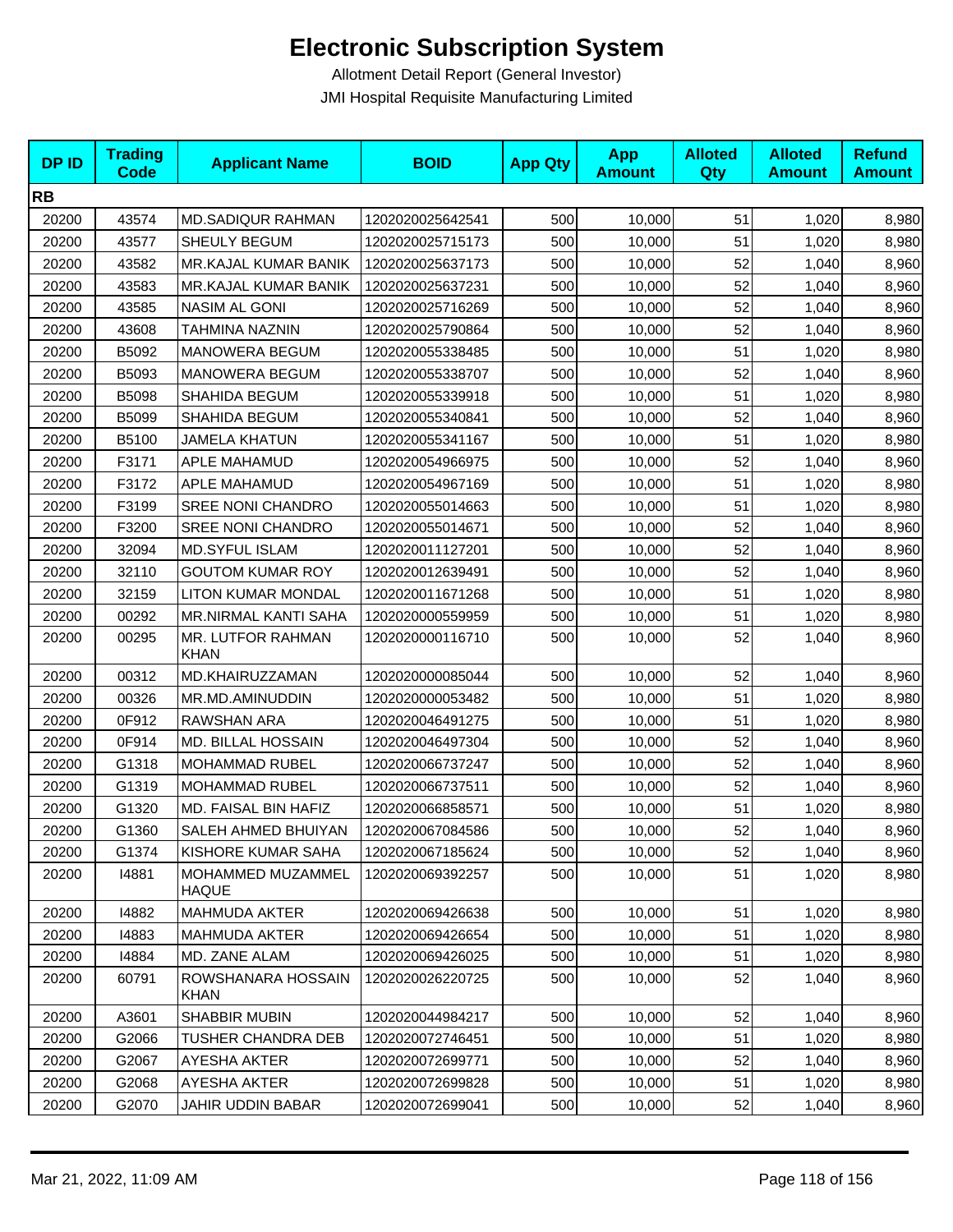| <b>DPID</b> | <b>Trading</b><br><b>Code</b> | <b>Applicant Name</b>                | <b>BOID</b>      | <b>App Qty</b> | <b>App</b><br><b>Amount</b> | <b>Alloted</b><br><b>Qty</b> | <b>Alloted</b><br><b>Amount</b> | <b>Refund</b><br><b>Amount</b> |
|-------------|-------------------------------|--------------------------------------|------------------|----------------|-----------------------------|------------------------------|---------------------------------|--------------------------------|
| <b>RB</b>   |                               |                                      |                  |                |                             |                              |                                 |                                |
| 20200       | G2077                         | SARKER MOHAMMAD<br>SHAHRIAR AMIN     | 1202020072815018 | 500            | 10,000                      | 51                           | 1,020                           | 8,980                          |
| 20200       | G2082                         | SHAHIDUL ISLAM                       | 1202020072766636 | 500            | 10,000                      | 51                           | 1,020                           | 8,980                          |
| 20200       | G2083                         | SHAHIDUL ISLAM                       | 1202020072766687 | 500            | 10,000                      | 52                           | 1,040                           | 8,960                          |
| 20200       | 14891                         | MD. ABDUL MANNAN                     | 1202020069510291 | 500            | 10,000                      | 52                           | 1,040                           | 8,960                          |
| 20200       | 40808                         | MRS.ROKEYA BEGUM                     | 1202020018326373 | 500            | 10,000                      | 52                           | 1,040                           | 8,960                          |
| 20200       | 15298                         | <b>TOFAZZAL HOSSAIN</b>              | 1202020074337935 | 500            | 10,000                      | 51                           | 1,020                           | 8,980                          |
| 20200       | 15299                         | <b>TOFAZZAL HOSSAIN</b>              | 1202020074337919 | 500            | 10,000                      | 52                           | 1,040                           | 8,960                          |
| 20200       | i5300                         | MAHABUBUR RAHMAN                     | 1202020074243311 | 500            | 10,000                      | 51                           | 1,020                           | 8,980                          |
| 20200       | 15301                         | MAHABUBUR RAHMAN                     | 1202020074243360 | 500            | 10,000                      | 52                           | 1,040                           | 8,960                          |
| 20200       | 15302                         | MIR AMIR HOSSAIN RAJIB               | 1202020074233122 | 500            | 10,000                      | 52                           | 1,040                           | 8,960                          |
| 20200       | 15303                         | MIR AMIR HOSSAIN RAJIB               | 1202020074233149 | 500            | 10,000                      | 52                           | 1,040                           | 8,960                          |
| 20200       | i5306                         | MD. SHAMIM AHMED                     | 1202020074251920 | 500            | 10,000                      | 52                           | 1,040                           | 8,960                          |
| 20200       | i5383                         | <b>SAMAPTI HALDER</b>                | 1202020074951107 | 500            | 10,000                      | 51                           | 1,020                           | 8,980                          |
| 20200       | 15384                         | <b>SAMAPTI HALDER</b>                | 1202020074951123 | 500            | 10,000                      | 51                           | 1,020                           | 8,980                          |
| 20200       | A3611                         | <b>MD ARIFUR RAHMAN</b>              | 1202020061113286 | 500            | 10,000                      | 52                           | 1,040                           | 8,960                          |
| 20200       | A3617                         | <b>ARIFUN NESA</b>                   | 1202020061143138 | 500            | 10,000                      | 52                           | 1,040                           | 8,960                          |
| 20200       | A3625                         | MD. JEWEL                            | 1202020061309077 | 500            | 10,000                      | 51                           | 1,020                           | 8,980                          |
| 20200       | A3626                         | MD. JEWEL                            | 1202020061309267 | 500            | 10,000                      | 52                           | 1,040                           | 8,960                          |
| 20200       | A3627                         | MRS. ROWSHARA BEGUM 1202020061319015 |                  | 500            | 10,000                      | 51                           | 1,020                           | 8,980                          |
| 20200       | A3628                         | MRS. ROWSHARA BEGUM 1202020061318623 |                  | 500            | 10,000                      | 52                           | 1,040                           | 8,960                          |
| 20200       | A3637                         | <b>SARWAR MORSHED</b><br><b>KHAN</b> | 1202020061493938 | 500            | 10,000                      | 52                           | 1,040                           | 8,960                          |
| 20200       | A3638                         | TAMANNA JAHAN TULI                   | 1202020061506260 | 500            | 10,000                      | 51                           | 1,020                           | 8,980                          |
| 20200       | 37920                         | SHAHEEN AKHTER                       | 1202020015107833 | 500            | 10,000                      | 52                           | 1,040                           | 8,960                          |
| 20200       | 40809                         | <b>MD.SAHIDUL ISLAM</b>              | 1202020018326365 | 500            | 10,000                      | 52                           | 1,040                           | 8,960                          |
| 20200       | 40810                         | <b>JEWEL AHAMMED</b>                 | 1202020018326357 | 500            | 10,000                      | 51                           | 1,020                           | 8,980                          |
| 20200       | 40811                         | JEWEL AHAMMED                        | 1202020018326330 | 500            | 10,000                      | 52                           | 1,040                           | 8,960                          |
| 20200       | 40842                         | RAJIB SAHA                           | 1202020018334571 | 500            | 10,000                      | 52                           | 1,040                           | 8,960                          |
| 20200       | 40849                         | MD.BELAYET                           | 1202020018388989 | 500            | 10,000                      | 52                           | 1,040                           | 8,960                          |
| 20200       | 40854                         | <b>DIPAK KUMAR MISTRI</b>            | 1202020018389014 | 500            | 10,000                      | 52                           | 1,040                           | 8,960                          |
| 20200       | 40855                         | DIPAK KUMAR MISTRI                   | 1202020018389022 | 500            | 10,000                      | 52                           | 1,040                           | 8,960                          |
| 20200       | 60258                         | <b>TANJINA SULTANA</b>               | 1202020019352542 | 500            | 10,000                      | 52                           | 1,040                           | 8,960                          |
| 20200       | 42115                         | <b>MD.NURUL ISLAM</b>                | 1202020020482336 | 500            | 10,000                      | 51                           | 1,020                           | 8,980                          |
| 20200       | C3814                         | MD. MUJAHIDUL ISLAM                  | 1202020073190614 | 500            | 10,000                      | 51                           | 1,020                           | 8,980                          |
| 20200       | C3815                         | FERDOUSE BEGUM                       | 1202020073198969 | 500            | 10,000                      | 51                           | 1,020                           | 8,980                          |
| 20200       | C3816                         | <b>FERDOUSE BEGUM</b>                | 1202020073199061 | 500            | 10,000                      | 52                           | 1,040                           | 8,960                          |
| 20200       | 00080                         | <b>SWPAN KUMAR MITRA</b>             | 1202020016165261 | 500            | 10,000                      | 52                           | 1,040                           | 8,960                          |
| 20200       | 00088                         | MD.ALAUDDIN                          | 1202020016486615 | 500            | 10,000                      | 51                           | 1,020                           | 8,980                          |
| 20200       | 000D <sub>2</sub>             | SHIMON DAS                           | 1202020043318569 | 500            | 10,000                      | 52                           | 1,040                           | 8,960                          |
| 20200       | 03532                         | MRS.SURAVI RANI DAS                  | 1202020001320257 | 500            | 10,000                      | 51                           | 1,020                           | 8,980                          |
| 20200       | 03660                         | MR.ABUL KALAM KAHAN                  | 1202020001290535 | 500            | 10,000                      | 51                           | 1,020                           | 8,980                          |
| 20200       | 03789                         | MR.MD.NAZMUL HASAN                   | 1202020001688282 | 500            | 10,000                      | 52                           | 1,040                           | 8,960                          |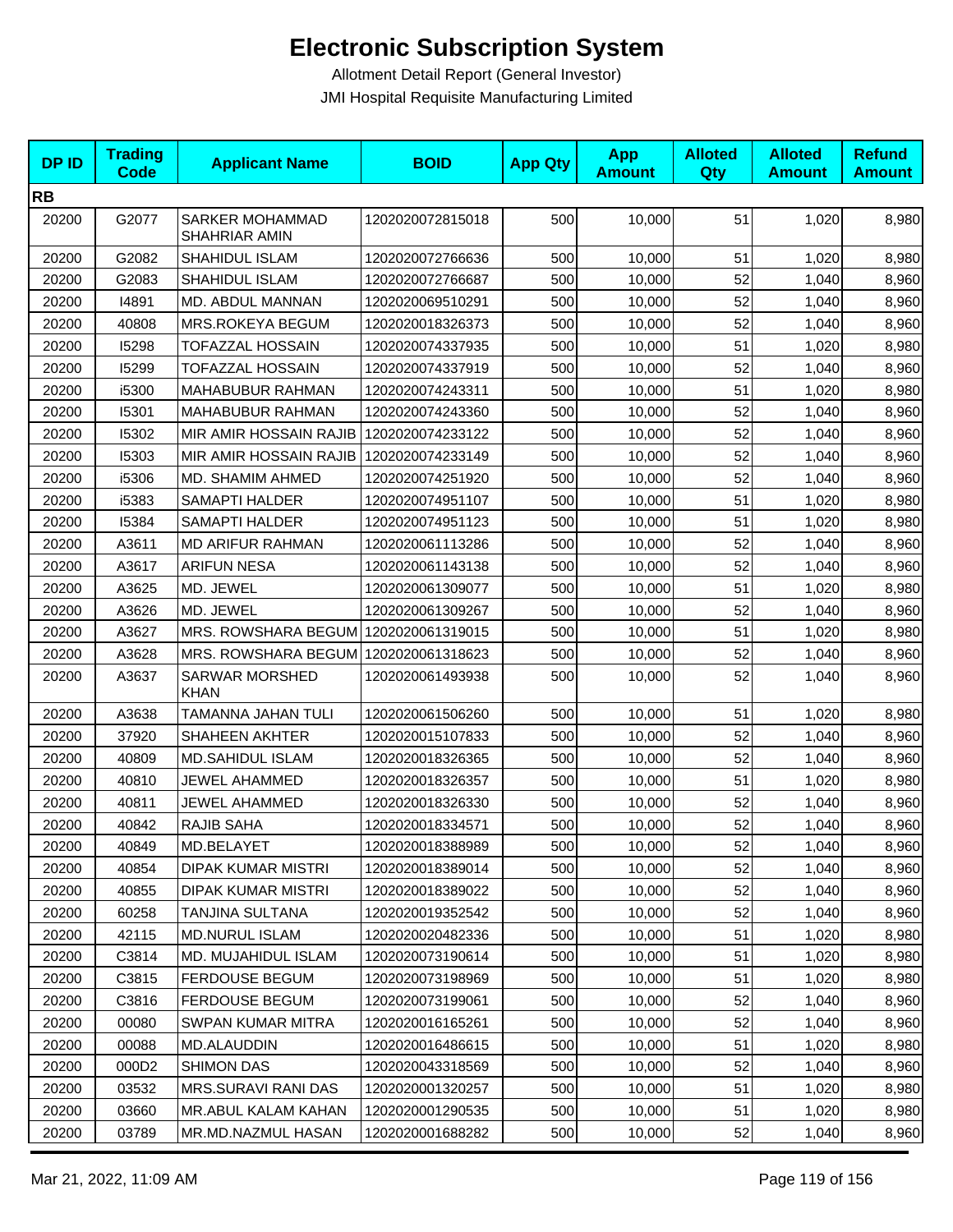| <b>DPID</b> | <b>Trading</b><br>Code | <b>Applicant Name</b>                   | <b>BOID</b>      | <b>App Qty</b> | <b>App</b><br><b>Amount</b> | <b>Alloted</b><br>Qty | <b>Alloted</b><br><b>Amount</b> | <b>Refund</b><br><b>Amount</b> |
|-------------|------------------------|-----------------------------------------|------------------|----------------|-----------------------------|-----------------------|---------------------------------|--------------------------------|
| <b>RB</b>   |                        |                                         |                  |                |                             |                       |                                 |                                |
| 20200       | 03801                  | ANJAN KUMAR ADITYA                      | 1202020001672111 | 500            | 10,000                      | 51                    | 1,020                           | 8,980                          |
| 20200       | 03813                  | MR. MD. ALI AZGOR                       | 1202020001603257 | 500            | 10,000                      | 51                    | 1,020                           | 8,980                          |
| 20200       | 03815                  | MR. MD. ALI AZGOR                       | 1202020001589259 | 500            | 10,000                      | 51                    | 1,020                           | 8,980                          |
| 20200       | 03817                  | MR. MD. BILLAL HOSSAIN                  | 1202020001687170 | 500            | 10,000                      | 52                    | 1,040                           | 8,960                          |
| 20200       | 0C916                  | RAHELA BEGUM                            | 1202020054951643 | 500            | 10,000                      | 51                    | 1,020                           | 8,980                          |
| 20200       | 0C917                  | JAHEDA BEGUM                            | 1202020054951022 | 500            | 10,000                      | 52                    | 1,040                           | 8,960                          |
| 20200       | D5062                  | SAJEDA BEGUM                            | 1202020073816247 | 500            | 10,000                      | 51                    | 1,020                           | 8,980                          |
| 20200       | D5063                  | KAZI SHATIL AHOMMED                     | 1202020073816156 | 500            | 10,000                      | 52                    | 1,040                           | 8,960                          |
| 20200       | D5066                  | POPY RANI SAHA                          | 1202020073762971 | 500            | 10,000                      | 51                    | 1,020                           | 8,980                          |
| 20200       | D5069                  | MD. ABDUL BATEN                         | 1202020073869255 | 500            | 10,000                      | 51                    | 1,020                           | 8,980                          |
| 20200       | D5070                  | MD. ABDUL BATEN                         | 1202020073869049 | 500            | 10,000                      | 52                    | 1,040                           | 8,960                          |
| 20200       | D5072                  | <b>BHOLANATH BANIK</b>                  | 1202020073863961 | 500            | 10,000                      | 52                    | 1,040                           | 8,960                          |
| 20200       | G2160                  | <b>JOY PAUL</b>                         | 1202020073315153 | 500            | 10,000                      | 52                    | 1,040                           | 8,960                          |
| 20200       | G2161                  | <b>TUMPA PAUL</b>                       | 1202020073320736 | 500            | 10,000                      | 52                    | 1,040                           | 8,960                          |
| 20200       | G2162                  | <b>TUMPA PAUL</b>                       | 1202020073320760 | 500            | 10,000                      | 52                    | 1,040                           | 8,960                          |
| 20200       | 00111                  | MR. MD. SHAFIQUL<br><b>ISLAM MOLLAH</b> | 1202020000184747 | 500            | 10,000                      | 52                    | 1,040                           | 8,960                          |
| 20200       | 00118                  | <b>GANESH CHANDRA</b><br><b>BHADRA</b>  | 1202020014926723 | 500            | 10,000                      | 52                    | 1,040                           | 8,960                          |
| 20200       | 0F915                  | MD. BILLAL HOSSAIN                      | 1202020046497074 | 500            | 10,000                      | 51                    | 1,020                           | 8,980                          |
| 20200       | 0F921                  | <b>NASIR UDDIN</b>                      | 1202020046522231 | 500            | 10,000                      | 52                    | 1,040                           | 8,960                          |
| 20200       | 0F922                  | <b>NASIR UDDIN</b>                      | 1202020046533191 | 500            | 10,000                      | 52                    | 1,040                           | 8,960                          |
| 20200       | 0F954                  | ANWARA                                  | 1202020046620234 | 500            | 10,000                      | 51                    | 1,020                           | 8,980                          |
| 20200       | 0F955                  | <b>ANWARA</b>                           | 1202020046620351 | 500            | 10,000                      | 52                    | 1,040                           | 8,960                          |
| 20200       | 0F956                  | MD. MOMIN MIA                           | 1202020046619112 | 500            | 10,000                      | 51                    | 1,020                           | 8,980                          |
| 20200       | 0F957                  | MD. MOMIN MIA                           | 1202020046620226 | 500            | 10,000                      | 51                    | 1,020                           | 8,980                          |
| 20200       | 26877                  | MD.SHAH ALAM SIKDER                     | 1202020008754005 | 500            | 10,000                      | 52                    | 1,040                           | 8,960                          |
| 20200       | 26939                  | MIHIR CHANDRA SAHA                      | 1202020008786884 | 500            | 10,000                      | 51                    | 1,020                           | 8,980                          |
| 20200       | i5101                  | <b>MOSTAFA MAHMUD</b>                   | 1202020072223212 | 500            | 10,000                      | 52                    | 1,040                           | 8,960                          |
| 20200       | i5102                  | MOSTAFA MAHMUD                          | 1202020072223247 | 500            | 10,000                      | 52                    | 1,040                           | 8,960                          |
| 20200       | i5114                  | MD. JAMAL UDDIN                         | 1202020072304711 | 500            | 10,000                      | 51                    | 1,020                           | 8,980                          |
| 20200       | 15115                  | <b>MONOWARA BEGUM</b>                   | 1202020072304548 | 500            | 10,000                      | 52                    | 1,040                           | 8,960                          |
| 20200       | i5117                  | MST. KOHINOOR AKTER                     | 1202020072375221 | 500            | 10,000                      | 52                    | 1,040                           | 8,960                          |
| 20200       | 15118                  | <b>MOHAMMAD KURBAN ALI</b>              | 1202020072372847 | 500            | 10,000                      | 51                    | 1,020                           | 8,980                          |
| 20200       | 27038                  | SAIFUL ISLAM                            | 1202020008819441 | 500            | 10,000                      | 51                    | 1,020                           | 8,980                          |
| 20200       | 27039                  | SAIFUL ISLAM                            | 1202020008819451 | 500            | 10,000                      | 51                    | 1,020                           | 8,980                          |
| 20200       | 27040                  | SAIFUL ISLAM                            | 1202020008819468 | 500            | 10,000                      | 52                    | 1,040                           | 8,960                          |
| 20200       | 27041                  | SAIFUL ISLAM                            | 1202020008825962 | 500            | 10,000                      | 51                    | 1,020                           | 8,980                          |
| 20200       | 27043                  | SHAHINUR ISLAM                          | 1202020008826065 | 500            | 10,000                      | 52                    | 1,040                           | 8,960                          |
| 20200       | 27115                  | <b>MD.JAKIR HOSSEN</b>                  | 1202020008843951 | 500            | 10,000                      | 51                    | 1,020                           | 8,980                          |
| 20200       | 27117                  | MRS.SHABNAZ SIKDER                      | 1202020008860977 | 500            | 10,000                      | 51                    | 1,020                           | 8,980                          |
| 20200       | 35784                  | SHOHANA AKTER                           | 1202020013805844 | 500            | 10,000                      | 51                    | 1,020                           | 8,980                          |
| 20200       | 15385                  | DIL AFROJ LIJA                          | 1202020074951736 | 500            | 10,000                      | 52                    | 1,040                           | 8,960                          |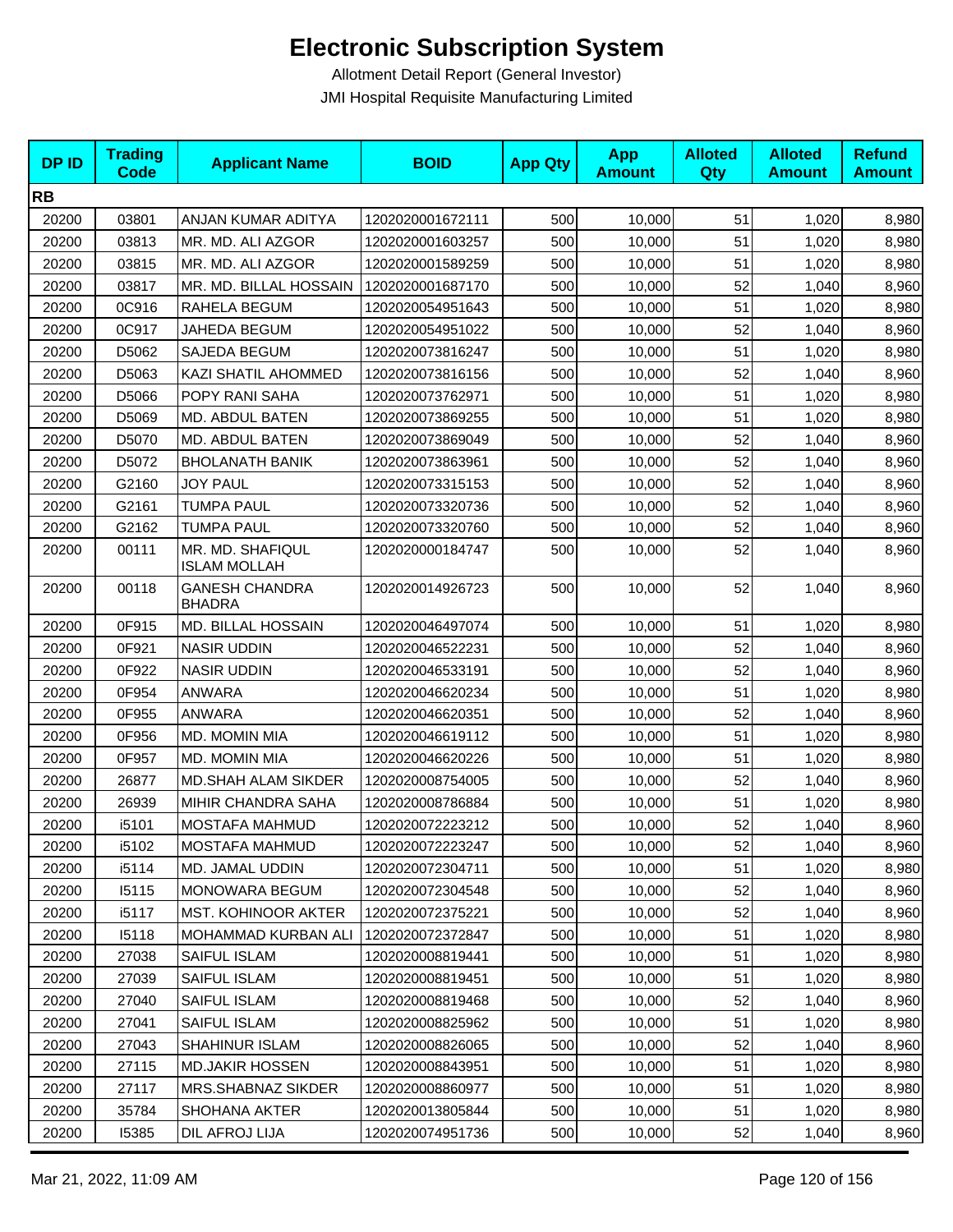| <b>DPID</b> | <b>Trading</b><br><b>Code</b> | <b>Applicant Name</b>                   | <b>BOID</b>      | <b>App Qty</b> | <b>App</b><br><b>Amount</b> | <b>Alloted</b><br>Qty | <b>Alloted</b><br><b>Amount</b> | <b>Refund</b><br><b>Amount</b> |
|-------------|-------------------------------|-----------------------------------------|------------------|----------------|-----------------------------|-----------------------|---------------------------------|--------------------------------|
| <b>RB</b>   |                               |                                         |                  |                |                             |                       |                                 |                                |
| 20200       | i5387                         | MONOWARA BEGUM                          | 1202020075038651 | 500            | 10,000                      | 52                    | 1,040                           | 8,960                          |
| 20200       | A4010                         | <b>SUJIT KUMAR PAUL</b>                 | 1202020066580129 | 500            | 10,000                      | 51                    | 1,020                           | 8,980                          |
| 20200       | B4997                         | <b>SHAHIN ALAM</b>                      | 1202020055258288 | 500            | 10,000                      | 52                    | 1,040                           | 8,960                          |
| 20200       | B5012                         | <b>BIPLAB KISHORE SAHA</b>              | 1202020055193644 | 500            | 10,000                      | 52                    | 1,040                           | 8,960                          |
| 20200       | B5013                         | <b>BIPLAB KISHORE SAHA</b>              | 1202020055194201 | 500            | 10,000                      | 51                    | 1,020                           | 8,980                          |
| 20200       | B5014                         | MRS, ELORA SAHA                         | 1202020055197396 | 500            | 10,000                      | 52                    | 1,040                           | 8,960                          |
| 20200       | 37923                         | <b>NURUN NAHAR SONIA</b>                | 1202020015108051 | 500            | 10,000                      | 51                    | 1,020                           | 8,980                          |
| 20200       | 37924                         | TAHMINA KAHNDOKER<br><b>SHIBLE</b>      | 1202020015108043 | 500            | 10,000                      | 52                    | 1,040                           | 8,960                          |
| 20200       | 37925                         | NRUN NAHAR SONIA                        | 1202020015107983 | 500            | 10,000                      | 52                    | 1,040                           | 8,960                          |
| 20200       | 37928                         | MD.BAHAUDDIN                            | 1202020015107817 | 500            | 10,000                      | 51                    | 1,020                           | 8,980                          |
| 20200       | 37930                         | ZAHIR UDIN AHMED                        | 1202020015111239 | 500            | 10,000                      | 52                    | 1,040                           | 8,960                          |
| 20200       | 37931                         | ZAHIR UDDIN AHMED                       | 1202020015111247 | 500            | 10,000                      | 51                    | 1,020                           | 8,980                          |
| 20200       | 37932                         | <b>MD.KAMIL AHMED</b>                   | 1202020015111255 | 500            | 10,000                      | 51                    | 1,020                           | 8,980                          |
| 20200       | 37933                         | <b>MD.KAMIL AHAMED</b>                  | 1202020015111726 | 500            | 10,000                      | 51                    | 1,020                           | 8,980                          |
| 20200       | 65696                         | MD.ASADUL HAQUE<br><b>PANNA</b>         | 1202020022570221 | 500            | 10,000                      | 51                    | 1,020                           | 8,980                          |
| 20200       | 42116                         | <b>MD.NURUL ISLAM</b>                   | 1202020020482328 | 500            | 10,000                      | 51                    | 1,020                           | 8,980                          |
| 20200       | 42117                         | <b>CHANDRA SEKHAR PAUL</b>              | 1202020020482311 | 500            | 10,000                      | 52                    | 1,040                           | 8,960                          |
| 20200       | 50377                         | MD.SHAHIDUL ISLAM<br><b>BABUL</b>       | 1202020019216845 | 500            | 10,000                      | 52                    | 1,040                           | 8,960                          |
| 20200       | 50384                         | <b>GOLUM SHAHANAZE</b><br><b>BEGUM</b>  | 1202020019216770 | 500            | 10,000                      | 52                    | 1,040                           | 8,960                          |
| 20200       | 50385                         | <b>GOLAM SHAHANAZE</b><br><b>BEGUM</b>  | 1202020019216789 | 500            | 10,000                      | 52                    | 1,040                           | 8,960                          |
| 20200       | 50387                         | PRADIP KUMAR SAHA                       | 1202020019227491 | 500            | 10,000                      | 52                    | 1,040                           | 8,960                          |
| 20200       | 50412                         | <b>MD.KABIR HOSEN</b>                   | 1202020019401272 | 500            | 10,000                      | 52                    | 1,040                           | 8,960                          |
| 20200       | 55006                         | FULKUMAR MODAK                          | 1202020017911456 | 500            | 10,000                      | 51                    | 1,020                           | 8,980                          |
| 20200       | B7630                         | <b>MUKTER HOSSAIN</b>                   | 1202020057380007 | 500            | 10,000                      | 51                    | 1,020                           | 8,980                          |
| 20200       | 65705                         | MD. SAIFUL ISLAM                        | 1202020022890094 | 500            | 10,000                      | 52                    | 1,040                           | 8,960                          |
| 20200       | 65724                         | <b>RIPON SAHA</b>                       | 1202020022982113 | 500            | 10,000                      | 52                    | 1,040                           | 8,960                          |
| 20200       | A4191                         | KISHORE KUMAR ROY                       | 1202020074267553 | 500            | 10,000                      | 51                    | 1,020                           | 8,980                          |
| 20200       | A4192                         | DIBA FARJANA                            | 1202020074267497 | 500            | 10,000                      | 51                    | 1,020                           | 8,980                          |
| 20200       | 00149                         | <b>MR.BISHWAJIT</b><br><b>SUTRADHAR</b> | 1202020000037922 | 500            | 10,000                      | 52                    | 1,040                           | 8,960                          |
| 20200       | 00150                         | <b>MR.MD.ALI HOSSAIN</b>                | 1202020000180261 | 500            | 10,000                      | 52                    | 1,040                           | 8,960                          |
| 20200       | 00184                         | MR.BALARAM CHANDRA<br>SAHA              | 1202020000038124 | 500            | 10,000                      | 51                    | 1,020                           | 8,980                          |
| 20200       | 00185                         | MR.APURBA KUMAR DAS                     | 1202020000103671 | 500            | 10,000                      | 52                    | 1,040                           | 8,960                          |
| 20200       | 0B258                         | <b>MD. MASUM HASAN</b>                  | 1202020044901191 | 500            | 10,000                      | 52                    | 1,040                           | 8,960                          |
| 20200       | 0B286                         | SAJAL SAHA                              | 1202020044957393 | 500            | 10,000                      | 52                    | 1,040                           | 8,960                          |
| 20200       | 0B293                         | SHAMIR KUMAR SAHA                       | 1202020044959606 | 500            | 10,000                      | 51                    | 1,020                           | 8,980                          |
| 20200       | 0C934                         | MD. SAHALAM                             | 1202020055311205 | 500            | 10,000                      | 52                    | 1,040                           | 8,960                          |
| 20200       | 0C938                         | MD. SAHALAM                             | 1202020055400480 | 500            | 10,000                      | 52                    | 1,040                           | 8,960                          |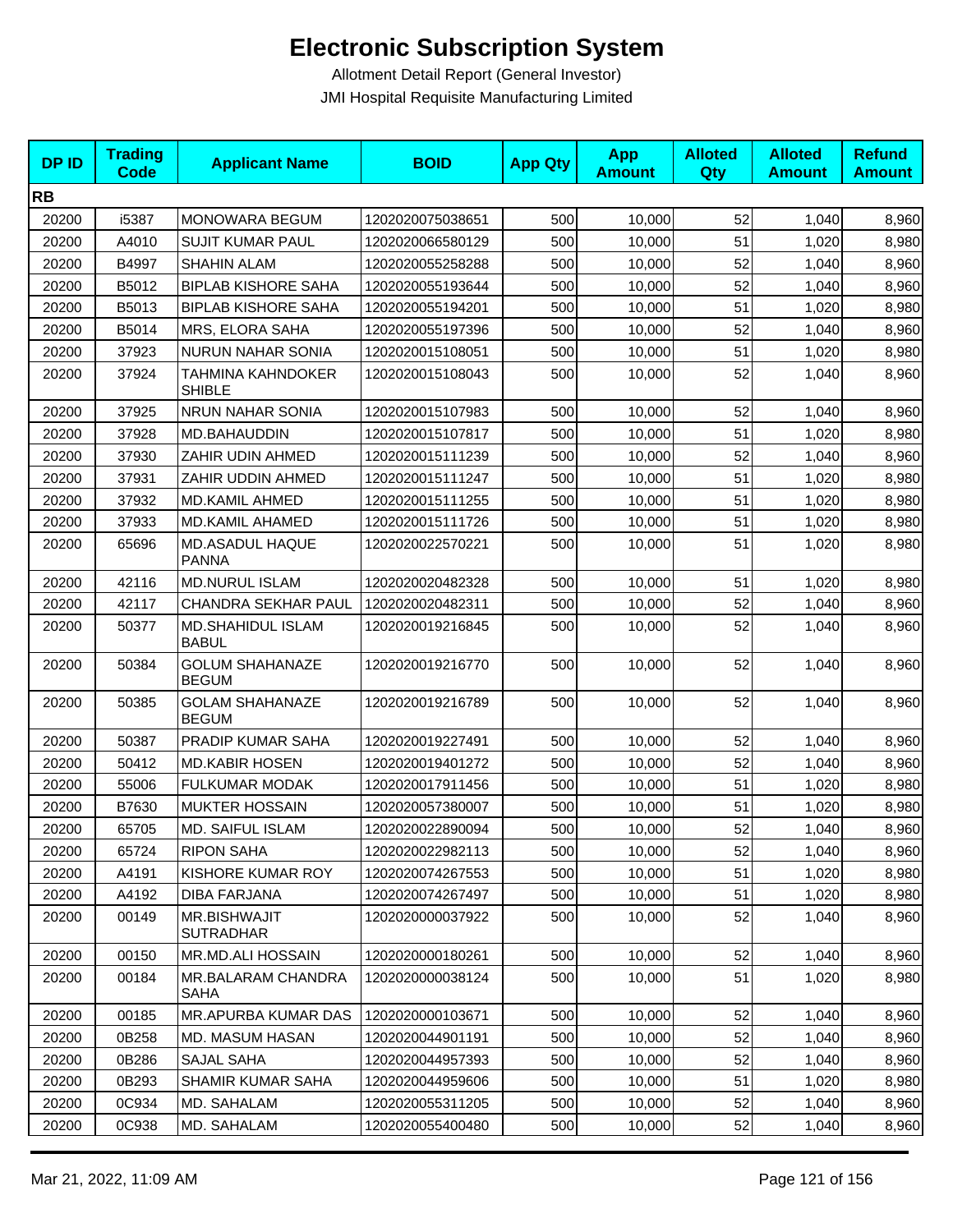| <b>DPID</b> | <b>Trading</b><br>Code | <b>Applicant Name</b>                     | <b>BOID</b>      | <b>App Qty</b> | <b>App</b><br><b>Amount</b> | <b>Alloted</b><br>Qty | <b>Alloted</b><br><b>Amount</b> | <b>Refund</b><br><b>Amount</b> |
|-------------|------------------------|-------------------------------------------|------------------|----------------|-----------------------------|-----------------------|---------------------------------|--------------------------------|
| <b>RB</b>   |                        |                                           |                  |                |                             |                       |                                 |                                |
| 20200       | 0C940                  | <b>MD. HAFIGUL ISLAM</b>                  | 1202020055400598 | 500            | 10,000                      | 51                    | 1,020                           | 8,980                          |
| 20200       | 0C941                  | <b>MD. HAFIGUL ISLAM</b>                  | 1202020055456385 | 500            | 10,000                      | 51                    | 1,020                           | 8,980                          |
| 20200       | 0C946                  | <b>MD. SYFUL ISLAM</b>                    | 1202020055458558 | 500            | 10,000                      | 51                    | 1,020                           | 8,980                          |
| 20200       | 0C947                  | ROKSANA RASHID                            | 1202020055459156 | 500            | 10,000                      | 52                    | 1,040                           | 8,960                          |
| 20200       | 0C965                  | SHAHIDA NASREEN                           | 1202020055669506 | 500            | 10,000                      | 52                    | 1,040                           | 8,960                          |
| 20200       | 26149                  | A.U.M.MANNA BHUIYAN                       | 1202020008420633 | 500            | 10,000                      | 51                    | 1,020                           | 8,980                          |
| 20200       | 26150                  | <b>RINA AKTER</b>                         | 1202020008420668 | 500            | 10,000                      | 52                    | 1,040                           | 8,960                          |
| 20200       | D4905                  | <b>MOHAMMED ABDUL</b><br><b>HALIM</b>     | 1202020072034798 | 500            | 10,000                      | 51                    | 1,020                           | 8,980                          |
| 20200       | D4906                  | <b>MOHAMMAD HASAN</b><br><b>SAROWAR</b>   | 1202020072044348 | 500            | 10,000                      | 51                    | 1,020                           | 8,980                          |
| 20200       | D4907                  | MOHAMMAD HASAN<br><b>SAROWAR</b>          | 1202020072044321 | 500            | 10,000                      | 51                    | 1,020                           | 8,980                          |
| 20200       | G2163                  | <b>RINA BEGUM</b>                         | 1202020073320439 | 500            | 10,000                      | 52                    | 1,040                           | 8,960                          |
| 20200       | G2164                  | <b>RINA BEGUM</b>                         | 1202020073320447 | 500            | 10,000                      | 51                    | 1,020                           | 8,980                          |
| 20200       | G2168                  | MD. ASHRAF UDDIN<br><b>SARDER</b>         | 1202020073249192 | 500            | 10,000                      | 52                    | 1.040                           | 8,960                          |
| 20200       | G2171                  | <b>MAYA AKTER</b>                         | 1202020073587101 | 500            | 10,000                      | 51                    | 1,020                           | 8,980                          |
| 20200       | G2174                  | <b>MAYA AKTER</b>                         | 1202020073587118 | 500            | 10,000                      | 51                    | 1,020                           | 8,980                          |
| 20200       | G2184                  | <b>MILTON KUMAR PATHAR</b>                | 1202020073429286 | 500            | 10,000                      | 52                    | 1,040                           | 8,960                          |
| 20200       | G2221                  | <b>NAZMA AKTER</b>                        | 1202020073586627 | 500            | 10,000                      | 51                    | 1,020                           | 8,980                          |
| 20200       | G2224                  | <b>NUR NAHAR</b>                          | 1202020073622653 | 500            | 10,000                      | 52                    | 1,040                           | 8,960                          |
| 20200       | G2225                  | <b>NUR NAHAR</b>                          | 1202020073622671 | 500            | 10,000                      | 52                    | 1,040                           | 8,960                          |
| 20200       | 26153                  | A.U.M.MANNA BHUIYAN                       | 1202020008417504 | 500            | 10,000                      | 52                    | 1,040                           | 8,960                          |
| 20200       | 26165                  | DR. KAMAL PASHA                           | 1202020008470565 | 500            | 10,000                      | 52                    | 1,040                           | 8,960                          |
| 20200       | 26180                  | <b>UMME ISLAM</b><br><b>CHOWDHURY</b>     | 1202020008492651 | 500            | 10,000                      | 51                    | 1,020                           | 8,980                          |
| 20200       | 26224                  | <b>MRS.SUCHITRA RANI</b><br><b>PODDAR</b> | 1202020008468341 | 500            | 10,000                      | 52                    | 1,040                           | 8,960                          |
| 20200       | 26225                  | <b>MRS.SUCHITRA RANI</b><br><b>PODDAR</b> | 1202020008468449 | 500            | 10,000                      | 52                    | 1,040                           | 8,960                          |
| 20200       | 26259                  | <b>MD.SHARIFUL ISLAM</b>                  | 1202020008478571 | 500            | 10,000                      | 51                    | 1,020                           | 8,980                          |
| 20200       | 26263                  | <b>MD.SHAFIQUL ISLAM</b>                  | 1202020008478644 | 500            | 10,000                      | 51                    | 1,020                           | 8,980                          |
| 20200       | 00335                  | MD. SHALAUDDIN                            | 1202020000116563 | 500            | 10,000                      | 52                    | 1,040                           | 8,960                          |
| 20200       | 00347                  | MD. SALIM ULLAH                           | 1202020000047250 | 500            | 10,000                      | 51                    | 1,020                           | 8,980                          |
| 20200       | 40213                  | <b>FAJLEH RABBI</b>                       | 1202020017451133 | 500            | 10,000                      | 51                    | 1,020                           | 8,980                          |
| 20200       | 40271                  | JHARNA RANI<br>HOWLADER                   | 1202020017523177 | 500            | 10.000                      | 52                    | 1,040                           | 8,960                          |
| 20200       | 40285                  | UMME ISLAM<br><b>CHOWDHURY</b>            | 1202020017525406 | 500            | 10.000                      | 52                    | 1,040                           | 8,960                          |
| 20200       | A3253                  | ANAMUL HAQUE                              | 1202020058315557 | 500            | 10,000                      | 51                    | 1,020                           | 8,980                          |
| 20200       | A3255                  | SOBOJA BEGUM                              | 1202020058316080 | 500            | 10,000                      | 51                    | 1,020                           | 8,980                          |
| 20200       | A3256                  | <b>CHINO RANI BISWAS</b>                  | 1202020058316733 | 500            | 10,000                      | 51                    | 1,020                           | 8,980                          |
| 20200       | A3328                  | NAZNEEN SULTANA                           | 1202020058414331 | 500            | 10,000                      | 52                    | 1,040                           | 8,960                          |
| 20200       | A3329                  | NAZNEEN SULTANA                           | 1202020058414810 | 500            | 10,000                      | 51                    | 1,020                           | 8,980                          |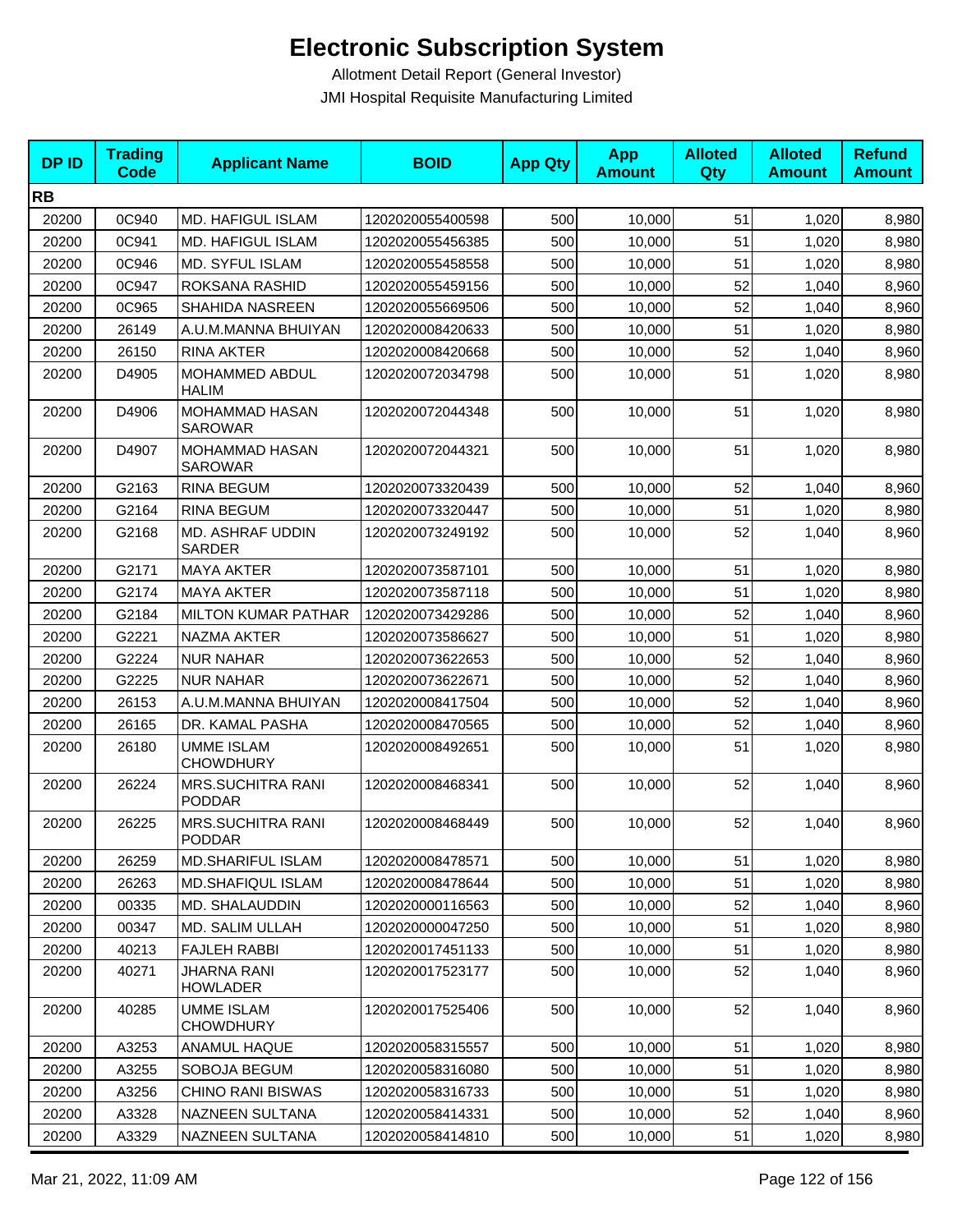| <b>DPID</b> | <b>Trading</b><br><b>Code</b> | <b>Applicant Name</b>               | <b>BOID</b>      | <b>App Qty</b> | <b>App</b><br><b>Amount</b> | <b>Alloted</b><br>Qty | <b>Alloted</b><br><b>Amount</b> | <b>Refund</b><br><b>Amount</b> |
|-------------|-------------------------------|-------------------------------------|------------------|----------------|-----------------------------|-----------------------|---------------------------------|--------------------------------|
| <b>RB</b>   |                               |                                     |                  |                |                             |                       |                                 |                                |
| 20200       | A3330                         | <b>UMME SAKI NAZNEEN</b>            | 1202020058414414 | 500            | 10,000                      | 51                    | 1,020                           | 8,980                          |
| 20200       | A3331                         | <b>UMME SAKI NAZNEEN</b>            | 1202020058414639 | 500            | 10,000                      | 52                    | 1,040                           | 8,960                          |
| 20200       | 35978                         | <b>HARUNOR RASHID KHAN</b>          | 1202020014026276 | 500            | 10,000                      | 52                    | 1,040                           | 8,960                          |
| 20200       | 35979                         | HARUN OR RASHID KHAN                | 1202020014029906 | 500            | 10,000                      | 52                    | 1,040                           | 8,960                          |
| 20200       | 42492                         | DR.TEJENDRA CHANDRA<br><b>DAS</b>   | 1202020021798095 | 500            | 10,000                      | 52                    | 1,040                           | 8,960                          |
| 20200       | 42493                         | DR.TEJENDRA CHANDRA<br>DAS          | 1202020021798135 | 500            | 10,000                      | 52                    | 1,040                           | 8,960                          |
| 20200       | 42509                         | <b>MRS.NASRIN FATIMA</b>            | 1202020021834129 | 500            | 10,000                      | 52                    | 1,040                           | 8,960                          |
| 20200       | 42513                         | <b>MD.YOUSUF</b>                    | 1202020021834171 | 500            | 10,000                      | 52                    | 1,040                           | 8,960                          |
| 20200       | 42514                         | <b>MD.YOUSUF</b>                    | 1202020021834188 | 500            | 10,000                      | 51                    | 1,020                           | 8,980                          |
| 20200       | 42515                         | AMRITA LAL DAS                      | 1202020021849378 | 500            | 10,000                      | 52                    | 1,040                           | 8,960                          |
| 20200       | 35785                         | MRS.DOLY AKHTER                     | 1202020013806394 | 500            | 10,000                      | 51                    | 1,020                           | 8,980                          |
| 20200       | i3749                         | ABEDA BEGUM                         | 1202020059684176 | 500            | 10,000                      | 51                    | 1,020                           | 8,980                          |
| 20200       | G1453                         | <b>MD. ATAUR RAHMAN</b>             | 1202020067290541 | 500            | 10,000                      | 51                    | 1,020                           | 8,980                          |
| 20200       | G1488                         | MD. SALIM                           | 1202020067352642 | 500            | 10,000                      | 52                    | 1,040                           | 8,960                          |
| 20200       | G1489                         | AMBIA KHANAM                        | 1202020067394335 | 500            | 10,000                      | 51                    | 1,020                           | 8,980                          |
| 20200       | G1490                         | AMBIA KHANAM                        | 1202020067394426 | 500            | 10,000                      | 51                    | 1,020                           | 8,980                          |
| 20200       | i4398                         | <b>MD. NASIR UDDIN</b>              | 1202020062100485 | 500            | 10,000                      | 52                    | 1,040                           | 8,960                          |
| 20200       | 15012                         | <b>ASMA BEGUM</b>                   | 1202020071565401 | 500            | 10,000                      | 52                    | 1,040                           | 8,960                          |
| 20200       | 15014                         | SOHAG MIA                           | 1202020071567591 | 500            | 10,000                      | 51                    | 1,020                           | 8,980                          |
| 20200       | 15015                         | SOHAG MIA                           | 1202020071567516 | 500            | 10,000                      | 52                    | 1,040                           | 8,960                          |
| 20200       | 45111                         | <b>UMME HALIMA</b>                  | 1202020034043972 | 500            | 10,000                      | 52                    | 1,040                           | 8,960                          |
| 20200       | 45119                         | TANIA AKTER                         | 1202020034320346 | 500            | 10,000                      | 52                    | 1,040                           | 8,960                          |
| 20200       | 35830                         | MD.GOLAM MUSTAFA                    | 1202020013990751 | 500            | 10,000                      | 51                    | 1,020                           | 8,980                          |
| 20200       | 35835                         | <b>MD.ALI AHSAN</b>                 | 1202020013943219 | 500            | 10,000                      | 52                    | 1,040                           | 8,960                          |
| 20200       | 35860                         | ABEDA BEGUM                         | 1202020014004611 | 500            | 10,000                      | 52                    | 1,040                           | 8,960                          |
| 20200       | 35861                         | KAYSAR PARVIN                       | 1202020014004700 | 500            | 10,000                      | 52                    | 1,040                           | 8,960                          |
| 20200       | 35862                         | <b>ASIA BEGUM</b>                   | 1202020014004801 | 500            | 10,000                      | 52                    | 1,040                           | 8,960                          |
| 20200       | 35863                         | <b>ASIA BEGUM</b>                   | 1202020014004933 | 500            | 10,000                      | 52                    | 1,040                           | 8,960                          |
| 20200       | 0G754                         | <b>HASINA AKTER</b>                 | 1202020061510418 | 500            | 10,000                      | 52                    | 1,040                           | 8,960                          |
| 20200       | 11862                         | MR.MD.JOYNAL ABEDIN                 | 1202020003966639 | 500            | 10,000                      | 52                    | 1,040                           | 8,960                          |
| 20200       | 11904                         | MR.A.K.M.SAKHAWAT<br><b>HOSSAIN</b> | 1202020003991456 | 500            | 10,000                      | 51                    | 1,020                           | 8,980                          |
| 20200       | 15024                         | MD. RAJU HOSSEN                     | 1202020071330459 | 500            | 10,000                      | 52                    | 1,040                           | 8,960                          |
| 20200       | 15025                         | <b>MD. RAJU HOSSEN</b>              | 1202020071330384 | 500            | 10,000                      | 52                    | 1,040                           | 8,960                          |
| 20200       | 15026                         | MST. SELINA BEGUM                   | 1202020071329289 | 500            | 10,000                      | 51                    | 1,020                           | 8,980                          |
| 20200       | 15030                         | <b>BILKIS BEGUM</b>                 | 1202020071593204 | 500            | 10,000                      | 52                    | 1,040                           | 8,960                          |
| 20200       | 15031                         | <b>BILKIS BEGUM</b>                 | 1202020071593220 | 500            | 10,000                      | 52                    | 1,040                           | 8,960                          |
| 20200       | 15046                         | <b>BILAL MIA</b>                    | 1202020071781510 | 500            | 10,000                      | 52                    | 1,040                           | 8,960                          |
| 20200       | A4193                         | <b>HOSSAIN MOHAMMAD</b><br>YOUSUF   | 1202020074267489 | 500            | 10,000                      | 52                    | 1,040                           | 8,960                          |
| 20200       | A4195                         | RAIYAN YUSUF                        | 1202020074369184 | 500            | 10,000                      | 52                    | 1,040                           | 8,960                          |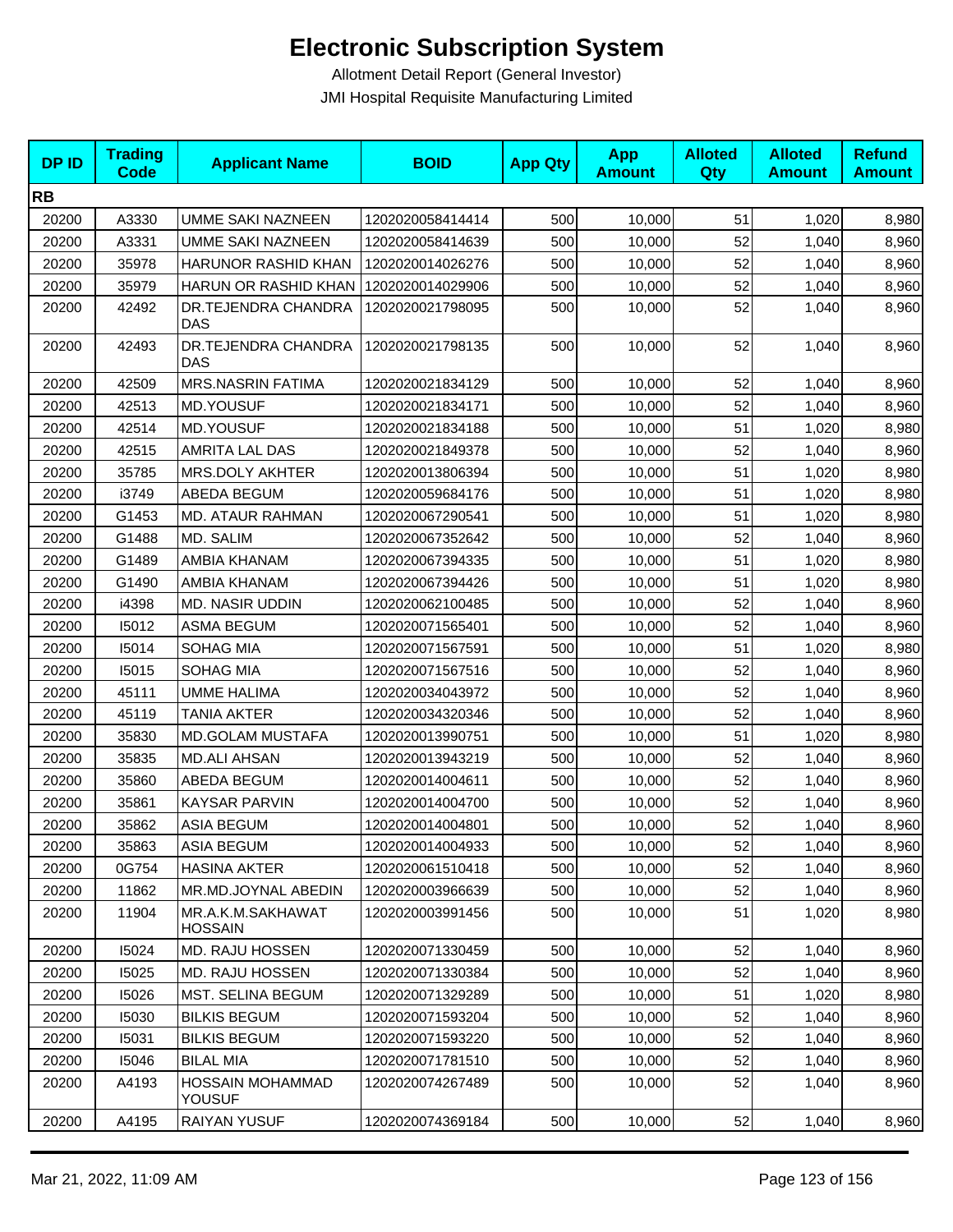| <b>DPID</b> | <b>Trading</b><br><b>Code</b> | <b>Applicant Name</b>              | <b>BOID</b>      | <b>App Qty</b> | <b>App</b><br><b>Amount</b> | <b>Alloted</b><br>Qty | <b>Alloted</b><br><b>Amount</b> | <b>Refund</b><br><b>Amount</b> |
|-------------|-------------------------------|------------------------------------|------------------|----------------|-----------------------------|-----------------------|---------------------------------|--------------------------------|
| <b>RB</b>   |                               |                                    |                  |                |                             |                       |                                 |                                |
| 20200       | A4200                         | MD. ANISUR RAHMAN                  | 1202020071814252 | 500            | 10,000                      | 52                    | 1,040                           | 8,960                          |
| 20200       | A4201                         | MST. EVANA AKTER                   | 1202020071817571 | 500            | 10,000                      | 51                    | 1,020                           | 8,980                          |
| 20200       | 03181                         | MR.MIR JAHANGIR ALAM               | 1202020001218533 | 500            | 10,000                      | 51                    | 1,020                           | 8,980                          |
| 20200       | B7631                         | <b>MUKTER HOSSAIN</b>              | 1202020057382263 | 500            | 10,000                      | 52                    | 1,040                           | 8,960                          |
| 20200       | B7662                         | MR. RAJESH DEBNATH                 | 1202020057439923 | 500            | 10,000                      | 51                    | 1,020                           | 8,980                          |
| 20200       | B7664                         | MR. RAJESH DEBNATH                 | 1202020057441833 | 500            | 10,000                      | 52                    | 1,040                           | 8,960                          |
| 20200       | B7680                         | MD. MINNAL MIAH                    | 1202020057404945 | 500            | 10,000                      | 51                    | 1,020                           | 8,980                          |
| 20200       | 44261                         | <b>SALMA KABIR</b>                 | 1202020029013703 | 500            | 10,000                      | 52                    | 1,040                           | 8,960                          |
| 20200       | 44265                         | <b>MAHBUBUR RAHMAN</b>             | 1202020029013604 | 500            | 10,000                      | 52                    | 1,040                           | 8,960                          |
| 20200       | 44266                         | MAHBUBUR RAHMAN                    | 1202020029013612 | 500            | 10,000                      | 51                    | 1,020                           | 8,980                          |
| 20200       | 44273                         | AUPU CHAKRABORTY                   | 1202020029111906 | 500            | 10,000                      | 52                    | 1,040                           | 8,960                          |
| 20200       | D3520                         | <b>MUKTA AKTER</b>                 | 1202020059078306 | 500            | 10,000                      | 52                    | 1,040                           | 8,960                          |
| 20200       | 03201                         | MR.MD.MIZANUR<br><b>RAHMAN</b>     | 1202020001219206 | 500            | 10,000                      | 52                    | 1,040                           | 8,960                          |
| 20200       | 03282                         | MONSUR AL MAMUN<br><b>MAZUMDER</b> | 1202020001295610 | 500            | 10,000                      | 52                    | 1,040                           | 8,960                          |
| 20200       | 03290                         | MRS.SULTANA PARVEEN                | 1202020001320249 | 500            | 10,000                      | 52                    | 1,040                           | 8,960                          |
| 20200       | 03292                         | <b>MR.SAIFUL ISLAM</b>             | 1202020001320313 | 500            | 10,000                      | 51                    | 1,020                           | 8,980                          |
| 20200       | 03294                         | MR.MD.ABDUL HALIM                  | 1202020001320024 | 500            | 10,000                      | 52                    | 1,040                           | 8,960                          |
| 20200       | 03295                         | MR.MD.SHAH ALAM<br><b>KABIR</b>    | 1202020001320032 | 500            | 10,000                      | 51                    | 1,020                           | 8,980                          |
| 20200       | 03296                         | MRS.SHAMIMA AKTER                  | 1202020001320059 | 500            | 10,000                      | 52                    | 1,040                           | 8,960                          |
| 20200       | 03303                         | MR.MD.ABDUL KHALEK                 | 1202020001320182 | 500            | 10,000                      | 51                    | 1,020                           | 8,980                          |
| 20200       | 0c358                         | MD. MAHFUZER RAHMAN                | 1202020048167016 | 500            | 10,000                      | 52                    | 1,040                           | 8,960                          |
| 20200       | D3527                         | MOHAMMAD KAMAL<br><b>HOSSEN</b>    | 1202020059243657 | 500            | 10,000                      | 52                    | 1,040                           | 8,960                          |
| 20200       | D3529                         | <b>ADHIR CHANDRA</b>               | 1202020059399431 | 500            | 10,000                      | 52                    | 1,040                           | 8,960                          |
| 20200       | D3530                         | <b>ADHIR CHANDRA</b>               | 1202020059400073 | 500            | 10,000                      | 52                    | 1,040                           | 8,960                          |
| 20200       | D3531                         | <b>NASRIN SULTANA</b>              | 1202020059428727 | 500            | 10,000                      | 51                    | 1,020                           | 8,980                          |
| 20200       | D3532                         | NASRIN SULTANA                     | 1202020059442914 | 500            | 10,000                      | 51                    | 1,020                           | 8,980                          |
| 20200       | D3658                         | SAFIUDDIN AHAMED                   | 1202020059793769 | 500            | 10,000                      | 51                    | 1,020                           | 8,980                          |
| 20200       | D3765                         | SAFIUDDIN AHAMED                   | 1202020059948406 | 500            | 10,000                      | 51                    | 1,020                           | 8,980                          |
| 20200       | a3657                         | <b>MD. LIAKAT HOSSAIN</b>          | 1202020061994922 | 500            | 10,000                      | 52                    | 1,040                           | 8,960                          |
| 20200       | D5095                         | <b>GOLAM HOSSAIN</b>               | 1202020074043231 | 500            | 10,000                      | 51                    | 1,020                           | 8,980                          |
| 20200       | D4908                         | <b>KHADIJA KHATUN</b>              | 1202020072045714 | 500            | 10,000                      | 51                    | 1,020                           | 8,980                          |
| 20200       | D4909                         | KHADIJA KHATUN                     | 1202020072045749 | 500            | 10,000                      | 52                    | 1,040                           | 8,960                          |
| 20200       | D4912                         | DIPA SAHA                          | 1202020072271865 | 500            | 10,000                      | 52                    | 1,040                           | 8,960                          |
| 20200       | D4916                         | PARNA ROY                          | 1202020072343111 | 500            | 10,000                      | 52                    | 1,040                           | 8,960                          |
| 20200       | D4918                         | MD. NAZRUL ISLAM                   | 1202020072397183 | 500            | 10,000                      | 51                    | 1,020                           | 8,980                          |
| 20200       | D4921                         | <b>MAKSUDA PARVIN</b>              | 1202020072388471 | 500            | 10,000                      | 51                    | 1,020                           | 8,980                          |
| 20200       | G2417                         | HAFIZA AKTER                       | 1202020074436455 | 500            | 10,000                      | 52                    | 1,040                           | 8,960                          |
| 20200       | G2424                         | SUBRATA SARKER                     | 1202020074384036 | 500            | 10,000                      | 52                    | 1,040                           | 8,960                          |
| 20200       | G2436                         | MD. MAMUN MIA                      | 1202020074648989 | 500            | 10,000                      | 52                    | 1,040                           | 8,960                          |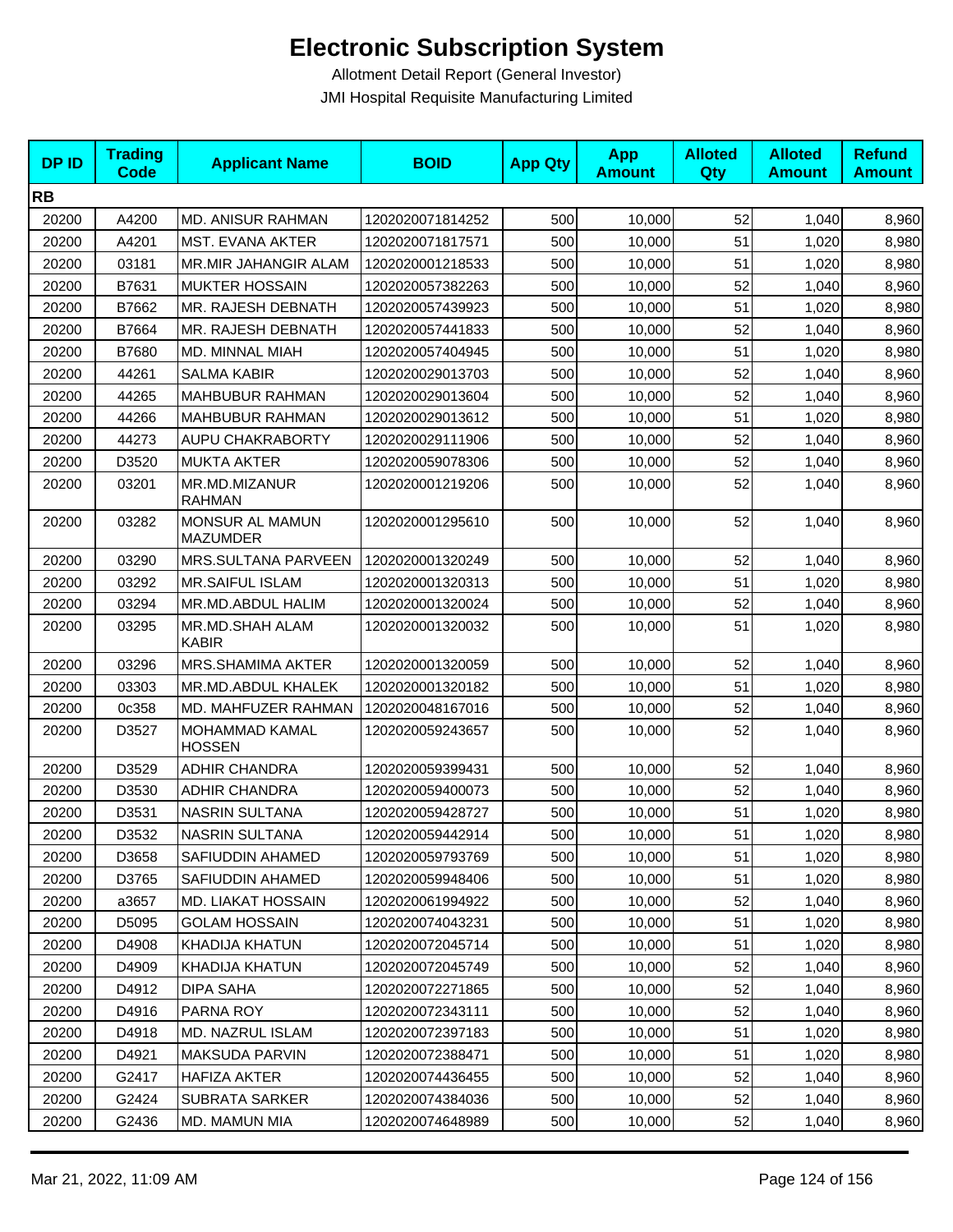| <b>DPID</b> | <b>Trading</b><br><b>Code</b> | <b>Applicant Name</b>                  | <b>BOID</b>      | <b>App Qty</b> | <b>App</b><br><b>Amount</b> | <b>Alloted</b><br>Qty | <b>Alloted</b><br><b>Amount</b> | <b>Refund</b><br><b>Amount</b> |
|-------------|-------------------------------|----------------------------------------|------------------|----------------|-----------------------------|-----------------------|---------------------------------|--------------------------------|
| <b>RB</b>   |                               |                                        |                  |                |                             |                       |                                 |                                |
| 20200       | G2226                         | RABEYA BOSRI                           | 1202020073622901 | 500            | 10,000                      | 51                    | 1,020                           | 8,980                          |
| 20200       | G2227                         | RABEYA BOSRI                           | 1202020073622894 | 500            | 10,000                      | 52                    | 1,040                           | 8,960                          |
| 20200       | G2231                         | <b>CHADNI AKTER</b>                    | 1202020073628211 | 500            | 10,000                      | 52                    | 1,040                           | 8,960                          |
| 20200       | G2232                         | <b>CHADNI AKTER</b>                    | 1202020073628238 | 500            | 10,000                      | 52                    | 1,040                           | 8,960                          |
| 20200       | G2237                         | SRETTEE AKTER                          | 1202020073656538 | 500            | 10,000                      | 52                    | 1,040                           | 8,960                          |
| 20200       | G2251                         | MD. HABIBUR RAHMAN                     | 1202020073672229 | 500            | 10,000                      | 51                    | 1,020                           | 8,980                          |
| 20200       | G2288                         | KAZI SUMAIYA SHAMS                     | 1202020073792409 | 500            | 10,000                      | 52                    | 1,040                           | 8,960                          |
| 20200       | G2289                         | KAZI SUMAIYA SHAMS                     | 1202020073792393 | 500            | 10,000                      | 52                    | 1,040                           | 8,960                          |
| 20200       | G2294                         | <b>ANAMIKA PATHOR</b>                  | 1202020073831091 | 500            | 10,000                      | 52                    | 1,040                           | 8,960                          |
| 20200       | 00395                         | MR.KAZI AHMADUL ISLAM                  | 1202020000039110 | 500            | 10,000                      | 51                    | 1,020                           | 8,980                          |
| 20200       | 00417                         | <b>ABDUS SALAM</b><br><b>TALUKDER</b>  | 1202020000042159 | 500            | 10,000                      | 52                    | 1,040                           | 8,960                          |
| 20200       | 00423                         | <b>MR.SHAMIM AHMED</b>                 | 1202020000230928 | 500            | 10,000                      | 51                    | 1,020                           | 8,980                          |
| 20200       | 00439                         | MR. PRASANTA KUMAR<br><b>GUHA</b>      | 1202020000050700 | 500            | 10,000                      | 51                    | 1,020                           | 8,980                          |
| 20200       | 00449                         | <b>MRS. MAQSUDA MASUD</b>              | 1202020000052156 | 500            | 10,000                      | 51                    | 1,020                           | 8,980                          |
| 20200       | 00453                         | MR.MD.MOHIUDDIN                        | 1202020000072177 | 500            | 10,000                      | 52                    | 1,040                           | 8,960                          |
| 20200       | 00460                         | MR. MIR ABDUL HYE                      | 1202020000103760 | 500            | 10,000                      | 51                    | 1,020                           | 8,980                          |
| 20200       | 0F965                         | MD. SANJU MIA                          | 1202020046613471 | 500            | 10,000                      | 52                    | 1,040                           | 8,960                          |
| 20200       | 0F966                         | MD. SANJU MIA                          | 1202020046614101 | 500            | 10,000                      | 52                    | 1,040                           | 8,960                          |
| 20200       | G2438                         | MD. SHAMSUL ISLAM                      | 1202020074730119 | 500            | 10,000                      | 51                    | 1,020                           | 8,980                          |
| 20200       | G2439                         | <b>JAYEDA AKHTER</b><br><b>ZESMEEN</b> | 1202020074738131 | 500            | 10,000                      | 52                    | 1,040                           | 8,960                          |
| 20200       | G2440                         | KM AFZAL HOSSAIN                       | 1202020074740405 | 500            | 10,000                      | 51                    | 1,020                           | 8,980                          |
| 20200       | G2441                         | <b>NADIA BEGUM</b>                     | 1202020074740381 | 500            | 10,000                      | 51                    | 1,020                           | 8,980                          |
| 20200       | G2445                         | MD. MONIRUL ISLAM                      | 1202020074758615 | 500            | 10,000                      | 51                    | 1,020                           | 8,980                          |
| 20200       | G2446                         | PRIYANKA RANI<br><b>CHOWDHURY</b>      | 1202020074762831 | 500            | 10,000                      | 52                    | 1,040                           | 8,960                          |
| 20200       | B9533                         | KOHINUR BEGUM                          | 1202020058988700 | 500            | 10,000                      | 51                    | 1,020                           | 8,980                          |
| 20200       | B9535                         | MD. ASHADUL HAQUE                      | 1202020058988130 | 500            | 10,000                      | 51                    | 1,020                           | 8,980                          |
| 20200       | B9536                         | MD. ASHADUL HAQUE                      | 1202020059121914 | 500            | 10,000                      | 51                    | 1,020                           | 8,980                          |
| 20200       | G2295                         | ANAMIKA PATHOR                         | 1202020073831131 | 500            | 10,000                      | 52                    | 1,040                           | 8,960                          |
| 20200       | G2296                         | PARESH CHANDRA<br><b>PATHAR</b>        | 1202020073828947 | 500            | 10,000                      | 51                    | 1,020                           | 8,980                          |
| 20200       | G2297                         | PARESH CHANDRA<br><b>PATHAR</b>        | 1202020073828955 | 500            | 10,000                      | 51                    | 1,020                           | 8,980                          |
| 20200       | G2298                         | <b>JOSNA RANY DAS</b>                  | 1202020073828714 | 500            | 10,000                      | 51                    | 1,020                           | 8,980                          |
| 20200       | G2299                         | <b>JOSNA RANY DAS</b>                  | 1202020073828666 | 500            | 10,000                      | 52                    | 1,040                           | 8,960                          |
| 20200       | G2300                         | MD. ABDUL BATEN<br><b>FARUKI</b>       | 1202020073839501 | 500            | 10,000                      | 52                    | 1,040                           | 8,960                          |
| 20200       | 45120                         | SONIA AKTER                            | 1202020034320595 | 500            | 10,000                      | 52                    | 1,040                           | 8,960                          |
| 20200       | 45121                         | SALEHA BEGUM                           | 1202020034320362 | 500            | 10,000                      | 52                    | 1,040                           | 8,960                          |
| 20200       | 45122                         | <b>TANIA AKTER</b>                     | 1202020034320389 | 500            | 10,000                      | 52                    | 1,040                           | 8,960                          |
| 20200       | 45136                         | ANITA RANI SUTRA DHAR 1202020034509168 |                  | 500            | 10,000                      | 52                    | 1,040                           | 8,960                          |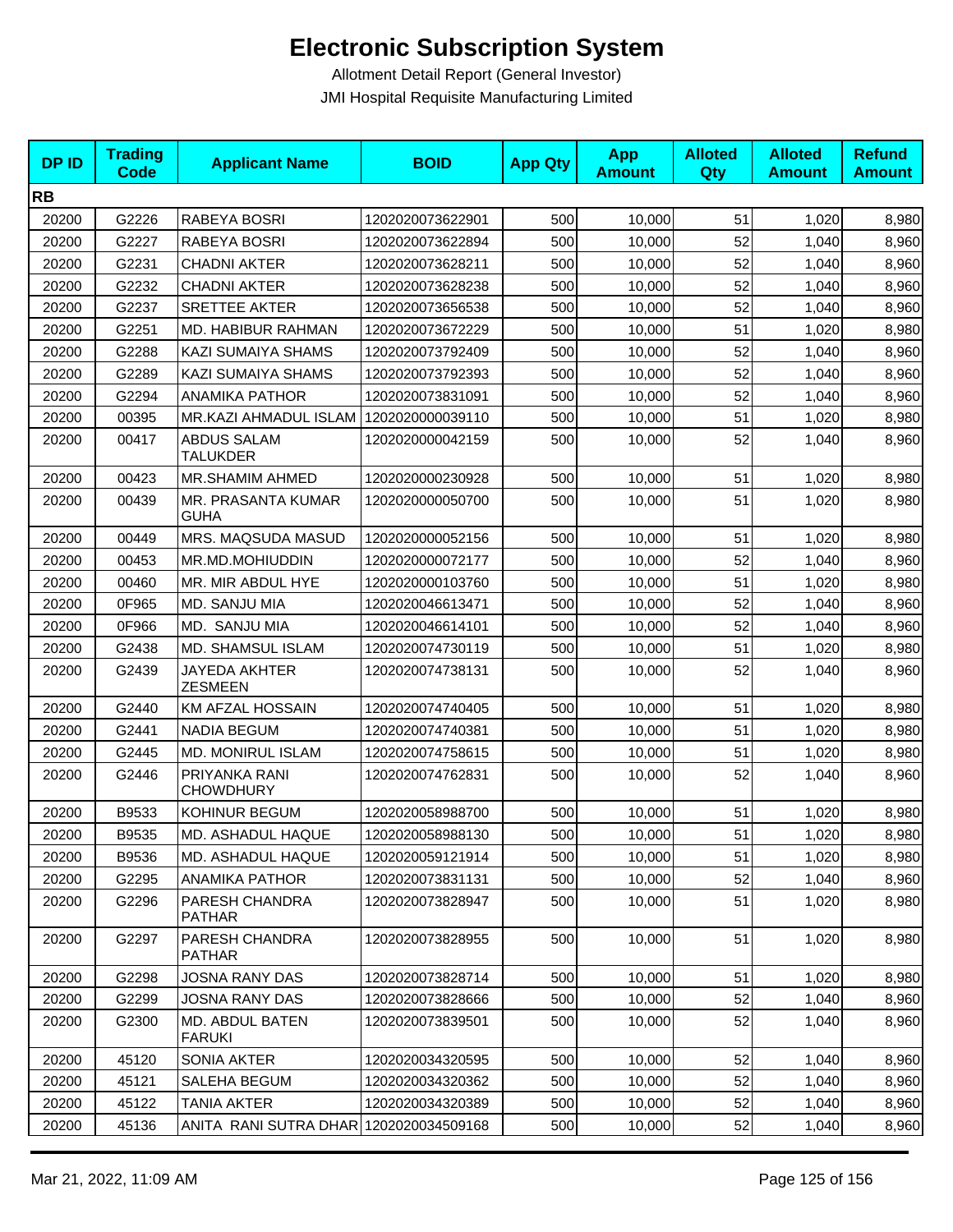| <b>DPID</b> | <b>Trading</b><br>Code | <b>Applicant Name</b>                    | <b>BOID</b>      | <b>App Qty</b> | <b>App</b><br><b>Amount</b> | <b>Alloted</b><br>Qty | <b>Alloted</b><br><b>Amount</b> | <b>Refund</b><br><b>Amount</b> |
|-------------|------------------------|------------------------------------------|------------------|----------------|-----------------------------|-----------------------|---------------------------------|--------------------------------|
| <b>RB</b>   |                        |                                          |                  |                |                             |                       |                                 |                                |
| 20200       | 45170                  | <b>MST. TARIKA KHATUN</b>                | 1202020034769781 | 500            | 10,000                      | 51                    | 1,020                           | 8,980                          |
| 20200       | 45171                  | <b>MST. TARIKA KHATUN</b>                | 1202020034769771 | 500            | 10,000                      | 52                    | 1,040                           | 8,960                          |
| 20200       | 45190                  | TAPAS KUMAR CHANDA                       | 1202020035123387 | 500            | 10,000                      | 51                    | 1,020                           | 8,980                          |
| 20200       | 21734                  | PARSHA BEGUM                             | 1202020007030361 | 500            | 10,000                      | 52                    | 1,040                           | 8,960                          |
| 20200       | 21788                  | <b>ETI ISLAM</b>                         | 1202020006949501 | 500            | 10,000                      | 51                    | 1,020                           | 8,980                          |
| 20200       | 11945                  | MRS.MAHMUDA KHATUN                       | 1202020004008261 | 500            | 10,000                      | 52                    | 1,040                           | 8,960                          |
| 20200       | 11946                  | MRS.MAHMUDA KHATUN                       | 1202020004008253 | 500            | 10,000                      | 52                    | 1,040                           | 8,960                          |
| 20200       | 11947                  | MRS.JAHANARA<br><b>PERVEEN</b>           | 1202020004008245 | 500            | 10,000                      | 51                    | 1,020                           | 8,980                          |
| 20200       | 11948                  | MR.MD.MOMENUL<br><b>HOQUE BHUIYAN</b>    | 1202020004008229 | 500            | 10,000                      | 51                    | 1,020                           | 8,980                          |
| 20200       | 11959                  | MR.MOHAMMED ABDUL<br>ALIM                | 1202020004021885 | 500            | 10,000                      | 51                    | 1,020                           | 8,980                          |
| 20200       | 17372                  | SYEDA SHAHANA<br>AFREEN JAHAN            | 1202020005915666 | 500            | 10,000                      | 52                    | 1,040                           | 8,960                          |
| 20200       | 17374                  | KHONDAKER SULTAN<br><b>GOLAM MAQSOOD</b> | 1202020005915641 | 500            | 10,000                      | 52                    | 1,040                           | 8,960                          |
| 20200       | 34342                  | MD.BELAYET HOSSAIN                       | 1202020012782878 | 500            | 10,000                      | 52                    | 1,040                           | 8,960                          |
| 20200       | 34343                  | MOHAMMAD HABIBULLAH 1202020012783607     |                  | 500            | 10,000                      | 52                    | 1,040                           | 8,960                          |
| 20200       | 21794                  | <b>RONY FRANCIS GOMES</b>                | 1202020006970586 | 500            | 10,000                      | 51                    | 1,020                           | 8,980                          |
| 20200       | 21800                  | PURNIMA RANI SARKER                      | 1202020006939877 | 500            | 10,000                      | 52                    | 1,040                           | 8,960                          |
| 20200       | 21801                  | PURNIMA RANI SARKER                      | 1202020006938791 | 500            | 10,000                      | 52                    | 1,040                           | 8,960                          |
| 20200       | 21802                  | SUBODH KUMAR AICH                        | 1202020006938831 | 500            | 10,000                      | 52                    | 1,040                           | 8,960                          |
| 20200       | 21803                  | SUBODH KUMAR AICH                        | 1202020006938920 | 500            | 10,000                      | 52                    | 1,040                           | 8,960                          |
| 20200       | 21804                  | <b>DHANU BHOWMICK</b>                    | 1202020006938947 | 500            | 10,000                      | 52                    | 1,040                           | 8,960                          |
| 20200       | 21805                  | <b>DHANU BHOWMICK</b>                    | 1202020006938955 | 500            | 10,000                      | 51                    | 1,020                           | 8,980                          |
| 20200       | 29581                  | <b>MD.NABIR MIA</b>                      | 1202020009317636 | 500            | 10,000                      | 51                    | 1,020                           | 8,980                          |
| 20200       | 29587                  | ANWARUL HAQUE                            | 1202020009318234 | 500            | 10,000                      | 51                    | 1,020                           | 8,980                          |
| 20200       | 34344                  | <b>MORIUM MERIN</b>                      | 1202020012783631 | 500            | 10,000                      | 52                    | 1,040                           | 8,960                          |
| 20200       | 34362                  | <b>RANJIT SAHA</b>                       | 1202020012797222 | 500            | 10,000                      | 51                    | 1,020                           | 8,980                          |
| 20200       | 34372                  | <b>MD.ABDUL MOTALAB</b>                  | 1202020012963479 | 500            | 10,000                      | 51                    | 1,020                           | 8,980                          |
| 20200       | 34373                  | <b>FERDOWSI AKTER</b>                    | 1202020012963495 | 500            | 10,000                      | 51                    | 1,020                           | 8,980                          |
| 20200       | 34398                  | <b>MD.RAJU AHMED</b><br><b>KHOKAN</b>    | 1202020013014096 | 500            | 10,000                      | 52                    | 1,040                           | 8,960                          |
| 20200       | 34399                  | <b>MD.RAJU AHAMED</b><br><b>KHOKAN</b>   | 1202020013014111 | 500            | 10,000                      | 51                    | 1,020                           | 8,980                          |
| 20200       | D4834                  | <b>DEBASHISH SAHA</b>                    | 1202020069552030 | 500            | 10,000                      | 52                    | 1,040                           | 8,960                          |
| 20200       | D4850                  | <b>JOLY DAS</b>                          | 1202020020970991 | 500            | 10,000                      | 51                    | 1,020                           | 8,980                          |
| 20200       | D4851                  | PROSANTO MANDAL                          | 1202020016666013 | 500            | 10,000                      | 51                    | 1,020                           | 8,980                          |
| 20200       | D4858                  | ARPITA SAHA                              | 1202020070639135 | 500            | 10,000                      | 52                    | 1,040                           | 8,960                          |
| 20200       | D4859                  | PIYAL SAHA                               | 1202020070638058 | 500            | 10,000                      | 52                    | 1,040                           | 8,960                          |
| 20200       | D4860                  | PIYAL SAHA                               | 1202020070638074 | 500            | 10,000                      | 51                    | 1,020                           | 8,980                          |
| 20200       | D4864                  | <b>HASNAT KHANDAKAR</b>                  | 1202020034637560 | 500            | 10,000                      | 51                    | 1,020                           | 8,980                          |
| 20200       | G2353                  | SALIM                                    | 1202020074038261 | 500            | 10,000                      | 51                    | 1,020                           | 8,980                          |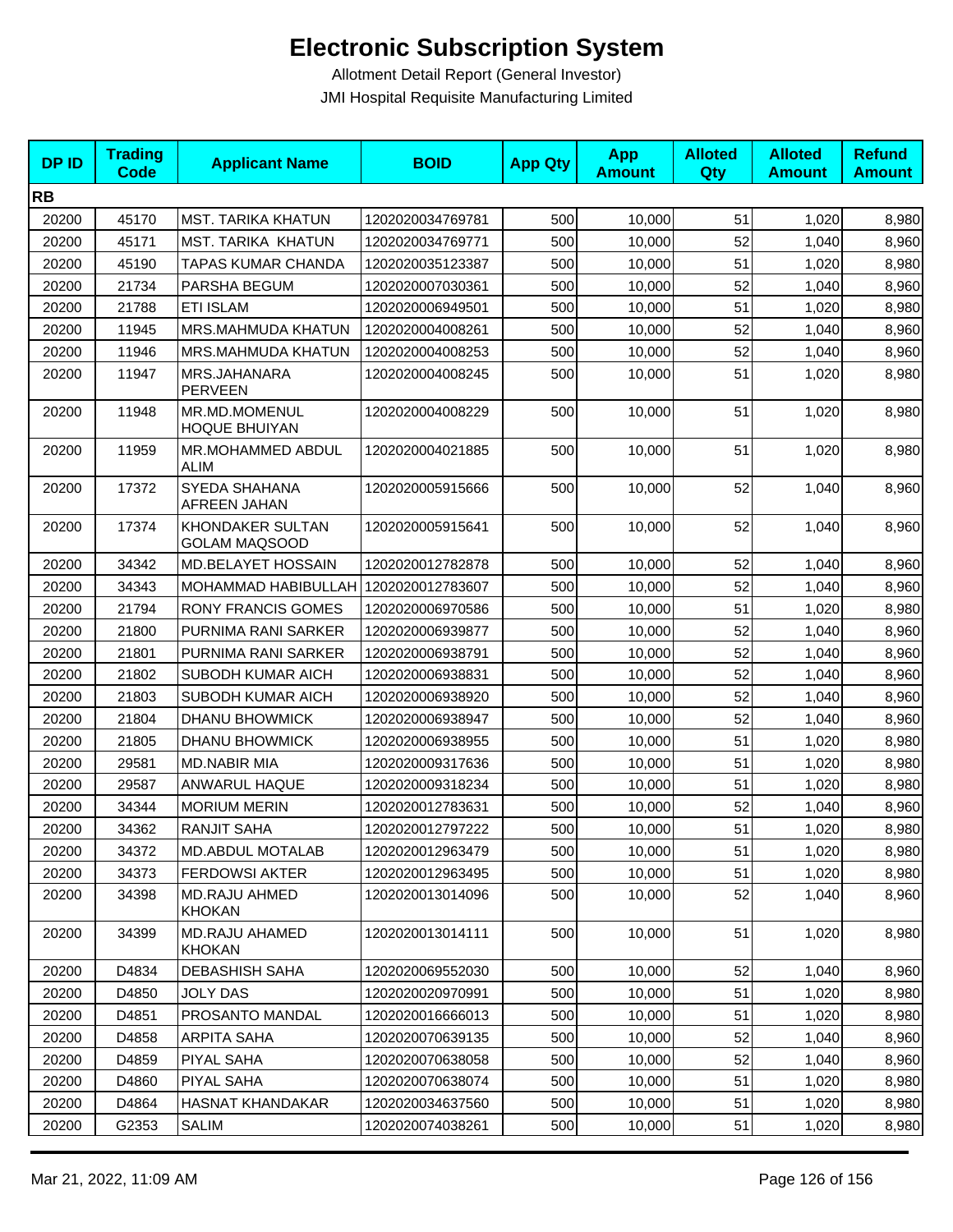| <b>DPID</b> | <b>Trading</b><br><b>Code</b> | <b>Applicant Name</b>                     | <b>BOID</b>      | <b>App Qty</b> | <b>App</b><br><b>Amount</b> | <b>Alloted</b><br>Qty | <b>Alloted</b><br><b>Amount</b> | <b>Refund</b><br><b>Amount</b> |
|-------------|-------------------------------|-------------------------------------------|------------------|----------------|-----------------------------|-----------------------|---------------------------------|--------------------------------|
| <b>RB</b>   |                               |                                           |                  |                |                             |                       |                                 |                                |
| 20200       | 0C359                         | MD. MAHFUZER RAHMAN                       | 1202020048167610 | 500            | 10,000                      | 52                    | 1,040                           | 8,960                          |
| 20200       | 0C380                         | MD. AYNAL HAQ                             | 1202020048284583 | 500            | 10,000                      | 52                    | 1,040                           | 8,960                          |
| 20200       | 0C381                         | SHAKAWAT HOSSAIN                          | 1202020048272239 | 500            | 10,000                      | 52                    | 1,040                           | 8,960                          |
| 20200       | 0C382                         | SHAKAWAT HOSSAIN                          | 1202020048271970 | 500            | 10,000                      | 51                    | 1,020                           | 8,980                          |
| 20200       | 0c458                         | <b>MST AKTER BANU</b>                     | 1202020049827876 | 500            | 10,000                      | 52                    | 1,040                           | 8,960                          |
| 20200       | 0c459                         | RASHIDA BEGUM                             | 1202020049812619 | 500            | 10,000                      | 51                    | 1,020                           | 8,980                          |
| 20200       | 0c461                         | ANOWARA BEGUM                             | 1202020049991327 | 500            | 10,000                      | 52                    | 1,040                           | 8,960                          |
| 20200       | 0c462                         | ANOWARA BEGUM                             | 1202020050119925 | 500            | 10,000                      | 52                    | 1,040                           | 8,960                          |
| 20200       | 17761                         | MD.ABDUL WAHAB                            | 1202020006048628 | 500            | 10,000                      | 52                    | 1,040                           | 8,960                          |
| 20200       | D5101                         | MOHAMMAD MONIRUL<br><b>ISLAM</b>          | 1202020074109124 | 500            | 10,000                      | 51                    | 1,020                           | 8,980                          |
| 20200       | D5103                         | FARHANA UMMA HONY<br><b>SHANTI</b>        | 1202020074197693 | 500            | 10,000                      | 51                    | 1,020                           | 8,980                          |
| 20200       | A1150                         | <b>SOUMEN SAHA</b>                        | 1202020053888419 | 500            | 10,000                      | 51                    | 1,020                           | 8,980                          |
| 20200       | A1155                         | <b>BIPUL SAHA</b>                         | 1202020055402795 | 500            | 10.000                      | 52                    | 1,040                           | 8,960                          |
| 20200       | A1186                         | KAZI AHSAN UL HASIB                       | 1202020061733801 | 500            | 10,000                      | 52                    | 1,040                           | 8,960                          |
| 20200       | A1202                         | MD. MOHIUDDIN BHUYAN                      | 1202020020144228 | 500            | 10,000                      | 52                    | 1,040                           | 8,960                          |
| 20200       | A1203                         | <b>MRS KAMRUN NAHER</b>                   | 1202020020144236 | 500            | 10,000                      | 52                    | 1,040                           | 8,960                          |
| 20200       | B1816                         | MST. ROKEYA PARVIN                        | 1202020049688545 | 500            | 10,000                      | 52                    | 1,040                           | 8,960                          |
| 20200       | B4349                         | MASHI AHAMED BABAR                        | 1202020054506779 | 500            | 10,000                      | 52                    | 1,040                           | 8,960                          |
| 20200       | G2357                         | SHUVO DEY                                 | 1202020074090853 | 500            | 10,000                      | 51                    | 1,020                           | 8,980                          |
| 20200       | G2358                         | SHUVO DEY                                 | 1202020074090861 | 500            | 10,000                      | 52                    | 1,040                           | 8,960                          |
| 20200       | G2359                         | <b>TONMOY DEY</b>                         | 1202020074090721 | 500            | 10,000                      | 51                    | 1,020                           | 8,980                          |
| 20200       | G2360                         | <b>TONMOY DEY</b>                         | 1202020074090746 | 500            | 10,000                      | 52                    | 1,040                           | 8,960                          |
| 20200       | G2365                         | MD. MAMUN MIA                             | 1202020074126125 | 500            | 10,000                      | 51                    | 1,020                           | 8,980                          |
| 20200       | G2368                         | <b>KAMRUN NAHAR</b><br><b>KHANOM</b>      | 1202020074177699 | 500            | 10,000                      | 51                    | 1,020                           | 8,980                          |
| 20200       | G2369                         | <b>KAMRUN NAHAR</b><br><b>KHANOM</b>      | 1202020074177664 | 500            | 10,000                      | 52                    | 1,040                           | 8,960                          |
| 20200       | G2374                         | <b>SAWAPAN CHANDRA</b><br><b>MAJUMDER</b> | 1202020074262577 | 500            | 10,000                      | 52                    | 1,040                           | 8,960                          |
| 20200       | G2466                         | <b>EYERIN AKTHER</b>                      | 1202020075041556 | 500            | 10,000                      | 52                    | 1,040                           | 8,960                          |
| 20200       | 0F999                         | MD. ZAFAR ULLAH KHAN                      | 1202020046686674 | 500            | 10,000                      | 52                    | 1,040                           | 8,960                          |
| 20200       | 0G134                         | <b>MD. ANISUR RAHMAN</b>                  | 1202020043825081 | 500            | 10,000                      | 52                    | 1,040                           | 8,960                          |
| 20200       | 0G154                         | <b>GAURANGA CHANDRA</b><br><b>SHIL</b>    | 1202020043987219 | 500            | 10,000                      | 51                    | 1,020                           | 8,980                          |
| 20200       | 0G155                         | <b>GAURANGA CHANDRA</b><br><b>SHIL</b>    | 1202020043987294 | 500            | 10,000                      | 52                    | 1,040                           | 8,960                          |
| 20200       | 12963                         | MR.PRADIP BHOWMIK                         | 1202020004561047 | 500            | 10,000                      | 52                    | 1,040                           | 8,960                          |
| 20200       | 12964                         | <b>MR.PRADIP BHOWMIK</b>                  | 1202020004561039 | 500            | 10,000                      | 52                    | 1,040                           | 8,960                          |
| 20200       | 13005                         | MRS.HOSNE ARA SHAFIQ                      | 1202020004585122 | 500            | 10,000                      | 52                    | 1,040                           | 8,960                          |
| 20200       | 27118                         | MRS.SHABNAZ SIKDER                        | 1202020008860985 | 500            | 10,000                      | 51                    | 1,020                           | 8,980                          |
| 20200       | 27153                         | MD.RAKIB UDDIN                            | 1202020008878285 | 500            | 10,000                      | 51                    | 1,020                           | 8,980                          |
| 20200       | B9537                         | <b>MST. ZAMILA KHATUN</b>                 | 1202020058987425 | 500            | 10,000                      | 52                    | 1,040                           | 8,960                          |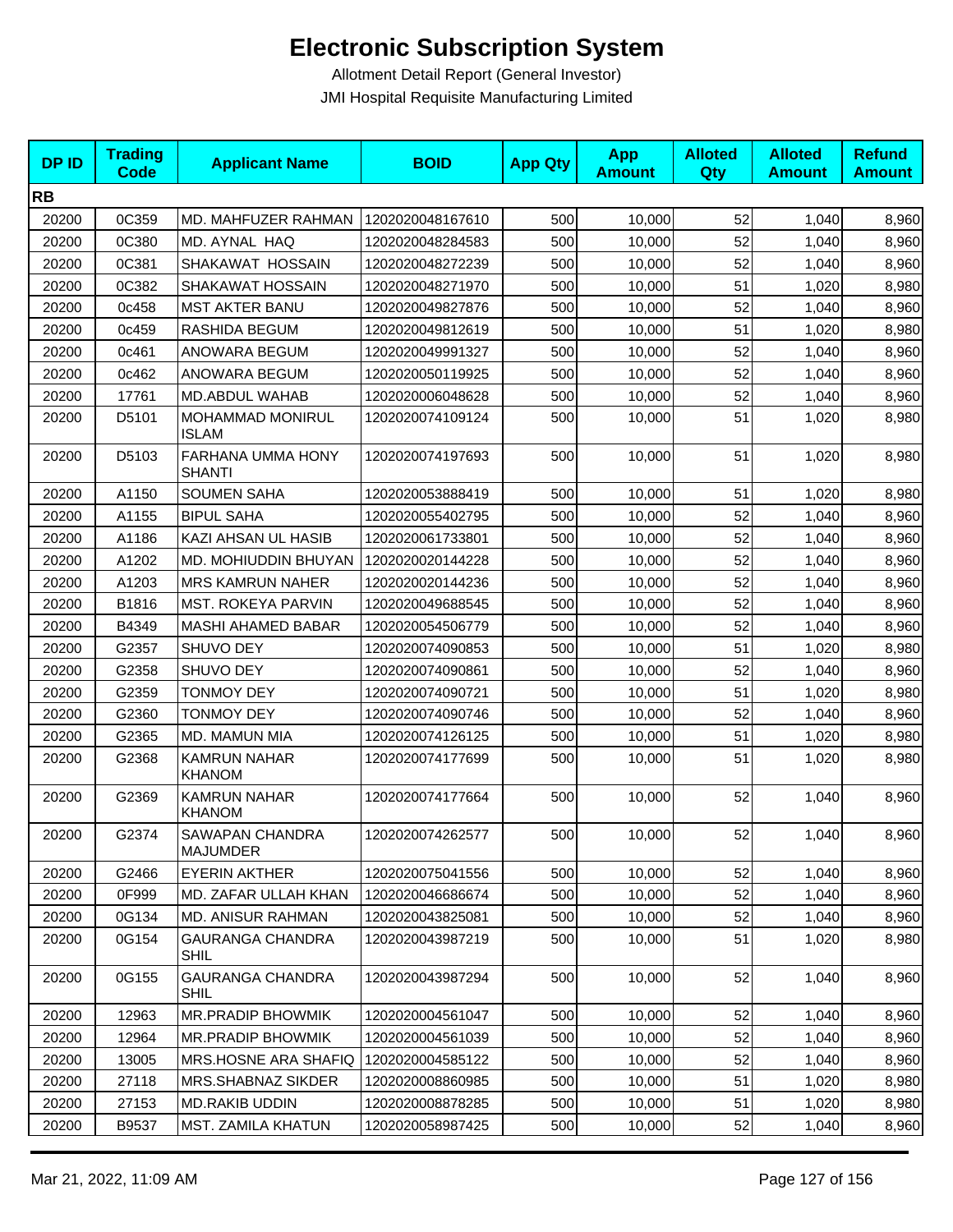| <b>DPID</b> | <b>Trading</b><br><b>Code</b> | <b>Applicant Name</b>                   | <b>BOID</b>      | <b>App Qty</b> | <b>App</b><br><b>Amount</b> | <b>Alloted</b><br>Qty | <b>Alloted</b><br><b>Amount</b> | <b>Refund</b><br><b>Amount</b> |
|-------------|-------------------------------|-----------------------------------------|------------------|----------------|-----------------------------|-----------------------|---------------------------------|--------------------------------|
| <b>RB</b>   |                               |                                         |                  |                |                             |                       |                                 |                                |
| 20200       | B9538                         | MST. ZAMILA KHATUN                      | 1202020059121427 | 500            | 10,000                      | 52                    | 1,040                           | 8,960                          |
| 20200       | B9539                         | <b>MST. TASIRON BEGUM</b>               | 1202020058986779 | 500            | 10,000                      | 52                    | 1,040                           | 8,960                          |
| 20200       | B9540                         | <b>MST. TASIRON BEGUM</b>               | 1202020059122258 | 500            | 10,000                      | 51                    | 1,020                           | 8,980                          |
| 20200       | B9541                         | <b>MST. FULMOTI</b>                     | 1202020058999231 | 500            | 10,000                      | 52                    | 1,040                           | 8,960                          |
| 20200       | B9542                         | <b>MST.FULMOTI</b>                      | 1202020058998435 | 500            | 10,000                      | 52                    | 1,040                           | 8,960                          |
| 20200       | F1569                         | KALIPAD BISWAS                          | 1202020049850701 | 500            | 10,000                      | 52                    | 1,040                           | 8,960                          |
| 20200       | F1570                         | KALIPAD BISWAS                          | 1202020049850734 | 500            | 10,000                      | 52                    | 1,040                           | 8,960                          |
| 20200       | F1571                         | MD. SHAHABUDDIN                         | 1202020049854395 | 500            | 10,000                      | 52                    | 1,040                           | 8,960                          |
| 20200       | 27156                         | <b>MD.RAKIB UDDIN</b>                   | 1202020008883661 | 500            | 10,000                      | 52                    | 1,040                           | 8,960                          |
| 20200       | 27179                         | MD.WALIUL ISLAM                         | 1202020008916730 | 500            | 10,000                      | 52                    | 1,040                           | 8,960                          |
| 20200       | 32303                         | SHARABANTI AICH                         | 1202020011111598 | 500            | 10,000                      | 52                    | 1,040                           | 8,960                          |
| 20200       | 32304                         | SHARABANTI AICH                         | 1202020011112477 | 500            | 10,000                      | 51                    | 1,020                           | 8,980                          |
| 20200       | 34436                         | MD.HEFZUR RAHAMAN                       | 1202020012913266 | 500            | 10,000                      | 52                    | 1,040                           | 8,960                          |
| 20200       | C1045                         | <b>ASMA PARVIN</b>                      | 1202020056437991 | 500            | 10,000                      | 51                    | 1,020                           | 8,980                          |
| 20200       | C1131                         | MD. ROMJAN ALI                          | 1202020056874823 | 500            | 10,000                      | 51                    | 1,020                           | 8,980                          |
| 20200       | D4866                         | RAFIKUL ISLAM                           | 1202020071206244 | 500            | 10,000                      | 52                    | 1,040                           | 8,960                          |
| 20200       | D4867                         | SYEAM AL ANAN                           | 1202020071206980 | 500            | 10,000                      | 52                    | 1,040                           | 8,960                          |
| 20200       | D4868                         | <b>SHAMIMA AKTER</b>                    | 1202020071207661 | 500            | 10,000                      | 52                    | 1,040                           | 8,960                          |
| 20200       | D4869                         | FAIZA TASNIM TAMA                       | 1202020071208805 | 500            | 10,000                      | 52                    | 1,040                           | 8,960                          |
| 20200       | F3201                         | <b>SREE SUDEN CHONDRA</b><br><b>RAY</b> | 1202020055014829 | 500            | 10,000                      | 51                    | 1,020                           | 8,980                          |
| 20200       | F3202                         | <b>SREE SUDEN CHONDRA</b><br><b>RAY</b> | 1202020055014845 | 500            | 10,000                      | 52                    | 1,040                           | 8,960                          |
| 20200       | F3203                         | A M M MUHAIMIN                          | 1202020055015767 | 500            | 10,000                      | 52                    | 1,040                           | 8,960                          |
| 20200       | F3204                         | A M M MUHAIMIN                          | 1202020055015831 | 500            | 10,000                      | 51                    | 1,020                           | 8,980                          |
| 20200       | F3207                         | MD. SHAKHWAT HOSSAIN                    | 1202020055016836 | 500            | 10,000                      | 52                    | 1,040                           | 8,960                          |
| 20200       | i3388                         | <b>MD. MILON MATUBBOR</b>               | 1202020058609342 | 500            | 10,000                      | 51                    | 1,020                           | 8,980                          |
| 20200       | i3391                         | <b>MASUM FAKIR</b>                      | 1202020058880363 | 500            | 10,000                      | 51                    | 1,020                           | 8,980                          |
| 20200       | i3392                         | <b>MASUM FAKIR</b>                      | 1202020058880462 | 500            | 10,000                      | 51                    | 1,020                           | 8,980                          |
| 20200       | i3407                         | <b>HAMIDA BEGUM</b>                     | 1202020058618005 | 500            | 10,000                      | 52                    | 1,040                           | 8,960                          |
| 20200       | 29732                         | <b>MANIK PAUL</b>                       | 1202020009468368 | 500            | 10,000                      | 52                    | 1,040                           | 8,960                          |
| 20200       | 29733                         | <b>GOBINDA CHANDRA</b><br><b>BISWAS</b> | 1202020009468440 | 500            | 10,000                      | 51                    | 1,020                           | 8,980                          |
| 20200       | 29734                         | <b>GOBINDA CHANDRA</b><br><b>BISWAS</b> | 1202020009468558 | 500            | 10,000                      | 52                    | 1,040                           | 8,960                          |
| 20200       | 29743                         | <b>MD.HOSSAIN</b>                       | 1202020009384518 | 500            | 10,000                      | 51                    | 1,020                           | 8,980                          |
| 20200       | 29744                         | MR.HOSSAN                               | 1202020009385801 | 500            | 10,000                      | 51                    | 1,020                           | 8,980                          |
| 20200       | 35289                         | AFM NAZRUL ISLAM                        | 1202020013367361 | 500            | 10,000                      | 52                    | 1,040                           | 8,960                          |
| 20200       | 35291                         | SHAMEEMA SULTANA                        | 1202020013367551 | 500            | 10,000                      | 51                    | 1,020                           | 8,980                          |
| 20200       | 60809                         | MD.MEHEDI HASSAN<br><b>AYUB</b>         | 1202020026343264 | 500            | 10,000                      | 51                    | 1,020                           | 8,980                          |
| 20200       | 60819                         | SHARMINOOR AKTER                        | 1202020026559729 | 500            | 10,000                      | 52                    | 1,040                           | 8,960                          |
| 20200       | C1132                         | <b>MOURI TANIA</b>                      | 1202020056875373 | 500            | 10,000                      | 52                    | 1,040                           | 8,960                          |
| 20200       | C1133                         | <b>MOURI TANIA</b>                      | 1202020056904256 | 500            | 10,000                      | 52                    | 1,040                           | 8,960                          |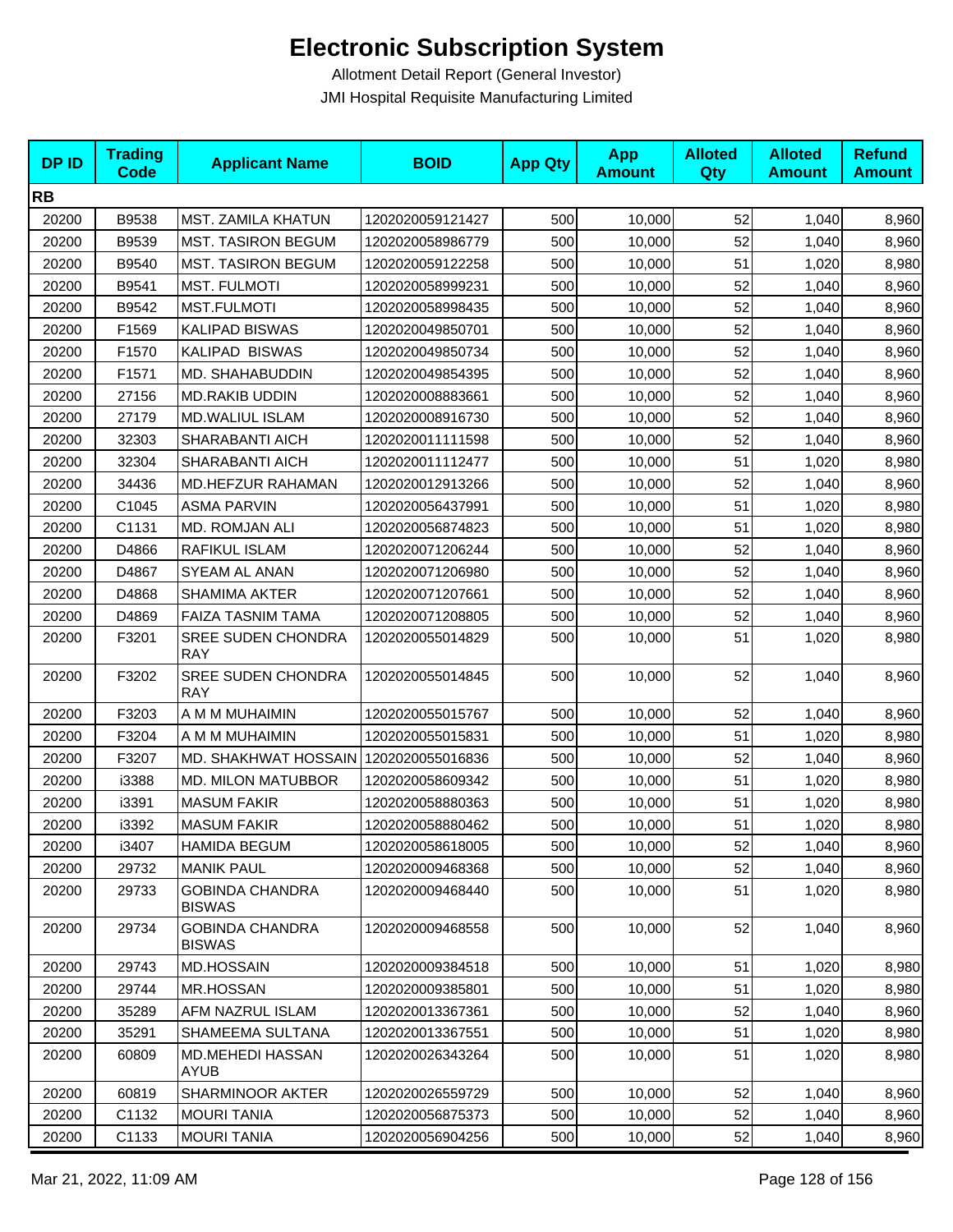| <b>DPID</b> | <b>Trading</b><br><b>Code</b> | <b>Applicant Name</b>                    | <b>BOID</b>      | <b>App Qty</b> | <b>App</b><br><b>Amount</b> | <b>Alloted</b><br><b>Qty</b> | <b>Alloted</b><br><b>Amount</b> | <b>Refund</b><br><b>Amount</b> |
|-------------|-------------------------------|------------------------------------------|------------------|----------------|-----------------------------|------------------------------|---------------------------------|--------------------------------|
| <b>RB</b>   |                               |                                          |                  |                |                             |                              |                                 |                                |
| 20200       | C1192                         | A K M RAFIQUL ISLAM<br><b>BOKUL</b>      | 1202020057320054 | 500            | 10,000                      | 52                           | 1,040                           | 8,960                          |
| 20200       | C1193                         | A K M RAFIQUL ISLAM<br><b>BOKUL</b>      | 1202020057320913 | 500            | 10,000                      | 52                           | 1,040                           | 8,960                          |
| 20200       | C1198                         | MD. SHAKIL JAFAR<br><b>SARKER</b>        | 1202020057319877 | 500            | 10,000                      | 51                           | 1,020                           | 8,980                          |
| 20200       | C1199                         | MD. SHAKIL JAFAR<br><b>SARKER</b>        | 1202020057320252 | 500            | 10,000                      | 51                           | 1,020                           | 8,980                          |
| 20200       | C1243                         | SHAIKH MD.ASAD ALI                       | 1202020056923381 | 500            | 10,000                      | 52                           | 1,040                           | 8,960                          |
| 20200       | 14896                         | MD. SANOWAR HOSSEN                       | 1202020069554064 | 500            | 10,000                      | 51                           | 1,020                           | 8,980                          |
| 20200       | 14905                         | <b>MST. SHAHEN AKTER</b>                 | 1202020069706262 | 500            | 10,000                      | 51                           | 1,020                           | 8,980                          |
| 20200       | D4887                         | <b>HASNAT KHANDAKER</b>                  | 1202020071373724 | 500            | 10,000                      | 52                           | 1,040                           | 8,960                          |
| 20200       | D4892                         | <b>SUMAN SHARKER</b>                     | 1202020071780575 | 500            | 10,000                      | 52                           | 1,040                           | 8,960                          |
| 20200       | D4893                         | <b>REBA SARKER</b>                       | 1202020071781041 | 500            | 10,000                      | 51                           | 1,020                           | 8,980                          |
| 20200       | D4900                         | MD. SAHIDUL ISLAM                        | 1202020071378191 | 500            | 10,000                      | 52                           | 1,040                           | 8,960                          |
| 20200       | D4903                         | RIMI AKTER MEEM                          | 1202020072032847 | 500            | 10,000                      | 52                           | 1,040                           | 8,960                          |
| 20200       | G2375                         | SAIFUL                                   | 1202020074193165 | 500            | 10,000                      | 51                           | 1,020                           | 8,980                          |
| 20200       | G2377                         | MD. AHSAN HABIB                          | 1202020074224882 | 500            | 10,000                      | 52                           | 1,040                           | 8,960                          |
| 20200       | G2378                         | MD. AHSAN HABIB                          | 1202020074224874 | 500            | 10,000                      | 51                           | 1,020                           | 8,980                          |
| 20200       | G2388                         | PALASH KUMAR RAY                         | 1202020074325101 | 500            | 10,000                      | 52                           | 1,040                           | 8,960                          |
| 20200       | 0D812                         | MINA HAFIZUR RAHMAN                      | 1202020048712648 | 500            | 10,000                      | 51                           | 1,020                           | 8,980                          |
| 20200       | 0D839                         | <b>SHAH ALAM</b>                         | 1202020048884708 | 500            | 10,000                      | 52                           | 1,040                           | 8,960                          |
| 20200       | 0D852                         | MOST. SHAHIDA KHANAM                     | 1202020049260234 | 500            | 10,000                      | 52                           | 1,040                           | 8,960                          |
| 20200       | 0D853                         | MOST. SHAHIDA KHANAM                     | 1202020049334903 | 500            | 10,000                      | 52                           | 1,040                           | 8,960                          |
| 20200       | 0D861                         | MD. BELAYET HOSSAIN                      | 1202020049423715 | 500            | 10,000                      | 52                           | 1,040                           | 8,960                          |
| 20200       | 01753                         | MD. BABUL AKHTER                         | 1202020053760987 | 500            | 10,000                      | 51                           | 1,020                           | 8,980                          |
| 20200       | 15118                         | <b>MD.ABDUL KADER</b>                    | 1202020005310439 | 500            | 10,000                      | 52                           | 1,040                           | 8,960                          |
| 20200       | 15120                         | <b>MR.MONIR</b>                          | 1202020005310281 | 500            | 10,000                      | 51                           | 1,020                           | 8,980                          |
| 20200       | 15187                         | MRS.RAHAT ARA MAYA                       | 1202020005276112 | 500            | 10,000                      | 52                           | 1,040                           | 8,960                          |
| 20200       | 66532                         | <b>MD.HASAN ALI</b>                      | 1202020027044904 | 500            | 10,000                      | 51                           | 1,020                           | 8,980                          |
| 20200       | 66548                         | MD.SHAFIUL AZAM SHAH<br><b>PARVEG</b>    | 1202020027067415 | 500            | 10,000                      | 52                           | 1,040                           | 8,960                          |
| 20200       | 66549                         | MR.MD.SHAFIUL AZAM<br><b>SHAH PARVEG</b> | 1202020027067423 | 500            | 10,000                      | 51                           | 1,020                           | 8,980                          |
| 20200       | 66550                         | <b>HUMAYON KABIR</b>                     | 1202020027067466 | 500            | 10,000                      | 52                           | 1,040                           | 8,960                          |
| 20200       | 66551                         | <b>HUMAYON KABIR</b>                     | 1202020027067490 | 500            | 10,000                      | 52                           | 1,040                           | 8,960                          |
| 20200       | C3817                         | <b>MAKSUDA HAQUE</b>                     | 1202020073120177 | 500            | 10,000                      | 52                           | 1,040                           | 8,960                          |
| 20200       | C3818                         | <b>MAKSUDA HAQUE</b>                     | 1202020073200275 | 500            | 10,000                      | 52                           | 1,040                           | 8,960                          |
| 20200       | C3826                         | <b>MD. TOWHIDUR RAHMAN</b>               | 1202020073336369 | 500            | 10,000                      | 51                           | 1,020                           | 8,980                          |
| 20200       | C3827                         | MD. TOWHIDUR RAHMAN                      | 1202020073336385 | 500            | 10,000                      | 51                           | 1,020                           | 8,980                          |
| 20200       | 15188                         | MRS.RAHAT ARA MAYA                       | 1202020005276139 | 500            | 10,000                      | 52                           | 1,040                           | 8,960                          |
| 20200       | 15239                         | RAFIQUL ISLAM                            | 1202020005311278 | 500            | 10,000                      | 52                           | 1,040                           | 8,960                          |
| 20200       | 15242                         | MR.SHAHID ULLAH                          | 1202020005405231 | 500            | 10,000                      | 51                           | 1,020                           | 8,980                          |
| 20200       | 15243                         | MR.SHAHID ULLAH                          | 1202020005405264 | 500            | 10,000                      | 51                           | 1,020                           | 8,980                          |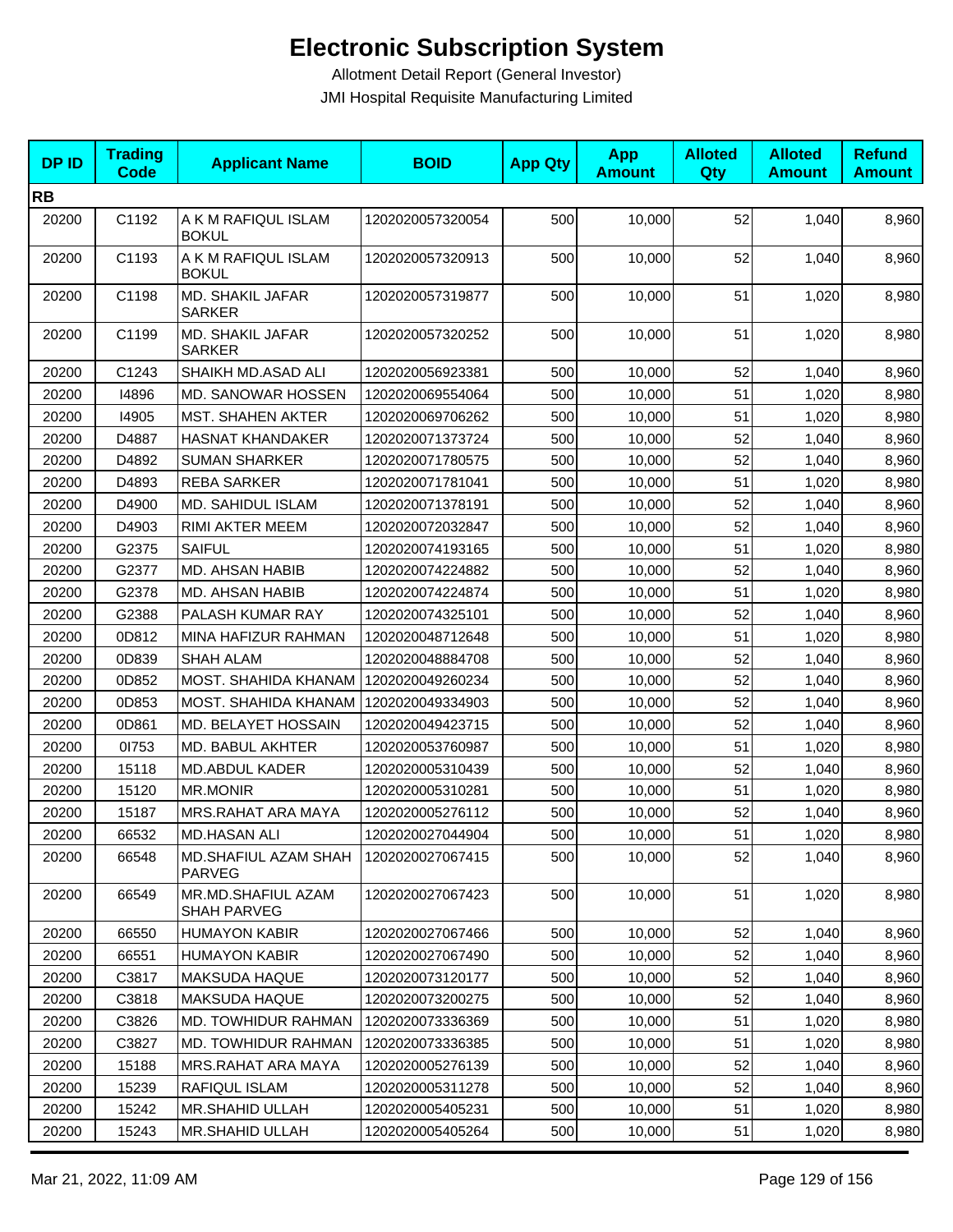| <b>DPID</b> | <b>Trading</b><br>Code | <b>Applicant Name</b>                    | <b>BOID</b>      | <b>App Qty</b> | <b>App</b><br><b>Amount</b> | <b>Alloted</b><br>Qty | <b>Alloted</b><br><b>Amount</b> | <b>Refund</b><br><b>Amount</b> |
|-------------|------------------------|------------------------------------------|------------------|----------------|-----------------------------|-----------------------|---------------------------------|--------------------------------|
| <b>RB</b>   |                        |                                          |                  |                |                             |                       |                                 |                                |
| 20200       | 15262                  | <b>MD.MONIR AHAMED</b>                   | 1202020005406911 | 500            | 10,000                      | 51                    | 1,020                           | 8,980                          |
| 20200       | 32305                  | <b>UPEN BISWAS</b>                       | 1202020011110253 | 500            | 10,000                      | 52                    | 1,040                           | 8,960                          |
| 20200       | 32309                  | <b>KANIS FATEMA</b>                      | 1202020011107761 | 500            | 10,000                      | 51                    | 1,020                           | 8,980                          |
| 20200       | 32310                  | <b>KANIS FATEMA</b>                      | 1202020011108062 | 500            | 10,000                      | 51                    | 1,020                           | 8,980                          |
| 20200       | 0G755                  | <b>HASINA AKTER</b>                      | 1202020061549908 | 500            | 10,000                      | 52                    | 1,040                           | 8,960                          |
| 20200       | 0G759                  | SAHANAJ                                  | 1202020061600473 | 500            | 10,000                      | 51                    | 1,020                           | 8,980                          |
| 20200       | F1572                  | MD. SHAHABUDDIN                          | 1202020049878968 | 500            | 10,000                      | 52                    | 1,040                           | 8,960                          |
| 20200       | F1580                  | <b>SHAMEEM AKHTER</b>                    | 1202020049891315 | 500            | 10,000                      | 51                    | 1,020                           | 8,980                          |
| 20200       | F1581                  | <b>SHAMEEM AKHTER</b>                    | 1202020049891647 | 500            | 10,000                      | 52                    | 1,040                           | 8,960                          |
| 20200       | F1582                  | MD MOHABBAT ALI<br>MONSUR AL HASA        | 1202020049892882 | 500            | 10,000                      | 52                    | 1,040                           | 8,960                          |
| 20200       | F1583                  | MD. MOHABBAT ALI<br><b>MONSUR AL HAS</b> | 1202020049893611 | 500            | 10,000                      | 52                    | 1,040                           | 8,960                          |
| 20200       | F1584                  | <b>MST. RASIDA BEGUM</b>                 | 1202020049896532 | 500            | 10,000                      | 52                    | 1,040                           | 8,960                          |
| 20200       | i1942                  | <b>MD.ANWAR HOSSAIN</b>                  | 1202020056269800 | 500            | 10,000                      | 51                    | 1,020                           | 8,980                          |
| 20200       | i1943                  | <b>MD.ANWAR HOSSAIN</b>                  | 1202020056270271 | 500            | 10,000                      | 51                    | 1,020                           | 8,980                          |
| 20200       | i1951                  | HASINA MOMTAZ SEMU                       | 1202020056182280 | 500            | 10,000                      | 52                    | 1,040                           | 8,960                          |
| 20200       | 45191                  | TAPAS KUMAR CHANDA                       | 1202020035123451 | 500            | 10,000                      | 51                    | 1,020                           | 8,980                          |
| 20200       | 45192                  | <b>MRINAL KANTI AICH</b>                 | 1202020035123518 | 500            | 10,000                      | 52                    | 1,040                           | 8,960                          |
| 20200       | 0G779                  | <b>RATAN DAS</b>                         | 1202020061627940 | 500            | 10,000                      | 52                    | 1,040                           | 8,960                          |
| 20200       | 0G802                  | <b>SK. MONIRUL ISLAM</b>                 | 1202020061652677 | 500            | 10,000                      | 51                    | 1,020                           | 8,980                          |
| 20200       | 0G803                  | SK. MONIRUL ISLAM                        | 1202020061652915 | 500            | 10,000                      | 52                    | 1,040                           | 8,960                          |
| 20200       | 0G806                  | LUTFAR RAHAMAN                           | 1202020061655571 | 500            | 10,000                      | 52                    | 1,040                           | 8,960                          |
| 20200       | 0G807                  | LUTFAR RAHAMAN                           | 1202020061655689 | 500            | 10,000                      | 51                    | 1,020                           | 8,980                          |
| 20200       | 0G810                  | MOHAMMAD HANIF KHAN                      | 1202020061665742 | 500            | 10,000                      | 52                    | 1,040                           | 8,960                          |
| 20200       | 0G818                  | MD. MAIN UDDIN                           | 1202020061733927 | 500            | 10,000                      | 52                    | 1,040                           | 8,960                          |
| 20200       | 17464                  | <b>BANDHU DAS ROY</b>                    | 1202020005927662 | 500            | 10,000                      | 52                    | 1,040                           | 8,960                          |
| 20200       | 17476                  | S.A.SHELLY                               | 1202020005940440 | 500            | 10,000                      | 51                    | 1,020                           | 8,980                          |
| 20200       | F2536                  | <b>MST. MAMOTA KHATUN</b>                | 1202020053490375 | 500            | 10,000                      | 51                    | 1,020                           | 8,980                          |
| 20200       | F2537                  | MST. MAMOTA KHATUN                       | 1202020053490407 | 500            | 10,000                      | 52                    | 1,040                           | 8,960                          |
| 20200       | F2539                  | <b>MST. NARGIS</b>                       | 1202020053491203 | 500            | 10,000                      | 52                    | 1,040                           | 8,960                          |
| 20200       | F2540                  | MD. REZWAN AHMED                         | 1202020053491221 | 500            | 10,000                      | 51                    | 1,020                           | 8,980                          |
| 20200       | F2558                  | MD. JOBAYER MIA                          | 1202020053495062 | 500            | 10,000                      | 52                    | 1,040                           | 8,960                          |
| 20200       | F2559                  | MD. JOBAYER MIA                          | 1202020053495097 | 500            | 10,000                      | 52                    | 1,040                           | 8,960                          |
| 20200       | B5141                  | <b>JAMELA KHATUN</b>                     | 1202020055338211 | 500            | 10,000                      | 52                    | 1,040                           | 8,960                          |
| 20200       | B5142                  | <b>DALIA BEGUM</b>                       | 1202020055339075 | 500            | 10,000                      | 52                    | 1,040                           | 8,960                          |
| 20200       | B5154                  | LAXMAN CHANDRA<br>SARKER                 | 1202020055439962 | 500            | 10,000                      | 52                    | 1,040                           | 8,960                          |
| 20200       | F2377                  | <b>TANIA AKTHER</b>                      | 1202020053338414 | 500            | 10,000                      | 51                    | 1,020                           | 8,980                          |
| 20200       | F2378                  | TANIA AKTHER                             | 1202020053338647 | 500            | 10,000                      | 51                    | 1,020                           | 8,980                          |
| 20200       | F2379                  | <b>MONI AKTHER</b>                       | 1202020053338936 | 500            | 10,000                      | 52                    | 1,040                           | 8,960                          |
| 20200       | 60827                  | ASHISH KUMAR BAIRAGI                     | 1202020026613488 | 500            | 10,000                      | 51                    | 1,020                           | 8,980                          |
| 20200       | 60830                  | <b>HASINA AKTHER</b>                     | 1202020026613536 | 500            | 10,000                      | 52                    | 1,040                           | 8,960                          |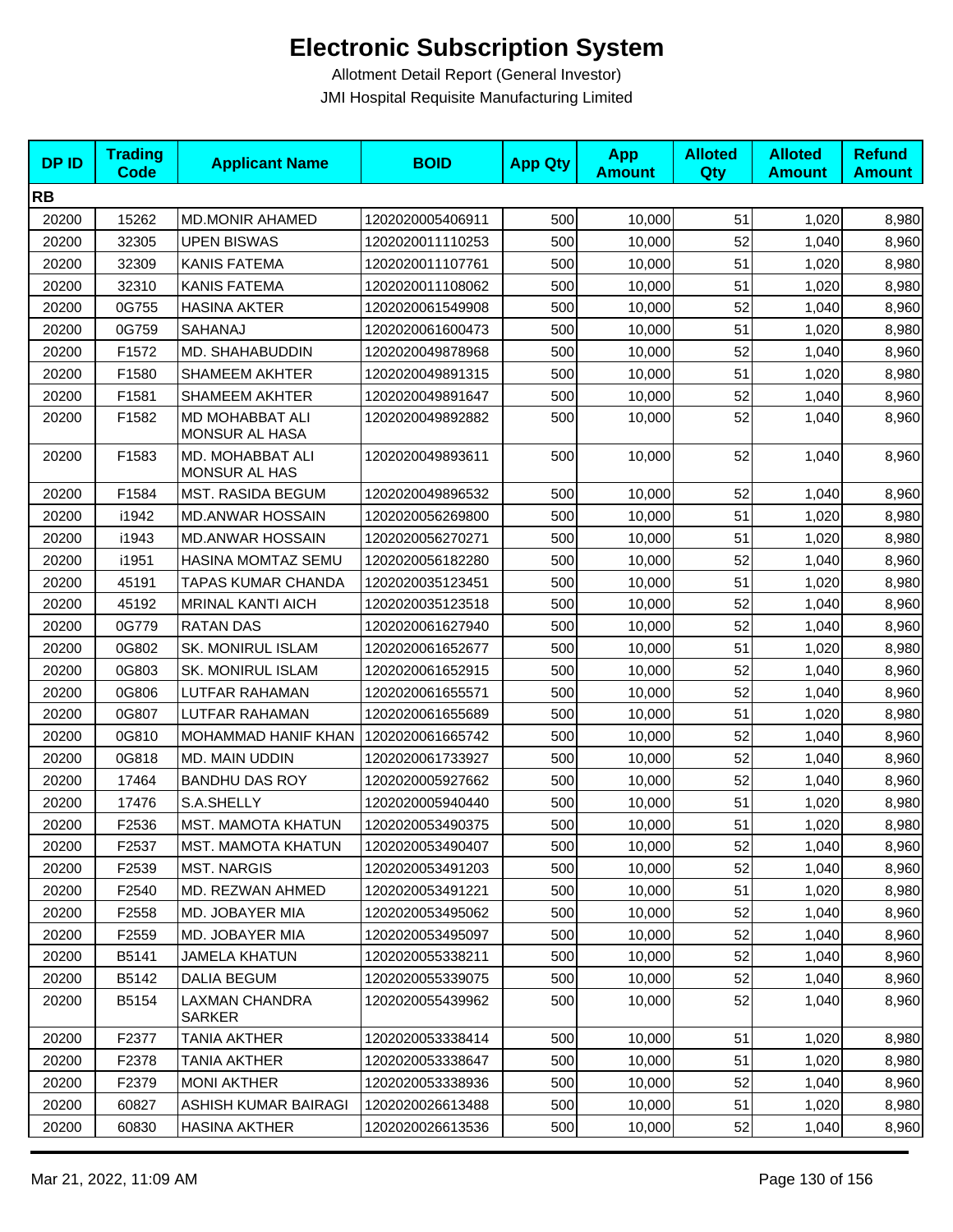| <b>DPID</b> | <b>Trading</b><br><b>Code</b> | <b>Applicant Name</b>                      | <b>BOID</b>      | <b>App Qty</b> | <b>App</b><br><b>Amount</b> | <b>Alloted</b><br>Qty | <b>Alloted</b><br><b>Amount</b> | <b>Refund</b><br><b>Amount</b> |
|-------------|-------------------------------|--------------------------------------------|------------------|----------------|-----------------------------|-----------------------|---------------------------------|--------------------------------|
| <b>RB</b>   |                               |                                            |                  |                |                             |                       |                                 |                                |
| 20200       | 60835                         | MRS.SALEHA KHATUN                          | 1202020026694159 | 500            | 10,000                      | 52                    | 1,040                           | 8,960                          |
| 20200       | A3142                         | <b>ANWAR HOSSAIN</b>                       | 1202020057827667 | 500            | 10,000                      | 52                    | 1,040                           | 8,960                          |
| 20200       | A3143                         | <b>ANWAR HOSSAIN</b>                       | 1202020057827675 | 500            | 10,000                      | 52                    | 1,040                           | 8,960                          |
| 20200       | A3169                         | MD. AMINUL ISLAM                           | 1202020058226068 | 500            | 10,000                      | 51                    | 1,020                           | 8,980                          |
| 20200       | A3170                         | MD. AMINUL ISLAM                           | 1202020058226132 | 500            | 10,000                      | 52                    | 1,040                           | 8,960                          |
| 20200       | A3641                         | MD. HELAL UDDIN                            | 1202020061657420 | 500            | 10,000                      | 52                    | 1,040                           | 8,960                          |
| 20200       | A3642                         | MD. HELAL UDDIN                            | 1202020061657455 | 500            | 10,000                      | 52                    | 1,040                           | 8,960                          |
| 20200       | 14906                         | <b>SHOMONA AKTER</b>                       | 1202020069713116 | 500            | 10,000                      | 52                    | 1,040                           | 8,960                          |
| 20200       | 14907                         | <b>SHOMONA AKTER</b>                       | 1202020069713108 | 500            | 10,000                      | 51                    | 1,020                           | 8,980                          |
| 20200       | 14910                         | <b>TAHMINA AKTER</b><br><b>CHOWDHURANI</b> | 1202020069779564 | 500            | 10,000                      | 52                    | 1,040                           | 8,960                          |
| 20200       | 14911                         | ZAHIRUL ALAM                               | 1202020069779513 | 500            | 10,000                      | 51                    | 1,020                           | 8,980                          |
| 20200       | 14916                         | MD. ROBEL MIA                              | 1202020069912756 | 500            | 10,000                      | 51                    | 1,020                           | 8,980                          |
| 20200       | 14917                         | MD. ROBEL MIA                              | 1202020069912839 | 500            | 10,000                      | 52                    | 1,040                           | 8,960                          |
| 20200       | 14918                         | <b>TOMALIKA</b>                            | 1202020070064017 | 500            | 10,000                      | 51                    | 1,020                           | 8,980                          |
| 20200       | 60317                         | RABI SHANKAR<br><b>BHOWMICK</b>            | 1202020019894441 | 500            | 10,000                      | 52                    | 1,040                           | 8,960                          |
| 20200       | 60318                         | TANIA SULTANA                              | 1202020019911492 | 500            | 10,000                      | 51                    | 1,020                           | 8,980                          |
| 20200       | G2390                         | SANJOY KUMER BISWAS                        | 1202020074356801 | 500            | 10,000                      | 51                    | 1,020                           | 8,980                          |
| 20200       | G2391                         | <b>SANJOY KUMER BISWAS</b>                 | 1202020074356753 | 500            | 10,000                      | 52                    | 1,040                           | 8,960                          |
| 20200       | G2392                         | <b>RITA RANI BISWAS</b>                    | 1202020074356879 | 500            | 10,000                      | 51                    | 1,020                           | 8,980                          |
| 20200       | G2401                         | SHAHIN AKTER SHARNA                        | 1202020074384459 | 500            | 10,000                      | 52                    | 1,040                           | 8,960                          |
| 20200       | G2416                         | <b>HAFIZA AKTER</b>                        | 1202020074436372 | 500            | 10,000                      | 52                    | 1,040                           | 8,960                          |
| 20200       | i2202                         | <b>FARUK HOWLADER</b>                      | 1202020056963131 | 500            | 10,000                      | 52                    | 1,040                           | 8,960                          |
| 20200       | i2255                         | MD. ABDUL WAHAB                            | 1202020057496353 | 500            | 10,000                      | 52                    | 1,040                           | 8,960                          |
| 20200       | B9517                         | RUHUL AMIN                                 | 1202020059508346 | 500            | 10,000                      | 52                    | 1,040                           | 8,960                          |
| 20200       | B9518                         | <b>RUHUL AMIN</b>                          | 1202020059508362 | 500            | 10,000                      | 52                    | 1,040                           | 8,960                          |
| 20200       | 14885                         | MD. ZANE ALAM                              | 1202020069426009 | 500            | 10,000                      | 51                    | 1,020                           | 8,980                          |
| 20200       | 14888                         | TANVIR WAHAB                               | 1202020069439521 | 500            | 10,000                      | 52                    | 1,040                           | 8,960                          |
| 20200       | 14889                         | <b>TANVIR WAHAB</b>                        | 1202020069466752 | 500            | 10,000                      | 52                    | 1,040                           | 8,960                          |
| 20200       | D4256                         | A.K.M. MOINUL ISLAM<br><b>MUNNA</b>        | 1202020061519419 | 500            | 10,000                      | 51                    | 1,020                           | 8,980                          |
| 20200       | D4257                         | A.K.M. MOINUL ISLAM<br><b>MUNNA</b>        | 1202020061519435 | 500            | 10,000                      | 52                    | 1,040                           | 8,960                          |
| 20200       | G1775                         | MD. AL AMIN                                | 1202020069454440 | 500            | 10,000                      | 51                    | 1,020                           | 8,980                          |
| 20200       | G1776                         | SAHANAJ                                    | 1202020069435036 | 500            | 10,000                      | 52                    | 1,040                           | 8,960                          |
| 20200       | G1780                         | MD. TOFAZZAL HOSSAIN                       | 1202020020771021 | 500            | 10,000                      | 52                    | 1,040                           | 8,960                          |
| 20200       | G1781                         | MD. TOFAZZAL HOSSIN                        | 1202020069229302 | 500            | 10,000                      | 51                    | 1,020                           | 8,980                          |
| 20200       | 32160                         | <b>URMILA MONDAL</b>                       | 1202020011671391 | 500            | 10,000                      | 52                    | 1,040                           | 8,960                          |
| 20200       | 32199                         | SYED JAHANGIR ALAM                         | 1202020011605214 | 500            | 10,000                      | 52                    | 1,040                           | 8,960                          |
| 20200       | 32234                         | <b>MR.MOSHIOUR</b><br>RAHAMAM              | 1202020011351808 | 500            | 10,000                      | 52                    | 1,040                           | 8,960                          |
| 20200       | 37628                         | <b>JOHN SHUBRATA</b><br>KARMAKER           | 1202020014873278 | 500            | 10,000                      | 51                    | 1,020                           | 8,980                          |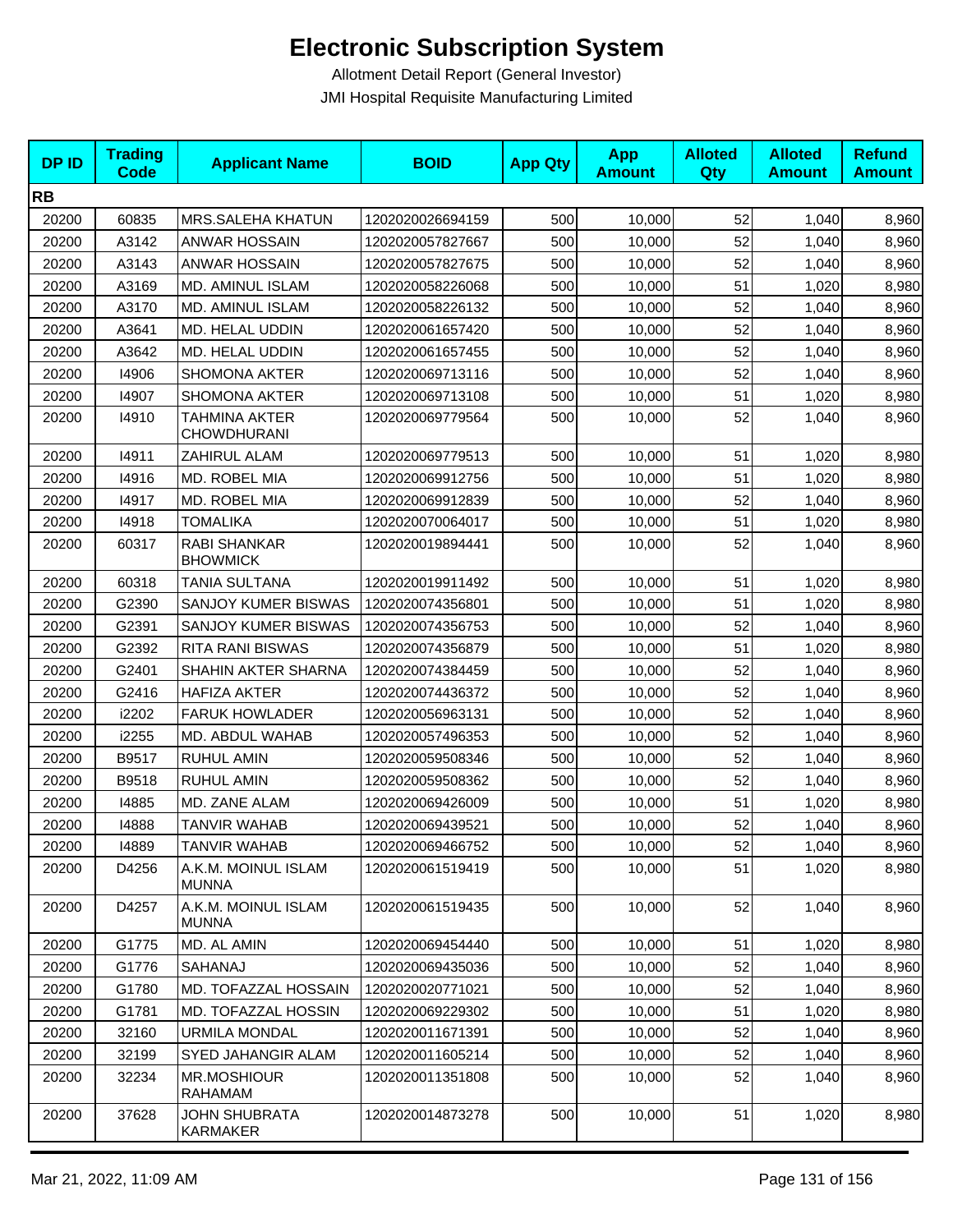| <b>DPID</b> | <b>Trading</b><br><b>Code</b> | <b>Applicant Name</b>                    | <b>BOID</b>      | <b>App Qty</b> | <b>App</b><br><b>Amount</b> | <b>Alloted</b><br>Qty | <b>Alloted</b><br><b>Amount</b> | <b>Refund</b><br><b>Amount</b> |
|-------------|-------------------------------|------------------------------------------|------------------|----------------|-----------------------------|-----------------------|---------------------------------|--------------------------------|
| <b>RB</b>   |                               |                                          |                  |                |                             |                       |                                 |                                |
| 20200       | 37629                         | <b>JOHN SHUBRATA</b><br><b>KARMAKER</b>  | 1202020014873261 | 500            | 10,000                      | 51                    | 1,020                           | 8,980                          |
| 20200       | 37662                         | MR.PRITI RANJAN SAHA                     | 1202020014904572 | 500            | 10,000                      | 51                    | 1,020                           | 8,980                          |
| 20200       | 37746                         | <b>AKTER JAHAN</b>                       | 1202020014972780 | 500            | 10,000                      | 51                    | 1,020                           | 8,980                          |
| 20200       | 37963                         | MOHAMMAD MONWARUL<br><b>ISLAM</b>        | 1202020015046355 | 500            | 10,000                      | 52                    | 1,040                           | 8,960                          |
| 20200       | 37966                         | MD.ABUL HASHAM                           | 1202020015117999 | 500            | 10,000                      | 52                    | 1,040                           | 8,960                          |
| 20200       | 03818                         | MR. MD. BILLAL HOSSAIN                   | 1202020001589323 | 500            | 10,000                      | 51                    | 1,020                           | 8,980                          |
| 20200       | 0A303                         | SHAHBAJ TALAT                            | 1202020044990647 | 500            | 10,000                      | 52                    | 1,040                           | 8,960                          |
| 20200       | 0A335                         | <b>MD. ANISUR RAHMAN</b>                 | 1202020029775158 | 500            | 10,000                      | 52                    | 1,040                           | 8,960                          |
| 20200       | 0A510                         | MOHAMMAD AROJ MIA                        | 1202020051601675 | 500            | 10,000                      | 52                    | 1,040                           | 8,960                          |
| 20200       | C3831                         | MD. GOLAM KIBRIA                         | 1202020073435143 | 500            | 10,000                      | 52                    | 1,040                           | 8,960                          |
| 20200       | C3832                         | MD. GOLAM KIBRIA                         | 1202020073435135 | 500            | 10,000                      | 52                    | 1,040                           | 8,960                          |
| 20200       | C3840                         | MD.SAIFUL ISLAM SOJAN<br><b>PRAMANIK</b> | 1202020073580068 | 500            | 10,000                      | 51                    | 1,020                           | 8,980                          |
| 20200       | C3841                         | MOST. SHAMIMA AKTAR                      | 1202020073580051 | 500            | 10,000                      | 52                    | 1,040                           | 8,960                          |
| 20200       | C3848                         | MOHAMMAD MOAZZEM<br><b>HOSSAIN</b>       | 1202020073617948 | 500            | 10,000                      | 51                    | 1,020                           | 8,980                          |
| 20200       | F1585                         | <b>MST RASIDA BEGUM</b>                  | 1202020049902791 | 500            | 10,000                      | 51                    | 1,020                           | 8,980                          |
| 20200       | F1654                         | MST. MOUSHOMI BEGUM                      | 1202020050152103 | 500            | 10,000                      | 52                    | 1,040                           | 8,960                          |
| 20200       | F1655                         | MST. MOUSHOMI BEGUM                      | 1202020050155356 | 500            | 10,000                      | 51                    | 1,020                           | 8,980                          |
| 20200       | F1656                         | MD. AZIM AKONDO                          | 1202020050157885 | 500            | 10,000                      | 52                    | 1,040                           | 8,960                          |
| 20200       | 00191                         | MRS.MANIRA BEGUM                         | 1202020000116611 | 500            | 10,000                      | 51                    | 1,020                           | 8,980                          |
| 20200       | 00193                         | <b>MR.IFTAKHER UDDIN</b><br>AHMED        | 1202020000805781 | 500            | 10,000                      | 52                    | 1,040                           | 8,960                          |
| 20200       | 00194                         | MR. MD. ABDUL WAHAB                      | 1202020000097950 | 500            | 10,000                      | 51                    | 1,020                           | 8,980                          |
| 20200       | 00234                         | MR. JASHIM UDDIN<br>AHMED                | 1202020000047277 | 500            | 10,000                      | 52                    | 1,040                           | 8,960                          |
| 20200       | 0A514                         | SYED SHIHAB UDDIN                        | 1202020051808278 | 500            | 10,000                      | 52                    | 1,040                           | 8,960                          |
| 20200       | 0A528                         | MR.AHSANUL HAQUE                         | 1202020014969014 | 500            | 10,000                      | 52                    | 1,040                           | 8,960                          |
| 20200       | 0A531                         | RUMANA BINTE NOMAN<br>KANTA              | 1202020052363869 | 500            | 10,000                      | 52                    | 1,040                           | 8,960                          |
| 20200       | 0A563                         | <b>MOST. SHULY AKTER</b>                 | 1202020053059455 | 500            | 10,000                      | 52                    | 1,040                           | 8,960                          |
| 20200       | 0A564                         | MD. AL AMIN KHAN                         | 1202020053137291 | 500            | 10,000                      | 52                    | 1,040                           | 8,960                          |
| 20200       | 0C986                         | <b>GUUSNA ARA BEGUM</b>                  | 1202020055859340 | 500            | 10,000                      | 52                    | 1,040                           | 8,960                          |
| 20200       | 0C988                         | <b>GUUSNA ARA BEGUM</b>                  | 1202020055860719 | 500            | 10,000                      | 51                    | 1,020                           | 8,980                          |
| 20200       | 0C992                         | MOHAMMAD SIRAJUL<br>ISLAM                | 1202020055927153 | 500            | 10,000                      | 52                    | 1,040                           | 8,960                          |
| 20200       | 0C993                         | MOHAMMAD SIRAJUL<br>ISLAM                | 1202020055927790 | 500            | 10,000                      | 52                    | 1,040                           | 8,960                          |
| 20200       | F1657                         | MD. AZIM AKONDO                          | 1202020050158731 | 500            | 10,000                      | 52                    | 1,040                           | 8,960                          |
| 20200       | F1658                         | ABDUL BASED                              | 1202020050159461 | 500            | 10,000                      | 52                    | 1,040                           | 8,960                          |
| 20200       | F1659                         | ABDUL BASED                              | 1202020050161529 | 500            | 10,000                      | 52                    | 1,040                           | 8,960                          |
| 20200       | F1660                         | ROJINA AKTER                             | 1202020050162011 | 500            | 10,000                      | 52                    | 1,040                           | 8,960                          |
| 20200       | F1661                         | ROJINA AKTER                             | 1202020050173659 | 500            | 10,000                      | 51                    | 1,020                           | 8,980                          |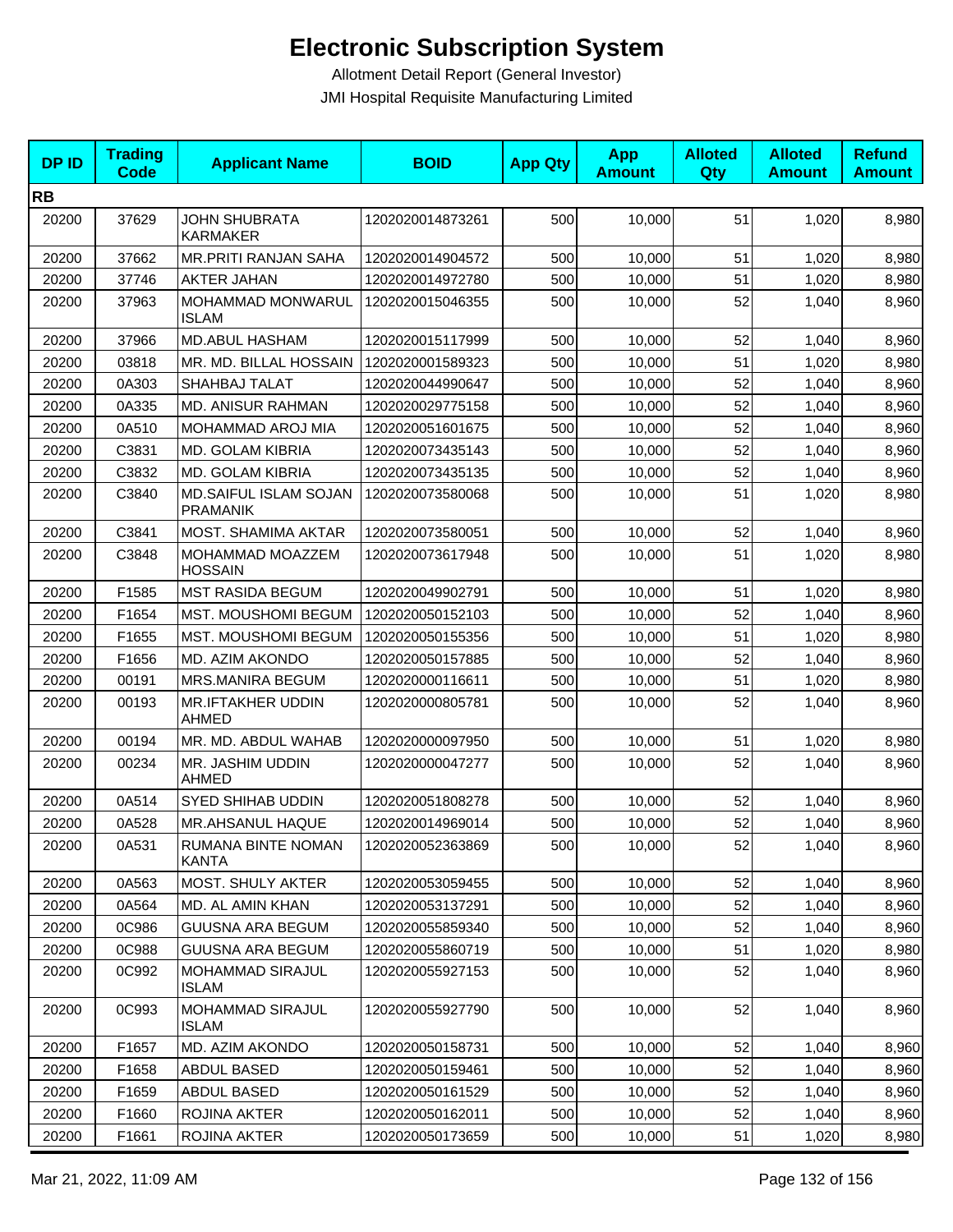| <b>DPID</b> | <b>Trading</b><br>Code | <b>Applicant Name</b>                  | <b>BOID</b>      | <b>App Qty</b> | <b>App</b><br><b>Amount</b> | <b>Alloted</b><br><b>Qty</b> | <b>Alloted</b><br><b>Amount</b> | <b>Refund</b><br><b>Amount</b> |
|-------------|------------------------|----------------------------------------|------------------|----------------|-----------------------------|------------------------------|---------------------------------|--------------------------------|
| <b>RB</b>   |                        |                                        |                  |                |                             |                              |                                 |                                |
| 20200       | F2562                  | MD. A. KUDDUS MIA                      | 1202020053499673 | 500            | 10,000                      | 52                           | 1,040                           | 8,960                          |
| 20200       | F2563                  | MD. GANO MIA                           | 1202020053499681 | 500            | 10,000                      | 51                           | 1,020                           | 8,980                          |
| 20200       | F2647                  | APURBA GHOSH                           | 1202020053611949 | 500            | 10,000                      | 52                           | 1,040                           | 8,960                          |
| 20200       | F2649                  | APURBA GHOSH                           | 1202020053611965 | 500            | 10,000                      | 52                           | 1,040                           | 8,960                          |
| 20200       | 45193                  | <b>MRINAL KANTI AICH</b>               | 1202020035123550 | 500            | 10,000                      | 51                           | 1,020                           | 8,980                          |
| 20200       | 45230                  | <b>VAROTI RANI DEB</b>                 | 1202020035369653 | 500            | 10,000                      | 51                           | 1,020                           | 8,980                          |
| 20200       | 45231                  | <b>VAROTI RANI DEB</b>                 | 1202020035369637 | 500            | 10,000                      | 51                           | 1,020                           | 8,980                          |
| 20200       | 45561                  | PALLAB BHATTACHARJEE 1202020035588982  |                  | 500            | 10,000                      | 52                           | 1,040                           | 8,960                          |
| 20200       | 45592                  | PURNIMA MODAK                          | 1202020035867023 | 500            | 10,000                      | 51                           | 1,020                           | 8,980                          |
| 20200       | 45611                  | <b>ANU GHOSH</b>                       | 1202020036174339 | 500            | 10,000                      | 51                           | 1,020                           | 8,980                          |
| 20200       | 45615                  | <b>RINKO RANI DAS</b>                  | 1202020036174256 | 500            | 10,000                      | 51                           | 1,020                           | 8,980                          |
| 20200       | 21808                  | SANJIB CHANDA                          | 1202020006940129 | 500            | 10,000                      | 52                           | 1,040                           | 8,960                          |
| 20200       | 21809                  | SANJIB CHANDA                          | 1202020006940145 | 500            | 10,000                      | 52                           | 1,040                           | 8,960                          |
| 20200       | 17477                  | S.A.SHELLY                             | 1202020005940432 | 500            | 10,000                      | 51                           | 1,020                           | 8,980                          |
| 20200       | 17565                  | PROBIR CHANDRA SAHA                    | 1202020006000052 | 500            | 10,000                      | 51                           | 1,020                           | 8,980                          |
| 20200       | 17568                  | PROBIR CHANDRA SAHA                    | 1202020006000079 | 500            | 10,000                      | 52                           | 1,040                           | 8,960                          |
| 20200       | 17570                  | LIPE SAHA                              | 1202020006000095 | 500            | 10,000                      | 52                           | 1,040                           | 8,960                          |
| 20200       | 17572                  | <b>RESHMA AKTAR</b>                    | 1202020005954917 | 500            | 10,000                      | 52                           | 1,040                           | 8,960                          |
| 20200       | 17585                  | <b>MD MOTIN</b>                        | 1202020005986760 | 500            | 10,000                      | 51                           | 1,020                           | 8,980                          |
| 20200       | 17586                  | <b>MD.MOTIN</b>                        | 1202020005986752 | 500            | 10,000                      | 52                           | 1,040                           | 8,960                          |
| 20200       | 34437                  | MOHAMMED ABDUL<br><b>HALIM</b>         | 1202020012913391 | 500            | 10,000                      | 51                           | 1,020                           | 8,980                          |
| 20200       | 34442                  | <b>MD.ATIKUR RAHAMAN</b>               | 1202020012912071 | 500            | 10,000                      | 52                           | 1,040                           | 8,960                          |
| 20200       | B5155                  | LAXMAN CHANDRA<br><b>SARKER</b>        | 1202020055440701 | 500            | 10,000                      | 52                           | 1,040                           | 8,960                          |
| 20200       | B5167                  | MD. MAHBUBUR RAHMAN                    | 1202020055343182 | 500            | 10,000                      | 51                           | 1,020                           | 8,980                          |
| 20200       | B5229                  | MD. MASUD AL FARUK                     | 1202020055435999 | 500            | 10,000                      | 52                           | 1,040                           | 8,960                          |
| 20200       | B5230                  | MD. MASUD AL FARUK                     | 1202020055436645 | 500            | 10,000                      | 52                           | 1,040                           | 8,960                          |
| 20200       | B5231                  | A.K.M. MAHAFOJUL<br><b>HAQUE MASUD</b> | 1202020055437781 | 500            | 10,000                      | 51                           | 1,020                           | 8,980                          |
| 20200       | B5232                  | ARIFA SHARMIN                          | 1202020055438470 | 500            | 10,000                      | 51                           | 1,020                           | 8,980                          |
| 20200       | F3208                  | MD. SHAKHWAT HOSSAIN 1202020055016986  |                  | 500            | 10,000                      | 52                           | 1,040                           | 8,960                          |
| 20200       | F3209                  | <b>MD. RAZIBUL ISLAM</b>               | 1202020055016801 | 500            | 10,000                      | 51                           | 1,020                           | 8,980                          |
| 20200       | F3210                  | MD. RAZIBUL ISLAM                      | 1202020055017062 | 500            | 10,000                      | 52                           | 1,040                           | 8,960                          |
| 20200       | 21810                  | RUNU RANI CHANDA                       | 1202020006940153 | 500            | 10,000                      | 51                           | 1,020                           | 8,980                          |
| 20200       | 21811                  | RUNU RANI CHANDA                       | 1202020006940161 | 500            | 10,000                      | 52                           | 1,040                           | 8,960                          |
| 20200       | 21812                  | <b>MD.MIZANUR RAHMAN</b>               | 1202020006940394 | 500            | 10,000                      | 52                           | 1,040                           | 8,960                          |
| 20200       | 21928                  | SHEIKH JOGLUL SADEQ                    | 1202020007035230 | 500            | 10,000                      | 52                           | 1,040                           | 8,960                          |
| 20200       | 26566                  | <b>ETI ISLAM</b>                       | 1202020008613645 | 500            | 10,000                      | 52                           | 1,040                           | 8,960                          |
| 20200       | 26577                  | <b>MD.EUNUS ALI</b>                    | 1202020008615114 | 500            | 10,000                      | 51                           | 1,020                           | 8,980                          |
| 20200       | 26592                  | HARE KRISHNA BOSE                      | 1202020008622704 | 500            | 10,000                      | 51                           | 1,020                           | 8,980                          |
| 20200       | 35292                  | A.M.SERAJUL HAQUE                      | 1202020013367576 | 500            | 10,000                      | 52                           | 1,040                           | 8,960                          |
| 20200       | 35294                  | AKHTER JAHAN                           | 1202020013377664 | 500            | 10,000                      | 51                           | 1,020                           | 8,980                          |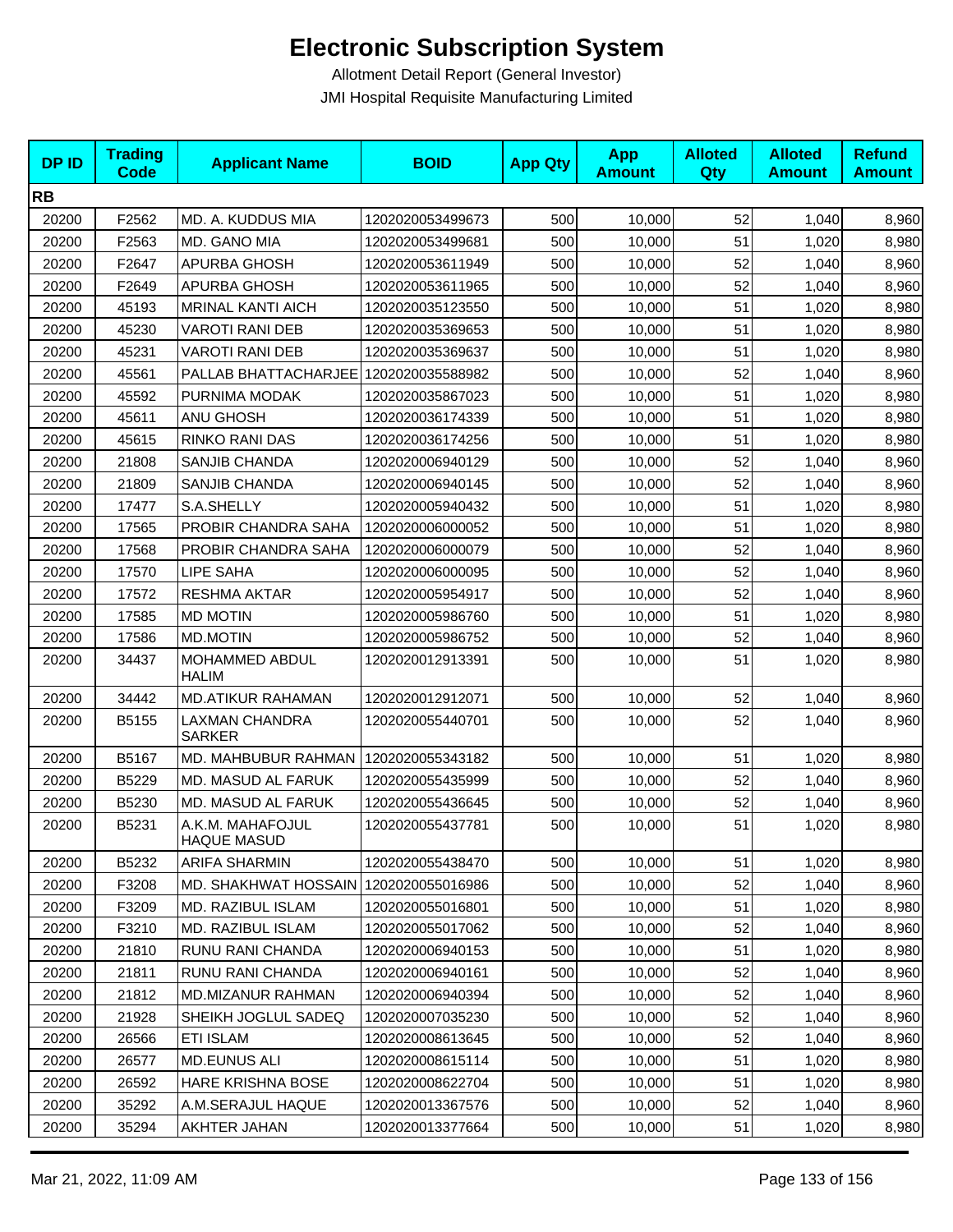| <b>DPID</b> | <b>Trading</b><br>Code | <b>Applicant Name</b>                  | <b>BOID</b>      | <b>App Qty</b> | <b>App</b><br><b>Amount</b> | <b>Alloted</b><br>Qty | <b>Alloted</b><br><b>Amount</b> | <b>Refund</b><br><b>Amount</b> |
|-------------|------------------------|----------------------------------------|------------------|----------------|-----------------------------|-----------------------|---------------------------------|--------------------------------|
| <b>RB</b>   |                        |                                        |                  |                |                             |                       |                                 |                                |
| 20200       | 34527                  | TAPASI RANI BEPARI                     | 1202020013009372 | 500            | 10,000                      | 52                    | 1,040                           | 8,960                          |
| 20200       | 43609                  | RAIYANA FERDOUS                        | 1202020025790872 | 500            | 10,000                      | 52                    | 1,040                           | 8,960                          |
| 20200       | 43623                  | SHAFI ULLAH<br><b>CHOWDHURY</b>        | 1202020025815581 | 500            | 10,000                      | 52                    | 1,040                           | 8,960                          |
| 20200       | 43625                  | NASIM ALI GONI                         | 1202020025815664 | 500            | 10,000                      | 52                    | 1,040                           | 8,960                          |
| 20200       | A4305                  | SHUKLA RANI DABE                       | 1202020068447131 | 500            | 10,000                      | 51                    | 1,020                           | 8,980                          |
| 20200       | A4307                  | <b>SHAIKH MAFUZUR</b><br><b>RAHMAN</b> | 1202020073884950 | 500            | 10,000                      | 51                    | 1,020                           | 8,980                          |
| 20200       | A4308                  | <b>FAROUK AHAMMED</b>                  | 1202020073903638 | 500            | 10,000                      | 52                    | 1,040                           | 8,960                          |
| 20200       | A4310                  | MD. ABDUR RAZZAQUE<br><b>KHAN</b>      | 1202020073963971 | 500            | 10,000                      | 52                    | 1,040                           | 8,960                          |
| 20200       | A4311                  | MOHAMMED ABDUL LATIF                   | 1202020074070163 | 500            | 10,000                      | 52                    | 1,040                           | 8,960                          |
| 20200       | A4315                  | MD. KAWSAR MIAH                        | 1202020074118483 | 500            | 10,000                      | 51                    | 1,020                           | 8,980                          |
| 20200       | A4316                  | MD. SHAHEDUL ALAM                      | 1202020074133252 | 500            | 10,000                      | 52                    | 1,040                           | 8,960                          |
| 20200       | A4317                  | A. M. M. WASHI UDDIN                   | 1202020074175376 | 500            | 10,000                      | 52                    | 1,040                           | 8,960                          |
| 20200       | A4318                  | A. M. M. WASHI UDDIN                   | 1202020074194989 | 500            | 10,000                      | 52                    | 1,040                           | 8,960                          |
| 20200       | 0D862                  | MRS NURJAHAN BEGUM                     | 1202020049424141 | 500            | 10,000                      | 51                    | 1,020                           | 8,980                          |
| 20200       | 0D863                  | MD. DELWAR HOSSAIN<br><b>SHEKH</b>     | 1202020049426272 | 500            | 10,000                      | 52                    | 1,040                           | 8,960                          |
| 20200       | 0D864                  | <b>MD. RIPON SHEIKH</b>                | 1202020049426644 | 500            | 10,000                      | 52                    | 1,040                           | 8,960                          |
| 20200       | 0D865                  | MR. BAKIBILLA KHAN                     | 1202020049427392 | 500            | 10,000                      | 52                    | 1,040                           | 8,960                          |
| 20200       | 0D866                  | MD. MOAZZEN HOSSAIN                    | 1202020049526035 | 500            | 10,000                      | 52                    | 1,040                           | 8,960                          |
| 20200       | 0D867                  | MRS MASUDA BEGUM                       | 1202020049427903 | 500            | 10,000                      | 51                    | 1,020                           | 8,980                          |
| 20200       | 60319                  | TANIA SULTANA                          | 1202020019911508 | 500            | 10,000                      | 52                    | 1,040                           | 8,960                          |
| 20200       | 60334                  | <b>BISHWAJIT PAUL</b>                  | 1202020020160810 | 500            | 10,000                      | 52                    | 1,040                           | 8,960                          |
| 20200       | 60367                  | <b>MD.RASEL SHAIK</b>                  | 1202020020883608 | 500            | 10.000                      | 52                    | 1,040                           | 8,960                          |
| 20200       | 60398                  | <b>BIJON KUMAR SAHA</b>                | 1202020021345221 | 500            | 10,000                      | 51                    | 1,020                           | 8,980                          |
| 20200       | 60408                  | <b>BIJOY SHEN PAL</b>                  | 1202020021523308 | 500            | 10,000                      | 51                    | 1,020                           | 8,980                          |
| 20200       | A3831                  | MD. MUNEER HUSSAIN                     | 1202020020881461 | 500            | 10,000                      | 51                    | 1,020                           | 8,980                          |
| 20200       | A3832                  | CONTINENTAL<br>GARMENTS IND.PVT.       | 1202020063403125 | 500            | 10,000                      | 51                    | 1,020                           | 8,980                          |
| 20200       | 55007                  | <b>FULKUMAR MODAK</b>                  | 1202020017911499 | 500            | 10,000                      | 52                    | 1,040                           | 8,960                          |
| 20200       | 55020                  | MD.ABUL HOSSAIN                        | 1202020018914708 | 500            | 10,000                      | 52                    | 1,040                           | 8,960                          |
| 20200       | B9519                  | MUSHARRAF MOLLAH                       | 1202020059508298 | 500            | 10,000                      | 52                    | 1,040                           | 8,960                          |
| 20200       | B9520                  | <b>REKSONA AKTERY</b>                  | 1202020059508833 | 500            | 10,000                      | 52                    | 1,040                           | 8,960                          |
| 20200       | B9521                  | <b>REKSONA AKTERY</b>                  | 1202020059508851 | 500            | 10,000                      | 51                    | 1,020                           | 8,980                          |
| 20200       | B9523                  | MD. JAHIDUL ISLAM                      | 1202020058906521 | 500            | 10,000                      | 52                    | 1,040                           | 8,960                          |
| 20200       | B9532                  | KOHINUR BEGUM                          | 1202020058991061 | 500            | 10,000                      | 52                    | 1,040                           | 8,960                          |
| 20200       | F1556                  | MOST. TOSLIMA HAQUE                    | 1202020049780641 | 500            | 10,000                      | 52                    | 1,040                           | 8,960                          |
| 20200       | F1560                  | MD. MONJU MIAH                         | 1202020049780807 | 500            | 10,000                      | 52                    | 1,040                           | 8,960                          |
| 20200       | F1562                  | <b>MD. SADEQUR RAHMAN</b>              | 1202020049897320 | 500            | 10,000                      | 52                    | 1,040                           | 8,960                          |
| 20200       | F1563                  | <b>MST. SHARUFA</b>                    | 1202020049816914 | 500            | 10,000                      | 51                    | 1,020                           | 8,980                          |
| 20200       | i3408                  | <b>HAMIDA BEGUM</b>                    | 1202020058617781 | 500            | 10,000                      | 51                    | 1,020                           | 8,980                          |
| 20200       | i3422                  | MD. YEASIN                             | 1202020058669496 | 500            | 10,000                      | 51                    | 1,020                           | 8,980                          |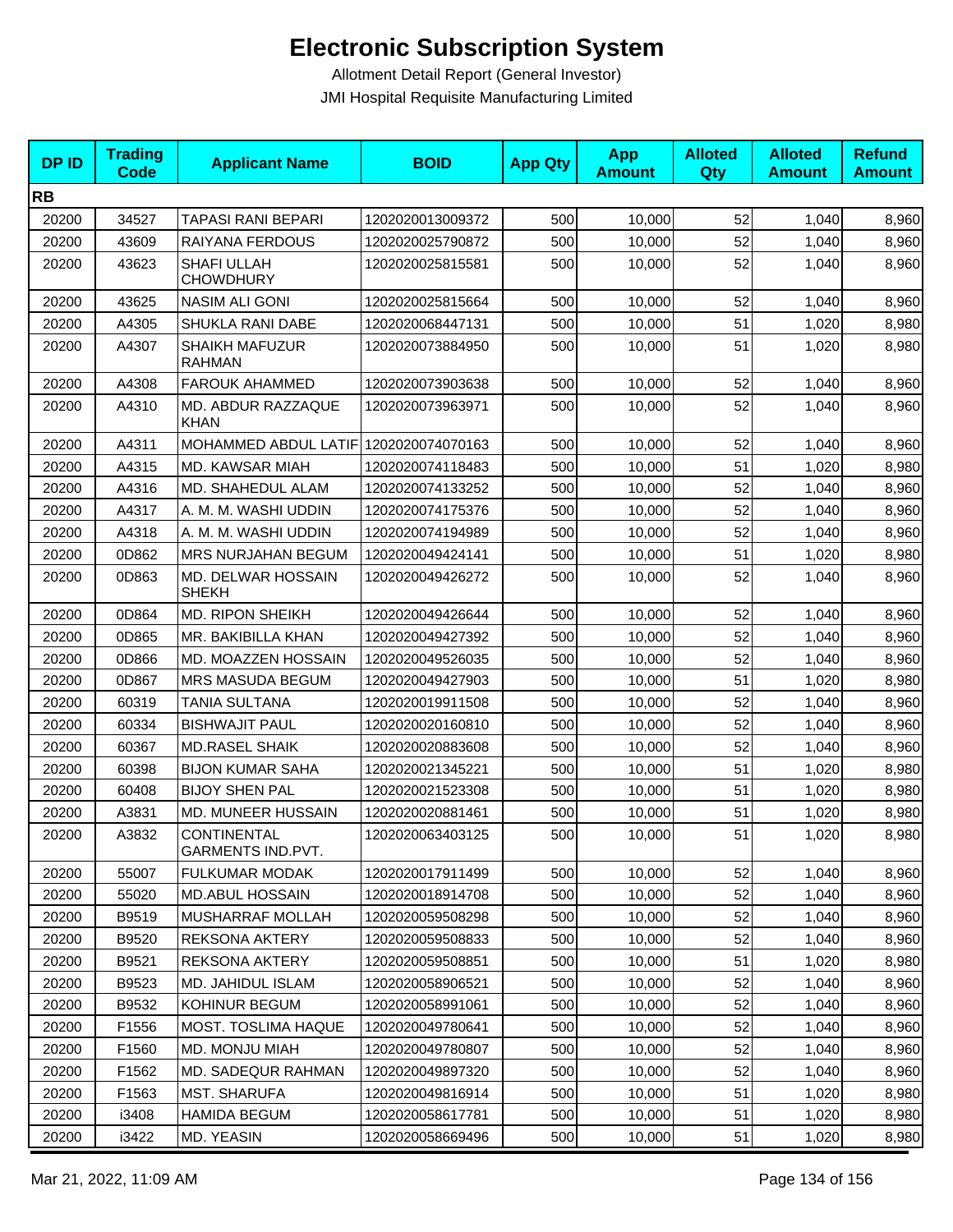| <b>DPID</b> | <b>Trading</b><br><b>Code</b> | <b>Applicant Name</b>                           | <b>BOID</b>      | <b>App Qty</b> | <b>App</b><br><b>Amount</b> | <b>Alloted</b><br>Qty | <b>Alloted</b><br><b>Amount</b> | <b>Refund</b><br><b>Amount</b> |
|-------------|-------------------------------|-------------------------------------------------|------------------|----------------|-----------------------------|-----------------------|---------------------------------|--------------------------------|
| <b>RB</b>   |                               |                                                 |                  |                |                             |                       |                                 |                                |
| 20200       | G1089                         | <b>MITU RANI SAHA</b>                           | 1202020063925881 | 500            | 10,000                      | 52                    | 1,040                           | 8,960                          |
| 20200       | G1096                         | <b>LUBNA YEASMIN</b>                            | 1202020064224426 | 500            | 10,000                      | 52                    | 1,040                           | 8,960                          |
| 20200       | G1100                         | <b>SWAPAN MIA</b>                               | 1202020062966351 | 500            | 10,000                      | 52                    | 1,040                           | 8,960                          |
| 20200       | G1314                         | <b>MST. AMINA KHATUN</b>                        | 1202020066738664 | 500            | 10,000                      | 51                    | 1,020                           | 8,980                          |
| 20200       | G1315                         | <b>MST AMINA KHATUN</b>                         | 1202020066738902 | 500            | 10,000                      | 51                    | 1,020                           | 8,980                          |
| 20200       | G1316                         | MD. RASEL                                       | 1202020066751640 | 500            | 10,000                      | 52                    | 1,040                           | 8,960                          |
| 20200       | G1317                         | MD. RASEL                                       | 1202020066752602 | 500            | 10,000                      | 52                    | 1,040                           | 8,960                          |
| 20200       | 37968                         | MD.ZULFIKAR HOSSAIN                             | 1202020015189857 | 500            | 10,000                      | 51                    | 1,020                           | 8,980                          |
| 20200       | 37969                         | MD.ZULFIKAR HOSSAIN                             | 1202020015189881 | 500            | 10,000                      | 52                    | 1,040                           | 8,960                          |
| 20200       | 37970                         | <b>HABIB ULLAH</b>                              | 1202020015189913 | 500            | 10,000                      | 51                    | 1,020                           | 8,980                          |
| 20200       | 37972                         | <b>MD.SADAQUR RAHMAN</b>                        | 1202020015134684 | 500            | 10,000                      | 52                    | 1,040                           | 8,960                          |
| 20200       | 37973                         | <b>MD.SADAQUR RAHMAN</b>                        | 1202020015134759 | 500            | 10,000                      | 52                    | 1,040                           | 8,960                          |
| 20200       | 38063                         | MD.NAZRUL ISLAM                                 | 1202020015195476 | 500            | 10,000                      | 52                    | 1,040                           | 8,960                          |
| 20200       | 38095                         | <b>AVIJIT SAHA</b>                              | 1202020015162818 | 500            | 10,000                      | 51                    | 1,020                           | 8,980                          |
| 20200       | A4202                         | MST. EVANA AKTER                                | 1202020071817561 | 500            | 10,000                      | 51                    | 1,020                           | 8,980                          |
| 20200       | A4203                         | MD. OMAR FARUQUE                                | 1202020073622372 | 500            | 10,000                      | 52                    | 1,040                           | 8,960                          |
| 20200       | 55021                         | <b>MD.ABUL HOSSAIN</b>                          | 1202020018914732 | 500            | 10,000                      | 52                    | 1,040                           | 8,960                          |
| 20200       | 55040                         | MAHMUDUR RAHMAN                                 | 1202020019165728 | 500            | 10,000                      | 52                    | 1,040                           | 8,960                          |
| 20200       | 55047                         | <b>MD.KAMAL</b>                                 | 1202020019468484 | 500            | 10,000                      | 51                    | 1,020                           | 8,980                          |
| 20200       | 55048                         | MD.KAMAL                                        | 1202020019468476 | 500            | 10,000                      | 51                    | 1,020                           | 8,980                          |
| 20200       | 55057                         | <b>MUHAMMAD</b><br>ASHANULLAH BAHAR             | 1202020019467016 | 500            | 10,000                      | 52                    | 1,040                           | 8,960                          |
| 20200       | 55066                         | MOHAMMAD ABDUL<br>AHAD                          | 1202020021051495 | 500            | 10,000                      | 51                    | 1,020                           | 8,980                          |
| 20200       | 55067                         | MOHAMMAD ABDUL<br>AHAD                          | 1202020021051519 | 500            | 10,000                      | 52                    | 1,040                           | 8,960                          |
| 20200       | 44281                         | <b>SUFIA KHATUN</b>                             | 1202020029111807 | 500            | 10,000                      | 51                    | 1,020                           | 8,980                          |
| 20200       | 44282                         | <b>SUFIA KHATUN</b>                             | 1202020029111815 | 500            | 10,000                      | 51                    | 1,020                           | 8,980                          |
| 20200       | F1564                         | <b>MST. SHARUFA</b>                             | 1202020049817282 | 500            | 10,000                      | 52                    | 1,040                           | 8,960                          |
| 20200       | F1565                         | RUBEL AHMED                                     | 1202020049817900 | 500            | 10,000                      | 52                    | 1,040                           | 8,960                          |
| 20200       | F1566                         | RUBEL AHMED                                     | 1202020049844191 | 500            | 10,000                      | 52                    | 1,040                           | 8,960                          |
| 20200       | F1567                         | MD. EMRAN HOSSAIN                               | 1202020049845127 | 500            | 10,000                      | 52                    | 1,040                           | 8,960                          |
| 20200       | F1568                         | <b>MD. EMRAN HOSSAIN</b>                        | 1202020049845440 | 500            | 10,000                      | 51                    | 1,020                           | 8,980                          |
| 20200       | 11868                         | MD.MOFAZZAL HOSSAIN                             | 1202020056026348 | 500            | 10,000                      | 51                    | 1,020                           | 8,980                          |
| 20200       | i1869                         | MD.MOFAZZAL HOSSAIN                             | 1202020056029119 | 500            | 10,000                      | 52                    | 1,040                           | 8,960                          |
| 20200       | 00256                         | MR.KAZI RUHUL AMIN                              | 1202020000040556 | 500            | 10,000                      | 51                    | 1,020                           | 8,980                          |
| 20200       | 00269                         | <b>MOHAMMAD FARID</b><br><b>UDDIN CHOWDHURY</b> | 1202020000048488 | 500            | 10,000                      | 52                    | 1,040                           | 8,960                          |
| 20200       | 00F69                         | <b>SHOHEL RANA</b>                              | 1202020043642042 | 500            | 10,000                      | 51                    | 1,020                           | 8,980                          |
| 20200       | 00F71                         | MD. SAYADUL ISLAM                               | 1202020020021574 | 500            | 10,000                      | 51                    | 1,020                           | 8,980                          |
| 20200       | 00G74                         | MR.MD. ABDUL WADUD                              | 1202020001665530 | 500            | 10,000                      | 52                    | 1,040                           | 8,960                          |
| 20200       | 0C997                         | <b>BIMOL BARMAN</b>                             | 1202020055929160 | 500            | 10,000                      | 51                    | 1,020                           | 8,980                          |
| 20200       | 0D142                         | RUHIDAS SAHA                                    | 1202020033516566 | 500            | 10,000                      | 52                    | 1,040                           | 8,960                          |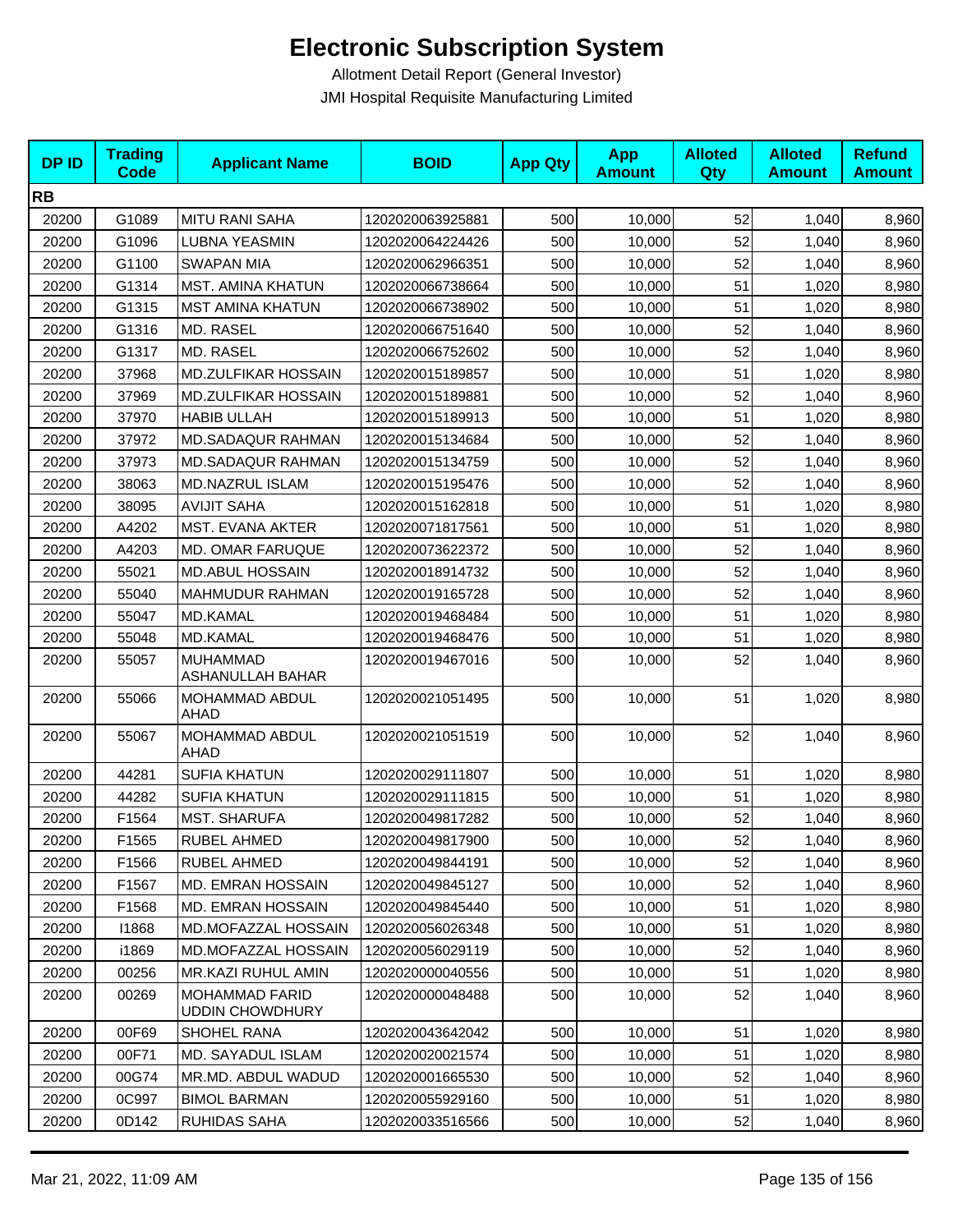| <b>DPID</b> | <b>Trading</b><br><b>Code</b> | <b>Applicant Name</b>                   | <b>BOID</b>      | <b>App Qty</b> | <b>App</b><br><b>Amount</b> | <b>Alloted</b><br>Qty | <b>Alloted</b><br><b>Amount</b> | <b>Refund</b><br><b>Amount</b> |
|-------------|-------------------------------|-----------------------------------------|------------------|----------------|-----------------------------|-----------------------|---------------------------------|--------------------------------|
| <b>RB</b>   |                               |                                         |                  |                |                             |                       |                                 |                                |
| 20200       | 0D144                         | <b>MRS. NAHAR AKTER</b>                 | 1202020044774908 | 500            | 10,000                      | 52                    | 1,040                           | 8,960                          |
| 20200       | 0D145                         | <b>MANTI SAHA</b>                       | 1202020001045121 | 500            | 10,000                      | 51                    | 1,020                           | 8,980                          |
| 20200       | 0D146                         | <b>SANJIT SAHA</b>                      | 1202020001187661 | 500            | 10,000                      | 51                    | 1,020                           | 8,980                          |
| 20200       | 26264                         | <b>MD.ILLIAS BISWAS</b>                 | 1202020008478660 | 500            | 10,000                      | 51                    | 1,020                           | 8,980                          |
| 20200       | 26265                         | MD.ABDUL WAHAB                          | 1202020008478687 | 500            | 10,000                      | 52                    | 1,040                           | 8,960                          |
| 20200       | 26266                         | MD.BADSHA MIA                           | 1202020008478695 | 500            | 10,000                      | 52                    | 1,040                           | 8,960                          |
| 20200       | 26267                         | <b>MD.ABDUL KARIM</b>                   | 1202020008478719 | 500            | 10,000                      | 51                    | 1,020                           | 8,980                          |
| 20200       | F2760                         | SHIKHA RANI GHOSH                       | 1202020053680051 | 500            | 10,000                      | 51                    | 1,020                           | 8,980                          |
| 20200       | F2816                         | <b>DULARY</b>                           | 1202020053797873 | 500            | 10,000                      | 51                    | 1,020                           | 8,980                          |
| 20200       | F2817                         | <b>DULARY</b>                           | 1202020053797881 | 500            | 10,000                      | 52                    | 1,040                           | 8,960                          |
| 20200       | F2822                         | MD. HIRON MIA                           | 1202020053812619 | 500            | 10,000                      | 51                    | 1,020                           | 8,980                          |
| 20200       | F2823                         | <b>MD. HIRON MIA</b>                    | 1202020053812627 | 500            | 10,000                      | 51                    | 1,020                           | 8,980                          |
| 20200       | D4348                         | PRASHANTA<br><b>CHOWDHURY</b>           | 1202020062868215 | 500            | 10,000                      | 52                    | 1,040                           | 8,960                          |
| 20200       | D4354                         | <b>BIKASH CHANDRA SAHA</b>              | 1202020062956686 | 500            | 10,000                      | 51                    | 1,020                           | 8,980                          |
| 20200       | D4357                         | <b>NAHID MAHMUD</b>                     | 1202020063046511 | 500            | 10,000                      | 51                    | 1,020                           | 8,980                          |
| 20200       | D4358                         | <b>NAHID MAHMUD</b>                     | 1202020063046736 | 500            | 10,000                      | 51                    | 1,020                           | 8,980                          |
| 20200       | 39150                         | <b>MD.MONIR HOSSAIN</b>                 | 1202020016335711 | 500            | 10,000                      | 51                    | 1,020                           | 8,980                          |
| 20200       | 39152                         | SHILPY RANI BANIK                       | 1202020016351210 | 500            | 10,000                      | 52                    | 1,040                           | 8,960                          |
| 20200       | 39205                         | MD.HOSSAIN ALI                          | 1202020016386504 | 500            | 10,000                      | 52                    | 1,040                           | 8,960                          |
| 20200       | 39221                         | MUHAMMAD NURUL<br><b>ISLAM MIAH</b>     | 1202020016400553 | 500            | 10,000                      | 51                    | 1,020                           | 8,980                          |
| 20200       | 39222                         | MUHAMMAD NURUL<br><b>ISLAM MIAH</b>     | 1202020016400561 | 500            | 10,000                      | 52                    | 1,040                           | 8,960                          |
| 20200       | 39226                         | ROWSAN ARA BEGUM                        | 1202020016419840 | 500            | 10,000                      | 52                    | 1,040                           | 8,960                          |
| 20200       | C1246                         | <b>TANIA FERDOUSI</b>                   | 1202020056941791 | 500            | 10,000                      | 51                    | 1,020                           | 8,980                          |
| 20200       | C1248                         | MD. MASUM REZA                          | 1202020056944841 | 500            | 10,000                      | 52                    | 1,040                           | 8,960                          |
| 20200       | F3211                         | <b>MRS. NEERA NARGIS</b>                | 1202020055017426 | 500            | 10,000                      | 51                    | 1,020                           | 8,980                          |
| 20200       | F3212                         | <b>MRS. NEERA NARGIS</b>                | 1202020055015585 | 500            | 10,000                      | 52                    | 1,040                           | 8,960                          |
| 20200       | F3213                         | MRS. NAZMA KABIR                        | 1202020055015823 | 500            | 10,000                      | 52                    | 1,040                           | 8,960                          |
| 20200       | F3214                         | <b>MRS. NAZMA KABIR</b>                 | 1202020055016421 | 500            | 10,000                      | 51                    | 1,020                           | 8,980                          |
| 20200       | F3223                         | MD. SAEED ANOWER                        | 1202020055032211 | 500            | 10,000                      | 52                    | 1,040                           | 8,960                          |
| 20200       | F3265                         | MD. MINHAZ                              | 1202020055155264 | 500            | 10,000                      | 51                    | 1,020                           | 8,980                          |
| 20200       | G1106                         | ANEE RANI SARKER                        | 1202020064282206 | 500            | 10,000                      | 52                    | 1,040                           | 8,960                          |
| 20200       | G1107                         | ANEE RANI SARKER                        | 1202020064282222 | 500            | 10,000                      | 52                    | 1,040                           | 8,960                          |
| 20200       | G1108                         | <b>MD. MOTIUR RAHMAN</b><br><b>KHAN</b> | 1202020064282305 | 500            | 10,000                      | 52                    | 1,040                           | 8,960                          |
| 20200       | 35384                         | SWAPAN CHANDRA DAS                      | 1202020013473643 | 500            | 10,000                      | 52                    | 1,040                           | 8,960                          |
| 20200       | 35385                         | PROKASH CHANDRA<br><b>PAUL</b>          | 1202020013473726 | 500            | 10,000                      | 51                    | 1,020                           | 8,980                          |
| 20200       | 35386                         | PROKASH CHANDRA<br><b>PAUL</b>          | 1202020013473785 | 500            | 10,000                      | 52                    | 1,040                           | 8,960                          |
| 20200       | 35403                         | MD.ABDUL HAQUE<br><b>MALLIK</b>         | 1202020013546044 | 500            | 10,000                      | 52                    | 1,040                           | 8,960                          |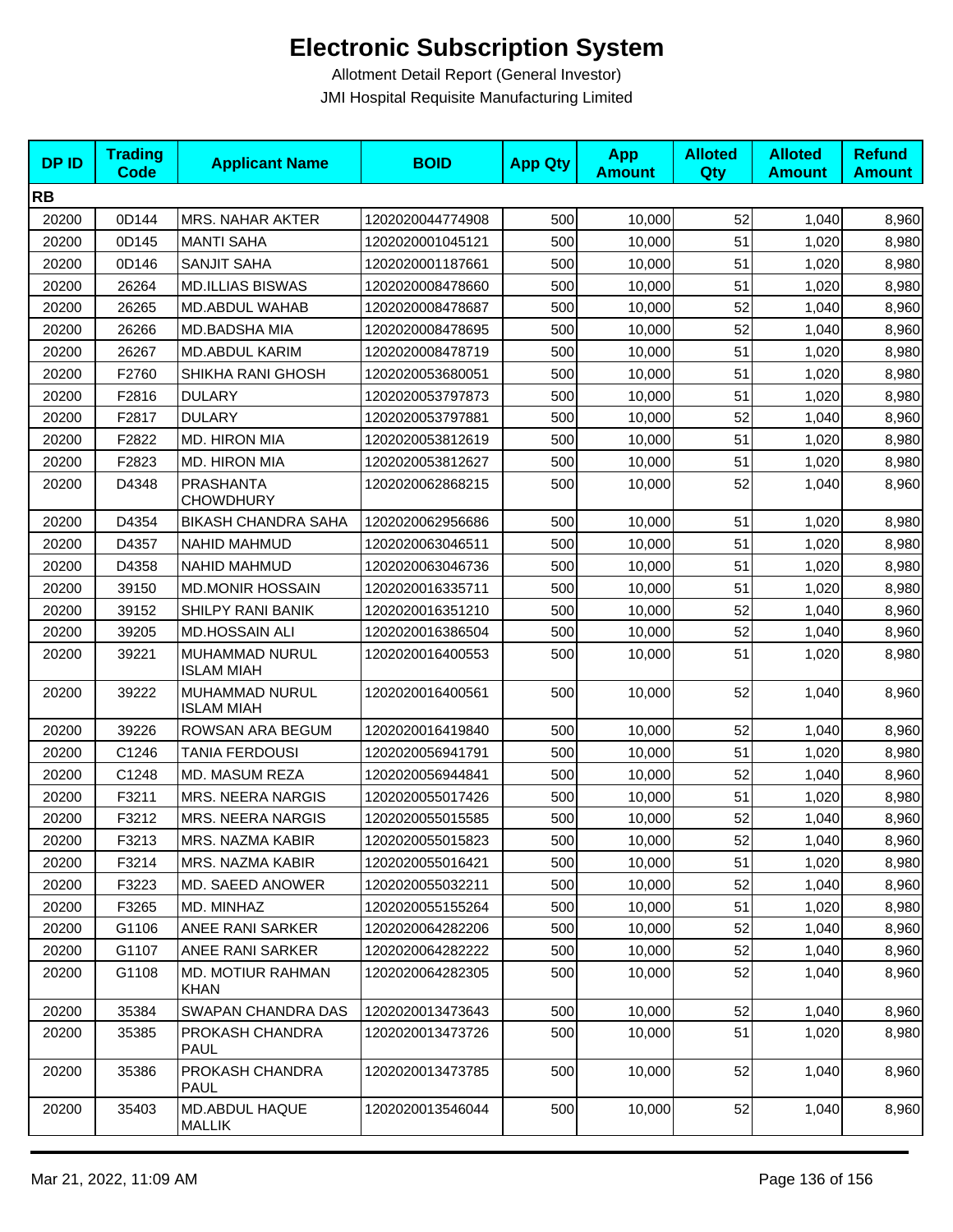| <b>DPID</b> | <b>Trading</b><br><b>Code</b> | <b>Applicant Name</b>            | <b>BOID</b>      | <b>App Qty</b> | <b>App</b><br><b>Amount</b> | <b>Alloted</b><br><b>Qty</b> | <b>Alloted</b><br><b>Amount</b> | <b>Refund</b><br><b>Amount</b> |
|-------------|-------------------------------|----------------------------------|------------------|----------------|-----------------------------|------------------------------|---------------------------------|--------------------------------|
| <b>RB</b>   |                               |                                  |                  |                |                             |                              |                                 |                                |
| 20200       | 35404                         | MD.ABDUL HAQUE<br><b>MALLIK</b>  | 1202020013545992 | 500            | 10,000                      | 51                           | 1,020                           | 8,980                          |
| 20200       | 35405                         | KANIZ FATIMA                     | 1202020013545951 | 500            | 10,000                      | 51                           | 1,020                           | 8,980                          |
| 20200       | 35409                         | RAJKUMAR PAL                     | 1202020013519188 | 500            | 10,000                      | 52                           | 1,040                           | 8,960                          |
| 20200       | A3171                         | <b>RASHIDA KHATUN</b>            | 1202020058226223 | 500            | 10,000                      | 52                           | 1,040                           | 8,960                          |
| 20200       | A3172                         | RASHIDA KHATUN                   | 1202020058226274 | 500            | 10,000                      | 52                           | 1,040                           | 8,960                          |
| 20200       | C1249                         | MD. UMMAT ALI                    | 1202020056943475 | 500            | 10,000                      | 51                           | 1,020                           | 8,980                          |
| 20200       | C1250                         | K M TANVIR ALAM                  | 1202020056939855 | 500            | 10,000                      | 52                           | 1,040                           | 8,960                          |
| 20200       | C1257                         | MST. CHISTIA RAHAMAN             | 1202020056931907 | 500            | 10,000                      | 52                           | 1,040                           | 8,960                          |
| 20200       | C1258                         | MD. UMMAT ALI                    | 1202020056932026 | 500            | 10,000                      | 51                           | 1,020                           | 8,980                          |
| 20200       | C1260                         | K M TANVIR ALAM                  | 1202020056932192 | 500            | 10,000                      | 52                           | 1,040                           | 8,960                          |
| 20200       | C1261                         | MST. CHISTIA RAHAMAN             | 1202020056932208 | 500            | 10,000                      | 52                           | 1,040                           | 8,960                          |
| 20200       | 14919                         | <b>TOMALIKA</b>                  | 1202020070063991 | 500            | 10,000                      | 51                           | 1,020                           | 8,980                          |
| 20200       | 14922                         | MD. NIZAMUDDIN                   | 1202020070039491 | 500            | 10,000                      | 51                           | 1,020                           | 8,980                          |
| 20200       | 14923                         | MD. NIZAMUDDIN                   | 1202020070039580 | 500            | 10,000                      | 52                           | 1,040                           | 8,960                          |
| 20200       | G1109                         | MD. MOTIUR RAHMAN<br><b>KHAN</b> | 1202020064282819 | 500            | 10,000                      | 52                           | 1,040                           | 8,960                          |
| 20200       | G1110                         | MD. ASHRAF UDDIN                 | 1202020064283096 | 500            | 10,000                      | 51                           | 1,020                           | 8,980                          |
| 20200       | G1111                         | MD. ASHRAF UDDIN                 | 1202020064283468 | 500            | 10,000                      | 52                           | 1,040                           | 8,960                          |
| 20200       | G1112                         | MD. ENAMUL HOSSAIN               | 1202020064283567 | 500            | 10,000                      | 51                           | 1,020                           | 8,980                          |
| 20200       | G1130                         | MD. KAMAL DARZI                  | 1202020064503099 | 500            | 10,000                      | 52                           | 1,040                           | 8,960                          |
| 20200       | G1146                         | MD. SHAMIM                       | 1202020064576901 | 500            | 10,000                      | 52                           | 1,040                           | 8,960                          |
| 20200       | G1387                         | MD. ABDUL KADER                  | 1202020001010770 | 500            | 10,000                      | 52                           | 1,040                           | 8,960                          |
| 20200       | 0D868                         | <b>MD EAKUB HOSSAIN</b>          | 1202020049428908 | 500            | 10,000                      | 52                           | 1,040                           | 8,960                          |
| 20200       | 0D869                         | MD KHABIR UDDIN                  | 1202020049429431 | 500            | 10,000                      | 52                           | 1,040                           | 8,960                          |
| 20200       | 0D870                         | MD ABDUL AZIZ                    | 1202020049430106 | 500            | 10,000                      | 52                           | 1,040                           | 8,960                          |
| 20200       | i1914                         | HASINA MOMTAZ SEMU               | 1202020056171974 | 500            | 10,000                      | 51                           | 1,020                           | 8,980                          |
| 20200       | i1915                         | <b>GIAS UDDIN</b>                | 1202020056172655 | 500            | 10,000                      | 51                           | 1,020                           | 8,980                          |
| 20200       | F2380                         | <b>MONI AKTHER</b>               | 1202020053339229 | 500            | 10,000                      | 52                           | 1,040                           | 8,960                          |
| 20200       | F2390                         | <b>SHOMPA KARMAKER</b>           | 1202020053352885 | 500            | 10,000                      | 52                           | 1,040                           | 8,960                          |
| 20200       | F2391                         | MD.REZWAN AHMED                  | 1202020053357176 | 500            | 10,000                      | 51                           | 1,020                           | 8,980                          |
| 20200       | F2392                         | <b>MD.HARUN OR RASHID</b>        | 1202020053357184 | 500            | 10,000                      | 52                           | 1,040                           | 8,960                          |
| 20200       | F2393                         | <b>BILKIS</b>                    | 1202020053357192 | 500            | 10,000                      | 52                           | 1,040                           | 8,960                          |
| 20200       | F2394                         | <b>MD.ALI AKBAR</b>              | 1202020053357208 | 500            | 10,000                      | 52                           | 1,040                           | 8,960                          |
| 20200       | i5098                         | MD. ARAFAT ALAM<br>SARKER        | 1202020072200926 | 500            | 10,000                      | 52                           | 1,040                           | 8,960                          |
| 20200       | i5099                         | MD. AYUB                         | 1202020072205971 | 500            | 10,000                      | 51                           | 1,020                           | 8,980                          |
| 20200       | i5100                         | NUSRAT ZERIN USHA                | 1202020072200901 | 500            | 10,000                      | 51                           | 1,020                           | 8,980                          |
| 20200       | A4204                         | <b>FARHANA YEASMIN</b>           | 1202020073622380 | 500            | 10,000                      | 52                           | 1,040                           | 8,960                          |
| 20200       | A4205                         | MD. ZIAUR RAHAMAN                | 1202020073644459 | 500            | 10,000                      | 52                           | 1,040                           | 8,960                          |
| 20200       | A4217                         | <b>MASUDUR RAHMAN</b><br>RABBI   | 1202020074473426 | 500            | 10,000                      | 51                           | 1,020                           | 8,980                          |
| 20200       | A4223                         | CHAN MIA                         | 1202020074516700 | 500            | 10,000                      | 52                           | 1,040                           | 8,960                          |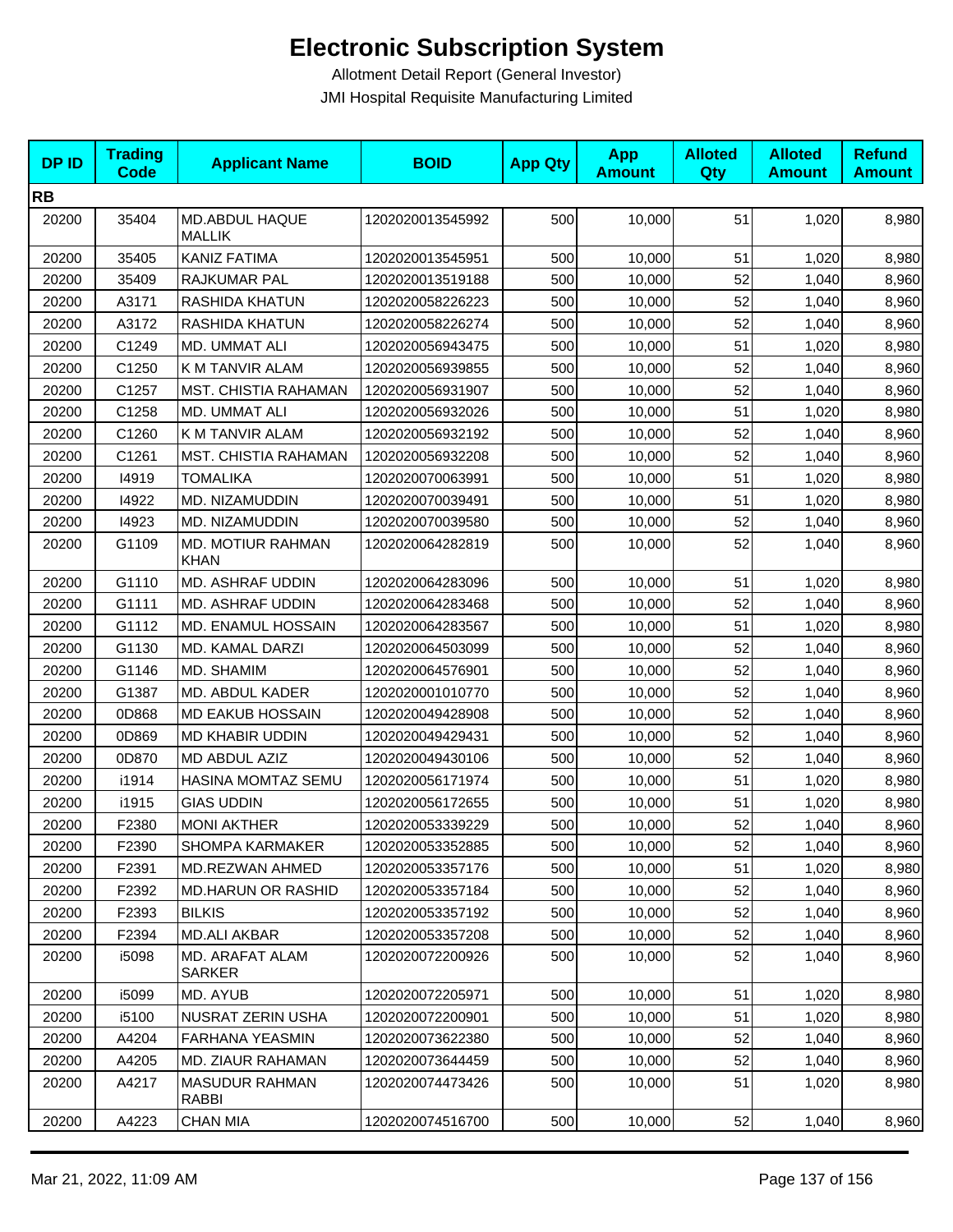| <b>DPID</b> | <b>Trading</b><br><b>Code</b> | <b>Applicant Name</b>                  | <b>BOID</b>      | <b>App Qty</b> | <b>App</b><br><b>Amount</b> | <b>Alloted</b><br>Qty | <b>Alloted</b><br><b>Amount</b> | <b>Refund</b><br><b>Amount</b> |
|-------------|-------------------------------|----------------------------------------|------------------|----------------|-----------------------------|-----------------------|---------------------------------|--------------------------------|
| <b>RB</b>   |                               |                                        |                  |                |                             |                       |                                 |                                |
| 20200       | A4226                         | MOHAMMAD TAYUB<br><b>ULLAH KHAN</b>    | 1202020073901208 | 500            | 10,000                      | 52                    | 1,040                           | 8,960                          |
| 20200       | A4227                         | MD. SHAHIDUR RAHMAN                    | 1202020073939265 | 500            | 10,000                      | 51                    | 1,020                           | 8,980                          |
| 20200       | A4228                         | SADIKUR RAHMAN                         | 1202020073939399 | 500            | 10,000                      | 51                    | 1,020                           | 8,980                          |
| 20200       | 03345                         | MR.BIMAL MAJUMDER                      | 1202020001290401 | 500            | 10,000                      | 52                    | 1,040                           | 8,960                          |
| 20200       | 03353                         | <b>MRS.TAHMINA HOSSAIN</b>             | 1202020001296179 | 500            | 10,000                      | 52                    | 1,040                           | 8,960                          |
| 20200       | 44283                         | MONOWARA KHATUN                        | 1202020029111823 | 500            | 10,000                      | 51                    | 1,020                           | 8,980                          |
| 20200       | 44284                         | <b>MONOWARA KHATUN</b>                 | 1202020029111831 | 500            | 10,000                      | 51                    | 1,020                           | 8,980                          |
| 20200       | 44285                         | MRS. MILI                              | 1202020029111841 | 500            | 10,000                      | 51                    | 1,020                           | 8,980                          |
| 20200       | 44286                         | <b>MRS.MILI</b>                        | 1202020029111858 | 500            | 10,000                      | 52                    | 1,040                           | 8,960                          |
| 20200       | 44298                         | <b>TRISHNA BAROI</b>                   | 1202020029191899 | 500            | 10,000                      | 51                    | 1,020                           | 8,980                          |
| 20200       | 44301                         | SWAPAN KUMAR NANDI                     | 1202020029191615 | 500            | 10,000                      | 51                    | 1,020                           | 8,980                          |
| 20200       | 44302                         | SWAPAN KUMAR NANDI                     | 1202020029191631 | 500            | 10,000                      | 51                    | 1,020                           | 8,980                          |
| 20200       | B1865                         | MD. ATAUR RAHAMAN                      | 1202020049799757 | 500            | 10,000                      | 52                    | 1,040                           | 8,960                          |
| 20200       | B1866                         | <b>GULSHAN ARA</b>                     | 1202020050278473 | 500            | 10,000                      | 52                    | 1,040                           | 8,960                          |
| 20200       | i1916                         | <b>GIAS UDDIN</b>                      | 1202020056175632 | 500            | 10,000                      | 51                    | 1,020                           | 8,980                          |
| 20200       | i1934                         | RABEYA SULTANA                         | 1202020056243030 | 500            | 10,000                      | 51                    | 1,020                           | 8,980                          |
| 20200       | i1935                         | RABEYA SULTANA                         | 1202020056243528 | 500            | 10,000                      | 51                    | 1,020                           | 8,980                          |
| 20200       | i1938                         | <b>MD SHAHIDUL ISLAM</b>               | 1202020056257368 | 500            | 10,000                      | 52                    | 1,040                           | 8,960                          |
| 20200       | i1939                         | <b>MD SHAHIDUL ISLAM</b>               | 1202020056259284 | 500            | 10,000                      | 52                    | 1,040                           | 8,960                          |
| 20200       | F3900                         | <b>ASRAFAT AHAMED</b><br><b>RIYADH</b> | 1202020056700325 | 500            | 10,000                      | 51                    | 1,020                           | 8,980                          |
| 20200       | F3901                         | SHEBAN KUMAR NAHA                      | 1202020056698531 | 500            | 10,000                      | 51                    | 1,020                           | 8,980                          |
| 20200       | F3902                         | SHEBAN KUMAR NAHA                      | 1202020056697974 | 500            | 10,000                      | 51                    | 1,020                           | 8,980                          |
| 20200       | F3903                         | DIPAK KUMAR PODDAR                     | 1202020056693687 | 500            | 10,000                      | 52                    | 1,040                           | 8,960                          |
| 20200       | G1808                         | MD. MAHMUDUR RAHMAN 1202020069493255   |                  | 500            | 10,000                      | 52                    | 1,040                           | 8,960                          |
| 20200       | G1809                         | <b>KAZI ADIBA</b>                      | 1202020069501535 | 500            | 10,000                      | 52                    | 1,040                           | 8,960                          |
| 20200       | G1815                         | AYESHA KHATUN                          | 1202020012181325 | 500            | 10,000                      | 51                    | 1,020                           | 8,980                          |
| 20200       | G1817                         | ASIK AHMED DIPTO                       | 1202020069700787 | 500            | 10,000                      | 52                    | 1,040                           | 8,960                          |
| 20200       | G1843                         | RASMA AKTER                            | 1202020070640447 | 500            | 10,000                      | 51                    | 1,020                           | 8,980                          |
| 20200       | 14641                         | MD. SANOWAR HOSSEN                     | 1202020063513755 | 500            | 10,000                      | 51                    | 1,020                           | 8,980                          |
| 20200       | 14651                         | <b>MD. KAMRUL HASAN</b>                | 1202020063758861 | 500            | 10,000                      | 51                    | 1,020                           | 8,980                          |
| 20200       | i3741                         | MST. SALMA BEGUM                       | 1202020059456358 | 500            | 10,000                      | 51                    | 1,020                           | 8,980                          |
| 20200       | i3748                         | ABEDA BEGUM                            | 1202020059684564 | 500            | 10,000                      | 51                    | 1,020                           | 8,980                          |
| 20200       | 03354                         | <b>MR.ANHAR MAHMUD</b>                 | 1202020001296243 | 500            | 10,000                      | 51                    | 1,020                           | 8,980                          |
| 20200       | 03355                         | MR.NAHEEN MAHMOOD                      | 1202020001296301 | 500            | 10,000                      | 52                    | 1,040                           | 8,960                          |
| 20200       | 03357                         | <b>MRS.NASIMA AKTER</b><br><b>KHAN</b> | 1202020001274108 | 500            | 10,000                      | 52                    | 1,040                           | 8,960                          |
| 20200       | 03367                         | MR.MD.MAHABUBA ALAM                    | 1202020001407314 | 500            | 10,000                      | 52                    | 1,040                           | 8,960                          |
| 20200       | 03415                         | <b>MR.BASHIR AHMED</b>                 | 1202020001296955 | 500            | 10,000                      | 51                    | 1,020                           | 8,980                          |
| 20200       | 26268                         | MD.REZAUL KARIM                        | 1202020008478735 | 500            | 10,000                      | 51                    | 1,020                           | 8,980                          |
| 20200       | 26269                         | <b>MD.HUSIAR ALI</b>                   | 1202020008479036 | 500            | 10,000                      | 51                    | 1,020                           | 8,980                          |
| 20200       | 26270                         | <b>MD.MONIR HOSSAIN</b>                | 1202020008480886 | 500            | 10,000                      | 51                    | 1,020                           | 8,980                          |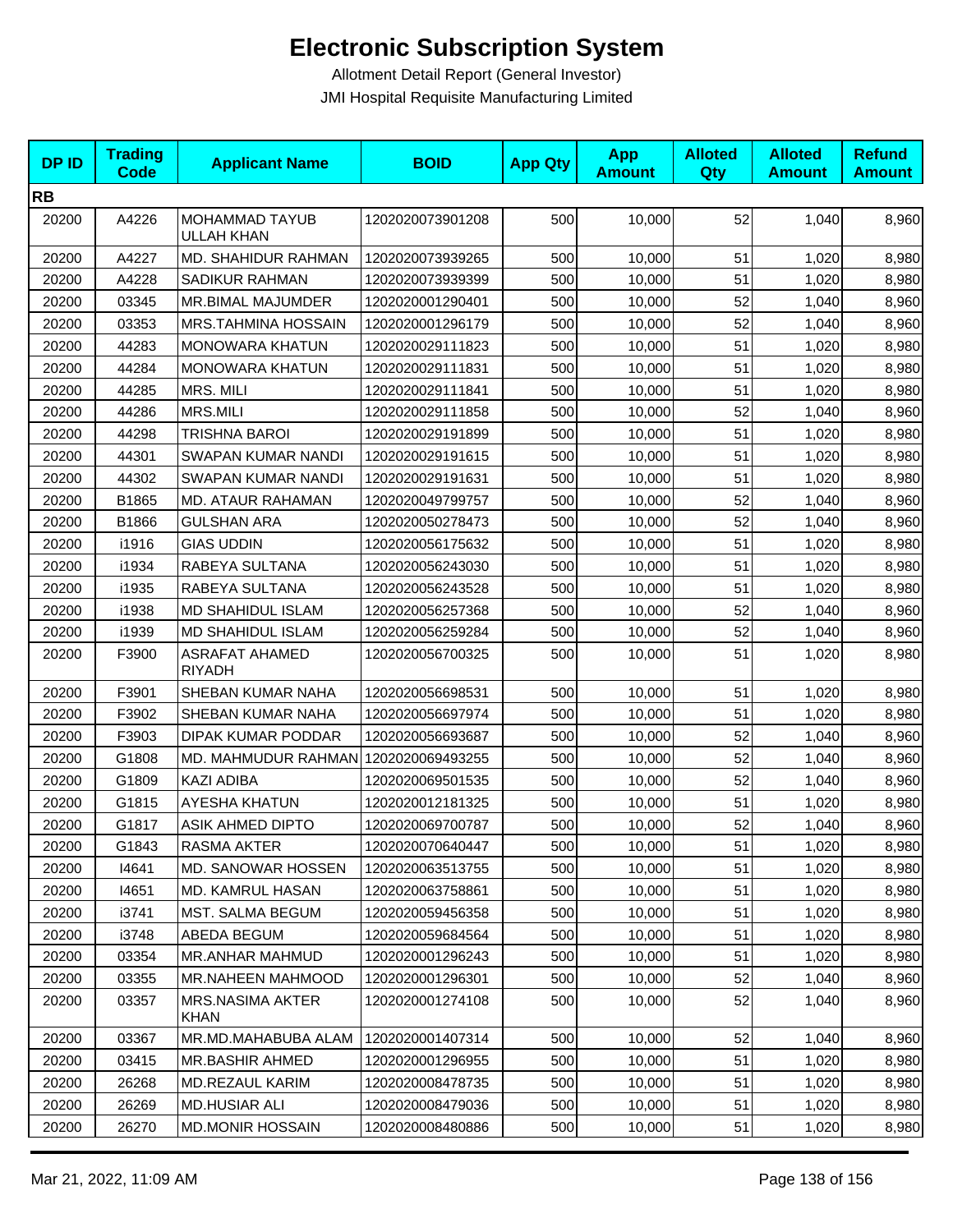| <b>DPID</b> | <b>Trading</b><br><b>Code</b> | <b>Applicant Name</b>                        | <b>BOID</b>      | <b>App Qty</b> | <b>App</b><br><b>Amount</b> | <b>Alloted</b><br>Qty | <b>Alloted</b><br><b>Amount</b> | <b>Refund</b><br><b>Amount</b> |
|-------------|-------------------------------|----------------------------------------------|------------------|----------------|-----------------------------|-----------------------|---------------------------------|--------------------------------|
| <b>RB</b>   |                               |                                              |                  |                |                             |                       |                                 |                                |
| 20200       | 26271                         | MD.HAFIZUR RAHMAN                            | 1202020008480926 | 500            | 10,000                      | 51                    | 1,020                           | 8,980                          |
| 20200       | 26272                         | MD.ABUL KALAM AZAD                           | 1202020008480950 | 500            | 10,000                      | 52                    | 1,040                           | 8,960                          |
| 20200       | 00468                         | MR. MD. IDRISS ALI                           | 1202020000038266 | 500            | 10,000                      | 51                    | 1,020                           | 8,980                          |
| 20200       | 00511                         | <b>MAMUN HASAN</b>                           | 1202020019876388 | 500            | 10,000                      | 52                    | 1,040                           | 8,960                          |
| 20200       | 00666                         | MR. SAGAR DIP (BARUN)                        | 1202020007744496 | 500            | 10,000                      | 52                    | 1,040                           | 8,960                          |
| 20200       | 00668                         | MR.SYED GIAS HUSSAIN                         | 1202020007727966 | 500            | 10,000                      | 51                    | 1,020                           | 8,980                          |
| 20200       | D4360                         | ANOWARA BEGUM                                | 1202020063103801 | 500            | 10,000                      | 51                    | 1,020                           | 8,980                          |
| 20200       | D4363                         | <b>FARHAD KHAN</b>                           | 1202020063341389 | 500            | 10,000                      | 52                    | 1,040                           | 8,960                          |
| 20200       | D4369                         | ANOWARA BEGUM                                | 1202020063497551 | 500            | 10,000                      | 52                    | 1,040                           | 8,960                          |
| 20200       | D4372                         | MITHU KUMAR SAHA                             | 1202020063642475 | 500            | 10,000                      | 51                    | 1,020                           | 8,980                          |
| 20200       | D4378                         | <b>MD. OMUR FARUK</b>                        | 1202020063805830 | 500            | 10,000                      | 52                    | 1,040                           | 8,960                          |
| 20200       | G1859                         | <b>NILUFA BEGUM</b>                          | 1202020071319546 | 500            | 10,000                      | 51                    | 1,020                           | 8,980                          |
| 20200       | G1860                         | <b>NILUFA BEGUM</b>                          | 1202020071319498 | 500            | 10,000                      | 52                    | 1,040                           | 8,960                          |
| 20200       | G1861                         | <b>MAHAMUDA AKTER</b>                        | 1202020071317670 | 500            | 10,000                      | 51                    | 1,020                           | 8,980                          |
| 20200       | G1862                         | <b>MAHAMUDA AKTER</b>                        | 1202020071317520 | 500            | 10,000                      | 52                    | 1,040                           | 8,960                          |
| 20200       | 00683                         | MEHRUBA TABASSUM                             | 1202020013507537 | 500            | 10,000                      | 52                    | 1,040                           | 8,960                          |
| 20200       | 00686                         | JAHANARA BEGUM                               | 1202020013507778 | 500            | 10,000                      | 52                    | 1,040                           | 8,960                          |
| 20200       | 00687                         | ARIF MOHAMMAD TOHA                           | 1202020013507877 | 500            | 10,000                      | 51                    | 1,020                           | 8,980                          |
| 20200       | 00704                         | <b>MAHMOOD ALAM</b><br><b>CHOWDHURY</b>      | 1202020000042132 | 500            | 10,000                      | 51                    | 1,020                           | 8,980                          |
| 20200       | 00705                         | MR. MD. SHAHJAHAN                            | 1202020000038132 | 500            | 10,000                      | 51                    | 1,020                           | 8,980                          |
| 20200       | 13018                         | MRS.SABIHA SULTANA                           | 1202020004594109 | 500            | 10,000                      | 51                    | 1,020                           | 8,980                          |
| 20200       | 13186                         | MR.A.K.M.KHORSHED<br>ALAM                    | 1202020004655068 | 500            | 10,000                      | 52                    | 1,040                           | 8,960                          |
| 20200       | 13197                         | MR.MD.ABDULLA AL<br><b>NOMAN</b>             | 1202020004664847 | 500            | 10,000                      | 52                    | 1,040                           | 8,960                          |
| 20200       | 13198                         | MR.HARUN-AR-RASHID                           | 1202020004664863 | 500            | 10,000                      | 52                    | 1,040                           | 8,960                          |
| 20200       | G1863                         | <b>AZMAIN AHNAF</b>                          | 1202020071160627 | 500            | 10,000                      | 52                    | 1,040                           | 8,960                          |
| 20200       | G1864                         | <b>AZMAIN AHNAF</b>                          | 1202020071160769 | 500            | 10,000                      | 52                    | 1,040                           | 8,960                          |
| 20200       | G1865                         | <b>MEHEDI HALIM</b>                          | 1202020071161739 | 500            | 10,000                      | 51                    | 1,020                           | 8,980                          |
| 20200       | G1866                         | <b>MEHEDI HALIM</b>                          | 1202020071161664 | 500            | 10,000                      | 52                    | 1,040                           | 8,960                          |
| 20200       | G1867                         | <b>MRS. SUSHMITA</b><br><b>SHARMIN PRIYA</b> | 1202020071163473 | 500            | 10,000                      | 52                    | 1,040                           | 8,960                          |
| 20200       | 14668                         | MD. FAZLUR RAHMAN                            | 1202020064523358 | 500            | 10,000                      | 51                    | 1,020                           | 8,980                          |
| 20200       | 14685                         | MD. AL-AMIN                                  | 1202020065033838 | 500            | 10,000                      | 52                    | 1,040                           | 8,960                          |
| 20200       | A3174                         | <b>TAZMOON NAHER</b>                         | 1202020058226555 | 500            | 10,000                      | 52                    | 1,040                           | 8,960                          |
| 20200       | A3175                         | MD AZIZUR RAHAMAN                            | 1202020058226357 | 500            | 10,000                      | 51                    | 1,020                           | 8,980                          |
| 20200       | A3180                         | <b>ASMA AKTER</b>                            | 1202020058255678 | 500            | 10,000                      | 51                    | 1,020                           | 8,980                          |
| 20200       | A3181                         | <b>ASMA AKTER</b>                            | 1202020058261618 | 500            | 10,000                      | 52                    | 1,040                           | 8,960                          |
| 20200       | A3182                         | TANIA SULTANA                                | 1202020058255809 | 500            | 10,000                      | 52                    | 1,040                           | 8,960                          |
| 20200       | A3183                         | TANIA SULTANA                                | 1202020058261733 | 500            | 10,000                      | 51                    | 1,020                           | 8,980                          |
| 20200       | A3186                         | <b>SUMA AKTER</b>                            | 1202020058256268 | 500            | 10,000                      | 51                    | 1,020                           | 8,980                          |
| 20200       | 37747                         | <b>RUP BANI</b>                              | 1202020014972772 | 500            | 10,000                      | 52                    | 1,040                           | 8,960                          |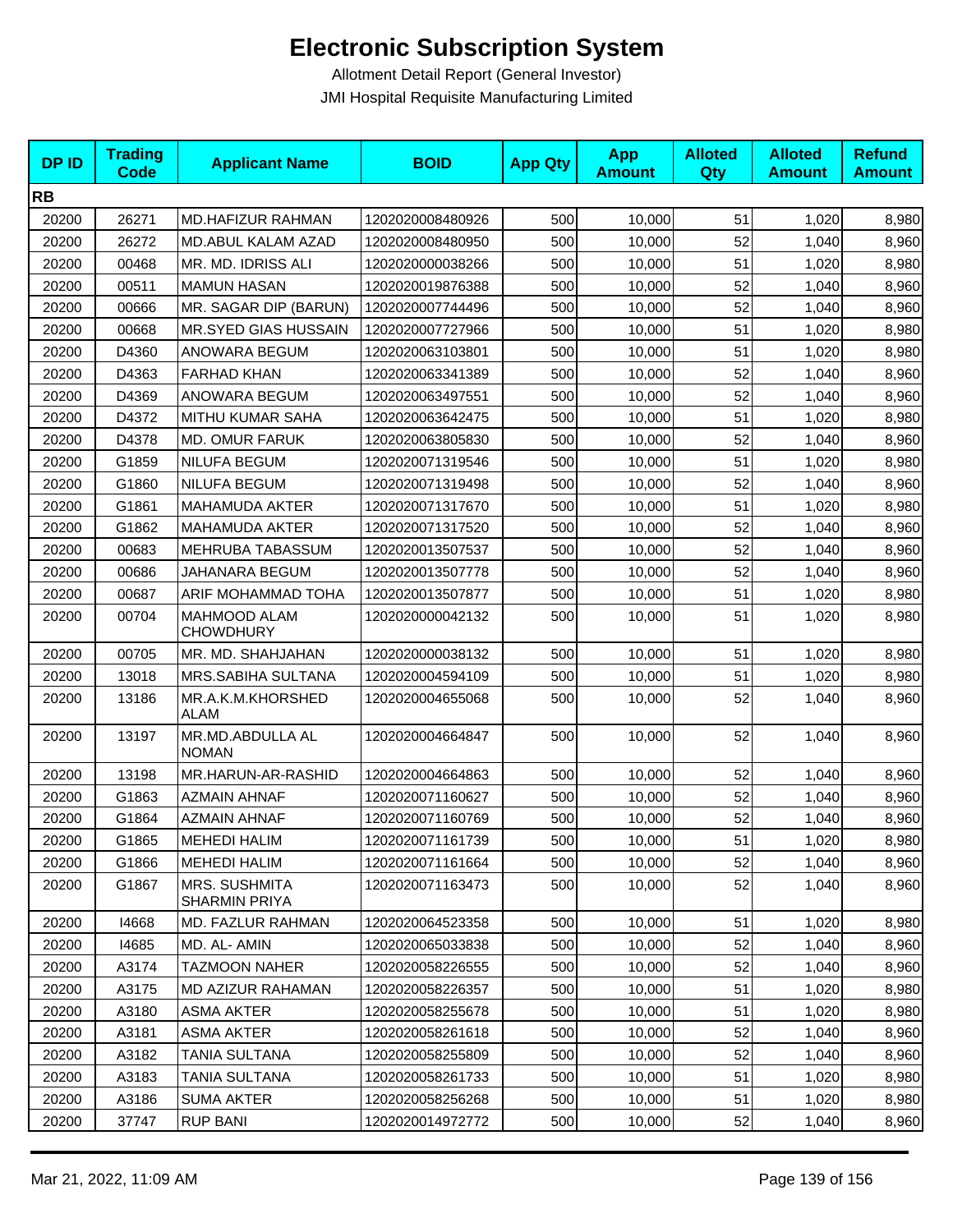| <b>DPID</b> | <b>Trading</b><br><b>Code</b> | <b>Applicant Name</b>                 | <b>BOID</b>      | <b>App Qty</b> | <b>App</b><br><b>Amount</b> | <b>Alloted</b><br>Qty | <b>Alloted</b><br><b>Amount</b> | <b>Refund</b><br><b>Amount</b> |
|-------------|-------------------------------|---------------------------------------|------------------|----------------|-----------------------------|-----------------------|---------------------------------|--------------------------------|
| <b>RB</b>   |                               |                                       |                  |                |                             |                       |                                 |                                |
| 20200       | 37748                         | NAZMA BEGUM                           | 1202020014972764 | 500            | 10,000                      | 52                    | 1,040                           | 8,960                          |
| 20200       | 14924                         | <b>NAFIS AL GANI</b>                  | 1202020070166044 | 500            | 10,000                      | 52                    | 1,040                           | 8,960                          |
| 20200       | 14925                         | NAFIS AL GANI                         | 1202020070166060 | 500            | 10,000                      | 52                    | 1,040                           | 8,960                          |
| 20200       | 14927                         | <b>ABDUL BATEN</b>                    | 1202020070153000 | 500            | 10,000                      | 51                    | 1,020                           | 8,980                          |
| 20200       | 14928                         | SHAKIA NASRIN                         | 1202020070152429 | 500            | 10,000                      | 52                    | 1,040                           | 8,960                          |
| 20200       | 14949                         | RABIA BEGUM                           | 1202020070450610 | 500            | 10,000                      | 52                    | 1,040                           | 8,960                          |
| 20200       | 14954                         | <b>RIPAN MATUBBER</b>                 | 1202020070472060 | 500            | 10,000                      | 52                    | 1,040                           | 8,960                          |
| 20200       | A3833                         | <b>MD. MUNEER HUSSAIN</b>             | 1202020045148674 | 500            | 10,000                      | 51                    | 1,020                           | 8,980                          |
| 20200       | A3838                         | <b>ANONTO KUMAR GHOSE</b>             | 1202020064322273 | 500            | 10,000                      | 51                    | 1,020                           | 8,980                          |
| 20200       | A3843                         | <b>RUPALI RANI</b>                    | 1202020064774008 | 500            | 10,000                      | 52                    | 1,040                           | 8,960                          |
| 20200       | 14688                         | MD. MAHBUB                            | 1202020065033897 | 500            | 10,000                      | 51                    | 1,020                           | 8,980                          |
| 20200       | i4690                         | MD. ATIQUR RAHMAN                     | 1202020065103912 | 500            | 10,000                      | 52                    | 1,040                           | 8,960                          |
| 20200       | 14695                         | MAHMUD KAISER NAFFEE 1202020065392209 |                  | 500            | 10,000                      | 52                    | 1,040                           | 8,960                          |
| 20200       | 14696                         | MAHMUD KAISER NAFFEE 1202020065392308 |                  | 500            | 10,000                      | 52                    | 1,040                           | 8,960                          |
| 20200       | i4730                         | MAHFUZA AKTHER LIPI                   | 1202020066052690 | 500            | 10,000                      | 52                    | 1,040                           | 8,960                          |
| 20200       | 14732                         | TANVIR ACCESSORIES                    | 1202020066129817 | 500            | 10,000                      | 51                    | 1,020                           | 8,980                          |
| 20200       | D4258                         | MD. MOFAZZAL KABIR                    | 1202020061549030 | 500            | 10,000                      | 52                    | 1,040                           | 8,960                          |
| 20200       | D4262                         | A.K.M. NOYON MAHMUD                   | 1202020061736101 | 500            | 10,000                      | 52                    | 1,040                           | 8,960                          |
| 20200       | D4263                         | A.K.M. NOYON MAHMUD                   | 1202020061736187 | 500            | 10,000                      | 52                    | 1,040                           | 8,960                          |
| 20200       | 37749                         | <b>MD.AMIR HOSSAIN</b>                | 1202020014972748 | 500            | 10,000                      | 52                    | 1,040                           | 8,960                          |
| 20200       | 37750                         | MD. ABDUL BARI                        | 1202020014972731 | 500            | 10,000                      | 52                    | 1,040                           | 8,960                          |
| 20200       | 37751                         | MS.SUMI                               | 1202020014972756 | 500            | 10,000                      | 52                    | 1,040                           | 8,960                          |
| 20200       | 37752                         | ROZINA PARVIN                         | 1202020014972721 | 500            | 10,000                      | 51                    | 1,020                           | 8,980                          |
| 20200       | 37753                         | <b>HAZERA BEGUM</b>                   | 1202020014972713 | 500            | 10,000                      | 52                    | 1,040                           | 8,960                          |
| 20200       | 00G80                         | MR. A. K. M. ZAFOR ULLA               | 1202020001340342 | 500            | 10,000                      | 51                    | 1,020                           | 8,980                          |
| 20200       | 00G85                         | SHILPI BARUA                          | 1202020005148092 | 500            | 10,000                      | 51                    | 1,020                           | 8,980                          |
| 20200       | 00G86                         | <b>DILIP BARUA</b>                    | 1202020004344362 | 500            | 10,000                      | 52                    | 1,040                           | 8,960                          |
| 20200       | 00H14                         | NRURL ALAM MOZUMDER 1202020016145538  |                  | 500            | 10,000                      | 52                    | 1,040                           | 8,960                          |
| 20200       | 00H18                         | KAZI NURUL ISLAM                      | 1202020043363412 | 500            | 10,000                      | 52                    | 1,040                           | 8,960                          |
| 20200       | 03416                         | MRS.TAHMINA HAQ<br><b>NOPUR</b>       | 1202020001296856 | 500            | 10,000                      | 52                    | 1,040                           | 8,960                          |
| 20200       | 03431                         | MS.FARHANA AWAL RUMI 1202020001298566 |                  | 500            | 10,000                      | 52                    | 1,040                           | 8,960                          |
| 20200       | 0C465                         | <b>IFTAKHAIRUL ALAM</b>               | 1202020050142256 | 500            | 10,000                      | 52                    | 1,040                           | 8,960                          |
| 20200       | 01457                         | MD. SHOHAGH                           | 1202020053019041 | 500            | 10,000                      | 51                    | 1,020                           | 8,980                          |
| 20200       | B1867                         | <b>GULSHAN ARA</b>                    | 1202020050270211 | 500            | 10,000                      | 52                    | 1,040                           | 8,960                          |
| 20200       | B1889                         | <b>ALIF AHMED</b>                     | 1202020049879100 | 500            | 10,000                      | 52                    | 1,040                           | 8,960                          |
| 20200       | B1890                         | <b>ALIF AHMED</b>                     | 1202020049879622 | 500            | 10,000                      | 52                    | 1,040                           | 8,960                          |
| 20200       | B2025                         | MD. ABDUR RASHID                      | 1202020050148202 | 500            | 10,000                      | 51                    | 1,020                           | 8,980                          |
| 20200       | B2052                         | MD. JASIM UDDIN KHAN                  | 1202020050451988 | 500            | 10,000                      | 52                    | 1,040                           | 8,960                          |
| 20200       | B2101                         | KAZI SHAMSUL HUDA                     | 1202020050318117 | 500            | 10,000                      | 51                    | 1,020                           | 8,980                          |
| 20200       | B2102                         | MR. KAZI SHAMSUL HUDA                 | 1202020050318125 | 500            | 10,000                      | 52                    | 1,040                           | 8,960                          |
| 20200       | B4467                         | <b>MD. OBAIDUL ISLAM</b>              | 1202020054635241 | 500            | 10,000                      | 51                    | 1,020                           | 8,980                          |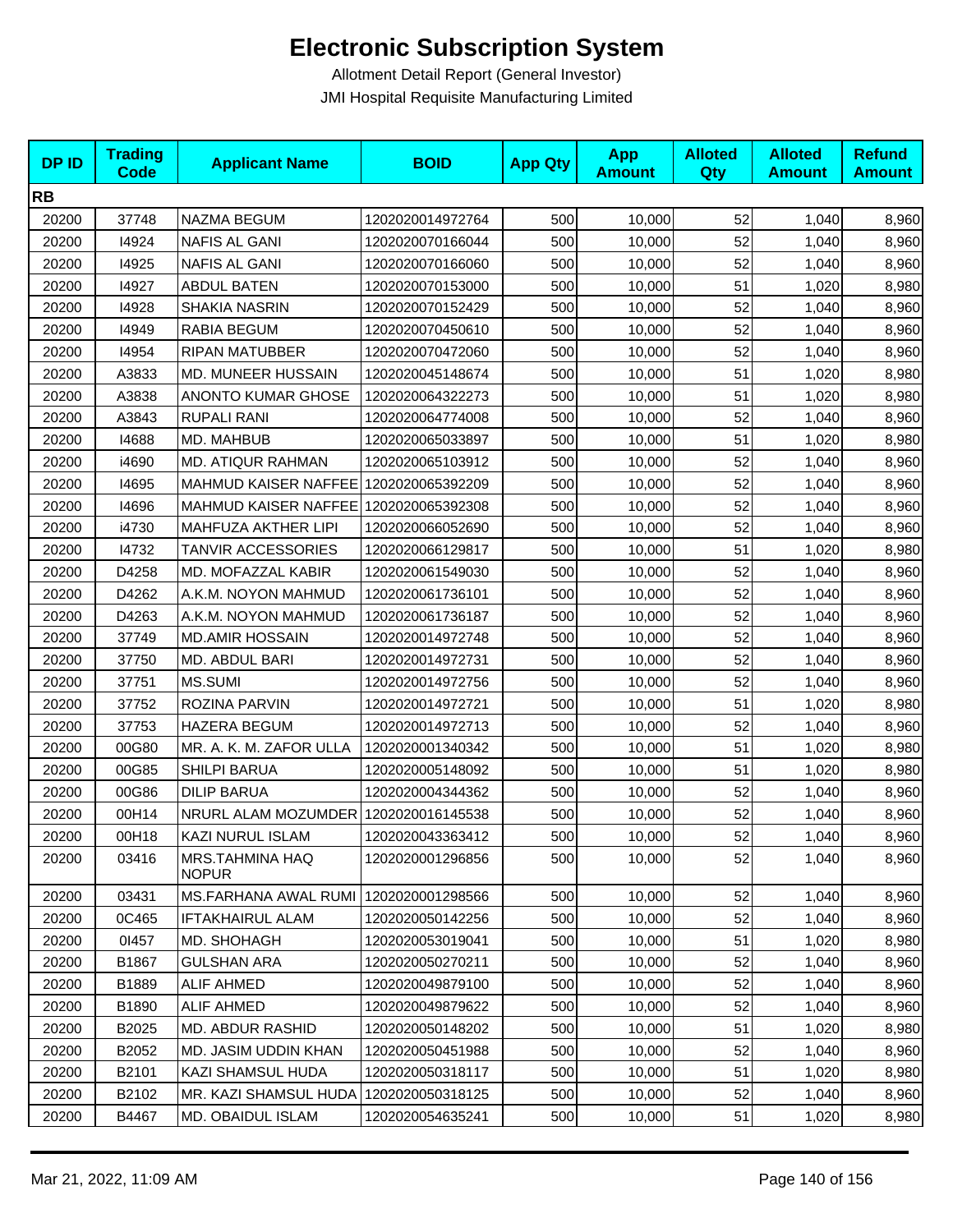| <b>DPID</b> | <b>Trading</b><br>Code | <b>Applicant Name</b>                   | <b>BOID</b>      | <b>App Qty</b> | <b>App</b><br><b>Amount</b> | <b>Alloted</b><br><b>Qty</b> | <b>Alloted</b><br><b>Amount</b> | <b>Refund</b><br><b>Amount</b> |
|-------------|------------------------|-----------------------------------------|------------------|----------------|-----------------------------|------------------------------|---------------------------------|--------------------------------|
| <b>RB</b>   |                        |                                         |                  |                |                             |                              |                                 |                                |
| 20200       | B4468                  | <b>MD. OBAIDUL ISLAM</b>                | 1202020054643588 | 500            | 10,000                      | 52                           | 1,040                           | 8,960                          |
| 20200       | F3904                  | DIPAK KUMAR PODDAR                      | 1202020056692369 | 500            | 10,000                      | 51                           | 1,020                           | 8,980                          |
| 20200       | F3905                  | MD. MAHAMUDUL<br><b>HASSAN</b>          | 1202020056694226 | 500            | 10,000                      | 51                           | 1,020                           | 8,980                          |
| 20200       | F3906                  | MD. MAHAMUDUL<br><b>HASSAN</b>          | 1202020056690525 | 500            | 10,000                      | 51                           | 1,020                           | 8,980                          |
| 20200       | F3907                  | <b>FAZLE ALAHI</b>                      | 1202020056705542 | 500            | 10.000                      | 52                           | 1,040                           | 8,960                          |
| 20200       | F3908                  | <b>FAZLE ALAHI</b>                      | 1202020056705451 | 500            | 10,000                      | 51                           | 1,020                           | 8,980                          |
| 20200       | G1036                  | MOHAMMAD ULLAH                          | 1202020063157758 | 500            | 10,000                      | 51                           | 1,020                           | 8,980                          |
| 20200       | G1040                  | MOHAMMAD MOMINUL<br><b>ISLAM</b>        | 1202020063188382 | 500            | 10,000                      | 51                           | 1,020                           | 8,980                          |
| 20200       | G1042                  | MD. GOLAM MOSTAFA                       | 1202020063270531 | 500            | 10,000                      | 51                           | 1,020                           | 8,980                          |
| 20200       | G1043                  | MD. GOLAM MOSTAFA                       | 1202020063270620 | 500            | 10,000                      | 52                           | 1,040                           | 8,960                          |
| 20200       | 01458                  | MD. SHOHAGH                             | 1202020053019051 | 500            | 10,000                      | 51                           | 1,020                           | 8,980                          |
| 20200       | 01467                  | <b>ALI AKBAR</b>                        | 1202020053023183 | 500            | 10,000                      | 51                           | 1,020                           | 8,980                          |
| 20200       | 01468                  | <b>ALI AKBER</b>                        | 1202020053021069 | 500            | 10,000                      | 51                           | 1,020                           | 8,980                          |
| 20200       | 01483                  | MAHBUBA AKHTER TULI                     | 1202020053072565 | 500            | 10,000                      | 51                           | 1,020                           | 8,980                          |
| 20200       | 01489                  | <b>IQRA BINTA ZAKIR</b>                 | 1202020053275507 | 500            | 10,000                      | 51                           | 1,020                           | 8,980                          |
| 20200       | 01490                  | <b>IQRA BINTA ZAKIR</b>                 | 1202020053275970 | 500            | 10,000                      | 51                           | 1,020                           | 8,980                          |
| 20200       | 01516                  | MD. ASIR KHA                            | 1202020053149288 | 500            | 10,000                      | 51                           | 1,020                           | 8,980                          |
| 20200       | 23276                  | <b>RUHI TRADE</b><br>INTERNATIONAL LTD. | 1202020007456606 | 500            | 10,000                      | 52                           | 1,040                           | 8,960                          |
| 20200       | 23314                  | <b>MD.MASUDUR RAHMAN</b>                | 1202020007507137 | 500            | 10,000                      | 51                           | 1,020                           | 8,980                          |
| 20200       | G2467                  | MD. RAFIQUL ISLAM                       | 1202020075060572 | 500            | 10,000                      | 52                           | 1,040                           | 8,960                          |
| 20200       | 11002                  | MD. BARREK KHAN                         | 1202020054569072 | 500            | 10,000                      | 52                           | 1,040                           | 8,960                          |
| 20200       | 11004                  | MD. ZAHIRUL ISLAM                       | 1202020054532368 | 500            | 10,000                      | 52                           | 1,040                           | 8,960                          |
| 20200       | 11006                  | <b>MD. ABUL BASHAR</b><br><b>MOLLA</b>  | 1202020054641439 | 500            | 10.000                      | 52                           | 1,040                           | 8,960                          |
| 20200       | 11007                  | <b>MD. ABUL BASHAR</b><br>MOLLA         | 1202020054641901 | 500            | 10,000                      | 51                           | 1,020                           | 8,980                          |
| 20200       | 11008                  | MST. SHAHINUR BEGUM                     | 1202020054642864 | 500            | 10,000                      | 52                           | 1,040                           | 8,960                          |
| 20200       | 11009                  | MST. SHAHINUR BEGUM                     | 1202020054643644 | 500            | 10,000                      | 52                           | 1,040                           | 8,960                          |
| 20200       | i2201                  | <b>FARUK HOWLADER</b>                   | 1202020056962541 | 500            | 10,000                      | 52                           | 1,040                           | 8,960                          |
| 20200       | B9665                  | KAMRUZZAMAN                             | 1202020059025314 | 500            | 10,000                      | 52                           | 1,040                           | 8,960                          |
| 20200       | G1525                  | KANAI SUTRADHAR                         | 1202020067777256 | 500            | 10,000                      | 51                           | 1,020                           | 8,980                          |
| 20200       | G1526                  | <b>KAMOL SUTRADHAR</b>                  | 1202020067781403 | 500            | 10,000                      | 52                           | 1,040                           | 8,960                          |
| 20200       | G1527                  | <b>KAMOL SUTRADHAR</b>                  | 1202020067781438 | 500            | 10,000                      | 52                           | 1,040                           | 8,960                          |
| 20200       | G1531                  | <b>SAJOL KANTI</b><br><b>SUTRADHAR</b>  | 1202020067792330 | 500            | 10,000                      | 51                           | 1,020                           | 8,980                          |
| 20200       | 13200                  | <b>MR.HARUN AR RASHID</b>               | 1202020004664903 | 500            | 10,000                      | 52                           | 1,040                           | 8,960                          |
| 20200       | 13221                  | MR.MD.ABDUL KADER                       | 1202020004668789 | 500            | 10,000                      | 51                           | 1,020                           | 8,980                          |
| 20200       | 17984                  | <b>MD.SHOFIKUL ISLAM</b>                | 1202020006150804 | 500            | 10,000                      | 52                           | 1,040                           | 8,960                          |
| 20200       | 17985                  | MRS.LUTFA YASMIN                        | 1202020006150820 | 500            | 10,000                      | 52                           | 1,040                           | 8,960                          |
| 20200       | 18034                  | PALASH KUMAR PAUL                       | 1202020006169738 | 500            | 10,000                      | 51                           | 1,020                           | 8,980                          |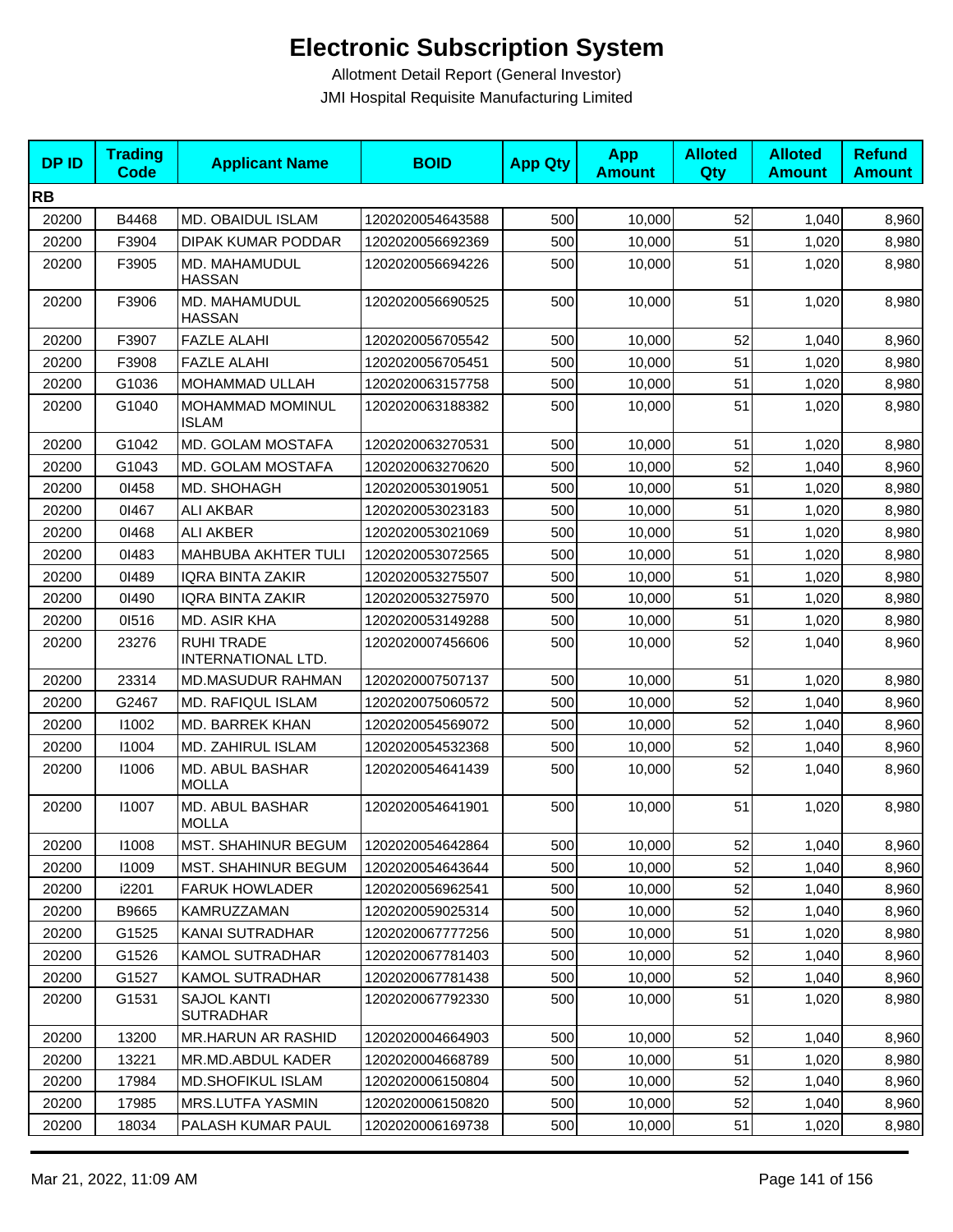| <b>DPID</b> | <b>Trading</b><br><b>Code</b> | <b>Applicant Name</b>                    | <b>BOID</b>      | <b>App Qty</b> | <b>App</b><br><b>Amount</b> | <b>Alloted</b><br>Qty | <b>Alloted</b><br><b>Amount</b> | <b>Refund</b><br><b>Amount</b> |
|-------------|-------------------------------|------------------------------------------|------------------|----------------|-----------------------------|-----------------------|---------------------------------|--------------------------------|
| <b>RB</b>   |                               |                                          |                  |                |                             |                       |                                 |                                |
| 20200       | 32315                         | RUNU RANI DAS                            | 1202020011105944 | 500            | 10,000                      | 52                    | 1,040                           | 8,960                          |
| 20200       | 32316                         | RUNU RANI DAS                            | 1202020011105703 | 500            | 10,000                      | 51                    | 1,020                           | 8,980                          |
| 20200       | 32319                         | <b>SUBASH DAS</b>                        | 1202020011104495 | 500            | 10,000                      | 51                    | 1,020                           | 8,980                          |
| 20200       | 32320                         | <b>SUBASH DAS</b>                        | 1202020011104915 | 500            | 10,000                      | 52                    | 1,040                           | 8,960                          |
| 20200       | G1533                         | SOUMEN SUTRADHAR                         | 1202020067793551 | 500            | 10,000                      | 51                    | 1,020                           | 8,980                          |
| 20200       | G1534                         | <b>SHAPAN KUMAR</b><br><b>SUTRADHAR</b>  | 1202020067794313 | 500            | 10,000                      | 51                    | 1,020                           | 8,980                          |
| 20200       | G1540                         | <b>SABNAM SABERA</b>                     | 1202020067842212 | 500            | 10,000                      | 52                    | 1,040                           | 8,960                          |
| 20200       | G1547                         | <b>ABUL KALAM</b>                        | 1202020067915408 | 500            | 10,000                      | 51                    | 1,020                           | 8,980                          |
| 20200       | G1551                         | <b>HALIMA AKTER</b>                      | 1202020067963520 | 500            | 10,000                      | 51                    | 1,020                           | 8,980                          |
| 20200       | 15060                         | <b>FARIYA TABASSUM</b>                   | 1202020071668474 | 500            | 10,000                      | 52                    | 1,040                           | 8,960                          |
| 20200       | 15061                         | ABDULLAH AL MUGNI                        | 1202020071667851 | 500            | 10,000                      | 51                    | 1,020                           | 8,980                          |
| 20200       | 15062                         | ABDULLAH AL MUGNI                        | 1202020071667552 | 500            | 10,000                      | 51                    | 1,020                           | 8,980                          |
| 20200       | 15063                         | <b>SONIA NARGIS</b>                      | 1202020071684058 | 500            | 10,000                      | 52                    | 1,040                           | 8,960                          |
| 20200       | 37754                         | MD.NIZAM                                 | 1202020014972705 | 500            | 10,000                      | 52                    | 1,040                           | 8,960                          |
| 20200       | 37755                         | <b>MD.MASUM</b>                          | 1202020014972691 | 500            | 10,000                      | 52                    | 1,040                           | 8,960                          |
| 20200       | 38122                         | MIR ATIKUR RAHMAN                        | 1202020015158933 | 500            | 10,000                      | 51                    | 1,020                           | 8,980                          |
| 20200       | 38125                         | <b>FATIMA AKTER</b>                      | 1202020015186564 | 500            | 10,000                      | 52                    | 1,040                           | 8,960                          |
| 20200       | A3844                         | <b>RUPALI RANI</b>                       | 1202020064774059 | 500            | 10,000                      | 52                    | 1,040                           | 8,960                          |
| 20200       | A3846                         | MD. LIAKAT HOSSAIN                       | 1202020064396850 | 500            | 10,000                      | 51                    | 1,020                           | 8,980                          |
| 20200       | A3849                         | MD. NURUL HUDA                           | 1202020064418705 | 500            | 10,000                      | 51                    | 1,020                           | 8,980                          |
| 20200       | A3854                         | Nadira Sultana                           | 1202020061456397 | 500            | 10,000                      | 52                    | 1,040                           | 8,960                          |
| 20200       | A3855                         | FARZANA RAHMAN                           | 1202020064439324 | 500            | 10,000                      | 51                    | 1,020                           | 8,980                          |
| 20200       | A3859                         | SAWPNA GHOSH                             | 1202020064608001 | 500            | 10,000                      | 52                    | 1,040                           | 8,960                          |
| 20200       | A2061                         | <b>SUJIT KUMAR DAS</b>                   | 1202020056810749 | 500            | 10,000                      | 51                    | 1,020                           | 8,980                          |
| 20200       | A2068                         | ABU AHMAD BHUIYAN                        | 1202020057817627 | 500            | 10,000                      | 51                    | 1,020                           | 8,980                          |
| 20200       | A2093                         | <b>ALAK KUMER DEY</b>                    | 1202020062117773 | 500            | 10,000                      | 51                    | 1,020                           | 8,980                          |
| 20200       | D4268                         | SANGITA DEBNATH                          | 1202020061839580 | 500            | 10,000                      | 52                    | 1,040                           | 8,960                          |
| 20200       | D4278                         | <b>DULAL DEBNATH</b>                     | 1202020061841225 | 500            | 10,000                      | 52                    | 1,040                           | 8,960                          |
| 20200       | D4316                         | <b>MD SHAFIKUL ISLAM</b><br><b>SUMON</b> | 1202020062468427 | 500            | 10,000                      | 51                    | 1,020                           | 8,980                          |
| 20200       | D4325                         | <b>UDAY KUMAR SAHA</b>                   | 1202020062682330 | 500            | 10,000                      | 52                    | 1,040                           | 8,960                          |
| 20200       | D4326                         | <b>SANJIB KUMAR</b><br><b>CHOWDHURY</b>  | 1202020062690719 | 500            | 10,000                      | 52                    | 1,040                           | 8,960                          |
| 20200       | D4330                         | MD. GOLAM SAROWER                        | 1202020040704190 | 500            | 10,000                      | 51                    | 1,020                           | 8,980                          |
| 20200       | G1844                         | RASMA AKTER                              | 1202020070640455 | 500            | 10,000                      | 52                    | 1,040                           | 8,960                          |
| 20200       | G1845                         | <b>MD. JAHIDUR RAHMAN</b>                | 1202020070640851 | 500            | 10,000                      | 51                    | 1,020                           | 8,980                          |
| 20200       | G1851                         | <b>NASIMA AKTER</b>                      | 1202020071035046 | 500            | 10,000                      | 51                    | 1,020                           | 8,980                          |
| 20200       | 38126                         | <b>FATIMA AKTER</b>                      | 1202020015186580 | 500            | 10,000                      | 52                    | 1,040                           | 8,960                          |
| 20200       | 38127                         | <b>HASIA BEGUM</b>                       | 1202020015186599 | 500            | 10,000                      | 52                    | 1,040                           | 8,960                          |
| 20200       | 38134                         | MD.RAFIQUL ISLAM                         | 1202020015186531 | 500            | 10,000                      | 52                    | 1,040                           | 8,960                          |
| 20200       | 38136                         | <b>HASIA BEGUM</b>                       | 1202020015187245 | 500            | 10,000                      | 51                    | 1,020                           | 8,980                          |
| 20200       | 38154                         | M.A.SALAM                                | 1202020015216261 | 500            | 10,000                      | 51                    | 1,020                           | 8,980                          |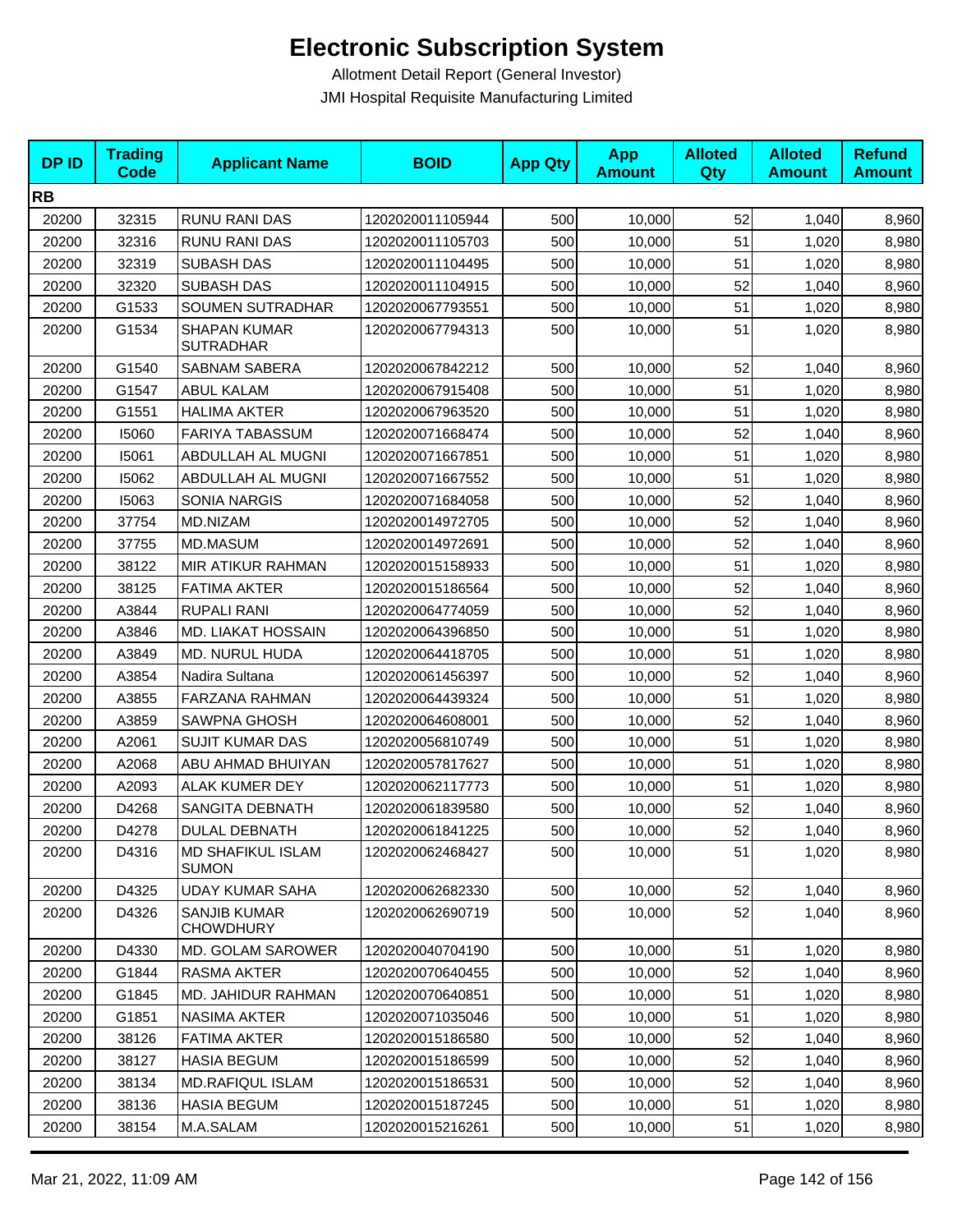| <b>DPID</b> | <b>Trading</b><br>Code | <b>Applicant Name</b>                | <b>BOID</b>      | <b>App Qty</b> | <b>App</b><br><b>Amount</b> | <b>Alloted</b><br>Qty | <b>Alloted</b><br><b>Amount</b> | <b>Refund</b><br><b>Amount</b> |
|-------------|------------------------|--------------------------------------|------------------|----------------|-----------------------------|-----------------------|---------------------------------|--------------------------------|
| <b>RB</b>   |                        |                                      |                  |                |                             |                       |                                 |                                |
| 20200       | 38160                  | DR.MOHAMMED KABIRUL<br><b>ISLAM</b>  | 1202020015228547 | 500            | 10,000                      | 51                    | 1,020                           | 8,980                          |
| 20200       | 38191                  | <b>MD. SAFIKUL ALAM</b>              | 1202020015247860 | 500            | 10,000                      | 51                    | 1,020                           | 8,980                          |
| 20200       | A4229                  | SADIKUR RAHMAN                       | 1202020073939380 | 500            | 10,000                      | 52                    | 1,040                           | 8,960                          |
| 20200       | A4231                  | MD. SHAKHAWAT<br><b>HOSSAIN</b>      | 1202020073996123 | 500            | 10,000                      | 51                    | 1,020                           | 8,980                          |
| 20200       | A2121                  | SHADIN MULTIPUR.<br>SOCIETY LTD.     | 1202020056168936 | 500            | 10.000                      | 51                    | 1,020                           | 8,980                          |
| 20200       | A2151                  | SUDARSHAN KUMAR<br><b>BASAK</b>      | 1202020043660120 | 500            | 10,000                      | 52                    | 1,040                           | 8,960                          |
| 20200       | A2152                  | SUDARSHAN KUMAR<br><b>BASAK</b>      | 1202020044706641 | 500            | 10,000                      | 52                    | 1,040                           | 8,960                          |
| 20200       | A2254                  | <b>ZERINA AFRIN</b>                  | 1202020041385313 | 500            | 10,000                      | 51                    | 1,020                           | 8,980                          |
| 20200       | A2272                  | <b>MD. HABIBUR RAHMAN</b>            | 1202020062598505 | 500            | 10,000                      | 51                    | 1,020                           | 8,980                          |
| 20200       | A2274                  | <b>MOSLEH UDDIN AHMAD</b>            | 1202020062814922 | 500            | 10,000                      | 52                    | 1,040                           | 8,960                          |
| 20200       | 44307                  | PABITRA KUMAR NANDI                  | 1202020029191730 | 500            | 10,000                      | 51                    | 1,020                           | 8,980                          |
| 20200       | 44308                  | PABITRA KUMAR NANDI                  | 1202020029191765 | 500            | 10,000                      | 52                    | 1,040                           | 8,960                          |
| 20200       | 44309                  | JHUMUR RANI NANDI                    | 1202020029191781 | 500            | 10,000                      | 51                    | 1,020                           | 8,980                          |
| 20200       | G1852                  | SHAKHAOUT HOSSAIN<br><b>SIKDER</b>   | 1202020071051671 | 500            | 10,000                      | 51                    | 1,020                           | 8,980                          |
| 20200       | G1853                  | <b>NASIMA AKTER</b>                  | 1202020071034927 | 500            | 10,000                      | 51                    | 1,020                           | 8,980                          |
| 20200       | 00135                  | MD. ABDUL QUDDUS                     | 1202020051637749 | 500            | 10,000                      | 51                    | 1,020                           | 8,980                          |
| 20200       | 00144                  | MD. ZAHIRUL ISLAM<br><b>MAJUMDER</b> | 1202020024453815 | 500            | 10,000                      | 51                    | 1,020                           | 8,980                          |
| 20200       | 00160                  | KAZI YEAKUB                          | 1202020051795712 | 500            | 10,000                      | 51                    | 1,020                           | 8,980                          |
| 20200       | 00166                  | <b>KAZI YEAKUB</b>                   | 1202020051834255 | 500            | 10,000                      | 52                    | 1,040                           | 8,960                          |
| 20200       | 17861                  | <b>MD.MANIK MIAH</b>                 | 1202020006071992 | 500            | 10,000                      | 52                    | 1,040                           | 8,960                          |
| 20200       | 17862                  | <b>MD.MANIK MIAH</b>                 | 1202020006072001 | 500            | 10,000                      | 51                    | 1,020                           | 8,980                          |
| 20200       | 17881                  | MD.ABBAS UDDIN KHAN                  | 1202020006085433 | 500            | 10,000                      | 52                    | 1,040                           | 8,960                          |
| 20200       | 17882                  | <b>MD.YUSUF ALI KHAN</b>             | 1202020006085441 | 500            | 10,000                      | 51                    | 1,020                           | 8,980                          |
| 20200       | 17887                  | FARIDA AKHTAR                        | 1202020006086023 | 500            | 10,000                      | 52                    | 1,040                           | 8,960                          |
| 20200       | 17894                  | <b>MD AMIR HOSSAIN</b>               | 1202020006082084 | 500            | 10,000                      | 51                    | 1,020                           | 8,980                          |
| 20200       | 17948                  | <b>ZINIA AKTHER</b>                  | 1202020006082689 | 500            | 10,000                      | 51                    | 1,020                           | 8,980                          |
| 20200       | 23241                  | <b>SHAH ALAM</b>                     | 1202020007376227 | 500            | 10,000                      | 52                    | 1,040                           | 8,960                          |
| 20200       | 00C65                  | ZARIN TASNEEM                        | 1202020044663720 | 500            | 10,000                      | 52                    | 1,040                           | 8,960                          |
| 20200       | B4377                  | <b>KAWSER AHMMED</b>                 | 1202020054533587 | 500            | 10,000                      | 52                    | 1,040                           | 8,960                          |
| 20200       | B4378                  | FAHIMA HAIDER PINU                   | 1202020054687296 | 500            | 10,000                      | 52                    | 1,040                           | 8,960                          |
| 20200       | B4380                  | <b>MD. DELWAR HOSSEN</b>             | 1202020054688017 | 500            | 10,000                      | 52                    | 1,040                           | 8,960                          |
| 20200       | B4381                  | <b>KAWSER AHMMED</b>                 | 1202020054688068 | 500            | 10,000                      | 52                    | 1,040                           | 8,960                          |
| 20200       | B4388                  | <b>BIJOY</b>                         | 1202020054532558 | 500            | 10,000                      | 51                    | 1,020                           | 8,980                          |
| 20200       | B4389                  | <b>BIJOY</b>                         | 1202020054533220 | 500            | 10,000                      | 52                    | 1,040                           | 8,960                          |
| 20200       | B4465                  | NURNAHER MUKTA<br><b>BEGUM</b>       | 1202020054633572 | 500            | 10,000                      | 51                    | 1,020                           | 8,980                          |
| 20200       | B4466                  | NURNAHER MUKTA<br><b>BEGUM</b>       | 1202020054633762 | 500            | 10,000                      | 51                    | 1,020                           | 8,980                          |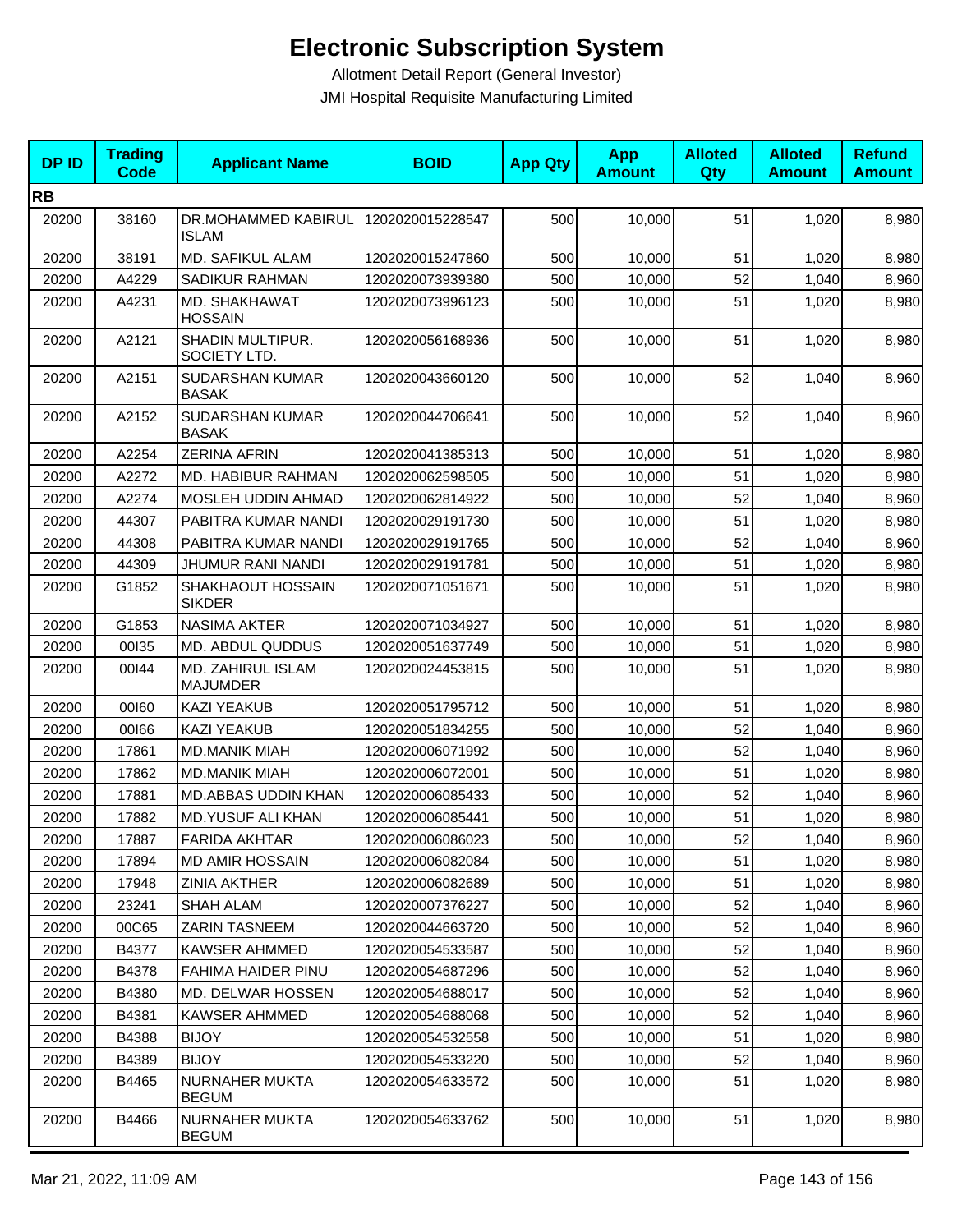| <b>DPID</b> | <b>Trading</b><br><b>Code</b> | <b>Applicant Name</b>                      | <b>BOID</b>      | <b>App Qty</b> | <b>App</b><br><b>Amount</b> | <b>Alloted</b><br><b>Qty</b> | <b>Alloted</b><br><b>Amount</b> | <b>Refund</b><br><b>Amount</b> |
|-------------|-------------------------------|--------------------------------------------|------------------|----------------|-----------------------------|------------------------------|---------------------------------|--------------------------------|
| <b>RB</b>   |                               |                                            |                  |                |                             |                              |                                 |                                |
| 20200       | C3719                         | <b>KHAIRUL BASHAR</b>                      | 1202020011972967 | 500            | 10,000                      | 52                           | 1,040                           | 8,960                          |
| 20200       | B9666                         | MD. BADAL                                  | 1202020059029462 | 500            | 10,000                      | 51                           | 1,020                           | 8,980                          |
| 20200       | B9671                         | <b>MD. NASIR UDDIN</b><br><b>PATWARY</b>   | 1202020059234598 | 500            | 10,000                      | 52                           | 1,040                           | 8,960                          |
| 20200       | B9679                         | MD. KAMAL HOSSAIN                          | 1202020059209341 | 500            | 10,000                      | 52                           | 1,040                           | 8,960                          |
| 20200       | B9680                         | <b>MD. KAMAL HOSSAIN</b>                   | 1202020059209810 | 500            | 10,000                      | 51                           | 1,020                           | 8,980                          |
| 20200       | D2747                         | <b>SWARNA PANDIT</b>                       | 1202020057263037 | 500            | 10,000                      | 51                           | 1,020                           | 8,980                          |
| 20200       | D2748                         | <b>SWARNA PANDIT</b>                       | 1202020057263623 | 500            | 10,000                      | 52                           | 1,040                           | 8,960                          |
| 20200       | F1547                         | <b>MUNNA PARVEZ</b>                        | 1202020049741604 | 500            | 10,000                      | 51                           | 1,020                           | 8,980                          |
| 20200       | F1548                         | MR. SAIKOT HOSSAIN<br><b>DADON</b>         | 1202020049741620 | 500            | 10,000                      | 51                           | 1,020                           | 8,980                          |
| 20200       | i1713                         | <b>MD.MAMNUR RASHID</b>                    | 1202020055858726 | 500            | 10,000                      | 52                           | 1,040                           | 8,960                          |
| 20200       | 0B672                         | <b>SUJIT KUMAR MODAK</b>                   | 1202020045909398 | 500            | 10,000                      | 51                           | 1,020                           | 8,980                          |
| 20200       | 0B677                         | <b>KHANDAKER JOSIM</b><br><b>UDDIN</b>     | 1202020046075504 | 500            | 10,000                      | 52                           | 1,040                           | 8,960                          |
| 20200       | 0B678                         | RAJIB CHANDRA PAUL                         | 1202020046074494 | 500            | 10,000                      | 51                           | 1,020                           | 8,980                          |
| 20200       | 0B679                         | RAJIB CHANDRA PAUL                         | 1202020046075017 | 500            | 10.000                      | 52                           | 1,040                           | 8,960                          |
| 20200       | 0B686                         | <b>REZIA BEGUM</b>                         | 1202020045993642 | 500            | 10,000                      | 51                           | 1,020                           | 8,980                          |
| 20200       | 0B687                         | <b>SHILPI AKTER</b>                        | 1202020045993064 | 500            | 10,000                      | 52                           | 1,040                           | 8,960                          |
| 20200       | 0B688                         | MD. AMIR FAKIR                             | 1202020045993056 | 500            | 10,000                      | 51                           | 1,020                           | 8,980                          |
| 20200       | 0B689                         | SAMSUN NAHAR BEGUM                         | 1202020045993031 | 500            | 10,000                      | 52                           | 1,040                           | 8,960                          |
| 20200       | 0B690                         | MD. MASUDUR RAHMAN                         | 1202020045992549 | 500            | 10,000                      | 52                           | 1,040                           | 8,960                          |
| 20200       | 00C66                         | <b>SALMA KABIR</b>                         | 1202020044681983 | 500            | 10,000                      | 51                           | 1,020                           | 8,980                          |
| 20200       | 02890                         | MR.MD.AZHARUL HOQUE<br><b>CHOWDHURY</b>    | 1202020001179273 | 500            | 10,000                      | 51                           | 1,020                           | 8,980                          |
| 20200       | 02893                         | <b>MRS.HALIMA BEGUM</b>                    | 1202020001179305 | 500            | 10,000                      | 51                           | 1,020                           | 8,980                          |
| 20200       | 02901                         | MRS.RASHIDA BEGUM                          | 1202020001116897 | 500            | 10,000                      | 52                           | 1,040                           | 8,960                          |
| 20200       | 02909                         | MUNJURA KHATUN<br><b>BHUIYAN</b>           | 1202020001121262 | 500            | 10,000                      | 51                           | 1,020                           | 8,980                          |
| 20200       | 02914                         | <b>MD ABUL KHAIR</b>                       | 1202020001121270 | 500            | 10,000                      | 51                           | 1,020                           | 8,980                          |
| 20200       | 02923                         | <b>MD ZAKIR HOSSAIN</b><br><b>MOZUMDER</b> | 1202020001154142 | 500            | 10,000                      | 52                           | 1,040                           | 8,960                          |
| 20200       | 02935                         | MR.MD.RABIUL ISALM                         | 1202020001154680 | 500            | 10,000                      | 52                           | 1,040                           | 8,960                          |
| 20200       | 32415                         | KISHOR HOWLADER                            | 1202020011347163 | 500            | 10,000                      | 51                           | 1,020                           | 8,980                          |
| 20200       | 32416                         | KISHOR HOWLADER                            | 1202020011343023 | 500            | 10,000                      | 52                           | 1,040                           | 8,960                          |
| 20200       | 32446                         | ZAKIA BEGUM                                | 1202020011730699 | 500            | 10,000                      | 51                           | 1,020                           | 8,980                          |
| 20200       | 32447                         | ZAKIA BEGUM                                | 1202020011711193 | 500            | 10,000                      | 52                           | 1,040                           | 8,960                          |
| 20200       | 32452                         | <b>SANJOY SARKAR</b>                       | 1202020011710841 | 500            | 10,000                      | 51                           | 1,020                           | 8,980                          |
| 20200       | 0G827                         | <b>RUNU BEGUM</b>                          | 1202020061760320 | 500            | 10,000                      | 51                           | 1,020                           | 8,980                          |
| 20200       | 0G828                         | <b>RUNU BEGUM</b>                          | 1202020061760347 | 500            | 10,000                      | 51                           | 1,020                           | 8,980                          |
| 20200       | 0G842                         | MD. YEAHIA JONY                            | 1202020061970721 | 500            | 10,000                      | 52                           | 1,040                           | 8,960                          |
| 20200       | 13603                         | <b>MR.NANTU BEPARY</b><br><b>SHEBOK</b>    | 1202020004797680 | 500            | 10,000                      | 52                           | 1,040                           | 8,960                          |
| 20200       | 15064                         | <b>SYED GOLAM MUKTADIR</b>                 | 1202020071781951 | 500            | 10,000                      | 51                           | 1,020                           | 8,980                          |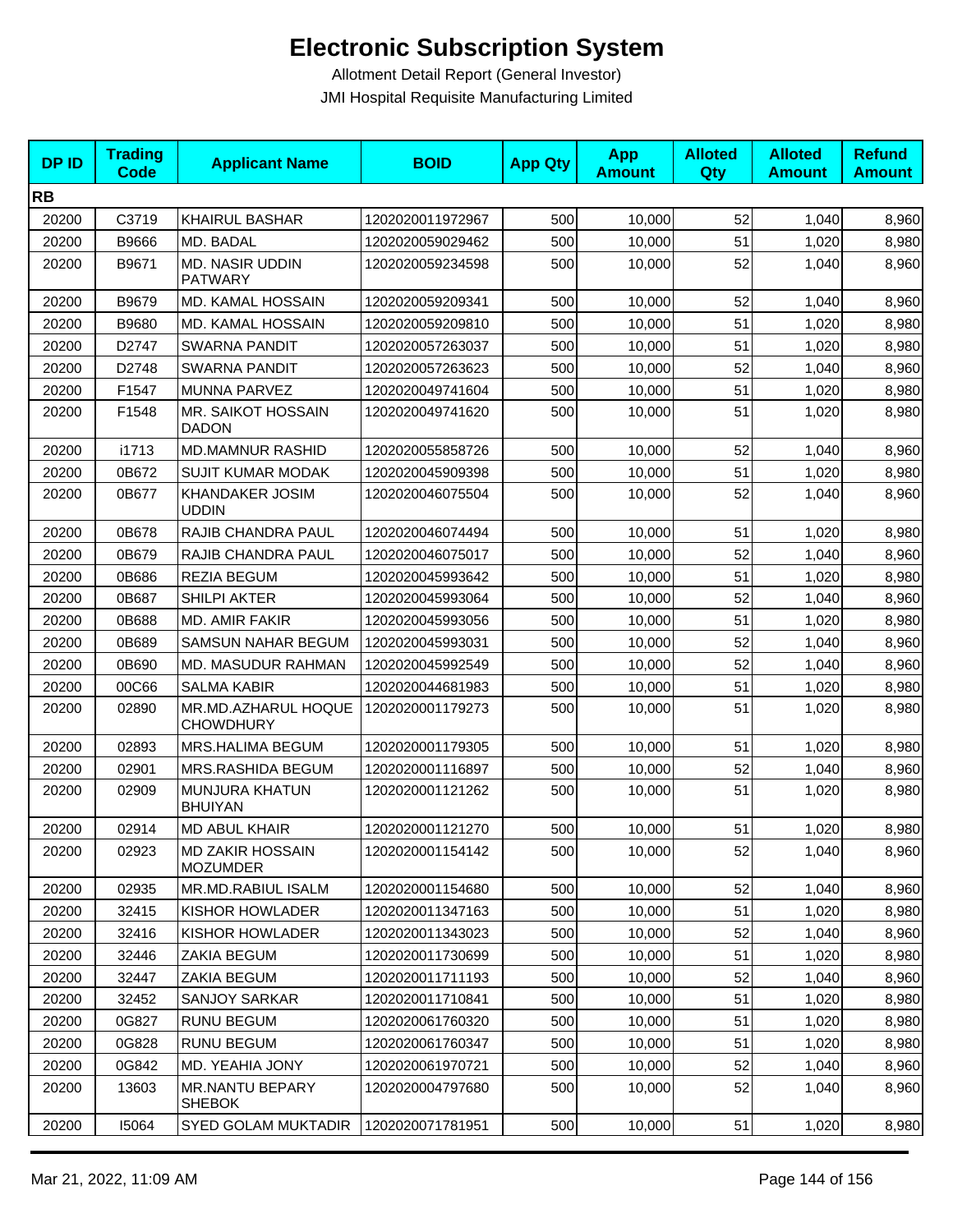| <b>DPID</b> | <b>Trading</b><br><b>Code</b> | <b>Applicant Name</b>                     | <b>BOID</b>      | <b>App Qty</b> | <b>App</b><br><b>Amount</b> | <b>Alloted</b><br>Qty | <b>Alloted</b><br><b>Amount</b> | <b>Refund</b><br><b>Amount</b> |
|-------------|-------------------------------|-------------------------------------------|------------------|----------------|-----------------------------|-----------------------|---------------------------------|--------------------------------|
| <b>RB</b>   |                               |                                           |                  |                |                             |                       |                                 |                                |
| 20200       | 15073                         | <b>NARGIS AKTER</b>                       | 1202020071984249 | 500            | 10,000                      | 52                    | 1,040                           | 8,960                          |
| 20200       | 15077                         | NURUNNABI KHAN                            | 1202020072064037 | 500            | 10,000                      | 52                    | 1,040                           | 8,960                          |
| 20200       | 15078                         | NURUNNABI KHAN                            | 1202020072064111 | 500            | 10,000                      | 52                    | 1,040                           | 8,960                          |
| 20200       | 15079                         | MD. AHIDUL ISLAM                          | 1202020072062814 | 500            | 10,000                      | 52                    | 1,040                           | 8,960                          |
| 20200       | G2301                         | MD. ABDUL BATEN<br><b>FARUKI</b>          | 1202020073839494 | 500            | 10,000                      | 51                    | 1,020                           | 8,980                          |
| 20200       | 45627                         | <b>MST.BILKIS PARVIN</b>                  | 1202020036393288 | 500            | 10,000                      | 51                    | 1,020                           | 8,980                          |
| 20200       | 45628                         | MST.RASHIDA YESMIN                        | 1202020036393261 | 500            | 10,000                      | 51                    | 1,020                           | 8,980                          |
| 20200       | 45629                         | <b>MST.BILKIS PARVIN</b>                  | 1202020036393253 | 500            | 10,000                      | 51                    | 1,020                           | 8,980                          |
| 20200       | 45630                         | MST.RASHIDA YESMIN                        | 1202020036393237 | 500            | 10,000                      | 52                    | 1,040                           | 8,960                          |
| 20200       | 13604                         | <b>MR.NANTU BEPARY</b><br><b>SHEBOK</b>   | 1202020004797739 | 500            | 10,000                      | 52                    | 1,040                           | 8,960                          |
| 20200       | 13641                         | MRS.FATEMA BEGUM                          | 1202020004816060 | 500            | 10,000                      | 52                    | 1,040                           | 8,960                          |
| 20200       | 13642                         | MRS.FATEMA BEGUM                          | 1202020004816087 | 500            | 10,000                      | 52                    | 1,040                           | 8,960                          |
| 20200       | 13659                         | MR.MD.MOHIUDDIN<br><b>BHUIYAN</b>         | 1202020004820938 | 500            | 10,000                      | 52                    | 1,040                           | 8,960                          |
| 20200       | 13660                         | <b>MRS.SIRIN SATTER</b><br><b>BHUIYAN</b> | 1202020004820989 | 500            | 10,000                      | 51                    | 1,020                           | 8,980                          |
| 20200       | 17606                         | <b>DAIGI BEGUM</b>                        | 1202020006001777 | 500            | 10,000                      | 52                    | 1,040                           | 8,960                          |
| 20200       | 17626                         | <b>DELIP KUMAR NATTA</b>                  | 1202020005987781 | 500            | 10,000                      | 51                    | 1,020                           | 8,980                          |
| 20200       | 23072                         | <b>NAZIA BEGUM</b>                        | 1202020007325341 | 500            | 10,000                      | 52                    | 1,040                           | 8,960                          |
| 20200       | G1854                         | <b>SHARMIN SULTANA</b>                    | 1202020071042877 | 500            | 10,000                      | 52                    | 1,040                           | 8,960                          |
| 20200       | G1855                         | SHARMIN SULTANA                           | 1202020071042869 | 500            | 10,000                      | 51                    | 1,020                           | 8,980                          |
| 20200       | G1857                         | AIYESHA SIDDIQUEA                         | 1202020071320311 | 500            | 10,000                      | 52                    | 1,040                           | 8,960                          |
| 20200       | G1858                         | AIYESHA SIDDIQUEA                         | 1202020071320210 | 500            | 10,000                      | 52                    | 1,040                           | 8,960                          |
| 20200       | G1491                         | SALEH AHMED BHUIYAN                       | 1202020067394616 | 500            | 10,000                      | 51                    | 1,020                           | 8,980                          |
| 20200       | G1503                         | <b>KANCHAN MALA</b>                       | 1202020067497699 | 500            | 10,000                      | 51                    | 1,020                           | 8,980                          |
| 20200       | G1507                         | MD. ABDUL ALIM                            | 1202020067542792 | 500            | 10,000                      | 52                    | 1,040                           | 8,960                          |
| 20200       | A4232                         | RAKHI RANI SARKER                         | 1202020074036361 | 500            | 10,000                      | 52                    | 1,040                           | 8,960                          |
| 20200       | A4234                         | MD. MATIAR RAHMAN                         | 1202020004432386 | 500            | 10,000                      | 52                    | 1,040                           | 8,960                          |
| 20200       | A4235                         | KAZI NURUL ISLAM                          | 1202020074540812 | 500            | 10,000                      | 52                    | 1,040                           | 8,960                          |
| 20200       | A4236                         | KISHOR KUMAR PAUL                         | 1202020074722485 | 500            | 10,000                      | 52                    | 1,040                           | 8,960                          |
| 20200       | A4239                         | KAZI NIAMUL BASHIR                        | 1202020074732945 | 500            | 10,000                      | 51                    | 1,020                           | 8,980                          |
| 20200       | A4241                         | <b>NUPUR AKTER</b>                        | 1202020074834351 | 500            | 10,000                      | 52                    | 1,040                           | 8,960                          |
| 20200       | A4242                         | <b>NUPUR AKTER</b>                        | 1202020074834361 | 500            | 10,000                      | 52                    | 1,040                           | 8,960                          |
| 20200       | 03432                         | MS.FARHANA AWAL RUMI                      | 1202020001294584 | 500            | 10,000                      | 51                    | 1,020                           | 8,980                          |
| 20200       | 03440                         | MRS.UMMAY QULSUM                          | 1202020001294171 | 500            | 10,000                      | 51                    | 1,020                           | 8,980                          |
| 20200       | 44310                         | JHUMUR RANI NANDI                         | 1202020029191805 | 500            | 10,000                      | 52                    | 1,040                           | 8,960                          |
| 20200       | 66482                         | <b>MRS.FARJANA AKTAR</b>                  | 1202020026559621 | 500            | 10,000                      | 51                    | 1,020                           | 8,980                          |
| 20200       | 66483                         | <b>MD.SAIFUL ISLAM</b>                    | 1202020026559646 | 500            | 10,000                      | 51                    | 1,020                           | 8,980                          |
| 20200       | 66495                         | MD SOHAG MIA                              | 1202020026621098 | 500            | 10,000                      | 52                    | 1,040                           | 8,960                          |
| 20200       | 66496                         | MD SOHAG MIA                              | 1202020026620960 | 500            | 10,000                      | 51                    | 1,020                           | 8,980                          |
| 20200       | 66514                         | MD.MOSARAF MOLLIK                         | 1202020026789942 | 500            | 10,000                      | 51                    | 1,020                           | 8,980                          |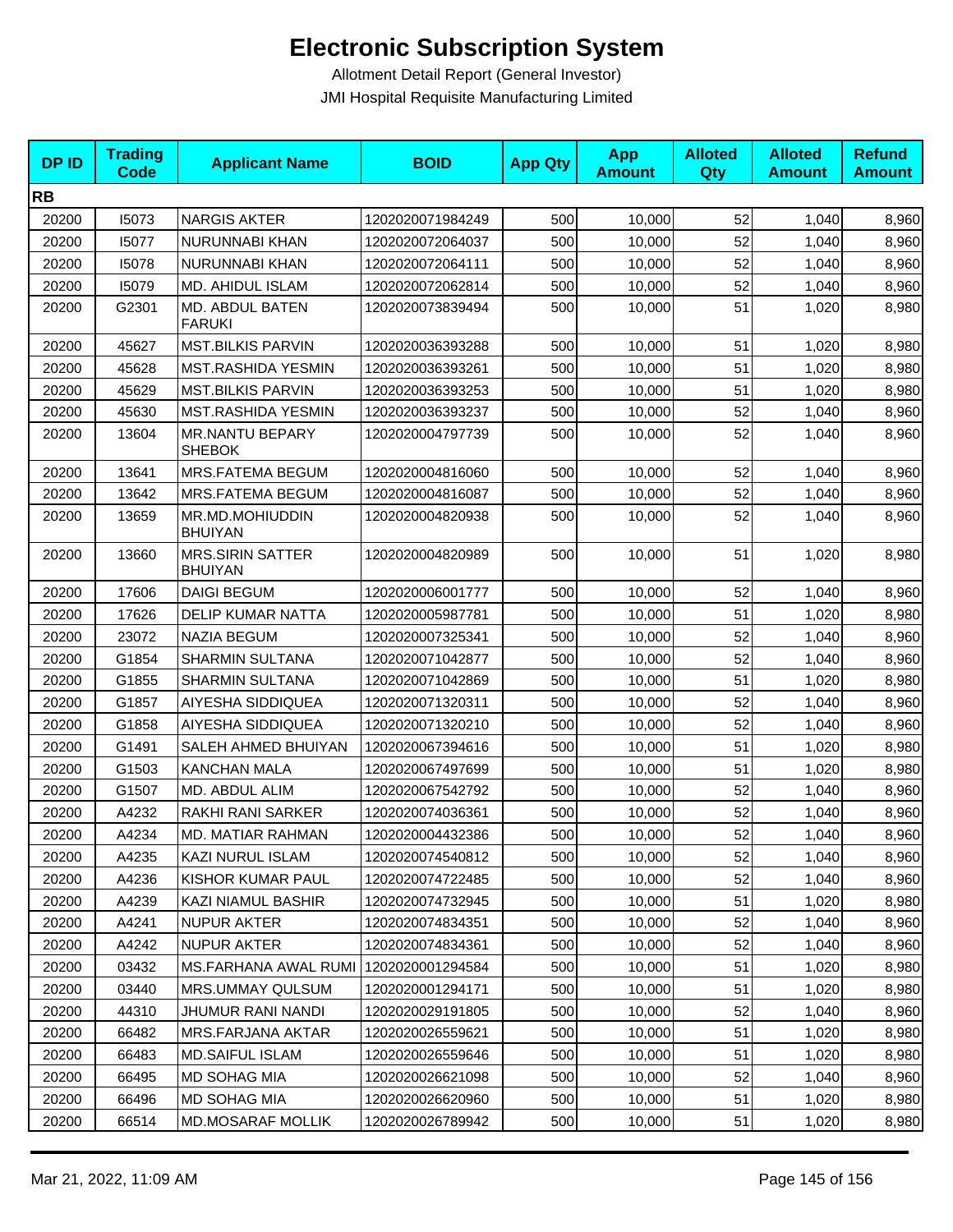| <b>DPID</b> | <b>Trading</b><br><b>Code</b> | <b>Applicant Name</b>                       | <b>BOID</b>      | <b>App Qty</b> | <b>App</b><br><b>Amount</b> | <b>Alloted</b><br>Qty | <b>Alloted</b><br><b>Amount</b> | <b>Refund</b><br><b>Amount</b> |
|-------------|-------------------------------|---------------------------------------------|------------------|----------------|-----------------------------|-----------------------|---------------------------------|--------------------------------|
| <b>RB</b>   |                               |                                             |                  |                |                             |                       |                                 |                                |
| 20200       | B8114                         | SHEIKH SHAHID MIAH                          | 1202020057764741 | 500            | 10,000                      | 52                    | 1,040                           | 8,960                          |
| 20200       | B8117                         | <b>LAL MIAH</b>                             | 1202020057756221 | 500            | 10,000                      | 52                    | 1,040                           | 8,960                          |
| 20200       | B8119                         | NITAI CHANDRA SHIL                          | 1202020057757333 | 500            | 10,000                      | 51                    | 1,020                           | 8,980                          |
| 20200       | G1514                         | <b>BEAUTY SOTRADHOR</b>                     | 1202020067775399 | 500            | 10,000                      | 52                    | 1,040                           | 8,960                          |
| 20200       | G1516                         | <b>BASANTI RANI</b><br><b>SUTRADAR</b>      | 1202020067775861 | 500            | 10,000                      | 52                    | 1,040                           | 8,960                          |
| 20200       | G1517                         | NAYAN SUTRADHAR                             | 1202020067776451 | 500            | 10,000                      | 52                    | 1,040                           | 8,960                          |
| 20200       | G1521                         | KANAI SUTRADHAR                             | 1202020067777264 | 500            | 10.000                      | 51                    | 1,020                           | 8,980                          |
| 20200       | G1522                         | <b>SABITA RANI</b>                          | 1202020067777165 | 500            | 10,000                      | 52                    | 1,040                           | 8,960                          |
| 20200       | G1523                         | <b>BISHWAJIT CHANDRA</b><br><b>SUTRADAR</b> | 1202020067780377 | 500            | 10,000                      | 52                    | 1,040                           | 8,960                          |
| 20200       | 15047                         | <b>BILAL MIA</b>                            | 1202020071646679 | 500            | 10,000                      | 52                    | 1,040                           | 8,960                          |
| 20200       | 15048                         | MD. KAMAL HOSSAIN                           | 1202020071648742 | 500            | 10,000                      | 51                    | 1,020                           | 8,980                          |
| 20200       | 15049                         | MD. KAMAL HOSSAIN                           | 1202020071648528 | 500            | 10,000                      | 51                    | 1,020                           | 8,980                          |
| 20200       | 17002                         | NAZRUL ISLAM                                | 1202020005813770 | 500            | 10,000                      | 52                    | 1,040                           | 8,960                          |
| 20200       | C3720                         | <b>KHAIRUL BASHAR</b>                       | 1202020011972975 | 500            | 10,000                      | 52                    | 1,040                           | 8,960                          |
| 20200       | C3722                         | MD. SELIM REZA                              | 1202020012089237 | 500            | 10,000                      | 52                    | 1,040                           | 8,960                          |
| 20200       | C3723                         | MD. SELIM REZA                              | 1202020012089253 | 500            | 10,000                      | 51                    | 1,020                           | 8,980                          |
| 20200       | C3726                         | MD. FORHAD<br><b>CHOWDHURY</b>              | 1202020070652625 | 500            | 10,000                      | 51                    | 1,020                           | 8,980                          |
| 20200       | C3729                         | MD. RANA SARKER                             | 1202020070732632 | 500            | 10,000                      | 51                    | 1,020                           | 8,980                          |
| 20200       | C3747                         | MD. ALI AKBER ASIF                          | 1202020071613079 | 500            | 10,000                      | 51                    | 1,020                           | 8,980                          |
| 20200       | C3748                         | MD. ALI AKBER ASIF                          | 1202020071613317 | 500            | 10,000                      | 52                    | 1,040                           | 8,960                          |
| 20200       | C3774                         | AHASAN UDDIN<br><b>AHAMMED</b>              | 1202020072250518 | 500            | 10,000                      | 51                    | 1,020                           | 8,980                          |
| 20200       | 0B185                         | <b>TOSIRON NESA</b>                         | 1202020044797162 | 500            | 10,000                      | 51                    | 1,020                           | 8,980                          |
| 20200       | 0B187                         | <b>MD. RIPON BEPARY</b>                     | 1202020045716145 | 500            | 10.000                      | 52                    | 1,040                           | 8,960                          |
| 20200       | 0B189                         | MD. RIPON BEPARY                            | 1202020046245063 | 500            | 10,000                      | 51                    | 1,020                           | 8,980                          |
| 20200       | 0B196                         | <b>MD. MOKTAR HOSSAIN</b>                   | 1202020044805153 | 500            | 10,000                      | 52                    | 1,040                           | 8,960                          |
| 20200       | 0B201                         | <b>ARJUN DATTA</b>                          | 1202020044852552 | 500            | 10,000                      | 51                    | 1,020                           | 8,980                          |
| 20200       | 0B202                         | <b>ARJUN DATTA</b>                          | 1202020044926876 | 500            | 10,000                      | 52                    | 1,040                           | 8,960                          |
| 20200       | 0B207                         | <b>JHARNA RANI DATTA</b>                    | 1202020044881731 | 500            | 10,000                      | 52                    | 1,040                           | 8,960                          |
| 20200       | 0B208                         | <b>JHARNA RANI DATTA</b>                    | 1202020044931367 | 500            | 10,000                      | 51                    | 1,020                           | 8,980                          |
| 20200       | 0B211                         | RANJANA RANI                                | 1202020044852579 | 500            | 10,000                      | 52                    | 1,040                           | 8,960                          |
| 20200       | 17003                         | <b>MD.RAFIQUL ISLAM</b>                     | 1202020005813789 | 500            | 10,000                      | 51                    | 1,020                           | 8,980                          |
| 20200       | 17004                         | MRS.HOSNEARA BEGUM                          | 1202020005813802 | 500            | 10,000                      | 51                    | 1,020                           | 8,980                          |
| 20200       | 17005                         | <b>MD.MIZANUR RAHMAN</b>                    | 1202020005813810 | 500            | 10,000                      | 52                    | 1,040                           | 8,960                          |
| 20200       | 17047                         | <b>NASIR UDDIN</b>                          | 1202020005810750 | 500            | 10,000                      | 51                    | 1,020                           | 8,980                          |
| 20200       | 17213                         | <b>ENAMUL KABIR</b>                         | 1202020005882726 | 500            | 10,000                      | 52                    | 1,040                           | 8,960                          |
| 20200       | 17226                         | KHONDAKER SULTAN<br><b>GOLAMMAQSOOD</b>     | 1202020005876272 | 500            | 10,000                      | 52                    | 1,040                           | 8,960                          |
| 20200       | 22364                         | <b>HAFIZUR RAHMAN</b>                       | 1202020007260229 | 500            | 10,000                      | 52                    | 1,040                           | 8,960                          |
| 20200       | 22365                         | SAHIDA NASRIN                               | 1202020007260311 | 500            | 10,000                      | 52                    | 1,040                           | 8,960                          |
| 20200       | 32065                         | PURNIMA AICH                                | 1202020010939941 | 500            | 10,000                      | 52                    | 1,040                           | 8,960                          |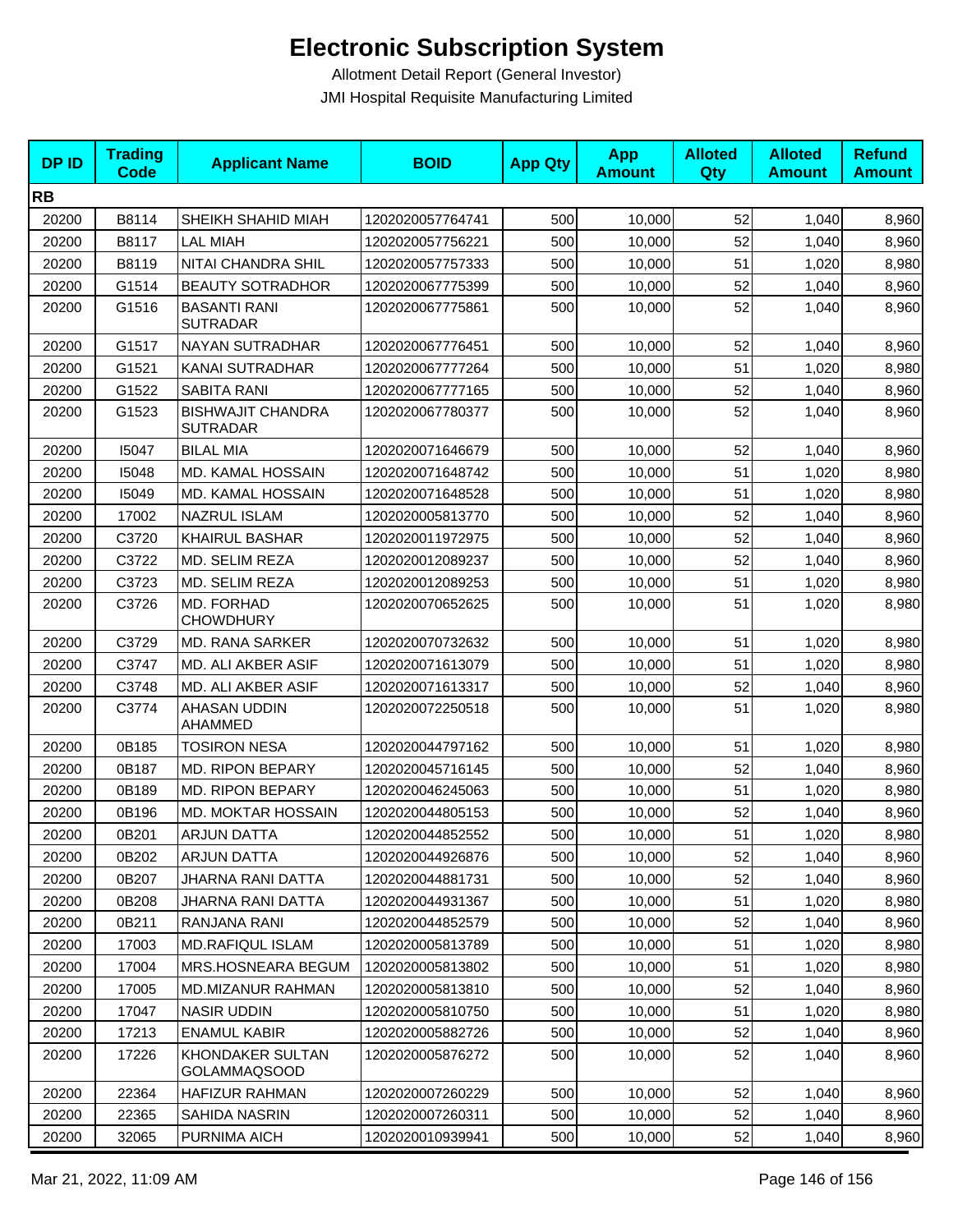| <b>DPID</b> | <b>Trading</b><br><b>Code</b> | <b>Applicant Name</b>      | <b>BOID</b>      | <b>App Qty</b> | <b>App</b><br><b>Amount</b> | <b>Alloted</b><br>Qty | <b>Alloted</b><br><b>Amount</b> | <b>Refund</b><br><b>Amount</b> |
|-------------|-------------------------------|----------------------------|------------------|----------------|-----------------------------|-----------------------|---------------------------------|--------------------------------|
| <b>RB</b>   |                               |                            |                  |                |                             |                       |                                 |                                |
| 20200       | i1726                         | <b>MD.SYFUL ISLAM</b>      | 1202020055873230 | 500            | 10,000                      | 51                    | 1,020                           | 8,980                          |
| 20200       | i1727                         | MD.SYFUL ISLAM             | 1202020055874781 | 500            | 10,000                      | 52                    | 1,040                           | 8,960                          |
| 20200       | i1728                         | <b>MD.SAMSUDDIN</b>        | 1202020055879875 | 500            | 10,000                      | 52                    | 1,040                           | 8,960                          |
| 20200       | i1761                         | MD. SAMSUDDIN              | 1202020055869934 | 500            | 10,000                      | 52                    | 1,040                           | 8,960                          |
| 20200       | i1833                         | <b>LATIFA BEGUM</b>        | 1202020055970602 | 500            | 10,000                      | 52                    | 1,040                           | 8,960                          |
| 20200       | i1856                         | MST. SALMA BEGUM           | 1202020056101651 | 500            | 10,000                      | 52                    | 1,040                           | 8,960                          |
| 20200       | 23106                         | MD.REAZUL HAQUE<br>(DULAL) | 1202020007324877 | 500            | 10,000                      | 52                    | 1,040                           | 8,960                          |
| 20200       | 45632                         | SHEKH BORHAN UDDIN         | 1202020036397179 | 500            | 10,000                      | 51                    | 1,020                           | 8,980                          |
| 20200       | 45633                         | SHEKH BORHAN UDDIN         | 1202020036393296 | 500            | 10,000                      | 52                    | 1,040                           | 8,960                          |
| 20200       | 45642                         | JOYONTO MITHU GHOSH        | 1202020036523591 | 500            | 10,000                      | 52                    | 1,040                           | 8,960                          |
| 20200       | 45643                         | JOYONTO MITHU GHOSH        | 1202020036523573 | 500            | 10,000                      | 51                    | 1,020                           | 8,980                          |
| 20200       | 45654                         | <b>MD.HUMAYUN KABIR</b>    | 1202020036722054 | 500            | 10,000                      | 51                    | 1,020                           | 8,980                          |
| 20200       | 26604                         | MR. SHAMIM AHMED           | 1202020000495881 | 500            | 10,000                      | 51                    | 1,020                           | 8,980                          |
| 20200       | 26607                         | TANJINA AHMED              | 1202020001728638 | 500            | 10,000                      | 52                    | 1,040                           | 8,960                          |
| 20200       | 26628                         | Mrs. Lina Islam            | 1202020000714341 | 500            | 10,000                      | 52                    | 1,040                           | 8,960                          |
| 20200       | 26664                         | KAZI JALAL                 | 1202020008671559 | 500            | 10,000                      | 52                    | 1,040                           | 8,960                          |
| 20200       | 28214                         | TASLIMA AKHTER             | 1202020009077117 | 500            | 10,000                      | 52                    | 1,040                           | 8,960                          |
| 20200       | 28219                         | TASLIMA AKTHER             | 1202020009077315 | 500            | 10,000                      | 51                    | 1,020                           | 8,980                          |
| 20200       | 28257                         | <b>ABDUL AZIM</b>          | 1202020009052326 | 500            | 10,000                      | 51                    | 1,020                           | 8,980                          |
| 20200       | 28258                         | MD.BODIUL ALAM             | 1202020009052666 | 500            | 10,000                      | 51                    | 1,020                           | 8,980                          |
| 20200       | 28259                         | MD.BODIUL ALAM             | 1202020009053058 | 500            | 10,000                      | 52                    | 1,040                           | 8,960                          |
| 20200       | 39248                         | <b>BHAKTA DAS ROY</b>      | 1202020016449363 | 500            | 10,000                      | 51                    | 1,020                           | 8,980                          |
| 20200       | 39250                         | <b>MD.MANJIL HUSSAIN</b>   | 1202020016453122 | 500            | 10,000                      | 52                    | 1,040                           | 8,960                          |
| 20200       | 39259                         | <b>MR.DULAL PONDIT</b>     | 1202020016456953 | 500            | 10,000                      | 51                    | 1,020                           | 8,980                          |
| 20200       | 39280                         | RAKHAL MAZUMDER            | 1202020016493635 | 500            | 10,000                      | 51                    | 1,020                           | 8,980                          |
| 20200       | i1857                         | <b>MST. TASLIMA LIJU</b>   | 1202020056003414 | 500            | 10,000                      | 52                    | 1,040                           | 8,960                          |
| 20200       | i1858                         | MST. TASLIMA LIZU          | 1202020056003698 | 500            | 10,000                      | 52                    | 1,040                           | 8,960                          |
| 20200       | 32068                         | <b>UZZAL SARKAR</b>        | 1202020010939553 | 500            | 10,000                      | 51                    | 1,020                           | 8,980                          |
| 20200       | 32069                         | UZZAL SARKAR               | 1202020010939462 | 500            | 10,000                      | 52                    | 1,040                           | 8,960                          |
| 20200       | 32072                         | <b>SAMU SARKAR</b>         | 1202020010931971 | 500            | 10,000                      | 52                    | 1,040                           | 8,960                          |
| 20200       | 32073                         | SAMU SARKAR                | 1202020010931870 | 500            | 10,000                      | 51                    | 1,020                           | 8,980                          |
| 20200       | 32078                         | PARIMOL DEY                | 1202020010930924 | 500            | 10,000                      | 51                    | 1,020                           | 8,980                          |
| 20200       | 32079                         | PARIMAL DEY                | 1202020010931118 | 500            | 10,000                      | 52                    | 1,040                           | 8,960                          |
| 20200       | 32082                         | <b>TAPASH DAS</b>          | 1202020010930263 | 500            | 10,000                      | 51                    | 1,020                           | 8,980                          |
| 20200       | 32083                         | <b>TAPASH DAS</b>          | 1202020010930180 | 500            | 10,000                      | 51                    | 1,020                           | 8,980                          |
| 20200       | 0F883                         | KHALEDA BEGUM              | 1202020046391600 | 500            | 10,000                      | 51                    | 1,020                           | 8,980                          |
| 20200       | 0F884                         | KHALEDA BEGUM              | 1202020046395973 | 500            | 10,000                      | 52                    | 1,040                           | 8,960                          |
| 20200       | 0F885                         | HAFSA ABEDIN               | 1202020046394151 | 500            | 10,000                      | 52                    | 1,040                           | 8,960                          |
| 20200       | 0F886                         | HAFSA ABEDIN               | 1202020046395486 | 500            | 10,000                      | 51                    | 1,020                           | 8,980                          |
| 20200       | 26665                         | KAZI JALAL                 | 1202020008671567 | 500            | 10,000                      | 52                    | 1,040                           | 8,960                          |
| 20200       | 26761                         | <b>MUNSUR AHMAD</b>        | 1202020008728649 | 500            | 10,000                      | 51                    | 1,020                           | 8,980                          |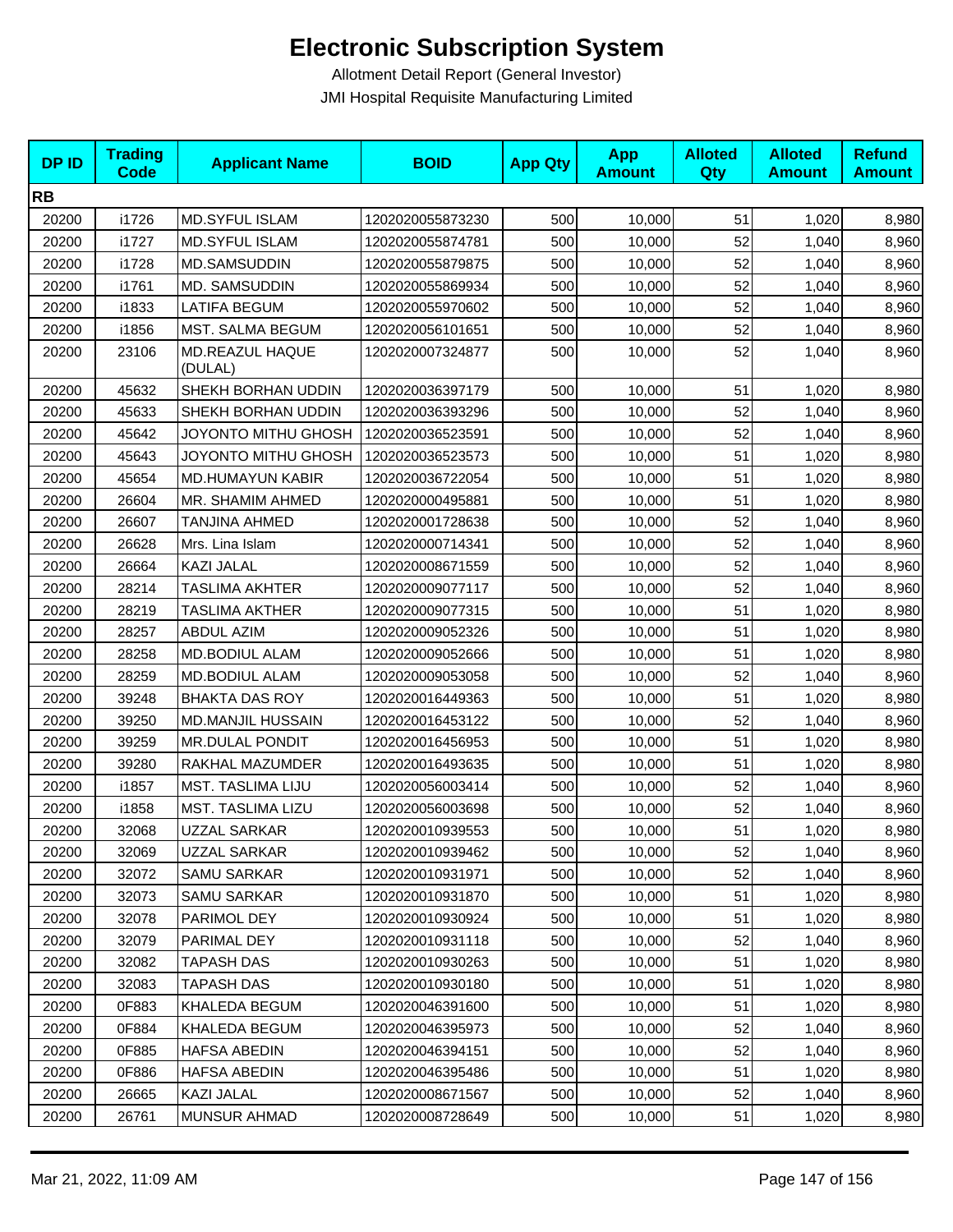| <b>DPID</b> | <b>Trading</b><br><b>Code</b> | <b>Applicant Name</b>                | <b>BOID</b>      | <b>App Qty</b> | <b>App</b><br><b>Amount</b> | <b>Alloted</b><br>Qty | <b>Alloted</b><br><b>Amount</b> | <b>Refund</b><br><b>Amount</b> |
|-------------|-------------------------------|--------------------------------------|------------------|----------------|-----------------------------|-----------------------|---------------------------------|--------------------------------|
| <b>RB</b>   |                               |                                      |                  |                |                             |                       |                                 |                                |
| 20200       | 26784                         | MR.GOWTAM CHANDRA<br>DAS             | 1202020008720551 | 500            | 10,000                      | 51                    | 1,020                           | 8,980                          |
| 20200       | 26786                         | <b>MD.ABUL HOSSAIN</b>               | 1202020008720578 | 500            | 10,000                      | 52                    | 1,040                           | 8,960                          |
| 20200       | 26787                         | MR.MD.ABUL HOSSAIN                   | 1202020008720586 | 500            | 10,000                      | 51                    | 1,020                           | 8,980                          |
| 20200       | 35410                         | RAJKUMAR PAL                         | 1202020013519228 | 500            | 10,000                      | 52                    | 1,040                           | 8,960                          |
| 20200       | 35469                         | <b>MANEKA RANI SAHA</b>              | 1202020013473975 | 500            | 10,000                      | 52                    | 1,040                           | 8,960                          |
| 20200       | 35471                         | <b>DELIP CHANDRA SAHA</b>            | 1202020013474704 | 500            | 10,000                      | 52                    | 1,040                           | 8,960                          |
| 20200       | 35472                         | <b>DELIP CHANDRA SAHA</b>            | 1202020013473817 | 500            | 10,000                      | 52                    | 1,040                           | 8,960                          |
| 20200       | 39281                         | PROSHUN DEY                          | 1202020016493643 | 500            | 10,000                      | 52                    | 1,040                           | 8,960                          |
| 20200       | 39282                         | KALPANA RANI DAS                     | 1202020016493651 | 500            | 10,000                      | 51                    | 1,020                           | 8,980                          |
| 20200       | 39301                         | <b>MD.HAIDAR ALI</b>                 | 1202020016513242 | 500            | 10,000                      | 52                    | 1,040                           | 8,960                          |
| 20200       | 39322                         | <b>MOHAMMAD FAISAL</b><br>AHMED      | 1202020016539401 | 500            | 10,000                      | 51                    | 1,020                           | 8,980                          |
| 20200       | 39344                         | SUKUMAR CHANDRA ROY 1202020016556081 |                  | 500            | 10,000                      | 51                    | 1,020                           | 8,980                          |
| 20200       | C1262                         | <b>MOHELA KHATUN</b>                 | 1202020056932481 | 500            | 10,000                      | 52                    | 1,040                           | 8,960                          |
| 20200       | C1263                         | <b>MOMTAZ ALAM</b>                   | 1202020056932901 | 500            | 10,000                      | 52                    | 1,040                           | 8,960                          |
| 20200       | D3044                         | <b>GOPAL KRISHNA SHOME</b>           | 1202020057740010 | 500            | 10,000                      | 51                    | 1,020                           | 8,980                          |
| 20200       | D3045                         | <b>GOPAL KRISHNA SHOME</b>           | 1202020057740061 | 500            | 10,000                      | 51                    | 1,020                           | 8,980                          |
| 20200       | 35473                         | <b>MANEKA RANI SAHA</b>              | 1202020013473892 | 500            | 10,000                      | 52                    | 1,040                           | 8,960                          |
| 20200       | 35512                         | SWAPAN KUMAR DAS                     | 1202020013563722 | 500            | 10,000                      | 51                    | 1,020                           | 8,980                          |
| 20200       | 35618                         | <b>DELWAR HOSSAIN</b>                | 1202020013566389 | 500            | 10,000                      | 52                    | 1,040                           | 8,960                          |
| 20200       | 35619                         | <b>DELWAR HOSSAIN</b>                | 1202020013566429 | 500            | 10,000                      | 52                    | 1,040                           | 8,960                          |
| 20200       | 40179                         | <b>MRS.ASMA AKTER</b>                | 1202020017487598 | 500            | 10,000                      | 52                    | 1,040                           | 8,960                          |
| 20200       | A3187                         | <b>SUMA AKTER</b>                    | 1202020058261982 | 500            | 10,000                      | 52                    | 1,040                           | 8,960                          |
| 20200       | A3188                         | SARDAR ABUL KASHEM<br>(MITHU)        | 1202020058262291 | 500            | 10,000                      | 51                    | 1,020                           | 8,980                          |
| 20200       | A3189                         | NAZMOON NAHER                        | 1202020058262315 | 500            | 10,000                      | 51                    | 1,020                           | 8,980                          |
| 20200       | A3204                         | SARDAR ABU ZAFOR                     | 1202020058287801 | 500            | 10,000                      | 51                    | 1,020                           | 8,980                          |
| 20200       | D3046                         | ARUNA RANI ROY                       | 1202020057750406 | 500            | 10,000                      | 52                    | 1,040                           | 8,960                          |
| 20200       | D3047                         | ARUNA RANI ROY                       | 1202020057750995 | 500            | 10,000                      | 52                    | 1,040                           | 8,960                          |
| 20200       | D3124                         | <b>ABDUL KYUM MOLLA</b>              | 1202020058111401 | 500            | 10,000                      | 51                    | 1,020                           | 8,980                          |
| 20200       | 0F901                         | TAYEBA ABEDIN                        | 1202020046483566 | 500            | 10,000                      | 52                    | 1,040                           | 8,960                          |
| 20200       | 0F902                         | <b>TAYEBA ABEDIN</b>                 | 1202020046483558 | 500            | 10,000                      | 52                    | 1,040                           | 8,960                          |
| 20200       | 0F905                         | MD. SIDDQUE                          | 1202020046487754 | 500            | 10,000                      | 51                    | 1,020                           | 8,980                          |
| 20200       | 0F906                         | MD. SIDDQUE                          | 1202020046487604 | 500            | 10,000                      | 52                    | 1,040                           | 8,960                          |
| 20200       | 0F911                         | RAWSHAN ARA                          | 1202020046491267 | 500            | 10,000                      | 52                    | 1,040                           | 8,960                          |
| 20200       | 22128                         | <b>MD ARIF HOSSEN</b>                | 1202020007180859 | 500            | 10,000                      | 52                    | 1,040                           | 8,960                          |
| 20200       | 22241                         | <b>SHAGOTOM BASAK</b>                | 1202020007056553 | 500            | 10,000                      | 51                    | 1,020                           | 8,980                          |
| 20200       | 22279                         | NAZMA HOSSAIN                        | 1202020007317774 | 500            | 10,000                      | 52                    | 1,040                           | 8,960                          |
| 20200       | 22281                         | NAZMA HOSSAIN                        | 1202020007317477 | 500            | 10,000                      | 52                    | 1,040                           | 8,960                          |
| 20200       | 22284                         | MOHSENA BEGUM                        | 1202020007172751 | 500            | 10,000                      | 52                    | 1,040                           | 8,960                          |
| 20200       | 22286                         | MOHSENA BEGUM                        | 1202020007174471 | 500            | 10,000                      | 52                    | 1,040                           | 8,960                          |
| 20200       | 26869                         | <b>MUNSUR AHMAD</b>                  | 1202020008742274 | 500            | 10,000                      | 52                    | 1,040                           | 8,960                          |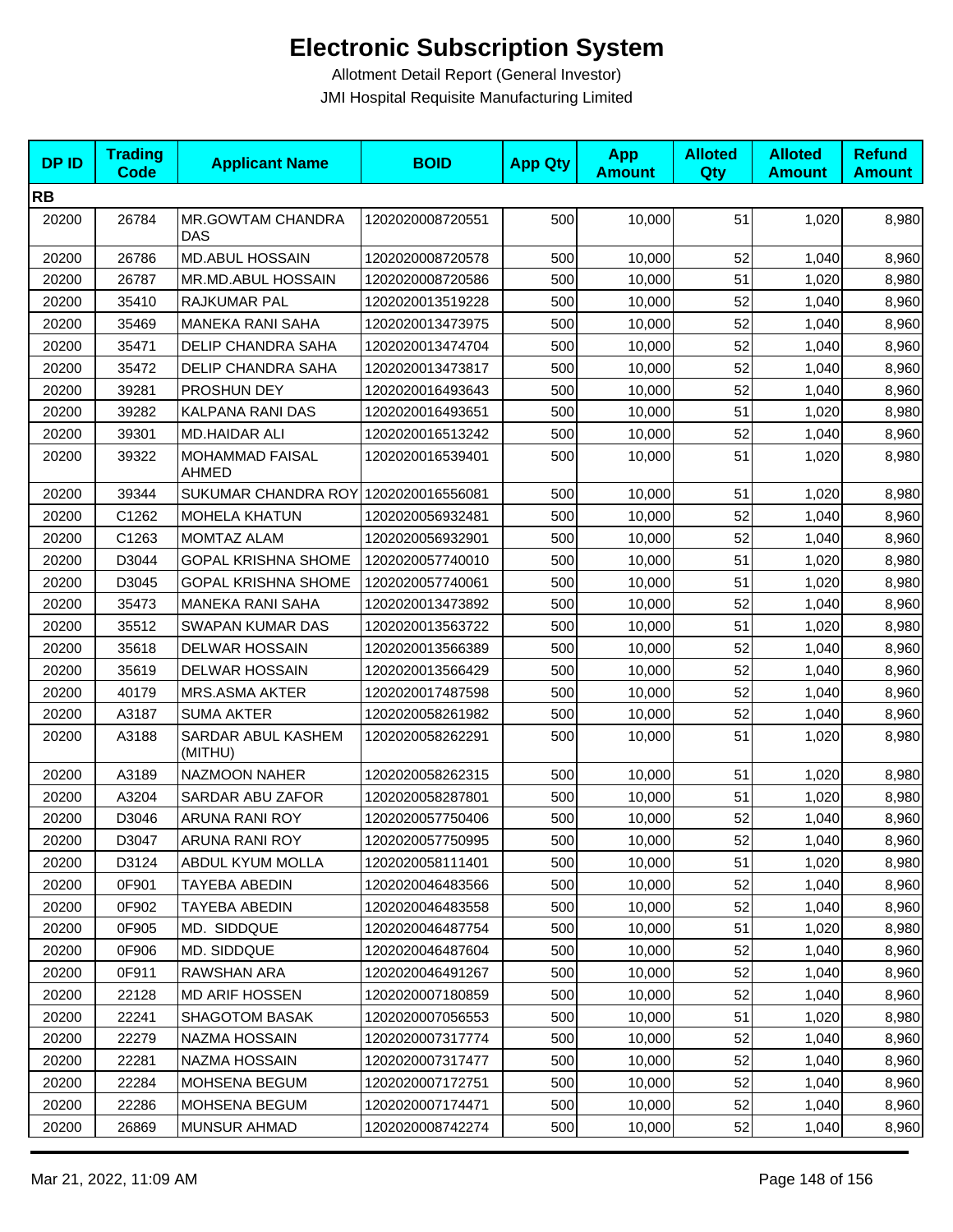| <b>DPID</b> | <b>Trading</b><br><b>Code</b> | <b>Applicant Name</b>     | <b>BOID</b>      | <b>App Qty</b> | <b>App</b><br><b>Amount</b> | <b>Alloted</b><br>Qty | <b>Alloted</b><br><b>Amount</b> | <b>Refund</b><br><b>Amount</b> |
|-------------|-------------------------------|---------------------------|------------------|----------------|-----------------------------|-----------------------|---------------------------------|--------------------------------|
| <b>RB</b>   |                               |                           |                  |                |                             |                       |                                 |                                |
| 20200       | 26874                         | KHADIZA AKTER             | 1202020008752975 | 500            | 10,000                      | 52                    | 1,040                           | 8,960                          |
| 20200       | 26875                         | KHADIZA AKTER             | 1202020008752991 | 500            | 10,000                      | 51                    | 1,020                           | 8,980                          |
| 20200       | 35647                         | MONIR HOSSAIN BHUYIA      | 1202020013788280 | 500            | 10,000                      | 52                    | 1,040                           | 8,960                          |
| 20200       | D3132                         | <b>BIDYUT KUMAR DAS</b>   | 1202020058206301 | 500            | 10,000                      | 51                    | 1,020                           | 8,980                          |
| 20200       | D3278                         | Mollika Rani Mazumder     | 1202020024660677 | 500            | 10,000                      | 51                    | 1,020                           | 8,980                          |
| 20200       | 14962                         | KAMRUN NAHAR NISAT        | 1202020070715326 | 500            | 10,000                      | 52                    | 1,040                           | 8,960                          |
| 20200       | 14963                         | <b>MASUM BILLAL</b>       | 1202020070717938 | 500            | 10,000                      | 52                    | 1,040                           | 8,960                          |
| 20200       | 14964                         | <b>MASUM BILLAL</b>       | 1202020070717970 | 500            | 10,000                      | 51                    | 1,020                           | 8,980                          |
| 20200       | 14968                         | <b>TASLIMA AKTHER</b>     | 1202020070800932 | 500            | 10,000                      | 52                    | 1,040                           | 8,960                          |
| 20200       | A3205                         | SARDAR ABU ZAFOR          | 1202020058288218 | 500            | 10,000                      | 52                    | 1,040                           | 8,960                          |
| 20200       | A3206                         | JAHANARA BEGUM            | 1202020058288756 | 500            | 10,000                      | 51                    | 1,020                           | 8,980                          |
| 20200       | A3207                         | JAHANARA BEGUM            | 1202020058288764 | 500            | 10,000                      | 51                    | 1,020                           | 8,980                          |
| 20200       | A3210                         | SK. SHOFI ULLAH           | 1202020058289511 | 500            | 10,000                      | 51                    | 1,020                           | 8,980                          |
| 20200       | A3211                         | SK. SHOFI ULLAH           | 1202020058289501 | 500            | 10,000                      | 52                    | 1,040                           | 8,960                          |
| 20200       | 37756                         | MD.ABU-SALEH              | 1202020014972392 | 500            | 10,000                      | 52                    | 1,040                           | 8,960                          |
| 20200       | 37757                         | NADIRA AKTER              | 1202020014972376 | 500            | 10,000                      | 52                    | 1,040                           | 8,960                          |
| 20200       | 37775                         | <b>MD.SHAFIQUL ISLAM</b>  | 1202020014981973 | 500            | 10,000                      | 52                    | 1,040                           | 8,960                          |
| 20200       | 37844                         | MD.AL-AMIN                | 1202020015134841 | 500            | 10,000                      | 52                    | 1,040                           | 8,960                          |
| 20200       | 14969                         | MD. ROBIUL AWAL           | 1202020070801821 | 500            | 10,000                      | 51                    | 1,020                           | 8,980                          |
| 20200       | 14972                         | KAMRUN NAHAR NISAT        | 1202020070715451 | 500            | 10,000                      | 51                    | 1,020                           | 8,980                          |
| 20200       | 14975                         | MD. RASHAL                | 1202020070965726 | 500            | 10,000                      | 51                    | 1,020                           | 8,980                          |
| 20200       | 14976                         | <b>DULU AKTER</b>         | 1202020071013738 | 500            | 10,000                      | 52                    | 1,040                           | 8,960                          |
| 20200       | 14983                         | AFRUKUZZAMAN KHAN         | 1202020071173909 | 500            | 10,000                      | 52                    | 1,040                           | 8,960                          |
| 20200       | A3860                         | <b>SAWPNA GHOSH</b>       | 1202020064608250 | 500            | 10,000                      | 52                    | 1,040                           | 8,960                          |
| 20200       | A3863                         | MD. MOKTERUZZAMAN         | 1202020064649601 | 500            | 10,000                      | 52                    | 1,040                           | 8,960                          |
| 20200       | A3893                         | SREE SANJIBON GOSH        | 1202020065021103 | 500            | 10,000                      | 52                    | 1,040                           | 8,960                          |
| 20200       | A3894                         | SREE SANJIBON GOSH        | 1202020065021138 | 500            | 10,000                      | 52                    | 1,040                           | 8,960                          |
| 20200       | 45655                         | <b>MD.HUMAYUN KABIR</b>   | 1202020036721994 | 500            | 10,000                      | 51                    | 1,020                           | 8,980                          |
| 20200       | 45658                         | MD. MILON                 | 1202020036886464 | 500            | 10,000                      | 52                    | 1,040                           | 8,960                          |
| 20200       | 32702                         | <b>GOURAB DAS</b>         | 1202020011371513 | 500            | 10,000                      | 52                    | 1,040                           | 8,960                          |
| 20200       | 32703                         | <b>GOURAB DAS</b>         | 1202020011372633 | 500            | 10,000                      | 52                    | 1,040                           | 8,960                          |
| 20200       | 32708                         | RATAN CHANDRA<br>SAMADDER | 1202020011446146 | 500            | 10,000                      | 52                    | 1,040                           | 8,960                          |
| 20200       | 32709                         | RATAN CHANDRA<br>SAMADDER | 1202020011446930 | 500            | 10,000                      | 51                    | 1,020                           | 8,980                          |
| 20200       | 32823                         | MD.JALAL HOSSAIN          | 1202020011705515 | 500            | 10,000                      | 52                    | 1,040                           | 8,960                          |
| 20200       | 32824                         | <b>MD.JALAL HOSSAIN</b>   | 1202020011705424 | 500            | 10,000                      | 52                    | 1,040                           | 8,960                          |
| 20200       | 32827                         | MD.JULEL HOWLADER         | 1202020011685868 | 500            | 10,000                      | 52                    | 1,040                           | 8,960                          |
| 20200       | 26790                         | MR.A.K.AZAD               | 1202020008720618 | 500            | 10,000                      | 51                    | 1,020                           | 8,980                          |
| 20200       | 26791                         | MR.A.K.AZAD               | 1202020008720452 | 500            | 10,000                      | 52                    | 1,040                           | 8,960                          |
| 20200       | 31564                         | MD.RIPON                  | 1202020011089615 | 500            | 10,000                      | 51                    | 1,020                           | 8,980                          |
| 20200       | 31571                         | <b>MD.ISMAIL</b>          | 1202020010700157 | 500            | 10,000                      | 51                    | 1,020                           | 8,980                          |
| 20200       | 31572                         | <b>MD.ISMAIL</b>          | 1202020010700221 | 500            | 10,000                      | 52                    | 1,040                           | 8,960                          |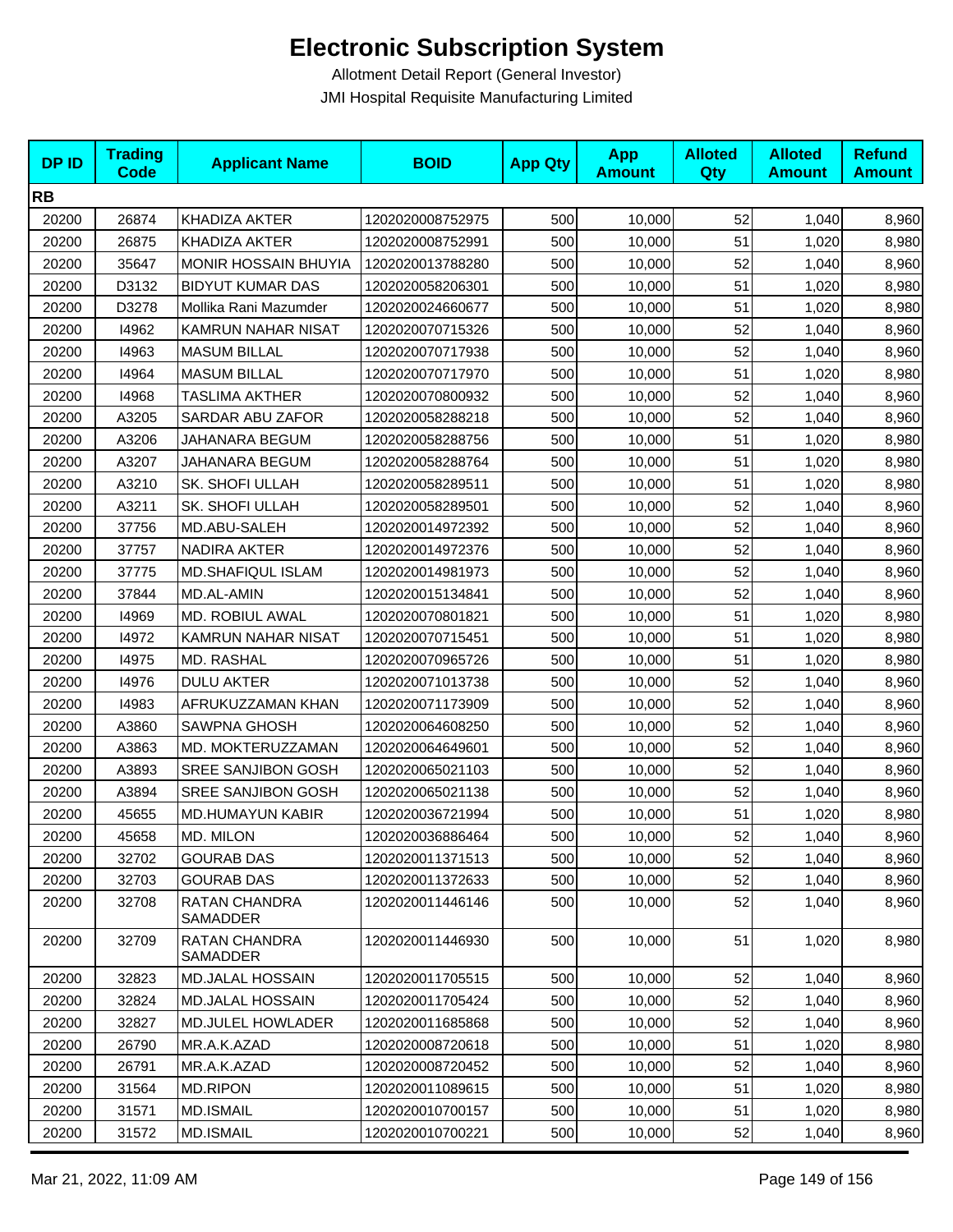| <b>DPID</b> | <b>Trading</b><br><b>Code</b> | <b>Applicant Name</b>                    | <b>BOID</b>      | <b>App Qty</b> | <b>App</b><br><b>Amount</b> | <b>Alloted</b><br><b>Qty</b> | <b>Alloted</b><br><b>Amount</b> | <b>Refund</b><br><b>Amount</b> |
|-------------|-------------------------------|------------------------------------------|------------------|----------------|-----------------------------|------------------------------|---------------------------------|--------------------------------|
| <b>RB</b>   |                               |                                          |                  |                |                             |                              |                                 |                                |
| 20200       | D3954                         | KAZI SHERAJUL HAQUE                      | 1202020060305513 | 500            | 10,000                      | 52                           | 1,040                           | 8,960                          |
| 20200       | D3955                         | <b>ABDUL MALEK</b>                       | 1202020060852747 | 500            | 10,000                      | 52                           | 1,040                           | 8,960                          |
| 20200       | 35649                         | <b>NOOR HOSSAIN</b>                      | 1202020013788381 | 500            | 10,000                      | 51                           | 1,020                           | 8,980                          |
| 20200       | 35654                         | SYED LUTFUR RAHMAN                       | 1202020013788248 | 500            | 10,000                      | 52                           | 1,040                           | 8,960                          |
| 20200       | 35656                         | <b>BIPLOB CHANDRA</b><br><b>DEBONATH</b> | 1202020013794321 | 500            | 10,000                      | 52                           | 1,040                           | 8,960                          |
| 20200       | 35697                         | <b>JHARNA BEGUM</b>                      | 1202020013813951 | 500            | 10,000                      | 52                           | 1,040                           | 8,960                          |
| 20200       | 35698                         | <b>JHARNA BEGUM</b>                      | 1202020013815354 | 500            | 10,000                      | 51                           | 1,020                           | 8,980                          |
| 20200       | 35706                         | <b>BANDANA SEN</b>                       | 1202020013805448 | 500            | 10,000                      | 52                           | 1,040                           | 8,960                          |
| 20200       | 35750                         | RUPALY RANI DAS                          | 1202020013917207 | 500            | 10,000                      | 52                           | 1,040                           | 8,960                          |
| 20200       | 35751                         | RUPALY RANI DAS                          | 1202020013917745 | 500            | 10,000                      | 52                           | 1,040                           | 8,960                          |
| 20200       | 0F166                         | <b>SHAMS ARA SHAMEEM</b>                 | 1202020044153891 | 500            | 10,000                      | 52                           | 1,040                           | 8,960                          |
| 20200       | D3956                         | <b>ABDUL MALEK</b>                       | 1202020060852549 | 500            | 10,000                      | 52                           | 1,040                           | 8,960                          |
| 20200       | D3957                         | MD. ZAMIR                                | 1202020060851694 | 500            | 10.000                      | 51                           | 1,020                           | 8,980                          |
| 20200       | D3958                         | MD. ZAMIR                                | 1202020060851587 | 500            | 10,000                      | 51                           | 1,020                           | 8,980                          |
| 20200       | D4027                         | MST. SHAHANAJ AKTAR                      | 1202020060557714 | 500            | 10,000                      | 52                           | 1,040                           | 8,960                          |
| 20200       | D4028                         | MST. SHAHANAJ AKTAR                      | 1202020060557749 | 500            | 10,000                      | 52                           | 1,040                           | 8,960                          |
| 20200       | F3823                         | SHEFALI KHATUN                           | 1202020056581398 | 500            | 10,000                      | 52                           | 1,040                           | 8,960                          |
| 20200       | F3824                         | SHEFALI KHATUN                           | 1202020056583271 | 500            | 10,000                      | 52                           | 1,040                           | 8,960                          |
| 20200       | F3877                         | MST.HOSNA ARA                            | 1202020056693826 | 500            | 10,000                      | 52                           | 1,040                           | 8,960                          |
| 20200       | F3878                         | <b>MST.HOSNA ARA</b>                     | 1202020056699708 | 500            | 10,000                      | 51                           | 1,020                           | 8,980                          |
| 20200       | 40075                         | KHODEZA AKTER                            | 1202020017287269 | 500            | 10,000                      | 51                           | 1,020                           | 8,980                          |
| 20200       | 40077                         | <b>MR.PRATAP CHANDRA</b><br><b>DAS</b>   | 1202020017287277 | 500            | 10,000                      | 52                           | 1,040                           | 8,960                          |
| 20200       | 40088                         | <b>ASHOK KUMAR SAHA</b>                  | 1202020017299629 | 500            | 10,000                      | 52                           | 1,040                           | 8,960                          |
| 20200       | 40111                         | <b>SHARMIN AKTER</b>                     | 1202020017332817 | 500            | 10,000                      | 52                           | 1,040                           | 8,960                          |
| 20200       | 40119                         | <b>BALARAM CHANDRA</b><br><b>TAPADER</b> | 1202020017332785 | 500            | 10,000                      | 51                           | 1,020                           | 8,980                          |
| 20200       | 40159                         | MD.MOFAZZAL HYDER<br><b>CHOWDHURY</b>    | 1202020017411225 | 500            | 10,000                      | 52                           | 1,040                           | 8,960                          |
| 20200       | 45077                         | MD.JAHANGIR ALAM                         | 1202020033637494 | 500            | 10,000                      | 51                           | 1,020                           | 8,980                          |
| 20200       | 45109                         | <b>ENAMUL KABIR</b>                      | 1202020034044214 | 500            | 10,000                      | 52                           | 1,040                           | 8,960                          |
| 20200       | 65325                         | ARJU AHAMED                              | 1202020019509588 | 500            | 10,000                      | 52                           | 1,040                           | 8,960                          |
| 20200       | 37860                         | <b>ANINDA SAHA</b>                       | 1202020015109990 | 500            | 10,000                      | 52                           | 1,040                           | 8,960                          |
| 20200       | 37866                         | YOUNUS ALI MOLLAH                        | 1202020015169373 | 500            | 10,000                      | 51                           | 1,020                           | 8,980                          |
| 20200       | 37867                         | YOUNIUS ALI MOLLAH                       | 1202020015169413 | 500            | 10,000                      | 51                           | 1,020                           | 8,980                          |
| 20200       | 42483                         | <b>MD.SUMON MOLLA</b>                    | 1202020021742779 | 500            | 10,000                      | 52                           | 1,040                           | 8,960                          |
| 20200       | 42487                         | <b>KHANDOKER</b><br>MD.FARIDUDDIN        | 1202020021774167 | 500            | 10,000                      | 51                           | 1,020                           | 8,980                          |
| 20200       | 38204                         | MRS. SADEKA BANU                         | 1202020000367149 | 500            | 10,000                      | 52                           | 1,040                           | 8,960                          |
| 20200       | 38210                         | <b>SALIM SARWAR</b>                      | 1202020015260194 | 500            | 10,000                      | 52                           | 1,040                           | 8,960                          |
| 20200       | 38217                         | MD.ZAMAN                                 | 1202020015270900 | 500            | 10,000                      | 52                           | 1,040                           | 8,960                          |
| 20200       | 43520                         | <b>MAMUN HASAN</b>                       | 1202020025335446 | 500            | 10,000                      | 51                           | 1,020                           | 8,980                          |
| 20200       | A3901                         | MD. BELAYET TALUKDER                     | 1202020065078219 | 500            | 10,000                      | 52                           | 1,040                           | 8,960                          |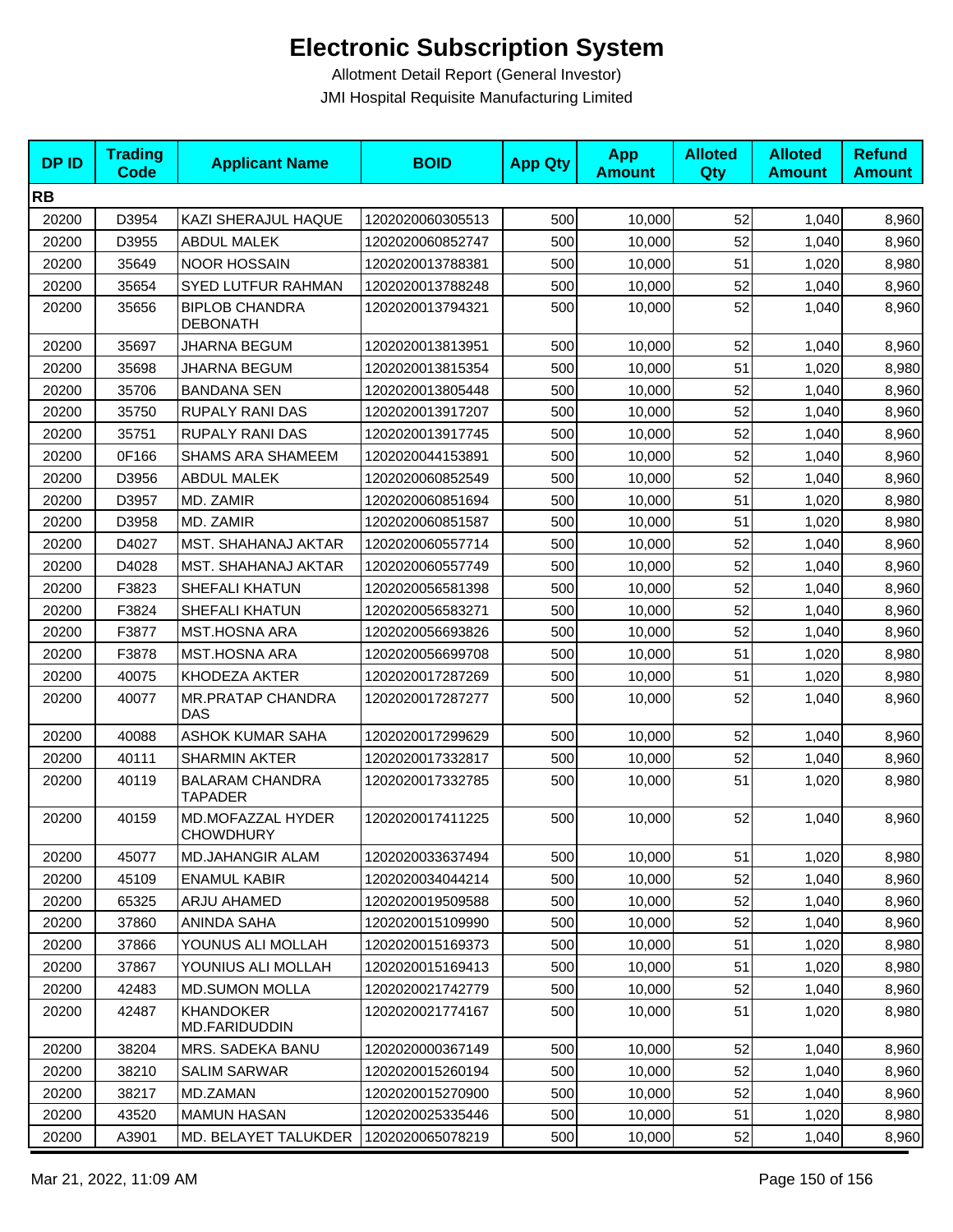| <b>DPID</b> | <b>Trading</b><br><b>Code</b> | <b>Applicant Name</b>                         | <b>BOID</b>      | <b>App Qty</b> | <b>App</b><br><b>Amount</b> | <b>Alloted</b><br>Qty | <b>Alloted</b><br><b>Amount</b> | <b>Refund</b><br><b>Amount</b> |
|-------------|-------------------------------|-----------------------------------------------|------------------|----------------|-----------------------------|-----------------------|---------------------------------|--------------------------------|
| <b>RB</b>   |                               |                                               |                  |                |                             |                       |                                 |                                |
| 20200       | A3902                         | MD. BELAYET TALUKDER                          | 1202020065078318 | 500            | 10,000                      | 51                    | 1,020                           | 8,980                          |
| 20200       | A3903                         | MD. MASUM                                     | 1202020065078393 | 500            | 10,000                      | 52                    | 1,040                           | 8,960                          |
| 20200       | A3904                         | MD. MASUM                                     | 1202020065078484 | 500            | 10,000                      | 52                    | 1,040                           | 8,960                          |
| 20200       | A3905                         | <b>MOST. RAJIA BEGUM</b>                      | 1202020065078682 | 500            | 10,000                      | 51                    | 1,020                           | 8,980                          |
| 20200       | A2279                         | <b>UMME KULSHUM</b><br><b>ROKSANA</b>         | 1202020016583524 | 500            | 10,000                      | 52                    | 1,040                           | 8,960                          |
| 20200       | A2284                         | DILRUBA AKTER SUMI                            | 1202020068190928 | 500            | 10,000                      | 51                    | 1,020                           | 8,980                          |
| 20200       | A2285                         | <b>MOHAMMAD</b><br>SHERAZOUL ISLAM            | 1202020068212831 | 500            | 10,000                      | 51                    | 1,020                           | 8,980                          |
| 20200       | A2290                         | <b>FATIMA BILKIS</b>                          | 1202020068920107 | 500            | 10,000                      | 51                    | 1,020                           | 8,980                          |
| 20200       | 43529                         | <b>MD. SATTAR MOLLA</b>                       | 1202020025409628 | 500            | 10,000                      | 52                    | 1,040                           | 8,960                          |
| 20200       | 43564                         | PRATAP CHANDRA DAS                            | 1202020025637007 | 500            | 10,000                      | 52                    | 1,040                           | 8,960                          |
| 20200       | 43566                         | <b>MOHAMMAD SAFIQUR</b><br><b>RAHMAN</b>      | 1202020025666301 | 500            | 10,000                      | 52                    | 1,040                           | 8,960                          |
| 20200       | 43567                         | <b>MOHAMMAD SAFIQUR</b><br><b>RAHMAN</b>      | 1202020025666311 | 500            | 10,000                      | 51                    | 1,020                           | 8,980                          |
| 20200       | 43573                         | PANOWARA BAREK                                | 1202020025642558 | 500            | 10,000                      | 51                    | 1,020                           | 8,980                          |
| 20200       | A4249                         | <b>SHUVRA PAUL</b>                            | 1202020075039175 | 500            | 10,000                      | 51                    | 1,020                           | 8,980                          |
| 20200       | A4250                         | MOHAMMAD ALI HUSSAIN   1202020075076783       |                  | 500            | 10,000                      | 52                    | 1,040                           | 8,960                          |
| 20200       | 31607                         | LABONYA SAHA                                  | 1202020010949593 | 500            | 10,000                      | 51                    | 1,020                           | 8,980                          |
| 20200       | 31608                         | <b>DIPAK KUMAR SAHA</b>                       | 1202020010941521 | 500            | 10,000                      | 51                    | 1,020                           | 8,980                          |
| 20200       | 31630                         | <b>DELWAR HOSSAIN</b>                         | 1202020011140975 | 500            | 10,000                      | 52                    | 1,040                           | 8,960                          |
| 20200       | 31631                         | <b>DELWAR HOSSAIN</b>                         | 1202020011140501 | 500            | 10,000                      | 52                    | 1,040                           | 8,960                          |
| 20200       | 40181                         | KAZI SHAFIQUR RAHMAN                          | 1202020017487729 | 500            | 10,000                      | 51                    | 1,020                           | 8,980                          |
| 20200       | 40182                         | KAZI SHAFIQUR RAHMAN                          | 1202020017487801 | 500            | 10,000                      | 52                    | 1,040                           | 8,960                          |
| 20200       | 40187                         | <b>UMME HALIMA</b>                            | 1202020017451026 | 500            | 10,000                      | 52                    | 1,040                           | 8,960                          |
| 20200       | 40191                         | <b>SK MD KALIMULLAH</b>                       | 1202020017433807 | 500            | 10,000                      | 52                    | 1,040                           | 8,960                          |
| 20200       | 40195                         | <b>SOBURA KHATUN</b>                          | 1202020017488533 | 500            | 10,000                      | 51                    | 1,020                           | 8,980                          |
| 20200       | 0F167                         | RESHADUL ISLAM                                | 1202020044025654 | 500            | 10,000                      | 52                    | 1,040                           | 8,960                          |
| 20200       | 0F168                         | RESHADUL ISLAM                                | 1202020044030948 | 500            | 10,000                      | 52                    | 1,040                           | 8,960                          |
| 20200       | 0F169                         | MR. MD. ABDUL HANNAN                          | 1202020000388595 | 500            | 10,000                      | 52                    | 1,040                           | 8,960                          |
| 20200       | 11636                         | <b>MAHBUBUR RAHMAN</b>                        | 1202020003896597 | 500            | 10,000                      | 51                    | 1,020                           | 8,980                          |
| 20200       | 11705                         | <b>MR.BENI MADHAB DAS</b>                     | 1202020003876980 | 500            | 10,000                      | 52                    | 1,040                           | 8,960                          |
| 20200       | 11707                         | MR.BENI MADHAB DAS                            | 1202020003877032 | 500            | 10,000                      | 51                    | 1,020                           | 8,980                          |
| 20200       | 11857                         | <b>MS.NITA SAHA</b>                           | 1202020003956591 | 500            | 10,000                      | 52                    | 1,040                           | 8,960                          |
| 20200       | 11860                         | <b>MR.SUDIP KUMAR</b><br><b>BHATTACHARJEE</b> | 1202020003962622 | 500            | 10,000                      | 52                    | 1,040                           | 8,960                          |
| 20200       | 29045                         | RUPAN CHANDRA DAS                             | 1202020009276301 | 500            | 10,000                      | 52                    | 1,040                           | 8,960                          |
| 20200       | F3893                         | FARJANA HADI                                  | 1202020056706512 | 500            | 10,000                      | 51                    | 1,020                           | 8,980                          |
| 20200       | F3894                         | FARJANA HADI                                  | 1202020056706051 | 500            | 10,000                      | 52                    | 1,040                           | 8,960                          |
| 20200       | F3895                         | <b>MST. RAJIYA KHATUN</b>                     | 1202020056705914 | 500            | 10,000                      | 51                    | 1,020                           | 8,980                          |
| 20200       | F3896                         | <b>MST. RAJIYA KHATUN</b>                     | 1202020056707814 | 500            | 10,000                      | 51                    | 1,020                           | 8,980                          |
| 20200       | F3897                         | <b>MIR SHOHEL</b>                             | 1202020056707667 | 500            | 10,000                      | 51                    | 1,020                           | 8,980                          |
| 20200       | F3898                         | <b>MIR SHOHEL</b>                             | 1202020056707608 | 500            | 10,000                      | 51                    | 1,020                           | 8,980                          |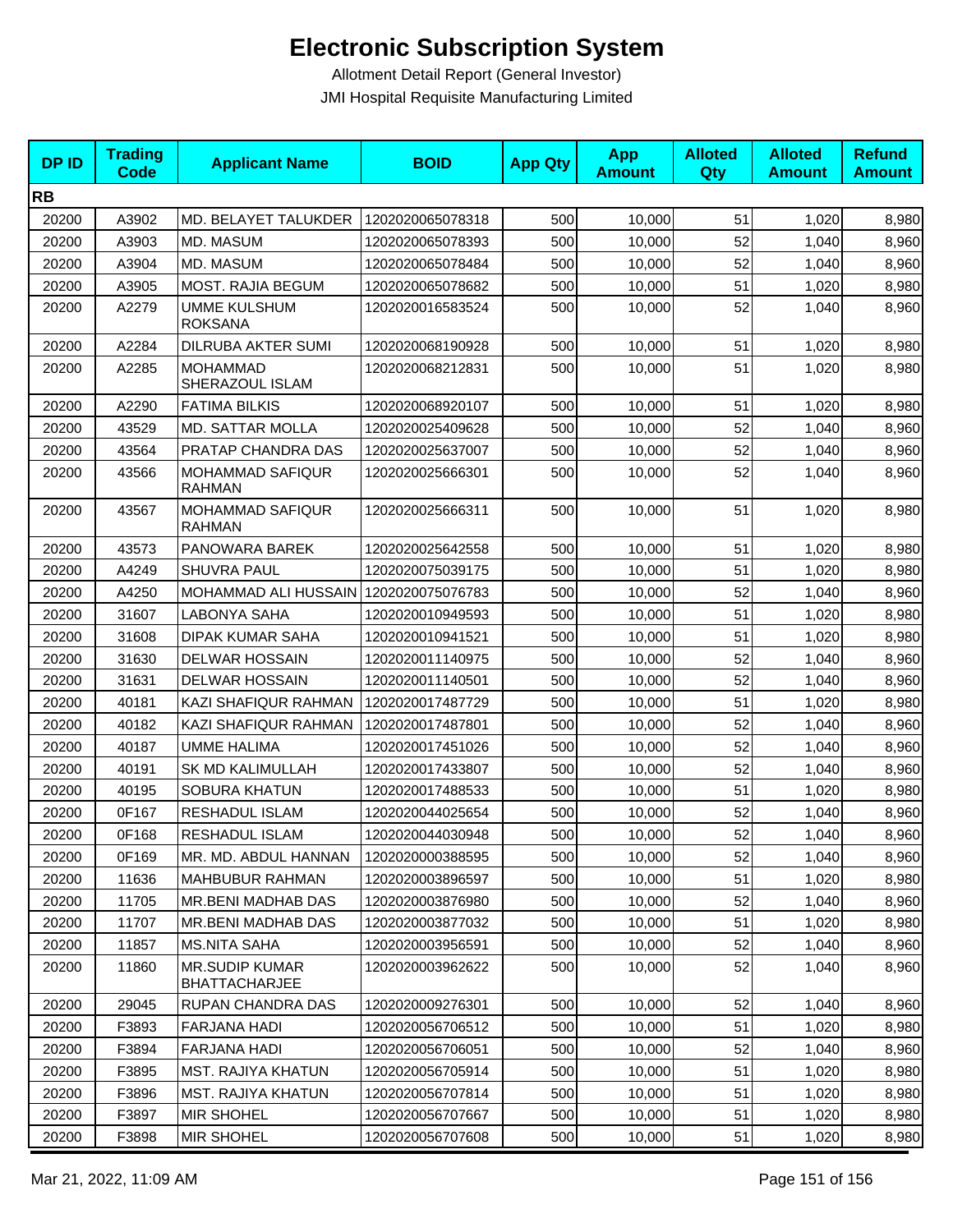| <b>DPID</b> | <b>Trading</b><br><b>Code</b> | <b>Applicant Name</b>                   | <b>BOID</b>      | <b>App Qty</b> | <b>App</b><br><b>Amount</b> | <b>Alloted</b><br>Qty | <b>Alloted</b><br><b>Amount</b> | <b>Refund</b><br><b>Amount</b> |
|-------------|-------------------------------|-----------------------------------------|------------------|----------------|-----------------------------|-----------------------|---------------------------------|--------------------------------|
| <b>RB</b>   |                               |                                         |                  |                |                             |                       |                                 |                                |
| 20200       | F3899                         | <b>ASRAFAT AHAMED</b><br>RIYADH         | 1202020056707576 | 500            | 10,000                      | 52                    | 1,040                           | 8,960                          |
| 20200       | G1007                         | <b>MEHERUNNECHA</b>                     | 1202020062898704 | 500            | 10,000                      | 51                    | 1,020                           | 8,980                          |
| 20200       | G1009                         | MD. SANAULLAH                           | 1202020062922496 | 500            | 10,000                      | 51                    | 1,020                           | 8,980                          |
| 20200       | 65326                         | <b>MD.SELIM MIAH</b>                    | 1202020019509438 | 500            | 10,000                      | 52                    | 1,040                           | 8,960                          |
| 20200       | 65327                         | <b>MD.AMIRUL ISLAM</b>                  | 1202020019509454 | 500            | 10,000                      | 51                    | 1,020                           | 8,980                          |
| 20200       | 65328                         | SHAHNAZ AKTER                           | 1202020019509462 | 500            | 10,000                      | 52                    | 1,040                           | 8,960                          |
| 20200       | 21703                         | <b>MD.ZAHIDUL KABIR</b>                 | 1202020006939596 | 500            | 10,000                      | 51                    | 1,020                           | 8,980                          |
| 20200       | 21704                         | MD.ZAHIDUL KABIR                        | 1202020006939601 | 500            | 10,000                      | 51                    | 1,020                           | 8,980                          |
| 20200       | 21705                         | SHIPRA SARKAR                           | 1202020006939628 | 500            | 10,000                      | 52                    | 1,040                           | 8,960                          |
| 20200       | 21706                         | SHIPRA SARKAR                           | 1202020006939743 | 500            | 10,000                      | 51                    | 1,020                           | 8,980                          |
| 20200       | 21733                         | PARASA BEGUM                            | 1202020007030345 | 500            | 10,000                      | 52                    | 1,040                           | 8,960                          |
| 20200       | 25590                         | MRS. LISA ISLAM                         | 1202020000495913 | 500            | 10,000                      | 52                    | 1,040                           | 8,960                          |
| 20200       | 29075                         | CHITTA RANJAN SAHA                      | 1202020009185001 | 500            | 10,000                      | 52                    | 1,040                           | 8,960                          |
| 20200       | 29076                         | CHITTA RANJAN SAHA                      | 1202020009185100 | 500            | 10,000                      | 52                    | 1,040                           | 8,960                          |
| 20200       | 34205                         | <b>MD.AINUL HOSSAIN</b>                 | 1202020012697328 | 500            | 10,000                      | 52                    | 1,040                           | 8,960                          |
| 20200       | 34206                         | ASRAFI SANJIDA EMA                      | 1202020012697301 | 500            | 10,000                      | 51                    | 1,020                           | 8,980                          |
| 20200       | 34221                         | KAZI RAFIUR RAHMAN                      | 1202020012817905 | 500            | 10,000                      | 52                    | 1,040                           | 8,960                          |
| 20200       | 34268                         | <b>BIPLOB PODDER</b>                    | 1202020012762881 | 500            | 10,000                      | 51                    | 1,020                           | 8,980                          |
| 20200       | 34326                         | MD.OBAIDUR RAHMAN                       | 1202020012805571 | 500            | 10,000                      | 52                    | 1,040                           | 8,960                          |
| 20200       | 34340                         | MR.MOHAMMADULLAH                        | 1202020012782843 | 500            | 10,000                      | 51                    | 1,020                           | 8,980                          |
| 20200       | C1003                         | <b>SULTAN AHMAD</b>                     | 1202020055947942 | 500            | 10,000                      | 52                    | 1,040                           | 8,960                          |
| 20200       | A4251                         | MD. NAIM HASAN MOON                     | 1202020075080138 | 500            | 10,000                      | 51                    | 1,020                           | 8,980                          |
| 20200       | A4252                         | MD. NAIM HASAN MOON                     | 1202020075080146 | 500            | 10,000                      | 52                    | 1,040                           | 8,960                          |
| 20200       | A2316                         | <b>MD. HOSSAIN UR</b><br><b>RAHMAN</b>  | 1202020072329877 | 500            | 10,000                      | 51                    | 1,020                           | 8,980                          |
| 20200       | B3046                         | <b>MST. ALEA KHATUN</b>                 | 1202020052531999 | 500            | 10,000                      | 51                    | 1,020                           | 8,980                          |
| 20200       | B3047                         | <b>ABUL KALAM</b>                       | 1202020052532008 | 500            | 10,000                      | 52                    | 1,040                           | 8,960                          |
| 20200       | B3092                         | MD. RIAD HOSSAIN                        | 1202020052895389 | 500            | 10,000                      | 52                    | 1,040                           | 8,960                          |
| 20200       | B3093                         | MD. RIAD HOSSAIN                        | 1202020052895471 | 500            | 10,000                      | 51                    | 1,020                           | 8,980                          |
| 20200       | 66518                         | <b>MARUF HOSSION OZZUL</b>              | 1202020027045191 | 500            | 10,000                      | 52                    | 1,040                           | 8,960                          |
| 20200       | 66526                         | MD.HANNAN MIAH                          | 1202020026872623 | 500            | 10,000                      | 51                    | 1,020                           | 8,980                          |
| 20200       | 66527                         | MD.KAMRUL HASSAN                        | 1202020026872342 | 500            | 10,000                      | 52                    | 1,040                           | 8,960                          |
| 20200       | 66528                         | MD.KAMRUL HASSAN                        | 1202020026872350 | 500            | 10,000                      | 51                    | 1,020                           | 8,980                          |
| 20200       | A4253                         | MD. SAFIQUL ISLAM                       | 1202020075080162 | 500            | 10,000                      | 51                    | 1,020                           | 8,980                          |
| 20200       | A4254                         | MD. SAFIQUL ISLAM                       | 1202020075080170 | 500            | 10,000                      | 52                    | 1,040                           | 8,960                          |
| 20200       | A4299                         | <b>MD. HABIBUR RAHMAN</b>               | 1202020075078592 | 500            | 10,000                      | 52                    | 1,040                           | 8,960                          |
| 20200       | A4301                         | MD. AL AMIN SHUBHA                      | 1202020073876374 | 500            | 10,000                      | 52                    | 1,040                           | 8,960                          |
| 20200       | A4304                         | SHUKLA RANI DABE                        | 1202020068446938 | 500            | 10,000                      | 51                    | 1,020                           | 8,980                          |
| 20200       | 07961                         | <b>MS.NASIMA PARVIN</b>                 | 1202020003098728 | 500            | 10,000                      | 51                    | 1,020                           | 8,980                          |
| 20200       | 07980                         | MR.MUHAMMAD JAHID<br>SARKAR             | 1202020003320970 | 500            | 10,000                      | 52                    | 1,040                           | 8,960                          |
| 20200       | 08085                         | MR.A.K.M MUNIRUL ISLAM 1202020002730424 |                  | 500            | 10,000                      | 51                    | 1,020                           | 8,980                          |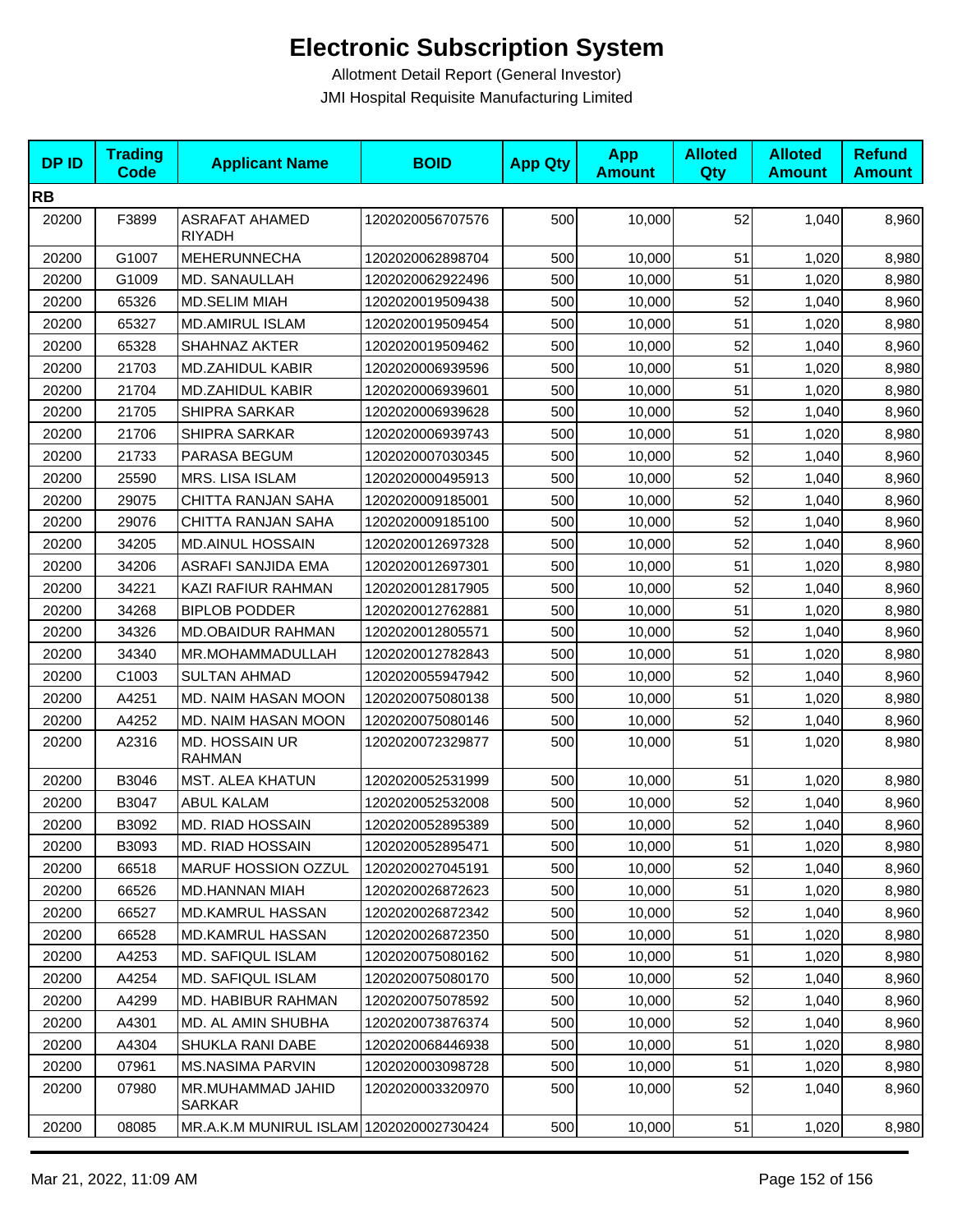| <b>DPID</b> | <b>Trading</b><br><b>Code</b> | <b>Applicant Name</b>                | <b>BOID</b>      | <b>App Qty</b> | <b>App</b><br><b>Amount</b> | <b>Alloted</b><br>Qty | <b>Alloted</b><br><b>Amount</b> | <b>Refund</b><br><b>Amount</b> |
|-------------|-------------------------------|--------------------------------------|------------------|----------------|-----------------------------|-----------------------|---------------------------------|--------------------------------|
| <b>RB</b>   |                               |                                      |                  |                |                             |                       |                                 |                                |
| 20200       | 08089                         | MR.MOHAMMAD<br>MOMINUL ISLAM         | 1202020002727924 | 500            | 10,000                      | 52                    | 1,040                           | 8,960                          |
| 20200       | 15050                         | <b>RIKTAMANI</b>                     | 1202020071650893 | 500            | 10,000                      | 51                    | 1,020                           | 8,980                          |
| 20200       | 15051                         | <b>RIKTAMANI</b>                     | 1202020071650925 | 500            | 10,000                      | 52                    | 1,040                           | 8,960                          |
| 20200       | 15052                         | ABU HANIF MOLLA                      | 1202020071652785 | 500            | 10,000                      | 51                    | 1,020                           | 8,980                          |
| 20200       | 15057                         | MD. OHAB ALI MOLLA                   | 1202020071678222 | 500            | 10,000                      | 52                    | 1,040                           | 8,960                          |
| 20200       | 15058                         | MD. OHAB ALI MOLLA                   | 1202020071677110 | 500            | 10,000                      | 51                    | 1,020                           | 8,980                          |
| 20200       | 15059                         | RAJIA BEGUM                          | 1202020071671600 | 500            | 10,000                      | 52                    | 1,040                           | 8,960                          |
| 20200       | 15257                         | TANIA YEASMIN SHAMPA                 | 1202020073926951 | 500            | 10,000                      | 52                    | 1,040                           | 8,960                          |
| 20200       | i5258                         | MD. ATIQUR RAHMAN                    | 1202020073927151 | 500            | 10,000                      | 52                    | 1,040                           | 8,960                          |
| 20200       | i5261                         | SHAHEENA HAQUE                       | 1202020073984079 | 500            | 10,000                      | 52                    | 1,040                           | 8,960                          |
| 20200       | 00016                         | SHARIF AHMED                         | 1202020015256044 | 500            | 10,000                      | 51                    | 1,020                           | 8,980                          |
| 20200       | 00028                         | <b>MD.SHAMSUL ALAM</b>               | 1202020015464363 | 500            | 10,000                      | 51                    | 1,020                           | 8,980                          |
| 20200       | 00055                         | PARESH CHANDRA<br><b>HALDER</b>      | 1202020015804985 | 500            | 10,000                      | 51                    | 1,020                           | 8,980                          |
| 20200       | 00073                         | MR JITENDRA CHANDRA<br><b>BARMAN</b> | 1202020001499525 | 500            | 10,000                      | 51                    | 1,020                           | 8,980                          |
| 20200       | 0B212                         | RANJANA RANI                         | 1202020044947832 | 500            | 10,000                      | 51                    | 1,020                           | 8,980                          |
| 20200       | 0B213                         | <b>ARCHANA RANI</b>                  | 1202020044852587 | 500            | 10,000                      | 52                    | 1,040                           | 8,960                          |
| 20200       | 02971                         | <b>SRUTI KANA BARAL</b>              | 1202020001156513 | 500            | 10,000                      | 51                    | 1,020                           | 8,980                          |
| 20200       | 03000                         | KAZAL KUMAR SARKAR                   | 1202020001522585 | 500            | 10,000                      | 52                    | 1,040                           | 8,960                          |
| 20200       | 06636                         | <b>MR.RANGIT KUMAR SAHA</b>          | 1202020002256428 | 500            | 10,000                      | 52                    | 1,040                           | 8,960                          |
| 20200       | 0C810                         | <b>MS. NIRU AKTER</b>                | 1202020054047295 | 500            | 10,000                      | 51                    | 1,020                           | 8,980                          |
| 20200       | 0C843                         | <b>ATIQUR RAHMAN</b>                 | 1202020054317278 | 500            | 10,000                      | 51                    | 1,020                           | 8,980                          |
| 20200       | 0C911                         | MD. MAHBUBUR RAHMAN                  | 1202020054779473 | 500            | 10,000                      | 51                    | 1,020                           | 8,980                          |
| 20200       | 0C912                         | MD. MAHBUBUR RAHMAN                  | 1202020054779663 | 500            | 10,000                      | 51                    | 1,020                           | 8,980                          |
| 20200       | 22496                         | SHAH ALAM                            | 1202020007230773 | 500            | 10,000                      | 51                    | 1,020                           | 8,980                          |
| 20200       | 26008                         | <b>SHAHIN KHAN</b>                   | 1202020008419637 | 500            | 10,000                      | 51                    | 1,020                           | 8,980                          |
| 20200       | C3781                         | NEHERIN MAQSOOD                      | 1202020072312653 | 500            | 10,000                      | 51                    | 1,020                           | 8,980                          |
| 20200       | C3786                         | MD. HAFIZUR RAHMAN                   | 1202020072369496 | 500            | 10,000                      | 52                    | 1,040                           | 8,960                          |
| 20200       | C3787                         | <b>SARMIN SULTANA</b>                | 1202020072369734 | 500            | 10,000                      | 52                    | 1,040                           | 8,960                          |
| 20200       | C3788                         | <b>SARMIN SULTANA</b>                | 1202020072369785 | 500            | 10,000                      | 52                    | 1,040                           | 8,960                          |
| 20200       | C3789                         | <b>ASIF BIN SABBIR</b>               | 1202020072415163 | 500            | 10,000                      | 52                    | 1,040                           | 8,960                          |
| 20200       | C3794                         | AGA AMIRUL ISLAM<br><b>CHOWDHURY</b> | 1202020072572670 | 500            | 10,000                      | 51                    | 1,020                           | 8,980                          |
| 20200       | C3799                         | TABASSUM ANWAR<br><b>SUBHA</b>       | 1202020072694536 | 500            | 10,000                      | 51                    | 1,020                           | 8,980                          |
| 20200       | i5321                         | SHAHADAT HOSSAIN                     | 1202020074412551 | 500            | 10,000                      | 51                    | 1,020                           | 8,980                          |
| 20200       | 15322                         | SHAHADAT HOSSAIN                     | 1202020074412535 | 500            | 10,000                      | 51                    | 1,020                           | 8,980                          |
| 20200       | 15324                         | ABDUR RAHAMAN                        | 1202020074554510 | 500            | 10,000                      | 52                    | 1,040                           | 8,960                          |
| 20200       | i5325                         | MIR MD. TANVIR NUR                   | 1202020074487828 | 500            | 10,000                      | 51                    | 1,020                           | 8,980                          |
| 20200       | i5326                         | REZAUL ISLAM                         | 1202020074492921 | 500            | 10,000                      | 51                    | 1,020                           | 8,980                          |
| 20200       | B5023                         | MD. ABDUS SALAM                      | 1202020055267213 | 500            | 10,000                      | 52                    | 1,040                           | 8,960                          |
| 20200       | B5025                         | <b>JOY HALDER</b>                    | 1202020055270393 | 500            | 10,000                      | 52                    | 1,040                           | 8,960                          |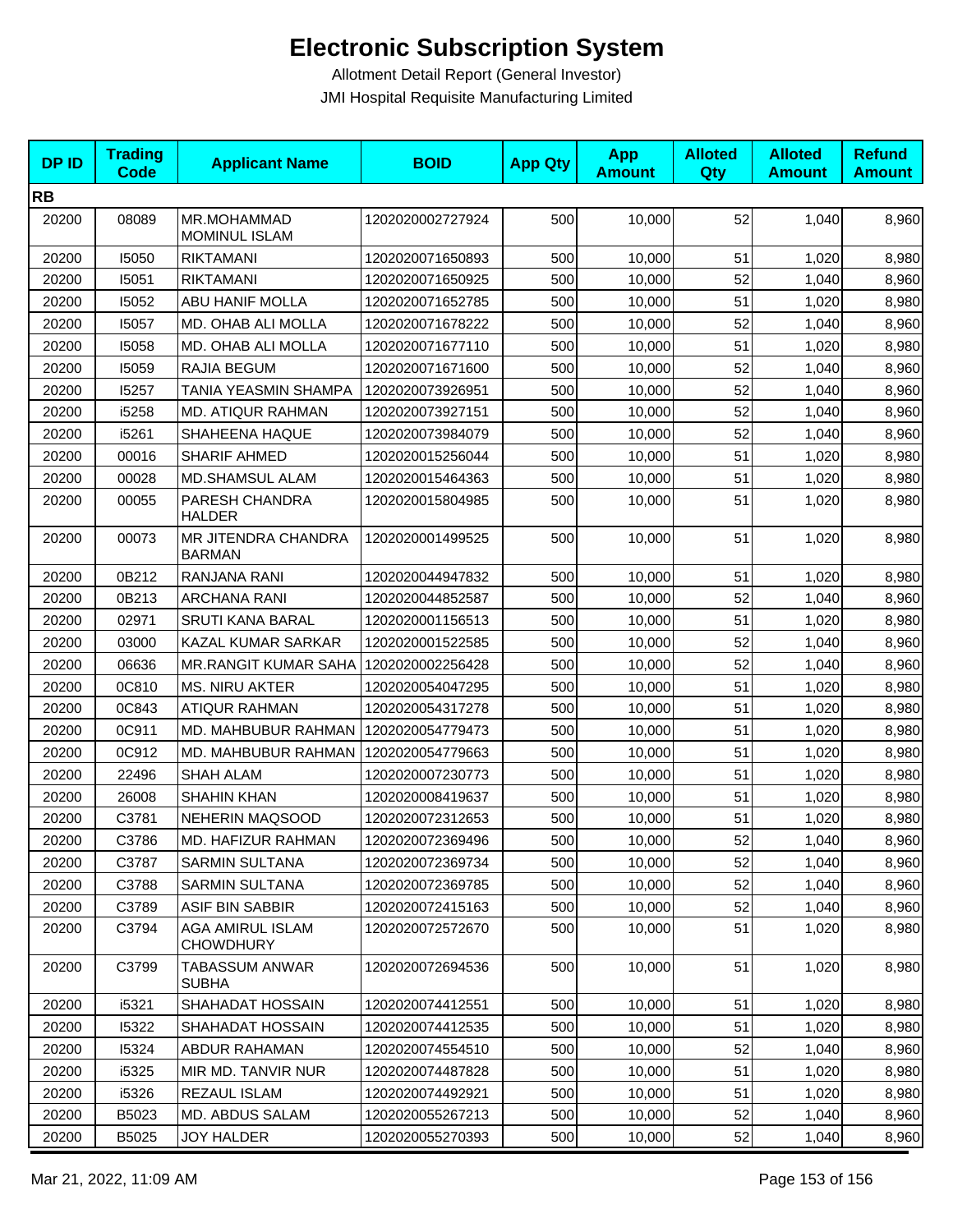| <b>DPID</b> | <b>Trading</b><br><b>Code</b> | <b>Applicant Name</b>             | <b>BOID</b>      | <b>App Qty</b> | <b>App</b><br><b>Amount</b> | <b>Alloted</b><br>Qty | <b>Alloted</b><br><b>Amount</b> | <b>Refund</b><br><b>Amount</b> |
|-------------|-------------------------------|-----------------------------------|------------------|----------------|-----------------------------|-----------------------|---------------------------------|--------------------------------|
| <b>RB</b>   |                               |                                   |                  |                |                             |                       |                                 |                                |
| 20200       | B5049                         | MD. NASARUL HOQUE                 | 1202020055951032 | 500            | 10,000                      | 52                    | 1,040                           | 8,960                          |
| 20200       | B5066                         | MD. MASUD PARVEZ                  | 1202020055277651 | 500            | 10,000                      | 51                    | 1,020                           | 8,980                          |
| 20200       | 0B214                         | <b>ARCHANA RANI</b>               | 1202020044947859 | 500            | 10,000                      | 51                    | 1,020                           | 8,980                          |
| 20200       | 0B219                         | RINKU RANI PUL                    | 1202020044844570 | 500            | 10,000                      | 52                    | 1,040                           | 8,960                          |
| 20200       | 0B220                         | RINKU RANI PUL                    | 1202020044941498 | 500            | 10,000                      | 52                    | 1,040                           | 8,960                          |
| 20200       | 0B221                         | SANJIB KUMAR KUNDU                | 1202020044852619 | 500            | 10,000                      | 52                    | 1,040                           | 8,960                          |
| 20200       | 0B224                         | SYED KAMAL UDDIN                  | 1202020044868019 | 500            | 10,000                      | 51                    | 1,020                           | 8,980                          |
| 20200       | 0B225                         | SYED KAMAL UDDIN                  | 1202020044871298 | 500            | 10,000                      | 52                    | 1,040                           | 8,960                          |
| 20200       | 26009                         | <b>SHAHIN KHAN</b>                | 1202020008420311 | 500            | 10,000                      | 52                    | 1,040                           | 8,960                          |
| 20200       | 26017                         | MRS.SHAHNAJ                       | 1202020008464392 | 500            | 10,000                      | 52                    | 1,040                           | 8,960                          |
| 20200       | 26027                         | <b>SEAULY AKTER</b>               | 1202020008470704 | 500            | 10,000                      | 52                    | 1,040                           | 8,960                          |
| 20200       | 26055                         | <b>MD.ABUL KHAIR</b>              | 1202020008449762 | 500            | 10,000                      | 52                    | 1,040                           | 8,960                          |
| 20200       | 26102                         | ZAHURA KHATUN                     | 1202020008466672 | 500            | 10,000                      | 52                    | 1,040                           | 8,960                          |
| 20200       | 26147                         | MOHAMMAD ABU<br><b>KAUSAR</b>     | 1202020008420534 | 500            | 10,000                      | 52                    | 1,040                           | 8,960                          |
| 20200       | 26148                         | MD.ANAMUL HAQUE<br><b>BHUIYAN</b> | 1202020008420577 | 500            | 10,000                      | 52                    | 1.040                           | 8,960                          |
| 20200       | 32092                         | <b>ABDUR RAZZAK</b>               | 1202020011128321 | 500            | 10,000                      | 52                    | 1,040                           | 8,960                          |
| 20200       | 32093                         | <b>MD.SYFUL ISLAM</b>             | 1202020011127766 | 500            | 10,000                      | 51                    | 1,020                           | 8,980                          |
| 20200       | G1019                         | <b>MST. MOMOTAJ PARVIN</b>        | 1202020063014462 | 500            | 10,000                      | 51                    | 1,020                           | 8,980                          |
| 20200       | G1025                         | MUHAMMAD ASHRAFUL<br><b>ISLAM</b> | 1202020063055407 | 500            | 10,000                      | 51                    | 1,020                           | 8,980                          |
| 20200       | G1027                         | <b>KHANDOKER SALMA</b><br>JAHAN   | 1202020063119691 | 500            | 10,000                      | 52                    | 1,040                           | 8,960                          |
| 20200       | G1028                         | MEHERUNNECHA                      | 1202020063121336 | 500            | 10,000                      | 52                    | 1,040                           | 8,960                          |
| 20200       | G1029                         | MST. BELY                         | 1202020063128686 | 500            | 10.000                      | 52                    | 1,040                           | 8,960                          |
| 20200       | G1030                         | MST. BELY                         | 1202020063128777 | 500            | 10,000                      | 51                    | 1,020                           | 8,980                          |
| 20200       | G1035                         | MOHAMMAD ULLAH                    | 1202020063157624 | 500            | 10,000                      | 52                    | 1,040                           | 8,960                          |
| 20200       | F1273                         | MD. MORSHED ALI                   | 1202020048504329 | 500            | 10,000                      | 52                    | 1,040                           | 8,960                          |
| 20200       | F1274                         | SAKERA SAYED                      | 1202020048504460 | 500            | 10,000                      | 52                    | 1,040                           | 8,960                          |
| 20200       | 25591                         | SARWAR ALAM                       | 1202020000495921 | 500            | 10,000                      | 51                    | 1,020                           | 8,980                          |
| 20200       | 29500                         | <b>BABUL CHANDRA PAUL</b>         | 1202020009552945 | 500            | 10,000                      | 52                    | 1,040                           | 8,960                          |
| 20200       | 29501                         | <b>BABUL CHANDRA PAUL</b>         | 1202020009553056 | 500            | 10.000                      | 51                    | 1,020                           | 8,980                          |
| 20200       | 29542                         | ZASHIM UDDIN                      | 1202020009194569 | 500            | 10,000                      | 51                    | 1,020                           | 8,980                          |
| 20200       | 29565                         | RAJESH PAUL                       | 1202020009195472 | 500            | 10,000                      | 51                    | 1,020                           | 8,980                          |
| 20200       | 29567                         | MD.JASIM UDDIN                    | 1202020009556084 | 500            | 10,000                      | 52                    | 1,040                           | 8,960                          |
| 20200       | 29568                         | <b>MD.JASIM UDDIN</b>             | 1202020009564596 | 500            | 10,000                      | 52                    | 1,040                           | 8,960                          |
| 20200       | 29572                         | JANNATUL AFROZ                    | 1202020009316864 | 500            | 10,000                      | 51                    | 1,020                           | 8,980                          |
| 20200       | 60635                         | TAHMINA AKTER                     | 1202020024570879 | 500            | 10,000                      | 52                    | 1,040                           | 8,960                          |
| 20200       | C1004                         | <b>SULTAN AHMAD</b>               | 1202020055948294 | 500            | 10,000                      | 51                    | 1,020                           | 8,980                          |
| 20200       | C <sub>1025</sub>             | SAMSUN NAHAR BEGUM                | 1202020056301921 | 500            | 10,000                      | 52                    | 1,040                           | 8,960                          |
| 20200       | C <sub>1026</sub>             | SAMSUN NAHAR BEGUM                | 1202020056301582 | 500            | 10,000                      | 52                    | 1,040                           | 8,960                          |
| 20200       | C <sub>1027</sub>             | MD. ABDUL MANNAN                  | 1202020056301135 | 500            | 10,000                      | 52                    | 1,040                           | 8,960                          |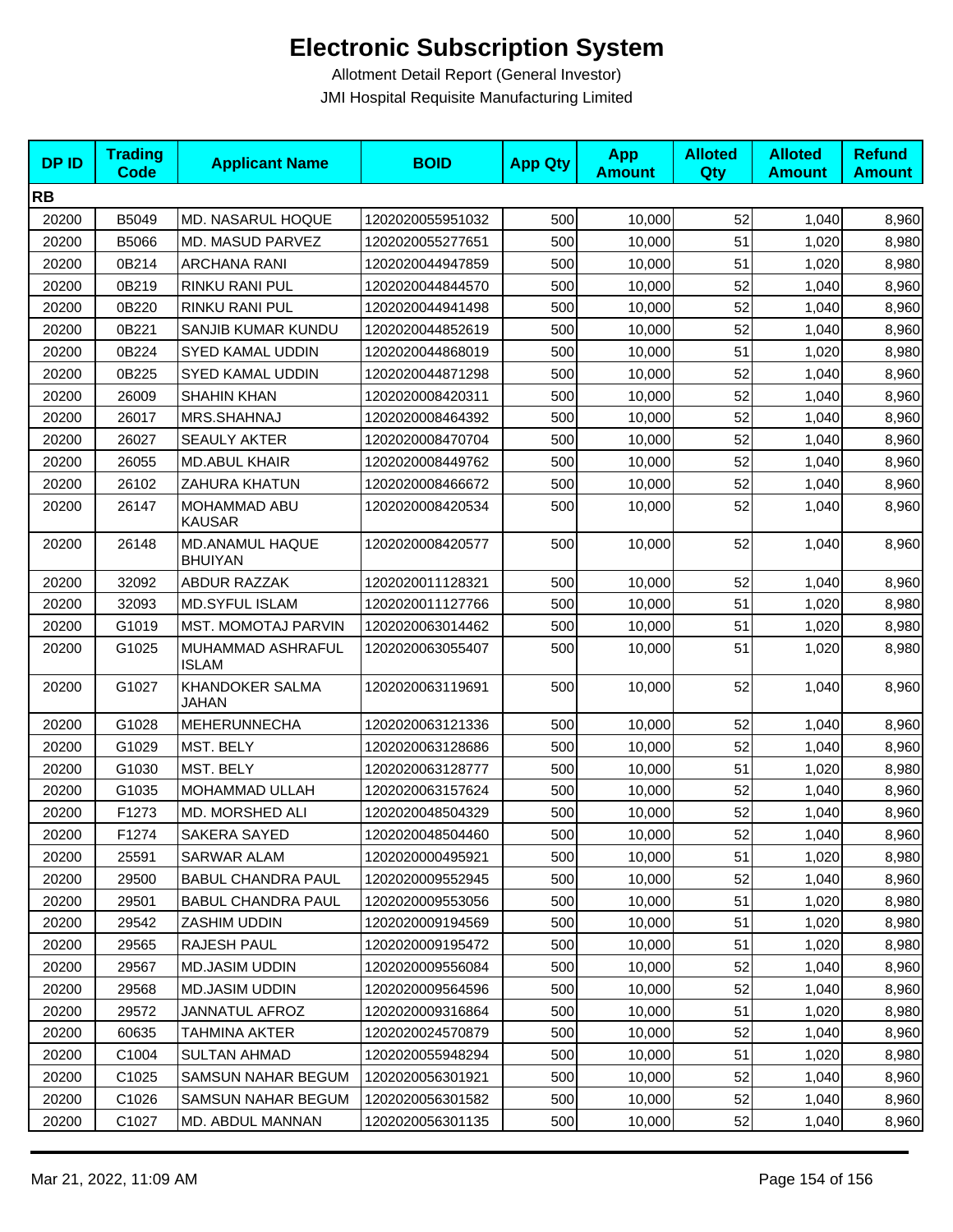| <b>DPID</b> | <b>Trading</b><br><b>Code</b> | <b>Applicant Name</b>                  | <b>BOID</b>      | <b>App Qty</b> | <b>App</b><br><b>Amount</b> | <b>Alloted</b><br>Qty | <b>Alloted</b><br><b>Amount</b> | <b>Refund</b><br><b>Amount</b> |
|-------------|-------------------------------|----------------------------------------|------------------|----------------|-----------------------------|-----------------------|---------------------------------|--------------------------------|
| <b>RB</b>   |                               |                                        |                  |                |                             |                       |                                 |                                |
| 20200       | C1030                         | MOLLAH AZIZUR RAHMAN 1202020056289524  |                  | 500            | 10,000                      | 52                    | 1,040                           | 8,960                          |
| 20200       | C1033                         | MD. MEHEDI HASSAN<br><b>AYUB</b>       | 1202020056289998 | 500            | 10,000                      | 52                    | 1,040                           | 8,960                          |
| 20200       | C1043                         | <b>TANBIR LAILA</b>                    | 1202020056522481 | 500            | 10,000                      | 51                    | 1,020                           | 8,980                          |
| 20200       | C1044                         | MOHAMMAD IBNE AL<br><b>HAZEN KABIR</b> | 1202020056436944 | 500            | 10,000                      | 52                    | 1,040                           | 8,960                          |
| 20200       | G2065                         | TUSHER CHANDRA DEB                     | 1202020072746468 | 500            | 10,000                      | 51                    | 1,020                           | 8,980                          |
| 20200       | F1275                         | SAKERA SAYED                           | 1202020048504717 | 500            | 10,000                      | 52                    | 1,040                           | 8,960                          |
| 20200       | F1292                         | MD. JAMSED                             | 1202020048537699 | 500            | 10,000                      | 52                    | 1,040                           | 8,960                          |
| 20200       | F1293                         | MD. JAMSED                             | 1202020048537854 | 500            | 10,000                      | 52                    | 1,040                           | 8,960                          |
| 20200       | F1328                         | <b>MD. DULALUR RAHMAN</b>              | 1202020048560000 | 500            | 10,000                      | 51                    | 1,020                           | 8,980                          |
| 20200       | F1333                         | MD. MIZANUR RAHMAN                     | 1202020048584196 | 500            | 10,000                      | 51                    | 1,020                           | 8,980                          |
| 20200       | f1342                         | <b>SHANTONU SHEEL</b>                  | 1202020048741671 | 500            | 10,000                      | 51                    | 1,020                           | 8,980                          |
| 20200       | F1343                         | ANJAN KUMAR DEY                        | 1202020048744475 | 500            | 10,000                      | 51                    | 1,020                           | 8,980                          |
| 20200       | 15295                         | <b>RASIK HALDER</b>                    | 1202020074223746 | 500            | 10,000                      | 51                    | 1,020                           | 8,980                          |
| 20200       | i5296                         | <b>RASIK HALDER</b>                    | 1202020074223754 | 500            | 10,000                      | 52                    | 1,040                           | 8,960                          |
| 20200       | 60644                         | <b>FEROZ AHMED</b>                     | 1202020024648114 | 500            | 10,000                      | 52                    | 1,040                           | 8,960                          |
| 20200       | 60725                         | RABEYA PARVIN                          | 1202020025597130 | 500            | 10,000                      | 51                    | 1,020                           | 8,980                          |
| 20200       | 60727                         | NAZMUL HAQUE                           | 1202020025597122 | 500            | 10,000                      | 51                    | 1,020                           | 8,980                          |
| 20200       | 60728                         | NAZMUL HAQUE                           | 1202020025597106 | 500            | 10,000                      | 52                    | 1,040                           | 8,960                          |
| 20200       | 60747                         | <b>CHITRA BHADRA</b>                   | 1202020025822922 | 500            | 10,000                      | 51                    | 1,020                           | 8,980                          |
| 20200       | 60749                         | TRISHNA BHADRA                         | 1202020025822949 | 500            | 10,000                      | 52                    | 1,040                           | 8,960                          |
| 20200       | 60790                         | ROWSHANARA HOSSAIN<br><b>KHAN</b>      | 1202020026220709 | 500            | 10,000                      | 52                    | 1,040                           | 8,960                          |
| 20200       | 07761                         | <b>FATHEMA BEGUM</b>                   | 1202020003743981 | 500            | 10,000                      | 52                    | 1,040                           | 8,960                          |
| 20200       | 07784                         | <b>MR.AVIJIT SAHA</b>                  | 1202020003045404 | 500            | 10,000                      | 51                    | 1,020                           | 8,980                          |
| 20200       | 07785                         | <b>MR.MISHUK SAHA</b>                  | 1202020003046219 | 500            | 10,000                      | 52                    | 1,040                           | 8,960                          |
| 20200       | 07786                         | <b>MR.MISHUK SAHA</b>                  | 1202020003045637 | 500            | 10,000                      | 51                    | 1,020                           | 8,980                          |
| 20200       | 07861                         | <b>MR.RAM PROSHAD</b><br><b>SARKER</b> | 1202020003614434 | 500            | 10,000                      | 51                    | 1,020                           | 8,980                          |
| 20200       | 07897                         | MRS.ANGUMAN ARA                        | 1202020003617497 | 500            | 10,000                      | 51                    | 1,020                           | 8,980                          |
| 20200       | 07898                         | M.A. ROUF                              | 1202020003617502 | 500            | 10,000                      | 52                    | 1,040                           | 8,960                          |
| 20200       | 01519                         | <b>MST. ZOSNA BEGUM</b>                | 1202020053198536 | 500            | 10,000                      | 52                    | 1,040                           | 8,960                          |
| 20200       | 01520                         | MST. ZOSNA BEGUM                       | 1202020053199185 | 500            | 10,000                      | 52                    | 1,040                           | 8,960                          |
| 20200       | B8120                         | NITAI CHANDRA SHIL                     | 1202020057758595 | 500            | 10,000                      | 51                    | 1,020                           | 8,980                          |
| 20200       | B8122                         | <b>MANIK MIAH</b>                      | 1202020057760801 | 500            | 10,000                      | 52                    | 1,040                           | 8,960                          |
| 20200       | B8123                         | MD. RAJJAB HAWLADAR                    | 1202020057761748 | 500            | 10,000                      | 51                    | 1,020                           | 8,980                          |
| 20200       | B8131                         | SAYED ZAMAN BOKUL                      | 1202020058042032 | 500            | 10,000                      | 52                    | 1,040                           | 8,960                          |
| 20200       | B8165                         | <b>MOHAMMAD SAIFUL</b><br>ISLAM        | 1202020058784713 | 500            | 10,000                      | 51                    | 1,020                           | 8,980                          |
| 20200       | B8177                         | MST, AKLIMA AKTER                      | 1202020057763383 | 500            | 10,000                      | 52                    | 1,040                           | 8,960                          |
| 20200       | C3800                         | <b>NAFISA HABIB</b>                    | 1202020072707602 | 500            | 10,000                      | 51                    | 1,020                           | 8,980                          |
| 20200       | C3801                         | <b>MD. MIZANUR RAHMAN</b>              | 1202020072726016 | 500            | 10,000                      | 51                    | 1,020                           | 8,980                          |
| 20200       | C3802                         | MISS ISMAT ARA                         | 1202020072722681 | 500            | 10,000                      | 51                    | 1,020                           | 8,980                          |